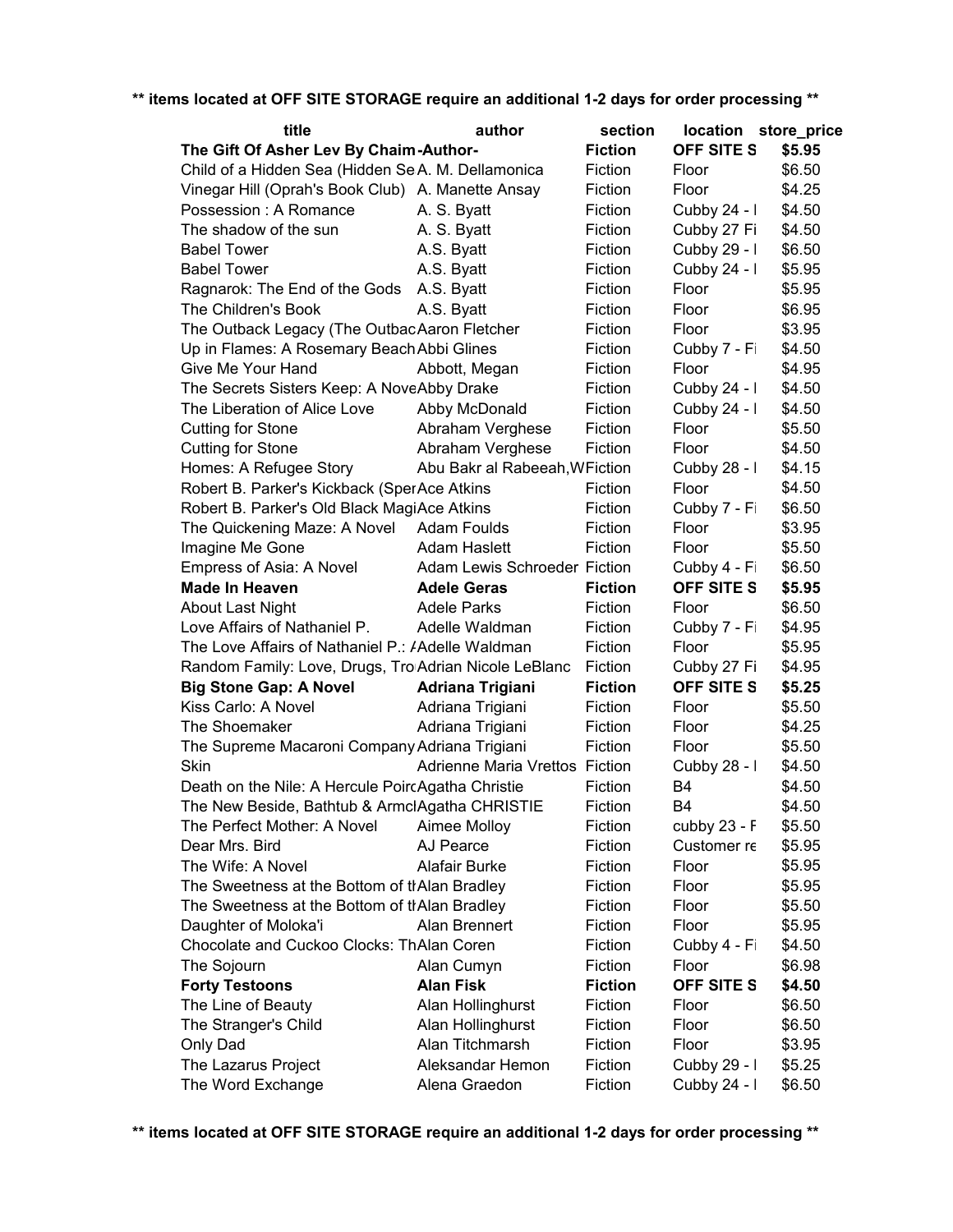| ** items located at OFF SITE STORAGE require an additional 1-2 days for order processing ** |  |
|---------------------------------------------------------------------------------------------|--|
|---------------------------------------------------------------------------------------------|--|

| The Prince of Bagram Prison: A NAlex Carr<br>Fiction<br>Floor<br>Floor<br>Fiction<br>The Beach<br>Alex Garland<br>A Pound Of Flesh (DCI Lorimer) Alex Gray<br>Fiction<br>Floor<br>The Yard (Scotland Yard's Murder Alex Grecian<br>Fiction<br>Floor<br>The Forever Girl<br><b>Alexander McCall Smith Fiction</b><br>Cubby 27 Fi<br>The Darkest Minds (Movie Tie-InAlexandra Bracken<br>OFF SITE S<br><b>Fiction</b><br>Fiction<br>The Paris Model: A Novel<br>Alexandra Joel<br>Customer re<br>Confessions of a Forty-SomethingAlexandra Potter<br>Fiction<br>Cubby 24 - I<br>Scarlett: The Sequel to Margaret Malexandra Ripley<br>Fiction<br>Floor<br>Saint X: A Novel<br>Floor<br>Alexis Schaitkin<br>Fiction<br>The First Last Kiss<br>Ali Harris<br>Fiction<br>Cubby 24 - I<br>OFF SITE S<br><b>Accidental</b><br>Ali Smith<br><b>Fiction</b><br>The Silver Wolf (Legends of the WAlice Borchardt<br>Fiction<br>Floor<br>The Unidentified Redhead (The RAlice Clayton<br>Fiction<br>Cubby 27 Fi<br>The Dovekeepers: A Novel<br>Alice Hoffman<br>Fiction<br>Floor<br>Floor<br>The Dovekeepers: A Novel<br>Alice Hoffman<br>Fiction<br>The Marriage of Opposites<br>Fiction<br>Cubby 24 - I<br>Alice Hoffman<br>The Museum of Extraordinary ThirAlice Hoffman<br>Fiction<br>Cubby 27 Fi<br>A Privateer's Fortune (Fiction TreaAlice Jones<br>Floor<br>Fiction<br>The Book Borrower: A Novel<br><b>Alice Mattison</b><br>Fiction<br>cubby $23 - F$<br><b>Charming Billy</b><br><b>Alice McDermott</b><br><b>Fiction</b><br>OFF SITE S<br>Someone<br>Alice McDermott<br>Fiction<br>Floor<br>Away from Her<br>Alice Munro<br>Fiction<br>Cubby 29 - I<br>Floor<br>Friend of My Youth<br>Alice Munro<br>Fiction<br>Floor<br>Hateship, Friendship, Courtship, LAlice Munro<br>Fiction<br>Alice Munro<br>Fiction<br>Runaway<br>Cubby 27 Fi<br>Runaway: Stories<br>Alice Munro<br>Fiction<br>Floor<br>Floor<br><b>Selected Short Stories</b><br>Fiction<br>Alice Munro<br>SOMETHING I'VE BEEN MEANINAlice Munro<br>Floor<br>Fiction<br>Floor<br>View From Castle Rock<br>Fiction<br>Alice Munro<br>One Step Closer to You: A heartbiAlice Peterson<br>Fiction<br>Cubby 7 - Fi<br>The Almost Moon<br><b>Alice Sebold</b><br>Fiction<br>Customer re<br>The Almost Moon: A Novel<br>Alice Sebold<br>Floor<br>Fiction<br>The Lovely Bones<br>Alice Sebold<br>Fiction<br>Floor<br>The Lovely Bones<br>Alice Sebold<br>Fiction<br>Cubby 27 Fi<br>~~NEW~~<br>Alice Sebold<br>The Lovely Bones<br>Fiction<br>Floor<br>Cubby 7 - Fi<br>The Lovely Bones<br>Alice Sebold<br>Fiction<br><b>The Lovely Bones</b><br><b>Alice Sebold</b><br><b>Fiction</b><br>OFF SITE S<br>By the Light of My Father's Smile: Alice Walker<br>Fiction<br>Floor<br>Cubby 28 - I<br>Orhan's Inheritance<br>Fiction<br>Aline Ohanesian<br>The Dark Days Club: Book 1 (A LaAlison Goodman<br>Fiction<br>Cubby 28 - I<br><b>OFF SITE S</b><br><b>Under My Skin</b><br><b>Alison Jameson</b><br><b>Fiction</b><br>Fauna<br>Alissa York<br>Fiction<br>Floor<br><b>RIVER OF DEATH</b><br><b>ALISTAIR MACLEAN</b><br>Fiction<br>Floor<br>San Andreas<br>Alistair MacLean<br>Fiction<br>Floor<br><b>Island: The Collected Short StorAlistair MacLeod</b><br><b>Fiction</b><br>OFF SITE S<br>~~NEW~~<br>~~NEW~~<br><b>No Great Mischief</b><br><b>Alistair MacLeod</b><br><b>Fiction</b><br>OFF SITE S<br>No Great Mischief<br>Alistair MacLeod<br>Fiction<br>Floor |                 |                 |         |              |         |
|-------------------------------------------------------------------------------------------------------------------------------------------------------------------------------------------------------------------------------------------------------------------------------------------------------------------------------------------------------------------------------------------------------------------------------------------------------------------------------------------------------------------------------------------------------------------------------------------------------------------------------------------------------------------------------------------------------------------------------------------------------------------------------------------------------------------------------------------------------------------------------------------------------------------------------------------------------------------------------------------------------------------------------------------------------------------------------------------------------------------------------------------------------------------------------------------------------------------------------------------------------------------------------------------------------------------------------------------------------------------------------------------------------------------------------------------------------------------------------------------------------------------------------------------------------------------------------------------------------------------------------------------------------------------------------------------------------------------------------------------------------------------------------------------------------------------------------------------------------------------------------------------------------------------------------------------------------------------------------------------------------------------------------------------------------------------------------------------------------------------------------------------------------------------------------------------------------------------------------------------------------------------------------------------------------------------------------------------------------------------------------------------------------------------------------------------------------------------------------------------------------------------------------------------------------------------------------------------------------------------------------------------------------------------------------------------------------------------------------------------------------------------------------------------------------------------------------------------------------------------------------------------------------------------------------------------------------------------------------------------------------------------------------------------------------------------------------------------------------------------------------------------------------------------------------------------------------------------------------------------------------------------------------------------------------------------------------------------------------------------------------------------------------------------------|-----------------|-----------------|---------|--------------|---------|
|                                                                                                                                                                                                                                                                                                                                                                                                                                                                                                                                                                                                                                                                                                                                                                                                                                                                                                                                                                                                                                                                                                                                                                                                                                                                                                                                                                                                                                                                                                                                                                                                                                                                                                                                                                                                                                                                                                                                                                                                                                                                                                                                                                                                                                                                                                                                                                                                                                                                                                                                                                                                                                                                                                                                                                                                                                                                                                                                                                                                                                                                                                                                                                                                                                                                                                                                                                                                                         |                 |                 |         |              | \$4.95  |
|                                                                                                                                                                                                                                                                                                                                                                                                                                                                                                                                                                                                                                                                                                                                                                                                                                                                                                                                                                                                                                                                                                                                                                                                                                                                                                                                                                                                                                                                                                                                                                                                                                                                                                                                                                                                                                                                                                                                                                                                                                                                                                                                                                                                                                                                                                                                                                                                                                                                                                                                                                                                                                                                                                                                                                                                                                                                                                                                                                                                                                                                                                                                                                                                                                                                                                                                                                                                                         |                 |                 |         |              | \$4.95  |
|                                                                                                                                                                                                                                                                                                                                                                                                                                                                                                                                                                                                                                                                                                                                                                                                                                                                                                                                                                                                                                                                                                                                                                                                                                                                                                                                                                                                                                                                                                                                                                                                                                                                                                                                                                                                                                                                                                                                                                                                                                                                                                                                                                                                                                                                                                                                                                                                                                                                                                                                                                                                                                                                                                                                                                                                                                                                                                                                                                                                                                                                                                                                                                                                                                                                                                                                                                                                                         |                 |                 |         |              | \$5.25  |
|                                                                                                                                                                                                                                                                                                                                                                                                                                                                                                                                                                                                                                                                                                                                                                                                                                                                                                                                                                                                                                                                                                                                                                                                                                                                                                                                                                                                                                                                                                                                                                                                                                                                                                                                                                                                                                                                                                                                                                                                                                                                                                                                                                                                                                                                                                                                                                                                                                                                                                                                                                                                                                                                                                                                                                                                                                                                                                                                                                                                                                                                                                                                                                                                                                                                                                                                                                                                                         |                 |                 |         |              | \$5.50  |
|                                                                                                                                                                                                                                                                                                                                                                                                                                                                                                                                                                                                                                                                                                                                                                                                                                                                                                                                                                                                                                                                                                                                                                                                                                                                                                                                                                                                                                                                                                                                                                                                                                                                                                                                                                                                                                                                                                                                                                                                                                                                                                                                                                                                                                                                                                                                                                                                                                                                                                                                                                                                                                                                                                                                                                                                                                                                                                                                                                                                                                                                                                                                                                                                                                                                                                                                                                                                                         |                 |                 |         |              | \$5.95  |
|                                                                                                                                                                                                                                                                                                                                                                                                                                                                                                                                                                                                                                                                                                                                                                                                                                                                                                                                                                                                                                                                                                                                                                                                                                                                                                                                                                                                                                                                                                                                                                                                                                                                                                                                                                                                                                                                                                                                                                                                                                                                                                                                                                                                                                                                                                                                                                                                                                                                                                                                                                                                                                                                                                                                                                                                                                                                                                                                                                                                                                                                                                                                                                                                                                                                                                                                                                                                                         |                 |                 |         |              | \$4.95  |
|                                                                                                                                                                                                                                                                                                                                                                                                                                                                                                                                                                                                                                                                                                                                                                                                                                                                                                                                                                                                                                                                                                                                                                                                                                                                                                                                                                                                                                                                                                                                                                                                                                                                                                                                                                                                                                                                                                                                                                                                                                                                                                                                                                                                                                                                                                                                                                                                                                                                                                                                                                                                                                                                                                                                                                                                                                                                                                                                                                                                                                                                                                                                                                                                                                                                                                                                                                                                                         |                 |                 |         |              | \$5.95  |
|                                                                                                                                                                                                                                                                                                                                                                                                                                                                                                                                                                                                                                                                                                                                                                                                                                                                                                                                                                                                                                                                                                                                                                                                                                                                                                                                                                                                                                                                                                                                                                                                                                                                                                                                                                                                                                                                                                                                                                                                                                                                                                                                                                                                                                                                                                                                                                                                                                                                                                                                                                                                                                                                                                                                                                                                                                                                                                                                                                                                                                                                                                                                                                                                                                                                                                                                                                                                                         |                 |                 |         |              | \$5.25  |
|                                                                                                                                                                                                                                                                                                                                                                                                                                                                                                                                                                                                                                                                                                                                                                                                                                                                                                                                                                                                                                                                                                                                                                                                                                                                                                                                                                                                                                                                                                                                                                                                                                                                                                                                                                                                                                                                                                                                                                                                                                                                                                                                                                                                                                                                                                                                                                                                                                                                                                                                                                                                                                                                                                                                                                                                                                                                                                                                                                                                                                                                                                                                                                                                                                                                                                                                                                                                                         |                 |                 |         |              | \$6.50  |
|                                                                                                                                                                                                                                                                                                                                                                                                                                                                                                                                                                                                                                                                                                                                                                                                                                                                                                                                                                                                                                                                                                                                                                                                                                                                                                                                                                                                                                                                                                                                                                                                                                                                                                                                                                                                                                                                                                                                                                                                                                                                                                                                                                                                                                                                                                                                                                                                                                                                                                                                                                                                                                                                                                                                                                                                                                                                                                                                                                                                                                                                                                                                                                                                                                                                                                                                                                                                                         |                 |                 |         |              | \$7.50  |
|                                                                                                                                                                                                                                                                                                                                                                                                                                                                                                                                                                                                                                                                                                                                                                                                                                                                                                                                                                                                                                                                                                                                                                                                                                                                                                                                                                                                                                                                                                                                                                                                                                                                                                                                                                                                                                                                                                                                                                                                                                                                                                                                                                                                                                                                                                                                                                                                                                                                                                                                                                                                                                                                                                                                                                                                                                                                                                                                                                                                                                                                                                                                                                                                                                                                                                                                                                                                                         |                 |                 |         |              | \$4.50  |
|                                                                                                                                                                                                                                                                                                                                                                                                                                                                                                                                                                                                                                                                                                                                                                                                                                                                                                                                                                                                                                                                                                                                                                                                                                                                                                                                                                                                                                                                                                                                                                                                                                                                                                                                                                                                                                                                                                                                                                                                                                                                                                                                                                                                                                                                                                                                                                                                                                                                                                                                                                                                                                                                                                                                                                                                                                                                                                                                                                                                                                                                                                                                                                                                                                                                                                                                                                                                                         |                 |                 |         |              | \$4.50  |
|                                                                                                                                                                                                                                                                                                                                                                                                                                                                                                                                                                                                                                                                                                                                                                                                                                                                                                                                                                                                                                                                                                                                                                                                                                                                                                                                                                                                                                                                                                                                                                                                                                                                                                                                                                                                                                                                                                                                                                                                                                                                                                                                                                                                                                                                                                                                                                                                                                                                                                                                                                                                                                                                                                                                                                                                                                                                                                                                                                                                                                                                                                                                                                                                                                                                                                                                                                                                                         |                 |                 |         |              | \$3.60  |
|                                                                                                                                                                                                                                                                                                                                                                                                                                                                                                                                                                                                                                                                                                                                                                                                                                                                                                                                                                                                                                                                                                                                                                                                                                                                                                                                                                                                                                                                                                                                                                                                                                                                                                                                                                                                                                                                                                                                                                                                                                                                                                                                                                                                                                                                                                                                                                                                                                                                                                                                                                                                                                                                                                                                                                                                                                                                                                                                                                                                                                                                                                                                                                                                                                                                                                                                                                                                                         |                 |                 |         |              | \$4.50  |
|                                                                                                                                                                                                                                                                                                                                                                                                                                                                                                                                                                                                                                                                                                                                                                                                                                                                                                                                                                                                                                                                                                                                                                                                                                                                                                                                                                                                                                                                                                                                                                                                                                                                                                                                                                                                                                                                                                                                                                                                                                                                                                                                                                                                                                                                                                                                                                                                                                                                                                                                                                                                                                                                                                                                                                                                                                                                                                                                                                                                                                                                                                                                                                                                                                                                                                                                                                                                                         |                 |                 |         |              | \$6.25  |
|                                                                                                                                                                                                                                                                                                                                                                                                                                                                                                                                                                                                                                                                                                                                                                                                                                                                                                                                                                                                                                                                                                                                                                                                                                                                                                                                                                                                                                                                                                                                                                                                                                                                                                                                                                                                                                                                                                                                                                                                                                                                                                                                                                                                                                                                                                                                                                                                                                                                                                                                                                                                                                                                                                                                                                                                                                                                                                                                                                                                                                                                                                                                                                                                                                                                                                                                                                                                                         |                 |                 |         |              | \$4.95  |
|                                                                                                                                                                                                                                                                                                                                                                                                                                                                                                                                                                                                                                                                                                                                                                                                                                                                                                                                                                                                                                                                                                                                                                                                                                                                                                                                                                                                                                                                                                                                                                                                                                                                                                                                                                                                                                                                                                                                                                                                                                                                                                                                                                                                                                                                                                                                                                                                                                                                                                                                                                                                                                                                                                                                                                                                                                                                                                                                                                                                                                                                                                                                                                                                                                                                                                                                                                                                                         |                 |                 |         |              | \$5.25  |
|                                                                                                                                                                                                                                                                                                                                                                                                                                                                                                                                                                                                                                                                                                                                                                                                                                                                                                                                                                                                                                                                                                                                                                                                                                                                                                                                                                                                                                                                                                                                                                                                                                                                                                                                                                                                                                                                                                                                                                                                                                                                                                                                                                                                                                                                                                                                                                                                                                                                                                                                                                                                                                                                                                                                                                                                                                                                                                                                                                                                                                                                                                                                                                                                                                                                                                                                                                                                                         |                 |                 |         |              | \$12.60 |
|                                                                                                                                                                                                                                                                                                                                                                                                                                                                                                                                                                                                                                                                                                                                                                                                                                                                                                                                                                                                                                                                                                                                                                                                                                                                                                                                                                                                                                                                                                                                                                                                                                                                                                                                                                                                                                                                                                                                                                                                                                                                                                                                                                                                                                                                                                                                                                                                                                                                                                                                                                                                                                                                                                                                                                                                                                                                                                                                                                                                                                                                                                                                                                                                                                                                                                                                                                                                                         |                 |                 |         |              | \$4.50  |
|                                                                                                                                                                                                                                                                                                                                                                                                                                                                                                                                                                                                                                                                                                                                                                                                                                                                                                                                                                                                                                                                                                                                                                                                                                                                                                                                                                                                                                                                                                                                                                                                                                                                                                                                                                                                                                                                                                                                                                                                                                                                                                                                                                                                                                                                                                                                                                                                                                                                                                                                                                                                                                                                                                                                                                                                                                                                                                                                                                                                                                                                                                                                                                                                                                                                                                                                                                                                                         |                 |                 |         |              | \$4.50  |
|                                                                                                                                                                                                                                                                                                                                                                                                                                                                                                                                                                                                                                                                                                                                                                                                                                                                                                                                                                                                                                                                                                                                                                                                                                                                                                                                                                                                                                                                                                                                                                                                                                                                                                                                                                                                                                                                                                                                                                                                                                                                                                                                                                                                                                                                                                                                                                                                                                                                                                                                                                                                                                                                                                                                                                                                                                                                                                                                                                                                                                                                                                                                                                                                                                                                                                                                                                                                                         |                 |                 |         |              | \$5.50  |
|                                                                                                                                                                                                                                                                                                                                                                                                                                                                                                                                                                                                                                                                                                                                                                                                                                                                                                                                                                                                                                                                                                                                                                                                                                                                                                                                                                                                                                                                                                                                                                                                                                                                                                                                                                                                                                                                                                                                                                                                                                                                                                                                                                                                                                                                                                                                                                                                                                                                                                                                                                                                                                                                                                                                                                                                                                                                                                                                                                                                                                                                                                                                                                                                                                                                                                                                                                                                                         |                 |                 |         |              | \$5.95  |
|                                                                                                                                                                                                                                                                                                                                                                                                                                                                                                                                                                                                                                                                                                                                                                                                                                                                                                                                                                                                                                                                                                                                                                                                                                                                                                                                                                                                                                                                                                                                                                                                                                                                                                                                                                                                                                                                                                                                                                                                                                                                                                                                                                                                                                                                                                                                                                                                                                                                                                                                                                                                                                                                                                                                                                                                                                                                                                                                                                                                                                                                                                                                                                                                                                                                                                                                                                                                                         |                 |                 |         |              | \$4.50  |
|                                                                                                                                                                                                                                                                                                                                                                                                                                                                                                                                                                                                                                                                                                                                                                                                                                                                                                                                                                                                                                                                                                                                                                                                                                                                                                                                                                                                                                                                                                                                                                                                                                                                                                                                                                                                                                                                                                                                                                                                                                                                                                                                                                                                                                                                                                                                                                                                                                                                                                                                                                                                                                                                                                                                                                                                                                                                                                                                                                                                                                                                                                                                                                                                                                                                                                                                                                                                                         |                 |                 |         |              | \$6.50  |
|                                                                                                                                                                                                                                                                                                                                                                                                                                                                                                                                                                                                                                                                                                                                                                                                                                                                                                                                                                                                                                                                                                                                                                                                                                                                                                                                                                                                                                                                                                                                                                                                                                                                                                                                                                                                                                                                                                                                                                                                                                                                                                                                                                                                                                                                                                                                                                                                                                                                                                                                                                                                                                                                                                                                                                                                                                                                                                                                                                                                                                                                                                                                                                                                                                                                                                                                                                                                                         |                 |                 |         |              | \$6.50  |
|                                                                                                                                                                                                                                                                                                                                                                                                                                                                                                                                                                                                                                                                                                                                                                                                                                                                                                                                                                                                                                                                                                                                                                                                                                                                                                                                                                                                                                                                                                                                                                                                                                                                                                                                                                                                                                                                                                                                                                                                                                                                                                                                                                                                                                                                                                                                                                                                                                                                                                                                                                                                                                                                                                                                                                                                                                                                                                                                                                                                                                                                                                                                                                                                                                                                                                                                                                                                                         |                 |                 |         |              | \$6.50  |
|                                                                                                                                                                                                                                                                                                                                                                                                                                                                                                                                                                                                                                                                                                                                                                                                                                                                                                                                                                                                                                                                                                                                                                                                                                                                                                                                                                                                                                                                                                                                                                                                                                                                                                                                                                                                                                                                                                                                                                                                                                                                                                                                                                                                                                                                                                                                                                                                                                                                                                                                                                                                                                                                                                                                                                                                                                                                                                                                                                                                                                                                                                                                                                                                                                                                                                                                                                                                                         |                 |                 |         |              | \$4.50  |
|                                                                                                                                                                                                                                                                                                                                                                                                                                                                                                                                                                                                                                                                                                                                                                                                                                                                                                                                                                                                                                                                                                                                                                                                                                                                                                                                                                                                                                                                                                                                                                                                                                                                                                                                                                                                                                                                                                                                                                                                                                                                                                                                                                                                                                                                                                                                                                                                                                                                                                                                                                                                                                                                                                                                                                                                                                                                                                                                                                                                                                                                                                                                                                                                                                                                                                                                                                                                                         |                 |                 |         |              | \$6.50  |
|                                                                                                                                                                                                                                                                                                                                                                                                                                                                                                                                                                                                                                                                                                                                                                                                                                                                                                                                                                                                                                                                                                                                                                                                                                                                                                                                                                                                                                                                                                                                                                                                                                                                                                                                                                                                                                                                                                                                                                                                                                                                                                                                                                                                                                                                                                                                                                                                                                                                                                                                                                                                                                                                                                                                                                                                                                                                                                                                                                                                                                                                                                                                                                                                                                                                                                                                                                                                                         |                 |                 |         |              | \$2.95  |
|                                                                                                                                                                                                                                                                                                                                                                                                                                                                                                                                                                                                                                                                                                                                                                                                                                                                                                                                                                                                                                                                                                                                                                                                                                                                                                                                                                                                                                                                                                                                                                                                                                                                                                                                                                                                                                                                                                                                                                                                                                                                                                                                                                                                                                                                                                                                                                                                                                                                                                                                                                                                                                                                                                                                                                                                                                                                                                                                                                                                                                                                                                                                                                                                                                                                                                                                                                                                                         |                 |                 |         |              | \$4.95  |
|                                                                                                                                                                                                                                                                                                                                                                                                                                                                                                                                                                                                                                                                                                                                                                                                                                                                                                                                                                                                                                                                                                                                                                                                                                                                                                                                                                                                                                                                                                                                                                                                                                                                                                                                                                                                                                                                                                                                                                                                                                                                                                                                                                                                                                                                                                                                                                                                                                                                                                                                                                                                                                                                                                                                                                                                                                                                                                                                                                                                                                                                                                                                                                                                                                                                                                                                                                                                                         |                 |                 |         |              | \$4.50  |
|                                                                                                                                                                                                                                                                                                                                                                                                                                                                                                                                                                                                                                                                                                                                                                                                                                                                                                                                                                                                                                                                                                                                                                                                                                                                                                                                                                                                                                                                                                                                                                                                                                                                                                                                                                                                                                                                                                                                                                                                                                                                                                                                                                                                                                                                                                                                                                                                                                                                                                                                                                                                                                                                                                                                                                                                                                                                                                                                                                                                                                                                                                                                                                                                                                                                                                                                                                                                                         |                 |                 |         |              | \$5.50  |
|                                                                                                                                                                                                                                                                                                                                                                                                                                                                                                                                                                                                                                                                                                                                                                                                                                                                                                                                                                                                                                                                                                                                                                                                                                                                                                                                                                                                                                                                                                                                                                                                                                                                                                                                                                                                                                                                                                                                                                                                                                                                                                                                                                                                                                                                                                                                                                                                                                                                                                                                                                                                                                                                                                                                                                                                                                                                                                                                                                                                                                                                                                                                                                                                                                                                                                                                                                                                                         |                 |                 |         |              | \$5.95  |
|                                                                                                                                                                                                                                                                                                                                                                                                                                                                                                                                                                                                                                                                                                                                                                                                                                                                                                                                                                                                                                                                                                                                                                                                                                                                                                                                                                                                                                                                                                                                                                                                                                                                                                                                                                                                                                                                                                                                                                                                                                                                                                                                                                                                                                                                                                                                                                                                                                                                                                                                                                                                                                                                                                                                                                                                                                                                                                                                                                                                                                                                                                                                                                                                                                                                                                                                                                                                                         |                 |                 |         |              | \$5.95  |
|                                                                                                                                                                                                                                                                                                                                                                                                                                                                                                                                                                                                                                                                                                                                                                                                                                                                                                                                                                                                                                                                                                                                                                                                                                                                                                                                                                                                                                                                                                                                                                                                                                                                                                                                                                                                                                                                                                                                                                                                                                                                                                                                                                                                                                                                                                                                                                                                                                                                                                                                                                                                                                                                                                                                                                                                                                                                                                                                                                                                                                                                                                                                                                                                                                                                                                                                                                                                                         |                 |                 |         |              | \$5.95  |
|                                                                                                                                                                                                                                                                                                                                                                                                                                                                                                                                                                                                                                                                                                                                                                                                                                                                                                                                                                                                                                                                                                                                                                                                                                                                                                                                                                                                                                                                                                                                                                                                                                                                                                                                                                                                                                                                                                                                                                                                                                                                                                                                                                                                                                                                                                                                                                                                                                                                                                                                                                                                                                                                                                                                                                                                                                                                                                                                                                                                                                                                                                                                                                                                                                                                                                                                                                                                                         |                 |                 |         |              | \$4.95  |
|                                                                                                                                                                                                                                                                                                                                                                                                                                                                                                                                                                                                                                                                                                                                                                                                                                                                                                                                                                                                                                                                                                                                                                                                                                                                                                                                                                                                                                                                                                                                                                                                                                                                                                                                                                                                                                                                                                                                                                                                                                                                                                                                                                                                                                                                                                                                                                                                                                                                                                                                                                                                                                                                                                                                                                                                                                                                                                                                                                                                                                                                                                                                                                                                                                                                                                                                                                                                                         |                 |                 |         |              | \$4.95  |
|                                                                                                                                                                                                                                                                                                                                                                                                                                                                                                                                                                                                                                                                                                                                                                                                                                                                                                                                                                                                                                                                                                                                                                                                                                                                                                                                                                                                                                                                                                                                                                                                                                                                                                                                                                                                                                                                                                                                                                                                                                                                                                                                                                                                                                                                                                                                                                                                                                                                                                                                                                                                                                                                                                                                                                                                                                                                                                                                                                                                                                                                                                                                                                                                                                                                                                                                                                                                                         |                 |                 |         |              | \$4.50  |
|                                                                                                                                                                                                                                                                                                                                                                                                                                                                                                                                                                                                                                                                                                                                                                                                                                                                                                                                                                                                                                                                                                                                                                                                                                                                                                                                                                                                                                                                                                                                                                                                                                                                                                                                                                                                                                                                                                                                                                                                                                                                                                                                                                                                                                                                                                                                                                                                                                                                                                                                                                                                                                                                                                                                                                                                                                                                                                                                                                                                                                                                                                                                                                                                                                                                                                                                                                                                                         |                 |                 |         |              | \$4.95  |
|                                                                                                                                                                                                                                                                                                                                                                                                                                                                                                                                                                                                                                                                                                                                                                                                                                                                                                                                                                                                                                                                                                                                                                                                                                                                                                                                                                                                                                                                                                                                                                                                                                                                                                                                                                                                                                                                                                                                                                                                                                                                                                                                                                                                                                                                                                                                                                                                                                                                                                                                                                                                                                                                                                                                                                                                                                                                                                                                                                                                                                                                                                                                                                                                                                                                                                                                                                                                                         |                 |                 |         |              | \$4.25  |
|                                                                                                                                                                                                                                                                                                                                                                                                                                                                                                                                                                                                                                                                                                                                                                                                                                                                                                                                                                                                                                                                                                                                                                                                                                                                                                                                                                                                                                                                                                                                                                                                                                                                                                                                                                                                                                                                                                                                                                                                                                                                                                                                                                                                                                                                                                                                                                                                                                                                                                                                                                                                                                                                                                                                                                                                                                                                                                                                                                                                                                                                                                                                                                                                                                                                                                                                                                                                                         |                 |                 |         |              | \$4.75  |
|                                                                                                                                                                                                                                                                                                                                                                                                                                                                                                                                                                                                                                                                                                                                                                                                                                                                                                                                                                                                                                                                                                                                                                                                                                                                                                                                                                                                                                                                                                                                                                                                                                                                                                                                                                                                                                                                                                                                                                                                                                                                                                                                                                                                                                                                                                                                                                                                                                                                                                                                                                                                                                                                                                                                                                                                                                                                                                                                                                                                                                                                                                                                                                                                                                                                                                                                                                                                                         |                 |                 |         |              | \$4.95  |
|                                                                                                                                                                                                                                                                                                                                                                                                                                                                                                                                                                                                                                                                                                                                                                                                                                                                                                                                                                                                                                                                                                                                                                                                                                                                                                                                                                                                                                                                                                                                                                                                                                                                                                                                                                                                                                                                                                                                                                                                                                                                                                                                                                                                                                                                                                                                                                                                                                                                                                                                                                                                                                                                                                                                                                                                                                                                                                                                                                                                                                                                                                                                                                                                                                                                                                                                                                                                                         |                 |                 |         |              | \$6.50  |
|                                                                                                                                                                                                                                                                                                                                                                                                                                                                                                                                                                                                                                                                                                                                                                                                                                                                                                                                                                                                                                                                                                                                                                                                                                                                                                                                                                                                                                                                                                                                                                                                                                                                                                                                                                                                                                                                                                                                                                                                                                                                                                                                                                                                                                                                                                                                                                                                                                                                                                                                                                                                                                                                                                                                                                                                                                                                                                                                                                                                                                                                                                                                                                                                                                                                                                                                                                                                                         |                 |                 |         |              | \$3.95  |
|                                                                                                                                                                                                                                                                                                                                                                                                                                                                                                                                                                                                                                                                                                                                                                                                                                                                                                                                                                                                                                                                                                                                                                                                                                                                                                                                                                                                                                                                                                                                                                                                                                                                                                                                                                                                                                                                                                                                                                                                                                                                                                                                                                                                                                                                                                                                                                                                                                                                                                                                                                                                                                                                                                                                                                                                                                                                                                                                                                                                                                                                                                                                                                                                                                                                                                                                                                                                                         |                 |                 |         |              | \$5.50  |
|                                                                                                                                                                                                                                                                                                                                                                                                                                                                                                                                                                                                                                                                                                                                                                                                                                                                                                                                                                                                                                                                                                                                                                                                                                                                                                                                                                                                                                                                                                                                                                                                                                                                                                                                                                                                                                                                                                                                                                                                                                                                                                                                                                                                                                                                                                                                                                                                                                                                                                                                                                                                                                                                                                                                                                                                                                                                                                                                                                                                                                                                                                                                                                                                                                                                                                                                                                                                                         |                 |                 |         |              | \$5.95  |
|                                                                                                                                                                                                                                                                                                                                                                                                                                                                                                                                                                                                                                                                                                                                                                                                                                                                                                                                                                                                                                                                                                                                                                                                                                                                                                                                                                                                                                                                                                                                                                                                                                                                                                                                                                                                                                                                                                                                                                                                                                                                                                                                                                                                                                                                                                                                                                                                                                                                                                                                                                                                                                                                                                                                                                                                                                                                                                                                                                                                                                                                                                                                                                                                                                                                                                                                                                                                                         |                 |                 |         |              | \$4.95  |
|                                                                                                                                                                                                                                                                                                                                                                                                                                                                                                                                                                                                                                                                                                                                                                                                                                                                                                                                                                                                                                                                                                                                                                                                                                                                                                                                                                                                                                                                                                                                                                                                                                                                                                                                                                                                                                                                                                                                                                                                                                                                                                                                                                                                                                                                                                                                                                                                                                                                                                                                                                                                                                                                                                                                                                                                                                                                                                                                                                                                                                                                                                                                                                                                                                                                                                                                                                                                                         |                 |                 |         |              | \$4.50  |
|                                                                                                                                                                                                                                                                                                                                                                                                                                                                                                                                                                                                                                                                                                                                                                                                                                                                                                                                                                                                                                                                                                                                                                                                                                                                                                                                                                                                                                                                                                                                                                                                                                                                                                                                                                                                                                                                                                                                                                                                                                                                                                                                                                                                                                                                                                                                                                                                                                                                                                                                                                                                                                                                                                                                                                                                                                                                                                                                                                                                                                                                                                                                                                                                                                                                                                                                                                                                                         | Amanda Wakes Up | Alisyn Camerota | Fiction | Cubby 4 - Fi | \$6.50  |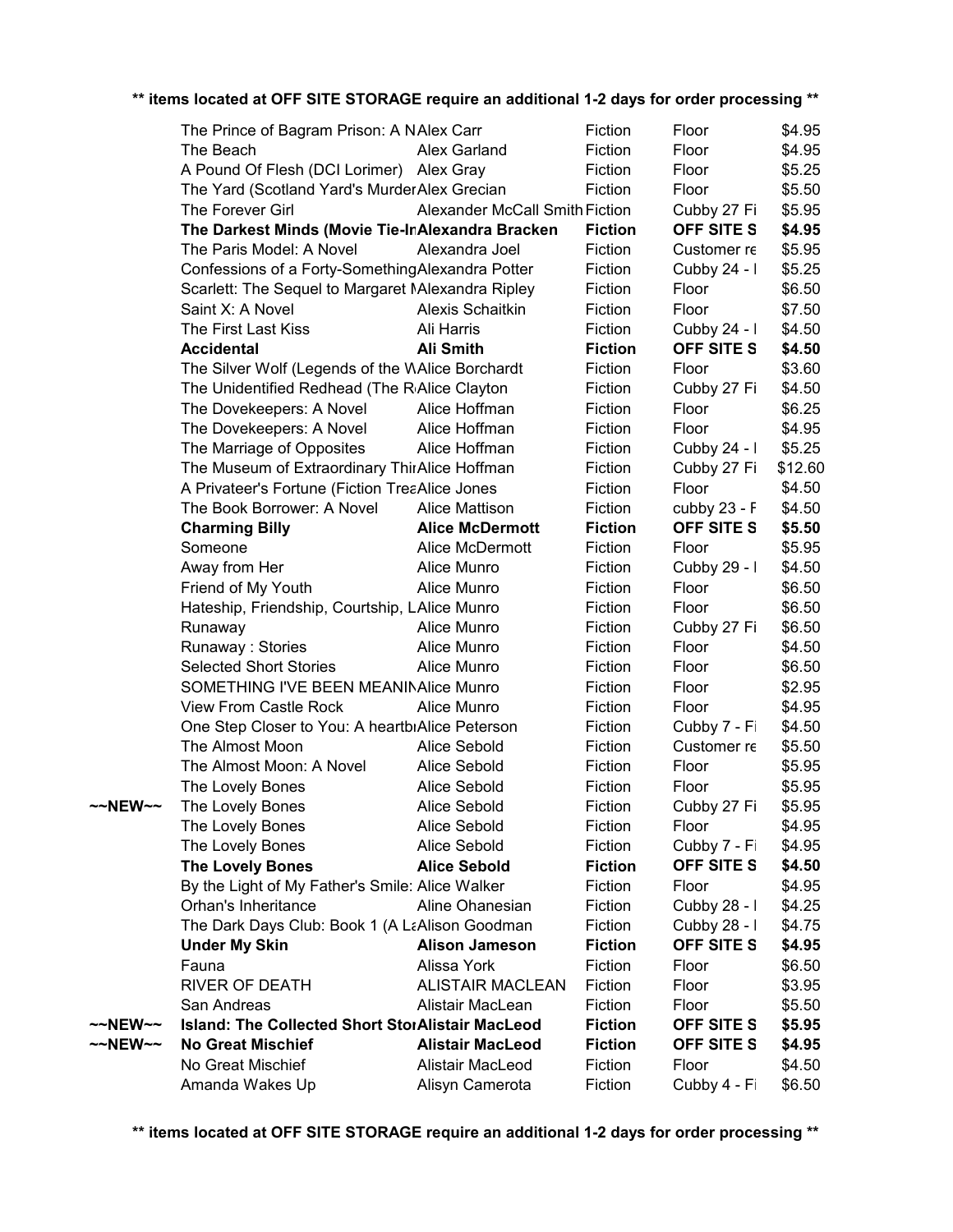| ** items located at OFF SITE STORAGE require an additional 1-2 days for order processing ** |  |
|---------------------------------------------------------------------------------------------|--|
|---------------------------------------------------------------------------------------------|--|

|                   | Inside                                              | Alix Ohlin             | Fiction        | Floor             | \$4.25 |
|-------------------|-----------------------------------------------------|------------------------|----------------|-------------------|--------|
|                   | The Way to London: A Novel of WAlix Rickloff        |                        | Fiction        | Floor             | \$4.95 |
|                   | <b>The Day After Tomorrow</b>                       | <b>Allan Folsom</b>    | <b>Fiction</b> | <b>OFF SITE S</b> | \$3.95 |
|                   | An Act of Courage                                   | Allan Mallinson        | Fiction        | Floor             | \$3.65 |
|                   | An Act of Courage (Matthew HerviAllan Mallinson     |                        | Fiction        | Floor             | \$6.50 |
|                   | Rumours of War                                      | Allan Mallinson        | Fiction        | Floor             | \$6.50 |
|                   | The Life We Bury                                    | <b>Allen Eskens</b>    | Fiction        | Customer re       | \$5.95 |
|                   | The Grand Complication: A Nov Allen Kurzweil        |                        | <b>Fiction</b> | OFF SITE S        | \$5.95 |
|                   | I Don't Know How She Does It                        | <b>Allison Pearson</b> | Fiction        | Cubby 28 - I      | \$4.50 |
|                   | I Don't Know How She Does it (McAllison Pearson     |                        | Fiction        | Floor             | \$4.50 |
|                   | The Garden of Letters                               | Alyson Richman         | Fiction        | Floor             | \$4.95 |
|                   | <b>The Duchess</b>                                  | <b>Amanda Foreman</b>  | <b>Fiction</b> | OFF SITE S        | \$5.50 |
|                   | Mr. Darcy's Diary: A Novel                          | <b>Amanda Grange</b>   | <b>Fiction</b> | <b>OFF SITE S</b> | \$4.50 |
|                   | The Pact                                            | Amanda West Lewis      | Fiction        | Floor             | \$4.95 |
|                   | Half Spent Was the Night: A WitchAmi McKay          |                        | Fiction        | Floor             | \$5.95 |
| ~~NEW~~           | The Birth House                                     | Ami McKay              | Fiction        | Customer re       | \$5.50 |
|                   | The Virgin Cure                                     | Ami McKay              | Fiction        | Cubby 7 - Fi      | \$5.25 |
|                   | The Color of Our Sky: A Novel                       | Amita Trasi            | Fiction        | Floor             | \$4.95 |
|                   | Sea of Poppies: Book One of The Amitav Ghosh        |                        | Fiction        | Floor             | \$6.50 |
|                   | Sea of Poppies: Book One of The Amitav Ghosh        |                        | Fiction        | Floor             | \$4.95 |
|                   | <b>The Glass Palace</b>                             | Amitav Ghosh           | Fiction        | Floor             | \$6.50 |
|                   | <b>The Glass Palace</b>                             | Amitav Ghosh           | Fiction        | Cubby 7 - Fi      | \$6.50 |
|                   | The Right Thing                                     | Amy Conner             | Fiction        | Floor             | \$5.25 |
|                   | Best Kept Secret: A Novel                           | Amy Hatvany            | Fiction        | Floor             | \$5.95 |
|                   | Safe with Me: A Novel                               | Amy Hatvany            | Fiction        | Floor             | \$4.95 |
|                   | Safe with Me: A Novel                               | Amy Hatvany            | Fiction        | Floor             | \$4.95 |
|                   | Somewhere Out There: A Novel                        | Amy Hatvany            | Fiction        | Floor             | \$4.95 |
|                   | The Language of Sisters: A Novel Amy Hatvany        |                        | Fiction        | Floor             | \$4.95 |
|                   | Summer Hours: A Novel                               | Amy Mason Doan         | Fiction        | Floor             | \$5.50 |
|                   | The Summer List: A Novel                            | Amy Mason Doan         | Fiction        | Floor             | \$5.95 |
|                   | The Summer List: A Novel                            | Amy Mason Doan         | Fiction        | Cubby 24 - I      | \$3.50 |
| $\sim$ NEW $\sim$ | The Bookshop of Yesterdays                          | Amy Meyerson           | Fiction        | Floor             | \$5.50 |
|                   | Saving Fish from Drowning                           | Amy Tan                | Fiction        | Floor             | \$6.50 |
|                   | Saving Fish from Drowning                           | Amy Tan                | Fiction        | Cubby 27 Fi       | \$6.50 |
|                   | The Bonesetter's Daughter                           | Amy Tan                | Fiction        | Cubby 4 - Fi      | \$6.50 |
|                   | The Joy Luck Club                                   | Amy Tan                | Fiction        | Floor             | \$4.00 |
|                   | House of Sand and Fog (Oprah': Andre Dubus III      |                        | <b>Fiction</b> | OFF SITE S        | \$4.25 |
|                   | House of Sand and Fog (Oprah's lAndre Dubus III     |                        | Fiction        | Cubby 28 - I      | \$4.25 |
|                   | House of Sand and Fog (Oprah': Andre lii Dubus      |                        | <b>Fiction</b> | <b>OFF SITE S</b> | \$4.50 |
|                   | The Voyage of the Narwhal                           | Andrea Barrett         | Fiction        | Floor             | \$5.95 |
|                   | Small Island                                        | Andrea Levy            | Fiction        | Floor             | \$4.95 |
|                   | Small Island                                        | Andrea Levy            | Fiction        | Floor             | \$4.95 |
|                   | The Long Song                                       | Andrea Levy            | Fiction        | Floor             | \$4.95 |
|                   | The Long Song: A Novel                              | Andrea Levy            | Fiction        | Floor             | \$6.50 |
|                   | <b>The Gargoyle</b>                                 | <b>Andrew Davidson</b> | <b>Fiction</b> | OFF SITE S        | \$4.95 |
|                   | The Hunt (The Hunt Trilogy, 1)                      | Andrew Fukuda          | Fiction        | Floor             | \$5.40 |
|                   | Fall from Grace                                     | Andrew M. Greeley      | Fiction        | Cubby 29 - I      | \$6.50 |
|                   | Irish Mist (Nuala Anne McGrail No Andrew M. Greeley |                        | Fiction        | Cubby 24 - I      | \$3.95 |
|                   | The Tuscan Secret: An absoluteAngela Petch          |                        | <b>Fiction</b> | OFF SITE S        | \$5.50 |
|                   |                                                     |                        |                |                   |        |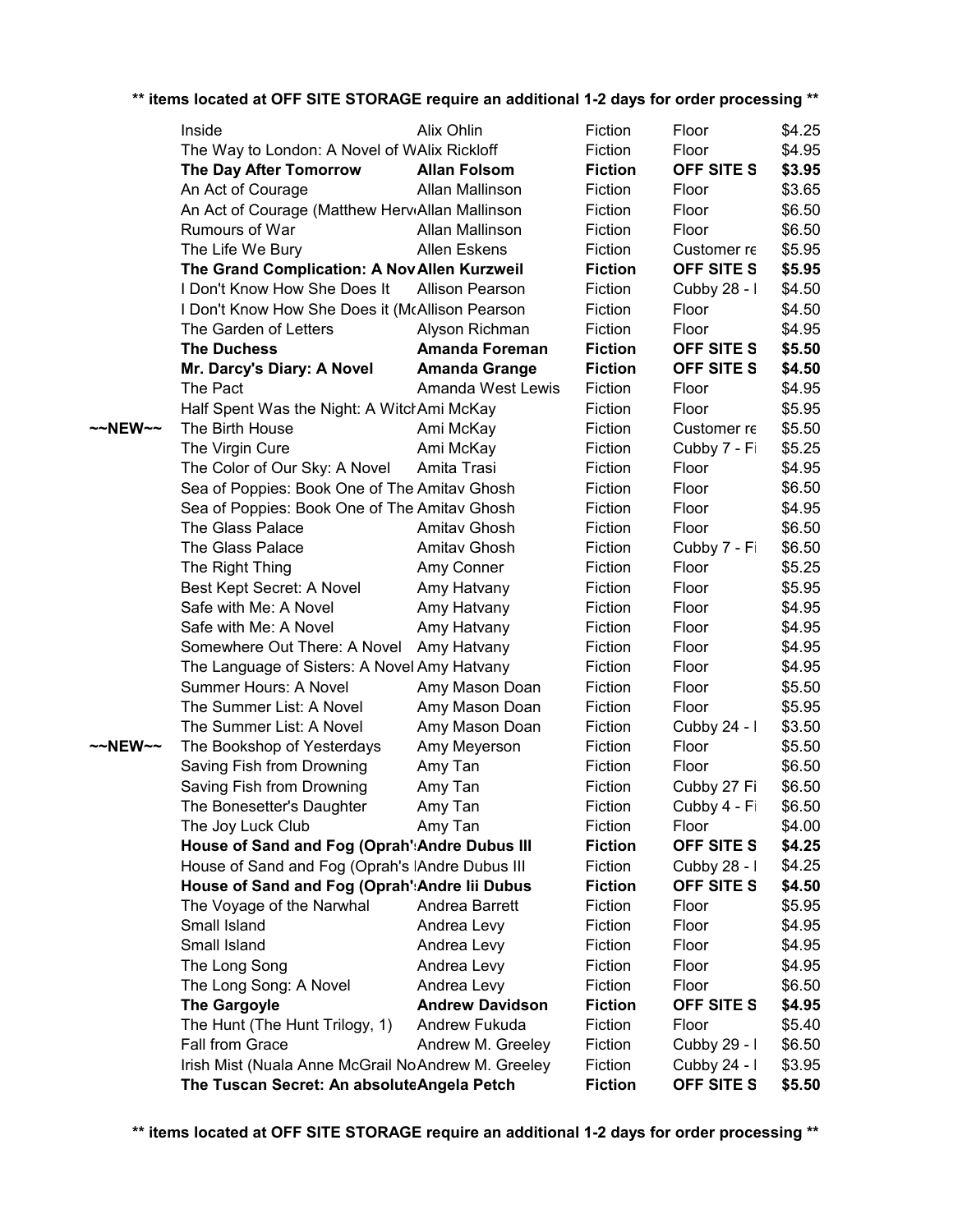|                     | The Bone Cage                                    | Angie Abdou         | Fiction        | Floor             | \$4.25 |
|---------------------|--------------------------------------------------|---------------------|----------------|-------------------|--------|
|                     | No Reins                                         | Angie Skelhorn      | Fiction        | Floor             | \$4.50 |
|                     | Equal of the Sun: A Novel                        | Anita Amirrezvani   | Fiction        | Cubby 4 - Fi      | \$4.50 |
|                     | The Blood of Flowers: A Novel                    | Anita Amirrezvani   | Fiction        | Cubby 4 - Fi      | \$4.95 |
|                     | A Closed Eye                                     | Anita Brookner      | Fiction        | Floor             | \$4.50 |
|                     | <b>Exiles</b>                                    | Anita Burgh         | Fiction        | Floor             | \$5.50 |
|                     | The Breached Wall (Cresswell InhAnita Burgh      |                     | Fiction        | Floor             | \$4.95 |
|                     | The Boston Girl: A Novel                         | Anita Diamant       | Fiction        | Cubby 27 Fi       | \$5.50 |
|                     | The Red Tent                                     | Anita Diamant       | Fiction        | Customer re       | \$5.95 |
|                     | The Red Tent                                     | Anita Diamant       | Fiction        | Customer re       | \$5.50 |
| ~~NEW~~             | The Red Tent: A Novel                            | Anita Diamant       | Fiction        | Customer re       | \$5.50 |
|                     | French Coast: A Novel                            | Anita Hughes        | Fiction        | Cubby 27 Fi       | \$4.95 |
|                     | Secret Lives of Mothers & Daught Anita Kushwaha  |                     | Fiction        | Cubby 24 - I      | \$5.50 |
|                     | The Hero's Walk                                  | Anita Rau Badami    | <b>Fiction</b> | <b>OFF SITE S</b> | \$5.50 |
|                     | The Hero's Walk                                  | Anita Rau Badami    | Fiction        | Cubby 29 - I      | \$5.50 |
|                     | A Change in Altitude: A Novel                    | Anita Shreve        | Fiction        | Cubby 24 - I      | \$6.50 |
| ~~NEW~~             | A Change in Altitude: A Novel                    | Anita Shreve        | Fiction        | Floor             | \$4.95 |
|                     | A Wedding in December                            | Anita Shreve        | Fiction        | Floor             | \$4.50 |
|                     | Body Surfing: A Novel                            | Anita Shreve        | Fiction        | Floor             | \$4.50 |
|                     | <b>Body Surfing: A Novel</b>                     | <b>Anita Shreve</b> | <b>Fiction</b> | OFF SITE S        | \$4.50 |
|                     | <b>Light on Snow</b>                             | <b>Anita Shreve</b> | <b>Fiction</b> | OFF SITE S        | \$6.50 |
|                     | Rescue: A Novel                                  | Anita Shreve        | Fiction        | Floor             | \$5.50 |
| $~\sim$ NEW $~\sim$ | Resistance: A Novel                              | Anita Shreve        | Fiction        | Cubby 24 - I      | \$5.50 |
|                     | Sea Glass: A Novel                               | Anita Shreve        | Fiction        | Floor             | \$6.50 |
|                     | Sea Glass: A Novel                               | Anita Shreve        | Fiction        | Cubby 7 - Fi      | \$4.95 |
| ~~NEW~~             | Strange Fits of Passion: A Novel Anita Shreve    |                     | Fiction        | Floor             | \$5.25 |
|                     | The Pilot's Wife (Oprah's Book CluAnita Shreve   |                     | Fiction        | Floor             | \$4.25 |
|                     | The Pilot's Wife (Oprah's Book CluAnita Shreve   |                     | Fiction        | Cubby 28 - I      | \$4.25 |
|                     | The Pilot's Wife (Oprah's Book CluAnita Shreve   |                     | Fiction        | Cubby 24 - I      | \$3.95 |
|                     | Where or When                                    | Anita Shreve        | Fiction        | Cubby 24 - I      | \$2.95 |
|                     | The Heros Walk By Badami Anita anita-rau-badami  |                     | Fiction        | Cubby 27 Fi       | \$6.50 |
|                     | The Oxford Inheritance: A Novel Ann A McDonald   |                     | Fiction        | Cubby 27 Fi       | \$6.50 |
|                     | The Lake Pavilion                                | Ann Bennett         | Fiction        | Floor             | \$5.95 |
|                     | The Benefits of Being an Octopus Ann Braden      |                     | Fiction        | Floor             | \$5.50 |
|                     | Abigail's Story: A Novel (WomerAnn Burton        |                     | <b>Fiction</b> | <b>OFF SITE S</b> | \$3.95 |
|                     | Five Smooth Stones: A Novel                      | Ann Fairbairn       | Fiction        | Floor             | \$5.95 |
|                     | The Children: A Novel                            | Ann Leary           | Fiction        | Floor             | \$6.50 |
|                     | The Children: A Novel                            | Ann Leary           | Fiction        | Floor             | \$5.50 |
|                     | Everything for a Dog                             | Ann M. Martin       | Fiction        | Floor             | \$5.95 |
| $\sim$ NEW $\sim$   | The Lost Vintage Intl: A Novel                   | Ann Mah             | Fiction        | Floor             | \$5.95 |
| $\sim$ NEW $\sim$   | The Lost Vintage Intl: A Novel                   | Ann Mah             | Fiction        | Cubby 24 - I      | \$5.95 |
|                     | Songs Without Words                              | Ann Packer          | Fiction        | Floor             | \$6.50 |
| $\sim$ NEW $\sim$   | <b>Bel Canto</b>                                 | Ann Patchett        | Fiction        | Floor             | \$4.95 |
| $\sim$ NEW $\sim$   | Run                                              | Ann Patchett        | Fiction        | Floor             | \$4.95 |
| ~~NEW~~             | State of Wonder                                  | Ann Patchett        | Fiction        | Floor             | \$5.95 |
|                     | Fall on Your Knees                               | Ann-Marie Macdonald | Fiction        | Cubby 24 - I      | \$3.95 |
|                     | Fall on Your Knees: A Novel                      | Ann-Marie MacDonald | Fiction        | Customer re       | \$5.50 |
|                     | Fall on Your Knees: A Novel                      | Ann-Marie MacDonald | Fiction        | Cubby 27 Fi       | \$5.50 |
|                     | Goodnight Desdemona (Good Mo Ann-Marie MacDonald |                     | Fiction        | Floor             | \$4.50 |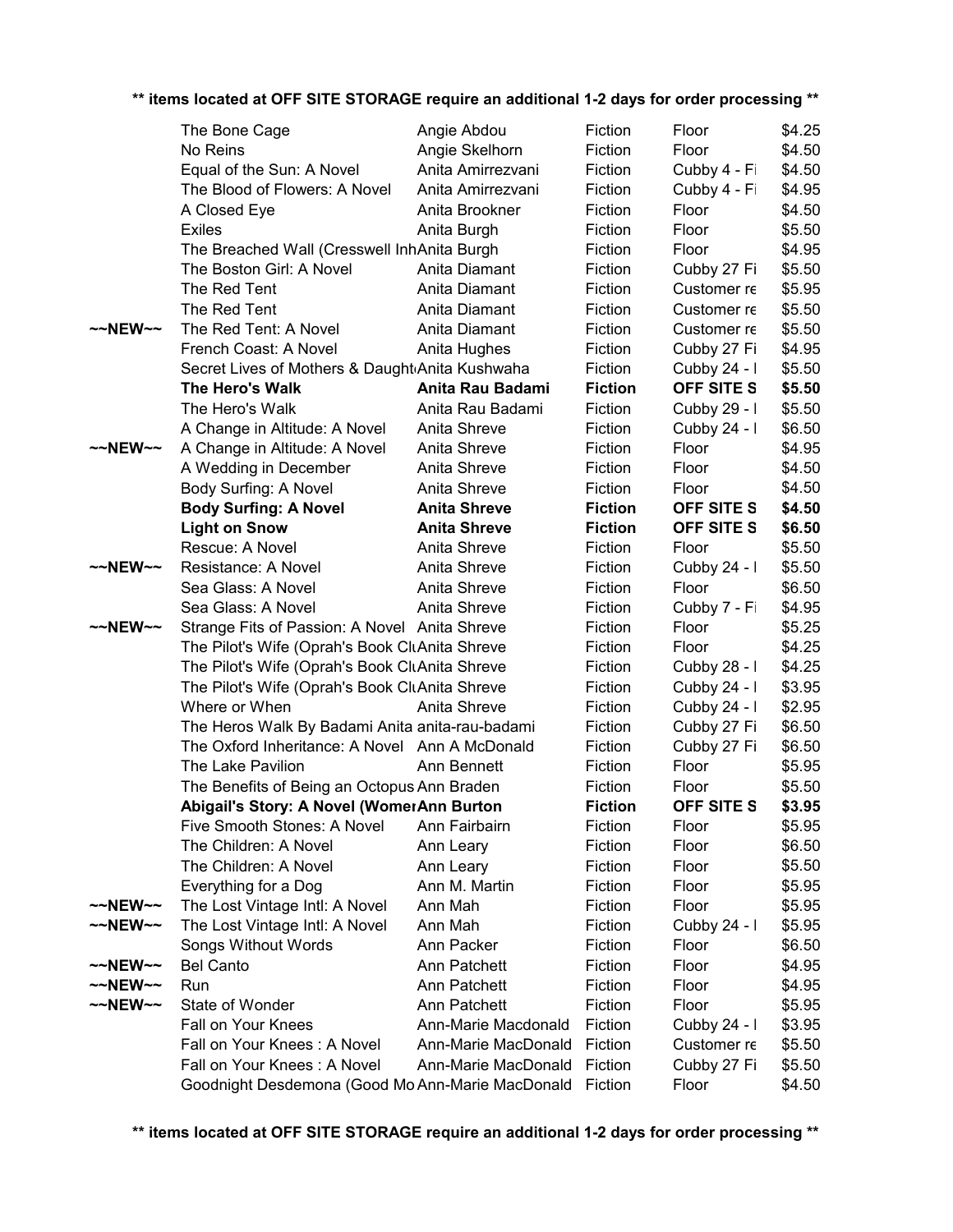| Goodnight Desdomona                             | Ann-Marie MacDonald            | Fiction        | Cubby 7 - Fi      | \$4.50 |
|-------------------------------------------------|--------------------------------|----------------|-------------------|--------|
| The Way the Crow Flies                          | Ann-Marie Macdonald            | Fiction        | Floor             | \$5.75 |
| The Way the Crow Flies                          | Ann-Marie Macdonald            | Fiction        | Cubby 28 - I      | \$5.75 |
| <b>Being Committed</b>                          | Anna Maxted                    | Fiction        | Floor             | \$3.50 |
| Truth Will Out                                  | Anna McPartlin                 | Fiction        | Cubby 24 - I      | \$4.50 |
| Black and Blue: A Novel                         | Anna Quindlen                  | Fiction        | Cubby 29 - I      | \$5.95 |
| Object Lessons: A Novel (BallantirAnna Quindlen |                                | Fiction        | cubby 23 - F      | \$4.50 |
| Leaving Lucy Pear                               | Anna Solomon                   | Fiction        | Floor             | \$5.25 |
| Coming Home                                     | ANNABEL KANTARIA               | Fiction        | Floor             | \$4.95 |
| <b>Whiskey and Charlie</b>                      | <b>Annabel Smith</b>           | Fiction        | Floor             | \$6.75 |
| <b>Hover: A Novel</b>                           | Anne A. Wilson                 | <b>Fiction</b> | <b>OFF SITE S</b> | \$4.95 |
| A Good Indian Wife: A Novel                     | Anne Cherian                   | Fiction        | Floor             | \$4.50 |
| <b>Sounding Line</b>                            | <b>Anne DeGrace</b>            | <b>Fiction</b> | <b>OFF SITE S</b> | \$4.50 |
| <b>Wind Tails</b>                               | Anne Degrace                   | Fiction        | Floor             | \$4.50 |
| The Forgotten Waltz                             | Anne Enright                   | Fiction        | Cubby 7 - Fi      | \$5.95 |
| <b>The Gathering</b>                            | <b>Anne Enright</b>            | <b>Fiction</b> | OFF SITE S        | \$5.50 |
| The Gathering                                   | Anne Enright                   | Fiction        | Cubby 27 Fi       | \$4.95 |
| Madame Doubtfire Film Tie In                    | Anne Fine                      | Fiction        | Floor             | \$2.95 |
| The Lost Sisterhood: A Novel                    | Anne Fortier                   | Fiction        | Cubby 27 Fi       | \$6.50 |
|                                                 |                                |                |                   |        |
| Kamouraska                                      | Anne Hebert, Anne H5ab(Fiction |                | Floor             | \$5.50 |
| The Devil's Chimney                             | Anne Landsman                  | Fiction        | Cubby 4 - Fi      | \$5.95 |
| <b>Fugitive Pieces</b>                          | <b>Anne Michaels</b>           | Fiction        | Cubby 28 - I      | \$4.95 |
| <b>Skin Divers</b>                              | <b>Anne Michaels</b>           | <b>Fiction</b> | <b>OFF SITE S</b> | \$4.95 |
| The Winter Vault                                | Anne Michaels                  | Fiction        | Floor             | \$6.50 |
| <b>The Winter Vault</b>                         | <b>Anne Michaels</b>           | <b>Fiction</b> | <b>OFF SITE S</b> | \$5.50 |
| Angel Time: The Songs of the SerAnne Rice       |                                | Fiction        | Floor             | \$5.95 |
| Blackwood Farm (The Vampire CrAnne Rice         |                                | Fiction        | Floor             | \$6.50 |
| <b>Blood and Gold</b>                           | Anne Rice                      | Fiction        | Floor             | \$6.50 |
| Blood and Gold (Vampire ChroniclAnne Rice       |                                | Fiction        | Floor             | \$6.50 |
| Blood and Gold (Vampire ChroniclAnne Rice       |                                | Fiction        | Floor             | \$3.95 |
| <b>BLOOD CANTICLE-THE VAMPIRAnne Rice</b>       |                                | Fiction        | Floor             | \$6.50 |
| Christ the Lord: Out of Egypt                   | Anne Rice                      | Fiction        | Floor             | \$3.95 |
| Christ the Lord: Out of Egypt                   | Anne Rice                      | Fiction        | Cubby 27 Fi       | \$3.95 |
| Christ the Lord: The Road to CanaAnne Rice      |                                | Fiction        | Floor             | \$3.95 |
| Interview with the Vampire                      | Anne Rice                      | Fiction        | cubby 23 - F      | \$3.95 |
| <b>Interview with the Vampire</b>               | <b>Anne Rice</b>               | <b>Fiction</b> | <b>OFF SITE S</b> | \$3.50 |
| Interview with the Vampire (VampiAnne Rice      |                                | Fiction        | Floor             | \$4.50 |
| Interview With the Vampire (VampAnne Rice       |                                | Fiction        | Floor             | \$3.95 |
| Lasher (Lives of the Mayfair WitchAnne Rice     |                                | Fiction        | Cubby 27 Fi       | \$6.50 |
| <b>Memnoch The Devil</b>                        | <b>Anne RICE</b>               | <b>Fiction</b> | <b>OFF SITE S</b> | \$5.50 |
| <b>Memnoch the Devil (Vampire ChAnne Rice</b>   |                                | <b>Fiction</b> | <b>OFF SITE S</b> | \$3.50 |
| Merrick                                         | Anne Rice                      | Fiction        | Floor             | \$6.50 |
| Pandora                                         | Anne Rice                      | Fiction        | Cubby 24 - I      | \$5.95 |
| Pandora (New Tales of the Vam Anne Rice         |                                | <b>Fiction</b> | OFF SITE S        | \$3.50 |
| Prince Lestat and the Realms of AAnne Rice      |                                | Fiction        | Floor             | \$6.50 |
| Servant Of The Bones                            | Anne Rice                      | Fiction        | Cubby 27 Fi       | \$6.50 |
| Taltos [FIRST EDITION]                          | Anne Rice                      | Fiction        | Cubby 27 Fi       | \$6.50 |
| The Feast of All Saints                         | Anne Rice                      | Fiction        | Floor             | \$3.95 |
| The Queen of the Damned (The Anne Rice          |                                | <b>Fiction</b> | OFF SITE S        | \$3.50 |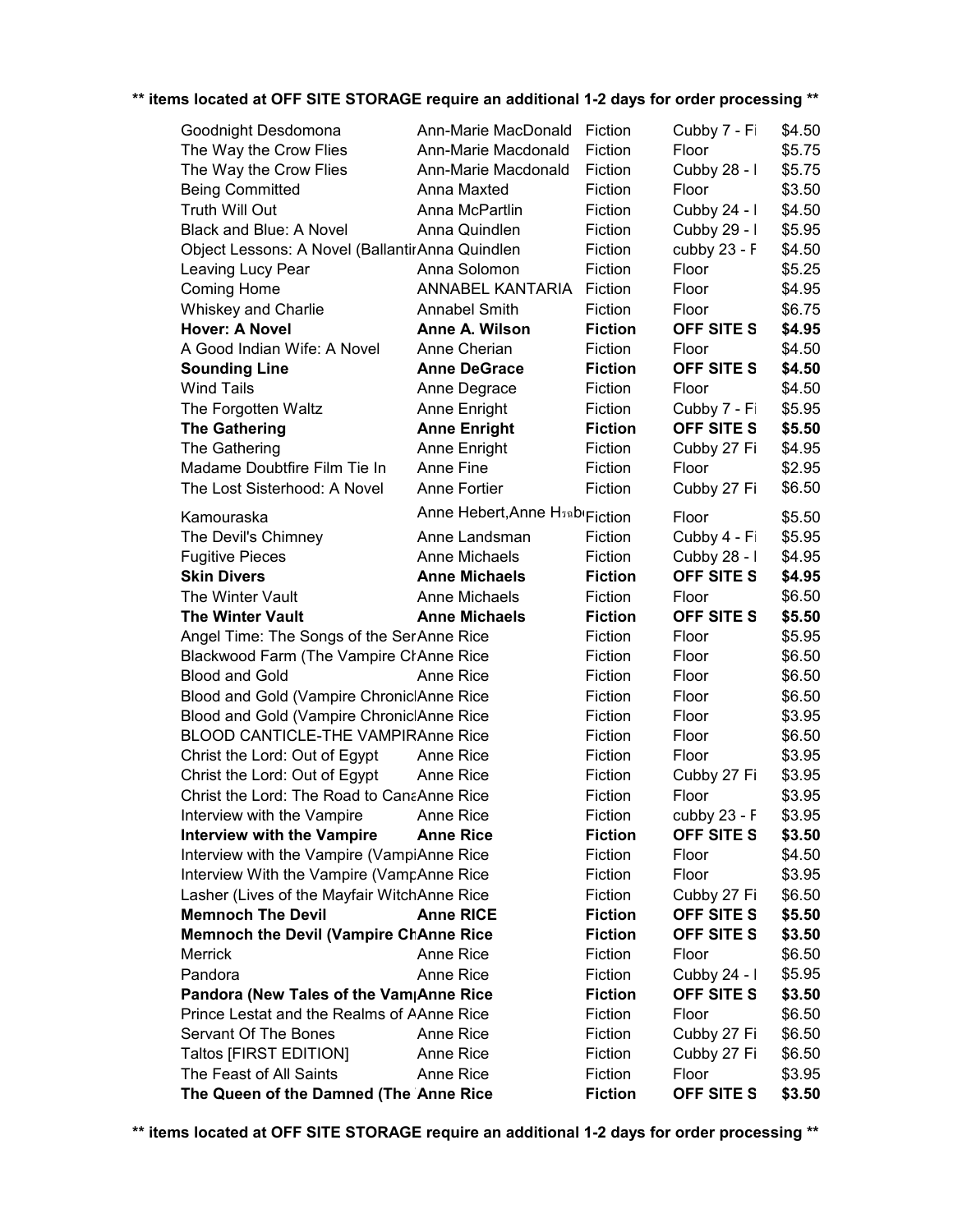|         | The Tale of the Body Thief (Vamp Anne Rice          |                            | Fiction        | Floor        | \$3.60 |
|---------|-----------------------------------------------------|----------------------------|----------------|--------------|--------|
|         | The Tale of the Body Thief (Vamp Anne Rice          |                            | Fiction        | Floor        | \$3.60 |
|         | The Tale of the Body Thief (VamAnne Rice            |                            | <b>Fiction</b> | OFF SITE S   | \$3.50 |
|         | The Vampire Armand - Limited B.IAnne Rice           |                            | Fiction        | Floor        | \$6.50 |
|         | The Vampire Chronicles Collect Anne Rice            |                            | <b>Fiction</b> | OFF SITE S   | \$5.95 |
|         | The Vampire Lestat                                  | Anne Rice                  | Fiction        | Cubby 24 - I | \$6.50 |
|         | The Vampire Lestat (Vampire ChriAnne Rice           |                            | Fiction        | Floor        | \$3.60 |
|         | The Vampire Lestat (Vampire ChriAnne Rice           |                            | Fiction        | Floor        | \$3.50 |
|         | The Vampire Lestat (Vampire ClAnne Rice             |                            | <b>Fiction</b> | OFF SITE S   | \$3.50 |
|         | Violin                                              | Anne Rice                  | Fiction        | Floor        | \$6.50 |
|         | Violin                                              | Anne Rice                  | Fiction        | Floor        | \$6.50 |
|         | <b>Violin</b>                                       | <b>Anne Rice</b>           | <b>Fiction</b> | OFF SITE S   | \$6.50 |
|         | Vittorio, the Vampire (New Tales cAnne Rice         |                            | Fiction        | Floor        | \$3.95 |
|         | <b>Downtown</b>                                     | <b>Anne Rivers Siddons</b> | <b>Fiction</b> | OFF SITE S   | \$6.50 |
|         | Fault Lines: A Novel                                | <b>Anne Rivers Siddons</b> | Fiction        | Floor        | \$5.95 |
|         | Nora, Nora: A Novel                                 | <b>Anne Rivers Siddons</b> | Fiction        | Floor        | \$3.50 |
|         | Off Season by Anne Rivers SiddorAnne Rivers Siddons |                            | Fiction        | Floor        | \$6.50 |
|         | <b>Outer Banks</b>                                  | <b>Anne Rivers Siddons</b> | Fiction        | Floor        | \$5.25 |
|         | <b>A Patchwork Planet</b>                           | <b>Anne Tyler</b>          | <b>Fiction</b> | OFF SITE S   | \$5.95 |
|         | A Patchwork Planet                                  | Anne Tyler                 | Fiction        | Cubby 29 - I | \$5.95 |
|         | Back When We Were Grownups Anne Tyler               |                            | Fiction        | Floor        | \$3.95 |
|         | <b>Clock Dance</b>                                  | Anne Tyler                 | Fiction        | Floor        | \$6.50 |
|         | <b>Clock Dance</b>                                  | <b>Anne Tyler</b>          | <b>Fiction</b> | OFF SITE S   | \$6.50 |
|         | Digging to America: A Novel                         | Anne Tyler                 | Fiction        | cubby 23 - F | \$4.50 |
|         | Digging to America: A Novel                         | Anne Tyler                 | Fiction        | Cubby 27 Fi  | \$3.95 |
|         | Ladder of Years                                     | Anne Tyler                 | Fiction        | Cubby 27 Fi  | \$6.50 |
|         | Ladder of Years                                     | Anne Tyler                 | Fiction        | Floor        | \$3.32 |
|         | Redhead by the Side of the Road Anne Tyler          |                            | Fiction        | Cubby 27 Fi  | \$6.50 |
|         | Redhead by the Side of the Road Anne Tyler          |                            | Fiction        | Floor        | \$4.25 |
|         | Saint Maybe                                         | Anne Tyler                 | Fiction        | Floor        | \$3.95 |
|         | The Amateur Marriage                                | Anne Tyler                 | Fiction        | Floor        | \$3.95 |
|         | The Amateur Marriage                                | Anne Tyler                 | Fiction        | Floor        | \$3.50 |
|         | Fugitive Pieces.                                    | Anne. Michaels             | Fiction        | Floor        | \$4.50 |
|         | Singing through the Night: Courag Anneke Companjen  |                            | Fiction        | Floor        | \$5.50 |
|         | The Truth According to Us: A NoviAnnie Barrows      |                            | Fiction        | Cubby 27 Fi  | \$4.50 |
|         | The Doorstep Child                                  | Annie Murray (author)      | Fiction        | Cubby 24 - I | \$4.50 |
|         | <b>Accordion Crimes</b>                             | <b>Annie Proulx</b>        | Fiction        | Floor        | \$4.95 |
|         | Bad Dirt: Wyoming Stories 2                         | <b>Annie Proulx</b>        | Fiction        | Floor        | \$5.95 |
|         | <b>Close Range: Wyoming Stories</b>                 | Annie Proulx               | Fiction        | Floor        | \$6.50 |
|         | <b>Heart Songs and Other Stories Annie Proulx</b>   |                            | <b>Fiction</b> | OFF SITE S   | \$4.50 |
|         | Go Ask Alice                                        | Anonymous                  | Fiction        | Cubby 4 - Fi | \$4.50 |
|         | O: A Presidential Novel                             | Anonymous                  | Fiction        | Floor        | \$6.50 |
|         | Untitled                                            | Anonymus                   | Fiction        | Floor        | \$4.95 |
|         | The Food of Love                                    | Anthony Capella            | Fiction        | Floor        | \$4.95 |
|         | Moriarty                                            | Anthony Horowitz           | Fiction        | Cubby 7 - Fi | \$4.95 |
|         | Spinners                                            | Anthony McCarten           | Fiction        | Floor        | \$4.95 |
|         | Looking for Spinoza: Joy, Sorrow, Antonio Damasio   |                            | Fiction        | Cubby 27 Fi  | \$6.50 |
| ~~NEW~~ | Among Other Things, I've TakenAoibheann Sweeney     |                            | <b>Fiction</b> | OFF SITE S   | \$4.50 |
|         | The White Tiger: A Novel (Man BcAravind Adiga       |                            | Fiction        | Floor        | \$4.95 |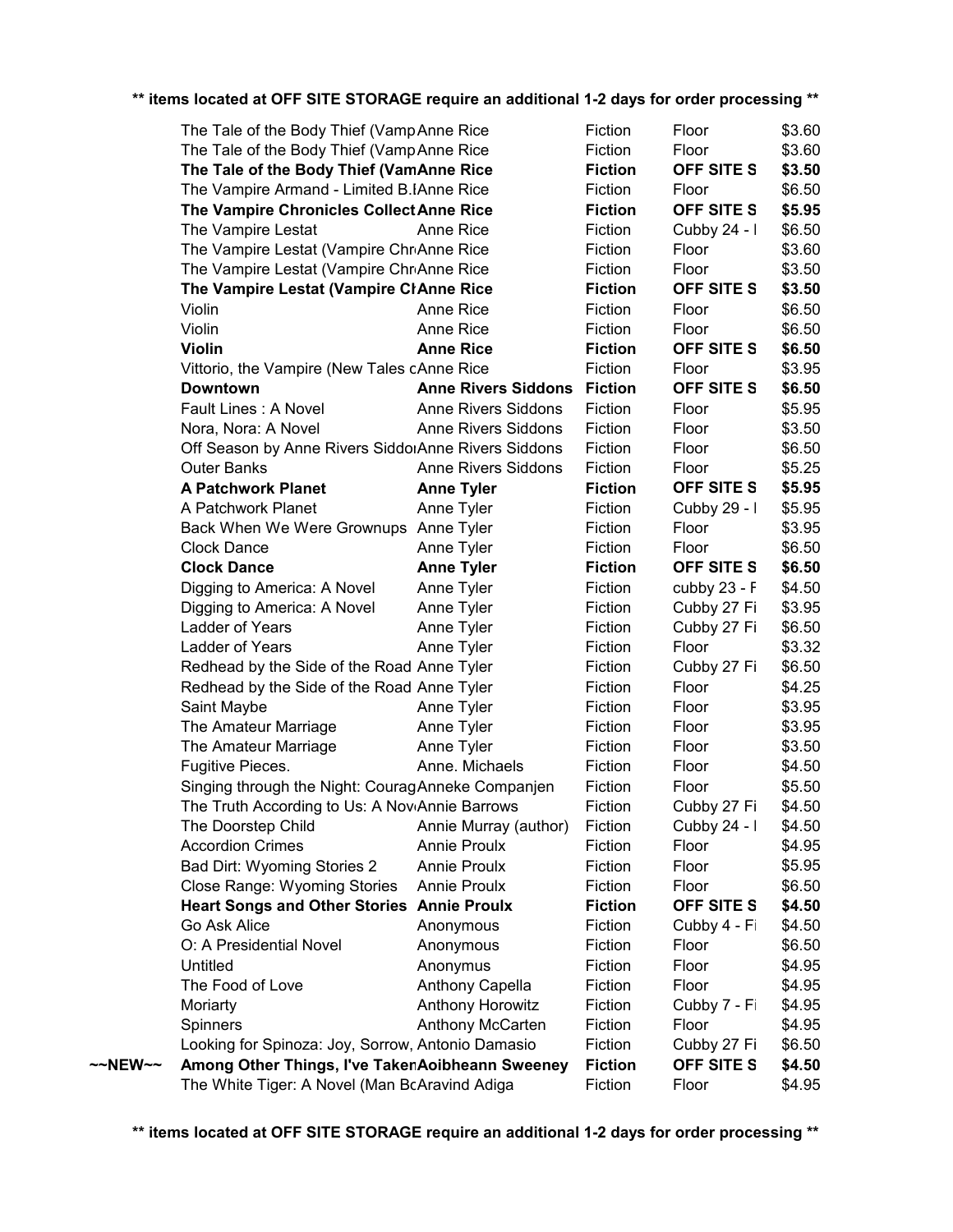|         | The Eleventh Commandment                                        | Archer Jeffrey                 | Fiction                   | <b>B1</b>          | \$3.95 |
|---------|-----------------------------------------------------------------|--------------------------------|---------------------------|--------------------|--------|
|         | The German Girl: A Novel                                        | Armando Lucas Correa Fiction   |                           | Cubby 27 Fi        | \$5.50 |
|         | <b>More Tales of the City</b>                                   | <b>Armistead Maupin</b>        | <b>Fiction</b>            | <b>OFF SITE S</b>  | \$4.50 |
|         | The Night Listener: A Novel                                     | Armistead Maupin               | Fiction                   | Floor              | \$6.50 |
|         | Memoirs of a Geisha                                             | Arthur Golden                  | Fiction                   | TallB <sub>2</sub> | \$4.95 |
|         | Memoirs of a Geisha (movie tie-in)Arthur Golden                 |                                | Fiction                   | Floor              | \$3.95 |
|         | The Swarm                                                       | Arthur Herzog III              | Fiction                   | Cubby 28 - I       | \$2.95 |
|         | Rare Arthur HERZOG / Orca PBOArthur Literature) HERZ Fiction    |                                |                           | <b>Recently Pu</b> | \$4.95 |
|         | Jolted: Newton Starker's Rules Fo Arthur Slade                  |                                | Fiction                   | Floor              | \$3.95 |
|         | Queen of the South                                              | Arturo Perez-Reverte           | Fiction                   | Cubby 27 Fi        | \$4.50 |
|         | The Fencing Master                                              | Arturo Perez-Reverte           | Fiction                   | Floor              | \$6.50 |
|         | <b>The Flanders Panel</b>                                       | <b>Arturo Perez-Reverte</b>    | <b>Fiction</b>            | <b>OFF SITE S</b>  | \$4.95 |
|         | The Ministry of Utmost Happiness Arundhati Roy                  |                                | Fiction                   | Customer re        | \$5.50 |
|         | The God Of Small Things                                         | Arundhati. Roy                 | Fiction                   | Cubby 29 - I       | \$5.95 |
|         | Losing Clementine: A Novel                                      | Ashley Ream                    | Fiction                   | Cubby 27 Fi        | \$4.50 |
|         | The 100 Year Miracle: A Novel                                   | Ashley Ream                    | Fiction                   | Floor              | \$6.50 |
|         | The Arrangement: A Novel                                        | <b>Ashley Warlick</b>          | Fiction                   | Floor              | \$6.50 |
|         | Her Fearful Symmetry                                            | Audrey Niffenegger             | Fiction                   | Floor              | \$4.95 |
|         | The Time Traveler's Wife: A NoveAudrey Niffenegger              |                                | Fiction                   | Customer re        | \$5.50 |
|         | The Time Traveler's Wife: A NoveAudrey Niffenegger              |                                | Fiction                   | Customer re        | \$5.50 |
|         | The Time Traveler's Wife: A NoveAudrey Niffenegger              |                                | Fiction                   | Floor              | \$4.95 |
|         | <b>Running with Scissors: A MemcAugusten Burroughs</b>          |                                | <b>Fiction</b>            | <b>OFF SITE S</b>  | \$4.95 |
|         | Hope: A Tragedy: A Novel                                        | Auslander, Shalom              | Fiction                   | Floor              | \$4.50 |
|         | The polished hoe: A novel                                       | <b>Austin Clarke</b>           | Fiction                   | Cubby 24 - I       | \$6.50 |
|         | Nocturnal Animals: Previously pubAustin Wright                  |                                | Fiction                   | Cubby 7 - Fi       | \$3.95 |
|         | American Dervish: A Novel                                       | Ayad Akhtar                    | Fiction                   | Floor              | \$5.95 |
|         | American Dervish: A Novel                                       | Ayad Akhtar                    | Fiction                   | Floor              | \$5.50 |
|         | The Twelve Tribes Of Hattie                                     |                                | Fiction                   | Floor              | \$6.50 |
|         |                                                                 | Ayana Mathis                   | Fiction                   | Floor              | \$3.95 |
|         | We the Living (Signet)                                          | Ayn Rand<br>Baldacci, David    | Fiction                   |                    | \$5.25 |
|         | <b>First Family</b>                                             |                                | Fiction                   | Cubby 2-Po         | \$6.50 |
|         | King and Maxwell (King & MaxwellBaldacci, David                 |                                |                           | B1<br><b>B1</b>    | \$6.50 |
|         | King and Maxwell (King & MaxwellBaldacci, David                 |                                | Fiction<br>Fiction        | <b>B1</b>          | \$5.50 |
|         | The Forgotten                                                   | Baldacci, David                |                           |                    |        |
|         | At Last                                                         | <b>Barbara Bretton</b>         | Fiction                   | Cubby 4 - Fi       | \$5.95 |
|         | Foolproof                                                       | Barbara D'Amato, Jeann Fiction |                           | Floor              | \$6.50 |
|         | <b>Sleepers Castle EXPORT</b>                                   | <b>Barbara Erskine</b>         | <b>Fiction</b><br>Fiction | <b>OFF SITE S</b>  | \$5.95 |
|         | Time's Legacy                                                   | <b>Barbara Erskine</b>         |                           | Floor              | \$5.25 |
|         | <b>Warrior's Princess</b>                                       | <b>Barbara Erskine</b>         | <b>Fiction</b>            | OFF SITE S         | \$5.50 |
|         | Helpless: A Novel                                               | Barbara Gowdy                  | Fiction                   | Floor              | \$4.50 |
|         | The Romantic: A Novel                                           | Barbara Gowdy                  | Fiction                   | Cubby 28 - I       | \$4.25 |
|         | The Romantic: A Novel                                           | Barbara Gowdy                  | Fiction                   | Cubby 29 - I       | \$4.25 |
|         | The White Bone                                                  | Barbara Gowdy                  | Fiction                   | Floor              | \$6.50 |
| ~~NEW~~ | The White Bone                                                  | Barbara Gowdy                  | Fiction                   | Floor              | \$6.50 |
|         | The White Bone                                                  | Barbara GOWDY                  | Fiction                   | Floor              | \$4.50 |
|         | <b>Animal Dreams</b>                                            | Barbara Kingsolver             | Fiction                   | cubby 23 - F       | \$4.50 |
|         | Animal, Vegetable, Miracle                                      | Barbara Kingsolver             | Fiction                   | Floor              | \$4.95 |
|         | The Bean Trees: A Novel                                         | Barbara Kingsolver             | Fiction                   | Floor              | \$3.95 |
|         | The Lacuna                                                      | Barbara Kingsolver             | Fiction                   | Floor              | \$6.50 |
|         | The Poisonwood Bible (Oprah's B <sub>'</sub> Barbara Kingsolver |                                | Fiction                   | Cubby 27 Fi        | \$5.50 |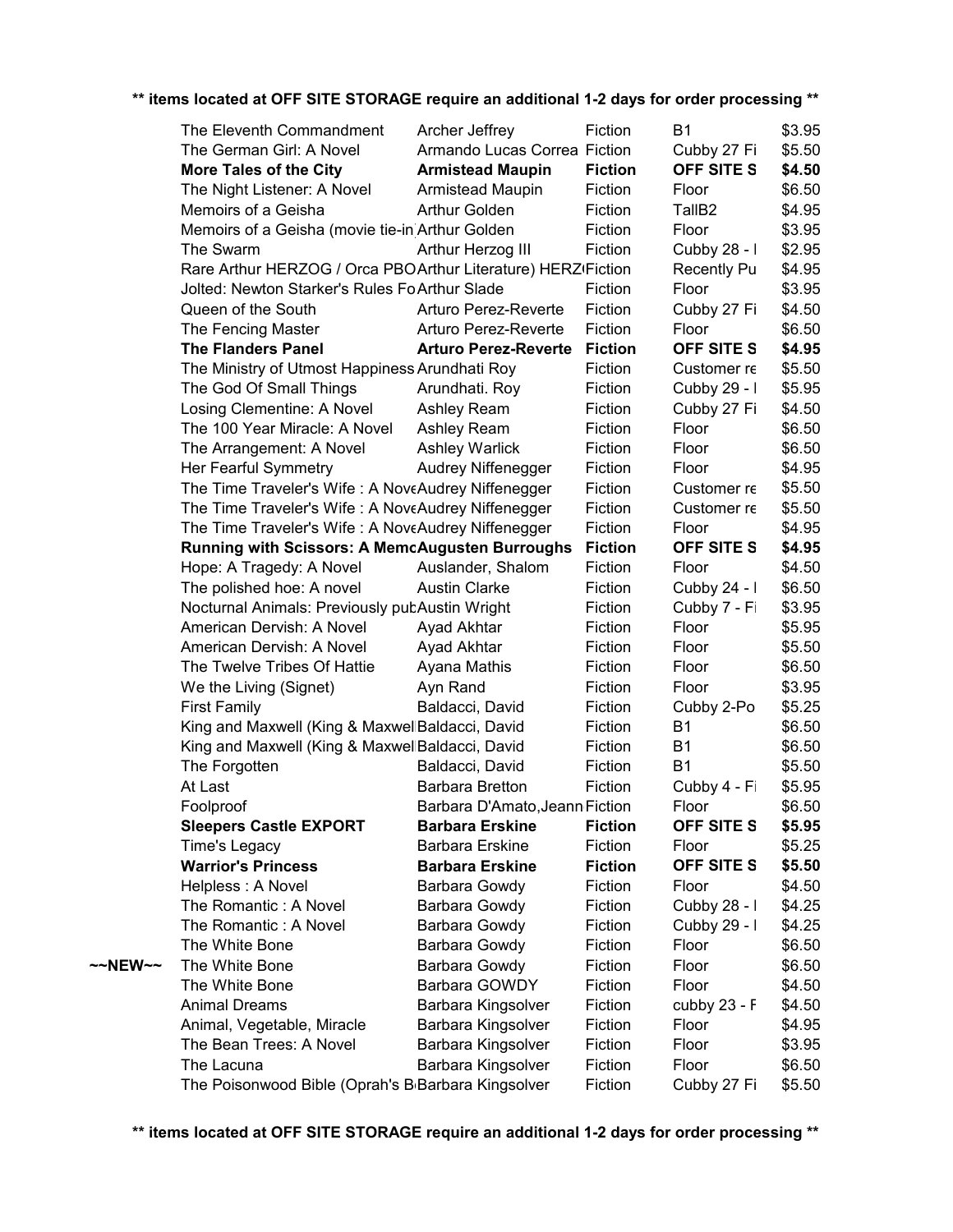| The Queen's Lady                                                | Barbara Kyle                     | Fiction        | Floor          | \$3.95 |
|-----------------------------------------------------------------|----------------------------------|----------------|----------------|--------|
| Run Rabbit Run                                                  | <b>Barbara Mitchelhill</b>       | Fiction        | Floor          | \$3.95 |
| The Book of Love: Guidance in AfBarbara Sibbald                 |                                  | Fiction        | Cubby 27 Fi    | \$4.50 |
| The Ravenscar Dynasty (RavenscBarbara Taylor Bradford Fiction   |                                  |                | Cubby 28 - I   | \$6.50 |
| <b>Elements of Chance</b>                                       | <b>Barbara Wilkins</b>           | Fiction        | Cubby 29 - I   | \$3.95 |
| Daughter of the Sun                                             | Barbara Wood                     | Fiction        | Floor          | \$5.50 |
| Woman of a Thousand Secrets                                     | Barbara Wood                     | Fiction        | Floor          | \$5.50 |
| The Playbook: Suit up. Score chic Barney Stinson                |                                  | Fiction        | Floor          | \$4.50 |
| Honor and Evie                                                  | <b>Bates Susannah</b>            | Fiction        | Floor          | \$5.95 |
| To Capture What We Cannot Kee Beatrice Colin                    |                                  | Fiction        | Floor          | \$5.95 |
| A Hundred Summers                                               | <b>Beatriz Williams</b>          | Fiction        | Floor          | \$6.50 |
| A Hundred Summers                                               | <b>Beatriz Williams</b>          | Fiction        | Floor          | \$6.50 |
| Cocoa Beach: A Novel                                            | <b>Beatriz Williams</b>          | Fiction        | Floor          | \$6.50 |
| The Glass Ocean: A Novel                                        | Beatriz Williams, Lauren Fiction |                | Floor          | \$6.50 |
| Truly, Madly, Deadly: The Unoffici Becca Wilcott                |                                  | Fiction        | RR1 - Rollin   | \$5.50 |
| Left for Dead: My Journey Home f Beck Weathers, Stephen Fiction |                                  |                | Floor          | \$3.95 |
| <b>Tuscan Rose</b>                                              | Belinda Alexandra                | Fiction        | Cubby 24 - I   | \$5.50 |
| The Carousel                                                    | Belva Plain                      | Fiction        | Floor          | \$6.50 |
| Moon Over Soho (Rivers of LondoBen Aaronovitch                  |                                  | Fiction        | Cubby 7 - Fi   | \$3.95 |
| Billy Lynn's Long Halftime Walk Ben Fountain                    |                                  | Fiction        | Floor          | \$6.50 |
| Eagles in the Storm (3) (Eagles of Ben Kane                     |                                  | Fiction        | Floor          | \$5.50 |
| Hannibal: Enemy of Rome                                         | Ben Kane                         | Fiction        | Cubby $24 - 1$ | \$6.50 |
| The Silver Eagle: A Novel of the F Ben Kane                     |                                  | Fiction        | Floor          | \$5.50 |
| The Silver Swan: A Novel (Quirke) Benjamin Black                |                                  | Fiction        | Floor          | \$4.95 |
| The Silver Swan: A Novel (Quirke) Benjamin Black                |                                  | Fiction        | Customer re    | \$4.95 |
| Ginny Moon: A Novel                                             | Benjamin Ludwig                  | Fiction        | Floor          | \$5.95 |
| <b>Ginny Moon: A Novel</b>                                      | <b>Benjamin Ludwig</b>           | <b>Fiction</b> | OFF SITE S     | \$5.95 |
| We Bought a Zoo: The Amazing TBenjamin Mee                      |                                  | Fiction        | Cubby 29 - I   | \$4.50 |
| Leading Man (Vintage Contempor Benjamin Svetkey                 |                                  | Fiction        | Cubby 7 - Fi   | \$4.50 |
| The House                                                       | <b>Bentley Little</b>            | Fiction        | Floor          | \$4.95 |
| Azincourt                                                       | <b>Bernard Cornwell</b>          | Fiction        | B <sub>5</sub> | \$5.95 |
| Copperhead                                                      | <b>Bernard Cornwell</b>          | Fiction        | B <sub>5</sub> | \$6.50 |
| Enemy of God (The Arthur Books Bernard Cornwell                 |                                  | Fiction        | B <sub>5</sub> | \$4.50 |
| Excalibur (The Arthur Books #3) Bernard Cornwell                |                                  | Fiction        | B <sub>5</sub> | \$4.25 |
| <b>Fools and Mortals</b>                                        | <b>Bernard Cornwell</b>          | Fiction        | B <sub>5</sub> | \$5.25 |
| <b>Gallows Thief</b>                                            | <b>Bernard Cornwell</b>          | Fiction        | B <sub>5</sub> | \$4.50 |
| <b>Gallows Thief</b>                                            | <b>Bernard Cornwell</b>          | Fiction        | B <sub>5</sub> | \$4.50 |
| Harlequin: The Archers Tale (The Bernard Cornwell               |                                  | Fiction        | B <sub>5</sub> | \$4.50 |
| Sharpe's Battle (Richard Sharpe's Bernard Cornwell              |                                  | Fiction        | B <sub>5</sub> | \$4.25 |
| Sharpe's Battle (Richard Sharpe's Bernard Cornwell              |                                  | Fiction        | B <sub>5</sub> | \$4.25 |
| Sharpe's Company                                                | <b>Bernard Cornwell</b>          | Fiction        | B <sub>5</sub> | \$4.25 |
| Sharpe's Fortress: Richard Sharp & Bernard Cornwell             |                                  | Fiction        | B <sub>5</sub> | \$4.75 |
| Sharpe's Gold: The Destruction of Bernard Cornwell              |                                  | Fiction        | B <sub>5</sub> | \$3.95 |
| Sharpe's Prey (Richard Sharpe's /Bernard Cornwell               |                                  | Fiction        | B <sub>5</sub> | \$4.50 |
| Sharpe's Regiment: Richard ShartBernard Cornwell                |                                  | Fiction        | B <sub>5</sub> | \$4.50 |
| <b>Sharpe's Siege</b>                                           | <b>Bernard Cornwell</b>          | Fiction        | B <sub>5</sub> | \$4.75 |
| Sharpe's Tiger (Richard Sharpe's Bernard Cornwell               |                                  | Fiction        | B <sub>5</sub> | \$4.95 |
| Sharpe's Tiger (Richard Sharpe's Bernard Cornwell               |                                  | Fiction        | B <sub>5</sub> | \$4.25 |
| Sharpe's Trafalgar: Richard SharpBernard Cornwell               |                                  | Fiction        | B <sub>5</sub> | \$4.75 |
|                                                                 |                                  |                |                |        |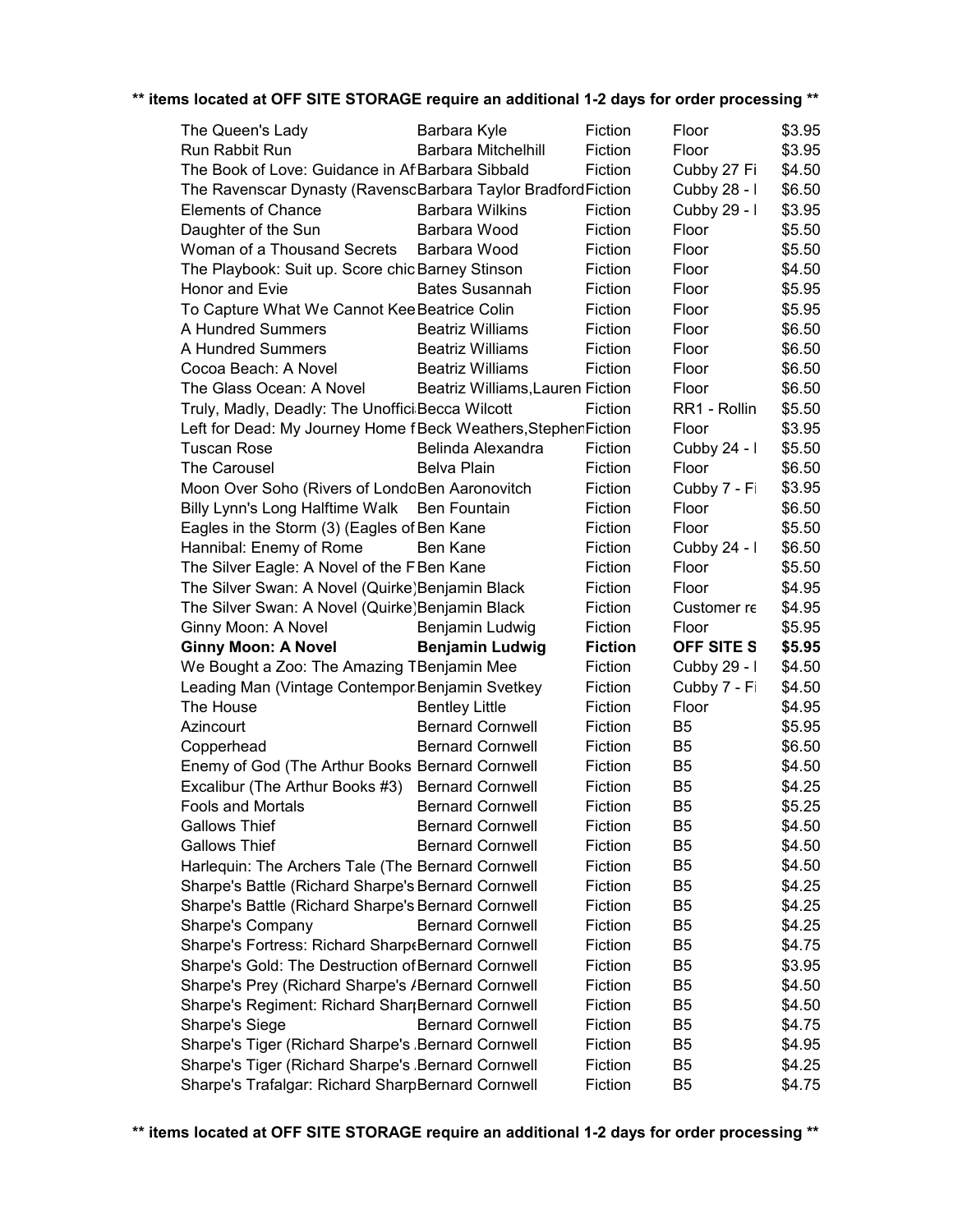| ** items located at OFF SITE STORAGE require an additional 1-2 days for order processing ** |  |  |  |  |
|---------------------------------------------------------------------------------------------|--|--|--|--|
|---------------------------------------------------------------------------------------------|--|--|--|--|

|         | Sharpe's Triumph (Richard Sharp(Bernard Cornwell          |                          | Fiction        | B <sub>5</sub>    | \$3.95 |
|---------|-----------------------------------------------------------|--------------------------|----------------|-------------------|--------|
|         | Sharpe's Triumph: Richard Sharp(Bernard Cornwell          |                          | Fiction        | B <sub>5</sub>    | \$4.75 |
|         | Sharpe's Waterloo: Richard SharpBernard Cornwell          |                          | Fiction        | B <sub>5</sub>    | \$4.75 |
|         | Sword Song. Bernard Cornwell                              | <b>Bernard Cornwell</b>  | Fiction        | B <sub>5</sub>    | \$5.50 |
|         | The bloody ground                                         | <b>Bernard CORNWELL</b>  | Fiction        | B <sub>5</sub>    | \$6.50 |
|         | The Empty Throne (The Last King Bernard Cornwell          |                          | Fiction        | B <sub>5</sub>    | \$5.50 |
|         | The Last Kingdom                                          | <b>Bernard Cornwell</b>  | Fiction        | B <sub>5</sub>    | \$4.50 |
|         | The Lords of the North. Bernard CBernard Cornwell         |                          | Fiction        | B <sub>5</sub>    | \$5.50 |
|         | The Pale Horseman                                         | <b>Bernard Cornwell</b>  | Fiction        | B <sub>5</sub>    | \$6.25 |
|         | The Pale Horseman (The Last KinBernard Cornwell           |                          | Fiction        | B <sub>5</sub>    | \$5.50 |
|         | The Pale Horseman (The Saxon CBernard Cornwell            |                          | Fiction        | B <sub>5</sub>    | \$4.75 |
|         | The Pale Horseman. Bernard CoriBernard Cornwell           |                          | Fiction        | B <sub>5</sub>    | \$5.50 |
|         | Vagabond (The Grail Quest, Book Bernard Cornwell          |                          | Fiction        | B <sub>5</sub>    | \$4.50 |
|         | Vagabond (The Grail Quest, Book Bernard Cornwell          |                          | Fiction        | B <sub>5</sub>    | \$4.50 |
|         | Vagabond (The Grail Quest, Book Bernard Cornwell          |                          | Fiction        | Cubby 8 - P       | \$4.50 |
|         | Vagabond. Bernard Cornwell                                | <b>Bernard Cornwell</b>  | Fiction        | Cubby 13-P        | \$5.95 |
|         | War of the Wolf: A Novel (Saxon 1Bernard Cornwell         |                          | Fiction        | B <sub>5</sub>    | \$4.95 |
|         | Waterloo: The History of Four DayBernard Cornwell         |                          | Fiction        | <b>B1</b>         | \$4.25 |
|         | The Reader (Oprah's Book Club) Bernhard Schlink           |                          | Fiction        | Floor             | \$5.50 |
|         | The Reader (Oprah's Book Club) Bernhard Schlink           |                          | Fiction        | Floor             | \$5.50 |
| ~~NEW~~ | The Reader (Oprah's Book Club Bernhard Schlink            |                          | <b>Fiction</b> | OFF SITE S        | \$5.50 |
|         | The Reader (Oprah's Book Club) Bernhard Schlink           |                          | Fiction        | Cubby 24 - I      | \$5.50 |
|         | Cloud of Bone                                             | Bernice Morgan           | Fiction        | Floor             | \$5.50 |
|         | <b>Waiting for Time</b>                                   | Bernice Morgan           | Fiction        | Cubby 24 - I      | \$5.50 |
|         | The Sergeants' Tale                                       | <b>Bernice Rubens</b>    | Fiction        | Cubby 24 - I      | \$4.50 |
|         | The Secret Diary of Lizzie Bennet: Bernie Su, Kate Rorick |                          | Fiction        | Floor             | \$4.75 |
|         | It All Comes Back to You: A Book Beth Duke                |                          | Fiction        | Customer re       | \$5.95 |
|         | Chose the Wrong Guy, Gave Him Beth Harbison               |                          | Fiction        | Floor             | \$4.95 |
|         | Hope in a Jar                                             | <b>Beth Harbison</b>     | Fiction        | Floor             | \$6.50 |
|         | One Less Problem Without You: ABeth Harbison              |                          | Fiction        | Cubby 24 - I      | \$6.50 |
|         | Secrets of a Shoe Addict                                  | <b>Beth Harbison</b>     | Fiction        | Cubby 7 - Fi      | \$4.50 |
|         | Shoe Addicts Anonymous: A NoveBeth Harbison               |                          | Fiction        | Floor             | \$4.25 |
|         | The Hatbox Letters: A Novel                               | <b>Beth Powning</b>      | Fiction        | cubby 23 - F      | \$4.95 |
|         | The Sister's Tale: A novel                                | <b>Beth Powning</b>      | <b>Fiction</b> | <b>OFF SITE S</b> | \$4.50 |
|         | Need You Now                                              | <b>Beth Wiseman</b>      | Fiction        | Floor             | \$4.25 |
|         | The One That Got Away: A Novel Bethany Chase              |                          | Fiction        | Floor             | \$5.50 |
|         | The Sisters from Hardscrabble BaBeverly Jensen            |                          | Fiction        | Floor             | \$4.95 |
|         | <b>Darkness</b>                                           | <b>Bharati Mukherjee</b> | Fiction        | Floor             | \$4.50 |
|         | Desirable Daughters: A Novel                              | <b>Bharati Mukherjee</b> | Fiction        | Floor             | \$6.50 |
|         | The Tiger's Daughter                                      | <b>Bharati Mukherjee</b> | Fiction        | Floor             | \$4.50 |
|         | Wife                                                      | <b>Bharati Mukherjee</b> | Fiction        | Floor             | \$4.50 |
|         | As the Canoe Tips: Comic ScenesBill Casselman             |                          | Fiction        | Floor             | \$4.50 |
|         | Did You Ever Have A Family                                | <b>Bill Clegg</b>        | Fiction        | Floor             | \$4.95 |
|         | Pest Control                                              | <b>Bill Fitzhugh</b>     | Fiction        | Floor             | \$3.95 |
|         | The Cameraman                                             | <b>Bill Gaston</b>       | Fiction        | Floor             | \$5.75 |
|         |                                                           |                          |                | Cubby 4 - Fi      | \$5.90 |
|         | <b>Openly Straight</b>                                    | <b>Bill Konigsberg</b>   | Fiction        |                   |        |
|         | Where the Heart Is (Oprah's Book Billie Letts             |                          | Fiction        | Floor             | \$5.75 |
|         | Where the Heart Is (Oprah's Book Billie Letts             |                          | Fiction        | Floor             | \$4.95 |
|         | The Crooked Heart of Mercy                                | <b>Billie Livingston</b> | Fiction        | Floor             | \$5.95 |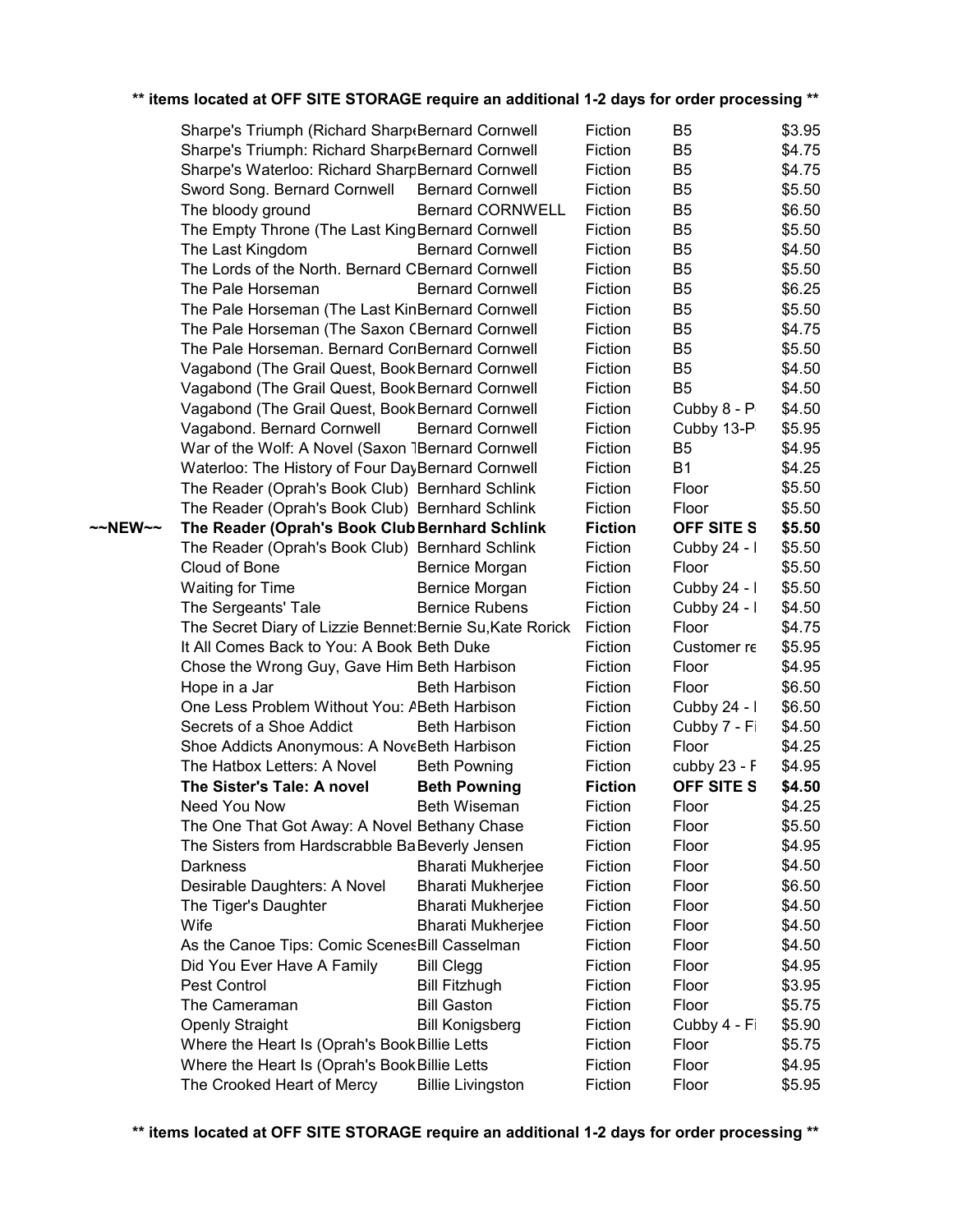| Dead In The Water                                       | <b>Bob Leroux</b>         | Fiction        | Floor          | \$4.95 |
|---------------------------------------------------------|---------------------------|----------------|----------------|--------|
| A Good House                                            | <b>Bonnie Burnard</b>     | Fiction        | Cubby 27 Fi    | \$5.95 |
| A Good House: A Novel                                   | <b>Bonnie Burnard</b>     | Fiction        | Cubby 28 - I   | \$4.95 |
| Suddenly                                                | <b>Bonnie Burnard</b>     | Fiction        | Floor          | \$6.50 |
| Cutline                                                 | Bonnie Hearn Hill         | Fiction        | Floor          | \$3.95 |
| Double Exposure                                         | Bonnie Hearn Hill         | Fiction        | Cubby 28 - I   | \$3.25 |
| The Lonely Polygamist: A Novel                          | <b>Brady Udall</b>        | Fiction        | Floor          | \$6.50 |
| Angels Make Their Hope Here                             | <b>Breena Clarke</b>      | Fiction        | Floor          | \$4.95 |
| Dependent: A Novel                                      | <b>Brenda Corey Dunne</b> | Fiction        | Cubby 27 Fi    | \$5.50 |
| Life's Golden Ticket: A Story AbouBrendon Burchard      |                           | Fiction        | Floor          | \$4.50 |
| <b>Jewel (Oprah's Book Club)</b>                        | <b>Bret Lott</b>          | <b>Fiction</b> | OFF SITE S     | \$5.50 |
| The Man Who Owned Vermont                               | <b>Bret Lott</b>          | Fiction        | Cubby 29 - I   | \$4.50 |
| The Sacrifice Game (Sacrifice GaiBrian D'Amato          |                           | Fiction        | Floor          | \$6.75 |
| Boy O'Boy                                               | <b>Brian Doyle</b>        | Fiction        | Floor          | \$4.50 |
| <b>Pure Spring</b>                                      | <b>Brian Doyle</b>        | Fiction        | Cubby 24 - I   | \$5.95 |
| <b>Within the Fetterlock</b>                            | <b>Brian Wainwright</b>   | Fiction        | Floor          | \$5.25 |
| <b>Rosie Colored Glasses</b>                            | Brianna Wolfson           | Fiction        | Cubby 7 - Fi   | \$5.50 |
| The House of Dreams: A Novel                            | Brown, Kate Lord          | Fiction        | cubby 23 - F   | \$4.50 |
| Low Pressure                                            | Brown, Sandra             | Fiction        | B <sub>2</sub> | \$4.25 |
| <b>Brother Fish</b>                                     | <b>Bryce Courtenay</b>    | Fiction        | Cubby 24 - I   | \$4.50 |
| <b>Fishing for Stars</b>                                | <b>Bryce Courtenay</b>    | Fiction        | Floor          | \$4.25 |
| <b>Four Fires</b>                                       | <b>Bryce Courtenay</b>    | Fiction        | Floor          | \$6.95 |
| <b>Four Fires</b>                                       | <b>Bryce Courtenay</b>    | Fiction        | Floor          | \$4.95 |
| Jessica                                                 | <b>Bryce Courtenay</b>    | Fiction        | Floor          | \$6.50 |
| Jessica                                                 | <b>Bryce Courtenay</b>    | Fiction        | Floor          | \$6.50 |
| <b>Matthew Flinder's Cat</b>                            | <b>Bryce Courtenay</b>    | Fiction        | Floor          | \$6.95 |
| <b>Matthew Flinders' Cat</b>                            | <b>Bryce Courtenay</b>    | Fiction        | Floor          | \$3.95 |
| Solomon's song                                          | <b>Bryce Courtenay</b>    | Fiction        | Floor          | \$5.25 |
| Solomon's Song                                          | <b>Bryce Courtenay</b>    | Fiction        | Floor          | \$4.50 |
| Solomon's Song                                          | <b>Bryce Courtenay</b>    | Fiction        | Cubby 28 - I   | \$2.68 |
| Story Of Danny Dunn                                     | <b>Bryce Courtenay</b>    | Fiction        | Floor          | \$4.95 |
| Story Of Danny Dunn                                     | <b>Bryce Courtenay</b>    | Fiction        | Floor          | \$4.95 |
| <b>Story Of Danny Dunn</b>                              | <b>Bryce Courtenay</b>    | <b>Fiction</b> | OFF SITE S     | \$4.95 |
| Sylvia                                                  | <b>Bryce Courtenay</b>    | Fiction        | Floor          | \$3.95 |
| Sylvia                                                  | <b>Bryce Courtenay</b>    | Fiction        | Cubby 24 - I   | \$3.95 |
| Tandia                                                  | <b>Bryce Courtenay</b>    | Fiction        | Floor          | \$4.25 |
| Tandia                                                  | <b>Bryce Courtenay</b>    | Fiction        | Floor          | \$3.95 |
| <b>Tandia</b>                                           | <b>Bryce Courtenay</b>    | <b>Fiction</b> | OFF SITE S     | \$3.95 |
| The Persimmon Tree                                      | <b>Bryce Courtenay</b>    | Fiction        | Floor          | \$3.95 |
| The Persimmon Tree                                      | <b>Bryce Courtenay</b>    | Fiction        | Floor          | \$3.95 |
| The Potato Factory                                      | <b>Bryce Courtenay</b>    | Fiction        | Floor          | \$4.25 |
| Tommo and Hawk                                          | <b>Bryce Courtenay</b>    | Fiction        | Floor          | \$4.50 |
| Tommo and Hawk                                          | <b>Bryce Courtenay</b>    | Fiction        | Cubby 24 - I   | \$4.50 |
| Whitethorn                                              | <b>Bryce Courtenay</b>    | Fiction        | Floor          | \$4.50 |
| The Woman Before Wallis: A Nov <sub>Bryn</sub> Turnbull |                           | Fiction        | Customer re    | \$5.95 |
| The Woman Before Wallis: A Nov <sub>Bryn</sub> Turnbull |                           | Fiction        | Customer re    | \$5.95 |
| Lieutenant Hornblower (A Horatio C S Forester           |                           | Fiction        | B <sub>5</sub> | \$5.50 |
| Mr. Darcy's Little Sister                               | <b>C. Allyn Pierson</b>   | <b>Fiction</b> | OFF SITE S     | \$4.95 |
| Shiang: Two Ancient Cities. One FC. F. Iggulden         |                           | Fiction        | B <sub>5</sub> | \$3.95 |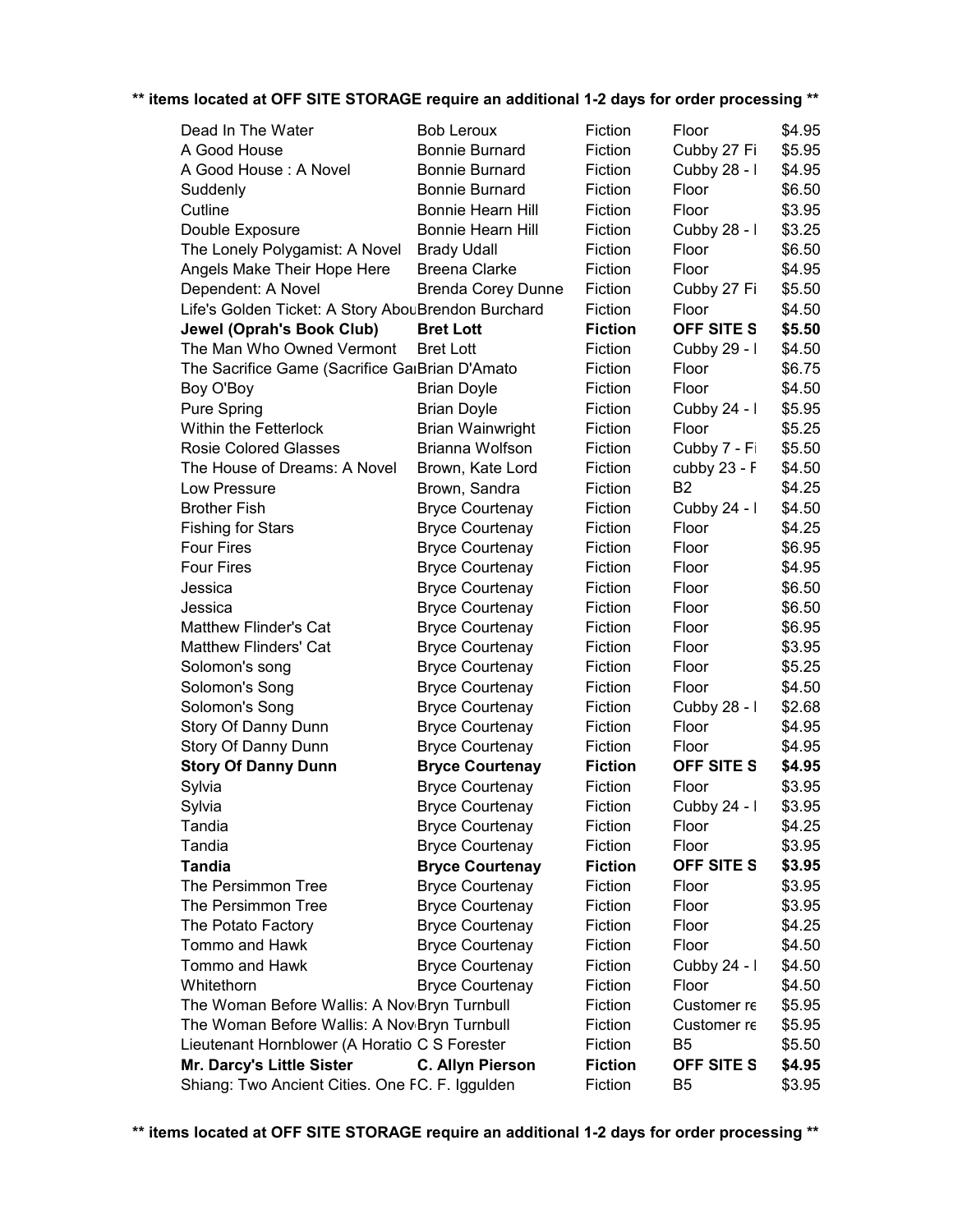| The Other People                                     | C. J. Tudor                      | Fiction        | Floor             | \$5.50 |
|------------------------------------------------------|----------------------------------|----------------|-------------------|--------|
| Captain Hornblower R. N.: HornbloC. S. Forester      |                                  | Fiction        | B <sub>5</sub>    | \$5.25 |
| Collected Works: The Ship, Mr. MiC. S. Forester      |                                  | Fiction        | B <sub>5</sub>    | \$6.95 |
| The Commodore                                        | C. S. Forester                   | Fiction        | B <sub>5</sub>    | \$3.50 |
| The Commodore                                        | C. S. Forester                   | Fiction        | B <sub>5</sub>    | \$3.50 |
| The Young Hornblower Omnibus: C. S. Forester         |                                  | Fiction        | B <sub>5</sub>    | \$4.95 |
| Lieutenant Hornblower                                | C. S. Forester, C.S. ForeFiction |                | B <sub>5</sub>    | \$5.50 |
| The Angel of Darkness: Book 2 of Caleb Carr          |                                  | Fiction        | Floor             | \$5.95 |
| Love All: A Novel                                    | Callie Wright                    | Fiction        | Cubby 7 - Fi      | \$4.95 |
| Sweetness in the Belly                               | Camilla Gibb                     | Fiction        | Cubby 28 - I      | \$4.50 |
| One Fifth Avenue                                     | <b>Candace Bushnell</b>          | Fiction        | Floor             | \$6.50 |
| One Fifth Avenue                                     | Candace Bushnell                 | Fiction        | Floor             | \$4.95 |
| The Dearly Beloved                                   | Cara Wall                        | Fiction        | Cubby 29 - I      | \$5.50 |
| <b>Basket Case (Vintage Crime/BlaCarl Hiaasen</b>    |                                  | <b>Fiction</b> | OFF SITE S        | \$5.50 |
| Lucky You                                            | Carl Hiaasen                     | Fiction        | Floor             | \$4.50 |
| Lucky You                                            | Carl Hiaasen                     | Fiction        | Floor             | \$3.50 |
| <b>Nature Girl</b>                                   | Carl Hiaasen                     | Fiction        | Floor             | \$5.50 |
| <b>Nature Girl</b>                                   | Carl Hiaasen                     | Fiction        | Customer re       | \$5.50 |
| Nature Girl (Fiction/Grand Central Carl Hiaasen      |                                  | Fiction        | Floor             | \$3.95 |
| <b>Skin Tight (Skink Series)</b>                     | <b>Carl Hiaasen</b>              | <b>Fiction</b> | OFF SITE S        | \$5.50 |
| Skinny Dip                                           | Carl Hiaasen                     | Fiction        | Floor             | \$3.95 |
| Star Island                                          | Carl Hiaasen                     | Fiction        | Cubby 27 Fi       | \$6.50 |
| <b>Star Island</b>                                   | <b>Carl Hiaasen</b>              | <b>Fiction</b> | OFF SITE S        | \$3.95 |
| <b>Star Island</b>                                   | <b>Carl Hiaasen</b>              | <b>Fiction</b> | OFF SITE S        | \$3.95 |
| The Shadow of the Wind                               | Carlos Ruiz Zafon                | Fiction        | Floor             | \$5.50 |
| A Thousand Roads Home: The m Carmel Harrington       |                                  | Fiction        | Floor             | \$4.95 |
| The Things I Should Have Told 'Carmel Harrington     |                                  | <b>Fiction</b> | OFF SITE S        | \$3.95 |
| A Foreign Affair                                     | Caro Peacock                     | Fiction        | Floor             | \$4.50 |
| Orphans of the Carnival: A Novel Carol Birch         |                                  | Fiction        | Floor             | \$6.50 |
| Oxygen: A Novel                                      | Carol Cassella                   | Fiction        | Cubby 29 - I      | \$4.50 |
| Keeping the Faith                                    | <b>Carol Clewlow</b>             | Fiction        | Cubby 28 - I      | \$3.95 |
| Larry's Party                                        | <b>Carol Diggory Shields</b>     | Fiction        | Cubby 29 - I      | \$6.50 |
| Larry's Party                                        | Carol Diggory Shields            | Fiction        | Cubby 7 - Fi      | \$4.50 |
| The Drowning Tree                                    | Carol Goodman                    | Fiction        | Cubby 27 Fi       | \$5.50 |
| The Ghost Orchid: A Novel                            | <b>Carol Goodman</b>             | <b>Fiction</b> | <b>OFF SITE S</b> | \$4.95 |
| The Seduction of Water (Ballantin Carol Goodman      |                                  | Fiction        | Cubby 27 Fi       | \$4.50 |
| Burned (Regan Reilly Mysteries, NCarol Higgins Clark |                                  | Fiction        | Floor             | \$3.60 |
| Cursed: A Regan Reilly Mystery                       | Carol Higgins Clark              | Fiction        | Floor             | \$3.95 |
| Laced: A Regan Reilly Mystery                        | Carol Higgins Clark              | Fiction        | Floor             | \$3.95 |
| Wrecked (A Regan Reilly MysterCarol Higgins Clark    |                                  | <b>Fiction</b> | OFF SITE S        | \$3.60 |
| Dead Famous (A Mallory Novel) Carol O'Connell        |                                  | Fiction        | Floor             | \$3.50 |
| Stone Angel (Kathleen Mallory NoCarol O'Connell      |                                  | Fiction        | Floor             | \$3.95 |
| In the Bleak Midwinter                               | <b>Carol Rivers</b>              | Fiction        | Floor             | \$4.50 |
|                                                      | <b>Carol Shields</b>             | Fiction        | Cubby 4 - Fi      | \$4.95 |
| Happenstance                                         | <b>Carol Shields</b>             | Fiction        | Cubby 29 - I      | \$6.50 |
| Larry's Party                                        |                                  |                |                   |        |
| Larry's Party                                        | <b>Carol Shields</b>             | Fiction        | Floor             | \$4.95 |
| Larry's Party                                        | <b>Carol Shields</b>             | Fiction        | Floor             | \$4.50 |
| Small Ceremonies: A Novel                            | <b>Carol Shields</b>             | Fiction        | Floor             | \$5.95 |
| The Stone Diaries                                    | <b>Carol Shields</b>             | Fiction        | Floor             | \$5.50 |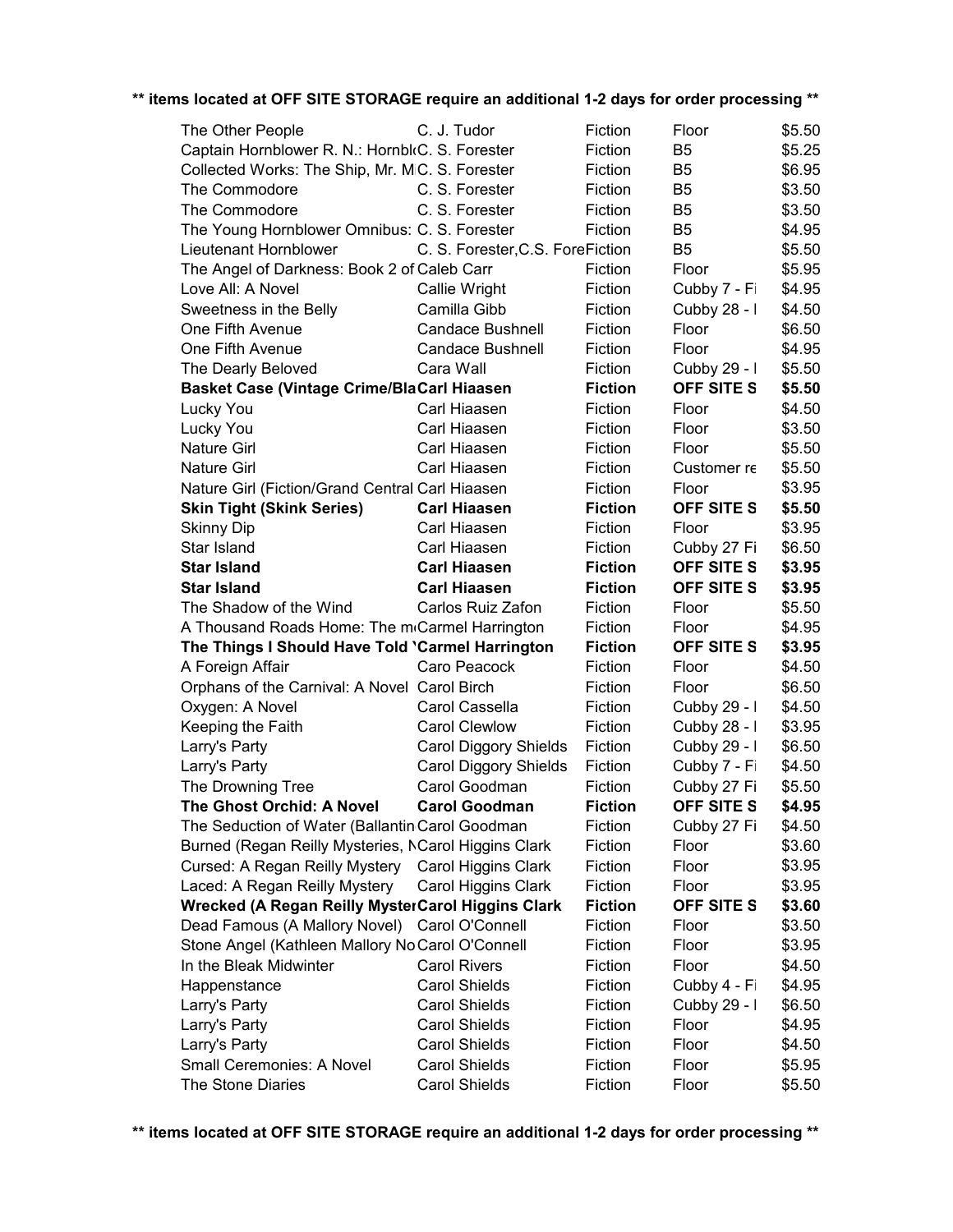| The Stone Diaries                                               | <b>Carol Shields</b>            | Fiction        | Floor             | \$5.50 |
|-----------------------------------------------------------------|---------------------------------|----------------|-------------------|--------|
| The Stone Diaries                                               | <b>Carol Shields</b>            | Fiction        | Floor             | \$5.50 |
| The Stone Diaries                                               | <b>Carol Shields</b>            | Fiction        | Floor             | \$5.50 |
| The Stone Diaries                                               | <b>Carol Shields</b>            | Fiction        | Floor             | \$4.50 |
| The Stone Diaries                                               | <b>Carol Shields</b>            | Fiction        | Cubby 27 Fi       | \$4.50 |
| Unless                                                          | <b>Carol Shields</b>            | Fiction        | Floor             | \$4.95 |
| <b>Unless</b>                                                   | <b>Carol Shields</b>            | <b>Fiction</b> | OFF SITE S        | \$4.95 |
| Unless: A Novel (P.S.)                                          | <b>Carol Shields</b>            | Fiction        | Floor             | \$5.25 |
| Wrecked                                                         | carol-higgins-clark             | Fiction        | Cubby 24 - I      | \$5.95 |
| In the Wings                                                    | Carole Corbeil                  | Fiction        | Cubby 24 - I      | \$4.50 |
| <b>Code Orange</b>                                              | <b>Caroline B. Cooney</b>       | <b>Fiction</b> | <b>OFF SITE S</b> | \$3.75 |
| <b>Enter Three Witches</b>                                      | <b>Caroline B. Cooney</b>       | <b>Fiction</b> | OFF SITE S        | \$3.50 |
| <b>Blood Relations: A Family by CrCaroline Frechette</b>        |                                 | <b>Fiction</b> | OFF SITE S        | \$4.95 |
| Legacy of Love                                                  | Caroline Harvey, Joanna Fiction |                | Floor             | \$3.95 |
| A Train in Winter: An Extraordinar Caroline Moorehead           |                                 | Fiction        | Floor             | \$4.95 |
| <b>Greener Grass</b>                                            | <b>Caroline Pignat</b>          | <b>Fiction</b> | OFF SITE S        | \$4.50 |
| <b>Greener Grass</b>                                            | Caroline Pignat                 | Fiction        | cubby 23 - F      | \$4.50 |
| The Gospel Truth                                                | Caroline Pignat                 | Fiction        | cubby 23 - F      | \$4.95 |
| Unspeakable                                                     | Caroline Pignat                 | Fiction        | cubby 23 - F      | \$4.95 |
| Rival to the Queen                                              | Carolly Erickson                | Fiction        | Floor             | \$6.50 |
| The Favored Queen: A Novel of HCarolly Erickson                 |                                 | Fiction        | Cubby 7 - Fi      | \$6.50 |
| The Last Wife of Henry VIII: A NovCarolly Erickson              |                                 | Fiction        | Floor             | \$6.50 |
| Harmony: A Novel                                                | Carolyn Parkhurst               | Fiction        | Cubby 7 - Fi      | \$5.50 |
| Cancel the Wedding: A Novel                                     | Carolyn T. Dingman              | Fiction        | Floor             | \$4.95 |
| Constant Gardener Movie Tie In Carre Le                         |                                 | Fiction        | Cubby 18 - I      | \$4.50 |
| Constant Gardener Movie Tie In Carre Le                         |                                 | Fiction        | <b>B1</b>         | \$3.95 |
| No Journey Too Far: A Novel (Mc/Carrie Turansky                 |                                 | Fiction        | Customer re       | \$5.95 |
| No Ocean Too Wide: A Novel (McCarrie Turansky                   |                                 | Fiction        | Floor             | \$5.50 |
| <b>Cuba Strait: A Novel</b>                                     | <b>Carsten Stroud</b>           | <b>Fiction</b> | OFF SITE S        | \$6.50 |
| <b>Making Waves</b>                                             | Cassandra King                  | Fiction        | cubby 23 - F      | \$4.50 |
| The Little Old Lady Behaving BadlCatharina Ingelman-SunFiction  |                                 |                | Cubby 28 - I      | \$5.50 |
| The Little Old Lady Behaving BadlCatharina Ingelman-SunFiction  |                                 |                | Cubby 7 - Fi      | \$5.50 |
| The Little Old Lady Who Broke All Catharina Ingelman-SunFiction |                                 |                | Floor             | \$4.50 |
| The Little Old Lady Who Broke All Catharina Ingelman-SunFiction |                                 |                | Floor             | \$4.50 |
| The Little Old Lady Who Broke All Catharina Ingelman-SunFiction |                                 |                | Cubby 28 - I      | \$4.50 |
| A Cornish Summer                                                | <b>Catherine Alliott</b>        | Fiction        | Floor             | \$5.50 |
| My Husband Next Door                                            | <b>Catherine Alliott</b>        | Fiction        | Floor             | \$4.95 |
| Lost Girls and Love Hotels: A NovCatherine Hanrahan             |                                 | Fiction        | Floor             | \$5.50 |
| Lost Girls and Love Hotels: A NCatherine Hanrahan               |                                 | <b>Fiction</b> | OFF SITE S        | \$5.50 |
| The Bondmaid                                                    | Catherine Lim                   | Fiction        | Cubby 24 - I      | \$4.50 |
| The Bondmaid                                                    | Catherine Lim                   | Fiction        | Floor             | \$3.95 |
| <b>Hidden</b>                                                   | <b>Catherine McKenzie</b>       | <b>Fiction</b> | <b>OFF SITE S</b> | \$4.95 |
| Six Weeks to Live: A Novel                                      | Catherine McKenzie              | Fiction        | Customer re       | \$5.95 |
| The Grammarians: A Novel                                        | <b>Cathleen Schine</b>          | Fiction        | Customer re       | \$5.25 |
| Paint the Wind                                                  | Cathy Cash Spellman             | Fiction        | Floor             | \$2.92 |
| <b>Beach Trip: A Novel</b>                                      | <b>Cathy Holton</b>             | <b>Fiction</b> | OFF SITE S        | \$4.50 |
| Once in a Lifetime                                              | Cathy Kelly                     | Fiction        | Floor             | \$3.95 |
| <b>Past Secrets</b>                                             | Cathy Kelly                     | Fiction        | Floor             | \$3.95 |
| The Man She Married                                             | Cathy Lamb                      | Fiction        | Floor             | \$5.50 |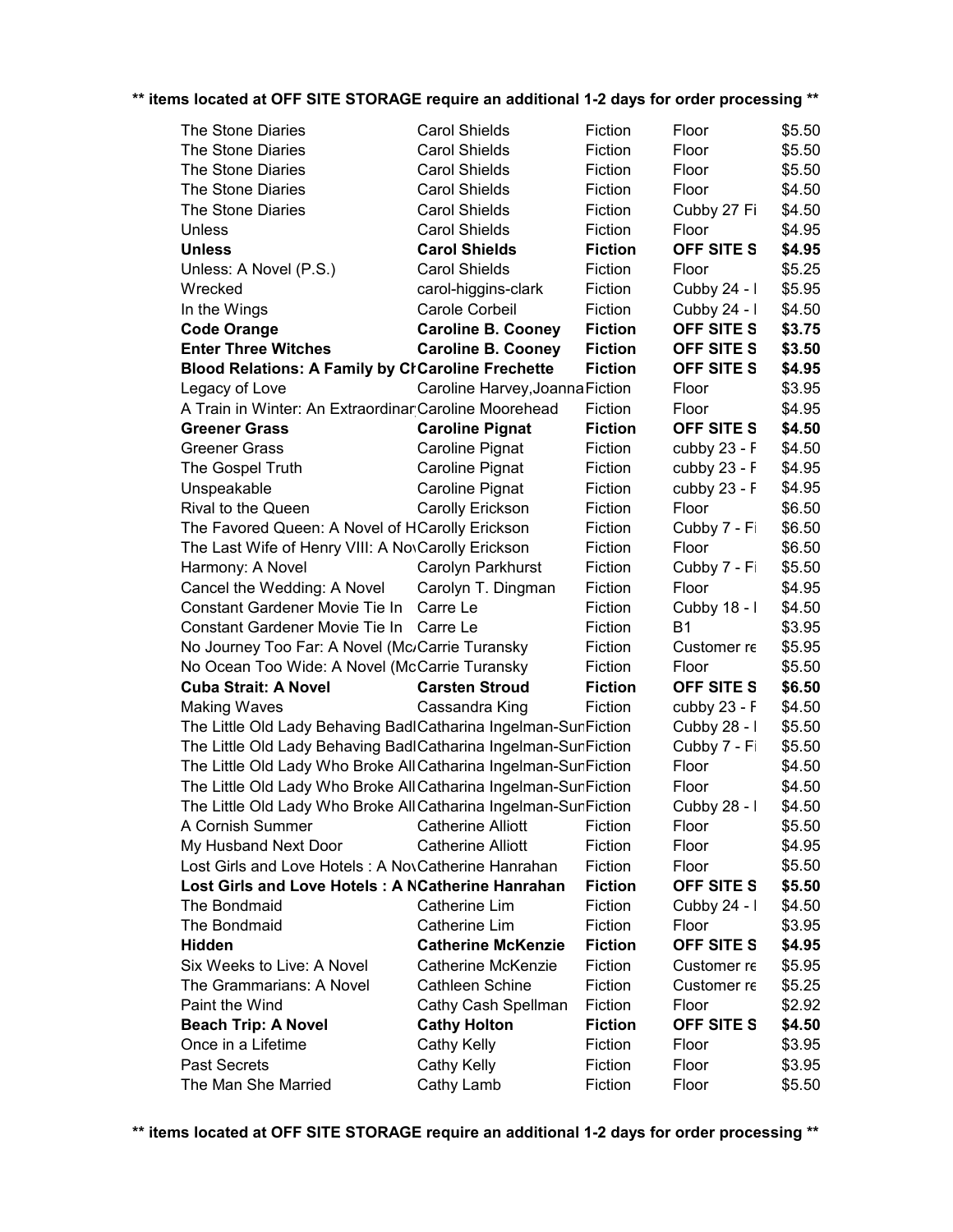| Flawed: A Novel                                     | Cecelia Ahern               | Fiction        | Floor             | \$6.50 |
|-----------------------------------------------------|-----------------------------|----------------|-------------------|--------|
| If You Could See Me Now                             | Cecelia Ahern               | Fiction        | Floor             | \$4.95 |
| PS, I Love You: The heartwarmincCecelia Ahern       |                             | Fiction        | Cubby 24 - I      | \$4.50 |
| The Year I Met You                                  | <b>Cecelia Ahern</b>        | <b>Fiction</b> | OFF SITE S        | \$3.95 |
| The Historians: A Novel                             | Cecilia Ekbsnck             | Fiction        | Customer re       | \$5.95 |
| The Invisibles: A Novel                             | <b>Cecilia Galante</b>      | <b>Fiction</b> | <b>OFF SITE S</b> | \$4.95 |
| Little Fires Everywhere                             | Celeste Ng                  | Fiction        | Customer re       | \$7.50 |
| Little Fires Everywhere (Movie Tie Celeste Ng       |                             | Fiction        | Customer re       | \$5.95 |
| Champion of the World                               | <b>Chad Dundas</b>          | Fiction        | Floor             | \$6.50 |
| You or Someone Like You: A NoviChandler Burr        |                             | Fiction        | Floor             | \$4.50 |
| A Touch of Dead (Sookie Stackho Charlaine Harris    |                             | Fiction        | Floor             | \$5.95 |
| A Touch of Dead (Sookie Stackho Charlaine Harris    |                             | Fiction        | Floor             | \$5.95 |
| All Together Dead (Sookie Stackh Charlaine Harris   |                             | Fiction        | Floor             | \$3.95 |
| An Ice Cold Grave (Harper ConnCharlaine Harris      |                             | <b>Fiction</b> | OFF SITE S        | \$3.95 |
| Club Dead (Sookie Stackhouse/Charlaine Harris       |                             | <b>Fiction</b> | <b>OFF SITE S</b> | \$3.95 |
| Dead And Gone (Sookie Stackhou Charlaine Harris     |                             | Fiction        | Floor             | \$3.95 |
| Dead And Gone (Sookie Stackhou Charlaine Harris     |                             | Fiction        | Floor             | \$3.95 |
| Dead And Gone (Sookie Stackhou Charlaine Harris     |                             | Fiction        | Floor             | \$3.95 |
| Dead And Gone: A Sookie Stackh Charlaine Harris     |                             | Fiction        | Floor             | \$6.50 |
| Dead as a Doornail (Sookie StacCharlaine Harris     |                             | <b>Fiction</b> | OFF SITE S        | \$3.95 |
| Dead Ever After (Sookie StackhouCharlaine Harris    |                             | Fiction        | Floor             | \$6.50 |
| Dead Ever After (Sookie StackhouCharlaine Harris    |                             | Fiction        | Floor             | \$6.50 |
| Dead Ever After (Sookie StackhouCharlaine Harris    |                             | Fiction        | Floor             | \$6.50 |
| Dead in the Family (Sookie StackhCharlaine Harris   |                             | Fiction        | Floor             | \$6.50 |
| Dead in the Family (Sookie Stackh Charlaine Harris  |                             | Fiction        | Floor             | \$6.50 |
| Dead in the Family: A Sookie StacCharlaine Harris   |                             | Fiction        | Floor             | \$2.95 |
| Dead Reckoning (Sookie StackhorCharlaine Harris     |                             | Fiction        | Floor             | \$6.50 |
| Dead to the World (Sookie Stackh Charlaine Harris   |                             | Fiction        | Floor             | \$3.95 |
| Deadlocked (Sookie Stackhouse/7Charlaine Harris     |                             | Fiction        | Floor             | \$6.50 |
| Definitely Dead (Sookie Stackhou: Charlaine Harris  |                             | Fiction        | Floor             | \$3.95 |
| Definitely Dead (Sookie StackhousCharlaine Harris   |                             | Fiction        | Floor             | \$2.95 |
| From Dead to Worse (Southern V:Charlaine Harris     |                             | Fiction        | Floor             | \$6.50 |
| From Dead to Worse: A Sookie StCharlaine Harris     |                             | Fiction        | Floor             | \$3.95 |
| Grave Secret (Harper Connelly MyCharlaine Harris    |                             | Fiction        | Floor             | \$6.50 |
| Grave Sight (Harper Connelly MysCharlaine Harris    |                             | Fiction        | Floor             | \$3.95 |
| Grave Surprise (Harper Connelly ICharlaine Harris   |                             | Fiction        | Floor             | \$3.95 |
| Living Dead in Dallas (Sookie StarCharlaine Harris  |                             | Fiction        | Floor             | \$3.95 |
| Living Dead in Dallas (Southern V:Charlaine Harris  |                             | Fiction        | Floor             | \$5.95 |
| The Temple Mount Code (Thom:Charles Brokaw          |                             | <b>Fiction</b> | OFF SITE S        | \$4.50 |
| The Moroccan Girl: A Novel                          | <b>Charles Cumming</b>      | <b>Fiction</b> | <b>OFF SITE S</b> | \$5.50 |
| Cold Mountain                                       | <b>Charles Frazier</b>      | Fiction        | Floor             | \$6.50 |
| <b>Cold Mountain</b>                                | <b>Charles Frazier</b>      | <b>Fiction</b> | OFF SITE S        | \$5.50 |
| Cold Mountain: A Novel                              | <b>Charles Frazier</b>      | Fiction        | Floor             | \$5.50 |
| <b>Masters of Atlantis</b>                          | <b>Charles Portis</b>       | Fiction        | Cubby 27 Fi       | \$4.50 |
| Summit                                              | <b>Charles Taylor</b>       | Fiction        | Floor             | \$3.50 |
| Attention All Shipping: A Journey ICharlie Connelly |                             | Fiction        | Cubby 7 - Fi      | \$4.50 |
| Skinner                                             | <b>Charlie Huston</b>       | Fiction        | Floor             | \$4.95 |
| All the Birds in the Sky                            | <b>Charlie Jane Anders</b>  | Fiction        | Floor             | \$6.50 |
| <b>Sudden Moves (Mira)</b>                          | <b>Charlotte Vale Allen</b> | <b>Fiction</b> | OFF SITE S        | \$2.95 |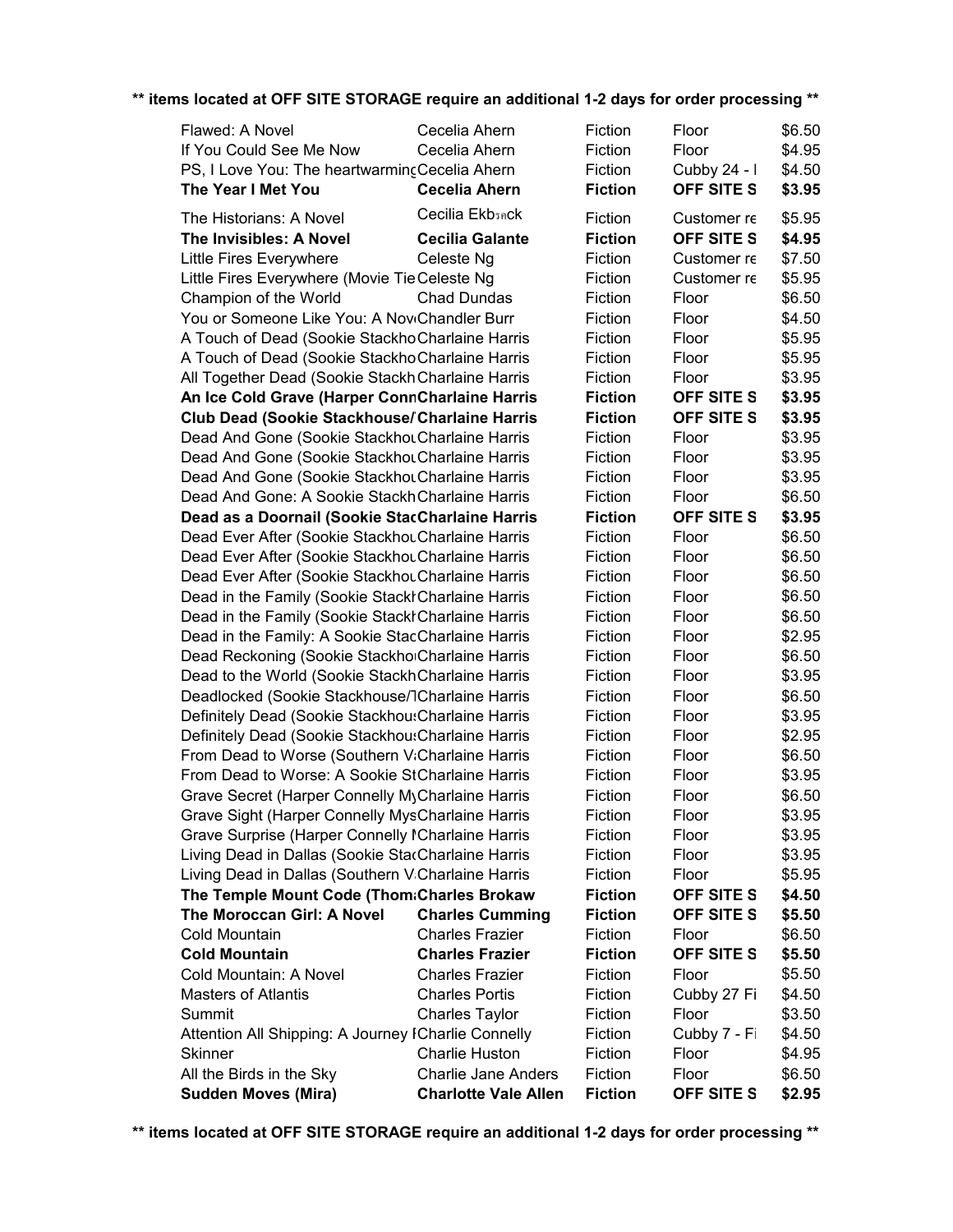|         | <b>Black Valley: A Novel</b>                               | <b>Charlotte Williams</b>       | Fiction        | Floor              | \$4.95 |
|---------|------------------------------------------------------------|---------------------------------|----------------|--------------------|--------|
|         | The Valley of Secrets                                      | Charmian Hussey / Chri:Fiction  |                | Floor              | \$4.50 |
|         | One Kick: A Novel (Kick Lannigan Chelsea Cain              |                                 | Fiction        | Floor              | \$6.50 |
|         | Robert Bloch's Psycho: Sanitarium Chet Williamson          |                                 | Fiction        | Floor              | \$5.95 |
|         | Un Lun Dun                                                 | China Mieville                  | Fiction        | Floor              | \$3.50 |
|         | <b>Temple of the Moon (Signet)</b>                         | <b>Ching Yun Bezine</b>         | <b>Fiction</b> | OFF SITE S         | \$3.95 |
|         | The Mistress of Spices                                     | Chitra Banerjee Divakar Fiction |                | Floor              | \$4.95 |
|         | Close Your Eyes, Hold Hands                                | Chris Bohjalian                 | Fiction        | Customer re        | \$4.50 |
|         | The Flight Attendant (Vintage ConChris Bohjalian           |                                 | Fiction        | Floor              | \$4.95 |
|         | Little Bee                                                 | <b>Chris Cleave</b>             | Fiction        | Floor              | \$4.95 |
|         | Little Bee                                                 | <b>Chris Cleave</b>             | Fiction        | Cubby 28 - I       | \$3.95 |
|         | other hand                                                 | <b>Chris Cleave</b>             | Fiction        | Cubby 24 - I       | \$4.50 |
|         | The Lost Throne (Payne & Jones) Chris Kuzneski             |                                 | Fiction        | Floor              | \$4.95 |
|         | The Weavers of Saramyr (BraidedChris Wooding               |                                 | Fiction        | Cubby 28 - I       | \$5.50 |
|         | The Rossetti Letter                                        | Christi Phillips                | Fiction        | cubby $23 - F$     | \$4.95 |
|         | Nefer the Silent (The Stone of LiChristian Jacq            |                                 | <b>Fiction</b> | <b>OFF SITE S</b>  | \$5.50 |
|         | The Wise Woman (The Stone of Christian Jacq                |                                 | <b>Fiction</b> | OFF SITE S         | \$5.50 |
|         | The Cube People                                            | <b>Christian McPherson</b>      | Fiction        | Cubby 28 - I       | \$4.50 |
|         | A Woman in the Polar Night                                 | <b>Christiane Ritter</b>        | Fiction        | Floor              | \$4.25 |
|         | The King's Daughter                                        | Christie Dickason               | Fiction        | Floor              | \$5.50 |
|         | Altar Music: A Novel                                       | <b>Christin Lore Weber</b>      | Fiction        | Cubby 27 Fi        | \$4.50 |
| ~~NEW~~ | Orphan Train: A Novel                                      | <b>Christina Baker Kline</b>    | Fiction        | Customer re        | \$4.95 |
|         | Red Queen (The Chronicles of Ali Christina Henry           |                                 | Fiction        | Cubby 29 - I       | \$4.50 |
|         | Drowning Ruth: A Novel (Oprah's Christina Schwarz          |                                 | Fiction        | Floor              | \$6.50 |
|         | Drowning Ruth: A Novel (Oprah Christina Schwarz            |                                 | <b>Fiction</b> | <b>OFF SITE S</b>  | \$6.50 |
|         | Orphan Train                                               | <b>Christine Baker Kline</b>    | Fiction        | TallB <sub>2</sub> | \$5.50 |
|         | <b>Mademoiselle Benoir</b>                                 | <b>Christine Conrad</b>         | <b>Fiction</b> | <b>OFF SITE S</b>  | \$4.95 |
|         | Supreme Courtship: A Novel                                 | <b>Christopher Buckley</b>      | Fiction        | Floor              | \$4.50 |
|         | King Kong                                                  | Christopher Golden              | Fiction        | Floor              | \$3.95 |
|         | Shadow of the Lions: A Novel                               | <b>Christopher Swann</b>        | Fiction        | Floor              | \$6.50 |
|         | <b>The Slap</b>                                            | <b>Christos Tsiolkas</b>        | <b>Fiction</b> | <b>OFF SITE S</b>  | \$5.95 |
|         | Heave                                                      | Christy Ann Conlin              | Fiction        | Floor              | \$4.25 |
|         | LIONS IN WINTER - The MontreaChrys Goyens and AllanFiction |                                 |                | Floor              | \$2.50 |
|         | Choke                                                      | <b>Chuck Palahniuk</b>          | Fiction        | Floor              | \$4.95 |
|         | Choke                                                      | <b>Chuck Palahniuk</b>          | Fiction        | Cubby 7 - Fi       | \$4.50 |
|         | <b>Damned</b>                                              | <b>Chuck Palahniuk</b>          | <b>Fiction</b> | OFF SITE S         | \$4.50 |
|         | <b>Fight Club</b>                                          | <b>Chuck Palahniuk</b>          | Fiction        | Cubby 27 Fi        | \$4.95 |
|         | <b>Loop's Progress</b>                                     | <b>Chuck Rosenthal</b>          | <b>Fiction</b> | OFF SITE S         | \$5.90 |
|         | A Light on the Veranda                                     | Ciji Ware                       | Fiction        | Floor              | \$5.50 |
|         | When the Soul Mends                                        | Cindy Woodsmall                 | Fiction        | Cubby 29 - I       | \$5.95 |
|         | The From-Aways: A Novel                                    | CJ Hauser                       | Fiction        | Floor              | \$4.50 |
|         | <b>Hidden Wives</b>                                        | <b>Claire Avery</b>             | Fiction        | Floor              | \$4.95 |
|         | The Bear: A Novel                                          | <b>Claire Cameron</b>           | Fiction        | Floor              | \$4.95 |
|         | The Last Neanderthal                                       | <b>Claire Cameron</b>           | Fiction        | Floor              | \$6.50 |
|         | Life's a Beach                                             | <b>Claire Cook</b>              | Fiction        | Floor              | \$4.50 |
|         | <b>Summer Blowout</b>                                      | <b>Claire Cook</b>              | Fiction        | Floor              | \$5.50 |
|         | The Emperor's Children                                     | <b>Claire Messud</b>            | Fiction        | Cubby 28 - I       | \$4.50 |
|         | 98 Reasons for Being                                       | Clare Dudman                    | Fiction        | Cubby 4 - Fi       | \$5.95 |
|         | The Man Who Disappeared                                    | <b>Clare Morrall</b>            | Fiction        | Floor              | \$4.25 |
|         |                                                            |                                 |                |                    |        |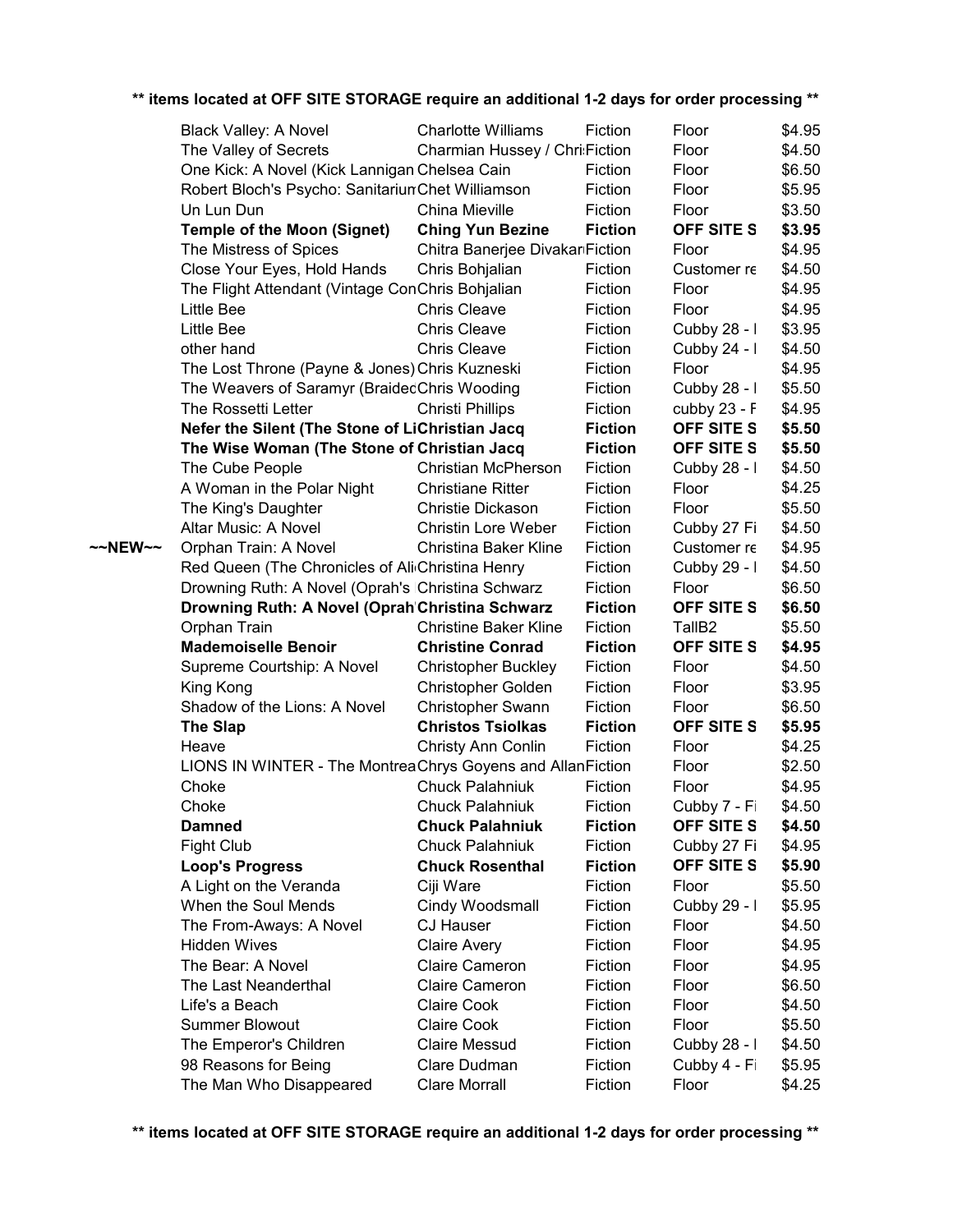|         | III Walk Alone (A Format)                                             | Clark, Mary Higgins       | Fiction        | B1             | \$3.95 |
|---------|-----------------------------------------------------------------------|---------------------------|----------------|----------------|--------|
|         | The Cinderella Murder: An Under Clark, Mary Higgins                   |                           | Fiction        | <b>B1</b>      | \$3.95 |
|         | A Secret Someone                                                      | Claudia Carroll           | Fiction        | Floor          | \$5.50 |
|         | All She Ever Wished For                                               | <b>Claudia Carroll</b>    | <b>Fiction</b> | OFF SITE S     | \$5.95 |
|         | Me and You [Paperback] [Jan 01, Claudia Carroll                       |                           | Fiction        | Cubby 24 - I   | \$4.50 |
|         | Our Little Secret                                                     | Claudia Carroll           | Fiction        | Floor          | \$5.25 |
|         | The Marriage Break                                                    | Claudia Carroll           | Fiction        | Floor          | \$5.50 |
|         | The Marriage Break                                                    | Claudia Carroll           | Fiction        | Floor          | \$5.50 |
|         | James Clavell's Whirlwind (Volum <sub>'Clavell</sub> , James          |                           | Fiction        | Floor          | \$7.50 |
|         | Golden Buddha: The First Novel oClive Cussler                         |                           | Fiction        | B8 - Clancy    | \$4.95 |
|         | The Spy (An Isaac Bell AdventuiClive Cussler, Justin SFiction         |                           |                | OFF SITE S     | \$6.50 |
|         | Celtic Empire (Dirk Pitt Adventure) Clive Cussler, Dirk Cussl Fiction |                           |                | B7 Child/Fl    | \$4.95 |
|         | Celtic Empire (Dirk Pitt Adventure) Clive Cussler, Dirk Cussl Fiction |                           |                | B7 Child/Flv   | \$4.50 |
|         | The Affair                                                            | Colette Freedman          | Fiction        | Cubby 7 - Fi   | \$4.95 |
|         | Some People Deserve to Die                                            | Colin Knight              | Fiction        | Floor          | \$4.50 |
|         | Fall                                                                  | Colin McAdam              | Fiction        | Cubby 29 - I   | \$6.50 |
|         | The Yada Yada Prayer Group: Th <sub>'Colleen Coble</sub>              |                           | Fiction        | Floor          | \$4.50 |
|         | <b>Julia's Daughters</b>                                              | <b>Colleen Faulkner</b>   | <b>Fiction</b> | OFF SITE S     | \$4.50 |
|         | The Lantern's Ember                                                   | <b>Colleen Houck</b>      | Fiction        | Floor          | \$4.95 |
|         | A Creed for the Third MillenniunColleen McCullough                    |                           | <b>Fiction</b> | OFF SITE S     | \$3.95 |
|         | An Indecent Obsession                                                 | Colleen McCullough        | Fiction        | Floor          | \$5.95 |
|         | <b>An Indecent Obsession</b>                                          | <b>Colleen McCullough</b> | <b>Fiction</b> | OFF SITE S     | \$5.50 |
|         | Caesar: Let the Dice Fly (Masters Colleen McCullough                  |                           | Fiction        | cubby $23 - F$ | \$5.50 |
|         | Caesar: Let the Dice Fly (Masters Colleen McCullough                  |                           | Fiction        | cubby 23 - F   | \$5.50 |
|         | Caesar's Women (Masters of RonColleen McCullough                      |                           | Fiction        | Floor          | \$3.95 |
|         | Caesar's Women (Masters of RonColleen McCullough                      |                           | Fiction        | cubby 23 - F   | \$3.95 |
|         | <b>Fortune's Favorites</b>                                            | <b>Colleen McCullough</b> | <b>Fiction</b> | OFF SITE S     | \$3.95 |
|         | <b>Fortune's Favorites</b>                                            | Colleen McCullough        | Fiction        | cubby 23 - F   | \$3.95 |
|         | Morgan's Run                                                          | Colleen McCullough        | Fiction        | Floor          | \$6.50 |
|         | Morgan's Run                                                          | Colleen McCullough        | Fiction        | Cubby 27 Fi    | \$3.95 |
|         | Morgan's Run                                                          | Colleen McCullough        | Fiction        | Floor          | \$3.60 |
|         | The First Man in Rome                                                 | Colleen McCullough        | Fiction        | Cubby 4 - Fi   | \$4.95 |
|         | The First Man in Rome                                                 | Colleen McCullough        | Fiction        | cubby 23 - F   | \$3.95 |
|         | The Grass Crown                                                       | Colleen McCullough        | Fiction        | Floor          | \$3.95 |
|         | The October Horse: A Novel of C:Colleen McCullough                    |                           | Fiction        | Cubby 24 - I   | \$6.50 |
|         | The October Horse: A Novel of CaColleen McCullough                    |                           | Fiction        | Floor          | \$3.60 |
|         | The Song Of Troy                                                      | Colleen McCullough        | Fiction        | cubby 23 - F   | \$3.95 |
|         | The Thorn Birds                                                       | Colleen McCullough        | Fiction        | Floor          | \$3.50 |
|         | The Touch                                                             | Colleen McCullough        | Fiction        | Floor          | \$6.50 |
|         | The Touch                                                             | Colleen McCullough        | Fiction        | Cubby 4 - Fi   | \$6.50 |
| ~~NEW~~ | <b>Blackwater Lightship, The</b>                                      | <b>Colm Toibin</b>        | <b>Fiction</b> | OFF SITE S     | \$4.50 |
|         | <b>Brooklyn</b>                                                       | Colm Toibin               | Fiction        | Cubby 24 - I   | \$4.95 |
| ~~NEW~~ | by Colm Toibin Brooklyn                                               | Colm Toibin               | Fiction        | Floor          | \$5.95 |
| ~~NEW~~ | The Master: A Novel                                                   | <b>Colm Toibin</b>        | <b>Fiction</b> | OFF SITE S     | \$4.95 |
|         | <b>Bones Of The Hills</b>                                             | Conn Iggulden             | Fiction        | B <sub>5</sub> | \$5.50 |
|         | Emperor: The Blood of Gods (Em <sub>i</sub> Conn Iggulden             |                           | Fiction        | B <sub>5</sub> | \$4.95 |
|         | <b>Empire of Silver</b>                                               | Conn Iggulden             | Fiction        | B <sub>5</sub> | \$3.95 |
|         | Lords of the Bow (Conqueror, BooConn Iggulden                         |                           | Fiction        | B <sub>5</sub> | \$6.50 |
|         | The Field of Swords (Emperor, BoConn Iggulden                         |                           | Fiction        | B <sub>5</sub> | \$3.95 |
|         |                                                                       |                           |                |                |        |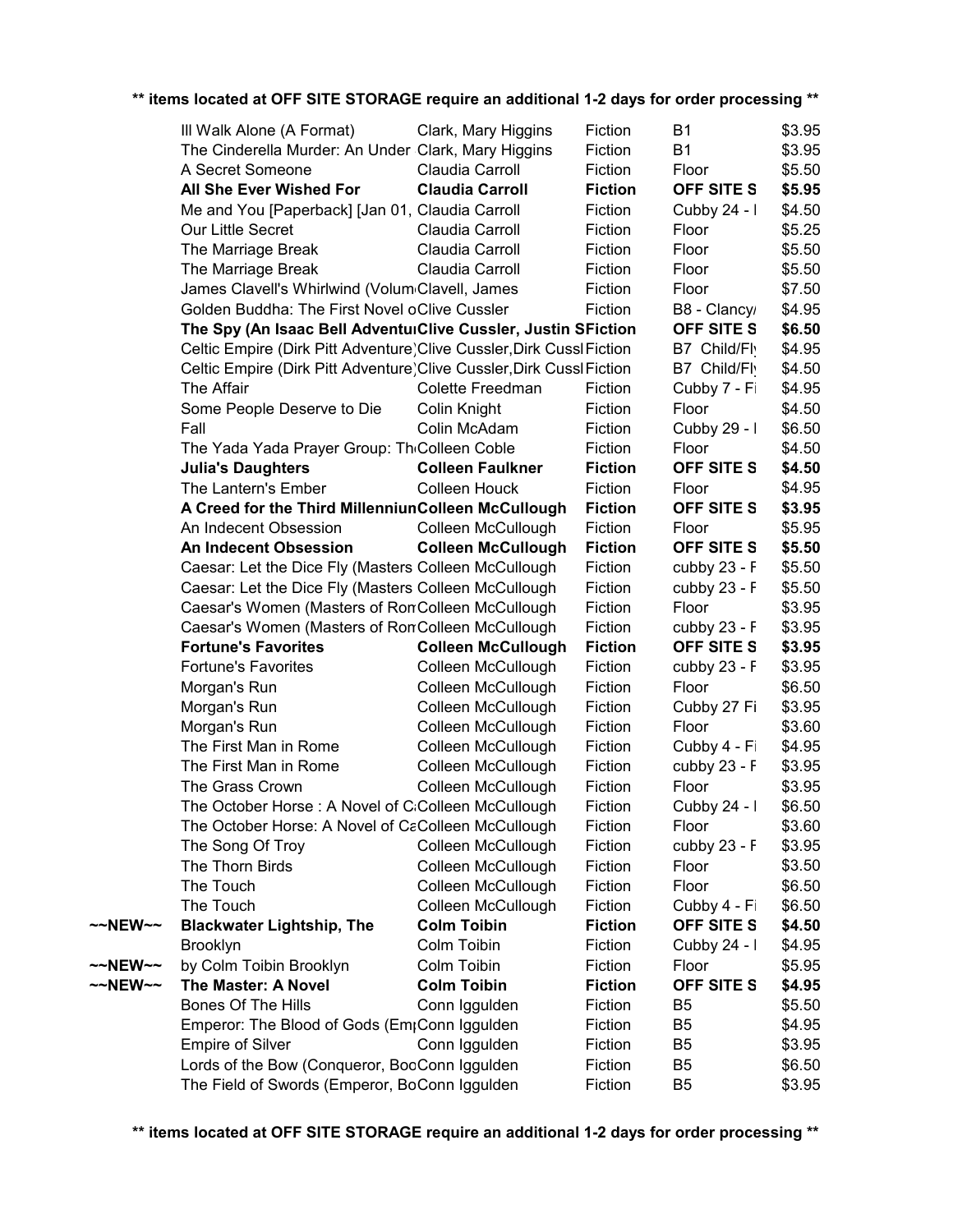| The Gates of Rome                                    | Conn Iggulden                         | Fiction                   | B5                  | \$3.95           |
|------------------------------------------------------|---------------------------------------|---------------------------|---------------------|------------------|
| The Gods of War (Emperor, Book Conn Iggulden         |                                       | Fiction                   | B <sub>5</sub>      | \$3.95           |
| Wars of the Roses: Bloodline: BocConn Iggulden       |                                       | Fiction                   | Cubby 18 - I        | \$5.95           |
| Wars of the Roses: Stormbird: BorConn Iggulden       |                                       | Fiction                   | B <sub>5</sub>      | \$4.95           |
| Wars of the Roses: Stormbird: BorConn Iggulden       |                                       | Fiction                   | Cubby 18 - I        | \$4.95           |
| Wars of the Roses: Trinity: Book TConn Iggulden      |                                       | Fiction                   | Cubby 18 - I        | \$5.95           |
| The Tailor S Wife                                    | Connor, Alexandra                     | Fiction                   | Cubby 24 - I        | \$3.95           |
| Combat, Vol. 3                                       | <b>Coonts, Stephen</b>                | <b>Fiction</b>            | <b>OFF SITE S</b>   | \$3.95           |
| All Broke Down: A Rusk University Cora Carmack       |                                       | Fiction                   | cubby 23 - F        | \$4.50           |
| Finding It: A Novel (Losing It)                      | <b>Cora Carmack</b>                   | <b>Fiction</b>            | <b>OFF SITE S</b>   | \$5.50           |
| A Walk Across The Sun: A NoveCorban Addison          |                                       | <b>Fiction</b>            | <b>OFF SITE S</b>   | \$5.50           |
| <b>Tears of Dark Water</b>                           | Corban Addison                        | Fiction                   | Floor               | \$4.75           |
| Lemon                                                | Cordelia Strube                       | Fiction                   | Floor               | \$4.50           |
| The White Masai                                      | Corinne Hofmann                       | Fiction                   | Cubby 4 - Fi        | \$4.50           |
| All the Pretty Horses (The Border Cormac McCarthy    |                                       | Fiction                   | Cubby 27 Fi         | \$4.95           |
| The Road                                             | Cormac McCarthy                       | Fiction                   | Customer re         | \$5.50           |
| The Road                                             | Cormac McCarthy                       | Fiction                   | Cubby 24 - I        | \$4.95           |
| Sharpe's Fury (Sharpes)                              | <b>Cornwell Bernard</b>               | Fiction                   | B <sub>5</sub>      | \$3.95           |
| Vagabond                                             | Cornwell, Bernard                     | Fiction                   | B <sub>5</sub>      | \$3.95           |
| Live from New York, It's Lena SICourtney Litz        |                                       | <b>Fiction</b>            | OFF SITE S          | \$4.50           |
| Outside In: A Novel                                  | Courtney Thorne-Smith Fiction         |                           | Floor               | \$6.50           |
| Fighter                                              | Craig Davidson                        | Fiction                   | Floor               | \$6.50           |
| <b>Micro</b>                                         | <b>Crichton, Michael; Pre:Fiction</b> |                           | <b>OFF SITE S</b>   | \$4.50           |
| <b>The Darlings: A Novel</b>                         | <b>Cristina Alger</b>                 | <b>Fiction</b>            | <b>OFF SITE S</b>   | \$4.95           |
| The Secret Ways of Perfume                           | Cristina Caboni                       | Fiction                   | Floor               | \$4.50           |
|                                                      | <b>CS Richardson</b>                  |                           |                     |                  |
|                                                      |                                       |                           |                     |                  |
| The Emperor of Paris                                 |                                       | Fiction                   | Floor               | \$4.50           |
| The Nest                                             | Cynthia D'Aprix Sweene Fiction        |                           | Floor               | \$5.95           |
| The Nest                                             | Cynthia D'Aprix Sweene Fiction        |                           | Floor               | \$5.95           |
| The Bookseller: A Novel                              | <b>Cynthia Swanson</b>                | <b>Fiction</b>            | <b>OFF SITE S</b>   | \$5.50           |
| All the Men Are Sleeping: Stories D. R. MacDonald    |                                       | Fiction                   | Cubby 28 - I        | \$5.95           |
| The Power                                            | D.C. John Adams                       | Fiction                   | Floor               | \$4.95           |
| The Lullaby of Polish Girls: A NoveDagmara Dominczyk |                                       | Fiction                   | Floor               | \$4.25           |
| Balzac and the Little Chinese Sea Dai Sijie          |                                       | Fiction                   | Customer re         | \$4.95           |
| Balzac and the Little Chinese Sea Dai Sijie          |                                       | Fiction                   | Customer re         | \$4.95           |
| Cool Water                                           | Dainne Warren                         | Fiction                   | Floor               | \$5.95           |
| Cool Water                                           | Dainne Warren                         | Fiction                   | Floor               | \$5.95           |
| Victoria: A Novel                                    | Daisy Goodwin                         | Fiction                   | Customer re         | \$5.50           |
| The Bomb Girls                                       | Daisy Styles                          | Fiction                   | Cubby 7 - Fi        | \$3.95           |
| Circles in a Forest                                  | Dalene Matthee                        | Fiction                   | Cubby 4 - Fi        | \$3.95           |
| Angels & Demons                                      | Dan Brown                             | Fiction                   | Floor               | \$5.50           |
| Angels & Demons                                      | Dan Brown                             | Fiction                   | Floor               | \$5.50           |
| Angels & Demons Special IllustratDan Brown           |                                       | Fiction                   | <b>Recently Pu</b>  | \$6.50           |
| Angels & Demons: A Novel (Robe Dan Brown             |                                       | Fiction                   | Floor               | \$3.95           |
| <b>Deception Point</b>                               | Dan Brown                             | Fiction                   | Floor               | \$5.50           |
| <b>Deception Point</b>                               | Dan Brown                             | <b>Fiction</b>            | OFF SITE S          | \$3.95           |
| <b>Deception Point</b>                               | Dan Brown                             | <b>Fiction</b>            | OFF SITE S          | \$3.95           |
| <b>Deception Point</b>                               | Dan Brown                             | Fiction                   | Floor               | \$3.60           |
| <b>Digital Fortress</b><br>Inferno                   | Dan Brown<br>Dan Brown                | <b>Fiction</b><br>Fiction | OFF SITE S<br>Floor | \$3.95<br>\$6.50 |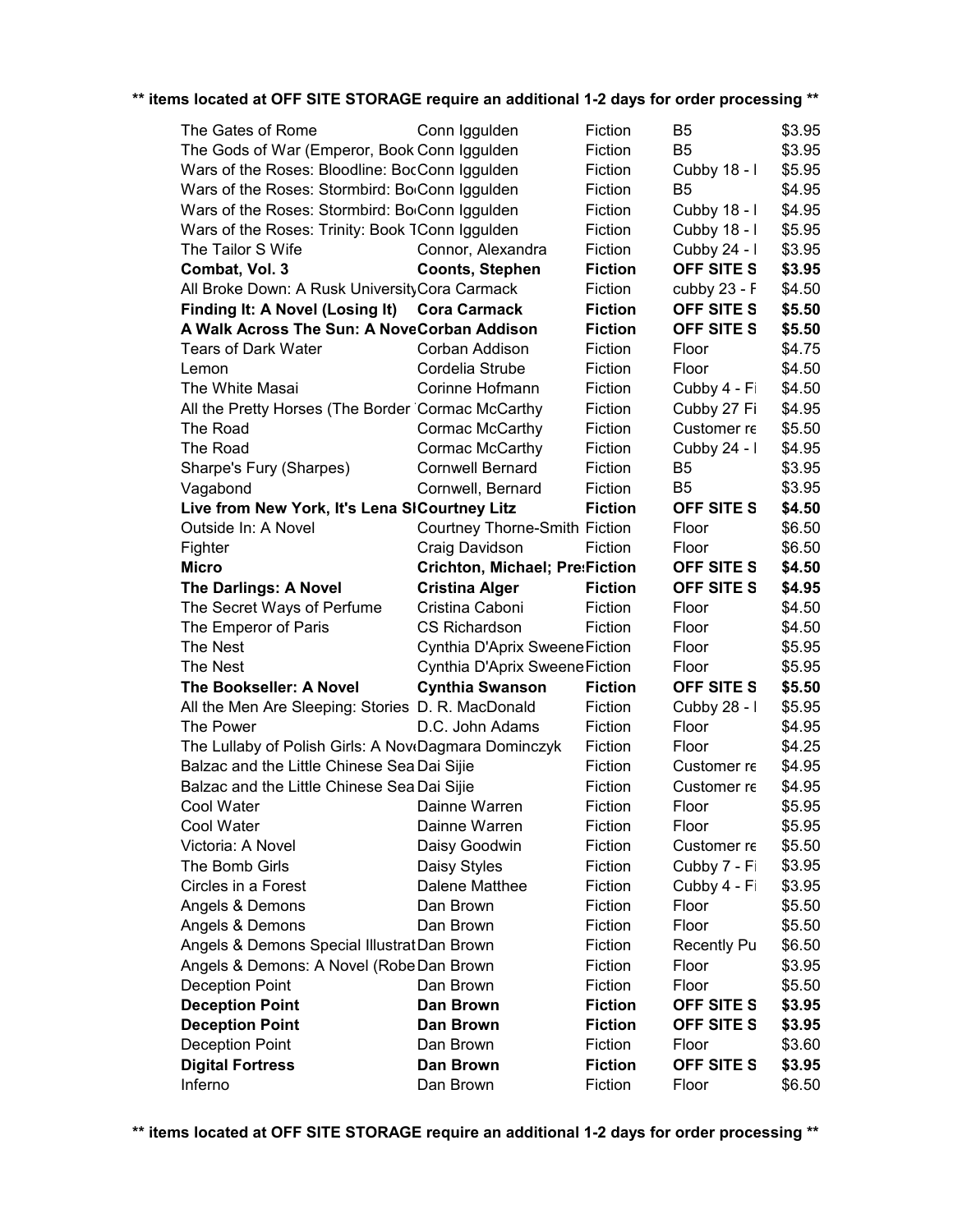| ~~NEW~~<br>$\sim$ NEW $\sim$ | The Da Vinci Code: Special Illustr: Dan Brown<br>The Da Vinci Code: Special Illustr: Dan Brown<br>The Lost Symbol<br>The Lost Symbol<br>The Lost Symbol (Dan Brown)<br>The Prisoner of Guantanamo<br>The Hidden School: Return of the Dan Millman<br><b>Too Many Cooks</b><br>The King Is Always Above the PecDaniel Alarcsan<br><b>Welcome to Flanders Fields</b><br>The Water of Life (Uisge beatha) Daniel Marchildon<br>The Piano Tuner<br>Ishmael: A Novel<br>Child's Play: A Novel<br>Country: A Novel<br>Silent Night: A Novel (Random HoDanielle Steel<br>The Award: A Novel<br>The Right Time<br>The Wedding<br>Angelology<br>Girl in Snow: A Novel<br>Russian Winter: A Novel<br>The Longest Winter<br><b>Russian Winter</b><br>A Simple Favor [Movie Tie-in]: ADarcey Bell | Dan Brown<br>Dan Brown<br>Dan Brown<br>Dan Fesperman<br>Dana Bate<br>Daniel G. Dancocks<br>Daniel Mason<br>Daniel Quinn<br>Danielle Steel<br>Danielle Steel<br>Danielle Steel<br>Danielle Steel<br>Danielle Steel<br>Danielle Trussoni<br>Danya Kukafka<br>Daphne Kalotay<br>Daphne Wright<br>Dapne Kalotay | Fiction<br>Fiction<br>Fiction<br>Fiction<br>Fiction<br>Fiction<br>Fiction<br>Fiction<br>Fiction<br>Fiction<br>Fiction<br>Fiction<br>Fiction<br>Fiction<br>Fiction<br>Fiction<br>Fiction<br>Fiction<br>Fiction<br>Fiction<br>Fiction<br>Fiction<br>Fiction<br><b>Fiction</b> | Cubby 27 Fi<br>cubby 23 - F<br>Floor<br>Floor<br>Floor<br>Cubby 7 - Fi<br>Floor<br>Floor<br>cubby 23 - F<br>Floor<br>Floor<br>B <sub>3</sub><br>B <sub>3</sub><br>TallB <sub>2</sub><br>B <sub>3</sub><br>B <sub>3</sub><br>B <sub>3</sub><br>Cubby 4 - Fi<br>cubby 23 - F<br>Floor<br>Floor<br>Floor<br>OFF SITE S | \$4.50<br>\$4.50<br>\$6.50<br>\$5.95<br>\$5.95<br>\$4.50<br>\$5.95<br>\$3.75<br>\$4.50<br>\$6.50<br>\$4.95<br>\$4.05<br>\$3.95<br>\$4.95<br>\$3.60<br>\$3.95<br>\$4.95<br>\$4.95<br>\$4.95<br>\$6.50<br>\$3.65<br>\$5.95<br>\$5.95 |
|------------------------------|---------------------------------------------------------------------------------------------------------------------------------------------------------------------------------------------------------------------------------------------------------------------------------------------------------------------------------------------------------------------------------------------------------------------------------------------------------------------------------------------------------------------------------------------------------------------------------------------------------------------------------------------------------------------------------------------------------------------------------------------------------------------------------------|-------------------------------------------------------------------------------------------------------------------------------------------------------------------------------------------------------------------------------------------------------------------------------------------------------------|-----------------------------------------------------------------------------------------------------------------------------------------------------------------------------------------------------------------------------------------------------------------------------|---------------------------------------------------------------------------------------------------------------------------------------------------------------------------------------------------------------------------------------------------------------------------------------------------------------------|------------------------------------------------------------------------------------------------------------------------------------------------------------------------------------------------------------------------------------|
|                              |                                                                                                                                                                                                                                                                                                                                                                                                                                                                                                                                                                                                                                                                                                                                                                                       |                                                                                                                                                                                                                                                                                                             |                                                                                                                                                                                                                                                                             |                                                                                                                                                                                                                                                                                                                     |                                                                                                                                                                                                                                    |
|                              |                                                                                                                                                                                                                                                                                                                                                                                                                                                                                                                                                                                                                                                                                                                                                                                       |                                                                                                                                                                                                                                                                                                             |                                                                                                                                                                                                                                                                             |                                                                                                                                                                                                                                                                                                                     |                                                                                                                                                                                                                                    |
|                              |                                                                                                                                                                                                                                                                                                                                                                                                                                                                                                                                                                                                                                                                                                                                                                                       |                                                                                                                                                                                                                                                                                                             |                                                                                                                                                                                                                                                                             |                                                                                                                                                                                                                                                                                                                     |                                                                                                                                                                                                                                    |
|                              |                                                                                                                                                                                                                                                                                                                                                                                                                                                                                                                                                                                                                                                                                                                                                                                       |                                                                                                                                                                                                                                                                                                             |                                                                                                                                                                                                                                                                             |                                                                                                                                                                                                                                                                                                                     |                                                                                                                                                                                                                                    |
|                              |                                                                                                                                                                                                                                                                                                                                                                                                                                                                                                                                                                                                                                                                                                                                                                                       |                                                                                                                                                                                                                                                                                                             |                                                                                                                                                                                                                                                                             |                                                                                                                                                                                                                                                                                                                     |                                                                                                                                                                                                                                    |
|                              |                                                                                                                                                                                                                                                                                                                                                                                                                                                                                                                                                                                                                                                                                                                                                                                       |                                                                                                                                                                                                                                                                                                             |                                                                                                                                                                                                                                                                             |                                                                                                                                                                                                                                                                                                                     |                                                                                                                                                                                                                                    |
|                              |                                                                                                                                                                                                                                                                                                                                                                                                                                                                                                                                                                                                                                                                                                                                                                                       |                                                                                                                                                                                                                                                                                                             |                                                                                                                                                                                                                                                                             |                                                                                                                                                                                                                                                                                                                     |                                                                                                                                                                                                                                    |
|                              |                                                                                                                                                                                                                                                                                                                                                                                                                                                                                                                                                                                                                                                                                                                                                                                       |                                                                                                                                                                                                                                                                                                             |                                                                                                                                                                                                                                                                             |                                                                                                                                                                                                                                                                                                                     |                                                                                                                                                                                                                                    |
|                              |                                                                                                                                                                                                                                                                                                                                                                                                                                                                                                                                                                                                                                                                                                                                                                                       |                                                                                                                                                                                                                                                                                                             |                                                                                                                                                                                                                                                                             |                                                                                                                                                                                                                                                                                                                     |                                                                                                                                                                                                                                    |
|                              |                                                                                                                                                                                                                                                                                                                                                                                                                                                                                                                                                                                                                                                                                                                                                                                       |                                                                                                                                                                                                                                                                                                             |                                                                                                                                                                                                                                                                             |                                                                                                                                                                                                                                                                                                                     |                                                                                                                                                                                                                                    |
|                              |                                                                                                                                                                                                                                                                                                                                                                                                                                                                                                                                                                                                                                                                                                                                                                                       |                                                                                                                                                                                                                                                                                                             |                                                                                                                                                                                                                                                                             |                                                                                                                                                                                                                                                                                                                     |                                                                                                                                                                                                                                    |
|                              |                                                                                                                                                                                                                                                                                                                                                                                                                                                                                                                                                                                                                                                                                                                                                                                       |                                                                                                                                                                                                                                                                                                             |                                                                                                                                                                                                                                                                             |                                                                                                                                                                                                                                                                                                                     |                                                                                                                                                                                                                                    |
|                              |                                                                                                                                                                                                                                                                                                                                                                                                                                                                                                                                                                                                                                                                                                                                                                                       |                                                                                                                                                                                                                                                                                                             |                                                                                                                                                                                                                                                                             |                                                                                                                                                                                                                                                                                                                     |                                                                                                                                                                                                                                    |
|                              |                                                                                                                                                                                                                                                                                                                                                                                                                                                                                                                                                                                                                                                                                                                                                                                       |                                                                                                                                                                                                                                                                                                             |                                                                                                                                                                                                                                                                             |                                                                                                                                                                                                                                                                                                                     |                                                                                                                                                                                                                                    |
|                              |                                                                                                                                                                                                                                                                                                                                                                                                                                                                                                                                                                                                                                                                                                                                                                                       |                                                                                                                                                                                                                                                                                                             |                                                                                                                                                                                                                                                                             |                                                                                                                                                                                                                                                                                                                     |                                                                                                                                                                                                                                    |
|                              |                                                                                                                                                                                                                                                                                                                                                                                                                                                                                                                                                                                                                                                                                                                                                                                       |                                                                                                                                                                                                                                                                                                             |                                                                                                                                                                                                                                                                             |                                                                                                                                                                                                                                                                                                                     |                                                                                                                                                                                                                                    |
|                              |                                                                                                                                                                                                                                                                                                                                                                                                                                                                                                                                                                                                                                                                                                                                                                                       |                                                                                                                                                                                                                                                                                                             |                                                                                                                                                                                                                                                                             |                                                                                                                                                                                                                                                                                                                     |                                                                                                                                                                                                                                    |
|                              |                                                                                                                                                                                                                                                                                                                                                                                                                                                                                                                                                                                                                                                                                                                                                                                       |                                                                                                                                                                                                                                                                                                             |                                                                                                                                                                                                                                                                             |                                                                                                                                                                                                                                                                                                                     |                                                                                                                                                                                                                                    |
|                              |                                                                                                                                                                                                                                                                                                                                                                                                                                                                                                                                                                                                                                                                                                                                                                                       |                                                                                                                                                                                                                                                                                                             |                                                                                                                                                                                                                                                                             |                                                                                                                                                                                                                                                                                                                     |                                                                                                                                                                                                                                    |
|                              |                                                                                                                                                                                                                                                                                                                                                                                                                                                                                                                                                                                                                                                                                                                                                                                       |                                                                                                                                                                                                                                                                                                             |                                                                                                                                                                                                                                                                             |                                                                                                                                                                                                                                                                                                                     |                                                                                                                                                                                                                                    |
|                              |                                                                                                                                                                                                                                                                                                                                                                                                                                                                                                                                                                                                                                                                                                                                                                                       |                                                                                                                                                                                                                                                                                                             |                                                                                                                                                                                                                                                                             |                                                                                                                                                                                                                                                                                                                     |                                                                                                                                                                                                                                    |
|                              |                                                                                                                                                                                                                                                                                                                                                                                                                                                                                                                                                                                                                                                                                                                                                                                       |                                                                                                                                                                                                                                                                                                             |                                                                                                                                                                                                                                                                             |                                                                                                                                                                                                                                                                                                                     |                                                                                                                                                                                                                                    |
|                              |                                                                                                                                                                                                                                                                                                                                                                                                                                                                                                                                                                                                                                                                                                                                                                                       |                                                                                                                                                                                                                                                                                                             |                                                                                                                                                                                                                                                                             |                                                                                                                                                                                                                                                                                                                     |                                                                                                                                                                                                                                    |
|                              |                                                                                                                                                                                                                                                                                                                                                                                                                                                                                                                                                                                                                                                                                                                                                                                       |                                                                                                                                                                                                                                                                                                             |                                                                                                                                                                                                                                                                             | <b>Recently Pu</b>                                                                                                                                                                                                                                                                                                  | \$5.95                                                                                                                                                                                                                             |
|                              |                                                                                                                                                                                                                                                                                                                                                                                                                                                                                                                                                                                                                                                                                                                                                                                       |                                                                                                                                                                                                                                                                                                             | Fiction                                                                                                                                                                                                                                                                     | <b>Recently Pu</b>                                                                                                                                                                                                                                                                                                  | \$7.50                                                                                                                                                                                                                             |
|                              | <b>The Da Vinci Code</b>                                                                                                                                                                                                                                                                                                                                                                                                                                                                                                                                                                                                                                                                                                                                                              | Dan Brown                                                                                                                                                                                                                                                                                                   | <b>Fiction</b>                                                                                                                                                                                                                                                              | OFF SITE S                                                                                                                                                                                                                                                                                                          | \$3.95                                                                                                                                                                                                                             |
|                              | The Da Vinci Code                                                                                                                                                                                                                                                                                                                                                                                                                                                                                                                                                                                                                                                                                                                                                                     | Dan Brown                                                                                                                                                                                                                                                                                                   | Fiction                                                                                                                                                                                                                                                                     | Floor                                                                                                                                                                                                                                                                                                               | \$6.50                                                                                                                                                                                                                             |
|                              | The Da Vinci Code                                                                                                                                                                                                                                                                                                                                                                                                                                                                                                                                                                                                                                                                                                                                                                     | Dan Brown                                                                                                                                                                                                                                                                                                   | Fiction                                                                                                                                                                                                                                                                     | Floor                                                                                                                                                                                                                                                                                                               | \$6.50                                                                                                                                                                                                                             |
|                              | Origin: A Novel (Robert Langdo Dan Brown                                                                                                                                                                                                                                                                                                                                                                                                                                                                                                                                                                                                                                                                                                                                              |                                                                                                                                                                                                                                                                                                             | <b>Fiction</b>                                                                                                                                                                                                                                                              | OFF SITE S                                                                                                                                                                                                                                                                                                          | \$4.95                                                                                                                                                                                                                             |
|                              | Origin: A Novel (Robert Langdon) Dan Brown                                                                                                                                                                                                                                                                                                                                                                                                                                                                                                                                                                                                                                                                                                                                            |                                                                                                                                                                                                                                                                                                             | Fiction                                                                                                                                                                                                                                                                     | Cubby 7 - Fi                                                                                                                                                                                                                                                                                                        | \$5.95                                                                                                                                                                                                                             |
|                              | Origin                                                                                                                                                                                                                                                                                                                                                                                                                                                                                                                                                                                                                                                                                                                                                                                | Dan Brown                                                                                                                                                                                                                                                                                                   | Fiction                                                                                                                                                                                                                                                                     | Floor                                                                                                                                                                                                                                                                                                               | \$6.50                                                                                                                                                                                                                             |
|                              | Origin                                                                                                                                                                                                                                                                                                                                                                                                                                                                                                                                                                                                                                                                                                                                                                                | Dan Brown                                                                                                                                                                                                                                                                                                   | Fiction                                                                                                                                                                                                                                                                     | Floor                                                                                                                                                                                                                                                                                                               | \$6.95                                                                                                                                                                                                                             |
|                              | Inferno (Movie Tie-in Edition) (RotDan Brown                                                                                                                                                                                                                                                                                                                                                                                                                                                                                                                                                                                                                                                                                                                                          |                                                                                                                                                                                                                                                                                                             | Fiction                                                                                                                                                                                                                                                                     | Floor                                                                                                                                                                                                                                                                                                               | \$4.95                                                                                                                                                                                                                             |
|                              | Inferno (Movie Tie-in Edition)                                                                                                                                                                                                                                                                                                                                                                                                                                                                                                                                                                                                                                                                                                                                                        | Dan Brown                                                                                                                                                                                                                                                                                                   | <b>Fiction</b>                                                                                                                                                                                                                                                              | <b>OFF SITE S</b>                                                                                                                                                                                                                                                                                                   | \$4.50                                                                                                                                                                                                                             |
|                              | Inferno (Movie Tie-in Edition)                                                                                                                                                                                                                                                                                                                                                                                                                                                                                                                                                                                                                                                                                                                                                        | Dan Brown                                                                                                                                                                                                                                                                                                   | Fiction                                                                                                                                                                                                                                                                     | Floor                                                                                                                                                                                                                                                                                                               | \$4.50                                                                                                                                                                                                                             |
|                              |                                                                                                                                                                                                                                                                                                                                                                                                                                                                                                                                                                                                                                                                                                                                                                                       | Dan Brown                                                                                                                                                                                                                                                                                                   | Fiction                                                                                                                                                                                                                                                                     | Floor                                                                                                                                                                                                                                                                                                               | \$4.50                                                                                                                                                                                                                             |
|                              | Inferno (Movie Tie-in Edition)                                                                                                                                                                                                                                                                                                                                                                                                                                                                                                                                                                                                                                                                                                                                                        |                                                                                                                                                                                                                                                                                                             | Fiction                                                                                                                                                                                                                                                                     | Floor                                                                                                                                                                                                                                                                                                               | \$6.50                                                                                                                                                                                                                             |
|                              | Inferno<br>Inferno                                                                                                                                                                                                                                                                                                                                                                                                                                                                                                                                                                                                                                                                                                                                                                    | Dan Brown<br>Dan Brown                                                                                                                                                                                                                                                                                      | Fiction                                                                                                                                                                                                                                                                     | Floor                                                                                                                                                                                                                                                                                                               | \$6.50                                                                                                                                                                                                                             |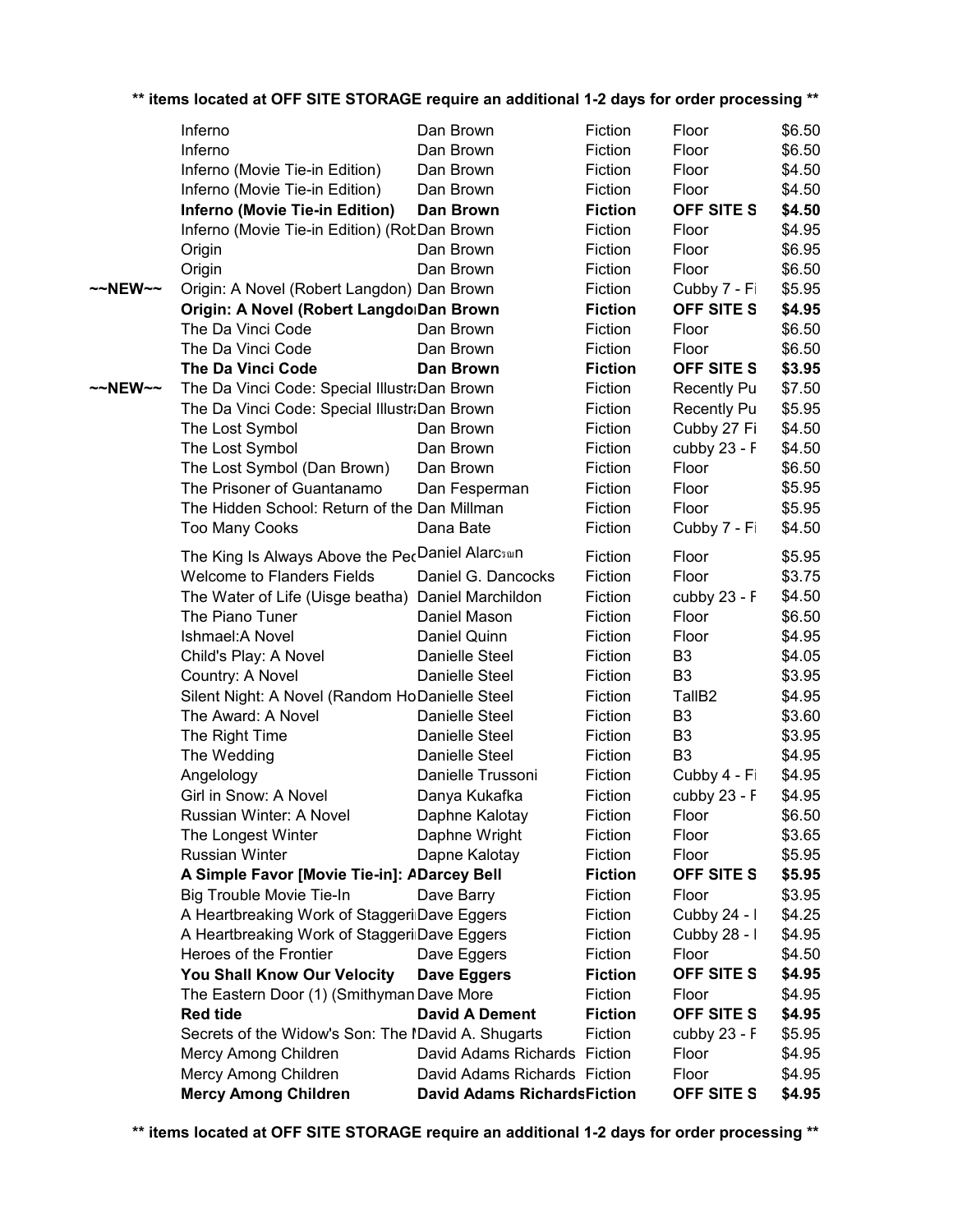| ~~NEW~~ | Mercy Among Children                                | David Adams Richards Fiction |         | Cubby 24 - I       | \$4.95 |
|---------|-----------------------------------------------------|------------------------------|---------|--------------------|--------|
|         | Mercy Among the Children                            | David Adams Richards Fiction |         | Floor              | \$6.50 |
|         | <b>Nights Below Station Street</b>                  | David Adams Richards Fiction |         | Floor              | \$5.50 |
|         | River of the Brokenhearted                          | David Adams Richards Fiction |         | Floor              | \$5.25 |
|         | A Minute to Midnight (An Atlee PinDavid Baldacci    |                              | Fiction | <b>B1</b>          | \$6.95 |
|         | A Minute to Midnight (An Atlee PinDavid Baldacci    |                              | Fiction | <b>B1</b>          | \$5.95 |
|         | A Minute to Midnight (An Atlee PinDavid Baldacci    |                              | Fiction | Cubby 18 - I       | \$5.95 |
|         | A Minute to Midnight (An Atlee PinDavid Baldacci    |                              | Fiction | <b>Recently Pu</b> | \$4.95 |
|         | A Minute to Midnight (An Atlee PinDavid Baldacci    |                              | Fiction | Cubby 18 - I       | \$4.95 |
|         | Absolute Power (poor condition) David Baldacci      |                              | Fiction | Cubby 8 - P        | \$3.95 |
|         | Daylight (An Atlee Pine Thriller, 3) David Baldacci |                              | Fiction | <b>B1</b>          | \$7.50 |
|         | Daylight (An Atlee Pine Thriller, 3) David Baldacci |                              | Fiction | Cubby 13-P         | \$7.50 |
|         | Daylight (An Atlee Pine Thriller, 3) David Baldacci |                              | Fiction | <b>B1</b>          | \$6.25 |
|         | Daylight (An Atlee Pine Thriller, 3) David Baldacci |                              | Fiction | Cubby 18 - I       | \$6.25 |
|         | Deliver Us from Evil                                | David Baldacci               | Fiction | Cubby 2-Po         | \$4.50 |
|         | Deliver Us from Evil (A Shaw SeritDavid Baldacci    |                              | Fiction | Cubby 2-Po         | \$6.25 |
|         | Deliver Us from Evil (A Shaw SeritDavid Baldacci    |                              | Fiction | Cubby 2-Po         | \$6.25 |
|         | Divine Justice (Camel Club)                         | David Baldacci               | Fiction | <b>B1</b>          | \$6.50 |
| ~~NEW~~ | Divine Justice (Camel Club)                         | David Baldacci               | Fiction | Cubby 8 - P        | \$6.50 |
|         | Divine Justice (Camel Club)                         | David Baldacci               | Fiction | Cubby 2-Po         | \$4.50 |
|         | Divine Justice (Camel Club)                         | David Baldacci               | Fiction | Cubby 8 - P        | \$4.50 |
|         | Divine Justice (Camel Club)                         | David Baldacci               | Fiction | Cubby 8 - P        | \$3.95 |
|         | End Game (Will Robie Series)                        | David Baldacci               | Fiction | Cubby 13-P         | \$6.50 |
|         | End Game (Will Robie Series)                        | David Baldacci               | Fiction | Cubby 13-P         | \$6.50 |
|         | End Game (Will Robie Series)                        | David Baldacci               | Fiction | Cubby 2-Po         | \$5.95 |
|         | End Game (Will Robie Series)                        | David Baldacci               | Fiction | Cubby 2-Po         | \$5.95 |
|         | End Game (Will Robie Series)                        | David Baldacci               | Fiction | Cubby 18 - I       | \$5.95 |
|         | End Game (Will Robie Series)                        | David Baldacci               | Fiction | Cubby 2-Po         | \$4.75 |
|         | First Family (King & Maxwell)                       | David Baldacci               | Fiction | <b>B1</b>          | \$6.50 |
|         | First Family (King & Maxwell)                       | David Baldacci               | Fiction | Cubby 13-P         | \$6.50 |
|         | First Family (King & Maxwell)                       | David Baldacci               | Fiction | Cubby 8 - P        | \$4.50 |
|         | First Family (King & Maxwell)                       | David Baldacci               | Fiction | B1                 | \$4.25 |
|         | First Family (King & Maxwell)                       | David Baldacci               | Fiction | <b>B1</b>          | \$3.95 |
|         | <b>Hell's Corner</b>                                | David Baldacci               | Fiction | Cubby 2-Po         | \$6.50 |
|         | <b>Hell's Corner</b>                                | David Baldacci               | Fiction | Cubby 2-Po         | \$6.50 |
|         | Hell's Corner                                       | David Baldacci               | Fiction | Cubby 8 - P        | \$6.50 |
|         | Hell's Corner (Camel Club)                          | David Baldacci               | Fiction | <b>B1</b>          | \$4.50 |
|         | Hour Game                                           | David Baldacci               | Fiction | Cubby 8 - P        | \$5.50 |
|         | Hour Game (King & Maxwell)                          | David Baldacci               | Fiction | <b>B1</b>          | \$6.50 |
|         | Hour Game (King & Maxwell)                          | David Baldacci               | Fiction | Cubby 8 - P        | \$6.50 |
|         | Hour Game (King & Maxwell)                          | David Baldacci               | Fiction | Cubby 8 - P        | \$3.95 |
|         | Hour Game (King & Maxwell)                          | David Baldacci               | Fiction | Cubby 8 - P        | \$3.60 |
|         | Hour Game (Special Edition) (KincDavid Baldacci     |                              | Fiction | Cubby 22 - I       | \$5.25 |
|         | King and Maxwell (King & MaxwellDavid Baldacci      |                              | Fiction | <b>B1</b>          | \$5.50 |
|         | King and Maxwell (King & MaxwellDavid Baldacci      |                              | Fiction | <b>B1</b>          | \$5.50 |
|         | King and Maxwell (King & MaxwellDavid Baldacci      |                              | Fiction | Cubby 2-Po         | \$4.50 |
|         | King and Maxwell (King & MaxwellDavid Baldacci      |                              | Fiction | Cubby 18 - I       | \$4.50 |
|         | Last Man Standing                                   | David Baldacci               | Fiction | <b>B1</b>          | \$6.95 |
|         | Last Man Standing                                   | David Baldacci               | Fiction | Cubby 13-P         | \$6.50 |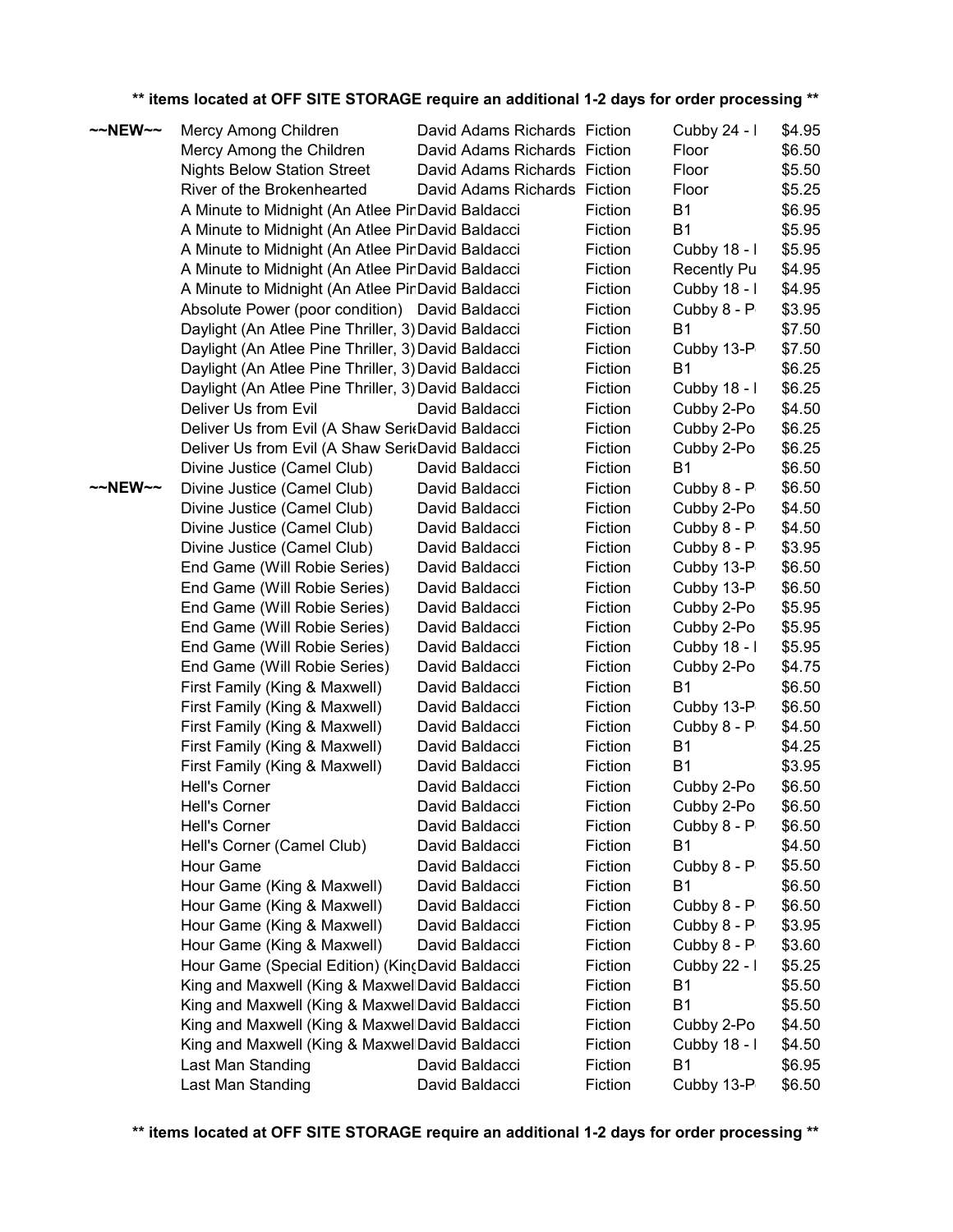|         | Last Man Standing                                | David Baldacci | Fiction | Β1            | \$3.95 |
|---------|--------------------------------------------------|----------------|---------|---------------|--------|
|         | Last Man Standing                                | David Baldacci | Fiction | Cubby 2-Po    | \$3.95 |
|         | Last Man Standing                                | David Baldacci | Fiction | Cubby 8 - P   | \$3.95 |
|         | Last Man Standing                                | David Baldacci | Fiction | Cubby 8 - P   | \$3.60 |
|         | Long Road to Mercy (An Atlee PinDavid Baldacci   |                | Fiction | <b>B1</b>     | \$6.95 |
|         | Long Road to Mercy (An Atlee PinDavid Baldacci   |                | Fiction | Cubby 18 - I  | \$6.95 |
|         | Long Road to Mercy (An Atlee PinDavid Baldacci   |                | Fiction | Cubby 13-P    | \$6.50 |
|         | Long Road to Mercy (An Atlee PinDavid Baldacci   |                | Fiction | <b>B1</b>     | \$4.50 |
| ~~NEW~~ | Long Road to Mercy (An Atlee PinDavid Baldacci   |                | Fiction | Cubby 8 - P   | \$4.50 |
|         | Memory Man                                       | David Baldacci | Fiction | Β1            | \$6.50 |
|         | Memory Man                                       | David Baldacci | Fiction | Cubby 13-P    | \$6.50 |
|         | Memory Man                                       | David Baldacci | Fiction | Cubby 2-Po    | \$4.95 |
|         | Memory Man                                       | David Baldacci | Fiction | Cubby 18 - I  | \$4.95 |
|         | Memory Man                                       | David Baldacci | Fiction | Cubby 2-Po    | \$4.50 |
|         | No Man's Land (John Puller Serie: David Baldacci |                | Fiction | Β1            | \$5.95 |
|         | No Man's Land (John Puller Serie: David Baldacci |                | Fiction | <b>B1</b>     | \$5.95 |
|         | No Man's Land (John Puller Serie:David Baldacci  |                | Fiction | Cubby 2-Po    | \$5.50 |
|         | No Man's Land (John Puller Serie:David Baldacci  |                | Fiction | <b>B1</b>     | \$4.50 |
|         | One Good Deed (An Archer NovelDavid Baldacci     |                | Fiction | Cubby 2-Po    | \$5.95 |
|         | One Good Deed (An Archer NovelDavid Baldacci     |                | Fiction | <b>B1</b>     | \$4.95 |
|         | One Good Deed (An Archer NovelDavid Baldacci     |                | Fiction | Cubby $8 - P$ | \$4.95 |
|         | Redemption (Memory Man Series David Baldacci     |                | Fiction | Cubby 8 - P   | \$4.95 |
|         | Redemption (Memory Man Series David Baldacci     |                | Fiction | Β1            | \$4.50 |
|         | Redemption (Memory Man Series David Baldacci     |                | Fiction | Cubby 18 - I  | \$4.50 |
|         | Redemption (Memory Man series) David Baldacci    |                | Fiction | Cubby 18 - I  | \$5.95 |
|         | Saving Faith                                     | David Baldacci | Fiction | <b>B1</b>     | \$6.50 |
|         | Saving Faith                                     | David Baldacci | Fiction | Cubby 8 - P   | \$6.50 |
|         | Saving Faith                                     | David Baldacci | Fiction | Cubby 13-P    | \$6.50 |
|         | Saving Faith                                     | David Baldacci | Fiction | Cubby 18 - I  | \$4.95 |
|         | Saving Faith                                     | David Baldacci | Fiction | <b>B1</b>     | \$4.50 |
|         | Saving Faith                                     | David Baldacci | Fiction | Β1            | \$3.60 |
|         | Simple Genius (King & Maxwell)                   | David Baldacci | Fiction | Cubby 8 - P   | \$4.50 |
|         | Split Second                                     | David Baldacci | Fiction | <b>B1</b>     | \$4.50 |
|         | Split Second (King & Maxwell SeriDavid Baldacci  |                | Fiction | Cubby 2-Po    | \$5.95 |
|         | Split Second (King & Maxwell SeriDavid Baldacci  |                | Fiction | Cubby 2-Po    | \$5.95 |
|         | Split Second (King & Maxwell SeriDavid Baldacci  |                | Fiction | B1            | \$4.95 |
|         | Split Second (King & Maxwell)                    | David Baldacci | Fiction | <b>B1</b>     | \$4.50 |
|         | Split Second (King & Maxwell)                    | David Baldacci | Fiction | Cubby 2-Po    | \$4.50 |
|         | Split Second (King & Maxwell)                    | David Baldacci | Fiction | Cubby 8 - P   | \$3.95 |
|         | Split Second (King & Maxwell)                    | David Baldacci | Fiction | Cubby 8 - P   | \$3.95 |
| ~~NEW~~ | Split Second (SPECIAL PRICE) (PDavid Baldacci    |                | Fiction | Cubby 8 - P   | \$4.50 |
|         | Stone Cold (Camel Club)                          | David Baldacci | Fiction | Cubby 2-Po    | \$4.50 |
|         | Stone Cold (Camel Club)                          | David Baldacci | Fiction | Cubby 8 - P   | \$4.50 |
|         | Stone Cold (Camel Club)                          | David Baldacci | Fiction | Cubby 8 - P   | \$3.60 |
|         | Stone Cold (Camel Club)                          | David Baldacci | Fiction | <b>B1</b>     | \$3.50 |
|         | The Camel Club                                   | David Baldacci | Fiction | Cubby 2-Po    | \$6.50 |
|         | The Camel Club                                   | David Baldacci | Fiction | Cubby 8 - P   | \$4.25 |
|         | The Camel Club                                   | David Baldacci | Fiction | <b>B1</b>     | \$3.95 |
|         | The Camel Club                                   | David Baldacci | Fiction | <b>B1</b>     | \$3.95 |
|         |                                                  |                |         |               |        |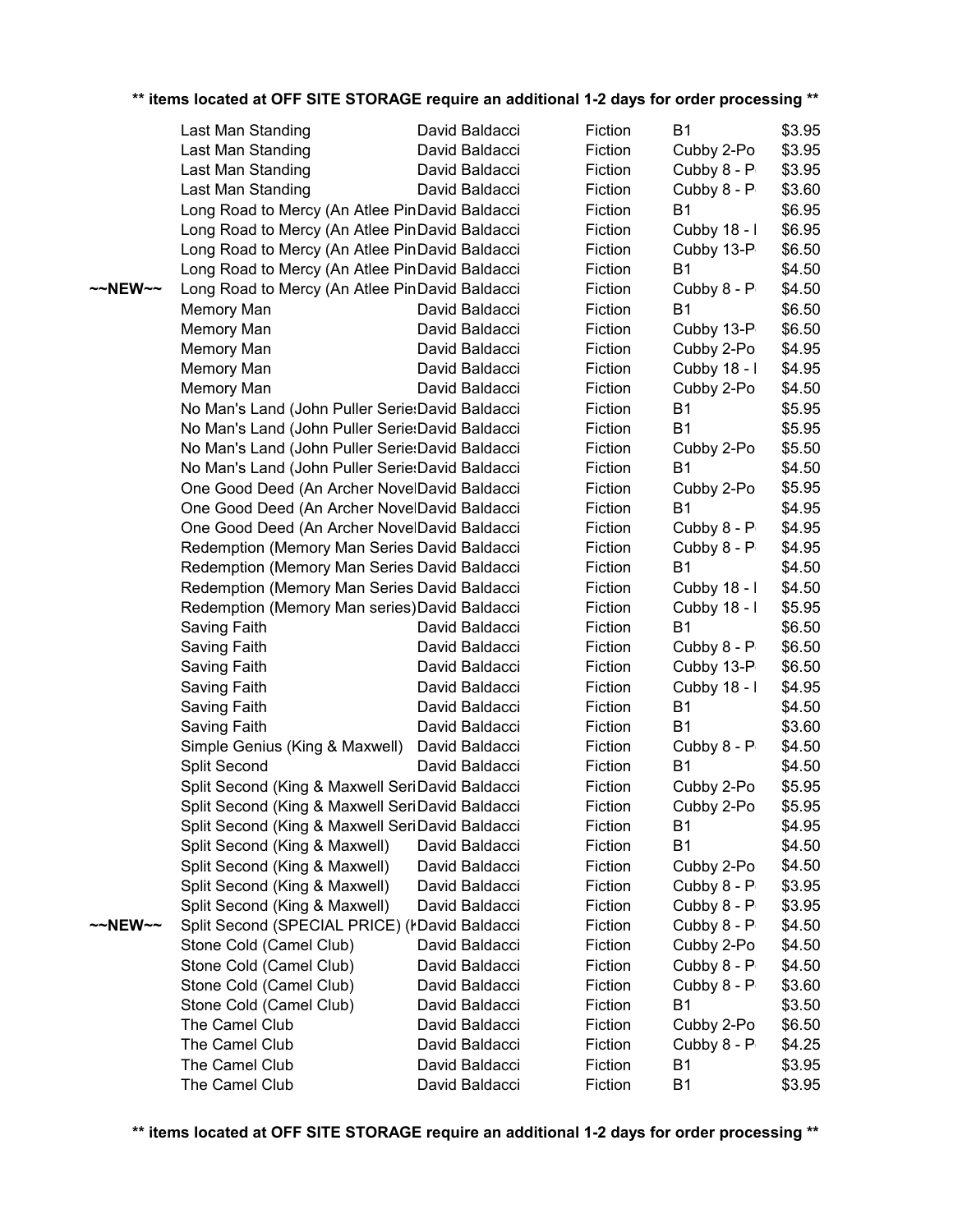|                   | The Camel Club                                   | David Baldacci | Fiction | Cubby 2-Po    | \$3.95 |
|-------------------|--------------------------------------------------|----------------|---------|---------------|--------|
|                   | The Camel Club                                   | David Baldacci | Fiction | Cubby 2-Po    | \$3.95 |
|                   | The Camel Club                                   | David Baldacci | Fiction | Cubby 8 - P   | \$3.95 |
|                   | The Collectors                                   | David Baldacci | Fiction | Cubby 13-P    | \$6.95 |
|                   | The Collectors                                   | David Baldacci | Fiction | Cubby 13-P    | \$6.95 |
| $\sim$ NEW $\sim$ | The Collectors                                   | David Baldacci | Fiction | Cubby 8 - P   | \$6.50 |
|                   | The Collectors                                   | David Baldacci | Fiction | Cubby 8 - P   | \$4.50 |
|                   | The Collectors                                   | David Baldacci | Fiction | Cubby 18 - I  | \$4.50 |
|                   | The Escape                                       | David Baldacci | Fiction | <b>B1</b>     | \$6.50 |
|                   | The Escape                                       | David Baldacci | Fiction | Cubby 13-P    | \$6.50 |
|                   | The Escape                                       | David Baldacci | Fiction | <b>B1</b>     | \$5.25 |
|                   | The Escape (John Puller Series)                  | David Baldacci | Fiction | Cubby 8 - P   | \$4.50 |
|                   | The Fallen                                       | David Baldacci | Fiction | Cubby 2-Po    | \$6.95 |
|                   | The Fallen                                       | David Baldacci | Fiction | Cubby 8 - P   | \$6.95 |
|                   | The Fallen                                       | David Baldacci | Fiction | Cubby 2-Po    | \$6.50 |
|                   | The Fallen (Memory Man series)                   | David Baldacci | Fiction | Cubby 8 - P   | \$4.50 |
|                   | The Fix (Amos Decker series)                     | David Baldacci | Fiction | <b>B1</b>     | \$6.50 |
|                   | The Fix (Amos Decker series)                     | David Baldacci | Fiction | Cubby 2-Po    | \$6.50 |
|                   | The Forgotten (John Puller Series David Baldacci |                | Fiction | <b>B1</b>     | \$6.50 |
|                   | The Forgotten (John Puller Series David Baldacci |                | Fiction | Cubby 13-P    | \$6.50 |
|                   | The Forgotten (John Puller)                      | David Baldacci | Fiction | Cubby 8 - P   | \$4.50 |
|                   | The Guilty                                       | David Baldacci | Fiction | <b>B1</b>     | \$6.50 |
|                   | The Guilty                                       | David Baldacci | Fiction | Cubby 8 - P   | \$6.50 |
|                   | The Guilty                                       | David Baldacci | Fiction | <b>B1</b>     | \$5.50 |
|                   | The Guilty                                       | David Baldacci | Fiction | <b>B1</b>     | \$4.95 |
|                   | The Guilty                                       | David Baldacci | Fiction | Cubby $8 - P$ | \$4.95 |
|                   | The Guilty                                       | David Baldacci | Fiction | <b>B1</b>     | \$4.50 |
|                   | The Hit                                          | David Baldacci | Fiction | <b>B1</b>     | \$5.75 |
|                   | The Hit (Will Robie Series)                      | David Baldacci | Fiction | <b>B1</b>     | \$6.50 |
|                   | The Hit (Will Robie Series)                      | David Baldacci | Fiction | Cubby 13-P    | \$6.50 |
|                   | The Hit (Will Robie)                             | David Baldacci | Fiction | Cubby 18 - I  | \$4.95 |
|                   | The Hit (Will Robie)                             | David Baldacci | Fiction | <b>B1</b>     | \$4.50 |
|                   | The Hit (Will Robie)                             | David Baldacci | Fiction | Cubby 8 - P   | \$4.50 |
|                   | The Hit (Will Robie)                             | David Baldacci | Fiction | Cubby 18 - I  | \$4.50 |
|                   | The Innocent                                     | David Baldacci | Fiction | <b>B1</b>     | \$6.50 |
|                   | The Innocent                                     | David Baldacci | Fiction | Cubby 2-Po    | \$5.50 |
|                   | The Innocent                                     | David Baldacci | Fiction | Cubby 2-Po    | \$5.50 |
|                   | The Innocent                                     | David Baldacci | Fiction | Cubby 18 - I  | \$5.50 |
|                   | The Innocent                                     | David Baldacci | Fiction | Cubby 2-Po    | \$4.95 |
|                   | The Last Mile                                    | David Baldacci | Fiction | <b>B1</b>     | \$5.50 |
|                   | The Last Mile                                    | David Baldacci | Fiction | Cubby 18 - I  | \$5.50 |
|                   | The Last Mile                                    | David Baldacci | Fiction | B1            | \$4.50 |
|                   | The Last Mile                                    | David Baldacci | Fiction | <b>B1</b>     | \$4.50 |
|                   | The Last Mile                                    | David Baldacci | Fiction | Cubby 2-Po    | \$4.50 |
|                   | The Last Mile                                    | David Baldacci | Fiction | Cubby 8 - P   | \$4.50 |
|                   | The Last Mile                                    | David Baldacci | Fiction | Cubby 8 - P   | \$4.50 |
| ~~NEW~~           | The Last Mile (Amos Decker serie David Baldacci  |                | Fiction | Cubby 8 - P   | \$6.50 |
|                   | The Simple Truth                                 | David Baldacci | Fiction | Cubby 2-Po    | \$7.20 |
|                   | The Simple Truth                                 | David Baldacci | Fiction | Cubby 2-Po    | \$5.50 |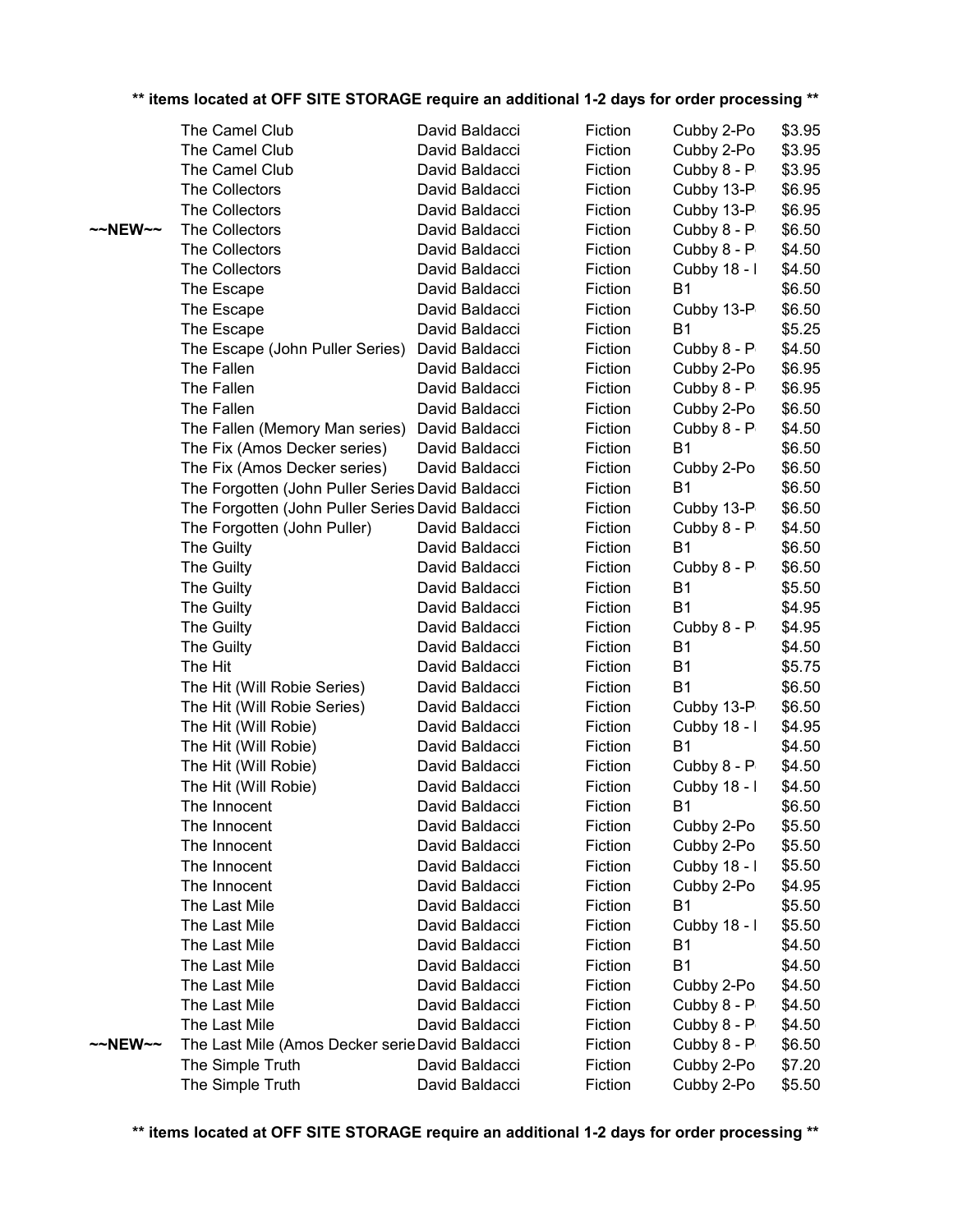|                   | The Simple Truth                                    |            | David Baldacci        | Fiction        | Cubby 8 - P    | \$3.95 |
|-------------------|-----------------------------------------------------|------------|-----------------------|----------------|----------------|--------|
|                   | The Sixth Man                                       |            | David Baldacci        | Fiction        | <b>B1</b>      | \$6.50 |
|                   | The Sixth Man                                       |            | David Baldacci        | Fiction        | Cubby 13-P     | \$6.50 |
|                   | The Sixth Man                                       |            | David Baldacci        | Fiction        | <b>B1</b>      | \$5.95 |
| $\sim$ NEW $\sim$ | The Sixth Man                                       |            | David Baldacci        | Fiction        | Cubby 8 - P    | \$5.95 |
|                   | The Sixth Man                                       |            | David Baldacci        | Fiction        | <b>B1</b>      | \$4.50 |
|                   | The Sixth Man                                       |            | David Baldacci        | Fiction        | Cubby 8 - P    | \$4.50 |
|                   | The Sixth Man                                       |            | David Baldacci        | Fiction        | Cubby 8 - P    | \$4.50 |
|                   | The Target                                          |            | David Baldacci        | Fiction        | <b>B1</b>      | \$4.50 |
|                   | The Target (Will Robie)                             |            | David Baldacci        | Fiction        | Cubby 13-P     | \$6.50 |
|                   | The Whole Truth                                     |            | David Baldacci        | Fiction        | <b>B1</b>      | \$6.50 |
|                   | The Whole Truth                                     |            | David Baldacci        | Fiction        | <b>B1</b>      | \$4.50 |
|                   | The Whole Truth                                     |            | David Baldacci        | Fiction        | <b>B1</b>      | \$4.50 |
|                   | The Whole Truth                                     |            | David Baldacci        | Fiction        | Cubby 8 - P    | \$4.50 |
|                   | The Whole Truth                                     |            | David Baldacci        | Fiction        | Cubby 8 - P    | \$3.95 |
|                   | The Whole Truth (A Shaw series) David Baldacci      |            |                       | Fiction        | Cubby 8 - P    | \$5.95 |
|                   | The Winner                                          |            | David Baldacci        | Fiction        | Cubby 13-P     | \$6.50 |
|                   | The Winner                                          |            | David Baldacci        | Fiction        | Cubby 2-Po     | \$3.95 |
|                   | The Winner                                          |            | David Baldacci        | Fiction        | Cubby 8 - P    | \$3.95 |
|                   | The Winner                                          |            | David Baldacci        | Fiction        | Cubby 8 - P    | \$3.95 |
|                   | <b>Total Control</b>                                |            | David Baldacci        | Fiction        | Cubby 13-P     | \$6.50 |
|                   | <b>Total Control</b>                                |            | David Baldacci        | Fiction        | <b>B1</b>      | \$5.95 |
|                   | <b>Total Control</b>                                |            | David Baldacci        | Fiction        | Cubby 18 - I   | \$5.50 |
|                   | <b>Total Control</b>                                |            | David Baldacci        | Fiction        | Cubby 8 - P    | \$3.95 |
|                   | <b>True Blue</b>                                    |            | David Baldacci        | Fiction        | Cubby 2-Po     | \$6.50 |
|                   | <b>True Blue</b>                                    |            | David Baldacci        | Fiction        | Cubby 8 - P    | \$4.50 |
|                   | Walk the Wire (Memory Man SeritDavid Baldacci       |            |                       | Fiction        | <b>B1</b>      | \$7.50 |
|                   | Walk the Wire (Memory Man serieDavid Baldacci       |            |                       | Fiction        | <b>B1</b>      | \$5.95 |
|                   | Walk the Wire (Memory Man serieDavid Baldacci       |            |                       | Fiction        | Cubby 2-Po     | \$5.95 |
|                   | Walk the Wire (Memory Man SericDavid Baldacci       |            |                       | Fiction        | Cubby 18 - I   | \$4.50 |
|                   | Wish You Well                                       |            | David Baldacci        | Fiction        | <b>B1</b>      | \$4.50 |
|                   | Zero Day                                            |            | David Baldacci        | Fiction        | <b>B1</b>      | \$6.50 |
|                   | Zero Day                                            |            | David Baldacci        | Fiction        | Cubby 13-P     | \$6.50 |
|                   | Zero Day                                            |            | David Baldacci        | Fiction        | Cubby 2-Po     | \$5.50 |
|                   | Zero Day                                            |            | David Baldacci        | Fiction        | Cubby 8 - P    | \$4.50 |
|                   | Zero Day                                            |            | David Baldacci        | Fiction        | Cubby 2-Po     | \$4.25 |
|                   | Layover                                             | David Bell |                       | Fiction        | Floor          | \$6.25 |
|                   | Baggage Claim: A Novel                              |            | David E. Talbert      | Fiction        | Cubby 7 - Fi   | \$4.50 |
|                   | The 19th Wife: A Novel                              |            | David Ebershoff       | Fiction        | Floor          | \$4.95 |
|                   | The Danish Girl: A Novel (Movie TDavid Ebershoff    |            |                       | Fiction        | Cubby 24 - I   | \$4.95 |
|                   | Crusader Gold (Jack Howard)                         |            | David Gibbins         | Fiction        | Floor          | \$4.05 |
|                   | The Mask of Troy (Jack Howard SDavid Gibbins        |            |                       | Fiction        | Floor          | \$4.95 |
|                   | The Last Horseman                                   |            | David Gilman          | Fiction        | cubby 23 - F   | \$4.50 |
|                   | The Smile of the Lamb                               |            | <b>David Grossman</b> | <b>Fiction</b> | OFF SITE S     | \$5.95 |
|                   | Snow Falling on Cedars: A Novel David Guterson      |            |                       | Fiction        | Floor          | \$4.95 |
|                   | Snow Falling on Cedars: A Novel David Guterson      |            |                       | Fiction        | Cubby 27 Fi    | \$4.95 |
| $\sim$ NEW $\sim$ | <b>Snow Falling on Cedars: A NoveDavid Guterson</b> |            |                       | <b>Fiction</b> | OFF SITE S     | \$4.50 |
|                   | The Speaking Cure: A Novel                          |            | David Homel           | Fiction        | Floor          | \$4.50 |
|                   | Vampires: Encounters With the UrDavid J. Skal       |            |                       | Fiction        | cubby $23 - F$ | \$6.50 |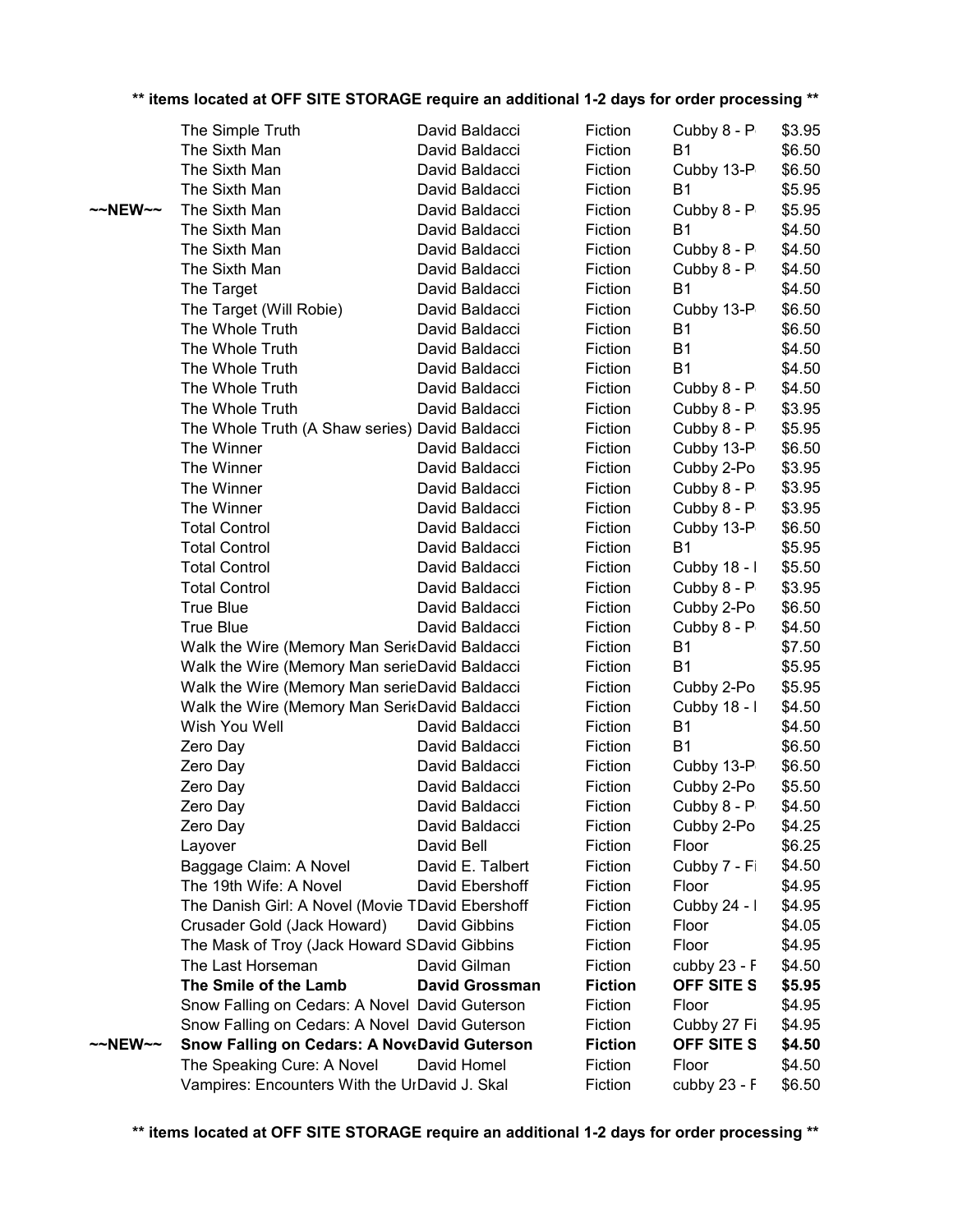|         | Where All Light Tends to Go                          | David Joy        | Fiction        | Customer re        | \$5.95 |
|---------|------------------------------------------------------|------------------|----------------|--------------------|--------|
|         | Cold Storage: A Novel                                | David Koepp      | Fiction        | Floor              | \$5.95 |
|         | Ancients: An Event Group Thriller David L. Golemon   |                  | Fiction        | cubby 23 - F       | \$3.95 |
|         | Event: A Novel (Event Group ThrilDavid L. Golemon    |                  | Fiction        | cubby 23 - F       | \$3.95 |
|         | Legend: An Event Group Thriller (IDavid L. Golemon   |                  | Fiction        | cubby 23 - F       | \$3.95 |
|         | Leviathan: An Event Group Thrille David L. Golemon   |                  | Fiction        | cubby 23 - F       | \$3.95 |
|         | Nice Work                                            | David Lodge      | Fiction        | Cubby 7 - Fi       | \$4.50 |
|         | <b>Summer Gone</b>                                   | David MacFarlane | Fiction        | Floor              | \$4.50 |
|         | <b>Summer Gone</b>                                   | David MacFarlane | Fiction        | Floor              | \$4.25 |
|         | The Danger Tree                                      | David Macfarlane | Fiction        | Cubby 28 - I       | \$5.50 |
|         | The Hunted (Tom Clancy's EndwaDavid Michaels         |                  | Fiction        | B8 - Clancy        | \$4.50 |
|         | The Bone Clocks: A Novel                             | David Mitchell   | Fiction        | Floor              | \$5.50 |
|         | The Thousand Autumns of Jacob David Mitchell         |                  | Fiction        | Floor              | \$6.50 |
|         | Smiley's circus: A guide to the secDavid Monaghan    |                  | Fiction        | <b>B1</b>          | \$3.95 |
|         | Liberty's Children                                   | David More       | Fiction        | Floor              | \$4.95 |
|         | The King is Salt                                     | David More       | Fiction        | Floor              | \$4.95 |
|         | The Lily and the Rose                                | David More       | Fiction        | Floor              | \$4.95 |
|         | Scavenger                                            | David Morrell    | Fiction        | Floor              | \$5.95 |
|         | To Sift Through Bitter Ashes (The David Niall Wilson |                  | Fiction        | Cubby 7 - Fi       | \$3.95 |
|         | One Day (Vintage Contemporari David Nicholls         |                  | <b>Fiction</b> | <b>OFF SITE S</b>  | \$5.50 |
|         | <b>ABC: A Novel</b>                                  | David Plante     | Fiction        | Floor              | \$5.25 |
|         | City of Women: A Novel                               | David R. Gillham | Fiction        | Floor              | \$4.75 |
|         | <b>Empire Settings</b>                               | David Schmahmann | Fiction        | Cubby 28 - I       | \$5.95 |
|         | When You Are Engulfed in FlamDavid Sedaris           |                  | <b>Fiction</b> | <b>OFF SITE S</b>  | \$5.95 |
|         | <b>Whiskey Tango Foxtrot</b>                         | David Shafer     | Fiction        | Floor              | \$6.50 |
|         | lago: A Novel                                        | David Snodin     | Fiction        | Floor              | \$6.50 |
|         | Beneath the Tree of Heaven (Chu David Wingrove       |                  | Fiction        | Cubby 29 - I       | \$3.50 |
|         | The Children's Game                                  | David Wise       | Fiction        | Floor              | \$2.95 |
|         | The Story of Edgar Sawtelle                          | David Wroblewski | Fiction        | Cubby 29 - I       | \$5.50 |
|         | Oh Dear Silvia: A Novel                              | Dawn French      | Fiction        | Floor              | \$3.50 |
|         | Crap Kingdom                                         | DC Pierson       | Fiction        | Floor              | \$5.95 |
|         | He's Gone: A Novel                                   | Deb Caletti      | Fiction        | Floor              | \$4.95 |
|         | The Six Rules of Maybe                               | Deb Caletti      | Fiction        | Floor              | \$4.50 |
|         | Call Your Daughter Home: A NoveDeb Spera             |                  | Fiction        | Cubby 7 - Fi       | \$5.50 |
|         | The Secret Letter                                    | Debbie Rix       | Fiction        | <b>Recently Pu</b> | \$6.25 |
|         | Twilight of the Superheroes: StoricDeborah Eisenberg |                  | Fiction        | Floor              | \$5.95 |
|         | A Discovery of Witches: A Novel (Deborah Harkness    |                  | Fiction        | Floor              | \$5.95 |
|         | Titanic: Voices from the Disaster Deborah Hopkinson  |                  | Fiction        | A-Z Chapter        | \$2.95 |
|         | Something To Hide                                    | Deborah Moggach  | Fiction        | Floor              | \$5.50 |
|         | The Best Exotic Marigold Hotel by Deborah Moggach;   |                  | Fiction        | Cubby 29 - I       | \$4.25 |
|         | Carry Yourself Back to Me                            | Deborah Reed     | Fiction        | Floor              | \$5.50 |
| ~~NEW~~ | The World Before Her                                 | Deborah Weisgall | Fiction        | Floor              | \$5.25 |
|         | The Celebrity Mother                                 | Deborah Wright   | Fiction        | cubby 23 - F       | \$4.50 |
|         | One Madder Woman                                     | Dede Crane       | Fiction        | cubby 23 - F       | \$5.50 |
|         | The Measure of a Lady                                | Deeanne Gist     | Fiction        | Floor              | \$4.50 |
|         | The Return of Merlin                                 | Deepak Chopra    | Fiction        | Floor              | \$4.50 |
|         | Temporary People (Restless BookDeepak Unnikrishnan   |                  | Fiction        | Cubby 28 - I       | \$3.95 |
|         | The Parrot's Theorem: A Novel                        | Denis Guedj      | Fiction        | Floor              | \$6.50 |
|         |                                                      |                  |                |                    |        |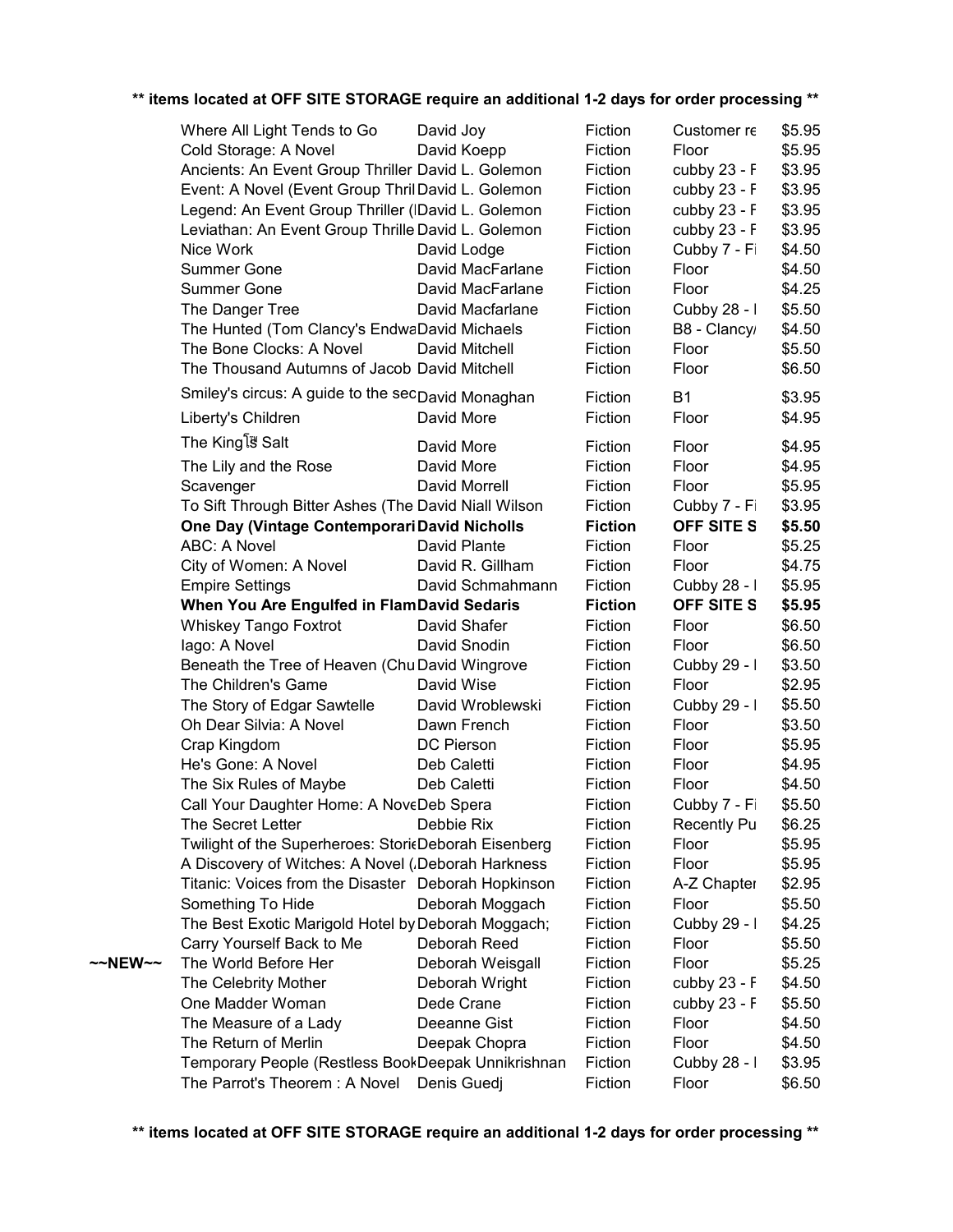|                   | Tree of Smoke: A Novel                            | Denis Johnson        | Fiction        | Floor             | \$6.50 |
|-------------------|---------------------------------------------------|----------------------|----------------|-------------------|--------|
|                   | The Ash Garden                                    | Dennis Bock          | Fiction        | Floor             | \$5.50 |
|                   | Shutter Island                                    | Dennis Lehane        | Fiction        | Floor             | \$4.95 |
|                   | The Given Day (Coughlin, Book 1) Dennis Lehane    |                      | Fiction        | Floor             | \$6.50 |
| $\sim$ NEW $\sim$ | The Skin We're In: A Year of BlacIDesmond Cole    |                      | Fiction        | Floor             | \$5.95 |
|                   | 26a                                               | Diana Evans          | Fiction        | Cubby 4 - Fi      | \$4.50 |
|                   | A Breath of Snow and Ashes                        | Diana Gabaldon       | Fiction        | B <sub>5</sub>    | \$6.50 |
|                   | An Echo in the Bone (Outlander)                   | Diana Gabaldon       | Fiction        | B <sub>5</sub>    | \$7.95 |
|                   | An Echo in the Bone (Outlander) Diana Gabaldon    |                      | Fiction        | B <sub>5</sub>    | \$7.95 |
|                   | An Echo in the Bone (Outlander)                   | Diana Gabaldon       | Fiction        | B <sub>5</sub>    | \$7.50 |
|                   | Dragonfly in Amber                                | Diana Gabaldon       | Fiction        | B <sub>5</sub>    | \$5.25 |
|                   | Dragonfly in Amber                                | Diana Gabaldon       | Fiction        | B <sub>5</sub>    | \$5.25 |
|                   | Dragonfly in Amber                                | Diana Gabaldon       | Fiction        | B <sub>5</sub>    | \$4.95 |
|                   | Dragonfly in Amber (Outlander)                    | Diana Gabaldon       | Fiction        | B <sub>5</sub>    | \$4.95 |
|                   | Dragonfly in Amber (Outlander)                    | Diana Gabaldon       | Fiction        | B <sub>5</sub>    | \$4.50 |
|                   | Dragonfly in Amber (Outlander)                    | Diana Gabaldon       | Fiction        | Cubby 8 - P       | \$4.50 |
|                   | Drums of Autumn                                   | Diana Gabaldon       | Fiction        | B <sub>5</sub>    | \$4.95 |
|                   | Drums of Autumn                                   | Diana Gabaldon       | Fiction        | B <sub>5</sub>    | \$4.95 |
|                   | Drums of Autumn                                   | Diana Gabaldon       | Fiction        | B <sub>5</sub>    | \$4.95 |
|                   | Lord John and the Private Matter Diana Gabaldon   |                      |                | B <sub>5</sub>    |        |
| $\sim$ NEW $\sim$ |                                                   |                      | Fiction        |                   | \$6.25 |
|                   | Outlander                                         | Diana Gabaldon       | Fiction        | B <sub>5</sub>    | \$5.25 |
|                   | Outlander                                         | Diana Gabaldon       | Fiction        | B <sub>5</sub>    | \$5.25 |
|                   | Outlander                                         | Diana Gabaldon       | Fiction        | B <sub>5</sub>    | \$4.75 |
|                   | The Fiery Cross                                   | Diana Gabaldon       | Fiction        | B <sub>5</sub>    | \$7.95 |
|                   | The Fiery Cross                                   | Diana Gabaldon       | Fiction        | B <sub>5</sub>    | \$7.95 |
|                   | The Fiery Cross                                   | Diana Gabaldon       | Fiction        | B <sub>5</sub>    | \$7.95 |
|                   | The Fiery Cross                                   | Diana Gabaldon       | Fiction        | B <sub>5</sub>    | \$6.95 |
| $\sim$ NEW $\sim$ | The Scottish Prisoner (Lord John #Diana Gabaldon  |                      | Fiction        | B <sub>5</sub>    | \$6.95 |
| ~~NEW~~           | The Scottish Prisoner (Lord John #Diana Gabaldon  |                      | Fiction        | B <sub>5</sub>    | \$6.95 |
|                   | Voyager                                           | Diana Gabaldon       | Fiction        | B <sub>5</sub>    | \$5.25 |
|                   | Voyager                                           | Diana Gabaldon       | Fiction        | B <sub>5</sub>    | \$5.25 |
|                   | Voyager                                           | Diana Gabaldon       | Fiction        | Cubby 2-Po        | \$5.25 |
|                   | Written in My Own Heart's Blood (Diana Gabaldon   |                      | Fiction        | B <sub>5</sub>    | \$7.50 |
|                   | Written in My Own Heart's Blood (Diana Gabaldon   |                      | Fiction        | B <sub>5</sub>    | \$6.95 |
|                   | Mary Magdalene: A Novel Diana Wallis Taylor       |                      | <b>Fiction</b> | <b>OFF SITE S</b> | \$4.95 |
|                   | A Natural History of the Senses                   | Diane Ackerman       | Fiction        | Cubby 28 - I      | \$4.50 |
|                   | Last Summer at Barebones                          | Diane Baker Mason    | Fiction        | Floor             | \$4.95 |
|                   | Midwife's Confession                              | Diane Chamberlain    | Fiction        | Floor             | \$5.50 |
|                   | The Dream Daughter: A Novel Diane Chamberlain     |                      | <b>Fiction</b> | OFF SITE S        | \$5.50 |
|                   | The Secret Life of CeeCee WilkesDiane Chamberlain |                      | Fiction        | Cubby 27 Fi       | \$4.50 |
|                   | The Chase: A Novel (Crime SceneDiAnn Mills        |                      | Fiction        | Floor             | \$4.50 |
|                   | Wench: A Novel (P.S.)                             | Dolen Perkins-Valdez | Fiction        | Floor             | \$4.95 |
|                   | A Season in Purgatory                             | Dominick Dunne       | Fiction        | Floor             | \$3.25 |
|                   | Paper Houses                                      | Dominique Fortier    | Fiction        | Customer re       | \$4.95 |
|                   | Doctor Bloom's Story                              | Don Coles            | Fiction        | Floor             | \$5.95 |
|                   | The Body Artist: A Novel                          | Don DeLillo          | Fiction        | Floor             | \$3.95 |
|                   | The Visionary                                     | Don Passman          | Fiction        | Floor             | \$3.95 |
|                   | The Hike                                          | Don Shaw             | Fiction        | cubby 23 - F      | \$4.50 |
|                   | The Last Plantation                               | Don Wright           | Fiction        | Floor             | \$3.50 |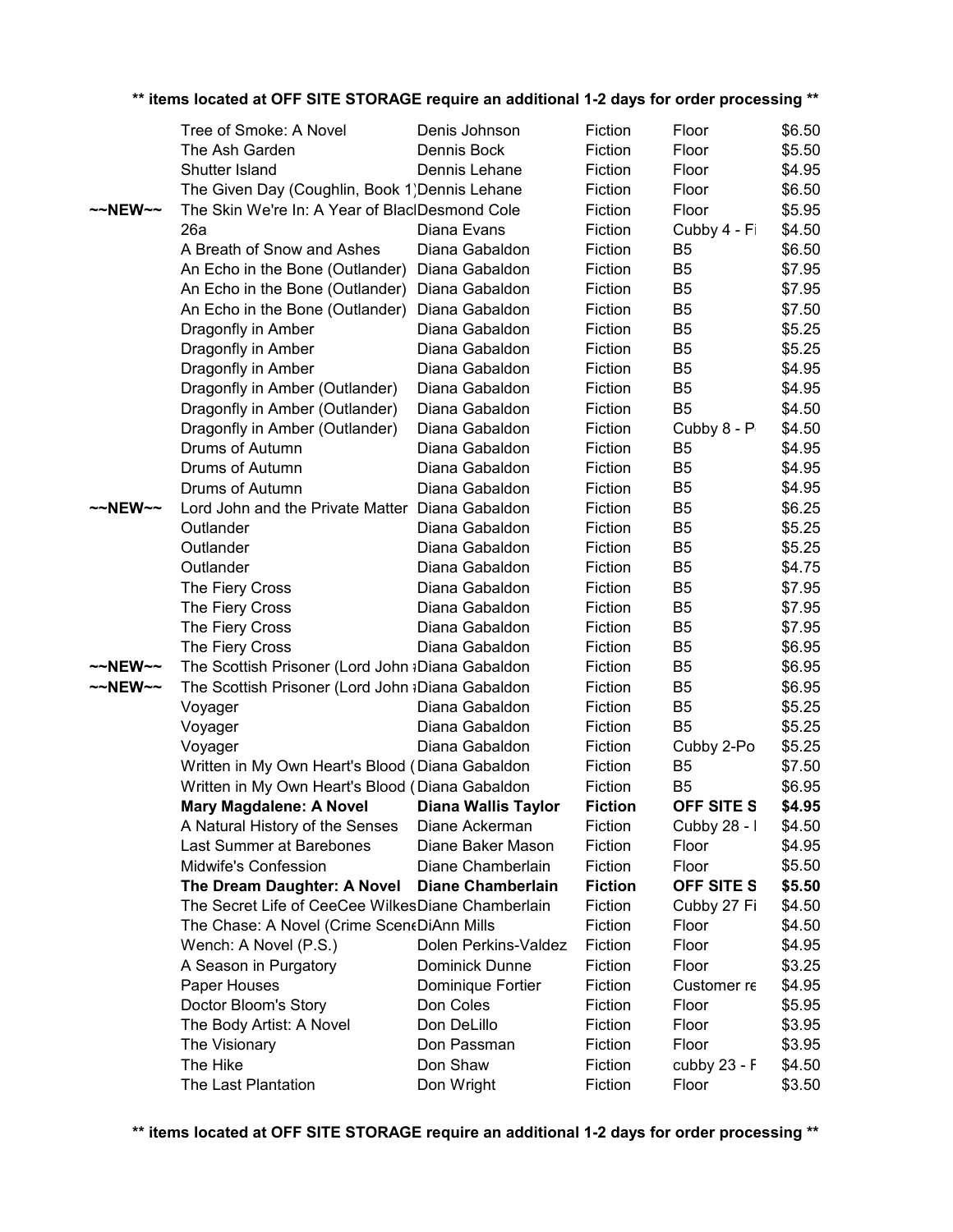|                   | Hitler vs. Me (The Bandy Papers, 'Donald Jack                  |                                 | Fiction                   | Floor             | \$7.25 |
|-------------------|----------------------------------------------------------------|---------------------------------|---------------------------|-------------------|--------|
|                   | <b>Rhett Butler's People</b>                                   | Donald McCaig<br>Donato Carrisi | Fiction                   | Cubby 7 - Fi      | \$4.50 |
|                   | The Vanished Ones                                              |                                 | Fiction                   | Floor             | \$4.50 |
| $\sim$ NEW $\sim$ | DragonSpell (Dragon Keepers CDonita K. Paul                    |                                 | <b>Fiction</b>            | <b>OFF SITE S</b> | \$4.50 |
|                   | <b>Glastonbury: The Novel of ChrisDonna Fletcher Crow</b>      |                                 | <b>Fiction</b><br>Fiction | <b>OFF SITE S</b> | \$5.95 |
|                   | What Mother Never Told Me                                      | Donna Hill                      |                           | Floor             | \$4.95 |
|                   | Downhill Chance                                                | Donna Morrissey                 | Fiction                   | Floor             | \$3.95 |
|                   | <b>Kits Law</b>                                                | <b>Donna Morrissey</b>          | <b>Fiction</b>            | <b>OFF SITE S</b> | \$4.95 |
|                   | The Grandmothers: Four Short NcDoris Lessing                   |                                 | Fiction                   | Cubby 29 - I      | \$5.50 |
|                   | Folly Beach: A Lowcountry Tale (LDorothea Benton Frank Fiction |                                 |                           | Floor             | \$6.50 |
|                   | Pawleys Island (A Lowcountry Tal Dorothea Benton Frank Fiction |                                 |                           | Floor             | \$5.50 |
|                   | Same Beach, Next Year: A Novel Dorothea Benton Frank Fiction   |                                 |                           | Floor             | \$4.95 |
|                   | Same Beach, Next Year: A Novel Dorothea Benton Frank Fiction   |                                 |                           | Floor             | \$4.50 |
|                   | Shem Creek: A Lowcountry Tale (IDorothea Benton Frank Fiction  |                                 |                           | Cubby 4 - Fi      | \$3.95 |
|                   | The Hurricane Sisters: A Novel Dorothea Benton Fran Fiction    |                                 |                           | <b>OFF SITE S</b> | \$5.50 |
|                   | The Last Original Wife: A Novel                                | Dorothea Benton Frank Fiction   |                           | Floor             | \$3.95 |
|                   | Quintet                                                        | Douglas Arthur Brown            | Fiction                   | Floor             | \$4.50 |
|                   | <b>Nightmare House</b>                                         | Douglas Clegg                   | Fiction                   | Floor             | \$3.95 |
|                   | Robert Ludlum's (TM) The JansonDouglas Corleone                |                                 | Fiction                   | B8 - Clancy       | \$4.95 |
|                   | All Families are Psychotic                                     | Douglas Coupland                | Fiction                   | Floor             | \$6.50 |
|                   | All Families Are Psychotic                                     | Douglas Coupland                | Fiction                   | Floor             | \$4.95 |
|                   | Player One: What Is To Become cDouglas Coupland                |                                 | Fiction                   | Floor             | \$4.50 |
|                   | The Gum Thief                                                  | Douglas Coupland                | Fiction                   | Cubby 27 Fi       | \$5.95 |
|                   | The Gum Thief                                                  | Douglas Coupland                | Fiction                   | Floor             | \$3.95 |
|                   | The Gum Thief: A Novel                                         | Douglas Coupland                | Fiction                   | Floor             | \$4.95 |
|                   | Run                                                            | Douglas E. Winter               | Fiction                   | Floor             | \$3.95 |
|                   | Elle: A Novel                                                  | Douglas Glover                  | Fiction                   | Floor             | \$4.50 |
|                   | Elle: A Novel                                                  | Douglas Glover                  | Fiction                   | Cubby 28 - I      | \$4.50 |
|                   | A Special Relationship                                         | Douglas Kennedy                 | Fiction                   | Floor             | \$4.50 |
|                   | <b>The Big Picture</b>                                         | <b>Douglas Kennedy</b>          | <b>Fiction</b>            | <b>OFF SITE S</b> | \$6.50 |
|                   | The Iron Pirate                                                | Douglas Reeman                  | Fiction                   | B <sub>5</sub>    | \$6.28 |
|                   | The Iron Pirate                                                | Douglas Reeman                  | Fiction                   | cubby 23 - F      | \$2.95 |
|                   | Twelve Seconds to Live PaperbacDouglas. Reeman                 |                                 | Fiction                   | Floor             | \$4.75 |
|                   | <b>Precious Things</b>                                         | Doust, Kelly                    | Fiction                   | Cubby 28 - I      | \$4.50 |
|                   | The Postmortal                                                 | Drew Magary                     | Fiction                   | Cubby 27 Fi       | \$4.95 |
|                   | Little Girl Gone                                               | Drusilla Campbell               | Fiction                   | Floor             | \$4.95 |
| $\sim$ NEW $\sim$ | All the Flowers in Shanghai: A No Duncan Jepson                |                                 | Fiction                   | Floor             | \$5.50 |
|                   | <b>Accordion Crimes</b>                                        | <b>E. Annie Proulx</b>          | <b>Fiction</b>            | OFF SITE S        | \$6.50 |
|                   | The Shipping News                                              | E. Annie Proulx                 | Fiction                   | cubby $23 - F$    | \$4.95 |
|                   | Room 33 (Zebra Romantic SusperE.C. Sheedy                      |                                 | Fiction                   | Floor             | \$3.75 |
|                   | Spouse on Haunted Hill (A HaunteE.J. Copperman                 |                                 | Fiction                   | B4                | \$3.95 |
|                   | <b>Billy Bathgate</b>                                          | E.L. Doctorow                   | Fiction                   | Floor             | \$5.95 |
|                   | The Waterworks: A Novel                                        | E.L. Doctorow                   | Fiction                   | Floor             | \$4.50 |
|                   | Night Gardening: A Novel                                       | E.L. Swann / Kathryn LaFiction  |                           | Floor             | \$5.95 |
|                   | The Family Corleone                                            | Ed Falco                        | Fiction                   | Cubby 4 - Fi      | \$6.50 |
|                   | Ten Thousand Lovers                                            | <b>Edeet Ravel</b>              | Fiction                   | Floor             | \$4.50 |
|                   | London Calling                                                 | <b>Edward Bloor</b>             | Fiction                   | Cubby 27 Fi       | \$6.50 |
|                   | Infernal Angel                                                 | <b>Edward Lee</b>               | Fiction                   | Cubby 24 - I      | \$3.95 |
|                   | Lost in the City                                               | Edward P. Jones                 | Fiction                   | Cubby 28 - I      | \$4.50 |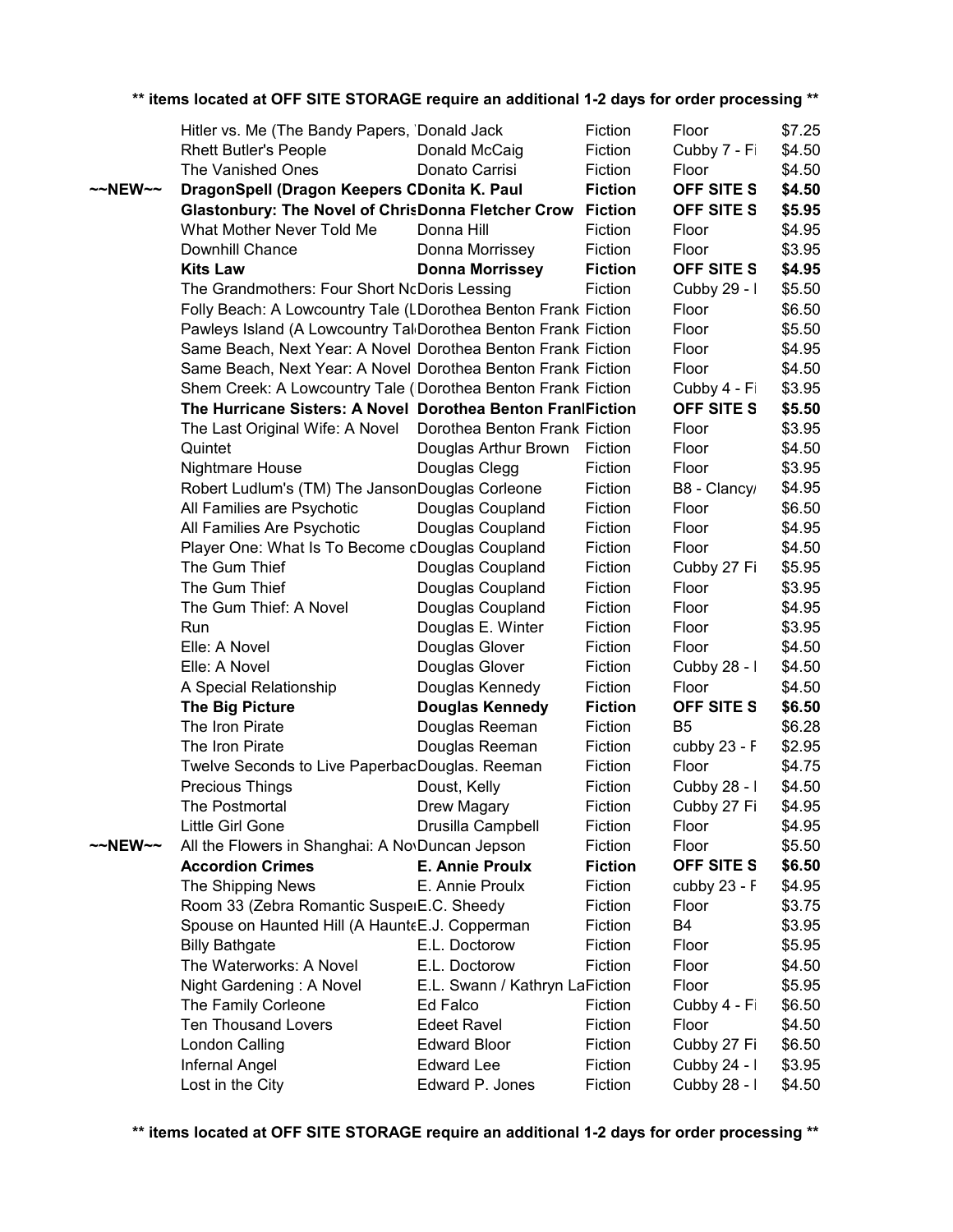|         | The Known World                                              | Edward P. Jones          | Fiction        | Floor             | \$6.50 |
|---------|--------------------------------------------------------------|--------------------------|----------------|-------------------|--------|
|         | The Known World: A Novel                                     | Edward P. Jones          | Fiction        | Floor             | \$4.50 |
|         | Nine Planets                                                 | <b>Edward Riche</b>      | Fiction        | Cubby 4 - Fi      | \$5.95 |
|         | Rare Birds                                                   | <b>Edward Riche</b>      | Fiction        | Cubby 28 - I      | \$4.50 |
|         | London: The Novel                                            | <b>Edward Rutherfurd</b> | Fiction        | Floor             | \$4.50 |
|         | London: The Novel                                            | <b>Edward Rutherfurd</b> | Fiction        | cubby 23 - F      | \$4.50 |
|         | London: The Novel                                            | <b>Edward Rutherfurd</b> | Fiction        | cubby $23 - F$    | \$4.50 |
|         | New York                                                     | <b>Edward Rutherfurd</b> | Fiction        | Cubby 28 - I      | \$6.95 |
|         | New York                                                     | <b>Edward Rutherfurd</b> | Fiction        | Floor             | \$5.25 |
|         | <b>New York: The Novel</b>                                   | <b>Edward Rutherfurd</b> | <b>Fiction</b> | <b>OFF SITE S</b> | \$5.50 |
|         | Paris: The Novel                                             | <b>Edward Rutherfurd</b> | Fiction        | Cubby 28 - I      | \$6.95 |
|         | SARUM THE NOVEL OF ENGLAIEdward Rutherfurd                   |                          | Fiction        | Floor             | \$6.95 |
|         | The Forest                                                   | <b>Edward Rutherfurd</b> | Fiction        | Cubby 28 - I      | \$6.95 |
|         | The Princes Of Ireland - The DubliEdward Rutherfurd          |                          | Fiction        | Cubby 7 - Fi      | \$5.50 |
|         | The Rebels of Ireland                                        | <b>Edward Rutherfurd</b> | Fiction        | Floor             | \$4.95 |
|         | Breath, Eyes, Memory (Oprah's BrEdwidge Danticat             |                          | Fiction        | Floor             | \$4.95 |
|         | Taiko: An Epic Novel of War and (Eiji Yoshikawa              |                          | Fiction        | Cubby 28 - I      | \$6.99 |
|         | Beauty Is a Wound                                            | Eka Kurniawan            | Fiction        | Floor             | \$4.50 |
|         | Idioglossia                                                  | <b>Eleanor Bailey</b>    | Fiction        | Floor             | \$6.50 |
|         | The Weird Sisters                                            | Eleanor Brown            | Fiction        | Cubby 28 - I      | \$5.95 |
| ~~NEW~~ | My Brilliant Friend                                          | Elena Ferrante           | Fiction        | Floor             | \$5.95 |
|         | My Brilliant Friend (HBO Tie-in Ed Elena Ferrante            |                          | Fiction        | Customer re       | \$5.50 |
|         | My Brilliant Friend (HBO Tie-in Ed Elena Ferrante            |                          | Fiction        | Customer re       | \$5.50 |
|         | The Time of the Uprooted: A NoveElie Wiesel                  |                          | Fiction        | Floor             | \$5.50 |
|         | 28 Summers                                                   | Elin Hilderbrand         | Fiction        | Floor             | \$6.95 |
|         | The Beach Club: A Novel                                      | <b>Elin Hilderbrand</b>  | <b>Fiction</b> | OFF SITE S        | \$4.50 |
|         | The Perfect Couple                                           | Elin Hilderbrand         | Fiction        | Floor             | \$5.95 |
|         | The Rumor: A Novel                                           | Elin Hilderbrand         | Fiction        | Floor             | \$4.95 |
| ~~NEW~~ | What Happens in Paradise                                     | Elin Hilderbrand         | Fiction        | Floor             | \$5.50 |
|         | What Happens in Paradise                                     | Elin Hilderbrand         | Fiction        | Floor             | \$5.50 |
|         | Winter in Paradise (Paradise, 1) Elin Hilderbrand            |                          | <b>Fiction</b> | OFF SITE S        | \$4.50 |
|         | On Turpentine Lane                                           | Elinor Lipman            | Fiction        | Cubby 7 - Fi      | \$4.95 |
|         | North of Boston: A Novel                                     | Elisabeth Elo            | Fiction        | Floor             | \$2.02 |
|         | All Times Have Been Modern                                   | Elisabeth Harvor         | Fiction        | Floor             | \$6.50 |
|         | The True and Outstanding Advent Elisabeth Robinson           |                          | Fiction        | Floor             | \$6.50 |
|         | The True and Outstanding Advent Elisabeth Robinson           |                          | Fiction        | Floor             | \$4.75 |
|         | It All Began in Monte Carlo (MacElizabeth Adler              |                          | <b>Fiction</b> | OFF SITE S        | \$4.95 |
|         | Writing Jane Austen: A Novel                                 | Elizabeth Aston          | Fiction        | Cubby 27 Fi       | \$4.50 |
|         | Dream When You're Feeling Blue: Elizabeth Berg               |                          | Fiction        | Floor             | \$4.50 |
|         | Durable Goods                                                | Elizabeth Berg           | Fiction        | Cubby 7 - Fi      | \$3.50 |
|         | Never Change                                                 | Elizabeth Berg           | Fiction        | Floor             | \$5.25 |
|         | Open House                                                   | Elizabeth Berg           | Fiction        | Cubby 28 - I      | \$5.95 |
|         | The Art of Mending                                           | Elizabeth Berg           | Fiction        | Floor             | \$6.50 |
|         | The Confession Club: A Novel                                 | Elizabeth Berg           | Fiction        | Cubby 7 - Fi      | \$5.50 |
|         | Until the Real Thing Comes Along Elizabeth Berg              |                          | Fiction        | Cubby 28 - I      | \$4.50 |
|         | <b>PERFECT LOVE</b>                                          | <b>Elizabeth Buchan</b>  | <b>Fiction</b> | OFF SITE S        | \$3.95 |
|         | Achilles: A Novel                                            | <b>Elizabeth Cook</b>    | Fiction        | Cubby 28 - I      | \$4.50 |
|         | Many Things Have Happened Sin Elizabeth Dewberry Vau Fiction |                          |                | Cubby 24 - I      | \$4.25 |
|         | Code Name Verity                                             | Elizabeth E. Wein        | Fiction        | Floor             | \$2.48 |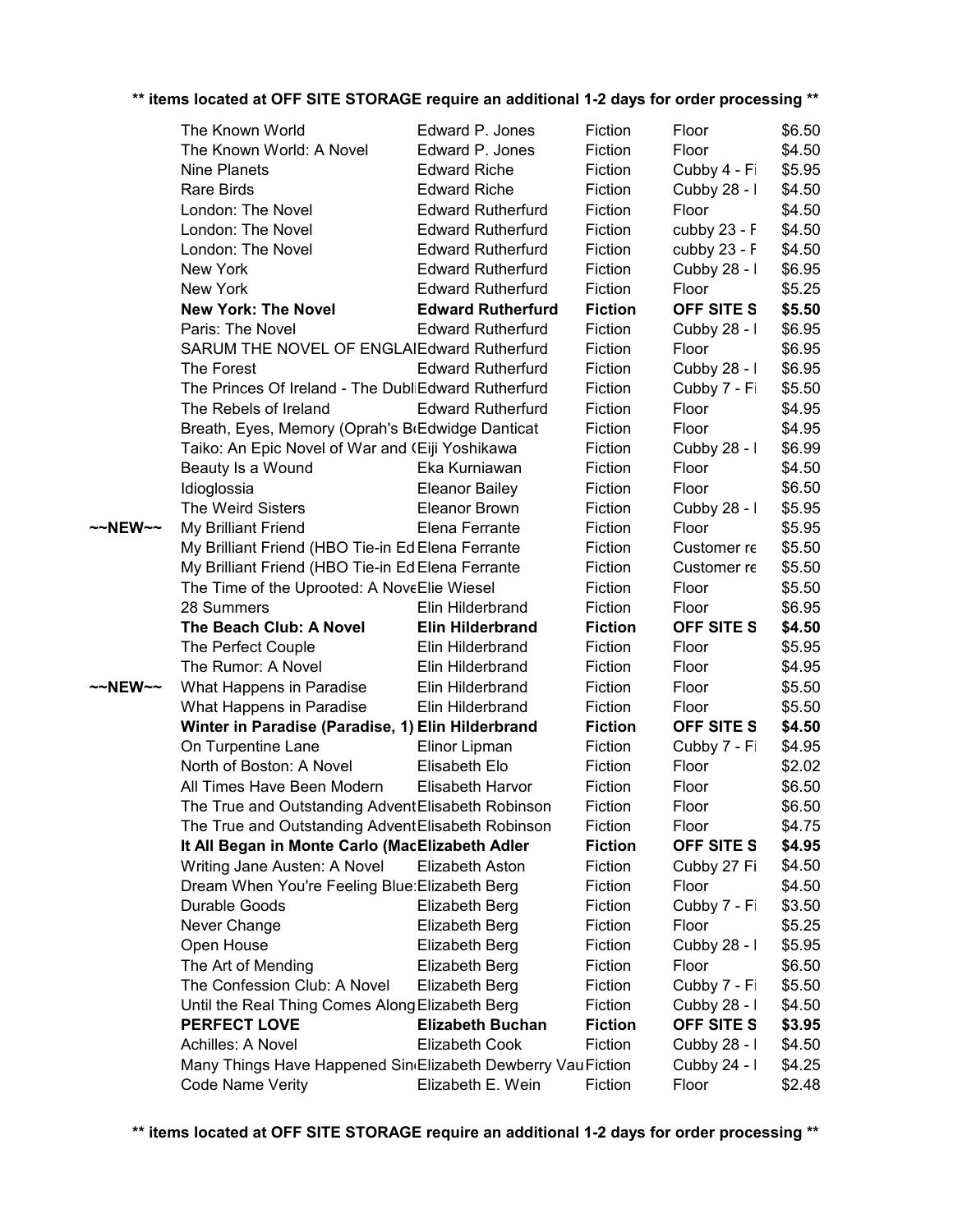|                   | Sisters of Treason: A Novel                                | Elizabeth Fremantle                  | Fiction        | Floor             | \$6.50 |
|-------------------|------------------------------------------------------------|--------------------------------------|----------------|-------------------|--------|
|                   | Red Classics North and South                               | Elizabeth Gaskell                    | Fiction        | Floor             | \$3.95 |
| $\sim$ NEW $\sim$ | The Signature of All Things: A NovElizabeth Gilbert        |                                      | Fiction        | Customer re       | \$5.95 |
|                   | Alone in the Classroom                                     | Elizabeth Hay                        | Fiction        | Cubby 7 - Fi      | \$5.95 |
|                   | Alone in the Classroom                                     | Elizabeth Hay                        | Fiction        | Cubby 28 - I      | \$4.50 |
|                   | Garbo Laughs                                               | Elizabeth Hay                        | Fiction        | Cubby 29 - I      | \$5.50 |
|                   | Late Nights on Air                                         | Elizabeth Hay                        | Fiction        | Floor             | \$5.50 |
|                   | The Painted Kiss: A Novel                                  | Elizabeth Hickey                     | Fiction        | cubby 23 - F      | \$4.50 |
|                   | Apologize, Apologize!                                      | Elizabeth Kelly                      | Fiction        | Floor             | \$5.25 |
|                   | Cushla: Gypsy Spirit                                       | Elizabeth Radmore                    | Fiction        | cubby 23 - F      | \$4.50 |
|                   | <b>Auriel Rising</b>                                       | <b>Elizabeth Redfern</b>             | Fiction        | Floor             | \$6.50 |
|                   | Anything Is Possible: A Novel                              | Elizabeth Strout                     | Fiction        | Customer re       | \$5.50 |
|                   | Olive Kitteridge                                           | <b>Elizabeth Strout</b>              | Fiction        | Customer re       | \$5.50 |
|                   | Lost in Paris                                              | Elizabeth Thompson                   | Fiction        | Cubby 7 - Fi      | \$5.50 |
|                   | The Book of Unholy Mischief: A N <sub>'</sub> Elle Newmark |                                      | Fiction        | Floor             | \$4.25 |
|                   | Designer Knockoff: A Crime of FatEllen Byerrum             |                                      | Fiction        | <b>B4</b>         | \$2.95 |
|                   | In the Land of Dreamy Dreams                               | Ellen Gilchrist                      | Fiction        | Floor             | \$3.95 |
|                   | The Anna Papers: A Novel                                   | Ellen Gilchrist                      | Fiction        | Floor             | \$4.95 |
|                   | Jerusalem the City of God                                  | Ellen Gunderson TraylorFiction       |                | Cubby 7 - Fi      | \$4.50 |
|                   | Crank                                                      | Ellen Hopkins                        | Fiction        | Floor             | \$4.95 |
|                   | The Plum Tree                                              | Ellen Marie Wiseman                  | Fiction        | Floor             | \$4.95 |
|                   | The Street Sweeper                                         | <b>Elliot Perlman</b>                | Fiction        | Floor             | \$5.95 |
|                   | Cuba Libre                                                 | Elmore Leonard                       | Fiction        | Floor             | \$3.95 |
|                   | <b>Get Shorty</b>                                          | Elmore Leonard                       | Fiction        | Cubby 24 - I      | \$6.75 |
|                   | Out of Sight                                               | Elmore Leonard                       | Fiction        | cubby 23 - F      | \$3.95 |
|                   | Up in Honey's Room: A Novel                                | Elmore Leonard                       | Fiction        | Floor             | \$6.50 |
|                   | When the Women Come Out to IEImore Leonard                 |                                      | <b>Fiction</b> | OFF SITE S        | \$4.25 |
|                   | <b>Gathering Night</b>                                     | <b>Elphinstone, Margaret Fiction</b> |                | OFF SITE S        | \$5.50 |
|                   | The Floating Feldmans                                      | Elyssa Friedland                     | Fiction        | Floor             | \$6.25 |
|                   | The Belly of Paris (Modern LibraryEmile Zola               |                                      | Fiction        | Floor             | \$4.50 |
|                   | The Color of Light (Goddesses AnEmilie Richards            |                                      | Fiction        | Floor             | \$5.50 |
|                   | <b>Cuban Heels</b>                                         | <b>Emily Barr</b>                    | Fiction        | Cubby 27 Fi       | \$4.50 |
|                   | Wreckage                                                   | <b>Emily Bleeker</b>                 | Fiction        | Cubby 4 - Fi      | \$4.95 |
|                   | All We Ever Wanted                                         | <b>Emily Giffin</b>                  | Fiction        | Cubby 24 - I      | \$6.50 |
|                   | <b>Baby Proof</b>                                          | <b>Emily Giffin</b>                  | <b>Fiction</b> | OFF SITE S        | \$4.95 |
|                   | <b>First Comes Love</b>                                    | <b>Emily Giffin</b>                  | Fiction        | Floor             | \$5.50 |
|                   | <b>First Comes Love</b>                                    | <b>Emily Giffin</b>                  | <b>Fiction</b> | <b>OFF SITE S</b> | \$5.50 |
|                   | <b>First Comes Love</b>                                    | <b>Emily Giffin</b>                  | Fiction        | Floor             | \$3.95 |
|                   | First Comes Love: A Novel                                  | <b>Emily Giffin</b>                  | Fiction        | Floor             | \$6.50 |
|                   | Heart of the Matter                                        | <b>Emily Giffin</b>                  | Fiction        | Floor             | \$5.95 |
|                   | Heart of the Matter                                        | <b>Emily Giffin</b>                  | Fiction        | Floor             | \$5.95 |
|                   | Love the One You're With                                   | <b>Emily Giffin</b>                  | Fiction        | Floor             | \$5.25 |
|                   | Love the One You're With                                   | <b>Emily Giffin</b>                  | <b>Fiction</b> | <b>OFF SITE S</b> | \$4.75 |
|                   | Love the One You're With                                   | <b>Emily Giffin</b>                  | Fiction        | Cubby 7 - Fi      | \$4.75 |
|                   | Something Blue                                             | <b>Emily Giffin</b>                  | Fiction        | Floor             | \$4.95 |
|                   | <b>Something Blue</b>                                      | <b>Emily Giffin</b>                  | <b>Fiction</b> | OFF SITE S        | \$4.95 |
|                   | <b>Something Borrowed</b>                                  | <b>Emily Giffin</b>                  | <b>Fiction</b> | OFF SITE S        | \$4.95 |
|                   | Something Borrowed                                         | <b>Emily Giffin</b>                  | Fiction        | Floor             | \$3.50 |
|                   | The One & Only                                             | <b>Emily Giffin</b>                  | Fiction        | Floor             | \$6.50 |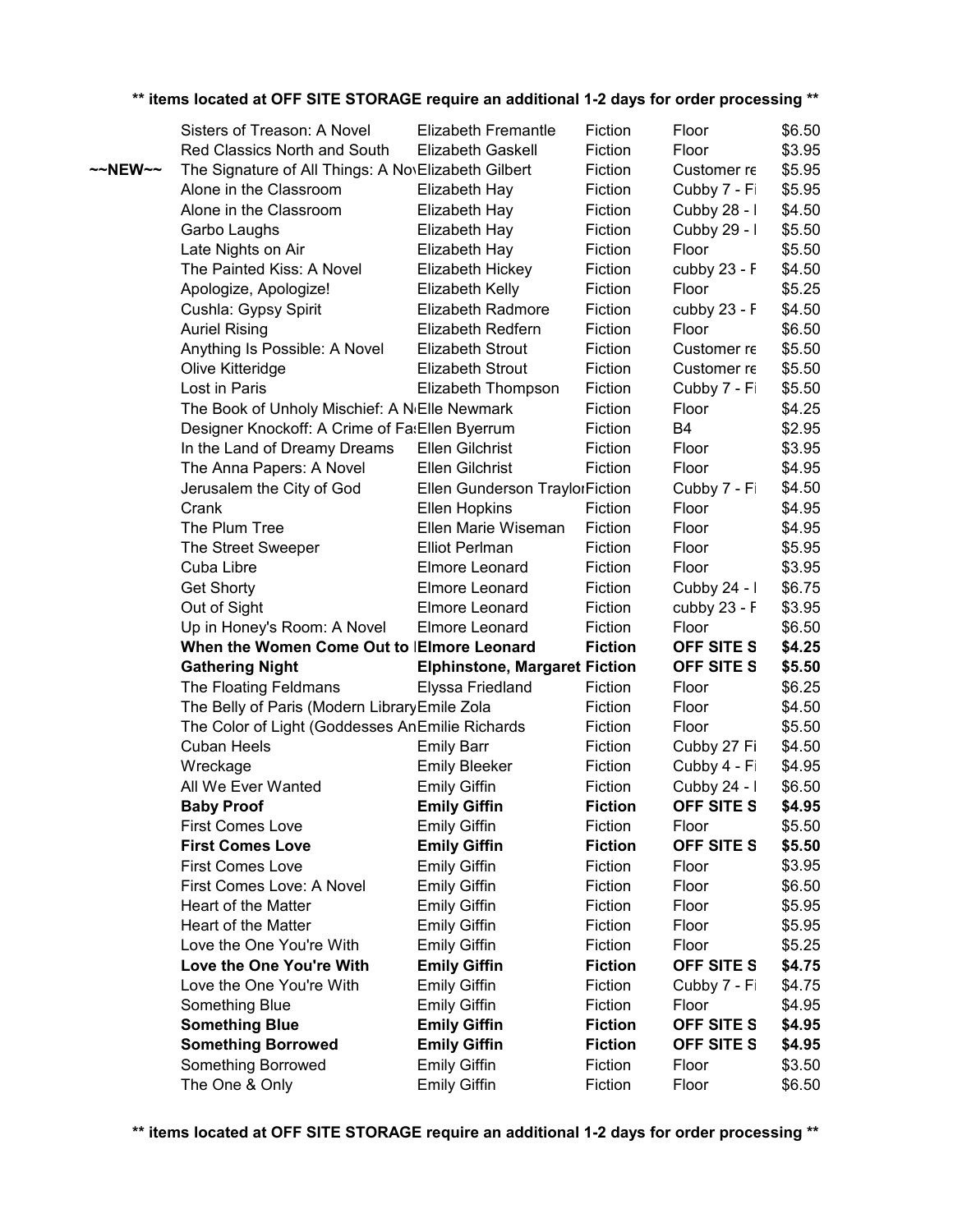|         | The One & Only                                       | <b>Emily Giffin</b>           | Fiction | Cubby 29 - I | \$6.50  |
|---------|------------------------------------------------------|-------------------------------|---------|--------------|---------|
|         | The One & Only: A Novel                              | <b>Emily Giffin</b>           | Fiction | Floor        | \$6.50  |
|         | Where We Belong: A Novel                             | <b>Emily Giffin</b>           | Fiction | Cubby 29 - I | \$6.50  |
|         | Friendship: A Novel                                  | <b>Emily Gould</b>            | Fiction | Floor        | \$5.95  |
|         | The Darling Girls                                    | Emma Burstall                 | Fiction | Floor        | \$4.95  |
|         | Frog Music                                           | Emma Donoghue                 | Fiction | Floor        | \$6.50  |
|         | Room                                                 | Emma Donoghue                 | Fiction | Floor        | \$6.50  |
|         | Room                                                 | Emma Donoghue                 | Fiction | Cubby 29 - I | \$4.95  |
| ~~NEW~~ | Room                                                 | Emma Donoghue                 | Fiction | Customer re  | \$4.50  |
|         | Room Movie Tie-in Edition                            | Emma Donoghue                 | Fiction | Customer re  | \$4.75  |
|         | The Sealed Letter                                    | Emma Donoghue                 | Fiction | Floor        | \$4.95  |
|         | The Woman Who Gave Birth to R Emma Donoghue          |                               | Fiction | Cubby 27 Fi  | \$4.50  |
|         | Elizabeth Is Missing                                 | Emma Healey                   | Fiction | Floor        | \$5.95  |
|         | Dedication                                           | Emma McLaughlin, NiccFiction  |         | Floor        | \$6.50  |
|         | The Nanny Diaries: A Novel                           | Emma Mclaughlin, NicolFiction |         | Floor        | \$5.95  |
|         | Between You and Me: A Novel                          | Emma McLaughlin, NicolFiction |         | Floor        | \$4.95  |
|         | Citizen Girl                                         | Emma McLaughlin, NicolFiction |         | Floor        | \$4.95  |
|         | Modern Lovers                                        | Emma Straub                   | Fiction | Cubby 24 - I | \$5.50  |
|         | The Twelve Rooms of the Nile                         | Enid Shomer                   | Fiction | Floor        | \$6.50  |
|         | Dark Homecoming                                      | Eric Lustbader                | Fiction | Floor        | \$3.95  |
|         | <b>FLOATING CITY</b>                                 | Eric Lustbader                | Fiction | Floor        | \$3.50  |
|         | Second Skin                                          | Eric Lustbader                | Fiction | Floor        | \$3.95  |
|         | The KAISHO                                           | Eric Lustbader                | Fiction | Floor        | \$3.50  |
|         | Angel Eyes                                           | Eric Van Lustbader            | Fiction | Floor        | \$3.95  |
|         | <b>Black Blade</b>                                   | Eric Van Lustbader            | Fiction | Floor        | \$3.95  |
|         | <b>Black Blade</b>                                   | Eric Van Lustbader            | Fiction | Floor        | \$3.20  |
|         | Blood Trust (Jack McClure/Alli CaiEric Van Lustbader |                               | Fiction | Floor        | \$4.95  |
|         | Bourne Enigma - New Jason Bourr Eric Van Lustbader   |                               | Fiction | B8 - Clancy  | \$4.50  |
|         | Bourne Enigma - New Jason Bourr Eric Van Lustbader   |                               | Fiction | Cubby 18 - I | \$4.50  |
|         | New Jason Bourne Novel (Jason IEric Van Lustbader    |                               | Fiction | B8 - Clancy  | \$6.50  |
|         | Robert Ludlum's (TM) The BourneEric Van Lustbader    |                               | Fiction | B8 - Clancy  | \$4.50  |
|         | Robert Ludlum's (TM) The BourneEric Van Lustbader    |                               | Fiction | B8 - Clancy  | \$4.50  |
|         | Robert Ludlum's The Bourne Betra Eric Van Lustbader  |                               | Fiction | B8 - Clancy  | \$6.50  |
|         | Robert Ludlum's The Bourne BetraEric Van Lustbader   |                               | Fiction | B8 - Clancy  | \$6.50  |
|         | Robert Ludlum's the Bourne Dece Eric Van Lustbader   |                               | Fiction | B8 - Clancy  | \$12.60 |
|         | Robert Ludlum's the Bourne Dece Eric Van Lustbader   |                               | Fiction | B8 - Clancy  | \$5.50  |
|         | Robert Ludlum's The Bourne ObjeEric Van Lustbader    |                               | Fiction | B8 - Clancy  | \$3.95  |
|         | Robert Ludlum's The Bourne San(Eric Van Lustbader    |                               | Fiction | B8 - Clancy  | \$6.50  |
|         | <b>Sirens</b>                                        | Eric Van Lustbader            | Fiction | Floor        | \$3.95  |
|         | The Bourne Legacy                                    | Eric Van Lustbader            | Fiction | B8 - Clancy  | \$3.95  |
|         | White Ninja                                          | Eric Van Lustbader            | Fiction | Floor        | \$3.95  |
|         | Zero                                                 | Eric Van Lustbader            | Fiction | Floor        | \$3.95  |
|         | Camp 30                                              | <b>Eric Walters</b>           | Fiction | Floor        | \$3.15  |
|         | Panama                                               | Eric Zencey                   | Fiction | Floor        | \$3.95  |
|         | Panama: A Novel                                      | Eric Zencey                   | Fiction | Floor        | \$4.95  |
|         | Song Of The Skylark /book                            | Erica James                   | Fiction | Floor        | \$4.25  |
|         | The Hidden Cottage                                   | Erica James                   | Fiction | Floor        | \$4.50  |
|         | The Boys' Club: A Novel                              | Erica Katz                    | Fiction | Cubby 24 - I | \$5.95  |
|         | Killer Takes All                                     | Erica Spindler                | Fiction | Floor        | \$3.95  |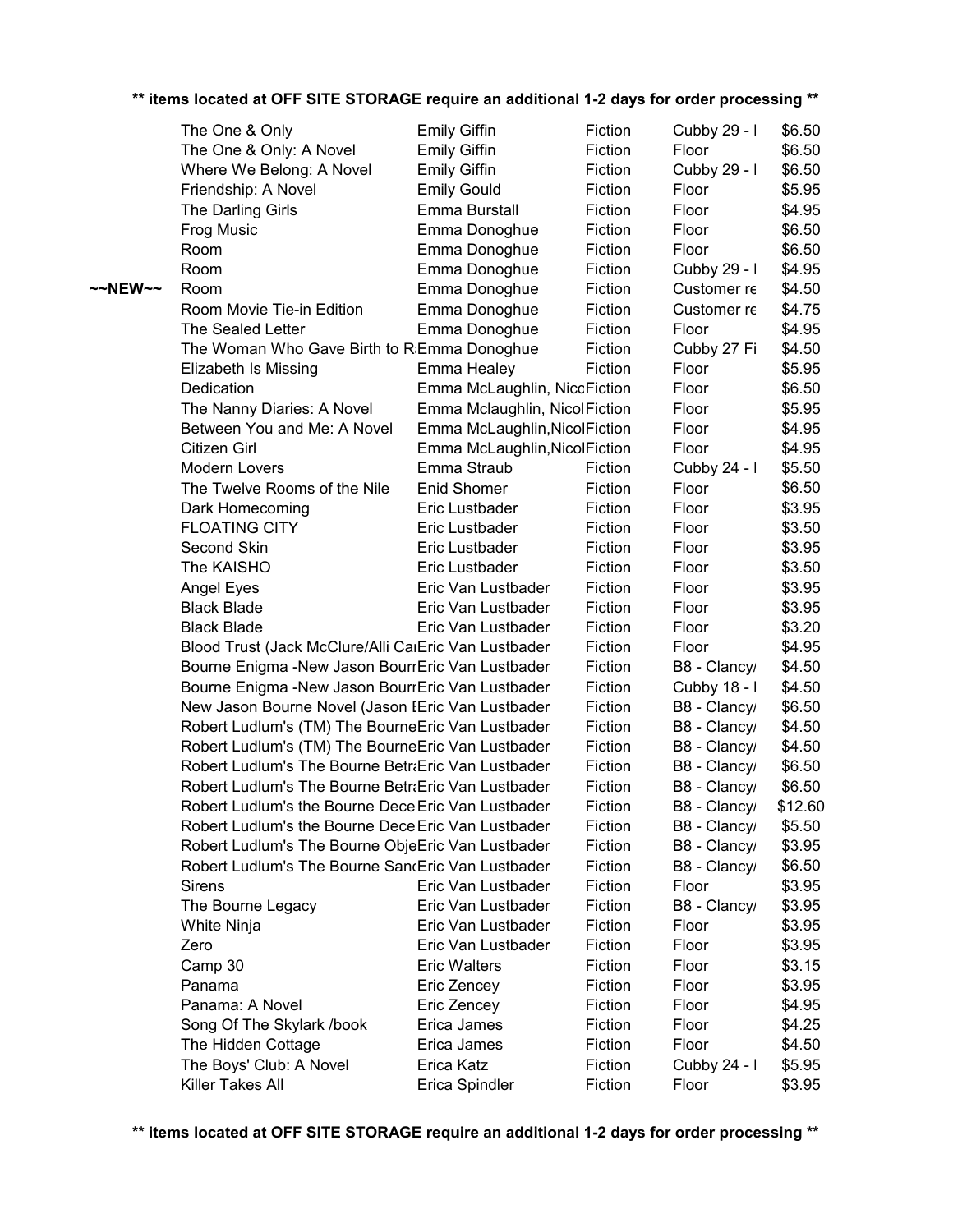|                     | Book Fair and Foul (Ashton CorneErika Chase                  |                                 | Fiction            | Floor             | \$3.25 |
|---------------------|--------------------------------------------------------------|---------------------------------|--------------------|-------------------|--------|
|                     | <b>Models Don't Eat Chocolate CocErin Dionne</b>             |                                 | <b>Fiction</b>     | <b>OFF SITE S</b> | \$4.95 |
|                     | Stone Mothers: A Novel                                       | Erin Kelly                      | Fiction            | Floor             | \$6.50 |
| $~\sim$ NEW $~\sim$ | The Secret Lives of Dresses                                  | Erin McKean                     | Fiction            | Customer re       | \$5.50 |
|                     | A Lesson Before Dying (Oprah's Ernest J. Gaines              |                                 | <b>Fiction</b>     | OFF SITE S        | \$5.50 |
|                     | A Lesson Before Dying (Oprah's EErnest J. Gaines             |                                 | Fiction            | Cubby 7 - Fi      | \$4.95 |
|                     | Half-Blood Blues                                             | Esi Edugyan                     | Fiction            | Floor             | \$4.50 |
|                     | <b>Half-Blood Blues</b>                                      | Esi Edugyan                     | <b>Fiction</b>     | <b>OFF SITE S</b> | \$4.50 |
|                     | Half-Blood Blues                                             | Esi Edugyan                     | Fiction            | Cubby 27 Fi       | \$4.50 |
| $\sim$ NEW $\sim$   | Washington Black: A Novel                                    | Esi Edugyan                     | Fiction            | Customer re       | \$6.50 |
|                     | Mere                                                         | Esta and Linda Spalding Fiction |                    | Cubby 27 Fi       | \$5.50 |
|                     | Only the Strong: An Ackerman No Ethan Cross                  |                                 | Fiction            | Floor             | \$4.50 |
|                     | Something Like Happy                                         | Eva Woods                       | Fiction            | Floor             | \$4.95 |
|                     | The Marrying of Chani Kaufman Eve Harris                     |                                 | <b>Fiction</b>     | OFF SITE S        | \$4.95 |
|                     | <b>Imperial Highness</b>                                     | <b>Fiction</b>                  | OFF SITE S         | \$2.95            |        |
|                     | Christmas at Woolworths                                      | everest, elaine                 | Fiction            | Floor             | \$4.95 |
|                     | The Barrens and Others                                       | F. Paul Wilson                  | Fiction            | Floor             | \$4.50 |
|                     | <b>The Touch</b>                                             | F. Paul Wilson                  | <b>Fiction</b>     | OFF SITE S        | \$3.50 |
|                     | <b>Deranged Marriage</b>                                     | <b>Faith Bleasdale</b>          | <b>Fiction</b>     | <b>OFF SITE S</b> | \$4.95 |
| $\sim$ NEW $\sim$   | <b>Operation Angus</b>                                       | Fallis, Terry                   | Fiction            | Floor             | \$5.95 |
|                     | Ordeal by Ice                                                | <b>Farley Mowat</b>             | Fiction            | Floor             | \$3.95 |
|                     | The farfarers: Before the Norse                              | <b>Farley Mowat</b>             | Fiction            | Floor             | \$6.50 |
|                     | The farfarers: Before the Norse                              | <b>Farley Mowat</b>             | Fiction            | Cubby 29 - I      | \$6.50 |
|                     | Puffball                                                     | Fay Weldon                      | Fiction            | Floor             | \$4.95 |
|                     | <b>Blindman's Bluff</b>                                      | Faye Kellerman                  | Fiction            | <b>B2</b>         | \$5.50 |
|                     | Blindman's Bluff (Decker and LazaFaye Kellerman              |                                 | Fiction            | B <sub>2</sub>    | \$4.25 |
|                     |                                                              |                                 |                    | <b>B2</b>         | \$5.50 |
|                     | Bone Box: A Decker/Lazarus NoveFaye Kellerman                |                                 | Fiction<br>Fiction | <b>B2</b>         |        |
|                     | Bone Box: A Decker/Lazarus NoveFaye Kellerman                |                                 |                    |                   | \$4.50 |
|                     | Day of Atonement (Decker/LazaruFaye Kellerman                |                                 | Fiction            | <b>B2</b>         | \$3.75 |
|                     | Day of Atonement (Decker/LazaruFaye Kellerman                |                                 | Fiction            | <b>B2</b>         | \$3.75 |
|                     | False Prophet: A Decker/Lazarus Faye Kellerman               |                                 | Fiction            | <b>B2</b>         | \$4.50 |
|                     | Gun Games Intl: A Decker/Lazaru Faye Kellerman               |                                 | Fiction            | <b>B2</b>         | \$5.95 |
|                     | Hangman (Decker/Lazarus, No. 19Faye Kellerman                |                                 | Fiction            | <b>B2</b>         | \$4.50 |
|                     | Hangman: A Decker/Lazarus NoveFaye Kellerman                 |                                 | Fiction            | <b>B2</b>         | \$5.50 |
|                     | Jupiter's Bones (Decker/Lazarus NFaye Kellerman              |                                 | Fiction            | B <sub>2</sub>    | \$4.50 |
|                     | Jupiter's Bones (Decker/Lazarus NFaye Kellerman              |                                 | Fiction            | B <sub>2</sub>    | \$4.25 |
|                     | Killing Season: A Thriller                                   | Faye Kellerman                  | Fiction            | B <sub>2</sub>    | \$4.50 |
|                     | Sanctuary (Decker/Lazarus Novel: Faye Kellerman              |                                 | Fiction            | B <sub>2</sub>    | \$3.95 |
|                     | Stalker: A Peter Decker and Rina Faye Kellerman              |                                 | Fiction            | <b>B2</b>         | \$3.95 |
|                     | <b>Straight into Darkness</b>                                | Faye Kellerman                  | Fiction            | Cubby 18 - I      | \$4.50 |
|                     | The Burnt House                                              | Faye Kellerman                  | Fiction            | B <sub>2</sub>    | \$3.95 |
|                     | The Forgotten (Peter Decker & RirFaye Kellerman              |                                 | Fiction            | B <sub>2</sub>    | \$4.25 |
|                     | The Forgotten (Peter Decker & RirFaye Kellerman              |                                 | Fiction            | B <sub>2</sub>    | \$3.95 |
|                     | The Mercedes Coffin                                          | Faye Kellerman                  | Fiction            | B <sub>2</sub>    | \$5.50 |
|                     | The Ritual Bath (Decker/Lazarus Naye Kellerman               |                                 | Fiction            | B <sub>2</sub>    | \$3.95 |
|                     | The Theory of Death: A Decker/LaFaye Kellerman               |                                 | Fiction            | <b>B2</b>         | \$4.50 |
| $~\sim$ NEW $~\sim$ | Walking Shadows: A Decker/Laza Faye Kellerman                |                                 | Fiction            | <b>B2</b>         | \$4.50 |
|                     | Summer at the Garden Cafe: A NoFelicity Hayes-McCoy          |                                 | Fiction            | Floor             | \$6.50 |
|                     | The Library at the Edge of the WFelicity Hayes-McCoy Fiction |                                 |                    | OFF SITE S        | \$5.25 |
|                     |                                                              |                                 |                    |                   |        |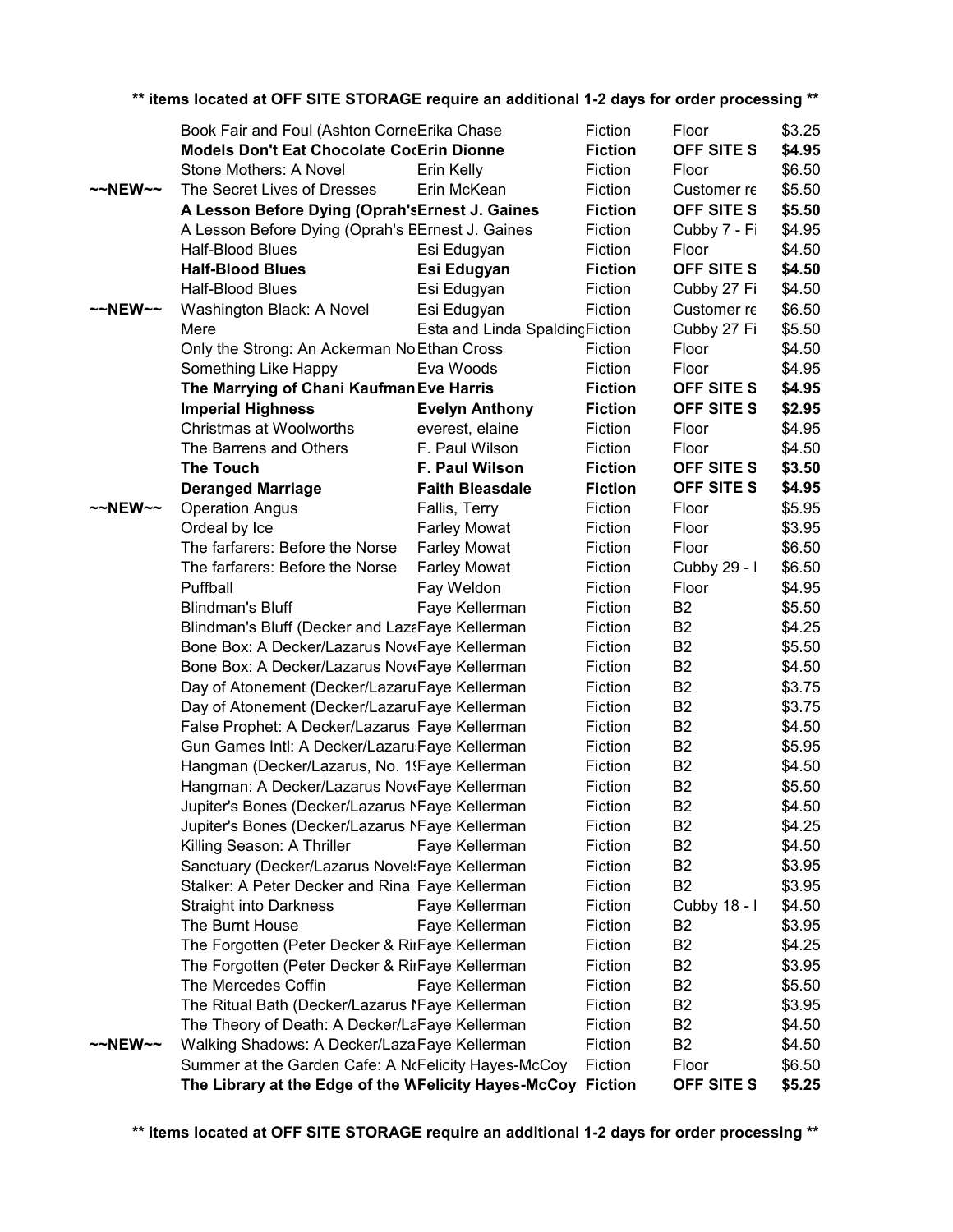|         | The Library at the Edge of the WFelicity Hayes-McCoy Fiction    |                                 |                | <b>OFF SITE S</b> | \$4.95 |
|---------|-----------------------------------------------------------------|---------------------------------|----------------|-------------------|--------|
|         | The Map of Time: A Novel                                        | Felix J Palma                   | Fiction        | Cubby 29 - I      | \$3.95 |
|         | Letters Home                                                    | Fergal Keane                    | Fiction        | Cubby 28 - I      | \$4.50 |
|         | The Night Guest: A Novel                                        | Fiona McFarlane                 | Fiction        | Floor             | \$5.50 |
|         | Elmet: A Novel                                                  | Fiona Mozley                    | Fiction        | Customer re       | \$4.50 |
|         | Lots Of Love                                                    | Fiona Walker                    | Fiction        | Floor             | \$3.95 |
|         |                                                                 | Forester C.S                    | Fiction        | B <sub>5</sub>    | \$2.95 |
|         | Hornblower And The Hotspur<br>Good Neighborhood                 | Fowler, Therese Anne            | Fiction        | Cubby 24 - I      | \$5.50 |
|         | <b>Trail of Tears</b>                                           | Fran Patton Statham             | Fiction        | Floor             | \$4.50 |
|         | If I Had Your Face: A Novel                                     | Frances Cha                     | Fiction        | Floor             | \$6.50 |
|         | <b>Leaning, Leaning Over Water</b>                              | <b>Frances Itani</b>            | <b>Fiction</b> | <b>OFF SITE S</b> | \$4.50 |
|         |                                                                 | Frances Itani                   | Fiction        |                   | \$3.25 |
|         | Leaning, Leaning Over Water                                     |                                 |                | Cubby 29 - I      |        |
| ~~NEW~~ | Requiem                                                         | Frances Itani                   | Fiction        | Floor             | \$4.95 |
| ~~NEW~~ | We Must Be Brave                                                | <b>Frances Liardet</b>          | Fiction        | Floor             | \$5.95 |
|         | Sicilian Odyssey (National GeograFrancine Prose                 |                                 | Fiction        | Floor             | \$5.95 |
|         | A Lineage of Grace: Five Stories cFrancine Rivers               |                                 | Fiction        | Floor             | \$5.95 |
|         | <b>Bridge to Haven</b>                                          | <b>Francine Rivers</b>          | Fiction        | Floor             | \$4.95 |
|         | The Life of God (as Told by HimseFranco Ferrucci                |                                 | Fiction        | Cubby 27 Fi       | \$4.50 |
|         | <b>Millions</b>                                                 | <b>Frank Cottrell Boyce</b>     | Fiction        | Floor             | \$5.95 |
|         | <b>Ireland: A Novel</b>                                         | <b>Frank Delaney</b>            | <b>Fiction</b> | OFF SITE S        | \$3.95 |
|         | The Last Storyteller: A Novel of IreFrank Delaney               |                                 | Fiction        | Floor             | \$4.95 |
|         | Tipperary: A Novel                                              | <b>Frank Delaney</b>            | Fiction        | cubby 23 - F      | \$5.25 |
|         | <b>Lost Ones</b>                                                | Frank, Anita                    | <b>Fiction</b> | <b>OFF SITE S</b> | \$5.95 |
|         | The Kraus Project: Essays by Karlfranzen, jonathan              |                                 | Fiction        | Floor             | \$4.95 |
|         | Mr Midshipman Easy (Classics of Frederick Capt. Marryat Fiction |                                 |                | Floor             | \$4.95 |
|         | Avenger                                                         | Frederick Forsyth               | Fiction        | Floor             | \$6.50 |
|         | Avenger                                                         | Frederick Forsyth               | Fiction        | Floor             | \$6.50 |
|         | <b>ICON</b>                                                     | <b>Frederick Forsyth</b>        | Fiction        | Floor             | \$6.50 |
|         | <b>ICON</b>                                                     | <b>FREDERICK FORSYTHFiction</b> |                | Floor             | \$3.75 |
|         | The Afghan                                                      | Frederick Forsyth               | Fiction        | Floor             | \$6.50 |
|         | The Afghan                                                      | Frederick Forsyth               | Fiction        | Floor             | \$5.95 |
|         | The Afghan                                                      | Frederick Forsyth               | Fiction        | Floor             | \$5.95 |
|         | The Afghan                                                      | Frederick Forsyth               | Fiction        | Floor             | \$4.50 |
|         | The Day Of The Jackal                                           | <b>Frederick Forsyth</b>        | <b>Fiction</b> | OFF SITE S        | \$4.25 |
|         | The Deceiver                                                    | <b>Frederick Forsyth</b>        | Fiction        | Floor             | \$6.50 |
|         | The Devils Alternative                                          | <b>Frederick Forsyth</b>        | Fiction        | Floor             | \$5.95 |
|         | The fist of God                                                 | <b>Frederick FORSYTH</b>        | <b>Fiction</b> | OFF SITE S        | \$6.50 |
|         | The Fourth Protocol                                             | Frederick Forsyth               | Fiction        | Floor             | \$6.50 |
|         | The Kill List                                                   | <b>Frederick Forsyth</b>        | Fiction        | Floor             | \$6.50 |
|         | The Negotiator                                                  | <b>Frederick Forsyth</b>        | Fiction        | Floor             | \$5.95 |
|         | A Man Called Ove                                                | Fredrik Backman                 | Fiction        | Customer re       | \$5.95 |
|         | A Man Called Ove: A Novel                                       | Fredrik Backman                 | Fiction        | Customer re       | \$3.95 |
|         | <b>Beartown</b>                                                 | Fredrik Backman                 | Fiction        | Customer re       | \$5.95 |
|         | An Echo in the Bone (Outlander) Gabaldon, Diana                 |                                 | Fiction        | B <sub>5</sub>    | \$5.25 |
| ~~NEW~~ | Love in the Time of Cholera (OpraGabriel Garcia Marquez Fiction |                                 |                | Customer re       | \$5.50 |
|         | Memories of My Melancholy Whor Gabriel Garcia Marquez Fiction   |                                 |                | Floor             | \$4.95 |
|         | One Hundred Years of Solitude (CGabriel Garcia Marquez Fiction  |                                 |                | Customer re       | \$5.50 |
|         | Chronicle of a Death Foretold                                   | Gabriel Garcsna Msnrque Fiction |                | Floor             | \$4.50 |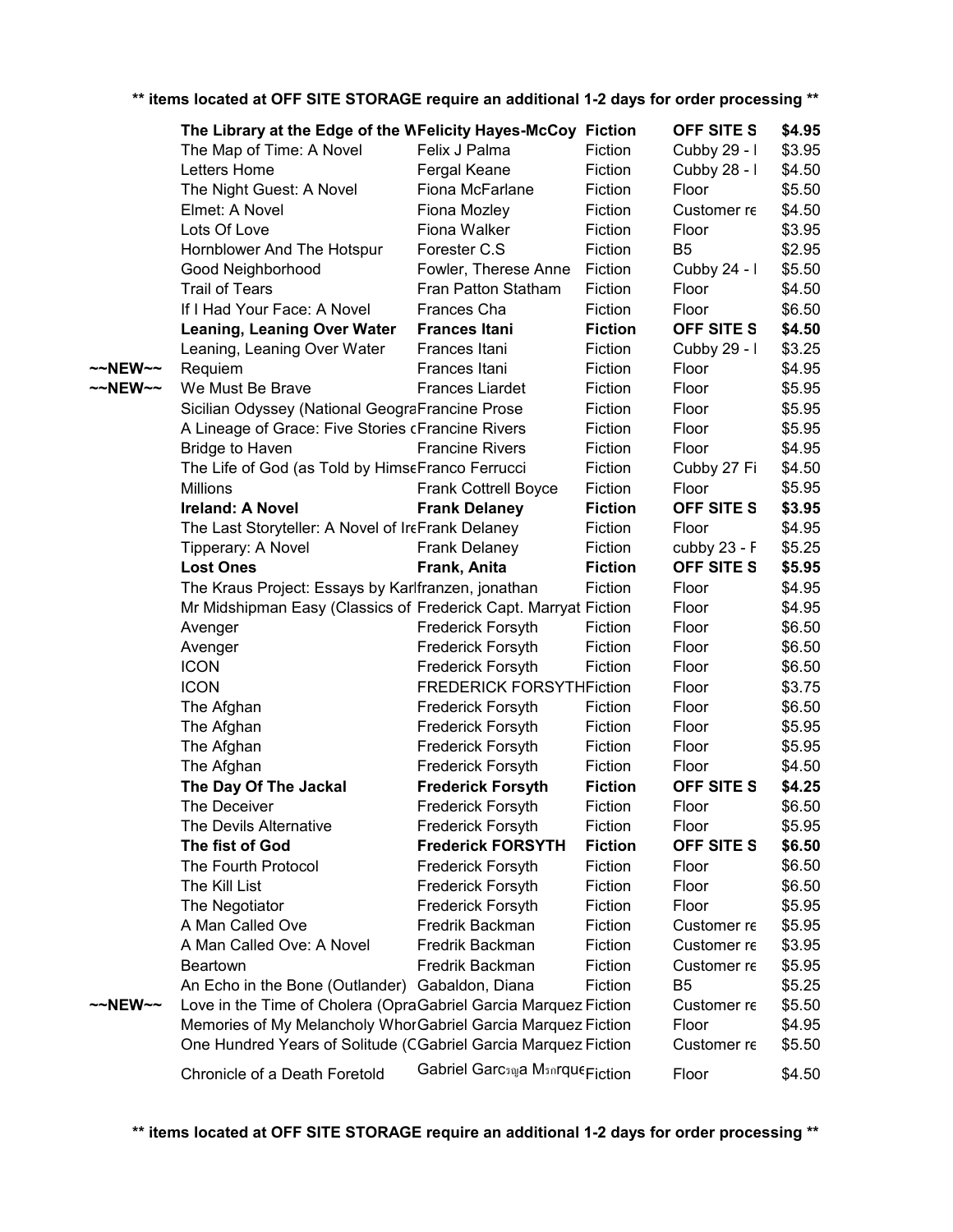|         | Chronicle of a Death Foretold                         | Gabriel Garcsna Msnrque Fiction       |                | Floor             | \$4.50 |
|---------|-------------------------------------------------------|---------------------------------------|----------------|-------------------|--------|
|         | <b>Girl Unwrapped</b>                                 | Gabriella Goliger                     | Fiction        | Floor             | \$4.95 |
|         | Elsewhere                                             | Gabrielle Zevin                       | Fiction        | Floor             | \$4.50 |
|         | Storied Life Of A J Fikry, The                        | Gabrielle Zevin                       | Fiction        | Floor             | \$4.50 |
|         | A Recipe for Bees                                     | Gail Anderson-Dargatz Fiction         |                | Cubby 29 - I      | \$4.95 |
|         | A Recipe For Bees                                     | Gail Anderson-Dargatz Fiction         |                | Floor             | \$3.95 |
|         | The Cure for Death By Lightning                       | Gail Anderson-Dargatz Fiction         |                | Floor             | \$4.50 |
|         | A Recipe for Bees                                     | Gail Anderson-Dargatz [Fiction        |                | Floor             | \$6.50 |
|         | Eleanor Oliphant Is Completely FirGail Honeyman       |                                       | Fiction        | Customer re       | \$5.95 |
|         | The Street of a Thousand BlossonGail Tsukiyama        |                                       | Fiction        | Cubby 28 - I      | \$5.50 |
| ~~NEW~~ | The House on Durrow Street (The Galen Beckett         |                                       | Fiction        | Floor             | \$5.50 |
|         | Dreamland                                             | <b>Garfield Reeves-Steven Fiction</b> |                | Floor             | \$3.95 |
|         | A Christmas Blizzard                                  | <b>Garrison Keillor</b>               | Fiction        | Cubby 27 Fi       | \$4.95 |
|         | Lake Wobegon Summer 1956                              | <b>Garrison Keillor</b>               | Fiction        | Cubby 27 Fi       | \$4.50 |
|         | Wobegon Boy                                           | <b>Garrison Keillor</b>               | Fiction        | Floor             | \$6.50 |
|         | A Sudden Light: A Novel                               | <b>Garth Stein</b>                    | Fiction        | Cubby 4 - Fi      | \$6.50 |
|         | A Sudden Light: A Novel                               | <b>Garth Stein</b>                    | Fiction        | Cubby 27 Fi       | \$6.50 |
|         | The Art of Racing in the Rain                         | <b>Garth Stein</b>                    | Fiction        | Floor             | \$5.50 |
|         | The Art of Racing in the Rain                         | <b>Garth Stein</b>                    | Fiction        | Customer re       | \$4.95 |
|         | Russian Debutante's Handbook                          | Gary Shteyngart                       | Fiction        | Cubby 27 Fi       | \$4.50 |
|         | What Came from the Stars                              | Gary D. Schmidt                       | Fiction        | Floor             | \$4.50 |
|         | Lake Success                                          | Gary Shteyngart                       | Fiction        | Floor             | \$4.25 |
|         | A Scandalous Man                                      | <b>Gavin Esler</b>                    | Fiction        | cubby 23 - F      | \$4.50 |
|         | The Universe Versus Alex Woods Gavin Extence          |                                       | Fiction        | Floor             | \$6.50 |
|         | <b>Horse Stories</b>                                  | Gayle Bunney                          | Fiction        | Floor             | \$4.50 |
|         | Leave Me: A Novel                                     | Gayle Forman                          | Fiction        | Floor             | \$5.95 |
|         | <b>Leave Me: A Novel</b>                              | <b>Gayle Forman</b>                   | <b>Fiction</b> | <b>OFF SITE S</b> | \$5.95 |
|         | For Now                                               | Gayle Friesen                         | Fiction        | Floor             | \$3.25 |
|         | A Wild Affair: A Novel                                | Gemma Townley                         | Fiction        | Cubby 29 - I      | \$4.50 |
|         | An Ideal Wife: A Novel                                | Gemma Townley                         | Fiction        | Cubby 28 - I      | \$4.50 |
|         | Learning Curves: A Novel of Sex, Gemma Townley        |                                       | Fiction        | Cubby 27 Fi       | \$4.50 |
|         | Learning Curves: A Novel of SexGemma Townley          |                                       | <b>Fiction</b> | <b>OFF SITE S</b> | \$3.95 |
|         | Little White Lies: A Novel of Love Gemma Townley      |                                       | Fiction        | Floor             | \$3.95 |
|         | The Hopeless Romantic's HandboGemma Townley           |                                       | Fiction        | Cubby 29 - I      | \$4.50 |
|         | The Importance of Being Married: Gemma Townley        |                                       | Fiction        | Cubby 29 - I      | \$4.50 |
|         | The Woman Who Wouldn't: A N <sub>'</sub> Gene Wilder  |                                       | <b>Fiction</b> | <b>OFF SITE S</b> | \$4.50 |
|         | Eagletrap                                             | Geoffrey Archer                       | Fiction        | Floor             | \$3.95 |
|         | <b>The Lucifer Network</b>                            | <b>Geoffrey Archer</b>                | <b>Fiction</b> | OFF SITE S        | \$5.95 |
|         | Shoot!                                                | <b>George Bowering</b>                | <b>Fiction</b> | OFF SITE S        | \$4.95 |
|         | The Juror                                             | <b>George Dawes Green</b>             | <b>Fiction</b> | <b>OFF SITE S</b> | \$5.50 |
|         | Tc's Op-Center: Dark Zone (Tom (George Galdorisi      |                                       | Fiction        | B8 - Clancy       | \$5.50 |
|         | Tom Clancy's Op-Center: ScorcheGeorge Galdorisi       |                                       | Fiction        | B8 - Clancy       | \$4.50 |
|         | Tom Bedlam: A Novel                                   | George Hagen                          | Fiction        | Floor             | \$6.50 |
|         | BESIDE THE OCEAN OF TIME                              | <b>GEORGE MACKAY BRIFiction</b>       |                | Floor             | \$6.50 |
|         | Greenvoe                                              | George Mackay Brown Fiction           |                | Floor             | \$4.95 |
|         | The Island of the Women                               | George Mackay Brown Fiction           |                | Floor             | \$4.95 |
|         | A Feast for Crows (A Song of Ice ¿George R. R. Martin |                                       | Fiction        | B <sub>5</sub>    | \$5.95 |
|         | Dreamsongs: Volume I                                  | George R. R. Martin                   | Fiction        | B <sub>5</sub>    | \$6.50 |
|         | Dreamsongs: Volume I                                  | George R. R. Martin                   | Fiction        | B <sub>5</sub>    | \$6.50 |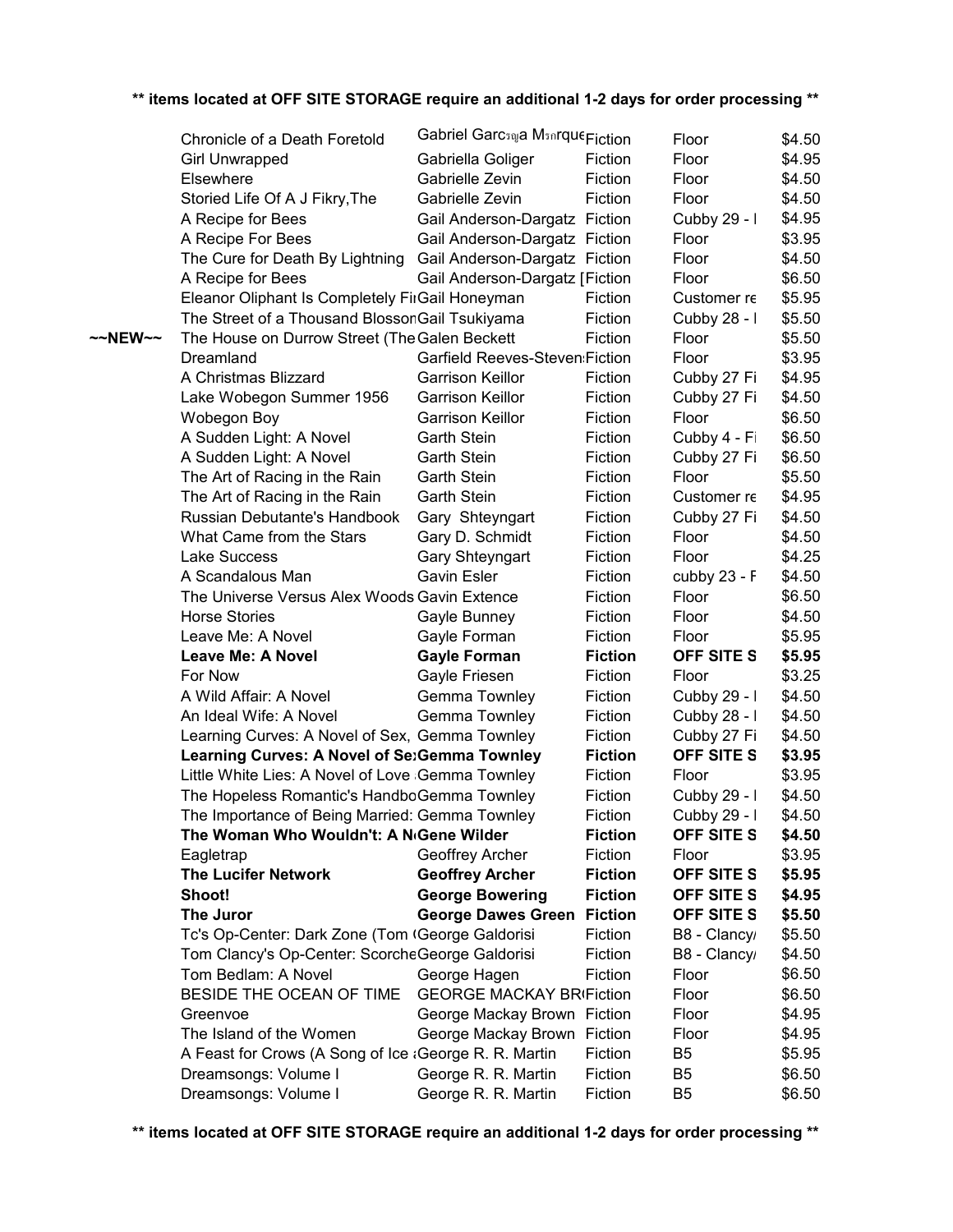|                   | Nightflyers: The Illustrated Edition George R. R. Martin |                               | Fiction        | B5             | \$4.50 |
|-------------------|----------------------------------------------------------|-------------------------------|----------------|----------------|--------|
|                   | A Clash of Kings (A Song of Ice ar George R.R. Martin    |                               | Fiction        | B <sub>5</sub> | \$4.95 |
|                   | A Clash of Kings (A Song of Ice ar George R.R. Martin    |                               | Fiction        | Cubby 8 - P    | \$4.50 |
|                   | A Clash of Kings (HBO Tie-in EditiGeorge R.R. Martin     |                               | Fiction        | B <sub>5</sub> | \$6.50 |
|                   | A Feast for Crows: A Song of Ice a George R.R. Martin    |                               | Fiction        | B <sub>5</sub> | \$4.95 |
|                   | A Feast for Crows: A Song of Ice a George R.R. Martin    |                               | Fiction        | B <sub>5</sub> | \$4.95 |
|                   | A Game of Thrones: Book One of George R.R. Martin        |                               | Fiction        | B <sub>5</sub> | \$4.95 |
|                   | A Knight of the Seven Kingdoms: IGeorge R.R. Martin      |                               | Fiction        | B <sub>5</sub> | \$7.50 |
|                   | A Knight of the Seven Kingdoms: IGeorge R.R. Martin      |                               | Fiction        | B <sub>5</sub> | \$6.95 |
|                   | A Storm of Swords (A Song of Ice George R.R. Martin      |                               | Fiction        | B <sub>5</sub> | \$4.95 |
|                   | A Storm of Swords (A Song of Ice George R.R. Martin      |                               | Fiction        | B <sub>5</sub> | \$4.95 |
|                   | A Storm of Swords (A Song of Ice George R.R. Martin      |                               | Fiction        | B <sub>5</sub> | \$4.95 |
|                   | A Storm of Swords (A Song of Ice George R.R. Martin      |                               | Fiction        | B <sub>5</sub> | \$4.95 |
|                   | Lincoln in the Bardo: A Novel                            | George Saunders               | Fiction        | Floor          | \$6.50 |
|                   | Lincoln in the Bardo: A Novel                            | George Saunders               | Fiction        | Floor          | \$6.50 |
|                   | Lincoln in the Bardo: A Novel                            | George Saunders               | Fiction        | Floor          | \$5.25 |
|                   | The Other Windsor Girl: A Novel oGeorgie Blalock         |                               | Fiction        | Customer re    | \$5.50 |
|                   | The Corporal's Wife                                      | Gerald Seymour                | Fiction        | Floor          | \$4.95 |
| $\sim$ NEW $\sim$ | March                                                    | <b>Geraldine Brooks</b>       | Fiction        | Floor          | \$4.95 |
|                   | People of the Book: A Novel                              | <b>Geraldine Brooks</b>       | Fiction        | Customer re    | \$5.50 |
| ~~NEW~~           | People of the Book: A Novel                              | <b>Geraldine Brooks</b>       | Fiction        | Floor          | \$4.50 |
| ~~NEW~~           | The Secret Chord: A Novel                                | <b>Geraldine Brooks</b>       | Fiction        | Floor          | \$5.25 |
|                   | Clan Novel Assamite (Vampire: TrGherbod Fleming          |                               | Fiction        | Cubby 7 - Fi   | \$3.50 |
|                   | Agency                                                   | Gibson William                | Fiction        | Cubby 29 - I   | \$4.95 |
|                   | The Essence of Karate                                    | Gichin Funakoshi              | Fiction        | Floor          | \$4.25 |
|                   | The Outlander                                            | Gil Adamson                   | Fiction        | Floor          | \$5.95 |
|                   | A Sunday at the Pool in Kigali                           | <b>Gil Courtemanche</b>       | Fiction        | Floor          | \$5.95 |
|                   | The Outlander                                            | Gil; Adamson Adamson Fiction  |                | Cubby 4 - Fi   | \$4.50 |
|                   | So This Is Love                                          | <b>Gilbert Reid</b>           | Fiction        | Floor          | \$4.50 |
|                   | Samurai William: The Adventurer Giles Milton             |                               | Fiction        | Floor          | \$4.95 |
|                   | A Perfect Night To Go To China -- Gilmour, David         |                               | Fiction        | Cubby 27 Fi    | \$4.50 |
|                   | <b>Fierce Kingdom: A Novel</b>                           | <b>Gin Phillips</b>           | <b>Fiction</b> | OFF SITE S     | \$5.50 |
|                   | Valley Forge (George Washington Gingrich                 |                               | Fiction        | Floor          | \$5.50 |
|                   | <b>Sunnyside</b>                                         | <b>Glen David Gold</b>        | <b>Fiction</b> | OFF SITE S     | \$6.50 |
|                   | The Bridal Chair: A Novel of Love Gloria Goldreich       |                               | Fiction        | Floor          | \$4.25 |
|                   | Lone Point (GRACE LIVINGSTONGrace Livingston Hill        |                               | Fiction        | Cubby 7 - Fi   | \$3.95 |
|                   | <b>Perpetual Motion</b>                                  | Graeme Gibson                 | Fiction        | cubby 23 - F   | \$4.50 |
|                   | <b>Missing Pieces</b>                                    | Graeme Hague                  | Fiction        | Floor          | \$4.95 |
| ~~NEW~~           | The Rosie Effect                                         | <b>Graeme Simsion</b>         | Fiction        | Floor          | \$5.95 |
|                   | The Rosie Effect                                         | <b>Graeme Simsion</b>         | Fiction        | Customer re    | \$5.95 |
|                   | The Rosie Effect                                         | <b>Graeme Simsion</b>         | Fiction        | Customer re    | \$5.50 |
| ~~NEW~~           | The Rosie Project                                        | <b>Graeme Simsion</b>         | Fiction        | Floor          | \$5.95 |
|                   | The Rosie Project                                        | <b>Graeme Simsion</b>         | Fiction        | Customer re    | \$5.95 |
|                   | The Rosie Project                                        | <b>Graeme Simsion</b>         | Fiction        | Cubby 29 - I   | \$4.50 |
|                   | The Rosie Project                                        | <b>Graeme Simsion</b>         | Fiction        | Cubby 7 - Fi   | \$4.50 |
| $\sim$ NEW $\sim$ | Two Steps Forward: A Novel                               | Graeme Simsion, Anne EFiction |                | Customer re    | \$5.95 |
|                   | Some Kind of Fairy Tale                                  | Graham Joyce                  | Fiction        | Floor          | \$5.50 |
|                   | Dark Winds                                               | <b>Graham Watkins</b>         | Fiction        | Floor          | \$3.50 |
|                   | The Luxury Orphanage                                     | <b>Grant Finnegan</b>         | Fiction        | Cubby 27 Fi    | \$5.50 |
|                   |                                                          |                               |                |                |        |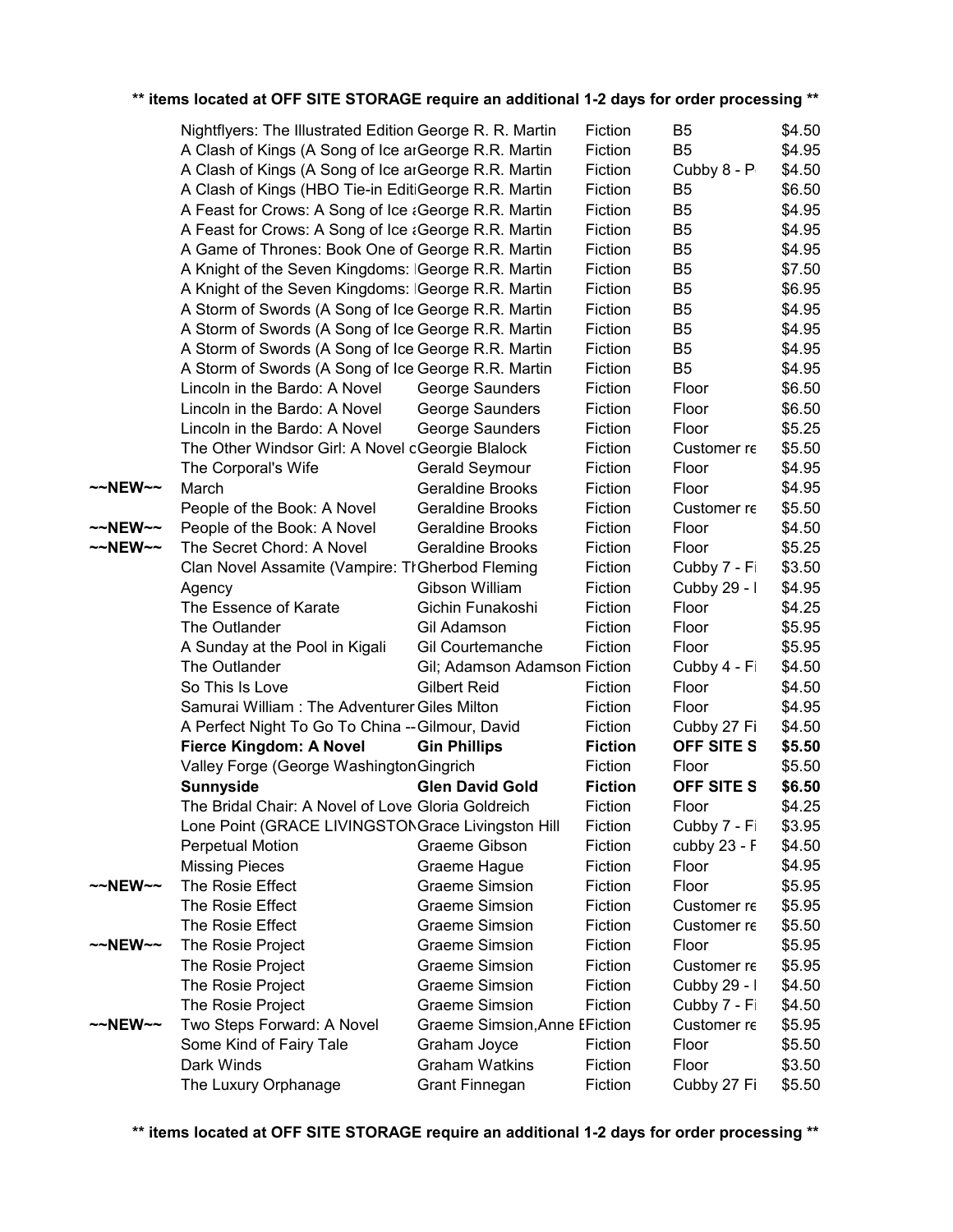| <b>OFF SITE S</b><br>HE'S JUST NOT THAT INTO YOLGreg Behrendt & Liz TiFiction<br>\$4.50 |                         |                |                    |        |
|-----------------------------------------------------------------------------------------|-------------------------|----------------|--------------------|--------|
| Trust No One                                                                            | <b>Gregg Hurwitz</b>    | Fiction        | Floor              | \$6.50 |
| <b>Trust No One</b>                                                                     | <b>Gregg Hurwitz</b>    | <b>Fiction</b> | OFF SITE S         | \$6.50 |
| A Lion Among Men: Volume Thr Gregory Maguire                                            |                         | <b>Fiction</b> | OFF SITE S         | \$6.50 |
| A Lion Among Men: Volume ThreeGregory Maguire                                           |                         | Fiction        | Cubby 28 - I       | \$4.95 |
| After Alice: A Novel                                                                    | <b>Gregory Maguire</b>  | Fiction        | Cubby 29 - I       | \$5.95 |
| Hiddensee: A Tale of the Once an Gregory Maguire                                        |                         | Fiction        | Floor              | \$5.50 |
| Mirror Mirror: A Novel                                                                  | <b>Gregory Maguire</b>  | Fiction        | Cubby 4 - Fi       | \$5.50 |
| Son of a Witch                                                                          | <b>Gregory Maguire</b>  | Fiction        | Cubby 4 - Fi       | \$6.50 |
| Son of a Witch: Volume Two in ThGregory Maguire                                         |                         | Fiction        | Floor              | \$3.95 |
| Son of a Witch: Volume Two in 'Gregory Maguire                                          |                         | <b>Fiction</b> | OFF SITE S         | \$3.95 |
| Wicked: The Life and Times of the Gregory Maguire                                       |                         | Fiction        | Cubby 28 - I       | \$3.95 |
| Fathomless (Fatholmess)                                                                 | Greig Beck              | Fiction        | cubby 23 - F       | \$5.50 |
| The First Bird                                                                          | Greig Beck              | Fiction        | cubby 23 - F       | \$5.50 |
| The Strain: Book One of The StraiGuillermo del Toro, ChucFiction                        |                         |                | Floor              | \$6.50 |
| <b>Too Far Afield</b>                                                                   | <b>Gunter Grass</b>     | <b>Fiction</b> | <b>OFF SITE S</b>  | \$5.50 |
| The Englishman's Boy                                                                    | <b>Guy Vanderhaeghe</b> | <b>Fiction</b> | OFF SITE S         | \$5.50 |
| The Last Crossing                                                                       | Guy Vanderhaeghe        | Fiction        | Floor              | \$4.50 |
| The Last Crossing                                                                       | Guy Vanderhaeghe        | Fiction        | Cubby 24 - I       | \$4.50 |
| Stranger Things: Suspicious Mind: Gwenda Bond                                           |                         | Fiction        | Cubby 28 - I       | \$5.50 |
| Icy Sparks (Oprah's Book Club)                                                          | Gwyn Hyman Rubio        | Fiction        | Cubby 28 - I       | \$4.95 |
| Windlandia                                                                              | H. H. Sunro             | Fiction        | Floor              | \$4.50 |
| Mistress of My Fate: Bk. 1: The <sub>H.</sub> Rubenhold                                 |                         | <b>Fiction</b> | OFF SITE S         | \$4.95 |
| <b>Salt Houses</b>                                                                      | Hala Alyan              | Fiction        | Cubby 27 Fi        | \$5.50 |
| Mistress of My Fate                                                                     | Hallie Rubenhold        | Fiction        | cubby 23 - F       | \$6.50 |
| The Story of Zahra: A Novel                                                             | Hanan al-Shaykh         | Fiction        | Floor              | \$3.65 |
| The Black Album                                                                         | Hanif Kureishi          | Fiction        | Floor              | \$6.50 |
| The Buddha of Suburbia                                                                  | Hanif Kureishi          | Fiction        | Floor              | \$5.50 |
| The Improbability of Love: A Nove Hannah Rothschild                                     |                         | Fiction        | Customer re        | \$5.50 |
| Every Man Dies Alone                                                                    | Hans Fallada            | Fiction        | Floor              | \$5.25 |
| Tell No One: A Novel                                                                    | Harlan Coben            | Fiction        | <b>Recently Pu</b> | \$6.25 |
| <b>Team Yankee</b>                                                                      | <b>Harold Coyle</b>     | Fiction        | Floor              | \$3.50 |
| The Predators                                                                           | <b>Harold Robbins</b>   | Fiction        | Floor              | \$3.60 |
| Tycoon                                                                                  | <b>Harold Robbins</b>   | Fiction        | cubby 23 - F       | \$3.60 |
| Go Set a Watchman: A Novel                                                              | Harper Lee              | Fiction        | Floor              | \$6.50 |
| Go Set a Watchman: A Novel                                                              | Harper Lee              | Fiction        | Floor              | \$6.50 |
| Go Set a Watchman: A Novel                                                              | Harper Lee              | Fiction        | Customer re        | \$6.50 |
| Go Set a Watchman: A Novel                                                              | Harper Lee              | Fiction        | Cubby 24 - I       | \$6.50 |
| <b>Happily Ever After</b>                                                               | <b>Harriet Evans</b>    | <b>Fiction</b> | OFF SITE S         | \$4.95 |
| Love Always                                                                             | <b>Harriet Evans</b>    | Fiction        | Floor              | \$5.25 |
| Her: A Novel                                                                            | <b>Harriet Lane</b>     | Fiction        | Floor              | \$6.50 |
| The Observations                                                                        | Harris Jane             | Fiction        | Floor              | \$5.50 |
| BENEATH A STARLESS SKY                                                                  | Harris, Tessa           | Fiction        | Floor              | \$6.25 |
| <b>West of Eden</b>                                                                     | <b>Harry Harrison</b>   | <b>Fiction</b> | OFF SITE S         | \$3.95 |
| <b>Ten Beautiful Assassins</b>                                                          | Hart, Thomas            | Fiction        | Spinner Rac        | \$3.95 |
| <b>Twenty-First Century Irvings</b>                                                     | <b>Harvey Sawler</b>    | Fiction        | Floor              | \$6.95 |
| The Girl on the Train                                                                   | hawkins, paula          | Fiction        | Floor              | \$5.25 |
| The Girl on the Train                                                                   | hawkins, paula          | Fiction        | Floor              | \$5.25 |
| The Girl on the Train                                                                   | hawkins, paula          | Fiction        | Floor              | \$5.25 |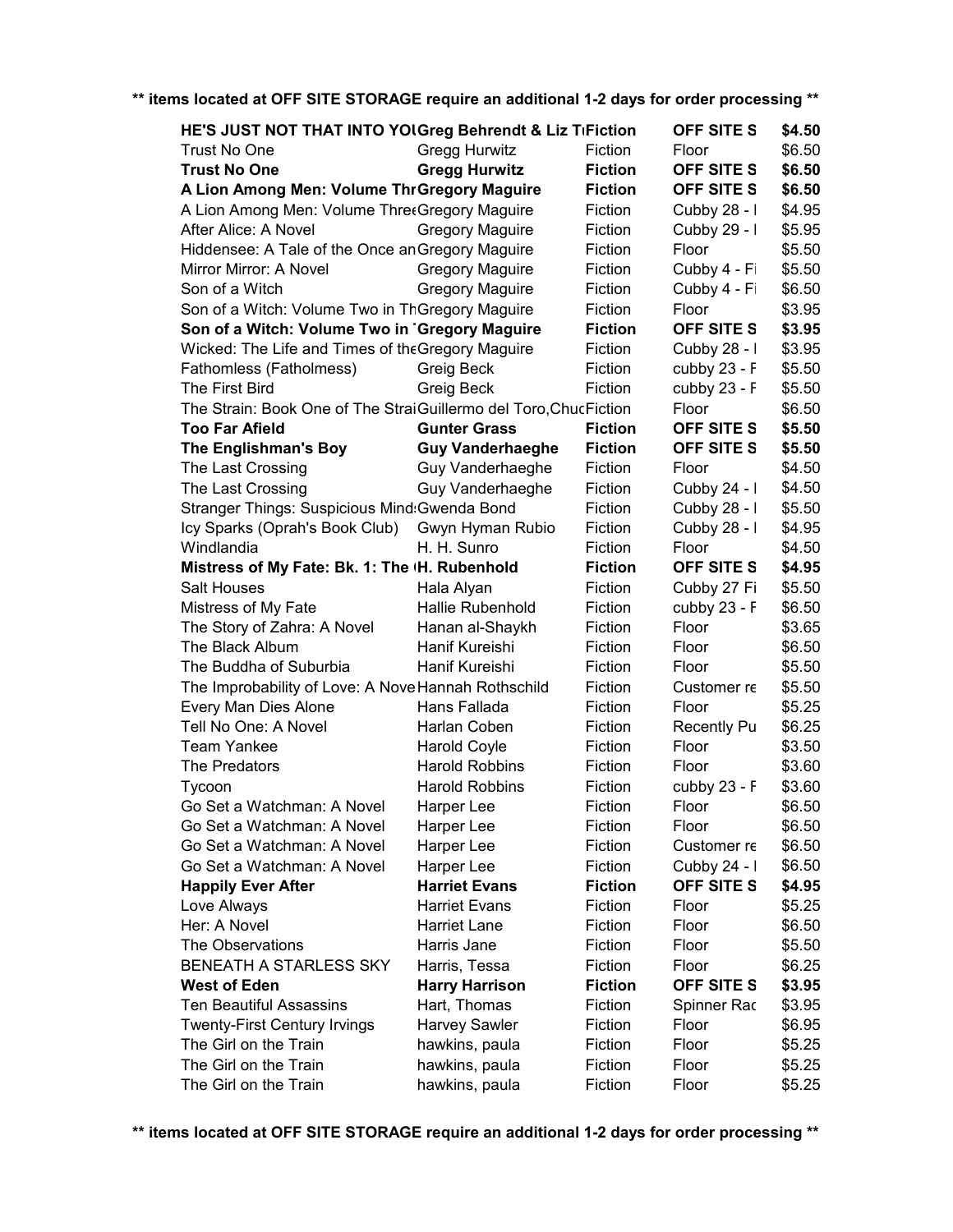**OFF SITE S** \$5.25  $\sim$ NEW $\sim$  The Girl on the Train **bawkins, paula** Fiction OFF SITE S \$5.25 ~~NEW~~ A Memory of Violets: A Novel of L<sub>'</sub>Hazel Gaynor Fiction Floor \$4.95 **OFF SITE S** \$4.50 \$5.50 \$6.50 **OFF SITE S** \$4.95 \$6.50 \$5.95 \$6.50 \$3.95 B3 \$3.95 B3 \$4.25 \$5.50 **OFF SITE S** \$4.95 \$6.50 **OFF SITE S** \$4.50 \$6.50 **OFF SITE S** \$5.50 **OFF SITE S** \$5.50 **OFF SITE S** \$5.50 \$4.95 **OFF SITE S** \$4.50 \$4.50 \$4.50 \$4.25 \$4.50 \$3.95 \$3.50 **OFF SITE S** \$4.95 **OFF SITE S** \$6.50 \$4.95 \$3.50 \$3.95 \$5.50 \$5.50 \$5.95 \$5.50 \$5.50 \$5.50 \$5.50 \$3.95 \$5.95 \$5.50 \$5.50 \$5.50 \$5.50 \$5.50 \$5.50 **The Girl on the Train hawkins, paula Fiction A Memory of Violets: A Novel of Hazel Gaynor Fiction** The Girl from The Savoy: A Novel Hazel Gaynor Fiction Cubby 7 - Fiction The Lighthouse Keeper's DaughteHazel Gaynor Fiction Floor **This Is How I'd Love You: A NovHazel Woods Fiction** The Optimistic Decade **Heather Abel** Fiction Floor The Heir Affair Paperback โ "June Heather Cocks, Jessica I Fiction Customer re The Royal We (The Royal We, 1) Heather Cocks, Jessica I Fiction Floor Dying Breath: A Heart-Stopping N<sub>'</sub>Heather Graham Fiction Cubby 8 - Popular Roman The Island **Heather Graham** Fiction The Unforgiven (Krewe of HuntersHeather Graham Fiction 1001 Dark Nights: Signature EditicHeather Graham,Shayla Fiction Floor **The Weight of Silence Heather Gudenkauf Fiction** The Girl Who Was Saturday NightHeather O'Neill Fiction cubby 23 - F **Luscious Lemon Heather Swain Fiction** Trophies: A Novel **Fiction** Heather Thomas Fiction Floor **The Girl from Everywhere Heidi Heilig Fiction The Ship Beyond Time (Girl fron Heidi Heilig Fiction The Mineral Palace Heidi Julavits Fiction** Summer At Willow Tree Farm Heidi Rice Fiction Floor **Cats & Daughters:: They Don't** *I* **Helen Brown Fiction** Bridget Jones: Mad About the BoyHelen Fielding Fiction Floor Bridget Jones: Mad About the BoyHelen Fielding Fiction Floor Bridget Jones: The Edge of ReascHelen Fielding Fiction Floor Bridget Jones's Baby: The Diaries Helen Fielding Fiction Cubby 29 - I Bridget Jones's Diary: A Novel Helen Fielding Fiction Cubby 28 - I By the Waters of Liverpool Helen Forrester Fiction cubby 23 - F **Afterimage Helen Humphreys Fiction Machine Without Horses: A NovHelen Humphreys Fiction** The Evening Chorus **Helen Humphreys** Fiction Floor [(The Lemon Tree)] [Author: Heler Helen Palmer Fiction cubby 23 - F This Beautiful Life **Helen Schulman** Fiction Floor Major Pettigrew's Last Stand: A Notel Helm Simonson Fiction Customer recommends (TallB3) Major Pettigrew's Last Stand: A Notel Helm Simonson Fiction Cubby 4 - Fiction The Summer Before the War: A NHelen Simonson Fiction Floor Pewter Angels **Henry K. Ripplinger** Fiction Floor Pewter Angels **Henry K. Ripplinger** Fiction Cubby 24 - I The Angelic Occurrence (Angelic IHenry Kenneth Rippling Fiction Floor The Angelic Occurrence (Angelic IHenry Kenneth Rippling Fiction Cubby 24 - I A Spy's Life **Henry Porter** Fiction Floor Brandenburg **Henry Porter** Fiction Floor Angel of Thanksgiving (The AngeliHenry Ripplinger Fiction Floor Angel of Thanksgiving (The AngeliHenry Ripplinger Fiction Cubby 24 - I Angel Promises Fulfilled (Angelic IHenry Ripplinger Fiction Floor Angel Promises Fulfilled (Angelic IHenry Ripplinger Fiction Cubby 24 - I Another Angel of Love (The Angel Henry Ripplinger Fiction Floor Another Angel of Love (The Angel Henry Ripplinger Fiction Cubby 24 - I

**\*\* items located at OFF SITE STORAGE require an additional 1-2 days for order processing \*\***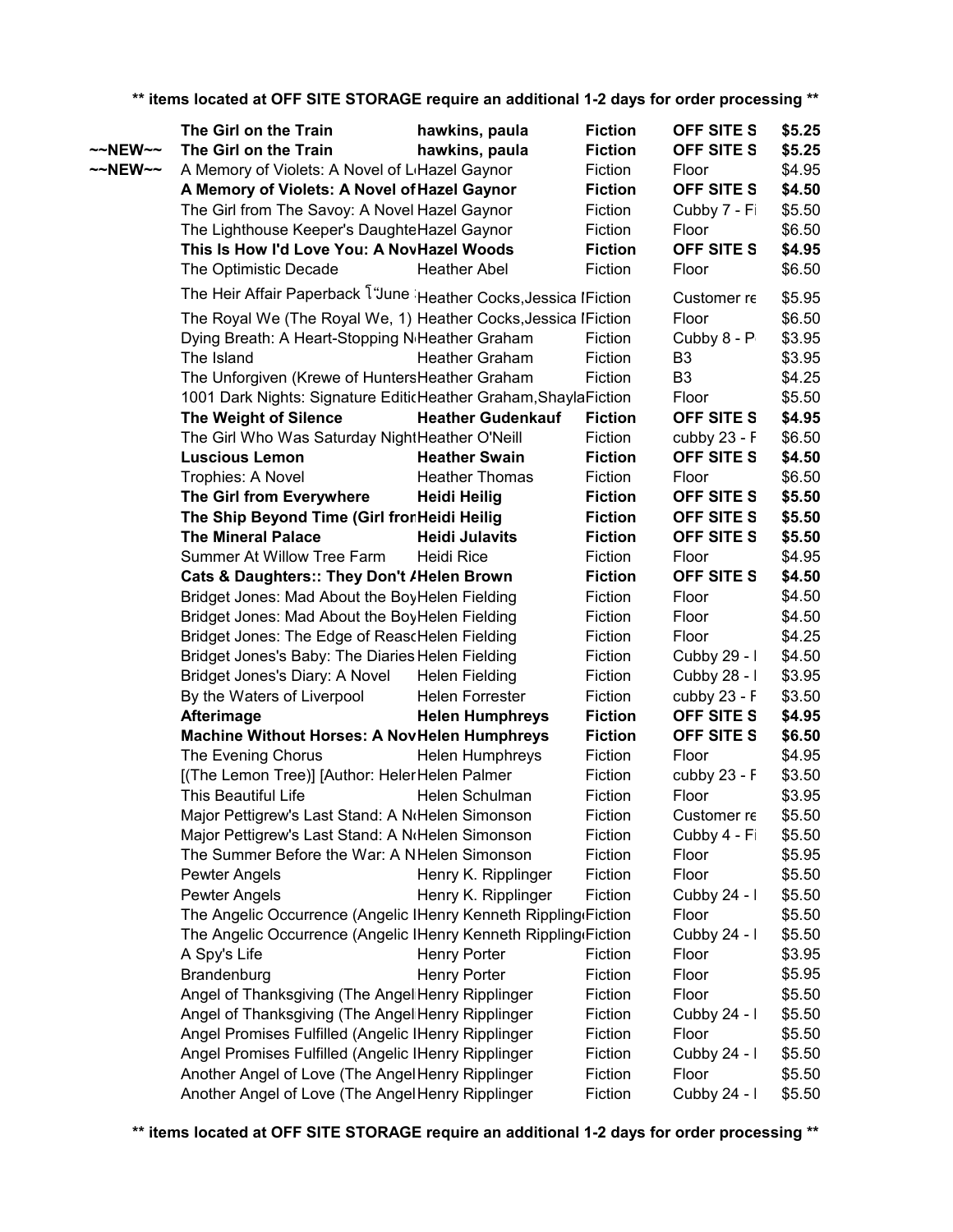| The Heart of an Angel                               | Henry Ripplinger        | Fiction        | Cubby 24 - I      | \$5.50 |
|-----------------------------------------------------|-------------------------|----------------|-------------------|--------|
| The House Where Angels Dwell (/Henry Ripplinger     |                         | Fiction        | Cubby 24 - I      | \$5.50 |
| The Glory: A Novel                                  | Herman Wouk             | Fiction        | Floor             | \$6.50 |
| War and Remembrance                                 | Herman Wouk             | Fiction        | Cubby 7 - Fi      | \$3.52 |
| The Lie: A Novel                                    | <b>Hesh Kestin</b>      | Fiction        | Cubby 7 - Fi      | \$4.95 |
| Thursdays in the Park                               | <b>Hilary Boyd</b>      | Fiction        | Floor             | \$4.95 |
| Beyond Black: A Novel (John MacHilary Mantel        |                         | Fiction        | Floor             | \$6.50 |
| Bring Up the Bodies (Thomas CrolHilary Mantel       |                         | Fiction        | Floor             | \$5.95 |
| Bring Up the Bodies (Thomas CrolHilary Mantel       |                         | Fiction        | Floor             | \$5.95 |
| <b>Troubles in Paradise</b>                         | Hilderbrand, Elin       | Fiction        | Floor             | \$5.50 |
| <b>Troubles in Paradise</b>                         | Hilderbrand, Elin       | Fiction        | Floor             | \$5.50 |
| <b>Troubles in Paradise</b>                         | Hilderbrand, Elin       | Fiction        | Floor             | \$5.50 |
| Winter in Paradise                                  | Hilderbrand, Elin       | Fiction        | Floor             | \$5.95 |
| Babyland                                            | Holly Chamberlin        | Fiction        | Cubby 27 Fi       | \$4.50 |
| <b>Back in the Game</b>                             | <b>Holly Chamberlin</b> | <b>Fiction</b> | <b>OFF SITE S</b> | \$3.50 |
| Home for the Summer (A Yorktide Holly Chamberlin    |                         | Fiction        | Floor             | \$4.50 |
| Last Summer (A Yorktide, Maine Molly Chamberlin     |                         | Fiction        | Cubby 4 - Fi      | \$3.95 |
| <b>Living Single</b>                                | <b>Holly Chamberlin</b> | <b>Fiction</b> | <b>OFF SITE S</b> | \$3.50 |
| <b>Seashell Season</b>                              | <b>Holly Chamberlin</b> | <b>Fiction</b> | <b>OFF SITE S</b> | \$4.95 |
| The Family Beach House (A Yor Holly Chamberlin      |                         | <b>Fiction</b> | <b>OFF SITE S</b> | \$4.95 |
| The Friends We Keep                                 | <b>Holly Chamberlin</b> | <b>Fiction</b> | <b>OFF SITE S</b> | \$3.95 |
| The Summer Of Us                                    | <b>Holly Chamberlin</b> | <b>Fiction</b> | <b>OFF SITE S</b> | \$3.95 |
| The Summer of Us                                    | <b>Holly Chamberlin</b> | <b>Fiction</b> | <b>OFF SITE S</b> | \$3.50 |
| The Swimming Pool: A Novel                          | <b>Holly LeCraw</b>     | Fiction        | Floor             | \$4.50 |
| Charlie Glass's Slippers: A Very MHolly McQueen     |                         | Fiction        | Floor             | \$5.50 |
| Wake                                                | hope, anna              | <b>Fiction</b> | <b>OFF SITE S</b> | \$4.95 |
| Second Generation                                   | <b>Howard Fast</b>      | Fiction        | Cubby 27 Fi       | \$4.95 |
| The Immigrants                                      | <b>Howard Fast</b>      | Fiction        | Cubby 27 Fi       | \$4.95 |
| Old Filth (Old Filth Trilogy 1)                     | <b>Howard Hughes</b>    | Fiction        | Floor             | \$5.50 |
| The Bird Artist                                     | <b>Howard Norman</b>    | Fiction        | Cubby 27 Fi       | \$4.95 |
| The Demon                                           | Hubert Selby Jr.        | Fiction        | Floor             | \$3.95 |
| The Gun Seller                                      | Hugh Laurie             | Fiction        | Floor             | \$5.50 |
| Fear and Loathing in Las Vegas: /Hunter S. Thompson |                         | Fiction        | Cubby 28 - I      | \$5.50 |
| Quarry                                              | lain Banks              | Fiction        | Cubby 27 Fi       | \$4.50 |
| Instance of the Fingerpost                          | lain Pears              | Fiction        | Cubby 24 - I      | \$5.50 |
| Amsterdam                                           | lan Mcewan              | Fiction        | Cubby 29 - I      | \$3.95 |
| Atonement                                           | lan Mcewan              | Fiction        | Cubby 24 - I      | \$4.95 |
| Atonement                                           | lan McEwan              | Fiction        | Floor             | \$3.95 |
| <b>Atonement</b>                                    | lan McEwan              | <b>Fiction</b> | <b>OFF SITE S</b> | \$3.95 |
| <b>Enduring Love</b>                                | lan McEwan              | Fiction        | cubby 23 - F      | \$4.95 |
| INNOCENT, The                                       | lan McEwan              | Fiction        | Floor             | \$4.95 |
| INNOCENT, The                                       | lan McEwan              | Fiction        | Cubby 24 - I      | \$4.95 |
| Machines Like Me: A Novel                           | lan McEwan              | Fiction        | Customer re       | \$4.95 |
| <b>NUTSHELL</b>                                     | lan McEwan              | <b>Fiction</b> | OFF SITE S        | \$4.50 |
| On Chesil Beach                                     | lan McEwan              | Fiction        | Floor             | \$4.50 |
| Solar                                               | lan McEwan              | Fiction        | Cubby 24 - I      | \$5.95 |
| Solar                                               | lan McEwan              | Fiction        | Floor             | \$5.90 |
| Solar                                               | lan McEwan              | Fiction        | Floor             | \$4.50 |
| The Comfort of Strangers (Picadollan McEWAN         |                         | Fiction        | Floor             | \$3.95 |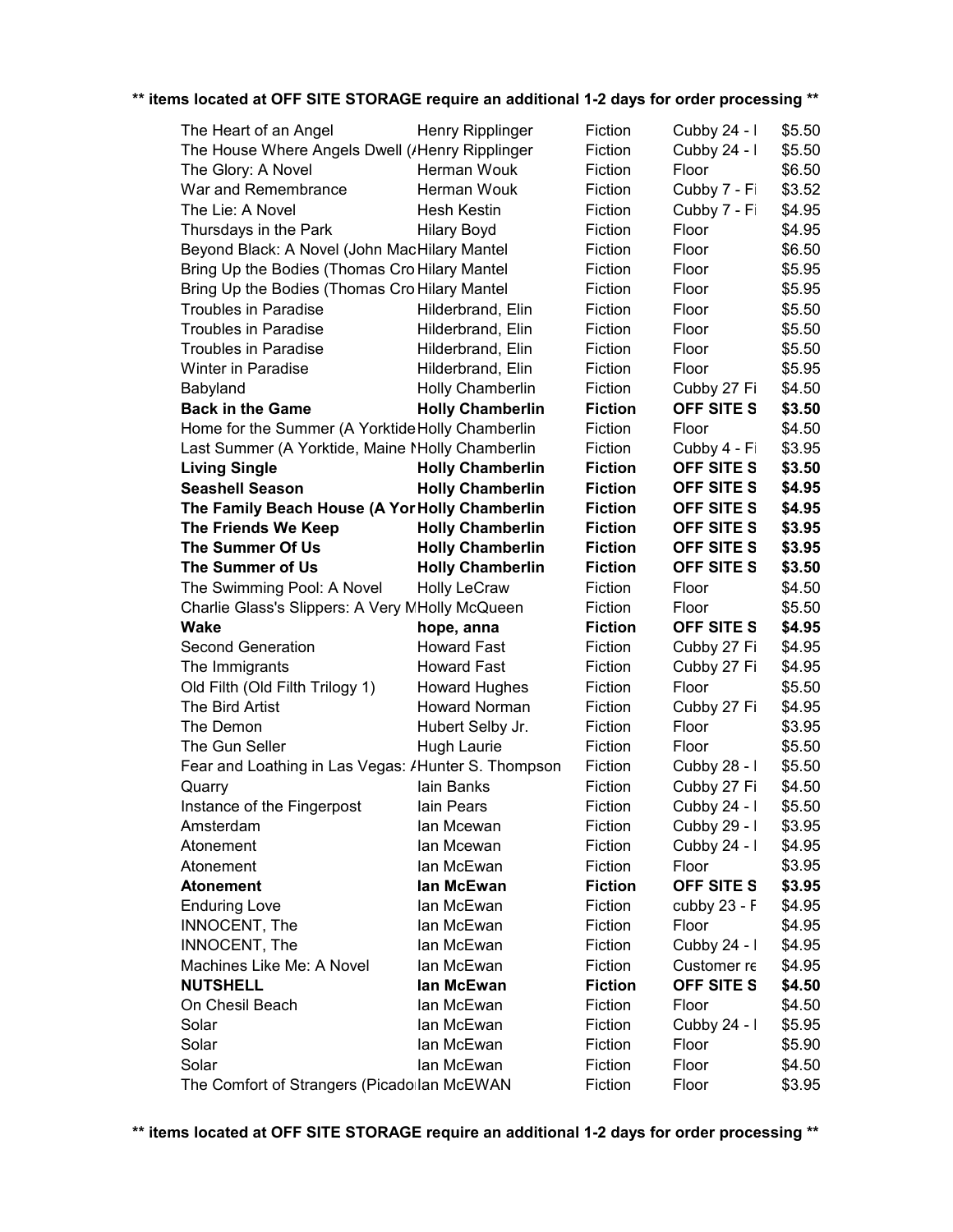|         | The Underling                                                    | lan McKercher                    | Fiction        | Cubby 28 - I      | \$4.50 |
|---------|------------------------------------------------------------------|----------------------------------|----------------|-------------------|--------|
|         | The Killing Anniversary                                          | lan St. James                    | Fiction        | Floor             | \$3.95 |
|         | Reproduction                                                     | lan Williams                     | Fiction        | Cubby 24 - I      | \$5.50 |
|         | Pride: A Pride & Prejudice Remix Ibi Zoboi                       |                                  | Fiction        | Floor             | \$5.95 |
|         | Animal's People                                                  | Indra Sinha                      | Fiction        | Floor             | \$4.95 |
|         | Lethal Legacy: A Novel (Guardialrene Hannon                      |                                  | <b>Fiction</b> | OFF SITE S        | \$4.25 |
|         | Suite Francaise                                                  | Irene Nemirovsky                 | Fiction        | Floor             | \$4.95 |
|         | Suite Francaise                                                  | Irene Nemirovsky                 | Fiction        | Floor             | \$4.95 |
|         | The Ruins of Lace                                                | <b>Iris Anthony</b>              | <b>Fiction</b> | <b>OFF SITE S</b> | \$4.95 |
|         | Quicksand (Eve Duncan ForensicsIris Johansen                     |                                  | Fiction        | B4                | \$3.75 |
|         | The Persuasion (Eve Duncan (27) Iris Johansen                    |                                  | Fiction        | B4                | \$5.25 |
|         | Night Watch: A Novel (Kendra MicIris Johansen, Roy Johar Fiction |                                  |                | B4                | \$4.50 |
|         | Trainspotting                                                    | Irvine Welsh                     | Fiction        | Cubby 28 - I      | \$5.50 |
|         | Trainspotting                                                    | Irvine Welsh                     | Fiction        | Cubby 28 - I      | \$4.95 |
|         | The Agony and the Ecstasy: A Biolrving Stone                     |                                  | Fiction        | Cubby 24 - I      | \$3.95 |
|         | The Miracle                                                      | <b>Irving Wallace</b>            | Fiction        | Floor             | \$6.50 |
|         | Warm Bodies: A Novel (1) (The WIsaac Marion                      |                                  | Fiction        | Floor             | \$4.95 |
|         | Daughter of Fortune: A Novel                                     | <b>Isabel Allende</b>            | Fiction        | Floor             | \$6.50 |
|         | Daughter of Fortune: A Novel                                     | <b>Isabel Allende</b>            | Fiction        | Floor             | \$6.50 |
|         | Island Beneath the Sea: A Novel Isabel Allende                   |                                  | Fiction        | Cubby 29 - I      | \$6.50 |
|         | Maya's Notebook                                                  | <b>Isabel Allende</b>            | Fiction        | Floor             | \$4.95 |
|         | Portrait in Sepia                                                | <b>ISABEL ALLENDE</b>            | Fiction        | Cubby 28 - I      | \$4.95 |
| ~~NEW~~ | The Japanese Lover: A Novel                                      | <b>Isabel Allende</b>            | Fiction        | Floor             | \$5.50 |
|         | Belonging: Home Away From Hon Isabel Huggan                      |                                  | Fiction        | Cubby 28 - I      | \$4.50 |
|         | Out of the Blue                                                  | <b>Isabel Wolff</b>              | Fiction        | Floor             | \$4.95 |
|         | Rescuing Rose (Red Dress Ink)                                    | <b>Isabel Wolff</b>              | Fiction        | Floor             | \$5.25 |
|         | J'adore Paris                                                    | Isabelle Lafleche                | Fiction        | Floor             | \$4.95 |
|         | <b>Radiance of Tomorrow</b>                                      | <b>Ishmael Beah</b>              | <b>Fiction</b> | OFF SITE S        | \$5.50 |
|         | For Love Alone                                                   | Ivana Trump                      | Fiction        | Floor             | \$5.95 |
|         | Angel of Death                                                   | J Robert King                    | Fiction        | Floor             | \$3.60 |
|         | The Engagements                                                  | J. Courtney Sullivan             | Fiction        | Floor             | \$5.95 |
|         | Hillbilly Elegy: A Memoir of a FamiJ. D. Vance                   |                                  | Fiction        | Floor             | \$6.50 |
|         | Hillbilly Elegy: A Memoir of a FamiJ. D. Vance                   |                                  | Fiction        | Customer re       | \$6.50 |
|         | The Casual Vacancy                                               | J. K. Rowling                    | Fiction        | Customer re       | \$4.50 |
|         | The Map That Leads to You: A NoJ. P. Monninger                   |                                  | Fiction        | Floor             | \$4.50 |
|         | <b>Hour of the Hunter</b>                                        | J.A. Jance                       | <b>Fiction</b> | <b>OFF SITE S</b> | \$3.95 |
|         | <b>Dracul</b>                                                    | J.D. Barker, Dacre Stok Fiction  |                | OFF SITE S        | \$5.50 |
|         | The Traitor's Emblem: A Novel J.G. Jurado                        |                                  | <b>Fiction</b> | OFF SITE S        | \$4.95 |
|         | The Casual Vacancy                                               | J.K. Rowling                     | Fiction        | Floor             | \$6.50 |
|         | The Casual Vacancy                                               | J.K. Rowling                     | Fiction        | Floor             | \$6.50 |
|         | The Casual Vacancy                                               | J.K. Rowling                     | Fiction        | Floor             | \$6.50 |
|         | Disgrace                                                         | J.M. COETZEE                     | Fiction        | Floor             | \$4.50 |
|         | Sutton by J.R. Moehringer (2013-(J.R. Moehringer                 |                                  | Fiction        | Cubby 24 - I      | \$4.50 |
|         | <b>The Socialite</b>                                             | J'nell Ciesielski                | Fiction        | Floor             | \$5.95 |
|         | The Conspiracy & Other Stories                                   | Jaan Kross, Eric Dickens Fiction |                | Cubby 27 Fi       | \$5.95 |
|         | Cadillac Cathedral                                               | Jack Hodgins                     | Fiction        | Cubby 24 - I      | \$4.50 |
|         | The Ocean Dark: A Novel                                          | Jack Rogan, Christopher Fiction  |                | Floor             | \$3.95 |
|         | Clothar the Frank (The Camulod CJack Whyte                       |                                  | Fiction        | Cubby 13-P        | \$6.50 |
|         | Clothar the Frank (The Camulod CJack Whyte                       |                                  | Fiction        | Cubby 2-Po        | \$4.95 |
|         |                                                                  |                                  |                |                   |        |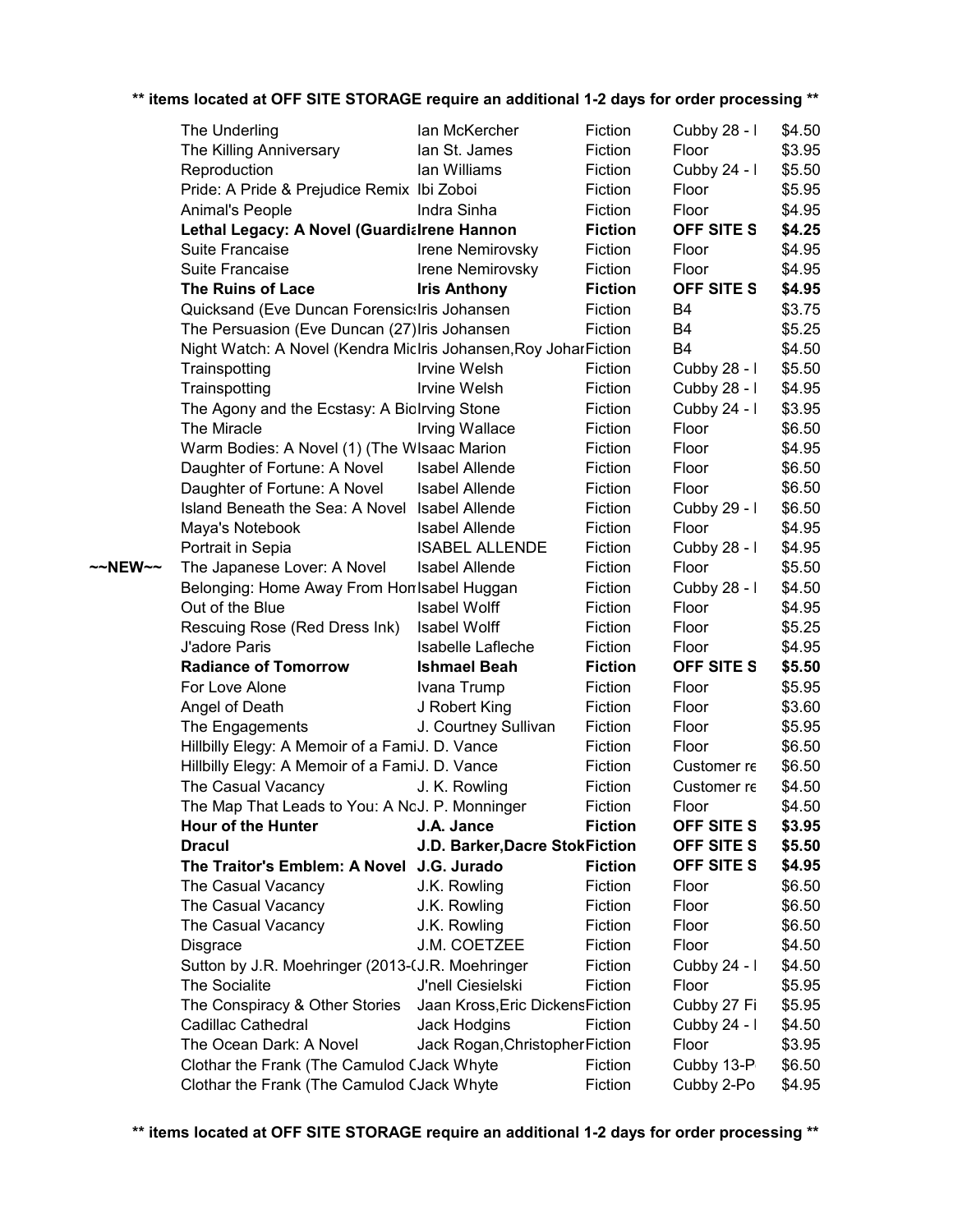| Clothar the Frank (The Camulod CJack Whyte                                                          |                       | Fiction        | B5             | \$3.95 |
|-----------------------------------------------------------------------------------------------------|-----------------------|----------------|----------------|--------|
| Knights of the Black and White (A Jack Whyte                                                        |                       | Fiction        | Cubby 2-Po     | \$4.50 |
| Knights of the Black and White (TrJack Whyte                                                        |                       | Fiction        | B <sub>5</sub> | \$4.95 |
| Metamorphosis: The Sorcerer, Bo Jack Whyte                                                          |                       | Fiction        | B <sub>5</sub> | \$4.95 |
| Metamorphosis: The Sorcerer, Bo Jack Whyte                                                          |                       | Fiction        | Cubby 2-Po     | \$4.50 |
| Order in Chaos (A Templar Novel) Jack Whyte                                                         |                       | Fiction        | Cubby 2-Po     | \$4.50 |
| Order in Chaos (Templar Trilogy, IJack Whyte                                                        |                       | Fiction        | B <sub>5</sub> | \$4.95 |
| Order in Chaos (Templar Trilogy, IJack Whyte                                                        |                       | Fiction        | B <sub>5</sub> | \$4.95 |
| Order in Chaos (The Templar TrilcJack Whyte                                                         |                       | Fiction        | B <sub>5</sub> | \$6.95 |
| Order in Chaos (The Templar TrilcJack Whyte                                                         |                       | Fiction        | B <sub>5</sub> | \$6.95 |
| Standard of Honor (Templar TrilogJack Whyte                                                         |                       | Fiction        | Cubby 2-Po     | \$4.50 |
| Standard of Honor (The Templar IJack Whyte                                                          |                       | Fiction        | B5             | \$6.95 |
| The Eagle (The Camulod ChronicIJack Whyte                                                           |                       | Fiction        | B <sub>5</sub> | \$4.95 |
| The Eagle (The Camulod ChronicIJack Whyte                                                           |                       | Fiction        | Cubby 2-Po     | \$4.95 |
| The Eagles' Brood (The Camulod Jack Whyte                                                           |                       | Fiction        | B <sub>5</sub> | \$4.50 |
| The Eagles' Brood (The Camulod Jack Whyte                                                           |                       | Fiction        | Cubby 2-Po     | \$4.50 |
| The Forest Laird (Guardians TrilocJack Whyte                                                        |                       | Fiction        | B <sub>5</sub> | \$6.95 |
| The Forest Laird: A Tale of WillianJack Whyte                                                       |                       | Fiction        | B <sub>5</sub> | \$4.95 |
| The Fort at River's Bend: The Sordack Whyte                                                         |                       | Fiction        | Cubby 2-Po     | \$4.25 |
| The Guardian: A Tale of Andrew NJack Whyte                                                          |                       | Fiction        | B <sub>5</sub> | \$4.95 |
| The Guardian: A Tale of Andrew NJack Whyte                                                          |                       | Fiction        | Cubby 8 - P    | \$4.95 |
| The Renegade: A Tale Of Robert Jack Whyte                                                           |                       | Fiction        | B <sub>5</sub> | \$4.95 |
| The Renegade: A Tale Of Robert Jack Whyte                                                           |                       | Fiction        | Cubby 13-P     | \$4.95 |
| The Renegade: A Tale Of Robert Jack Whyte                                                           |                       | Fiction        | Cubby 13-P     | \$4.52 |
| The Saxon Shore                                                                                     | Jack Whyte            | Fiction        | Cubby 2-Po     | \$4.95 |
| The Saxon Shore                                                                                     | Jack Whyte            | Fiction        | B5             | \$3.50 |
| The Singing Sword (The Camulod Jack Whyte                                                           |                       | Fiction        | Cubby 2-Po     | \$4.95 |
| The Singing Sword (The Camulod Jack Whyte                                                           |                       | Fiction        | B <sub>5</sub> | \$4.50 |
| The Skystone (The Camulod ChroJack Whyte                                                            |                       | Fiction        | Cubby 2-Po     | \$3.95 |
| The Sorcerer Book 1: The Fort at Jack Whyte                                                         |                       | Fiction        | B <sub>5</sub> | \$3.95 |
| Uther                                                                                               | Jack Whyte            | Fiction        | B <sub>5</sub> | \$5.95 |
| Uther (A Dream of Eagles #7)                                                                        | Jack Whyte            | Fiction        | B <sub>5</sub> | \$4.95 |
| Confessions of a Wild Child: Luck Jackie Collins                                                    |                       | Fiction        | Cubby 28 - I   | \$4.95 |
| Deadly Embrace                                                                                      | Jackie Collins        | Fiction        | Floor          | \$3.95 |
| Drop Dead Beautiful (Lucky SanJackie Collins                                                        | <b>Fiction</b>        | OFF SITE S     | \$3.95         |        |
| Hollywood Wives the New Genepalackie Collins                                                        |                       | Fiction        | Floor          | \$3.50 |
| <b>Lethal Seduction</b>                                                                             | <b>Jackie Collins</b> | <b>Fiction</b> | OFF SITE S     | \$4.25 |
| <b>Married Lovers</b>                                                                               | Jackie Collins        | Fiction        | Floor          | \$6.50 |
| <b>Sinners</b>                                                                                      | Jackie Collins        | Fiction        | Floor          | \$3.95 |
| The Power Trip                                                                                      | Jackie Collins        | Fiction        | Floor          | \$3.95 |
| Slim Chance (Red Dress Ink (Nun Jackie Rose                                                         |                       | Fiction        | Floor          | \$4.50 |
| The Third Grave: A Riveting New Jackson, Lisa                                                       |                       | Fiction        | B <sub>3</sub> | \$6.25 |
| The Third Grave: A Riveting New Jackson, Lisa<br>Shades of Gray (Steeple Hill Worr Jacquelin Thomas |                       | Fiction        | B <sub>6</sub> | \$6.25 |
|                                                                                                     |                       | Fiction        | Cubby 28 - I   | \$4.25 |
| Cage of Stars                                                                                       | Jacquelyn Mitchard    | Fiction        | Floor          | \$4.50 |
| The Breakdown Lane                                                                                  | Jacquelyn Mitchard    | Fiction        | Floor          | \$3.95 |
| The Deep End of the Ocean                                                                           | Jacquelyn Mitchard    | Fiction        | Floor          | \$6.50 |
| The Deep End of the Ocean                                                                           | Jacquelyn Mitchard    | Fiction        | Floor          | \$3.95 |
| The Deep End of the Ocean                                                                           | Jacquelyn Mitchard    | Fiction        | Cubby 7 - Fi   | \$3.95 |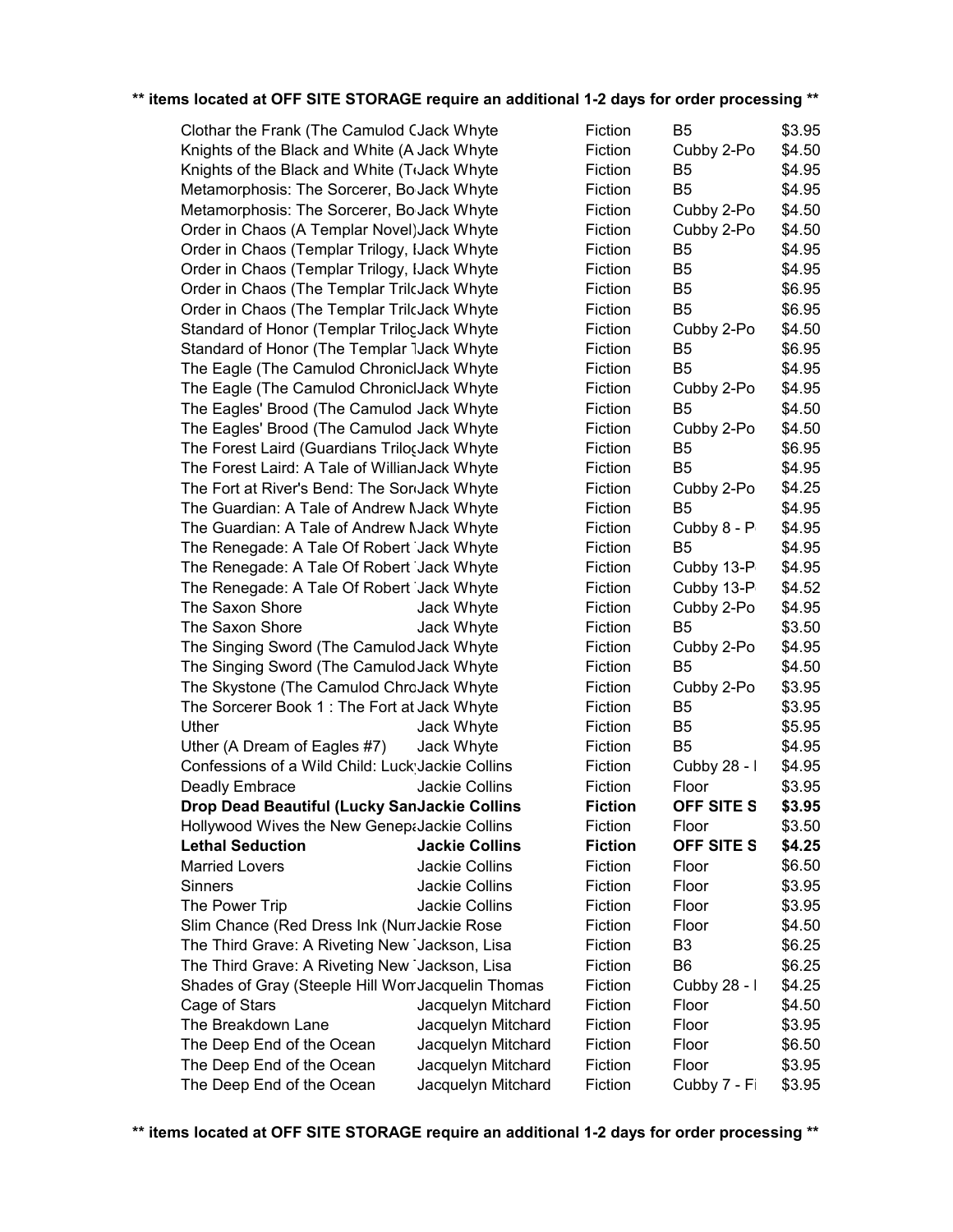|         | <b>Twelve Times Blessed</b>                                          | Jacquelyn Mitchard               | Fiction        | Floor              | \$4.50 |
|---------|----------------------------------------------------------------------|----------------------------------|----------------|--------------------|--------|
|         | My Friend Leonard                                                    | James Frey                       | Fiction        | Floor              | \$6.50 |
|         | Alaska                                                               | James A. Michener                | Fiction        | Floor              | \$4.50 |
|         | Caravans                                                             | James A. Michener                | Fiction        | cubby 23 - F       | \$3.50 |
|         | Journey                                                              | <b>James A. Michener</b>         | <b>Fiction</b> | <b>OFF SITE S</b>  | \$3.95 |
|         | Gai-Jin                                                              | James Clavell                    | Fiction        | Floor              | \$6.50 |
|         | Noble House                                                          | James Clavell                    | Fiction        | Cubby 7 - Fi       | \$4.95 |
|         | Noble House (Asian Saga)                                             | James Clavell                    | Fiction        | Floor              | \$4.50 |
|         | Noble House (Asian Saga)                                             | James Clavell                    | Fiction        | Floor              | \$4.50 |
|         | Whirlwind                                                            | James Clavell                    | Fiction        | Floor              | \$7.50 |
|         | Whirlwind                                                            | James Clavell                    | Fiction        | Floor              | \$6.50 |
|         | Whirlwind                                                            | James Clavell                    | Fiction        | Cubby 24 - I       | \$6.50 |
|         | My Friend Leonard                                                    | James Frey                       | Fiction        | Floor              | \$4.50 |
|         | Endgame: The Calling                                                 | James Frey, Nils JohnscFiction   |                | Floor              | \$6.50 |
|         | Endgame: The Calling                                                 | James Frey, Nils JohnscFiction   |                | Floor              | \$6.50 |
|         | Fluke                                                                | James Herbert                    | Fiction        | Floor              | \$3.50 |
|         | The Fog                                                              | James Herbert                    | Fiction        | Floor              | \$3.50 |
|         | The Survivor                                                         | James Herbert                    | Fiction        | Floor              | \$3.95 |
|         | <b>Running West</b>                                                  | James Houston                    | Fiction        | Floor              | \$6.50 |
|         | <b>Running West</b>                                                  | <b>James HOUSTON</b>             | Fiction        | Floor              | \$3.25 |
|         | <b>Black Venus: A Novel</b>                                          | James MacManus                   | Fiction        | Floor              | \$4.95 |
|         | Sleep in Peace Tonight: A Novel                                      | James MacManus                   | Fiction        | Floor              | \$6.50 |
|         | The People's Act of Love                                             | James Meek                       | Fiction        | Floor              | \$4.50 |
|         | <b>Alex Cross</b>                                                    | James Patterson                  | Fiction        | B <sub>6</sub>     | \$4.25 |
|         | <b>Black Market</b>                                                  | James Patterson                  | Fiction        | B <sub>6</sub>     | \$3.50 |
|         | Deadly Cross (Alex Cross, 28)                                        | James Patterson                  | Fiction        | B <sub>6</sub>     | \$6.25 |
|         | Deadly Cross (Alex Cross, 28)                                        | James Patterson                  | Fiction        | B <sub>6</sub>     | \$6.25 |
|         | Deadly Cross (Alex Cross, 28)                                        | James Patterson                  | Fiction        | Cubby 18 - I       | \$6.25 |
|         | Suzanne's Diary for Nicholas                                         | James Patterson                  | Fiction        | B <sub>6</sub>     | \$3.95 |
|         | The Cornwalls Vanish (previously James Patterson                     |                                  | Fiction        | B <sub>6</sub>     | \$4.95 |
|         | The Midnight Club                                                    | James Patterson                  | Fiction        | B <sub>6</sub>     | \$3.95 |
|         | The Palm Beach Murders                                               | James Patterson                  | Fiction        | B <sub>6</sub>     | \$6.25 |
|         | Honeymoon                                                            | James Patterson, Howa Fiction    |                | B <sub>6</sub>     | \$6.50 |
|         | Honeymoon                                                            | James Patterson, Howa Fiction    |                | B <sub>6</sub>     | \$6.50 |
|         | Honeymoon                                                            | James Patterson, Howa Fiction    |                | B <sub>6</sub>     | \$6.50 |
|         | 7th Heaven (Women's Murder CluJames Patterson, Maxin Fiction         |                                  |                | Cubby 18 - I       | \$6.50 |
|         | Step On a Crack (Michael BennettJames Patterson, MichaFiction        |                                  |                | B <sub>6</sub>     | \$4.50 |
|         | 2nd Chance                                                           | James Patterson, AndrevFiction   |                | Cubby 13-P         | \$6.50 |
|         | Lifeguard                                                            | James Patterson, AndrevFiction   |                | Cubby 13-P         | \$6.50 |
|         | Revenge                                                              | James Patterson, Andrev Fiction  |                | B <sub>6</sub>     | \$4.95 |
|         | Revenge                                                              | James Patterson, AndrevFiction   |                | B <sub>6</sub>     | \$4.95 |
|         | The President's Daughter: A Thrill James Patterson, Bill ClirFiction |                                  |                | B <sub>6</sub>     | \$7.95 |
|         | The Summer House                                                     | James Patterson, Brend a Fiction |                | B <sub>6</sub>     | \$5.95 |
| ~~NEW~~ | The Summer House                                                     | James Patterson, Brend ¿Fiction  |                | Cubby 2-Po         | \$5.95 |
|         | Unsolved (Invisible, 2)                                              | James Patterson, David Fiction   |                | Cubby 18 - I       | \$4.50 |
|         | Unsolved (Invisible, 2)                                              | James Patterson, David Fiction   |                | <b>Recently Pu</b> | \$3.95 |
|         | Blindside (Michael Bennett, 12)                                      | James Patterson, James Fiction   |                | B <sub>6</sub>     | \$5.95 |
|         | Blindside (Michael Bennett, 12)                                      | James Patterson, James Fiction   |                | B <sub>6</sub>     | \$5.95 |
| ~~NEW~~ | Blindside (Michael Bennett, 12)                                      | James Patterson, James Fiction   |                | Cubby 8 - P        | \$5.95 |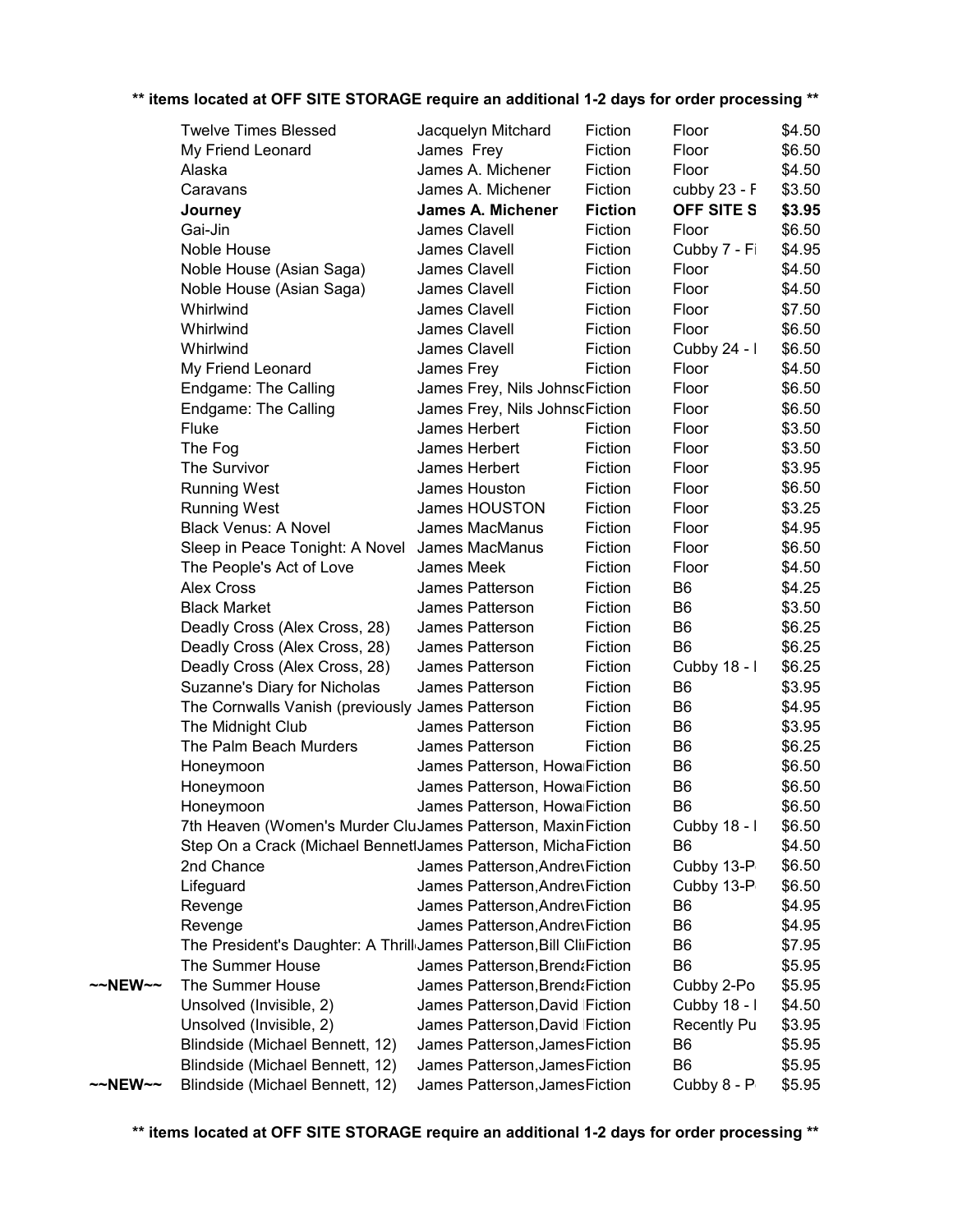| ** items located at OFF SITE STORAGE require an additional 1-2 days for order processing ** |  |
|---------------------------------------------------------------------------------------------|--|
|---------------------------------------------------------------------------------------------|--|

|         | The 18th Abduction (Women's MuJames Patterson, Maxine Fiction   |           |                                  |                | B <sub>6</sub>              | \$5.50 |
|---------|-----------------------------------------------------------------|-----------|----------------------------------|----------------|-----------------------------|--------|
|         | Unlucky 13 (Women's Murder ClulJames Patterson, Maxine Fiction  |           |                                  |                | B <sub>6</sub>              | \$6.50 |
|         | Woman of God                                                    |           | James Patterson, Maxin (Fiction  |                | B <sub>6</sub>              | \$4.95 |
|         | The Beach House                                                 |           | James Patterson, Peter I Fiction |                | B <sub>6</sub>              | \$6.50 |
|         | The Beach House                                                 |           | James Patterson, Peter I Fiction |                | Cubby 13-P                  | \$6.50 |
|         | The Road to Grantchester                                        |           | <b>James Runcie</b>              | <b>Fiction</b> | OFF SITE S                  | \$5.50 |
|         | The Mayor of Lexington Avenue                                   |           | James Sheehan                    | Fiction        | Cubby 29 - I                | \$3.15 |
|         | Sucker Bet (Tony Valentine)                                     |           | James Swain                      | Fiction        | Floor                       | \$3.95 |
|         | Advent: A Novel                                                 |           | James Treadwell                  | Fiction        | Cubby 24 - I                | \$6.50 |
|         | <b>Balance of Power: A Novel</b>                                |           | <b>James W Huston</b>            | <b>Fiction</b> | OFF SITE S                  | \$6.50 |
|         | The Wedding Sisters: A Novel                                    |           | Jamie Brenner                    | Fiction        | Floor                       | \$4.95 |
| ~~NEW~~ | Songs of Willow Frost: A Novel                                  |           | Jamie Ford                       | Fiction        | Floor                       | \$5.25 |
|         | A Beautiful Wedding: A Beautiful IJamie McGuire                 |           |                                  | Fiction        | Cubby 24 - I                | \$4.95 |
|         | Beautiful Disaster: A Novel                                     |           | Jamie McGuire                    | Fiction        | Cubby 24 - I                | \$4.50 |
|         | From Here to You (Crash and BuriJamie McGuire                   |           |                                  | Fiction        | Floor                       | \$5.50 |
|         | The Blue Roan Child                                             |           | Jamieson Findlay                 | Fiction        | Floor                       | \$3.75 |
|         | A Common Life: The Wedding StcJan Karon                         |           |                                  | Fiction        | Cubby 7 - Fi                | \$5.95 |
|         | A Continual Feast: Words of ComtJan Karon                       |           |                                  | Fiction        | Floor                       | \$6.50 |
|         | A New Song (The Mitford Years, EJan Karon                       |           |                                  | Fiction        | Cubby 7 - Fi                | \$5.95 |
|         | In This Mountain (The Mitford YeaJan Karon                      |           |                                  | Fiction        | Cubby 7 - Fi                | \$5.95 |
|         | Light from Heaven (Mitford)                                     | Jan Karon |                                  | Fiction        | Cubby 7 - Fi                | \$5.95 |
|         | Out to Canaan (Book 4 of the MitfrJan Karon                     |           |                                  | Fiction        | Cubby 7 - Fi                | \$5.95 |
|         | <b>Shepherds Abiding</b>                                        | Jan Karon |                                  | Fiction        | Cubby 7 - Fi                | \$5.95 |
|         | The Mitford Bedside Companion Jan Karon                         |           |                                  | Fiction        | Floor                       | \$6.50 |
|         | These High, Green Hills                                         | Jan Karon |                                  | Fiction        | Cubby 7 - Fi                | \$5.95 |
|         | Sense and Sensibility and Sea McJane Austen                     |           |                                  | Fiction        | cubby $23 - F$              | \$5.50 |
|         | Pride and Prejudice and Zombies: Jane Austen, Seth Grah Fiction |           |                                  |                | Floor                       | \$4.95 |
|         | Pride and Prejudice and ZombieJane Austen, Seth Gra Fiction     |           |                                  |                | OFF SITE S                  | \$4.95 |
|         | Pride and Prejudice and ZombieJane Austen, Seth Gra Fiction     |           |                                  |                | OFF SITE S                  | \$4.95 |
|         | Pride and Prejudice and Zombies: Jane Austen, Seth Grah Fiction |           |                                  |                | Cubby 29 - I                | \$4.95 |
|         | Pride and Prejudice and Zombies: Jane Austen, Steve HocFiction  |           |                                  |                | Cubby 4 - Fi                | \$4.95 |
|         | The Book of Fires                                               |           | Jane Borodale                    | Fiction        | Cubby 28 - I                | \$5.50 |
|         | The Oak Island Affair, A Novel                                  | Jane Bow  |                                  | Fiction        | Floor                       | \$3.25 |
|         | What the Psychic Told the Pilgrim Jane Christmas                |           |                                  | Fiction        | Floor                       | \$4.50 |
|         | What the Psychic Told the Pilgrim Jane Christmas                |           |                                  | Fiction        | Floor                       | \$4.50 |
|         | Letters from Pemberley: The FirJane Dawkins                     |           |                                  | <b>Fiction</b> | OFF SITE S                  | \$4.50 |
|         | Beach House (Canadian Edition) Jane Green                       |           |                                  | Fiction        | Cubby 4 - Fi                | \$4.50 |
|         | <b>Family Pictures</b>                                          |           | Jane Green                       | Fiction        | Floor                       | \$5.95 |
|         | Jemima J                                                        |           | <b>Jane Green</b>                | <b>Fiction</b> | OFF SITE S                  | \$4.95 |
|         | Second Chance                                                   |           | Jane Green                       | Fiction        | Floor                       | \$3.95 |
|         | Tempting Fate: A Novel                                          |           | Jane Green                       | Fiction        | Cubby 27 Fi                 | \$5.50 |
| ~~NEW~~ | A Map of the World: A Novel (OpraJane Hamilton                  |           |                                  | Fiction        | Floor                       | \$4.50 |
|         | Judgment Day                                                    |           | Jane Jensen                      | Fiction        |                             | \$3.95 |
|         | The Sea Gate                                                    |           | Jane Johnson                     | Fiction        | Cubby 7 - Fi<br>Customer re | \$5.95 |
|         | The Sea Gate                                                    |           | Jane Johnson                     | Fiction        |                             |        |
|         | The Tenth Gift                                                  |           |                                  |                | Cubby 7 - Fi<br>Floor       | \$5.50 |
|         |                                                                 |           | jane Johnson                     | Fiction        |                             | \$4.95 |
|         | Odd Mom Out (Bellevue Wives, Jane Porter                        |           |                                  | <b>Fiction</b> | OFF SITE S                  | \$4.50 |
|         | The Good Woman (A Brennan SJane Porter                          |           |                                  | <b>Fiction</b> | OFF SITE S                  | \$5.50 |
|         | Ravenscliffe: A Novel                                           |           | Jane Sanderson                   | Fiction        | Floor                       | \$4.75 |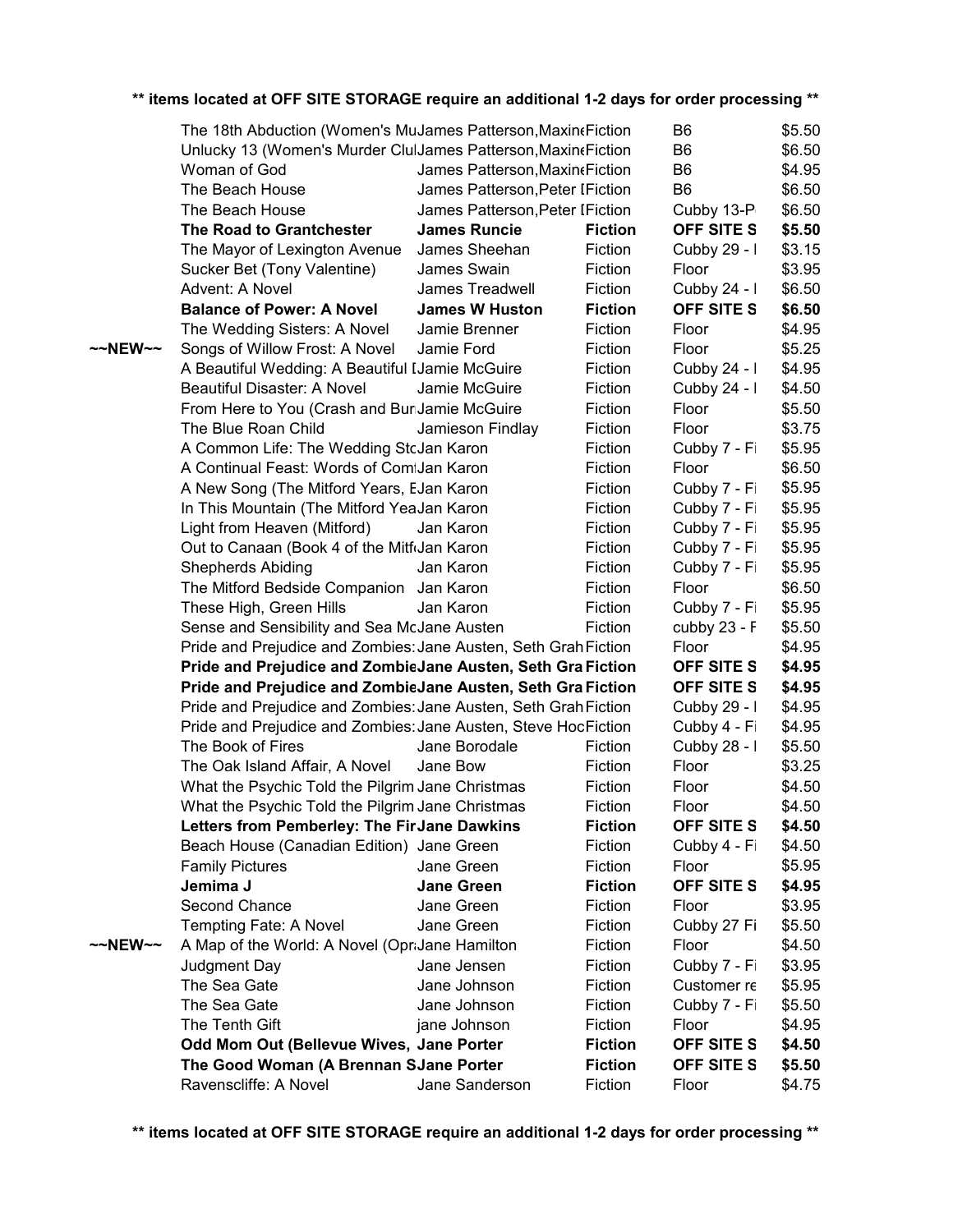|         | The Playground: A Novel                            | Jane Shemilt         | Fiction        | Customer re        | \$5.95 |
|---------|----------------------------------------------------|----------------------|----------------|--------------------|--------|
|         | A Thousand Acres (Ballantine ReaJane Smiley        |                      | Fiction        | Cubby 27 Fi        | \$4.50 |
|         | The All-True Travels and AdventuiJane Smiley       |                      | Fiction        | Cubby 27 Fi        | \$4.95 |
|         | The Words I Never Wrote: A NoveJane Thynne         |                      | Fiction        | Floor              | \$5.50 |
|         | Changing Heaven                                    | Jane Urquhard        | Fiction        | Floor              | \$4.25 |
|         | A Map of Glass                                     | <b>Jane Urquhart</b> | <b>Fiction</b> | OFF SITE S         | \$5.95 |
|         | A Map of Glass                                     | Jane Urquhart        | Fiction        | Floor              | \$4.95 |
|         | Away                                               | Jane Urquhart        | Fiction        | Floor              | \$5.95 |
|         | Away                                               | <b>JANE URQUHART</b> | Fiction        | Floor              | \$4.25 |
|         | Away                                               | <b>JANE URQUHART</b> | Fiction        | Cubby 28 - I       | \$4.25 |
|         | Away                                               | <b>JANE URQUHART</b> | Fiction        | Cubby 4 - Fi       | \$4.25 |
|         | Sanctuary Line                                     | Jane Urquhart        | Fiction        | Floor              | \$5.50 |
|         | The Stone Carvers                                  | Jane Urquhart        | Fiction        | Floor              | \$5.50 |
|         | The Stone Carvers                                  | Jane Urquhart        | Fiction        | Floor              | \$5.50 |
|         | The Stone Carvers                                  | Jane Urquhart        | Fiction        | Floor              | \$5.50 |
|         | The Stone Carvers                                  | Jane Urquhart        | Fiction        | Cubby 4 - Fi       | \$5.50 |
|         | The Stone Carvers                                  | Jane Urquhart        | Fiction        | Floor              | \$4.95 |
|         | The Stone Carvers                                  | Jane Urquhart        | Fiction        | Floor              | \$4.75 |
|         | The Underpainter                                   | Jane Urquhart        | Fiction        | Floor              | \$4.95 |
|         | The Underpainter                                   | Jane Urquhart        | Fiction        | Cubby 29 - I       | \$4.95 |
|         | Back to the Bedroom                                | Janet Evanovich      | Fiction        | <b>B1</b>          | \$3.50 |
|         | Eleven on Top (Stephanie Plum, Nanet Evanovich     |                      | Fiction        | Cubby 18 - I       | \$3.95 |
|         | Explosive Eighteen (Stephanie PluJanet Evanovich   |                      | Fiction        | Cubby 18 - I       | \$3.50 |
|         | <b>Fearless Fourteen</b>                           | Janet Evanovich      | Fiction        | <b>B1</b>          | \$6.50 |
| ~~NEW~~ | Fearless Fourteen & Finger Lickin'Janet Evanovich  |                      | Fiction        | <b>B1</b>          | \$4.95 |
|         | Fearless Fourteen: A Stephanie PJanet Evanovich    |                      | Fiction        | Cubby 18 - I       | \$3.95 |
|         | Finger Lickin' Fifteen (A StephanieJanet Evanovich |                      | Fiction        | Cubby 18 - I       | \$5.95 |
|         | Fortune and Glory: Tantalizing Tw Janet Evanovich  |                      | Fiction        | <b>Recently Pu</b> | \$4.95 |
|         | Fortune and Glory: Tantalizing Tw Janet Evanovich  |                      | Fiction        | <b>B1</b>          | \$5.50 |
|         | Four to Score (Stephanie Plum, N Janet Evanovich   |                      | Fiction        | <b>B1</b>          | \$4.25 |
|         | Four to Score (Stephanie Plum, N Janet Evanovich   |                      | Fiction        | Cubby 8 - P        | \$3.95 |
|         | Hard Eight (Stephanie Plum, No. EJanet Evanovich   |                      | Fiction        | B <sub>1</sub>     | \$3.95 |
|         | Hard Eight (Stephanie Plum, No. {Janet Evanovich   |                      | Fiction        | Cubby 18 - I       | \$3.50 |
|         | Hero At Large                                      | Janet Evanovich      | Fiction        | Cubby 2-Po         | \$3.95 |
|         | High Five (Stephanie Plum, No. 5) Janet Evanovich  |                      | Fiction        | <b>B1</b>          | \$4.25 |
| ~~NEW~~ | Look Alive Twenty-Five: A StephalJanet Evanovich   |                      | Fiction        | <b>B1</b>          | \$4.50 |
|         | Notorious Nineteen: A Stephanie IJanet Evanovich   |                      | Fiction        | Cubby 8 - P        | \$6.50 |
|         | One for the Money (Stephanie PluJanet Evanovich    |                      | Fiction        | <b>B1</b>          | \$3.50 |
|         | One for the Money (Stephanie PluJanet Evanovich    |                      | Fiction        | <b>B1</b>          | \$3.95 |
|         | One for the Money (Stephanie PluJanet Evanovich    |                      | Fiction        | Cubby 18 - I       | \$3.50 |
|         | Plum Lovin' (Stephanie Plum: Bet Janet Evanovich   |                      | Fiction        | <b>B1</b>          | \$3.95 |
|         | Plum Lovin' (Stephanie Plum: Bet Janet Evanovich   |                      | Fiction        | <b>B1</b>          | \$3.95 |
|         | Plum Lovin' (Stephanie Plum: Bet\Janet Evanovich   |                      | Fiction        | Cubby 18 - I       | \$2.95 |
|         | Plum Lucky (Stephanie Plum BetwJanet Evanovich     |                      | Fiction        | <b>B1</b>          | \$5.95 |
|         | Plum Lucky (Stephanie Plum: Bet Janet Evanovich    |                      | Fiction        | Cubby 18 - I       | \$2.95 |
|         | Plum Spooky (Stephanie Plum: BeJanet Evanovich     |                      | Fiction        | <b>B1</b>          | \$3.60 |
|         | Seven Up (Stephanie Plum, No. 7 Janet Evanovich    |                      | Fiction        | Cubby 18 - I       | \$3.50 |
|         | Seven Up (Stephanie Plum, No. 7 Janet Evanovich    |                      | Fiction        | <b>B1</b>          | \$4.05 |
|         | Seven Up (Stephanie Plum, No. 7 Janet Evanovich    |                      | Fiction        | <b>B1</b>          | \$2.95 |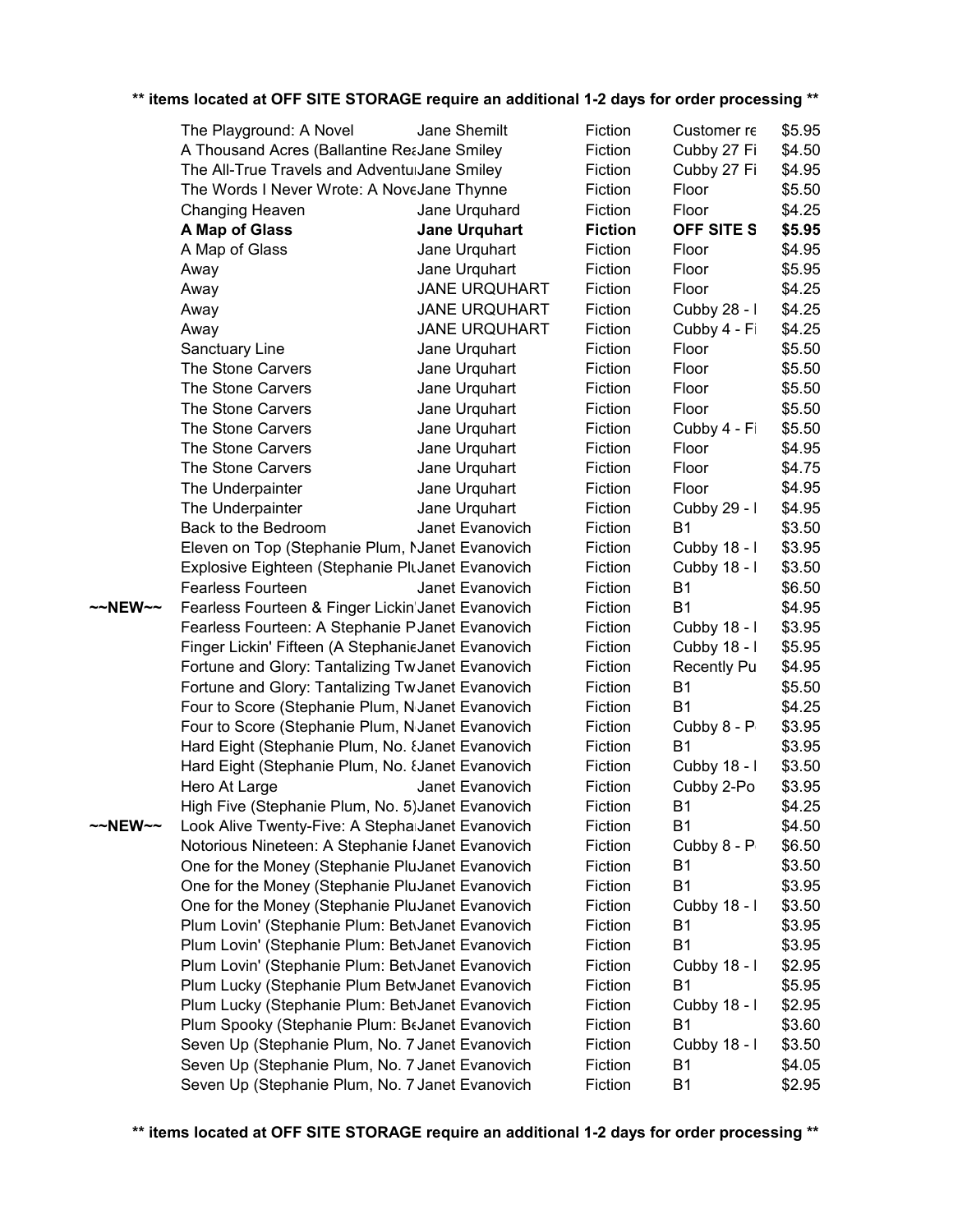|         | Sizzling Sixteen (Stephanie Plum IJanet Evanovich                         |                                                     | Fiction | Cubby 8 - P    | \$6.50           |
|---------|---------------------------------------------------------------------------|-----------------------------------------------------|---------|----------------|------------------|
| ~~NEW~~ | Sizzling Sixteen (Stephanie Plum IJanet Evanovich                         |                                                     | Fiction | B1             | \$3.50           |
|         | Smokin' Seventeen (Stephanie PluJanet Evanovich                           |                                                     | Fiction | <b>B1</b>      | \$5.95           |
|         | Smokin' Seventeen (Stephanie PluJanet Evanovich                           |                                                     | Fiction | Cubby 18 - I   | \$2.95           |
|         | Ten Big Ones (Stephanie Plum, NJanet Evanovich                            |                                                     | Fiction | <b>B1</b>      | \$4.05           |
|         | Ten Big Ones & Eleven On Top: TJanet Evanovich                            |                                                     | Fiction | <b>B1</b>      | \$4.50           |
|         | Three to Get Deadly (Stephanie P Janet Evanovich                          |                                                     | Fiction | <b>B1</b>      | \$2.95           |
|         | Three to Get Deadly (Stephanie PJanet Evanovich                           |                                                     | Fiction | Cubby 18 - I   | \$2.95           |
|         | To the Nines (Stephanie Plum, NoJanet Evanovich                           |                                                     | Fiction | <b>B1</b>      | \$4.05           |
|         | To the Nines (Stephanie Plum, NoJanet Evanovich                           |                                                     | Fiction | <b>B1</b>      | \$2.95           |
|         | Top Secret Twenty-One: A StephaJanet Evanovich                            |                                                     | Fiction | Cubby 8 - P    | \$6.50           |
|         | Turbo Twenty-Three: A Stephanie Janet Evanovich                           |                                                     | Fiction | <b>B1</b>      | \$5.95           |
|         | Twelve Sharp (A Stephanie Plum Janet Evanovich                            |                                                     | Fiction | <b>B1</b>      | \$5.95           |
|         | Twisted Twenty-Six (Stephanie PliJanet Evanovich                          |                                                     | Fiction | <b>B1</b>      | \$4.50           |
|         | Two for the Dough (Stephanie PluJanet Evanovich                           |                                                     | Fiction | Cubby 18 - I   | \$3.95           |
|         | Visions of Sugar Plums (A Stepha Janet Evanovich                          |                                                     | Fiction | <b>B1</b>      | \$3.95           |
|         | Visions of Sugar Plums (A Stepha Janet Evanovich                          |                                                     | Fiction | <b>B1</b>      | \$3.15           |
|         | Visions of Sugar Plums: A Stepha Janet Evanovich                          |                                                     | Fiction | Cubby 18 - I   | \$5.50           |
|         | <b>Wicked Appetite</b>                                                    | Janet Evanovich                                     | Fiction | B <sub>1</sub> | \$6.50           |
|         | Wicked Business: A Lizzy and DieJanet Evanovich                           |                                                     | Fiction | Cubby 8 - P    | \$6.50           |
|         | Full Blast (Full Series)                                                  | Janet Evanovich, CharloFiction                      |         | <b>B1</b>      | \$3.95           |
|         | The Scam: A Fox and O'Hare NovJanet Evanovich, Lee G <sub>'</sub> Fiction |                                                     |         | <b>B1</b>      | \$3.95           |
|         | The Scam: A Fox and O'Hare NovJanet Evanovich, Lee G <sub>'</sub> Fiction |                                                     |         | <b>B1</b>      | \$3.95           |
|         | Wicked Charms: A Lizzy and Dies Janet Evanovich, Phoef Fiction            |                                                     |         | <b>B1</b>      | \$3.95           |
|         | Full House (Max Holt No. 1)                                               | Janet Evanovich, SteffieFiction                     |         | Cubby 18 - I   | \$3.50           |
|         | Full Scoop (Janet Evanovich's FullJanet Evanovich, Charlot Fiction        |                                                     |         | <b>B1</b>      | \$3.95           |
|         | Full Speed (Full Series)                                                  | Janet Evanovich, Charlol Fiction                    |         | <b>B1</b>      | \$3.95           |
|         | Hot Stuff                                                                 | Janet Evanovich, Leanne Fiction                     |         | <b>B1</b>      | \$4.05           |
|         | <b>Hot Stuff</b>                                                          | Janet Evanovich, Leanne Fiction                     |         | <b>B1</b>      | \$3.95           |
|         | The Arcanum: The Extraordinary IJanet Gleeson                             |                                                     | Fiction | Floor          | \$5.25           |
|         | Another Homecoming                                                        | Janette Oke, Davis Bunn Fiction<br>Janice Y. K. Lee | Fiction | Floor<br>Floor | \$5.25<br>\$6.50 |
|         | The Expatriates: A Novel<br>The Library of Legends: A Novel               | Janie Chang                                         | Fiction | Floor          | \$5.95           |
|         | Breakdown Lane, The: A Novel                                              | Jaquelyn Mitchard                                   | Fiction | Floor          | \$5.95           |
|         | Monday Night Jihad (Riley Coving Jason Elam, Steve Yohn Fiction           |                                                     |         | Floor          | \$4.00           |
|         | The Eyre Affair: A Thursday Next IJasper Fforde                           |                                                     | Fiction | Customer re    | \$4.95           |
|         | Twelve                                                                    | Jasper Kent                                         | Fiction | Floor          | \$4.95           |
|         | The Secret Supper                                                         | Javier Sierra                                       | Fiction | Floor          | \$5.95           |
|         | The Secret Supper                                                         | Javier Sierra                                       | Fiction | Floor          | \$5.25           |
|         | Thirteen Reasons Why                                                      | Jay Asher                                           | Fiction | Floor          | \$6.50           |
|         | The Lightkeeper's Daughters: A N Jean E. Pendziwol                        |                                                     | Fiction | cubby 23 - F   | \$5.95           |
|         | The White Rose                                                            | Jean Hanff Korelitz                                 | Fiction | Floor          | \$4.95           |
|         | The Mammoth Hunters-Earth's ChJean M. Auel                                |                                                     | Fiction | Cubby 2-Po     | \$7.95           |
|         | The Plains Of Passage                                                     | Jean M. Auel                                        | Fiction | Cubby 2-Po     | \$7.95           |
|         | The Plains of Passage                                                     | Jean M. Auel                                        | Fiction | B <sub>5</sub> | \$4.05           |
|         | The Shelters of Stone (Earth's ChiJean M. Auel                            |                                                     | Fiction | B <sub>5</sub> | \$7.95           |
|         | The Shelters of Stone (Earth's ChiJean M. Auel                            |                                                     | Fiction | B <sub>5</sub> | \$7.95           |
|         | The Shelters of Stone (Earth's ChiJean M. Auel                            |                                                     | Fiction | Cubby 2-Po     | \$7.95           |
|         | The Shelters of Stone (Earth's ChiJean M. Auel                            |                                                     | Fiction | Cubby 28 - I   | \$4.50           |
|         |                                                                           |                                                     |         |                |                  |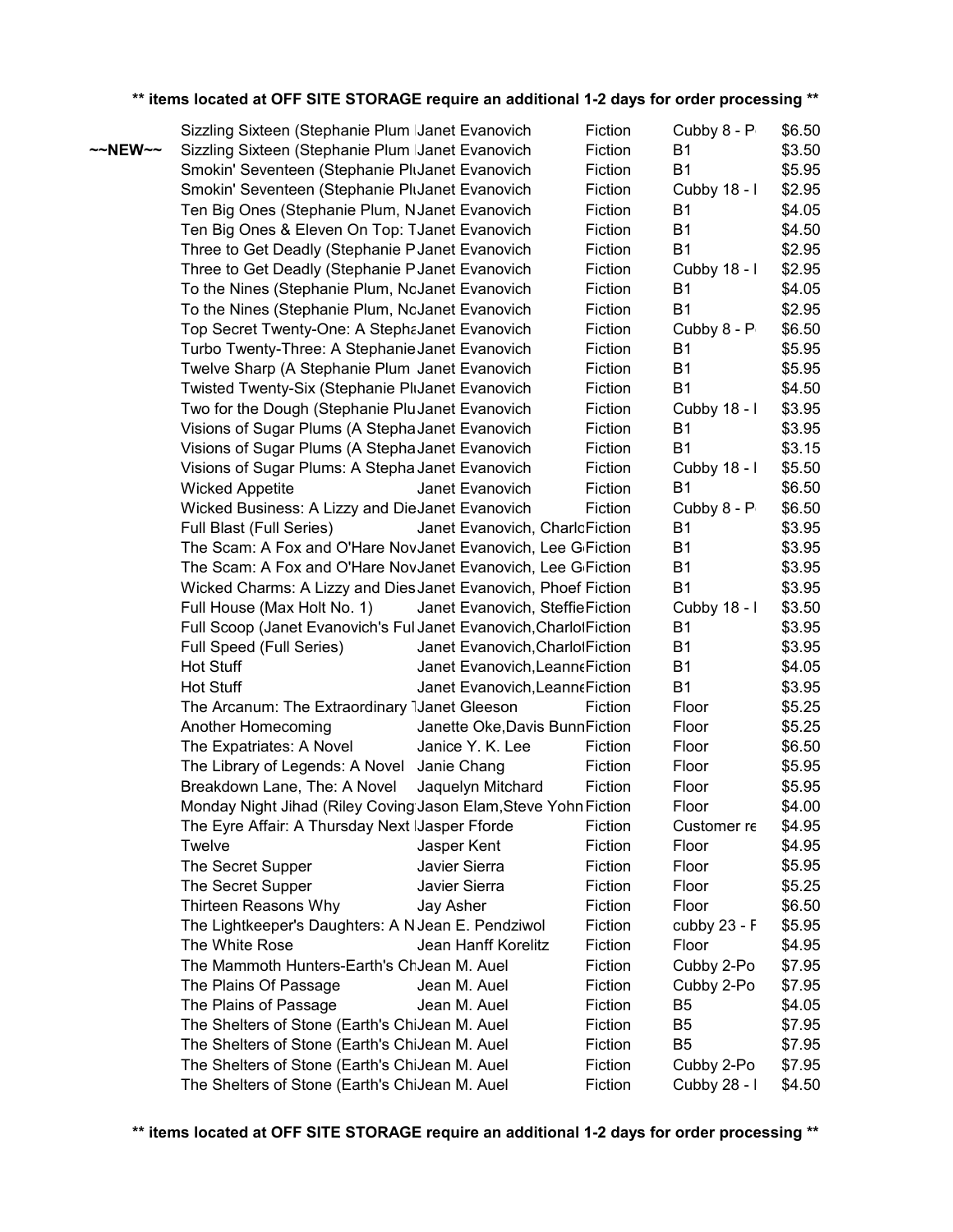| Royal Road To Fotheringay                                 | Jean Plaidy           | Fiction | cubby 23 - F | \$3.95 |
|-----------------------------------------------------------|-----------------------|---------|--------------|--------|
| The Spymaster's Daughter                                  | Jeane Westin          | Fiction | Floor        | \$3.95 |
| The World and Other Places: Stor Jeanette Winterson       |                       | Fiction | Cubby 27 Fi  | \$4.50 |
| I, Mona Lisa                                              | Jeanne Kalogridis     | Fiction | Floor        | \$5.95 |
| The Devil's Queen: A Novel of CatJeanne Kalogridis        |                       | Fiction | Cubby 29 - I | \$6.50 |
| Gods and Generals: A Novel of th <sub>i</sub> Jeff Shaara |                       | Fiction | Cubby 27 Fi  | \$5.50 |
| The Steel Wave: A Novel of WorlcJeff Shaara               |                       | Fiction | Floor        | \$4.50 |
| A Matter of Honor                                         | Jeffrey Archer        | Fiction | <b>B1</b>    | \$5.95 |
| A Matter of Honor                                         | Jeffrey Archer        | Fiction | <b>B1</b>    | \$3.95 |
| A Prisoner of Birth                                       | Jeffrey Archer        | Fiction | Cubby 18 - I | \$6.50 |
| A Prisoner of Birth                                       | Jeffrey Archer        | Fiction | Cubby 13-P   | \$4.50 |
| A Twist in the Tale                                       | Jeffrey Archer        | Fiction | <b>B1</b>    | \$2.95 |
| A Twist in the Tale                                       | Jeffrey Archer        | Fiction | <b>B1</b>    | \$2.95 |
| And Thereby Hangs a Tale                                  | Jeffrey Archer        | Fiction | Cubby 2-Po   | \$6.50 |
| As the Crow Flies                                         | Jeffrey Archer        | Fiction | <b>B1</b>    | \$6.50 |
| As the Crow Flies                                         | Jeffrey Archer        | Fiction | Cubby 18 - I | \$6.50 |
| Be Careful What You Wish For (TIJeffrey Archer            |                       | Fiction | Cubby 18 - I | \$6.50 |
| Be Careful What You Wish For (TIJeffrey Archer            |                       | Fiction | Cubby 18 - I | \$6.50 |
| Best Kept Secret (Clifton ChronickJeffrey Archer          |                       | Fiction | <b>B1</b>    | \$4.50 |
| Best Kept Secret (Clifton ChronickJeffrey Archer          |                       | Fiction | <b>B1</b>    | \$4.50 |
| Best Kept Secret (The Clifton ChroJeffrey Archer          |                       | Fiction | Cubby 8 - P  | \$6.50 |
| Best Kept Secret (The Clifton ChroJeffrey Archer          |                       | Fiction | Cubby 18 - I | \$6.50 |
| Cat O'Nine Tales (And Other StoriJeffrey Archer           |                       | Fiction | <b>B1</b>    | \$6.50 |
| Cometh the Hour: Book Six Of the Jeffrey Archer           |                       | Fiction | Cubby 18 - I | \$6.50 |
| False Impression                                          | Jeffrey Archer        | Fiction | Cubby 18 - I | \$6.50 |
| False Impression                                          | Jeffrey Archer        | Fiction | Cubby 8 - P  | \$4.50 |
| <b>First Among Equals</b>                                 | Jeffrey Archer        | Fiction | Cubby 18 - I | \$3.95 |
| <b>First Among Equals</b>                                 | Jeffrey Archer        | Fiction | <b>B1</b>    | \$3.60 |
| <b>First among Equals</b>                                 | Jeffrey Archer        | Fiction | <b>B1</b>    | \$3.50 |
| Heads You Win: A Novel                                    | Jeffrey Archer        | Fiction | <b>B1</b>    | \$5.50 |
| Heads You Win: A Novel                                    | Jeffrey Archer        | Fiction | Cubby 8 - P  | \$4.50 |
| Heads You Win: A Novel                                    | Jeffrey Archer        | Fiction | Cubby 18 - I | \$4.50 |
| Heads You Win: A Novel                                    | Jeffrey Archer        | Fiction | Cubby 18 - I | \$4.50 |
| Heads You Win: A Novel                                    | Jeffrey Archer        | Fiction | Cubby 13-P   | \$4.50 |
| Heaven: A Prison Diary Volume 3 Jeffrey Archer            |                       | Fiction | <b>B1</b>    | \$6.50 |
| Hidden in Plain Sight: A Detective Jeffrey Archer         |                       | Fiction | Customer re  | \$4.50 |
| Honor Among Thieves                                       | Jeffrey Archer        | Fiction | B1           | \$3.60 |
| <b>Honor Among Thieves</b>                                | Jeffrey Archer        | Fiction | <b>B1</b>    | \$3.60 |
| HONOUR AMONG THIEVES                                      | <b>JEFFREY ARCHER</b> | Fiction | Cubby 8 - P  | \$3.95 |
| Not a Penny More, Not a Penny Luleffrey Archer            |                       | Fiction | Cubby 18 - I | \$4.50 |
| Not a Penny More, Not a Penny Luleffrey Archer            |                       | Fiction | <b>B1</b>    | \$3.50 |
| Not A Penny More, Not A Penny LJeffrey Archer             |                       | Fiction | <b>B1</b>    | \$3.95 |
| Nothing Ventured (William WarwicJeffrey Archer            |                       | Fiction | Cubby 13-P   | \$6.50 |
| Nothing Ventured (William WarwicJeffrey Archer            |                       | Fiction | Cubby 2-Po   | \$4.50 |
| Nothing Ventured (William WarwicJeffrey Archer            |                       | Fiction | Cubby 18 - I | \$4.50 |
| Only Time Will Tell (The Clifton ClJeffrey Archer         |                       | Fiction | Cubby 18 - I | \$6.50 |
| Only Time Will Tell (The Clifton ClJeffrey Archer         |                       | Fiction | Cubby 18 - I | \$4.50 |
| Paths of Glory                                            | Jeffrey Archer        | Fiction | <b>B1</b>    | \$6.50 |
| Paths of Glory                                            | Jeffrey Archer        | Fiction | Cubby 18 - I | \$6.50 |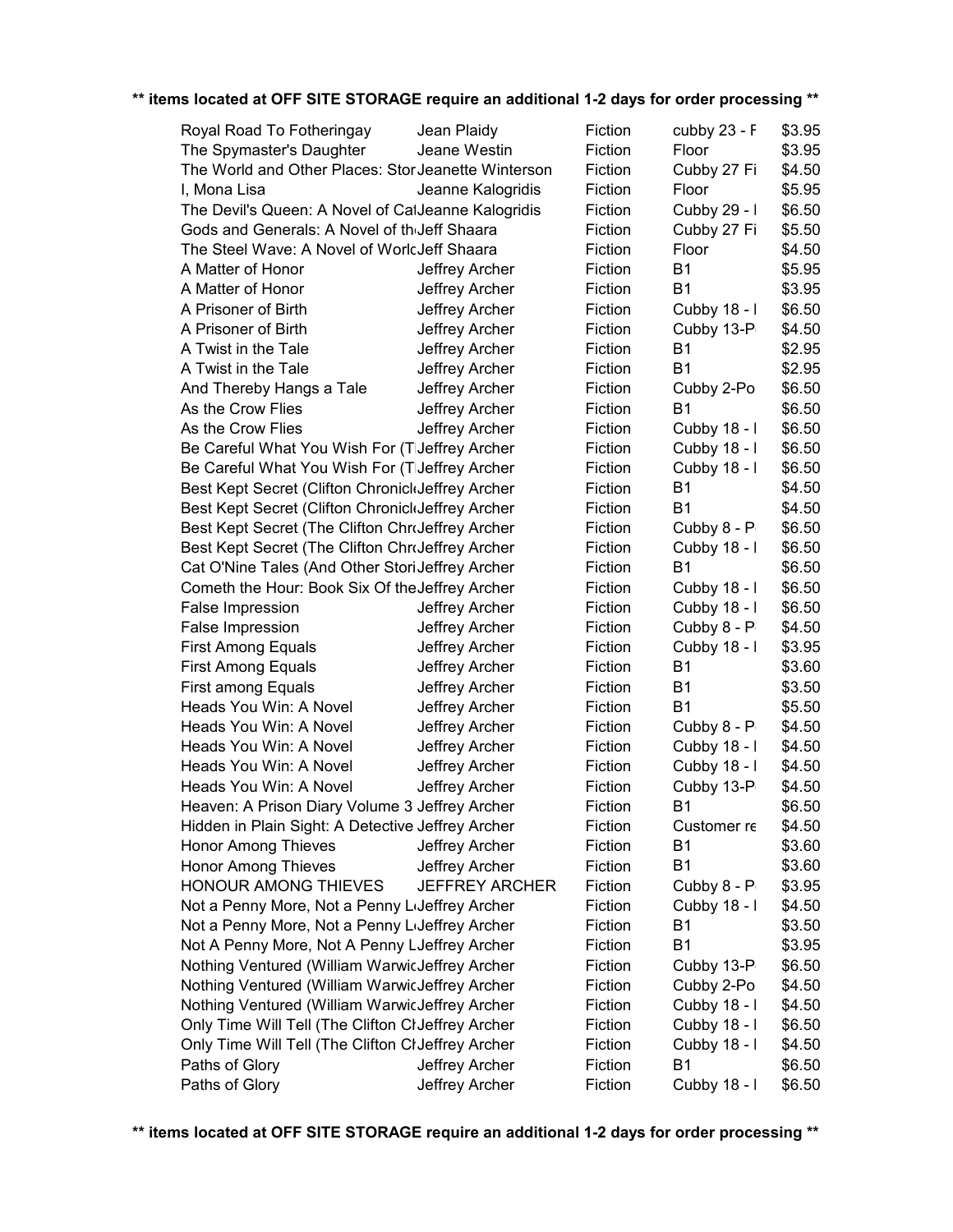|         | Paths of Glory                                        | Jeffrey Archer                 | Fiction        | Cubby 8 - P    | \$5.50 |
|---------|-------------------------------------------------------|--------------------------------|----------------|----------------|--------|
|         | Paths of Glory                                        | Jeffrey Archer                 | Fiction        | B1             | \$4.50 |
|         | Paths of Glory                                        | Jeffrey Archer                 | Fiction        | <b>B1</b>      | \$4.50 |
|         | Paths of Glory                                        | Jeffrey Archer                 | Fiction        | Cubby 8 - P    | \$4.50 |
|         | Paths of Glory                                        | Jeffrey Archer                 | Fiction        | Cubby 8 - P    | \$4.50 |
|         | Sons of Fortune                                       | Jeffrey Archer                 | Fiction        | Cubby 18 - I   | \$3.50 |
|         | Sons of Fortune (Archer, Jeffrey)                     | Jeffrey Archer                 | Fiction        | Cubby 2-Po     | \$6.50 |
|         | Sons of Fortune (Archer, Jeffrey) Jeffrey Archer      |                                | Fiction        | Cubby 18 - I   | \$6.50 |
|         | The Eleventh Commandment                              | Jeffrey Archer                 | Fiction        | Cubby 8 - P    | \$4.50 |
|         | The Eleventh Commandment: A NJeffrey Archer           |                                | Fiction        | Cubby 18 - I   | \$6.50 |
|         | The Fourth Estate                                     | Jeffrey Archer                 | Fiction        | Cubby 18 - I   | \$6.50 |
|         | The Fourth Estate                                     | Jeffrey Archer                 | Fiction        | B1             | \$4.25 |
|         | The Fourth Estate                                     | Jeffrey Archer                 | Fiction        | Cubby 8 - P    | \$4.25 |
|         | The Prodigal Daughter                                 | Jeffrey Archer                 | Fiction        | Cubby 13-P     | \$6.50 |
|         | The Sins of the Father                                | Jeffrey Archer                 | Fiction        | <b>B1</b>      | \$6.50 |
|         | The Sins of the Father                                | Jeffrey Archer                 | Fiction        | Cubby 18 - I   | \$6.50 |
|         | The Sins of the Father                                | Jeffrey Archer                 | Fiction        | B1             | \$4.95 |
|         | The Sins of the Father                                | Jeffrey Archer                 | Fiction        | <b>B1</b>      | \$4.50 |
|         | The Sins of the Father                                | Jeffrey Archer                 | Fiction        | <b>B1</b>      | \$4.50 |
|         | The Sins of the Father                                | Jeffrey Archer                 | Fiction        | Cubby 18 - I   | \$4.50 |
|         | The Sins of the Father (The Cliftor Jeffrey Archer    |                                | Fiction        | Cubby 13-P     | \$5.50 |
|         | This Was a Man (The Clifton ChroJeffrey Archer        |                                | Fiction        | <b>B1</b>      | \$6.50 |
|         | This Was a Man: The Final Volum Jeffrey Archer        |                                | Fiction        | Cubby 18 - I   | \$4.50 |
|         | To Cut a Long Story Short                             | Jeffrey Archer                 | Fiction        | B1             | \$6.25 |
|         | To Cut a Long Story Short                             | Jeffrey Archer                 | Fiction        | Cubby 13-P     | \$6.25 |
|         | Turn a Blind Eye: A Detective WilliJeffrey Archer     |                                | Fiction        | Cubby 8 - P    | \$4.50 |
|         | Turn a Blind Eye: A Detective WilliJeffrey Archer     |                                | Fiction        | Cubby 18 - I   | \$4.50 |
|         | <b>Twelve Red Herrings</b>                            | Jeffrey Archer                 | Fiction        | <b>B1</b>      | \$3.50 |
|         | The Marriage Plot                                     | Jeffrey Eugenides              | Fiction        | Floor          | \$4.95 |
|         | The Marriage Plot                                     | Jeffrey Eugenides              | Fiction        | Floor          | \$4.95 |
|         | Bright Lights, Big Ass: A Self-IndulJen Lancaster     |                                | Fiction        | Cubby 28 - I   | \$4.95 |
|         | The love of women: A moral taleJenifer McVaugh        |                                | <b>Fiction</b> | OFF SITE S     | \$4.50 |
|         | The Lost Family: A Novel                              | Jenna Blum                     | Fiction        | Floor          | \$6.50 |
|         | Those Who Save Us                                     | Jenna Blum                     | Fiction        | cubby $23 - F$ | \$4.50 |
|         | The Jane Austen Society                               | Jenner, Natalie                | Fiction        | Floor          | \$5.50 |
|         | The Jane Austen Society                               | Jenner, Natalie                | Fiction        | Customer re    | \$5.50 |
|         | <b>The Jane Austen Society</b>                        | Jenner, Natalie                | <b>Fiction</b> | OFF SITE S     | \$5.50 |
|         | The Age of Desire: A Novel                            | Jennie Fields                  | Fiction        | Floor          | \$4.95 |
| ~~NEW~~ | Mrs. Lincoln's Dressmaker: A Nov Jennifer Chiaverini  |                                | Fiction        | Customer re    | \$5.95 |
|         | Resistance Women: A Novel                             | Jennifer Chiaverini            | Fiction        | Floor          | \$5.95 |
|         | The Quilter's Apprentice (Elm CretJennifer Chiaverini |                                | Fiction        | Cubby 29 - I   | \$5.95 |
|         | Tales From The Crib                                   | Jennifer Coburn                | Fiction        | Floor          | \$4.95 |
|         | Bet Me                                                |                                |                |                |        |
|         |                                                       | Jennifer Crusie                | Fiction        | Floor          | \$6.50 |
|         | Faking It                                             | Jennifer Crusie                | Fiction        | Floor          | \$6.50 |
|         | Don't Look Down                                       | Jennifer Crusie, Bob MaFiction |                | Floor          | \$3.60 |
| ~~NEW~~ | The Tea Rose (The Tea Rose SerJennifer Donnelly       |                                | Fiction        | Floor          | \$5.95 |
|         | Mrs. Kimble: A Novel                                  | Jennifer Haigh                 | <b>Fiction</b> | OFF SITE S     | \$5.50 |
|         | <b>The Condition</b>                                  | Jennifer Haigh                 | <b>Fiction</b> | OFF SITE S     | \$4.95 |
|         | The Heaviness of Things That FloJennifer Manuel       |                                | Fiction        | cubby $23 - F$ | \$5.50 |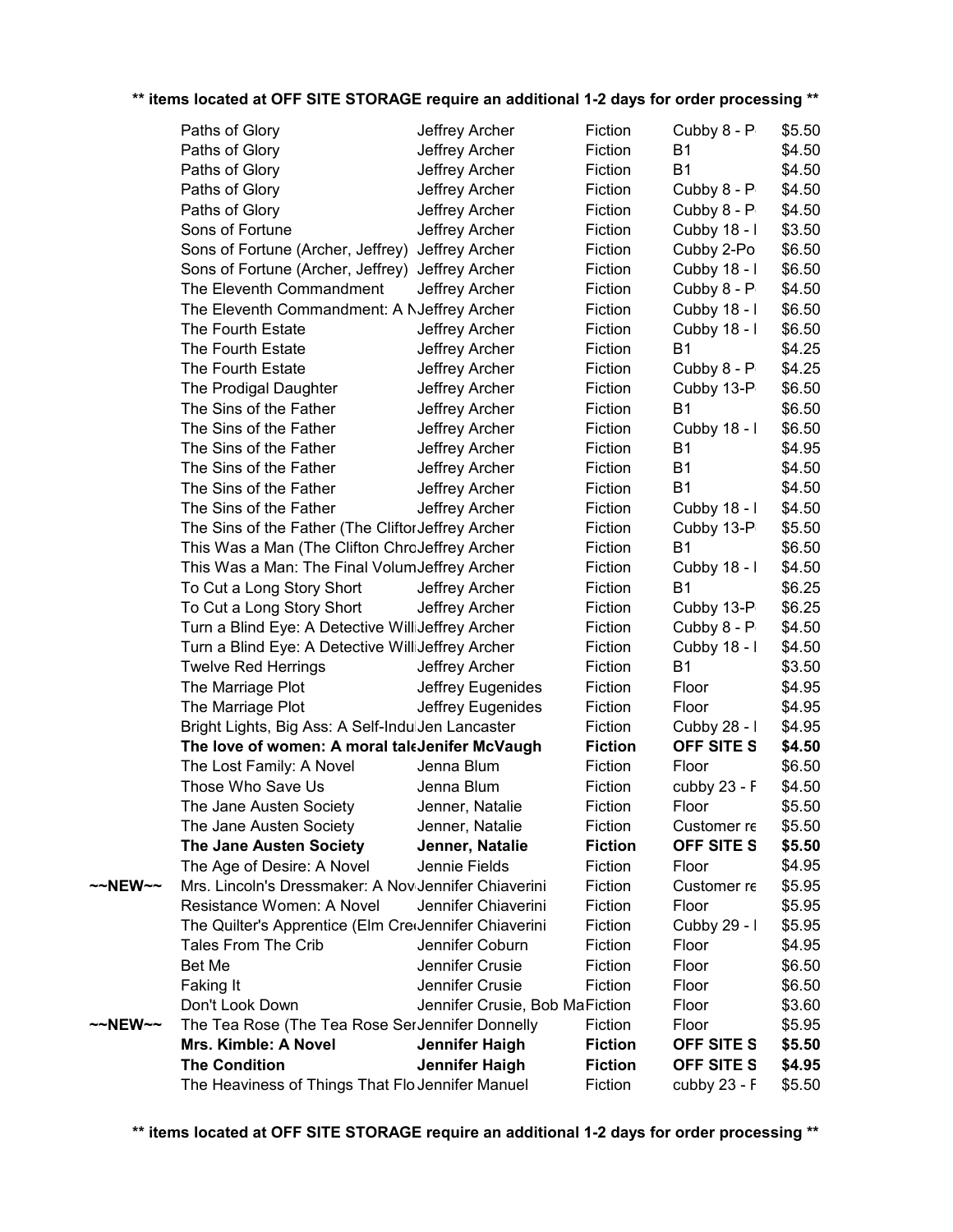|                     | Sistering                                        | Jennifer Quist                       | Fiction            | Cubby 7 - Fi          | \$4.95           |
|---------------------|--------------------------------------------------|--------------------------------------|--------------------|-----------------------|------------------|
| $\sim$ NEW $\sim$   | Moonlight over Paris: A Novel                    | Jennifer Robson                      | Fiction            | Floor                 | \$5.50           |
|                     | Moonlight over Paris: A Novel                    | Jennifer Robson                      | Fiction            | Customer re           | \$5.50           |
|                     | Moonlight over Paris: A Novel                    | Jennifer Robson                      | Fiction            | Customer re           | \$5.50           |
|                     | Somewhere in France: A Novel of Jennifer Robson  |                                      | Fiction            | Floor                 | \$5.50           |
|                     | The Yellow Bird Sings: A Novel                   | Jennifer Rosner                      | Fiction            | <b>Recently Pu</b>    | \$5.50           |
|                     | The Me I Used to Be: A Novel                     | Jennifer Ryan                        | Fiction            | Floor                 | \$4.95           |
|                     | The Me I Used to Be: A Novel                     | Jennifer Ryan                        | Fiction            | Floor                 | \$4.95           |
|                     | All Fall Down: A Novel                           | Jennifer Weiner                      | Fiction            | Cubby 29 - I          | \$6.50           |
|                     | All Fall Down: A Novel                           | Jennifer Weiner                      | Fiction            | Cubby 27 Fi           | \$5.95           |
|                     | Best Friends Forever - A Novel                   | Jennifer Weiner                      | Fiction            | Cubby 28 - I          | \$4.95           |
|                     | Best Friends Forever - A Novel                   | Jennifer Weiner                      | Fiction            | Cubby 28 - I          | \$4.95           |
|                     | Certain Girls: A Novel                           | Jennifer Weiner                      | Fiction            | Floor                 | \$4.95           |
|                     | Fly Away Home: A Novel                           | Jennifer Weiner                      | Fiction            | Floor                 | \$4.95           |
|                     | Goodnight Nobody: A Novel                        | Jennifer Weiner                      | Fiction            | Floor                 | \$4.50           |
|                     | In Her Shoes MovieTie-in: A NoveJennifer Weiner  |                                      | Fiction            | Floor                 | \$4.95           |
|                     | In Her Shoes: A Novel                            | Jennifer Weiner                      | Fiction            | cubby 23 - F          | \$4.95           |
|                     | In Her Shoes: A Novel                            | Jennifer Weiner                      | Fiction            | Floor                 | \$3.60           |
|                     | Little Earthquakes: A Novel (WashJennifer Weiner |                                      | Fiction            | Floor                 | \$4.95           |
|                     | Who Do You Love: A Novel                         | Jennifer Weiner                      | Fiction            | Floor                 | \$4.95           |
|                     | Who Do You Love: A Novel                         | Jennifer Weiner                      | Fiction            | Floor                 | \$4.95           |
|                     | Amanda's Wedding: A Novel                        | Jenny Colgan                         | Fiction            | Floor                 | \$4.95           |
|                     | Amanda's Wedding: A Novel                        | Jenny Colgan                         | Fiction            | Cubby 27 Fi           | \$4.95           |
| $~\sim$ NEW $~\sim$ | The Bookshop on the Shore: A NcJenny Colgan      |                                      | Fiction            | Floor                 | \$5.95           |
| $\sim$ NEW $\sim$   | The Loveliest Chocolate Shop in FJenny Colgan    |                                      | Fiction            | Floor                 | \$5.25           |
|                     | On Trying to Keep Still                          | Jenny Diski                          | Fiction            | Floor                 | \$5.95           |
|                     | Bio-Strike (Tom Clancy's Power PlJerome Preisler |                                      | Fiction            | B8 - Clancy           | \$3.95           |
|                     | Bio-Strike (Tom Clancy's Power PlJerome Preisler |                                      | Fiction            | B8 - Clancy           | \$3.95           |
|                     | Cold War (Tom Clancy's Power PIJerome Preisler   |                                      | Fiction            | B8 - Clancy           | \$4.25           |
|                     | Cold War (Tom Clancy's Power PIJerome Preisler   |                                      | Fiction            | B8 - Clancy           | \$4.25           |
|                     | Loser                                            | Jerry Spinelli                       | Fiction            | Floor                 | \$6.50           |
|                     | Things in Jars: A Novel                          | Jess Kidd                            | Fiction            | Cubby 7 - Fi          | \$5.95           |
|                     | <b>Beautiful Ruins: A Novel</b>                  | <b>Jess Walter</b>                   | Fiction            | Floor                 | \$4.95           |
|                     | <b>Sunstroke: A Thriller</b>                     | <b>Jesse Kellerman</b>               | <b>Fiction</b>     | <b>OFF SITE S</b>     | \$3.95           |
|                     | The Genius                                       | Jesse Kellerman                      | Fiction            | Floor                 | \$4.50           |
|                     | Trouble                                          | Jesse Kellerman                      | Fiction            | Floor                 | \$6.50           |
|                     | Letters from Skye: A Novel                       | Jessica Brockmole                    | Fiction            | Floor                 | \$5.95           |
|                     | Come, Thou Tortoise<br>Vitro                     | Jessica Grant                        | Fiction            | Customer re           | \$4.95           |
|                     | The Favorite Sister                              | Jessica Khoury<br>Jessica Knoll      | Fiction<br>Fiction | cubby 23 - F<br>Floor | \$4.50<br>\$5.50 |
|                     | The Women in the Castle: A Nove Jessica Shattuck |                                      | Fiction            | cubby 23 - F          | \$5.95           |
|                     | Almost Missed You: A Novel                       | Jessica Strawser                     | Fiction            | Cubby 7 - Fi          | \$4.95           |
|                     | Savage News: A Novel                             | Jessica Yellin                       | Fiction            | Floor                 | \$6.50           |
|                     | The Muse                                         | Jessie Burton                        | Fiction            | Floor                 | \$5.50           |
|                     | Dirty Game                                       | Jessie Keane                         | Fiction            | Floor                 | \$3.95           |
|                     | Ask Again Later: A Novel                         | Jill A. Davis                        | Fiction            | Cubby 7 - Fi          | \$4.50           |
|                     | Hausfrau: A Novel                                | Jill Alexander Essbaum Fiction       |                    | Floor                 | \$4.95           |
|                     | <b>Hausfrau: A Novel</b>                         | <b>Jill Alexander EssbaurFiction</b> |                    | OFF SITE S            | \$4.95           |
|                     | For Better Or Worse                              | <b>Jill Amy Rosenblatt</b>           | <b>Fiction</b>     | OFF SITE S            | \$4.50           |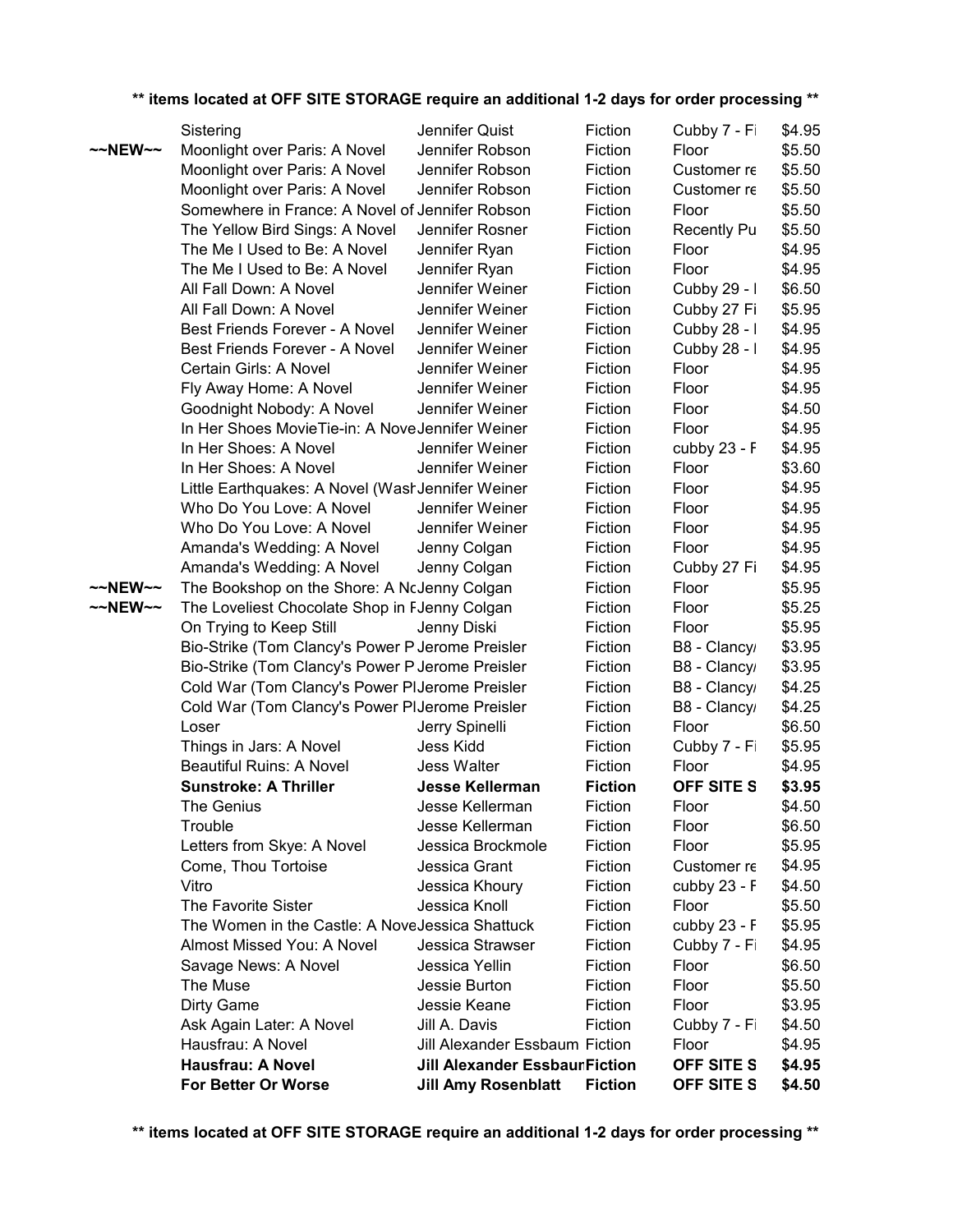| Falling for You                                | <b>Jill Mansell</b>          | Fiction            | Floor                   | \$4.50           |
|------------------------------------------------|------------------------------|--------------------|-------------------------|------------------|
| <b>Perfect Timing</b>                          | <b>JILL MANSELL</b>          | Fiction            | Floor                   | \$3.95           |
| Dearest Cousin Jane: A Jane ArJill Pitkeathley |                              | <b>Fiction</b>     | <b>OFF SITE S</b>       | \$4.95           |
| Wicked!                                        | Jilly Cooper                 | Fiction            | Cubby 7 - Fi            | \$4.50           |
| <b>Being Dead</b>                              | Jim Crace                    | Fiction            | Floor                   | \$6.50           |
| Dream Boy: A Novel                             | Jim Grimsley                 | Fiction            | Floor                   | \$4.75           |
| The Road Home                                  | Jim Harrison                 | Fiction            | Floor                   | \$4.95           |
| Longbourn                                      | Jo Baker                     | Fiction            | Floor                   | \$6.50           |
| Longbourn                                      | Jo Baker                     | Fiction            | Floor                   | \$5.25           |
| <b>Black Ships</b>                             | Jo Graham                    | Fiction            | Cubby 28 - I            | \$4.50           |
| My Real Children                               | Jo Walton                    | Fiction            | Floor                   | \$5.50           |
| Bad Girl Creek: A Novel                        | Jo-Ann Mapson                | Fiction            | Floor                   | \$5.95           |
| Eiriksdottir: a Tale of Dreams and Joan Clark  |                              | Fiction            | Floor                   | \$3.95           |
| Latitudes of Melt                              | Joan Clark                   | Fiction            | Floor                   | \$4.50           |
| Three Things About Elsie: A Nove Joanna Cannon |                              | Fiction            | Floor                   | \$5.50           |
| You Made Me Love You                           | Joanna Goodman               | <b>Fiction</b>     | <b>OFF SITE S</b>       | \$4.95           |
| City of Friends                                | Joanna Trollope              | Fiction            | Floor                   | \$4.50           |
| <b>Marrying the Mistress</b>                   | Joanna Trollope              | <b>Fiction</b>     | <b>OFF SITE S</b>       | \$4.50           |
| <b>Sense And Sensibility</b>                   | Joanna Trollope              | <b>Fiction</b>     | <b>OFF SITE S</b>       | \$4.95           |
| The Other Family                               | Joanna Trollope              | Fiction            | Cubby 4 - Fi            | \$4.50           |
| The Soldier's Wife: A Novel                    | <b>Joanna Trollope</b>       | <b>Fiction</b>     | <b>OFF SITE S</b>       | \$5.50           |
| <b>Blackberry Wine</b>                         | Joanne Harris                | Fiction            | Cubby 24 - I            | \$4.50           |
| <b>Blackberry Wine: A Novel</b>                | Joanne Harris                | Fiction            | Cubby 24 - I            | \$4.50           |
| <b>Chocolat: A Novel</b>                       | <b>Joanne Harris</b>         | <b>Fiction</b>     | <b>OFF SITE S</b>       | \$4.50           |
| Five Quarters of the Orange                    | Joanne Harris                | Fiction            | Floor                   | \$4.95           |
| <b>Gentlemen &amp; Players</b>                 | <b>Joanne Harris</b>         | <b>Fiction</b>     | <b>OFF SITE S</b>       | \$4.50           |
| <b>The Lollipop Shoes</b>                      | <b>Joanne Harris</b>         | <b>Fiction</b>     | OFF SITE S              | \$5.50           |
| We All Love the Beautiful Girls Joanne Proulx  |                              | <b>Fiction</b>     | <b>OFF SITE S</b>       | \$5.50           |
| You and the Pirates                            | Jocelyne Allen               | Fiction            | Cubby 27 Fi             | \$4.50           |
| And the Birds Rained Down                      | Jocelyne Saucier             | Fiction            | cubby 23 - F            | \$4.50           |
| Handle with Care: A Novel                      | Jodi Picoult                 | Fiction            | Cubby 8 - P             | \$4.95           |
| Handle with Care: A Novel                      | Jodi Picoult                 | Fiction            | Cubby 8 - P             | \$4.95           |
| Harvesting the Heart                           | Jodi Picoult                 | Fiction            | Cubby 8 - P             | \$5.50           |
| <b>House Rules</b>                             | Jodi Picoult                 | Fiction            | <b>B1</b>               | \$5.50           |
| House Rules: A Novel                           | Jodi Picoult                 | Fiction            | <b>B1</b>               | \$6.50           |
| House Rules: A Novel                           | Jodi Picoult                 | Fiction            | <b>B1</b>               | \$6.50           |
| <b>Keeping Faith</b>                           | Jodi Picoult                 | Fiction            | Cubby 8 - P             | \$3.95           |
| Leaving Time                                   | Jodi Picoult                 | Fiction            | <b>B1</b>               | \$6.50           |
| Leaving Time                                   | Jodi Picoult                 | Fiction            | Cubby 8 - P             | \$6.50           |
| Leaving Time                                   | Jodi Picoult                 | Fiction            | <b>B1</b>               | \$4.95           |
| Leaving Time                                   | Jodi Picoult                 | Fiction            | Cubby 18 - I            | \$4.95           |
| Lone Wolf: A Novel                             | Jodi Picoult                 | Fiction            | <b>B1</b>               | \$6.50           |
| Lone Wolf: A Novel                             | Jodi Picoult                 | Fiction            | <b>B1</b>               | \$3.95           |
| Mercy                                          | Jodi Picoult                 | Fiction            | Cubby 8 - P             | \$3.95           |
| Mercy: A Novel                                 | Jodi Picoult                 | Fiction            | Cubby 2-Po              | \$4.95           |
| My Sister's Keeper: A Novel                    | Jodi Picoult                 | Fiction            | <b>B1</b>               | \$4.95           |
| <b>Nineteen Minutes</b>                        |                              |                    |                         |                  |
|                                                |                              |                    |                         |                  |
| Sing You Home: A Novel                         | Jodi Picoult<br>Jodi Picoult | Fiction<br>Fiction | Cubby 13-P<br><b>B1</b> | \$4.50<br>\$6.50 |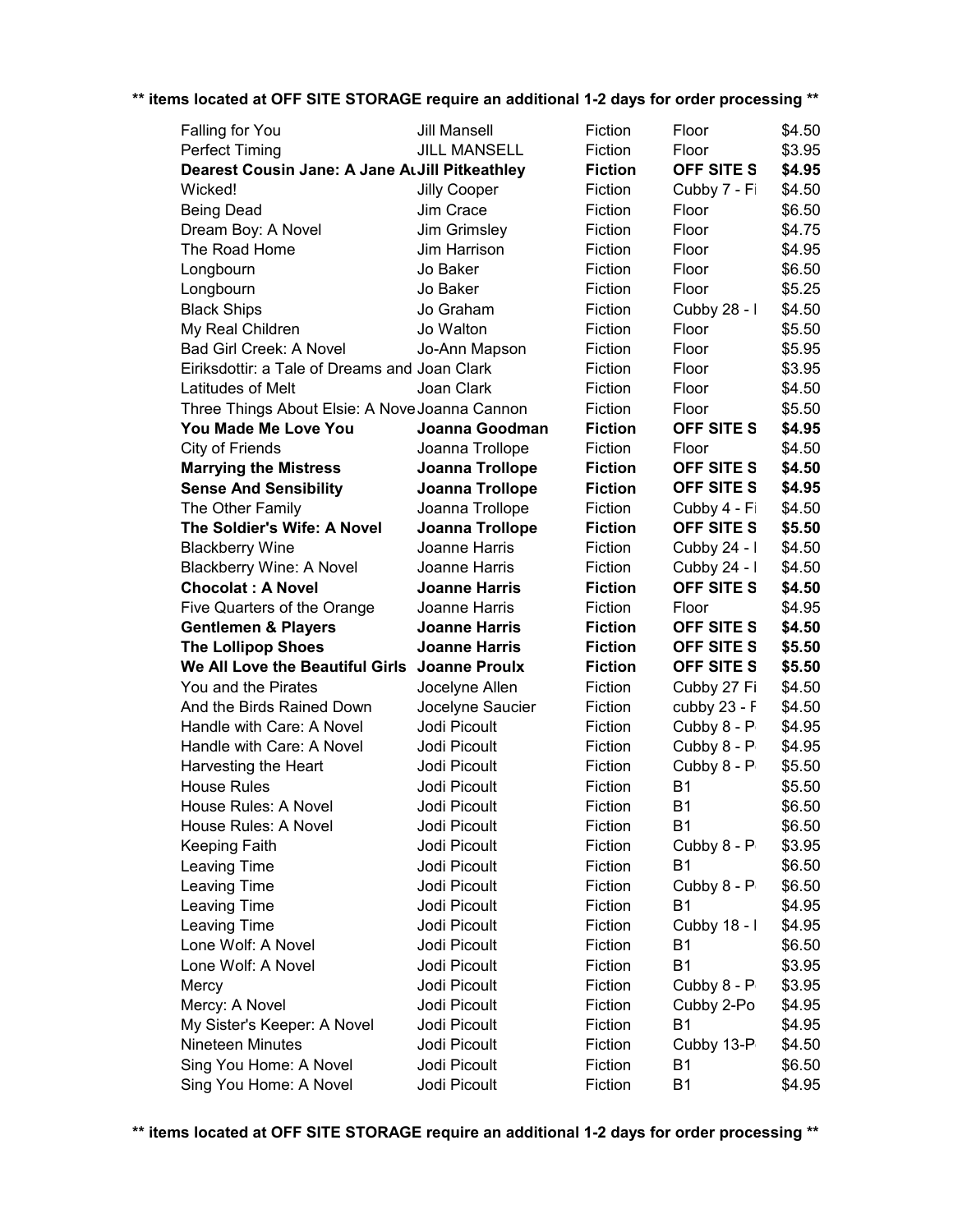|         | <b>Vanishing Acts</b>                                           | Jodi Picoult                    | Fiction        | <b>B1</b>      | \$3.95 |
|---------|-----------------------------------------------------------------|---------------------------------|----------------|----------------|--------|
|         | <b>Between the Lines</b>                                        | Jodi Picoult, Samantha \Fiction |                | <b>B1</b>      | \$6.50 |
|         | Between the Lines                                               | Jodi Picoult, Samantha \Fiction |                | Cubby 8 - P    | \$6.50 |
|         | Between the Lines                                               | Jodi Picoult, Samantha \Fiction |                | Cubby 13-P     | \$5.95 |
|         | The Ship Errant                                                 |                                 |                | Floor          | \$3.95 |
|         |                                                                 | Jody Lynn Nye                   | Fiction        |                |        |
|         | Apologizing to Dogs                                             | Joe Coomer                      | Fiction        | Cubby 24 - I   | \$4.95 |
|         | NOS4A2 [TV Tie-in]: A Novel                                     | Joe Hill                        | Fiction        | Floor          | \$4.95 |
|         | IQ (An IQ Novel, 1)                                             | Joe Ide                         | Fiction        | Cubby 29 - I   | \$5.50 |
|         | The Last Days (Political Thriller: Joel C. Rosenberg            |                                 | <b>Fiction</b> | OFF SITE S     | \$3.95 |
|         | The Truth About the Harry QueberJoel Dicker                     |                                 | Fiction        | Cubby 29 - I   | \$5.50 |
|         | Children of Eden: A Novel (1)                                   | Joey Graceffa                   | Fiction        | Floor          | \$5.95 |
|         | When The Light Enters                                           | Johanna Antonia Zomer Fiction   |                | Floor          | \$4.50 |
|         | The Sentimentalists                                             | Johanna Skibsrud                | Fiction        | Floor          | \$4.50 |
|         | The Sentimentalists                                             | Johanna Skibsrud                | Fiction        | Cubby 7 - Fi   | \$4.50 |
|         | The City of Falling Angels                                      | John Berendt                    | Fiction        | Floor          | \$6.50 |
|         | The Russia House - 1st Canadian John [; David John Moor Fiction |                                 |                | <b>B1</b>      | \$6.50 |
|         | The Russia House - 1st Canadian John [; David John MoorFiction  |                                 |                | <b>B1</b>      | \$6.25 |
|         | Little Star: A Novel                                            | John Ajvide Lindqvist           | Fiction        | Floor          | \$6.50 |
|         | The Island Walkers                                              | John Bemrose                    | Fiction        | Floor          | \$5.50 |
|         | The City of Falling Angels                                      | <b>John Berendt</b>             | <b>Fiction</b> | OFF SITE S     | \$4.95 |
| ~~NEW~~ | The Boy in the Striped Pajamas                                  |                                 | Fiction        | Customer re    | \$4.50 |
|         | This House is Haunted: A Novel b John Boyne                     | John Boyne                      |                | Cubby 7 - Fi   |        |
|         |                                                                 |                                 | Fiction        |                | \$3.95 |
|         | The First Stone: A Novel                                        | John Briley                     | Fiction        | Cubby 27 Fi    | \$6.50 |
|         | Spartina                                                        | John Casey                      | Fiction        | Floor          | \$4.50 |
|         | <b>Neanderthal</b>                                              | <b>John Darnton</b>             | <b>Fiction</b> | OFF SITE S     | \$3.95 |
|         | <b>The Experiment</b>                                           | <b>John Darnton</b>             | <b>Fiction</b> | OFF SITE S     | \$3.95 |
|         | The Fury: A Novel (Rediscovered John Farris                     |                                 | Fiction        | Floor          | \$3.50 |
|         | The Ebony Tower                                                 | John Fowles                     | Fiction        | Floor          | \$3.25 |
|         | Grendel                                                         | John Gardner                    | Fiction        | Customer re    | \$5.25 |
|         | The Taking Of Pelham 123                                        | John Godey                      | Fiction        | cubby 23 - F   | \$4.50 |
|         | The Fault in Our Stars (Movie Tie-John Green                    |                                 | Fiction        | Floor          | \$4.50 |
|         | A Painted House                                                 | John Grisham                    | Fiction        | Cubby 18 - I   | \$3.50 |
|         | A Time for Mercy (Jake Brigance) John Grisham                   |                                 | Fiction        | B <sub>2</sub> | \$6.95 |
|         | <b>Bleachers</b>                                                | John Grisham                    | Fiction        | B <sub>2</sub> | \$5.95 |
|         | Calico Joe                                                      | John Grisham                    | Fiction        | B <sub>2</sub> | \$5.95 |
|         | Calico Joe                                                      | John Grisham                    | Fiction        | Cubby 8 - P    | \$5.95 |
| ~~NEW~~ | Camino Island: A Novel                                          | John Grisham                    | Fiction        | B <sub>2</sub> | \$6.50 |
|         | Camino Winds                                                    | John Grisham                    | Fiction        | B <sub>2</sub> | \$6.95 |
|         | Camino Winds                                                    | John Grisham                    | Fiction        | Cubby 18 - I   | \$6.50 |
|         | Ford County: Stories                                            | John Grisham                    | Fiction        | Cubby 18 - I   | \$4.50 |
|         | Gray Mountain                                                   | John Grisham                    | Fiction        | B <sub>2</sub> | \$6.50 |
|         | Gray Mountain: A Novel                                          | John Grisham                    | Fiction        | B <sub>2</sub> | \$4.50 |
|         | Gray Mountain: A Novel                                          | John Grisham                    | Fiction        | B <sub>2</sub> | \$4.50 |
|         | Gray Mountain: A Novel                                          | John Grisham                    | Fiction        | B <sub>2</sub> | \$4.50 |
|         | Playing for Pizza                                               | John Grisham                    | Fiction        | Cubby 18 - I   | \$3.50 |
|         | Playing For Pizza: A Novel                                      | John Grisham                    | Fiction        | B <sub>2</sub> | \$5.50 |
|         | Rogue Lawyer                                                    | John Grisham                    | Fiction        | B <sub>2</sub> | \$6.50 |
|         | Rooster Bar, The                                                | John Grisham                    | Fiction        | B <sub>2</sub> | \$4.95 |
|         |                                                                 |                                 |                |                |        |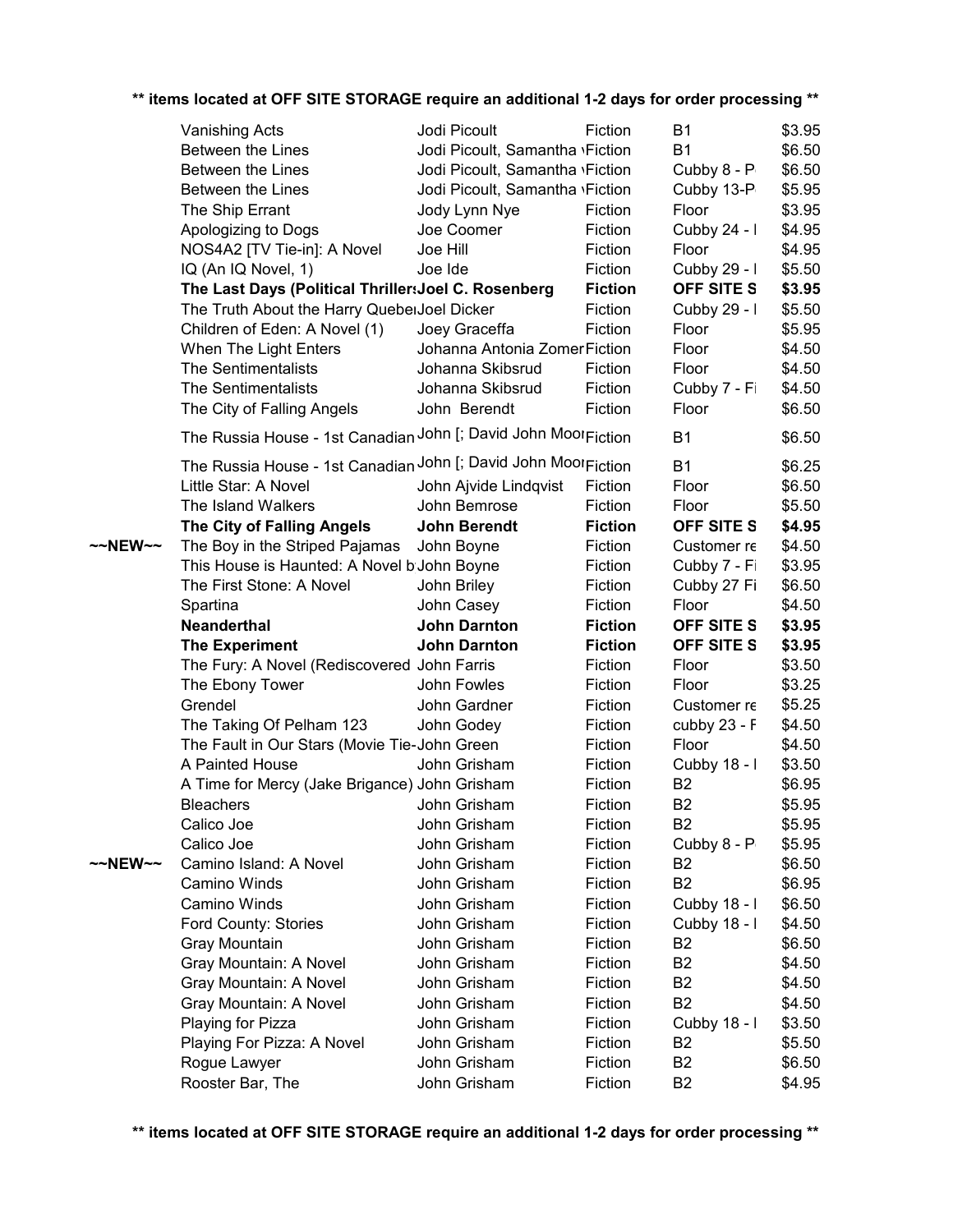|         | Rooster Bar, The                             | John Grisham |                | Fiction        | Cubby 2-Po         | \$4.50  |
|---------|----------------------------------------------|--------------|----------------|----------------|--------------------|---------|
|         | Sycamore Row                                 | John Grisham |                | Fiction        | <b>B2</b>          | \$4.50  |
|         | Sycamore Row                                 | John Grisham |                | Fiction        | Cubby 18 - I       | \$4.50  |
|         | The Appeal                                   | John Grisham |                | Fiction        | <b>B2</b>          | \$6.50  |
|         | The Appeal                                   | John Grisham |                | Fiction        | Cubby 8 - P        | \$4.50  |
|         | The Appeal                                   | John Grisham |                | Fiction        | B <sub>2</sub>     | \$3.95  |
|         | The Appeal                                   | John Grisham |                | Fiction        | <b>B2</b>          | \$3.95  |
|         | The Associate                                | John Grisham |                | Fiction        | <b>B2</b>          | \$6.50  |
|         | The Associate                                | John Grisham |                | Fiction        | Cubby 8 - P        | \$5.75  |
|         | The Associate: A Novel                       | John Grisham |                | Fiction        | <b>B2</b>          | \$4.50  |
|         | The Brethren                                 | John Grisham |                | Fiction        | Cubby 8 - P        | \$5.50  |
|         | The Brethren                                 | John Grisham |                | Fiction        | <b>B2</b>          | \$3.95  |
|         | The Broker                                   | John Grisham |                | Fiction        | Cubby 18 - I       | \$4.50  |
|         | The Broker                                   | John Grisham |                | Fiction        | B <sub>2</sub>     | \$3.95  |
|         | The Chamber                                  | John Grisham |                | Fiction        | B <sub>2</sub>     | \$3.95  |
|         | The Client: A Novel                          | John Grisham |                | Fiction        | B <sub>2</sub>     | \$4.50  |
|         | The Confession                               | John Grisham |                | Fiction        | <b>B2</b>          | \$4.50  |
|         | The Confession                               | John Grisham |                | Fiction        | Cubby 18 - I       | \$4.50  |
|         | The Guardians: A Novel                       | John Grisham |                | Fiction        | B <sub>2</sub>     | \$6.50  |
|         | The Guardians: A Novel                       | John Grisham |                | Fiction        | <b>B2</b>          | \$4.50  |
|         | The Guardians: A Novel                       | John Grisham |                | Fiction        | Cubby 18 - I       | \$4.50  |
|         | The Guardians: A Novel                       | John Grisham |                | Fiction        | Cubby 18 - I       | \$4.50  |
|         | The Innocent Man                             | John Grisham |                | Fiction        | Cubby 8 - P        | \$3.95  |
|         | The King of Torts                            | John Grisham |                | Fiction        | <b>B2</b>          | \$6.50  |
| ~~NEW~~ | The Last Juror                               | John Grisham |                | Fiction        | Cubby 8 - P        | \$4.50  |
|         | The Litigators                               | John Grisham |                | Fiction        | Cubby 8 - P        | \$6.50  |
|         | The Litigators (Random House La John Grisham |              |                | Fiction        | TallB <sub>2</sub> | \$4.95  |
|         | The Litigators: A Novel                      | John Grisham |                | Fiction        | <b>B2</b>          | \$4.50  |
|         | The Litigators: A Novel                      | John Grisham |                | Fiction        | <b>B2</b>          | \$4.50  |
|         | The Pelican Brief                            | John Grisham |                | Fiction        | Cubby 18 - I       | \$3.95  |
|         | The Pelican Brief                            | John Grisham |                | Fiction        | <b>B2</b>          | \$3.60  |
|         | The Rainmaker                                | John Grisham |                | Fiction        | B <sub>2</sub>     | \$3.90  |
|         | The Reckoning: A Novel                       | John Grisham |                | Fiction        | B <sub>2</sub>     | \$6.50  |
|         | The Reckoning: A Novel                       | John Grisham |                | Fiction        | <b>B2</b>          | \$6.50  |
|         | The Reckoning: A Novel                       | John Grisham |                | Fiction        | Cubby 18 - I       | \$6.50  |
|         | The Rooster Bar                              | John Grisham |                | Fiction        | B <sub>2</sub>     | \$6.25  |
|         | The Runaway Jury                             | John Grisham |                | Fiction        | <b>B2</b>          | \$3.95  |
|         | The Street Lawyer                            | John Grisham |                | Fiction        | B <sub>2</sub>     | \$13.50 |
|         | The Summons: A Novel                         | John Grisham |                | Fiction        | Cubby 18 - I       | \$6.50  |
|         | The Testament                                | John Grisham |                | Fiction        | <b>B2</b>          | \$6.50  |
|         | The Testament: A Novel                       | John Grisham |                | Fiction        | Cubby 18 - I       | \$3.50  |
|         | Marley & Me tie-in: Life and Lov John Grogan |              |                | <b>Fiction</b> | <b>OFF SITE S</b>  | \$4.95  |
|         | Dramatic Decisions 1776-1945                 |              | John H. Bowles | Fiction        | <b>Recently Pu</b> | \$3.95  |
|         | The Last Child: A Novel                      | John Hart    |                | Fiction        | Floor              | \$4.50  |
| ~~NEW~~ | A Widow for One Year: A Novel John Irving    |              |                | <b>Fiction</b> | OFF SITE S         | \$4.95  |
|         | A Widow for One Year: A Novel                | John Irving  |                | Fiction        | Cubby 28 - I       | \$4.95  |
|         | A Widow for One Year: A Novel                | John Irving  |                | Fiction        | Floor              | \$3.95  |
|         | A Widow for One Year: A Novel John Irving    |              |                | Fiction        | Floor              | \$3.95  |
|         | A WIDOW FOR ONE YEAR: A N(John Irving        |              |                | Fiction        | Floor              | \$6.50  |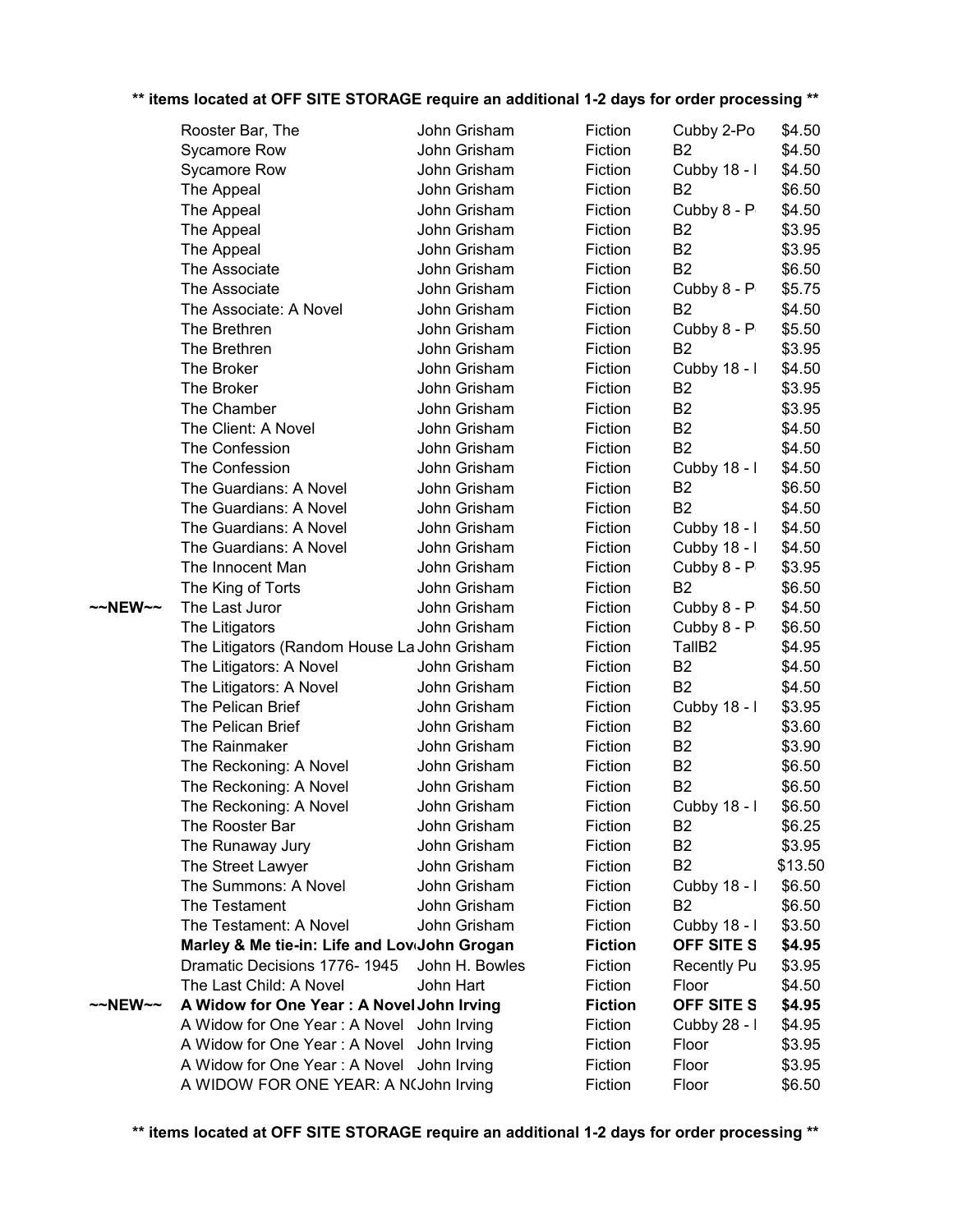|         | ** items located at OFF SITE STORAGE require an additional 1-2 days for order processing ** |                            |                |                    |        |
|---------|---------------------------------------------------------------------------------------------|----------------------------|----------------|--------------------|--------|
|         | Avenue of Mysteries                                                                         | John Irving                | Fiction        | Floor              | \$6.50 |
|         | Avenue of Mysteries                                                                         | John Irving                | Fiction        | Floor              | \$4.50 |
|         | Avenue of Mysteries                                                                         | John Irving                | Fiction        | Floor              | \$4.50 |
|         | In One Person                                                                               | John Irving                | Fiction        | Floor              | \$6.50 |
|         | In One Person                                                                               | John Irving                | Fiction        | Cubby 29 - I       | \$6.50 |
|         | Last Night in Twisted River                                                                 | John Irving                | Fiction        | Cubby 27 Fi        | \$5.50 |
|         | Last Night in Twisted River: A NovJohn Irving                                               |                            | Fiction        | TallB <sub>2</sub> | \$5.50 |
|         | The Cider House Rules                                                                       | John Irving                | Fiction        | Cubby 27 Fi        | \$3.95 |
|         | The Fourth Hand                                                                             | John Irving                | Fiction        | Floor              | \$4.50 |
|         | The Fourth Hand                                                                             | John Irving                | Fiction        | Cubby 7 - Fi       | \$4.50 |
|         | The Hotel New Hampshire                                                                     | John Irving                | Fiction        | Floor              | \$4.50 |
|         | The Water-Method Man                                                                        | John Irving                | Fiction        | Floor              | \$3.50 |
|         | The World According to Garp by JJohn Irving                                                 |                            | Fiction        | Floor              | \$5.95 |
|         | Trying To Save Piggy Sneed                                                                  | John Irving                | Fiction        | Floor              | \$4.95 |
|         | Trying to Save Piggy Sneed                                                                  | John Irving                | Fiction        | Floor              | \$4.95 |
|         | Until I Find You                                                                            | John Irving                | Fiction        | Floor              | \$6.50 |
| ~~NEW~~ | <b>Until I Find You</b>                                                                     | John Irving                | <b>Fiction</b> | OFF SITE S         | \$5.95 |
|         | California Gold                                                                             | John Jakes                 | Fiction        | Cubby 7 - Fi       | \$6.50 |
|         | Stone Work: Reflections on SeriouJohn Jerome                                                |                            | Fiction        | Cubby 24 - I       | \$5.95 |
|         | <b>Just Cause</b>                                                                           | John Katzenbach            | Fiction        | Cubby 28 - I       | \$3.50 |
|         | Second Violin                                                                               | John Lawton                | Fiction        | cubby $23 - F$     | \$4.50 |
|         | A Delicate Truth                                                                            | John Le Carre              | Fiction        | Cubby 18 - I       | \$5.95 |
|         | A Delicate Truth                                                                            | John Le Carre              | Fiction        | Cubby 18 - I       | \$4.95 |
|         | A Legacy of Spies [May 02, 2018] JOHN LE CARRE                                              |                            | Fiction        | <b>B1</b>          | \$4.75 |
|         | A Most Wanted Man                                                                           | John Le Carre              | Fiction        | Cubby 18 - I       | \$6.50 |
|         | A murder of quality                                                                         | John Le CARRE              | Fiction        | <b>B1</b>          | \$2.95 |
|         | A Perfect Spy                                                                               | John le CARRE              | Fiction        | Cubby 18 - I       | \$6.50 |
|         | A Small Town in Germany                                                                     | John Le Carre              | Fiction        | Cubby 18 - I       | \$2.95 |
|         | Most Wanted Man                                                                             | John Le Carre              | Fiction        | <b>B1</b>          | \$4.50 |
|         | Our Kind of Traitor                                                                         | John Le Carre              | Fiction        | Cubby 18 - I       | \$4.95 |
|         | Our Kind of Traitor                                                                         | John Le Carre              | Fiction        | <b>B1</b>          | \$4.50 |
|         | Single & Single                                                                             | John Le Carre              | Fiction        | Cubby 18 - I       | \$6.50 |
|         | Single & Single                                                                             | John le Carre              | Fiction        | <b>B1</b>          | \$4.95 |
|         | The Constant Gardener by Le CarJohn le Carre                                                |                            | Fiction        | Cubby 13-P         | \$4.50 |
|         | The Constant Gardener by Le CarJohn le Carre                                                |                            | Fiction        | Cubby 13-P         | \$3.95 |
|         | The Looking Glass War                                                                       | John le Carre              | Fiction        | <b>B1</b>          | \$5.50 |
|         | The Looking Glass War                                                                       | John Le Carre              | Fiction        | Floor              | \$2.95 |
|         | The Looking Glass War                                                                       | John Le Carre              | Fiction        | <b>B1</b>          | \$2.95 |
|         | The Naive and Sentimental Lover John le Carre                                               |                            | Fiction        | B <sub>1</sub>     | \$2.95 |
|         | The Naive and Sentimental Lover John le Carre                                               |                            | Fiction        | Cubby 18 - I       | \$2.95 |
|         | The Night Manager                                                                           | John Le Carre              | Fiction        | Cubby 13-P         | \$6.50 |
|         | The Secret Pilgrim                                                                          | John Le Carre              | Fiction        | Cubby 18 - I       | \$6.50 |
|         | The Tailor of Panama                                                                        | John le CARRE              | Fiction        | Cubby 18 - I       | \$6.50 |
|         | The Tailor of Panama                                                                        | John Le Carre              | Fiction        | Cubby 2-Po         | \$5.50 |
|         | The Tailor of Panama                                                                        | John Le Carre              | Fiction        | <b>B1</b>          | \$2.95 |
|         | <b>Tinker Tailor Soldier Spy</b>                                                            | John le Carre              | Fiction        | B <sub>1</sub>     | \$3.25 |
|         | A Legacy of Spies                                                                           | John le Carr <sub>50</sub> | Fiction        | B <sub>1</sub>     | \$6.50 |
|         |                                                                                             | John le Carrsn             |                |                    |        |
|         | A Legacy of Spies                                                                           |                            | Fiction        | Cubby 18 - I       | \$6.50 |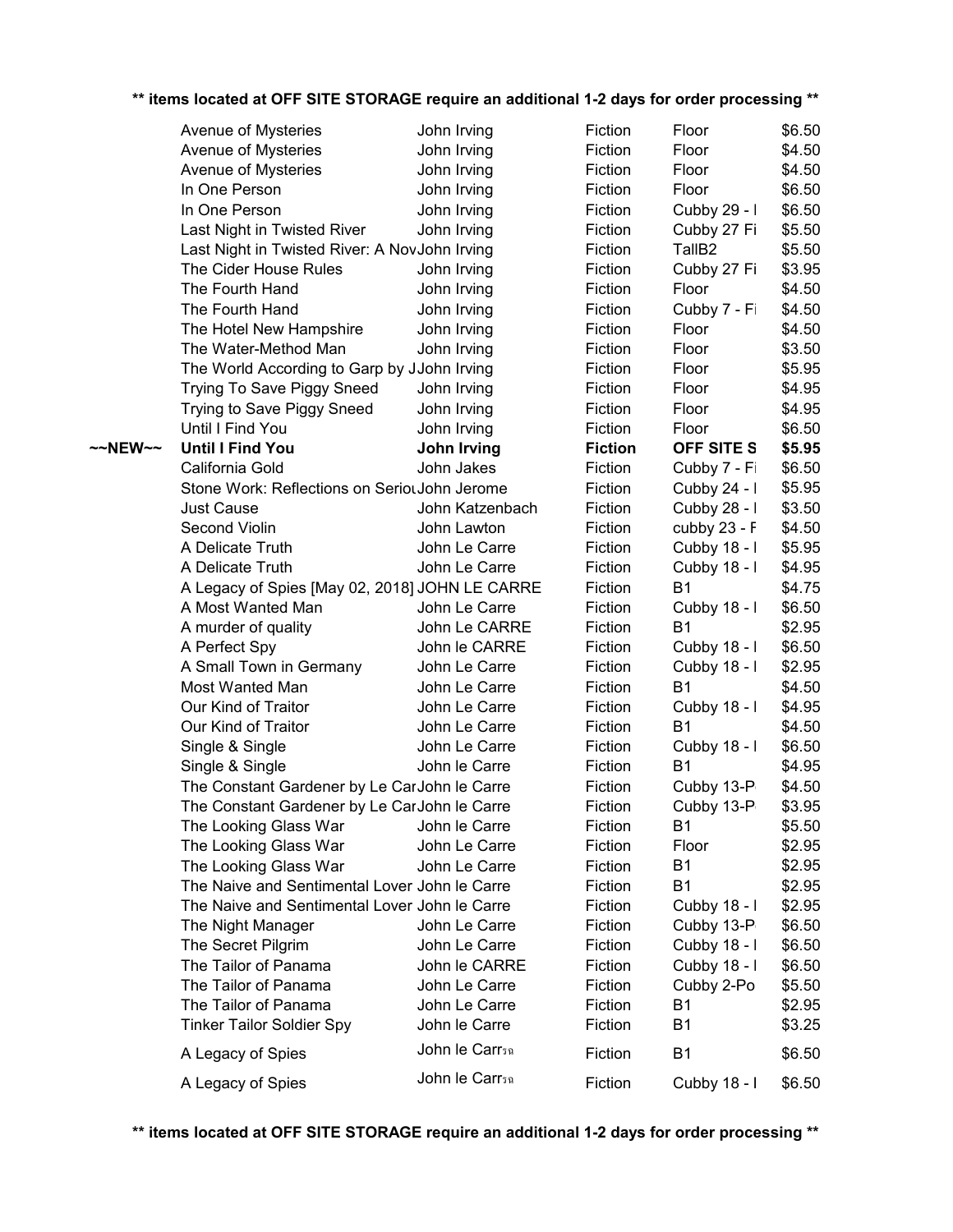| <b>Absolute Friends</b>                                                                                                                    | John le Carr <sub>50</sub>                                                         | Fiction                                             | <b>B1</b>                                                             | \$5.50                                         |
|--------------------------------------------------------------------------------------------------------------------------------------------|------------------------------------------------------------------------------------|-----------------------------------------------------|-----------------------------------------------------------------------|------------------------------------------------|
| <b>Absolute Friends</b>                                                                                                                    | John le Carrsn                                                                     | Fiction                                             | <b>B1</b>                                                             | \$3.95                                         |
| Call for the Dead                                                                                                                          | John le Carr <sub>50</sub>                                                         | Fiction                                             | <b>B1</b>                                                             | \$4.95                                         |
| Perfect Spy                                                                                                                                | John le Carrsa                                                                     | Fiction                                             | <b>B1</b>                                                             | \$3.50                                         |
| Single and Single                                                                                                                          | John le Carr <sub>50</sub>                                                         | Fiction                                             | <b>B1</b>                                                             | \$5.50                                         |
| The Little Drummer Girl                                                                                                                    | John le Carrsn                                                                     | Fiction                                             | <b>B1</b>                                                             | \$4.50                                         |
| The Looking Glass War                                                                                                                      | John le Carrsn                                                                     | Fiction                                             | <b>B1</b>                                                             | \$4.95                                         |
| The Mission Song                                                                                                                           | John le Carr <sub>50</sub>                                                         | Fiction                                             | <b>B1</b>                                                             | \$3.95                                         |
| The Pigeon Tunnel: Stories from NJohn le Carrsa                                                                                            |                                                                                    | Fiction                                             | <b>B1</b>                                                             | \$6.50                                         |
| The Pigeon Tunnel: Stories from NJohn le Carrsa                                                                                            |                                                                                    | Fiction                                             | Cubby 18 - I                                                          | \$6.50                                         |
| The Russia House                                                                                                                           | John le Carrsn                                                                     | Fiction                                             | <b>B1</b>                                                             | \$5.50                                         |
| The Secret Pilgrim                                                                                                                         | John le Carrsn                                                                     | Fiction                                             | <b>B1</b>                                                             | \$5.50                                         |
| The Mission Song: A Novel                                                                                                                  | John Le Carrs to                                                                   | Fiction                                             | Cubby 2-Po                                                            | \$6.50                                         |
| The Mission Song: A Novel<br>Agent Running in the Field<br>Agent Running in the Field<br>Agent Running in the Field<br>A Plague of Secrets | John Le Carrs to<br>John LeCarre<br>John LeCarre<br>John LeCarre<br>John Lescroart | Fiction<br>Fiction<br>Fiction<br>Fiction<br>Fiction | Cubby 18 - I<br><b>B1</b><br>Cubby 8 - P<br>Cubby 18 - I<br><b>B1</b> | \$6.50<br>\$6.50<br>\$6.50<br>\$6.50<br>\$4.50 |
| A Plague of Secrets                                                                                                                        | John Lescroart                                                                     | Fiction                                             | <b>B1</b>                                                             | \$4.50                                         |
| Betrayal: A Novel (Dismas Hardy, John Lescroart<br>Damage                                                                                  | John Lescroart                                                                     | Fiction<br>Fiction                                  | Cubby 2-Po<br><b>B1</b>                                               | \$6.50<br>\$6.50                               |
| Dead Irish (Dismas Hardy, Book 1 John Lescroart                                                                                            |                                                                                    | Fiction                                             | Cubby 18 - I                                                          | \$3.50                                         |
| Fatal: A Novel                                                                                                                             | John Lescroart                                                                     | Fiction                                             | Cubby 18 - I                                                          | \$6.50                                         |
| Guilt (Abe Glitsky)                                                                                                                        | John Lescroart                                                                     | Fiction                                             | Cubby 8 - P                                                           | \$3.60                                         |
| Guilt (Abe Glitsky)                                                                                                                        | John Lescroart                                                                     | Fiction                                             | Cubby 8 - P                                                           | \$3.50                                         |
| The 13th Juror: A Novel (Dismas I John Lescroart                                                                                           |                                                                                    | Fiction                                             | <b>B1</b>                                                             | \$5.95                                         |
| The Hearing                                                                                                                                | John Lescroart                                                                     | Fiction                                             | <b>B1</b>                                                             | \$4.50                                         |
| The Hearing<br>The Hunt Club: A Novel                                                                                                      | John Lescroart<br>John Lescroart                                                   | Fiction                                             | Cubby 8 - P                                                           | \$4.50                                         |
| The Hunter                                                                                                                                 | John Lescroart                                                                     | Fiction<br>Fiction                                  | Cubby 18 - I<br>Cubby 18 - I                                          | \$6.50<br>\$6.50                               |
| The Hunter (Wyatt Hunt Novel)                                                                                                              | John Lescroart                                                                     | Fiction                                             | <b>B1</b>                                                             | \$4.50                                         |
| The Keeper: A Novel                                                                                                                        | John Lescroart                                                                     | Fiction                                             | <b>B1</b>                                                             | \$5.95                                         |
| The Oath (Dismas Hardy)                                                                                                                    | John Lescroart                                                                     | Fiction                                             | Cubby 18 - I                                                          | \$6.50                                         |
| The Ophelia Cut: A Novel                                                                                                                   | John Lescroart                                                                     | Fiction                                             | B1                                                                    | \$4.50                                         |
| The Second Chair (Dismas Hardy) John Lescroart                                                                                             |                                                                                    | Fiction                                             | <b>B1</b>                                                             | \$4.50                                         |
| The Second Chair (Dismas Hardy) John Lescroart                                                                                             |                                                                                    | Fiction                                             | Cubby 2-Po                                                            | \$4.50                                         |
| The Suspect (Dismas Hardy)                                                                                                                 | John Lescroart                                                                     | Fiction                                             | Cubby 2-Po                                                            | \$6.50                                         |
| The Suspect (Signet Novel)                                                                                                                 | John Lescroart                                                                     | Fiction                                             | <b>B1</b>                                                             | \$4.50                                         |
| The Vig (Dismas Hardy)                                                                                                                     | John Lescroart                                                                     | Fiction                                             | Floor                                                                 | \$3.95                                         |
| The Vig (Dismas Hardy)                                                                                                                     | John Lescroart                                                                     | Fiction                                             | <b>B1</b>                                                             | \$3.95                                         |
| The Fiend in Human                                                                                                                         | John M. Gray                                                                       | Fiction                                             | Floor                                                                 | \$3.95                                         |
| Not Quite Dead                                                                                                                             | John MacLachlan Gray Fiction                                                       |                                                     | Floor                                                                 | \$5.95                                         |
| White Stone Day                                                                                                                            | John MacLachlan Gray Fiction                                                       |                                                     | Floor                                                                 | \$6.50                                         |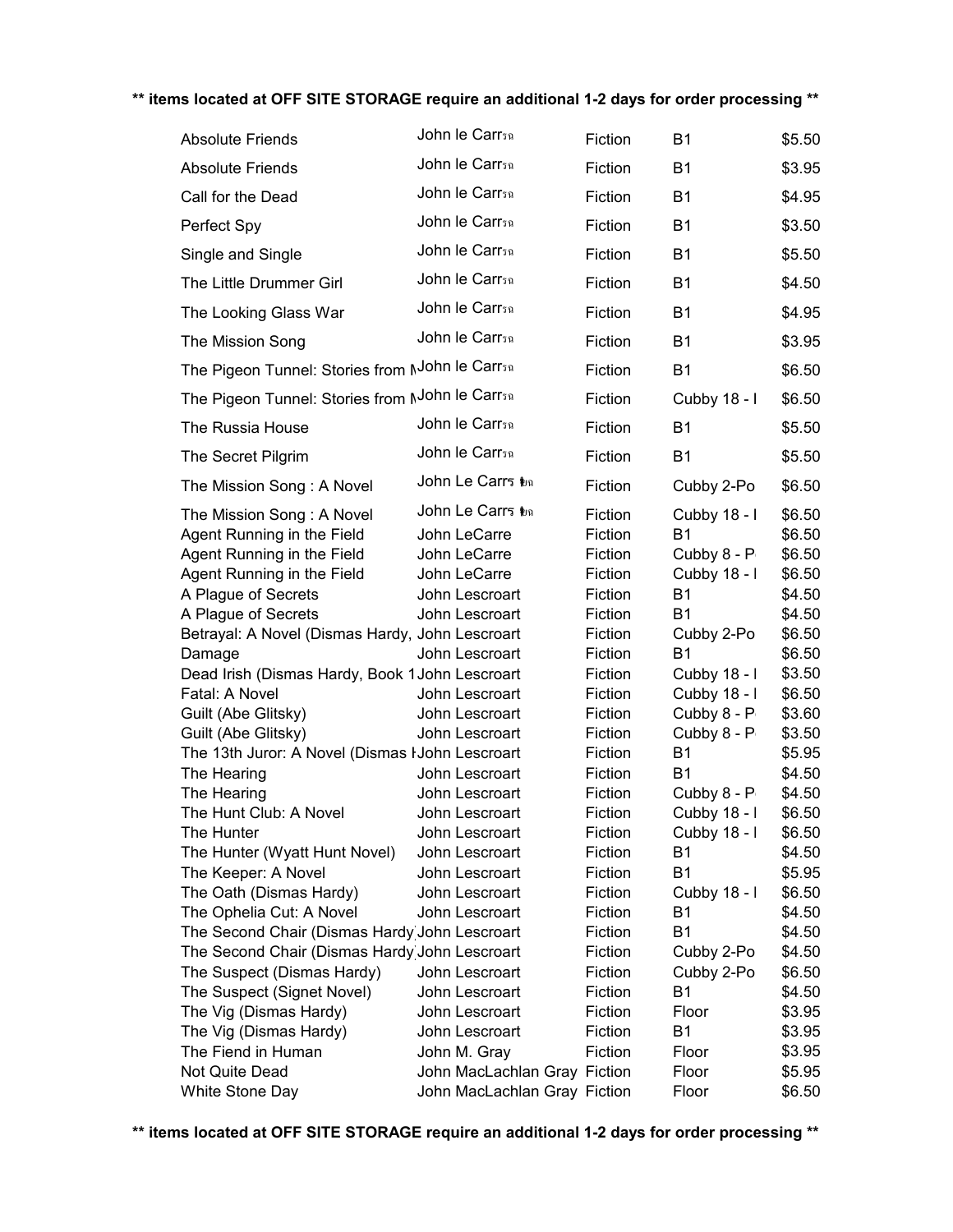|         | <b>Billy Strobe</b>                                | <b>John Martel</b> | <b>Fiction</b> | OFF SITE S     | \$3.60 |
|---------|----------------------------------------------------|--------------------|----------------|----------------|--------|
|         | The Sixth String                                   | John Owens         | Fiction        | Floor          | \$4.95 |
|         | Woodsburner: A Novel                               | John Pipkin        | Fiction        | Floor          | \$6.50 |
|         | Reflections of a Siamese Twin: CaJohn Ralston Saul |                    | Fiction        | Cubby 24 - I   | \$5.50 |
|         | The Unconscious Civilization (CJohn Ralston Saul   |                    | <b>Fiction</b> | OFF SITE S     | \$6.73 |
|         | Redshirts: A Novel with Three CocJohn Scalzi       |                    | Fiction        | Floor          | \$5.50 |
|         | Spark: A Novel                                     | John Twelve Hawks  | Fiction        | Floor          | \$6.50 |
|         | The Widows of Eastwick: A Novel John Updike        |                    | Fiction        | Floor          | \$4.95 |
|         | The Night Manager                                  | John. Le Carre     | Fiction        | <b>B1</b>      | \$6.50 |
|         | After You: A Novel                                 | Jojo Moyes         | Fiction        | Customer re    | \$6.50 |
| ~~NEW~~ | After You: A Novel                                 | Jojo Moyes         | Fiction        | Cubby 4 - Fi   | \$6.50 |
|         | <b>After You: A Novel</b>                          | Jojo Moyes         | <b>Fiction</b> | OFF SITE S     | \$5.50 |
| ~~NEW~~ | Me Before You: A Novel                             | Jojo Moyes         | Fiction        | Floor          | \$4.95 |
|         | Me Before You: A Novel                             | Jojo Moyes         | <b>Fiction</b> | OFF SITE S     | \$4.95 |
|         | Me Before You: A Novel                             | Jojo Moyes         | Fiction        | Cubby 27 Fi    | \$4.95 |
| ~~NEW~~ | <b>Night Music</b>                                 | Jojo Moyes         | Fiction        | Floor          | \$4.25 |
| ~~NEW~~ | One Plus One: A Novel                              | Jojo Moyes         | Fiction        | Floor          | \$6.75 |
|         | Paris for One and Other Stories Jojo Moyes         |                    | <b>Fiction</b> | OFF SITE S     | \$5.50 |
|         | Paris for One and Other Stories                    | Jojo Moyes         | Fiction        | Cubby 24 - I   | \$5.50 |
|         | Paris for One and Other Stories                    | Jojo Moyes         | Fiction        | cubby 23 - F   | \$5.50 |
| ~~NEW~~ | Sheltering Rain                                    | Jojo Moyes         | Fiction        | Floor          | \$5.50 |
| ~~NEW~~ | Silver Bay                                         | Jojo Moyes         | Fiction        | Floor          | \$4.50 |
|         | Still Me: A Novel (Me Before You Jojo Moyes        |                    | Fiction        | Cubby 29 - I   | \$6.50 |
| ~~NEW~~ | Still Me: A Novel (Me Before You Jojo Moyes        |                    | Fiction        | Floor          | \$5.95 |
|         | Still Me: A Novel (Me Before You Jojo Moyes        |                    | Fiction        | Customer re    | \$5.95 |
|         | Still Me: A Novel (Me Before YouJojo Moyes         |                    | <b>Fiction</b> | OFF SITE S     | \$4.50 |
| ~~NEW~~ | The Girl You Left Behind                           | Jojo Moyes         | Fiction        | Floor          | \$6.25 |
| ~~NEW~~ | The Giver of Stars: A Novel                        | Jojo Moyes         | Fiction        | Floor          | \$6.50 |
| ~~NEW~~ | The Horse Dancer                                   | Jojo Moyes         | Fiction        | Floor          | \$5.95 |
|         | The Geographer's Library                           | Jon Fasman         | Fiction        | Floor          | \$6.50 |
|         | Girl Who Saved: A Novel                            | Jonas Jonasson     | Fiction        | Floor          | \$4.95 |
|         | The 100 Year-Old Man Who Climt Jonas Jonasson      |                    | Fiction        | Customer re    | \$5.50 |
|         | The 100 Year-Old Man Who Climt Jonas Jonasson      |                    | Fiction        | Floor          | \$4.55 |
|         | The 100 Year-Old Man Who Climt Jonas Jonasson      |                    | Fiction        | Floor          | \$4.50 |
|         | The 100 Year-Old Man Who ClimtJonas Jonasson       |                    | Fiction        | Cubby 28 - I   | \$3.95 |
|         | The Girl Who Saved The King O Jonas Jonasson       |                    | <b>Fiction</b> | OFF SITE S     | \$5.50 |
|         | The Vanishment                                     | Jonathan Aycliffe  | Fiction        | Floor          | \$4.95 |
|         | The Oracle: The Jubilean MysterieJonathan Cahn     |                    | Fiction        | Cubby 28 - I   | \$6.50 |
|         | Freedom                                            | Jonathan Franzen   | Fiction        | Floor          | \$6.50 |
|         | The Corrections                                    | Jonathan Franzen   | Fiction        | Floor          | \$5.50 |
|         | The Corrections                                    | Jonathan Franzen   | Fiction        | cubby 23 - F   | \$5.50 |
|         | A Civil Action                                     | Jonathan Harr      | Fiction        | Cubby 28 - I   | \$4.95 |
|         | <b>Billy Straight</b>                              | Jonathan Kellerman | Fiction        | B <sub>2</sub> | \$4.25 |
|         | <b>Billy Straight</b>                              | Jonathan Kellerman | Fiction        | <b>B2</b>      | \$3.60 |
|         | Bones (Alex Delaware, No. 23)                      | Jonathan Kellerman | Fiction        | B <sub>2</sub> | \$4.95 |
|         | Compulsion (Alex Delaware, No. 2Jonathan Kellerman |                    | Fiction        | <b>B2</b>      | \$4.50 |
|         | Deception: An Alex Delaware Nov Jonathan Kellerman |                    | Fiction        | Cubby 8 - P    | \$4.50 |
|         | Gone (Alex Delaware Novels)                        | Jonathan Kellerman | Fiction        | B <sub>2</sub> | \$4.95 |
|         | Gone (Alex Delaware, No. 20)                       | Jonathan Kellerman | Fiction        | B <sub>2</sub> | \$3.95 |
|         |                                                    |                    |                |                |        |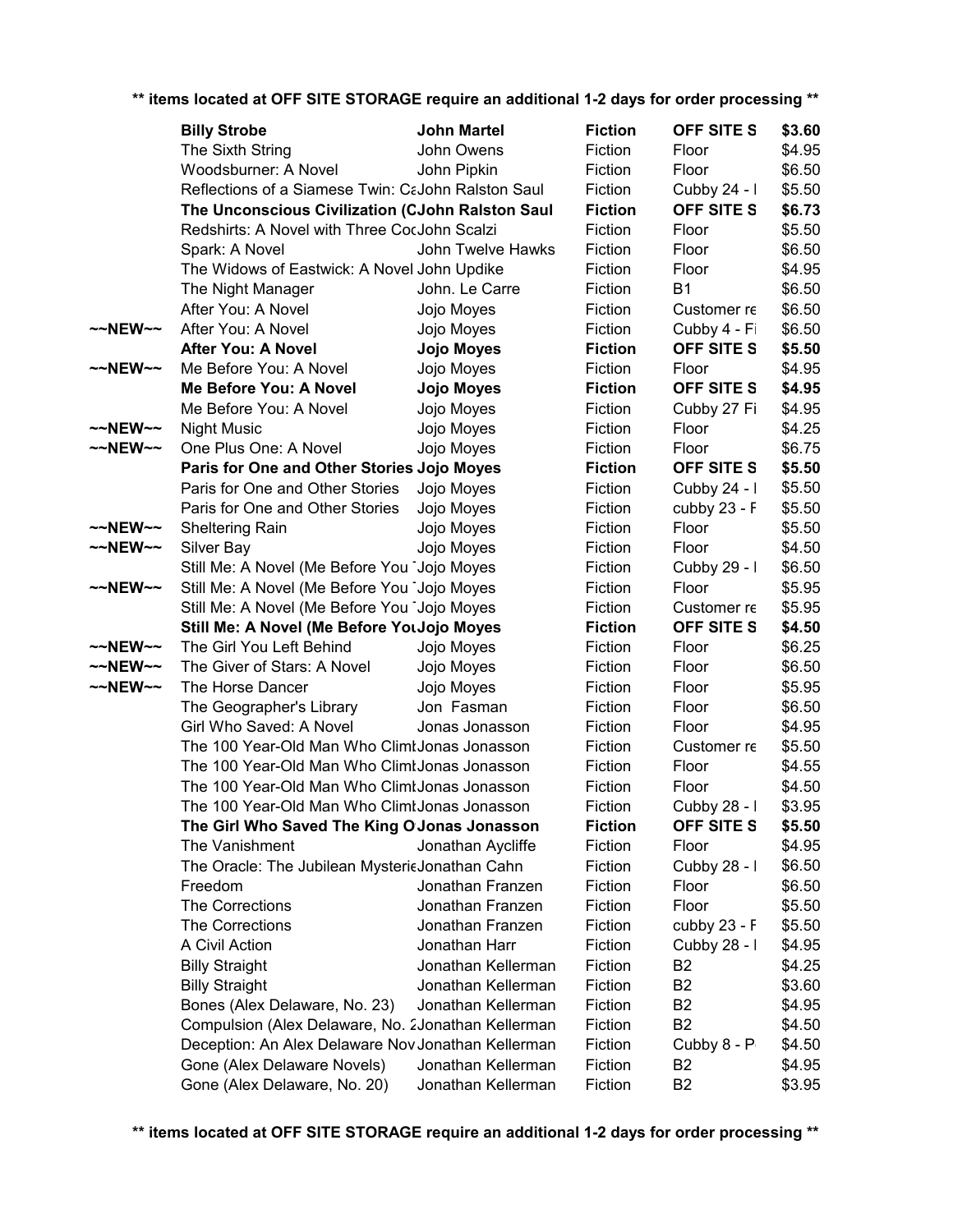| Gone (Alex Delaware, No. 20)                                     | Jonathan Kellerman               | Fiction        | Cubby 8 - P       | \$3.95 |
|------------------------------------------------------------------|----------------------------------|----------------|-------------------|--------|
| Guilt: An Alex Delaware Novel                                    | Jonathan Kellerman               | Fiction        | B <sub>2</sub>    | \$4.50 |
| Heartbreak Hotel: An Alex DelawaJonathan Kellerman               |                                  | Fiction        | B <sub>2</sub>    | \$6.50 |
| Heartbreak Hotel: An Alex DelawaJonathan Kellerman               |                                  | Fiction        | Cubby 18 - I      | \$4.50 |
| Mystery: An Alex Delaware Novel Jonathan Kellerman               |                                  | Fiction        | B <sub>2</sub>    | \$4.95 |
| Mystery: An Alex Delaware Novel Jonathan Kellerman               |                                  | Fiction        | B <sub>2</sub>    | \$4.50 |
| Night Moves: An Alex Delaware N Jonathan Kellerman               |                                  | Fiction        | Cubby 2-Po        | \$6.50 |
| Rage: An Alex Delaware Novel                                     | Jonathan Kellerman               | Fiction        | B <sub>2</sub>    | \$3.95 |
| Survival of the Fittest: An Alex DelJonathan Kellerman           |                                  | Fiction        | B <sub>2</sub>    | \$3.60 |
| The Conspiracy Club                                              | Jonathan Kellerman               | Fiction        | B <sub>2</sub>    | \$5.95 |
| The Murderer's Daughter: A NovelJonathan Kellerman               |                                  | Fiction        | <b>B2</b>         | \$4.50 |
| Time Bomb (Alex Delaware)                                        | Jonathan Kellerman               | Fiction        | B <sub>2</sub>    | \$3.95 |
| <b>True Detectives</b>                                           | Jonathan Kellerman               | Fiction        | B <sub>2</sub>    | \$4.50 |
| Twisted: A Novel                                                 | Jonathan Kellerman               | Fiction        | B <sub>2</sub>    | \$3.60 |
| Victims (Alex Delaware)                                          | Jonathan Kellerman               | Fiction        | B <sub>2</sub>    | \$4.50 |
| Victims (Alex Delaware)                                          | Jonathan Kellerman               | Fiction        | Cubby 8 - P       | \$3.95 |
| When the Bough Breaks (Alex DelJonathan Kellerman                |                                  | Fiction        | B <sub>2</sub>    | \$3.95 |
| <b>Capital Crimes</b>                                            | Jonathan Kellerman, Fa Fiction   |                | B <sub>2</sub>    | \$4.50 |
| <b>Capital Crimes</b>                                            | Jonathan Kellerman, Fa Fiction   |                | <b>B2</b>         | \$4.50 |
| The Golem of Paris                                               | Jonathan Kellerman, Jet Fiction  |                | B <sub>2</sub>    | \$4.50 |
| Double Homicide: Boston / Sante Jonathan Kellerman, FayFiction   |                                  |                | Cubby 18 - I      | \$6.50 |
| A Measure of Darkness: A Novel (Jonathan Kellerman, Jes Fiction  |                                  |                | B <sub>2</sub>    | \$4.50 |
| A Measure of Darkness: A Novel (Jonathan Kellerman, Jes Fiction  |                                  |                | B <sub>2</sub>    | \$4.50 |
| Crime Scene: A Novel (Clay EdiscJonathan Kellerman, Jes Fiction  |                                  |                | B <sub>2</sub>    | \$4.50 |
| Half Moon Bay: A Novel (Clay EdisJonathan Kellerman, Jes Fiction |                                  |                | B <sub>2</sub>    | \$4.95 |
| Half Moon Bay: A Novel (Clay EdisJonathan Kellerman, Jes Fiction |                                  |                | <b>B2</b>         | \$4.95 |
| The Golem of Hollywood                                           | Jonathan Kellerman, Jes Fiction  |                | B <sub>2</sub>    | \$6.25 |
| The Kindly Ones                                                  | Jonathan Littell                 | Fiction        | Floor             | \$6.50 |
| The Fugitive Game: Online With KJonathan Littman                 |                                  | Fiction        | Cubby 29 - I      | \$6.50 |
| Everything Is Illuminated: A Novel Jonathan Safran Foer          |                                  | Fiction        | Customer re       | \$5.50 |
| Extremely Loud and Incredibly CloJonathan Safran Foer            |                                  | Fiction        | Floor             | \$4.95 |
| The Book of Joe: A Novel                                         | Jonathan Tropper                 | Fiction        | Floor             | \$4.95 |
| Time, Love, Memory: A Great Biol Jonathan Weiner                 |                                  | Fiction        | Floor             | \$4.25 |
| The Seven Days of Peter CrumbJonny Glynn                         |                                  | <b>Fiction</b> | <b>OFF SITE S</b> | \$4.50 |
| The Gospel According to Jesus CIJose Saramago                    |                                  | Fiction        | Cubby 28 - I      | \$4.50 |
| The Republic of Whores                                           | Josef Skvorecky                  | Fiction        | Floor             | \$5.95 |
| The Orenda                                                       | Joseph Boyden                    | Fiction        | Floor             | \$6.50 |
| The Orenda                                                       | Joseph Boyden                    | Fiction        | Floor             | \$6.50 |
| The Orenda                                                       | Joseph Boyden                    | Fiction        | Floor             | \$6.50 |
| Three Day Road                                                   | Joseph Boyden                    | Fiction        | Floor             | \$5.50 |
| Three Day Road                                                   | Joseph Boyden                    | Fiction        | Floor             | \$5.50 |
| Three Day Road                                                   | Joseph Boyden                    | Fiction        | Floor             | \$5.50 |
| <b>Through Black Spruce</b>                                      | Joseph Boyden                    | Fiction        | Floor             | \$6.50 |
| <b>Through Black Spruce</b>                                      | Joseph Boyden                    | Fiction        | Floor             | \$5.50 |
| <b>Through Black Spruce</b>                                      | Joseph Boyden                    | Fiction        | Cubby 7 - Fi      | \$5.50 |
| Paranoia                                                         | Joseph Finder                    | Fiction        | Floor             | \$2.50 |
| Welcome to Night Vale: A Novel                                   | Joseph Fink, Jeffrey CraiFiction |                | Floor             | \$6.50 |
| Something Happened                                               | Joseph Heller                    | Fiction        | Floor             | \$3.95 |
| The Good German: A Novel                                         | Joseph Kanon                     | Fiction        | Floor             | \$5.75 |
|                                                                  |                                  |                |                   |        |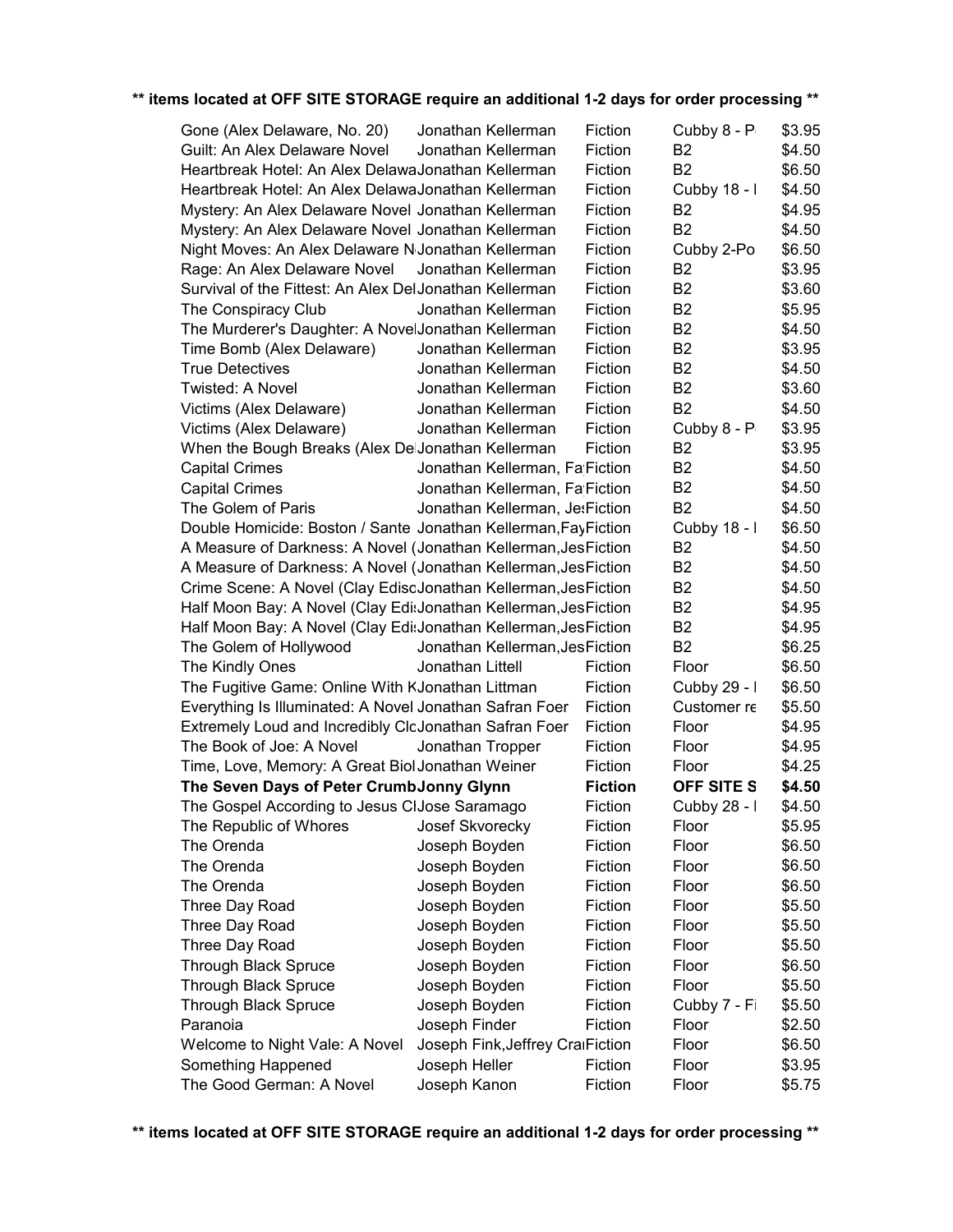### \$4.95 \$3.95 \$3.95 \$4.95 \$4.95 \$4.50 \$4.50 \$5.50 \$5.95 \$4.50 **OFF SITE S** \$3.95 \$3.95 \$3.75 \$4.25 **OFF SITE S** \$5.25 \$5.25 \$3.95 **OFF SITE S** \$3.95 **OFF SITE S** \$3.95 \$5.50 **OFF SITE S** \$3.95 **OFF SITE S** \$3.95 \$3.95 \$4.50 \$6.50 \$4.50 \$5.50 \$4.50 \$4.95 \$6.50 \$6.50 ~~NEW~~ Charlotte and Emily: A Novel of Jude Morgan Fiction OFF SITE S \$2.23 \$4.50 \$5.25 \$4.95 \$4.50 TallB2 \$4.95 \$2.95 \$4.95 \$6.50 \$4.95 \$5.95 \$5.95 \$5.50 **OFF SITE S** \$4.95 \$4.95 \$5.95 \$5.95 Clara's Heart Joseph Olshan Fiction Floor Hollywood Station **Fiction** Joseph Wambaugh Fiction Floor The Secrets of Harry Bright Joseph Wambaugh Fiction Cubby 27 Fi Then We Came to the End Joshua Ferris Fiction Cubby 27 Fiction Robert Ludlum's The Treadstone IJoshua Hood Fiction B8 - Clancy Sophie's World: A Novel About the Jostein Gaarder Fiction Floor Sophie's World: A Novel About the Jostein Gaarder Fiction cubby 23 - F Seeing **Saramago** Fiction Cubby 27 Fiction First Time **Filter Cubby 28 - I** Joy Fielding Fiction Cubby 28 - I Heartstopper **Figure 3** Joy Fielding Fiction Floor **Lost Joy Fielding Fiction** Mad River Road **Figure 10** Joy Fielding Fiction Floor Mad River Road **Figure 10** Joy Fielding Fiction Floor Now You See Her **Source Set Source Set Accord See Her** Joy Fielding **Fiction** Floor **Shadow Creek Joy Fielding Fiction** Shadow Creek Joy Fielding Fiction cubby 23 - Fiction Jan 2022 She's Not There **Shet 2001** Joy Fielding Fiction Cubby 4 - Fiction **Still Life Joy Fielding Fiction The Bad Daughter Joy Fielding Fiction** The Bad Daughter: A Novel Joy Fielding Fiction Floor **The Other Woman Joy Fielding Fiction Whispers and Lies Joy Fielding Fiction** Obasan **Joy Kogawa** Fiction Cubby 27 Fiction A Garden of Earthly Delights (20th Joyce Carol Oates Fiction Cubby 24 - I High Lonesome: Stories 1966-200Joyce Carol Oates Fiction Floor We Were the Mulvaneys Joyce Carol Oates Fiction cubby 23 - F Labor Day Movie Tie- In Edition: A Joyce Maynard Fiction Floor Labor Day: A Novel (P.S.) Joyce Maynard Fiction Floor The Good Daughters Joyce Maynard Fiction Floor The Usual Rules: A Novel Joyce Maynard Fiction Floor God's Spy Juan Gomez-Jurado Fiction Floor The Goodfellow Chronicles, Book Judith Christine Mills Fiction Floor Written on Glass **Multimation Class** Judith Lennox Fiction Floor The Oracle Glass **Judith Merkle Riley** Fiction Floor The Serpent Garden: A Novel Judith Merkle Riley Fiction cubby 23 - F Homeward My Heart (Daughters oJudith Pella Fiction Nanny (Tyler) **State Stact Addition** Stact Association Floor Wifey / Smart Women Judy Blume Fiction cubby 23 - F Double Take **Internal Contract Contract Contract Contract Contract Contract Contract Contract Contract Contract Contract Contract Contract Contract Contract Contract Contract Contract Contract Contract Contract Contract Co** Whacked: A Novel **IVI SIMILLEY ASSALES ASNET FICTION FLOOT** Floor The White Mare (Dalriada, Book 1 Jules Watson Fiction Floor Be Frank With Me: A Novel Julia Claiborne Johnson Fiction Cubby 28 - I Be Frank With Me: A Novel Julia Claiborne Johnson Fiction cubby 23 - F **Three Junes Julia Glass Fiction** Bitter River: A Novel (Bell Elkins NJulia Keller Fiction Floor The Last Garden in England Julia Kelly Fiction Cubby 28 - I The Light Over London Julia Kelly Fiction Customer recommends (TallB3)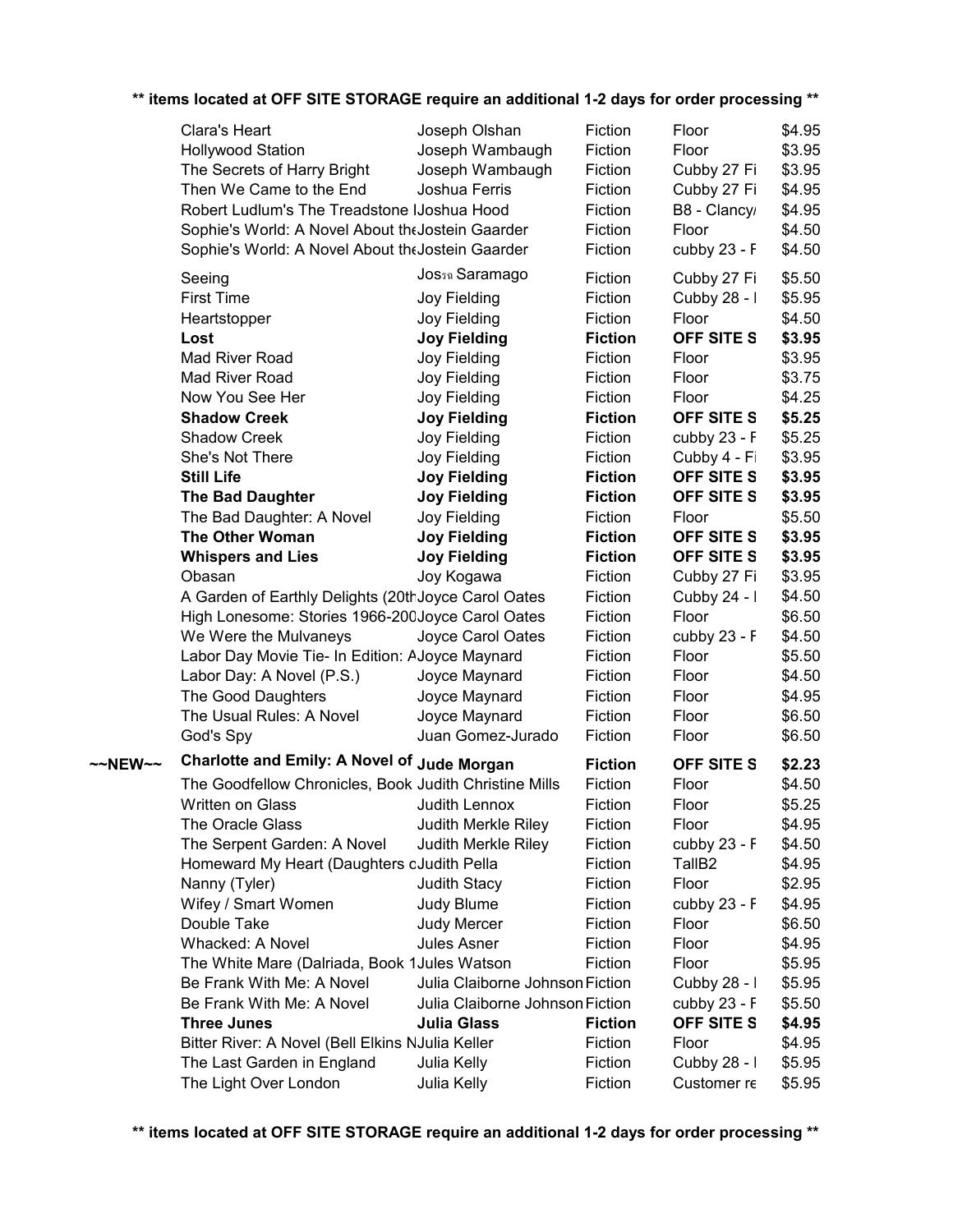|         | Material Girl (Lear Family Trilogy, Julia London           |                                       | Fiction                   | Floor                      | \$4.95           |
|---------|------------------------------------------------------------|---------------------------------------|---------------------------|----------------------------|------------------|
|         | One Season of Sunshine                                     | Julia London                          | Fiction                   | Floor                      | \$3.95           |
|         | Arthur & George                                            | Julian Barnes                         | Fiction                   | Cubby 24 - I               | \$4.50           |
|         | England, England                                           | Julian Barnes                         | Fiction                   | Cubby 24 - I               | \$4.50           |
|         | The Lemon Table                                            | Julian Barnes                         | Fiction                   | Cubby 24 - I               | \$5.95           |
|         | Julian Fellowes's Belgravia                                | Julian Fellowes                       | Fiction                   | Floor                      | \$4.95           |
|         | Calling Me Home: A Novel                                   | Julie Kibler                          | Fiction                   | Floor                      | \$5.50           |
|         | I'll Be Home for Christmas (When Julie L. Cannon           |                                       | Fiction                   | Floor                      | \$4.95           |
|         | Rachel's Legacy                                            | Julie Thomas                          | Fiction                   | Cubby 27 Fi                | \$5.50           |
|         | <b>City of Flickering Light</b>                            | <b>Juliette Fay</b>                   | <b>Fiction</b>            | OFF SITE S                 | \$4.25           |
|         | The Winners (New York Review BJulio Cortazar               |                                       | Fiction                   | cubby 23 - F               | \$4.50           |
|         | War Widow                                                  | June Francis                          | Fiction                   | Floor                      | \$3.50           |
|         | Shelter: A Novel                                           | Jung Yun                              | Fiction                   | Floor                      | \$5.50           |
|         | The Brief Wondrous Life of Oscar Junot D50gaz              |                                       |                           |                            |                  |
|         |                                                            |                                       | Fiction                   | Cubby 27 Fi                | \$4.95           |
|         | The Trudeau Vector                                         | Juris Jurjevics                       | Fiction                   | Floor                      | \$3.95           |
|         | The Passage                                                | Justin Cronin                         | Fiction                   | Floor                      | \$6.50           |
|         | The Passage                                                | Justin Cronin                         | Fiction                   | Floor                      | \$5.95           |
|         | The Summer Guest                                           | Justin Cronin                         | Fiction                   | Floor                      | \$4.95           |
|         | The Twelve (Passage Trilogy)                               | Justin Cronin                         | Fiction                   | Floor                      | \$5.50           |
|         | The Twelve (Passage Trilogy)                               | Justin Cronin                         | Fiction                   | Cubby 24 - I               | \$5.50           |
|         | The Spirit Keeper: A Novel                                 | K. B. Laugheed                        | Fiction                   | cubby 23 - F               | \$4.95           |
|         | Ten Tiny Breaths: A Novel (1) (Th <sub>'</sub> K.A. Tucker |                                       | Fiction                   | Floor                      | \$5.50           |
|         | School for Psychics: Book One K.C. Archer                  |                                       | <b>Fiction</b>            | OFF SITE S                 | \$4.95           |
|         | The Queen's Secret: A Novel of ElKaren Harper              |                                       | Fiction                   | Customer re                | \$5.95           |
|         | We Are All Completely Beside Ou Karen Joy Fowler           |                                       | Fiction                   | Cubby 4 - Fi               | \$4.50           |
| ~~NEW~~ | <b>A Scattered Life</b>                                    | <b>Karen McQuestion</b>               | <b>Fiction</b>            | <b>OFF SITE S</b>          | \$4.95           |
|         | The Black Swan of Paris                                    | Karen Robards                         | Fiction                   | Customer re                | \$5.95           |
|         | The Black Swan of Paris                                    | Karen Robards                         | Fiction                   | Cubby 29 - I               | \$5.95           |
|         | Christmas at Claridge'S                                    | Karen Swan                            | Fiction                   | cubby 23 - F               | \$6.50           |
|         | Christmas at Tiffany's                                     | Karen Swan                            | Fiction                   | Cubby 27 Fi                | \$4.95           |
|         | Christmas in the Snow                                      | Karen Swan                            | Fiction                   | cubby 23 - F               | \$6.50           |
|         | Players                                                    | Karen Swan                            | Fiction                   | cubby 23 - F               | \$6.50           |
|         | Prima Donna                                                | Karen Swan                            | Fiction                   | cubby 23 - F               | \$6.50           |
|         | <b>The Christmas Party</b>                                 | <b>Karen Swan</b>                     | <b>Fiction</b>            | <b>OFF SITE S</b>          | \$5.50           |
|         | The Paris Secret                                           | Karen Swan                            | Fiction                   | cubby 23 - F               | \$5.50           |
|         | The Rome Affair                                            | Karen Swan                            | Fiction                   | Floor                      | \$5.95           |
|         | The Spanish Promise (192 POCH Karen Swan                   |                                       | Fiction                   | Cubby 29 - I               | \$5.95           |
|         | The Spanish Promise (192 POCH Karen Swan                   |                                       | Fiction                   | Cubby 27 Fi                | \$5.50           |
|         | <b>Together by Christmas</b>                               | Karen Swan                            | Fiction                   | Cubby 27 Fi                | \$5.50           |
|         | The Age of Miracles                                        | Karen Thompson WalkeFiction           |                           | Floor                      | \$6.50           |
|         | The Kept Woman: A Novel (Will TKarin Slaughter             |                                       | Fiction                   | <b>Recently Pu</b>         | \$5.25           |
|         | The Readers of Broken Wheel ReKatarina Bivald              |                                       | Fiction                   | Cubby 28 - I               | \$4.50           |
|         | A Touch of Stardust: A Novel                               | Kate Alcott                           | Fiction                   | Floor                      | \$6.50           |
|         | The Daring Ladies of Lowell: A NoKate Alcott               |                                       | Fiction                   | Floor                      | \$6.50           |
|         | A God in Ruins                                             | Kate Atkinson                         | Fiction                   | Floor                      | \$5.25           |
|         | Behind the Scenes at the Museum Kate Atkinson              |                                       | Fiction                   | cubby 23 - F               | \$4.50           |
|         | <b>Big Sky</b>                                             | Kate Atkinson                         | Fiction                   | Cubby 29 - I               | \$5.25           |
|         |                                                            |                                       |                           |                            |                  |
|         | <b>Human Croquet</b><br>One Good Turn *Premium             | <b>Kate Atkinson</b><br>Kate Atkinson | <b>Fiction</b><br>Fiction | OFF SITE S<br>Cubby 29 - I | \$4.95<br>\$4.95 |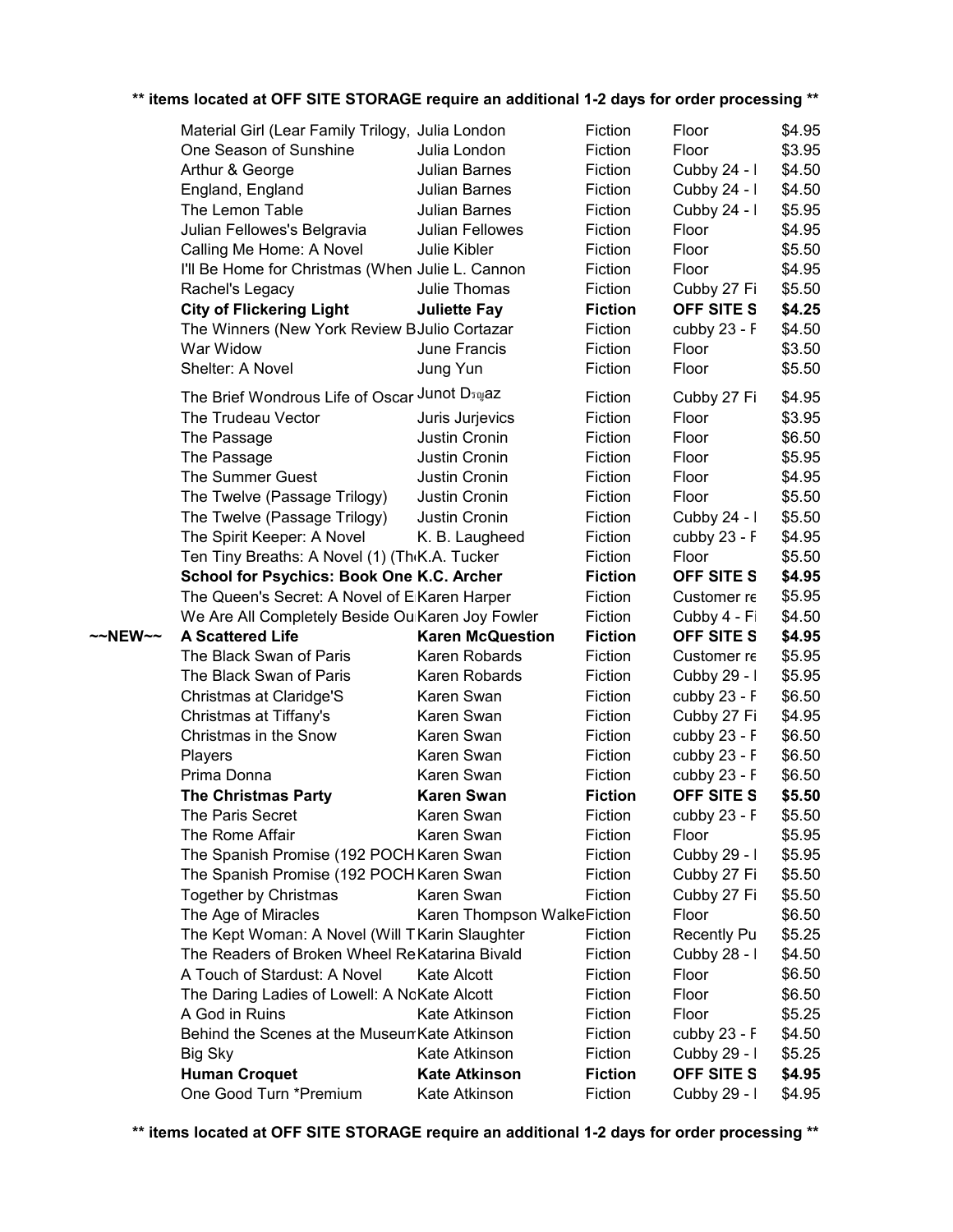|         | When Will There Be Good News? Kate Atkinson      |                         | Fiction        | Cubby 28 - I               | \$5.50 |
|---------|--------------------------------------------------|-------------------------|----------------|----------------------------|--------|
|         | Miss You: A Novel                                | Kate Eberlen            | Fiction        | Floor                      | \$5.50 |
|         | Miss You: A Novel                                | Kate Eberlen            | Fiction        | Cubby 24 - I               | \$5.50 |
|         | Miss You: A Novel                                | Kate Eberlen            | Fiction        | Cubby 28 - I               | \$5.50 |
|         | The Russian Concubine (A RussiaKate Furnivall    |                         | Fiction        | Cubby 4 - Fi               | \$5.50 |
|         | The Secret River: A Novel                        | <b>KATE GRENVILLE</b>   | Fiction        | Cubby 7 - Fi               | \$4.95 |
|         | Lands of Lost Borders: Out of BouKate Harris     |                         | Fiction        | Customer re                | \$5.50 |
|         | Better Luck Next Time: A Novel                   | <b>Kate Hilton</b>      | Fiction        | Customer re                | \$5.50 |
|         | <b>Comfort Food</b>                              | Kate Jacobs             | Fiction        | Floor                      | \$4.50 |
|         | Knit Two: A Friday Night Knitting CKate Jacobs   |                         | Fiction        | Floor                      | \$6.50 |
|         | Knit Two: A Friday Night Knitting CKate Jacobs   |                         | Fiction        | Cubby 7 - Fi               | \$6.50 |
|         | The Friday Night Knitting Club                   | Kate Jacobs             | Fiction        | Floor                      | \$4.50 |
|         | The Friday Night Knitting Club                   | Kate Jacobs             | Fiction        | cubby 23 - F               | \$4.50 |
|         | Beauty Chorus [Paperback]                        | Kate L. Brown           | Fiction        | Floor                      | \$5.50 |
|         | Before She Was Mine                              | Kate Long               | Fiction        | Floor                      | \$4.50 |
|         | Before She Was Mine                              | Kate Long               | Fiction        | Cubby 7 - Fi               | \$4.50 |
|         | The House of Dreams: A Novel                     | Kate Lord Brown         | Fiction        | Floor                      | \$4.95 |
| ~~NEW~~ | The Perfume Garden                               | Kate Lord Brown         | Fiction        | Customer re                | \$5.50 |
| ~~NEW~~ | The Distant Hours: A Novel                       | Kate Morton             | Fiction        | Floor                      | \$6.25 |
|         | The Distant Hours: A Novel                       | Kate Morton             | Fiction        | Floor                      | \$4.95 |
|         | The Distant Hours: A Novel                       | Kate Morton             | Fiction        | Floor                      | \$4.95 |
|         | The Forgotten Garden: A Novel Kate Morton        |                         | <b>Fiction</b> | OFF SITE S                 | \$5.50 |
| ~~NEW~~ | The House at Riverton: A Novel                   | Kate Morton             | Fiction        | cubby 23 - F               | \$5.50 |
|         | The House at Riverton: A Novel                   | Kate Morton             | Fiction        | Floor                      | \$4.95 |
|         | The House at Riverton: A Novel                   | Kate Morton             | Fiction        | Floor                      | \$4.95 |
|         | The House at Riverton: A Novel                   | Kate Morton             | Fiction        | Floor                      | \$4.50 |
| ~~NEW~~ | The Lake House                                   | Kate Morton             | Fiction        | Floor                      | \$5.95 |
|         | The Lake House: A Novel                          | Kate Morton             | Fiction        |                            | \$5.25 |
| ~~NEW~~ | The Secret Keeper: A Novel                       | Kate Morton             | Fiction        | Cubby $24 - 1$<br>Floor    | \$6.25 |
|         | Daughters of Rome (Empress of FKate Quinn        |                         | Fiction        | Customer re                | \$5.95 |
|         | Empress of the Seven Hills (EmprKate Quinn       |                         | Fiction        | Customer re                | \$5.95 |
|         | Lady of the Eternal City (Empress Kate Quinn     |                         | Fiction        |                            | \$5.95 |
|         | Mistress of Rome (Empress of Ro Kate Quinn       |                         | Fiction        | Customer re<br>Customer re | \$5.95 |
|         | The Alice Network                                |                         |                |                            |        |
|         |                                                  | <b>Kate Quinn</b>       | Fiction        | Customer re                | \$6.95 |
| ~~NEW~~ | The Huntress: A Novel                            | Kate Quinn              | Fiction        | Customer re                | \$5.95 |
|         | The Lion and the Rose (Borgia)                   | <b>Kate Quinn</b>       | Fiction        | cubby 23 - F               | \$5.50 |
|         | A Man in Uniform: A Novel                        | <b>Kate Taylor</b>      | <b>Fiction</b> | OFF SITE S                 | \$6.50 |
|         | Madame Proust and the Kosher KKate Taylor        |                         | Fiction        | Floor                      | \$4.50 |
|         | Madame Proust and the Kosher KKate Taylor        |                         | Fiction        | Cubby 24 - I               | \$4.50 |
|         | The Moneypenny Diaries: Guardi:Kate Westbrook    |                         | Fiction        | Floor                      | \$4.50 |
|         | The Edge of the Fall: A Novel                    | Kate Williams           | Fiction        | Floor                      | \$5.50 |
|         | The Edge of the Fall: A Novel                    | Kate Williams           | Fiction        | Floor                      | \$5.50 |
|         | The House of Shadows                             | Kate Williams           | Fiction        | Floor                      | \$5.50 |
|         | The Storms Of War                                | Kate Williams           | Fiction        | Floor                      | \$5.50 |
|         | The Storms Of War                                | Kate Williams           | Fiction        | cubby 23 - F               | \$5.50 |
|         | The Storms Of War: A Novel                       | Kate Williams           | Fiction        | Floor                      | \$4.95 |
|         | The Taste of Apple Seeds: A NoveKatharina Hagena |                         | Fiction        | Floor                      | \$4.50 |
|         | The Madness of Love: A Novel                     | <b>Katharine Davies</b> | Fiction        | Cubby 28 - I               | \$5.25 |
|         | The Rose Of Sebastopol                           | katharine McMahon       | Fiction        | Floor                      | \$6.50 |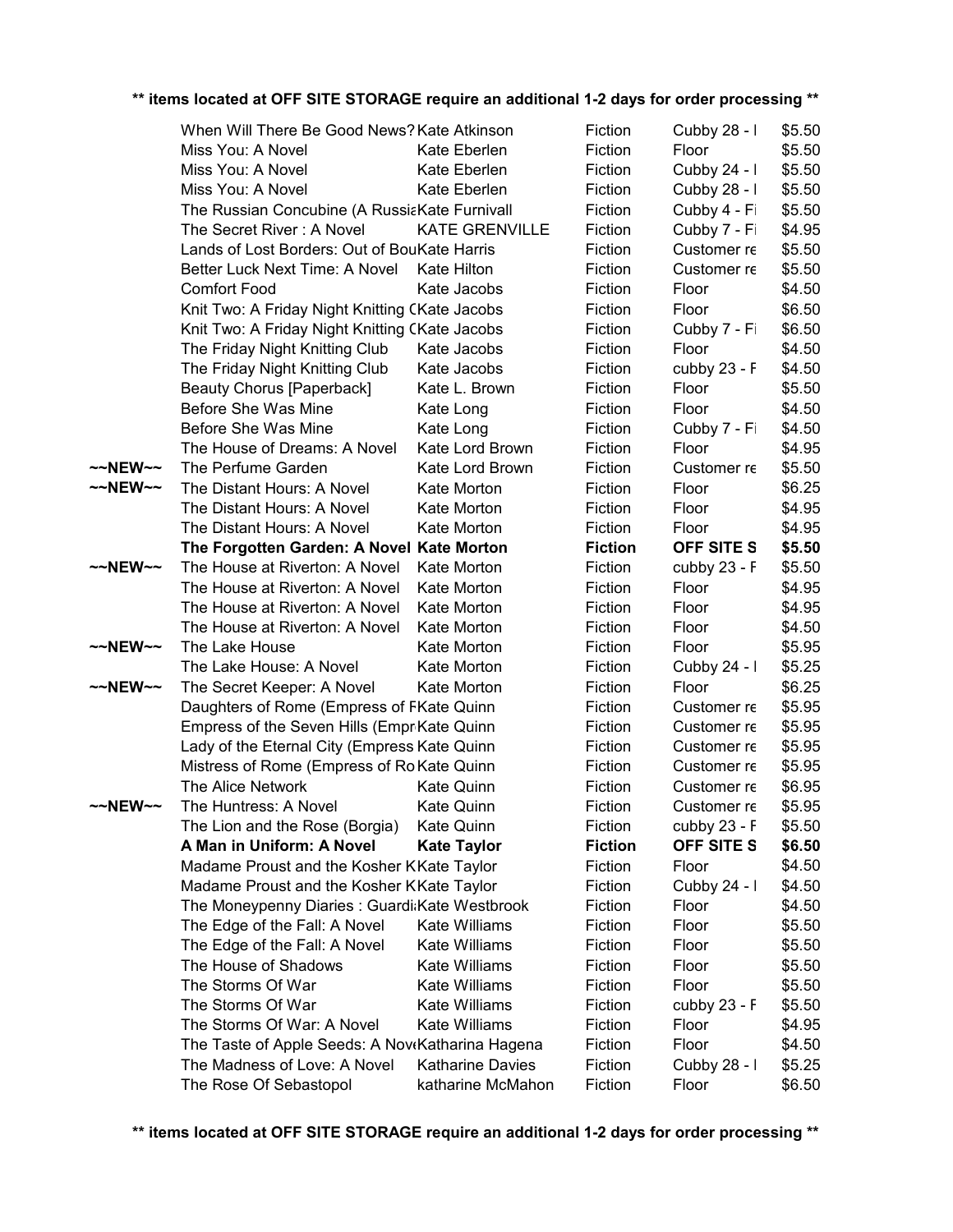| How to Walk Away: A Novel                                    | <b>Katherine Center</b>  | Fiction        | Customer re       | \$5.50 |
|--------------------------------------------------------------|--------------------------|----------------|-------------------|--------|
| Creation                                                     | <b>Katherine Govier</b>  | Fiction        | Floor             | \$5.25 |
| The Three Sisters Bar and Hotel                              | <b>Katherine Govier</b>  | Fiction        | Floor             | \$5.95 |
| The House of Velvet and Glass                                | <b>Katherine Howe</b>    | Fiction        | Cubby 28 - I      | \$5.50 |
| The Physick Book of Deliverance IKatherine Howe              |                          | Fiction        | Cubby 7 - Fi      | \$4.95 |
| Private Altars: A Novel                                      | Katherine Mosby          | Fiction        | Floor             | \$3.95 |
| <b>Twilight: A Novel</b>                                     | <b>Katherine Mosby</b>   | <b>Fiction</b> | <b>OFF SITE S</b> | \$4.50 |
| The Eight                                                    | <b>Katherine Neville</b> | Fiction        | Floor             | \$6.50 |
| Dear Mrs. Lindbergh: A Novel                                 | Kathleen Hughes          | Fiction        | Cubby 28 - I      | \$5.25 |
| The Heretic's Daughter                                       | Kathleen Kent            | Fiction        | Cubby 4 - Fi      | \$4.50 |
| House and Home                                               | Kathleen McCleary        | Fiction        | Cubby 24 - I      | \$5.95 |
| Elegance                                                     | Kathleen Tessaro         | Fiction        | Floor             | \$4.50 |
| Annabel                                                      | Kathleen Winter          | Fiction        | Floor             | \$4.95 |
| Annabel: A Novel                                             | Kathleen Winter          | Fiction        | Floor             | \$4.95 |
| The Help                                                     | Kathryn Stockett         | Fiction        | Floor             | \$6.50 |
| The Help                                                     | Kathryn Stockett         | Fiction        | Floor             | \$5.95 |
| The Help                                                     | <b>Kathryn Stockett</b>  | <b>Fiction</b> | OFF SITE S        | \$5.50 |
| The Help                                                     | <b>Kathryn Stockett</b>  | <b>Fiction</b> | <b>OFF SITE S</b> | \$5.50 |
| The Help                                                     | Kathryn Stockett         | Fiction        | Floor             | \$5.25 |
| Family Trust: A Novel                                        | Kathy Wang               | Fiction        | Cubby 7 - Fi      | \$5.50 |
| Family Trust: A Novel                                        | Kathy Wang               | Fiction        | Floor             | \$5.00 |
| Bad Girls Don't Die (Bad Girls DorKatie Alender              |                          | Fiction        | Floor             | \$4.95 |
| Bad Girls Don't Die (Bad Girls DorKatie Alender              |                          | Fiction        | Floor             | \$4.50 |
| How to Love                                                  | Katie Cotugno            | Fiction        | Floor             | \$5.95 |
| Men and Dogs                                                 | Katie Crouch             | Fiction        | Floor             | \$4.50 |
| Little White Lies                                            | <b>Katie Dale</b>        | Fiction        | Cubby 4 - Fi      | \$4.50 |
| <b>First Comes Love</b>                                      | Katie Kacvinsky          | Fiction        | Cubby 7 - Fi      | \$4.50 |
| The Kindness of Strangers                                    | Katrina Kittle           | Fiction        | Cubby 7 - Fi      | \$4.50 |
| The Tenant                                                   | Katrine Engberg          | Fiction        | Cubby 7 - Fi      | \$5.50 |
| The Descendants: A Novel                                     | Kaui Hart Hemmings       | Fiction        | Floor             | \$4.50 |
| How I Came to Sparkle Again                                  | Kaya Mclaren             | Fiction        | Floor             | \$4.95 |
| A Virtuous Woman (Oprah's Book Kaye Gibbons                  |                          | Fiction        | Floor             | \$4.50 |
| Ellen Foster                                                 | Kaye Gibbons             | Fiction        | Floor             | \$4.50 |
| <b>Ellen Foster</b>                                          | Kaye Gibbons             | Fiction        | Customer re       | \$4.50 |
| Celeste Ascending: A Novel                                   | Kaylie Jones             | Fiction        | Floor             | \$6.50 |
| The Architect: A Novel (Frank ClKeith Ablow                  |                          | <b>Fiction</b> | <b>OFF SITE S</b> | \$3.60 |
| Tales of the Otherworld                                      | <b>Kelley Armstrong</b>  | Fiction        | Cubby 29 - I      | \$6.50 |
| The Good Luck Girls of ShipwreckKelly Harms                  |                          | Fiction        | Floor             | \$6.50 |
| The Lost Summer of Louisa May /Kelly O'Connor McNees Fiction |                          |                | Floor             | \$4.95 |
| Unexpected (Start Up in the City, 'Kelly Rimmer              |                          | Fiction        | Cubby 7 - Fi      | \$3.95 |
| <b>Lilac Girls</b>                                           | Kelly, Martha Hall       | Fiction        | Customer re       | \$4.95 |
| Girl in the Rearview Mirror: A NoveKelsey Rae Dimberg        |                          | Fiction        | Floor             | \$5.95 |
| The Pillars Of The Earth, TV Tie-irKen Follet                |                          | Fiction        | B <sub>5</sub>    | \$4.50 |
| Code To Zero                                                 | Ken Follett              | Fiction        | B8 - Clancy       | \$4.00 |
| Code To Zero                                                 | Ken Follett              | Fiction        | B <sub>5</sub>    | \$3.95 |
| <b>Fall of Giants (The Century TriloKen Follett</b>          |                          | <b>Fiction</b> | <b>OFF SITE S</b> | \$6.95 |
| <b>Hornet Flight</b>                                         | Ken Follett              | Fiction        | B <sub>5</sub>    | \$3.95 |
| Jackdaws                                                     | Ken Follett              | Fiction        | B <sub>5</sub>    | \$4.25 |
| Lie Down With Lions                                          | Ken Follett              | Fiction        | B <sub>5</sub>    | \$3.95 |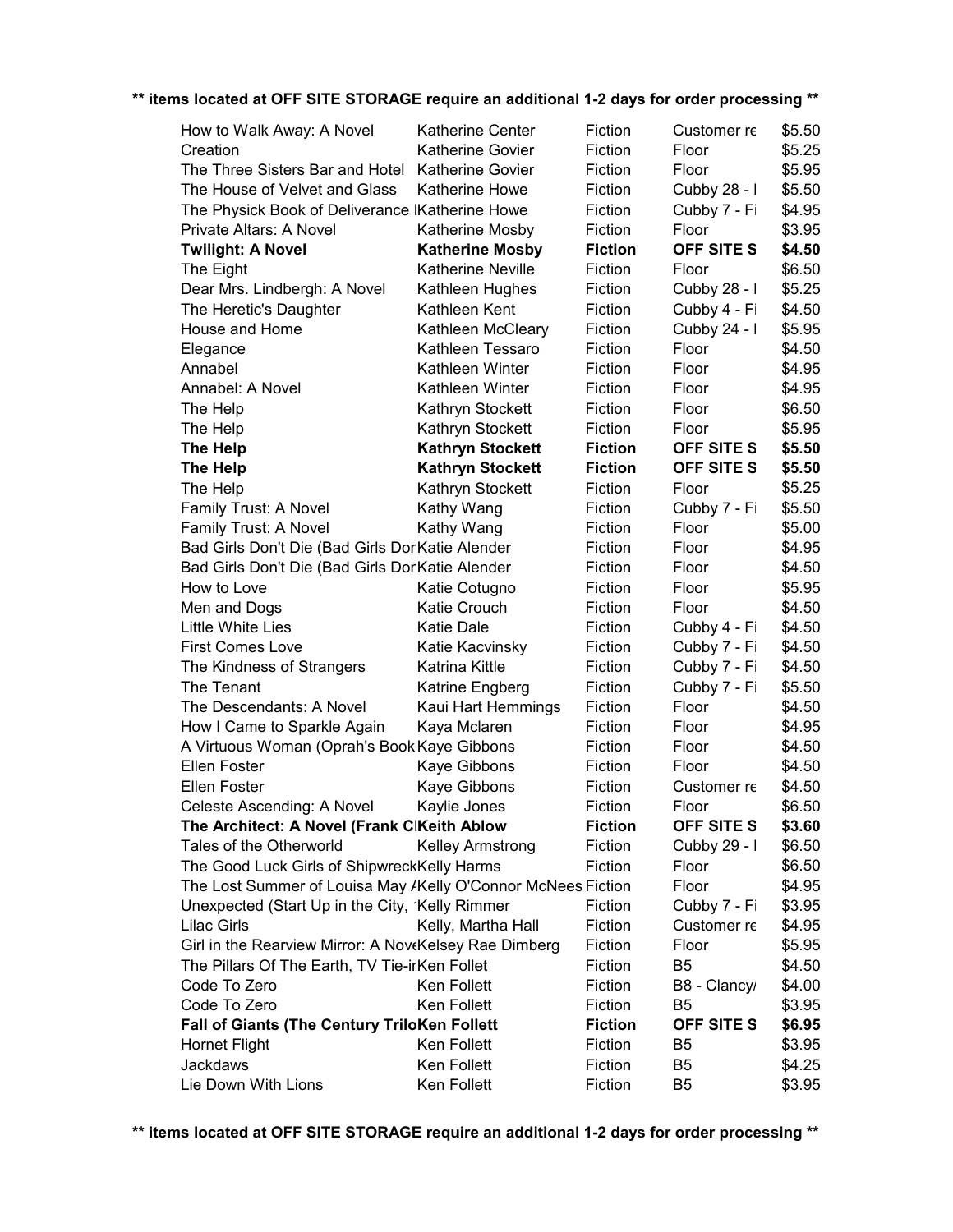|  |  | ** items located at OFF SITE STORAGE require an additional 1-2 days for order processing ** |  |  |
|--|--|---------------------------------------------------------------------------------------------|--|--|
|  |  |                                                                                             |  |  |

|         | Night over Water                                                  | Ken Follett                    | Fiction        | B <sub>5</sub>    | \$6.50 |
|---------|-------------------------------------------------------------------|--------------------------------|----------------|-------------------|--------|
|         | On Wings of Eagles                                                | Ken Follett                    | Fiction        | B <sub>5</sub>    | \$5.25 |
|         | Place Called Freedom                                              | Ken Follett                    | Fiction        | B <sub>5</sub>    | \$3.50 |
|         | The Key to Rebecca                                                | <b>Ken Follett</b>             | <b>Fiction</b> | OFF SITE S        | \$5.25 |
|         | The Man from St. Petersburg                                       | Ken Follett                    | Fiction        | B <sub>5</sub>    | \$3.50 |
|         | The Man from St. Petersburg (SigiKen Follett                      |                                | Fiction        | B <sub>5</sub>    | \$2.95 |
|         | The Pillars of the Earth                                          | Ken Follett                    | Fiction        | B <sub>5</sub>    | \$5.95 |
|         | The Pillars of the Earth                                          | Ken Follett                    | Fiction        | B <sub>5</sub>    | \$3.95 |
|         | The Pillars of the Earth                                          | Ken Follett                    | Fiction        | B <sub>5</sub>    | \$3.95 |
|         | The Pillars of the Earth                                          | Ken Follett                    | Fiction        | B <sub>5</sub>    | \$3.50 |
|         | The Pillars of the Earth (Deluxe EcKen Follett                    |                                | Fiction        | Cubby 13-P        | \$6.50 |
|         | World Without End                                                 | Ken Follett                    | Fiction        | B <sub>5</sub>    | \$6.50 |
|         | World Without End                                                 | Ken Follett                    | Fiction        | Cubby 13-P        | \$5.95 |
|         | Representing Yourself: What You Kenneth Lasson, Alan B. Fiction   |                                |                | Floor             | \$3.50 |
|         | Our Souls at Night (Vintage ConteKent Haruf, Alan Kent H& Fiction |                                |                | Customer re       | \$5.50 |
|         | <b>Floating City</b>                                              | Kerri Sakamoto                 | Fiction        | Floor             | \$5.25 |
|         | The Silent Wife: A gripping, emotidKerry Fisher                   |                                | Fiction        | Cubby 7 - Fi      | \$3.95 |
|         | Leaving Unknown: A Novel                                          | <b>Kerry Reichs</b>            | Fiction        | Floor             | \$5.95 |
|         | The Winner's Game: A Novel                                        | Kevin Alan Milne               | Fiction        | Floor             | \$4.50 |
|         | The Seeing Stone (Arthur)                                         | Kevin Crossley-Holland Fiction |                | Floor             | \$6.50 |
|         | Unity (1918)                                                      | Kevin Kerr                     | Fiction        | Cubby 24 - I      | \$4.50 |
|         | China Rich Girlfriend (Crazy Rich Kevin Kwan                      |                                | Fiction        | Customer re       | \$5.95 |
|         | Crazy Rich Asians                                                 | Kevin Kwan                     | Fiction        | Cubby 29 - I      | \$5.95 |
|         | Crazy Rich Asians (Movie Tie-In EKevin Kwan                       |                                | Fiction        | Floor             | \$5.95 |
|         | New Under the Sun                                                 | Kevin Major                    | Fiction        | Floor             | \$4.50 |
|         | The Family Fang: A Novel                                          | Kevin Wilson                   | Fiction        | Floor             | \$4.95 |
|         | A Thousand Splendid Suns                                          | Khaled Hosseini                | Fiction        | Floor             | \$6.50 |
|         | A Thousand Splendid Suns                                          | Khaled Hosseini                | Fiction        | Cubby 27 Fi       | \$6.50 |
|         | And the Mountains Echoed                                          | Khaled Hosseini                | Fiction        | Cubby 27 Fi       | \$6.50 |
|         | <b>And the Mountains Echoed</b>                                   | <b>Khaled Hosseini</b>         | <b>Fiction</b> | <b>OFF SITE S</b> | \$5.95 |
| ~~NEW~~ | And the Mountains Echoed                                          | Khaled Hosseini                | Fiction        | Floor             | \$5.50 |
|         | The Kite Runner                                                   | Khaled Hosseini                | Fiction        | Floor             | \$4.95 |
| ~~NEW~~ | The Kite Runner                                                   | <b>Khaled Hosseini</b>         | Fiction        | Floor             | \$4.95 |
|         | Mr. Flood's Last Resort: A Novel Kidd, Jess                       |                                | Fiction        | Floor             | \$4.95 |
|         | A Study in Revenge: A Novel (ArclKieran Shields                   |                                | Fiction        | Floor             | \$5.25 |
|         | <b>The Lake of Dreams</b>                                         | <b>Kim Edwards</b>             | <b>Fiction</b> | OFF SITE S        | \$4.50 |
|         | The Lake of Dreams                                                | Kim Edwards                    | Fiction        | Cubby 28 - I      | \$4.50 |
| ~~NEW~~ | The Memory Keeper's Daughter: /Kim Edwards                        |                                | Fiction        | Floor             | \$4.95 |
|         | The Memory Keeper's Daughter: /Kim Edwards                        |                                | Fiction        | Cubby 24 - I      | \$4.95 |
|         | The Lost Girls of Camp ForeveriKim Fu                             |                                | <b>Fiction</b> | <b>OFF SITE S</b> | \$5.50 |
|         | Into the Woods: Tales from the HcKim Harrison                     |                                | Fiction        | Floor             | \$5.95 |
|         | Jane Austen Marriage Manual Kim Izzo                              |                                | <b>Fiction</b> | OFF SITE S        | \$4.95 |
|         | The Book Woman of Troublesom eKim Michele Richardson Fiction      |                                |                |                   | \$5.95 |
|         |                                                                   |                                |                | Customer re       | \$3.95 |
|         | The Secrets of Drearcliff Grange SKim Newman                      |                                | Fiction        | Cubby 7 - Fi      |        |
| ~~NEW~~ | Ru                                                                | Kim Thuy                       | Fiction        | Floor             | \$4.95 |
|         | Bachelor Girl: A Novel by the AuthKim Van Alkemade                |                                | Fiction        | Customer re       | \$5.95 |
| ~~NEW~~ | Orphan #8: A Novel                                                | Kim van Alkemade               | Fiction        | Customer re       | \$5.50 |
|         | Evergreen Falls: A Novel                                          | Kimberley Freeman              | Fiction        | Floor             | \$5.50 |
|         | <b>Evergreen Falls: A Novel</b>                                   | <b>Kimberley Freeman</b>       | <b>Fiction</b> | OFF SITE S        | \$5.50 |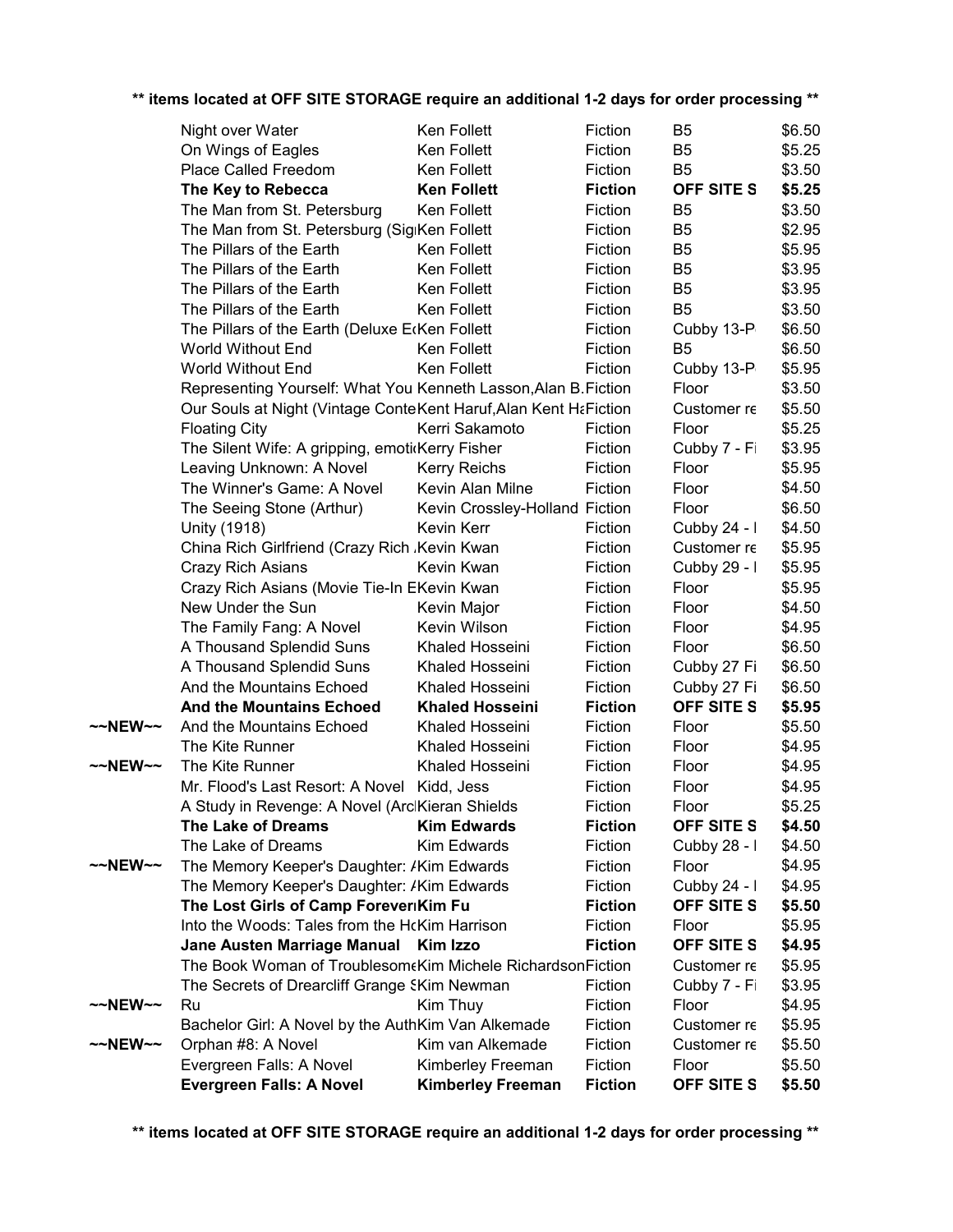|                     | Reconstructing Amelia: A Novel                      | <b>Kimberly McCreight</b> | Fiction        | Cubby 29 - I      | \$5.95 |
|---------------------|-----------------------------------------------------|---------------------------|----------------|-------------------|--------|
|                     | Joyland                                             | King, Stephen             | Fiction        | <b>B2</b>         | \$4.95 |
|                     | <b>Battle Royale</b>                                | Koushun Takami            | Fiction        | Cubby 28 - I      | \$4.95 |
|                     | <b>Water Wings</b>                                  | Kristen Den Hartog        | Fiction        | Floor             | \$4.95 |
|                     | <b>Water Wings</b>                                  | Kristen Den Hartog        | Fiction        | Cubby 29 - I      | \$4.95 |
|                     | The California Wife (The Vintner's Kristen Harnisch |                           | Fiction        | Floor             | \$5.95 |
|                     | Secrets (The Michelli Family SerieKristen Heitzmann |                           | Fiction        | Cubby 7 - Fi      | \$4.50 |
| $~\sim$ NEW $~\sim$ | The Nightingale                                     | Kristin Hannah            | Fiction        | Customer re       | \$5.95 |
|                     | The Nightingale                                     | Kristin Hannah            | Fiction        | Customer re       | \$5.95 |
|                     | <b>An Unexpected Grace</b>                          | Kristin von Kreisler      | <b>Fiction</b> | OFF SITE S        | \$5.50 |
|                     | The Edge of Lost                                    | Kristina Mcmorris         | Fiction        | Floor             | \$4.95 |
|                     | The Whole Golden World                              | Kristina Riggle           | Fiction        | Floor             | \$4.95 |
|                     | The Whole Golden World                              | Kristina Riggle           | Fiction        | Floor             | \$4.95 |
|                     | Breakfast of Champions: A Novel Kurt Vonnegut       |                           | Fiction        | Cubby 24 - I      | \$5.50 |
|                     | <b>Mother Night</b>                                 | Kurt Vonnegut             | Fiction        | Floor             | \$2.95 |
|                     | Kurt Vonnegut jr. Welcome To ThKurt Vonnegut Jr.    |                           | Fiction        | Floor             | \$2.95 |
|                     | <b>Obsession, Deceit and Really D:Kyra Davis</b>    |                           | <b>Fiction</b> | OFF SITE S        | \$4.95 |
|                     | Passion, Betrayal and Killer Highli Kyra Davis      |                           | Fiction        | Floor             | \$4.95 |
|                     | Vows, Vendettas and a Little Blackyra Davis         |                           | Fiction        | Floor             | \$4.50 |
|                     | Early Decision: A Novel                             | Lacy Crawford             | Fiction        | Floor             | \$4.50 |
|                     | <b>Mustard Seed</b>                                 | Laila Ibrahim             | Fiction        | Floor             | \$5.50 |
|                     | Paper Wife: A Novel                                 | Laila Ibrahim             | Fiction        | Cubby 27 Fi       | \$5.50 |
| $~\sim$ NEW $\sim$  | The Bees: A Novel                                   | Laline Paull              | Fiction        | Customer re       | \$5.50 |
|                     | Cane River (Oprah's Book Club) Lalita Tademy        |                           | <b>Fiction</b> | OFF SITE S        | \$6.50 |
|                     | Cane River (Oprah's Book Club) Lalita Tademy        |                           | <b>Fiction</b> | OFF SITE S        | \$6.50 |
|                     | Daughters of the Resistance: An uLana Kortchik      |                           | Fiction        | Customer re       | \$5.95 |
|                     | Dark Shadows: Angelique's DesLara Parker            |                           | <b>Fiction</b> | OFF SITE S        | \$5.50 |
|                     | The Secrets We Kept                                 | Lara Prescott             | Fiction        | Customer re       | \$5.95 |
|                     | The Advocate                                        | Larry Axelrood            | Fiction        | Floor             | \$3.95 |
|                     | Father and Son                                      | Larry Brown               | Fiction        | Cubby 27 Fi       | \$6.50 |
|                     | The Boleyn King: A Novel (The BcLaura Andersen      |                           | Fiction        | Cubby 27 Fi       | \$4.95 |
|                     | Staying Dead (Retrievers, Book Laura Anne Gilman    |                           | <b>Fiction</b> | OFF SITE S        | \$4.50 |
|                     | STOLEN CHILD PB                                     | Laura Elliot              | Fiction        | Floor             | \$5.50 |
|                     | Like Water for Chocolate: A NovelLaura Esquivel     |                           | Fiction        | Cubby 7 - Fi      | \$5.50 |
|                     | The Philosophical Breakfast CluLaura J. Snyder      |                           | <b>Fiction</b> | <b>OFF SITE S</b> | \$4.95 |
|                     | After I'm Gone: A Novel                             | Laura Lippman             | <b>Fiction</b> | OFF SITE S        | \$6.50 |
|                     | Hardly Knew Her                                     | Laura Lippman             | Fiction        | Floor             | \$4.50 |
|                     | To the Power of Three                               | Laura Lippman             | Fiction        | Floor             | \$6.50 |
| $~\sim$ NEW $~\sim$ | We Are Called to Rise: A Novel                      | Laura McBride             | Fiction        | Customer re       | \$5.50 |
|                     | The Weight of Blood: A Novel                        | Laura McHugh              | Fiction        | Floor             | \$6.50 |
|                     | The Night Portrait: A Novel of WorLaura Morelli     |                           | Fiction        | Customer re       | \$5.95 |
|                     | The Center of Everything                            | <b>Laura Moriarty</b>     | <b>Fiction</b> | <b>OFF SITE S</b> | \$4.50 |
|                     | Any Given Moment                                    | Laura Van Wormer          | Fiction        | Floor             | \$6.50 |
|                     | Diary of a Mad Bride                                | Laura Wolf                | Fiction        | Cubby 29 - I      | \$4.50 |
|                     | <b>Against A Darkening Sky</b>                      | Lauren B. Davis           | Fiction        | Floor             | \$5.50 |
|                     | And After the Fire: A Novel                         | Lauren Belfer             | Fiction        | Floor             | \$6.50 |
|                     | L.A. Candy                                          | <b>Lauren Conrad</b>      | <b>Fiction</b> | OFF SITE S        | \$4.50 |
|                     | Sweet Little Lies: An L.A. Candy NLauren Conrad     |                           | Fiction        | Floor             | \$4.50 |
|                     | Friend Of The Family                                | Lauren Grodstein          | Fiction        | Cubby 28 - I      | \$4.95 |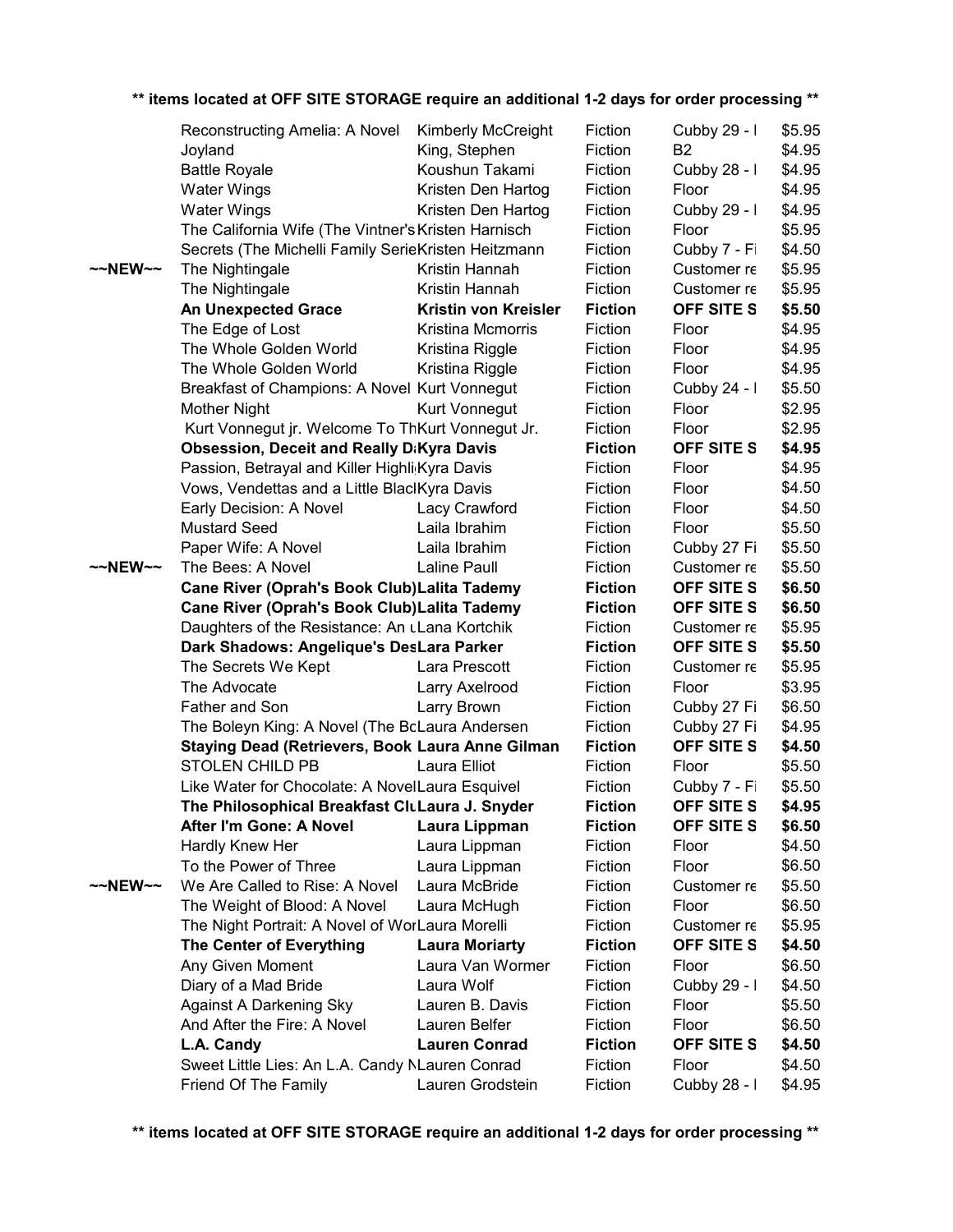|         | Fates and Furies: A Novel                                        | Lauren Groff            | Fiction        | Customer re       | \$5.25 |
|---------|------------------------------------------------------------------|-------------------------|----------------|-------------------|--------|
|         | The Monsters of Templeton                                        | Lauren Groff            | Fiction        | cubby $23 - F$    | \$4.95 |
|         | The Monsters of Templeton: A NLauren Groff                       |                         | <b>Fiction</b> | OFF SITE S        | \$4.95 |
|         | <b>The Perfect Son</b>                                           | <b>Lauren North</b>     | <b>Fiction</b> | OFF SITE S        | \$5.50 |
|         | <b>Everyone Worth Knowing</b>                                    | Lauren Weisberger       | Fiction        | Floor             | \$6.50 |
|         | Everyone Worth Knowing                                           | Lauren Weisberger       | Fiction        | Floor             | \$4.95 |
|         | Last Night at Chateau Marmont                                    | Lauren Weisberger       | Fiction        | Floor             | \$6.50 |
|         | Last Night at Chateau Marmont: ALauren Weisberger                |                         | Fiction        | Floor             | \$4.95 |
|         | Where the Grass Is Green and the Lauren Weisberger               |                         | Fiction        | Floor             | \$5.95 |
|         | <b>Tropical Depression</b>                                       | Laurence Shames         | Fiction        | Floor             | \$3.95 |
|         | Virgin Heat                                                      | Laurence Shames         | Fiction        | Floor             | \$3.95 |
|         | <b>Welcome to Paradise</b>                                       | Laurence Shames         | Fiction        | Floor             | \$3.95 |
|         | Happy All the Time (Vintage Cont Laurie Colwin                   |                         | Fiction        | cubby $23 - F$    | \$4.50 |
|         | Home Cooking: A Writer in the ILaurie Colwin                     |                         | <b>Fiction</b> | OFF SITE S        | \$3.95 |
|         | <b>Elizabeth Street</b>                                          | Laurie Fabiano          | Fiction        | Floor             | \$4.95 |
|         | You Have to Kiss a Lot of Frogs                                  | Laurie Graff            | Fiction        | Floor             | \$5.50 |
|         | A Darker Place: A Novel                                          | Laurie R. King          | Fiction        | Floor             | \$3.50 |
|         | Confessions of a Jane Austen Ad Laurie Viera Rigler              |                         | Fiction        | Floor             | \$4.50 |
|         | <b>Confessions of a Jane Austen ALaurie Viera Rigler</b>         |                         | <b>Fiction</b> | OFF SITE S        | \$4.50 |
|         | A Lady Raised High: A Novel of Laurien Gardner                   |                         | <b>Fiction</b> | OFF SITE S        | \$4.50 |
|         | A Walk Among the Tombstones Lawrence Block                       |                         | <b>Fiction</b> | OFF SITE S        | \$3.95 |
|         | Any Known Blood                                                  | Lawrence Hill           | Fiction        | Customer re       | \$5.95 |
|         | Any Known Blood                                                  | <b>Lawrence Hill</b>    | <b>Fiction</b> | OFF SITE S        | \$4.95 |
|         | Any Known Blood: A Novel                                         | <b>Lawrence Hill</b>    | <b>Fiction</b> | OFF SITE S        | \$4.95 |
|         | <b>Some Great Thing</b>                                          | <b>Lawrence Hill</b>    | <b>Fiction</b> | <b>OFF SITE S</b> | \$4.95 |
|         | Some Great Thing                                                 | Lawrence Hill           | Fiction        | Floor             | \$2.48 |
|         | Someone Knows My Name: A No\Lawrence Hill                        |                         | Fiction        | Cubby 4 - Fi      | \$2.23 |
|         | The Book Of Negroes                                              | Lawrence Hill           | Fiction        | Floor             | \$5.95 |
|         | The Book Of Negroes                                              | Lawrence Hill           | Fiction        | Floor             | \$5.50 |
| ~~NEW~~ | <b>The Book of Negroes</b>                                       | <b>Lawrence Hill</b>    | <b>Fiction</b> | <b>OFF SITE S</b> | \$3.95 |
|         | The Book Of Negroes Movie Tie-lıLawrence Hill                    |                         | Fiction        | Floor             | \$5.95 |
|         | The Book Of Negroes Movie Tie-IrLawrence Hill                    |                         | Fiction        | cubby 23 - F      | \$5.95 |
|         | The Illegal                                                      | Lawrence Hill           | Fiction        | Floor             | \$5.95 |
|         | McNally's Caper (Archy McNally NLawrence Sanders                 |                         | Fiction        | Floor             | \$3.95 |
|         | <b>McNally's Gamble</b>                                          | <b>Lawrence Sanders</b> | <b>Fiction</b> | <b>OFF SITE S</b> | \$6.50 |
|         | <b>McNally's Puzzle</b>                                          | <b>Lawrence Sanders</b> | Fiction        | Floor             | \$6.50 |
|         | <b>Private Pleasures</b>                                         | <b>Lawrence Sanders</b> | Fiction        | Floor             | \$3.95 |
|         | <b>Seventh Commandment</b>                                       | <b>Lawrence Sanders</b> | <b>Fiction</b> | OFF SITE S        | \$5.95 |
|         | The Third Deadly Sin                                             | Lawrence Sanders        | Fiction        | Floor             | \$3.75 |
|         | Lawrence Sanders McNally's FollyLawrence Sanders, VincFiction    |                         |                | Floor             | \$3.60 |
|         | McNally's Dare (Sanders, LawrencLawrence Sanders, VincFiction    |                         |                | Floor             | \$6.50 |
|         | McNally's Alibi (Archy McNally No\Lawrence Sanders, Vinc Fiction |                         |                | Floor             | \$6.50 |
|         | A Better Man                                                     | Leah McLaren            | Fiction        | Cubby 29 - I      | \$4.50 |
|         | Unteachable                                                      | Leah Raeder             | Fiction        | Floor             | \$4.25 |
|         | The Sentinel: A Jack Reacher NovLee Child, Andrew Child Fiction  |                         |                | B7 Child/Fly      | \$5.75 |
|         | <b>Family Linen</b>                                              | Lee Smith               | Fiction        | Floor             | \$4.95 |
|         | Roses                                                            | Leila Meacham           | Fiction        | Customer re       | \$5.50 |
|         | The Perfect Nanny: A Novel                                       | Leila Slimani           | Fiction        | Floor             | \$5.50 |
|         | Twenty-Six                                                       | Leo McKay Jr            | Fiction        | Cubby 29 - I      | \$5.95 |
|         |                                                                  |                         |                |                   |        |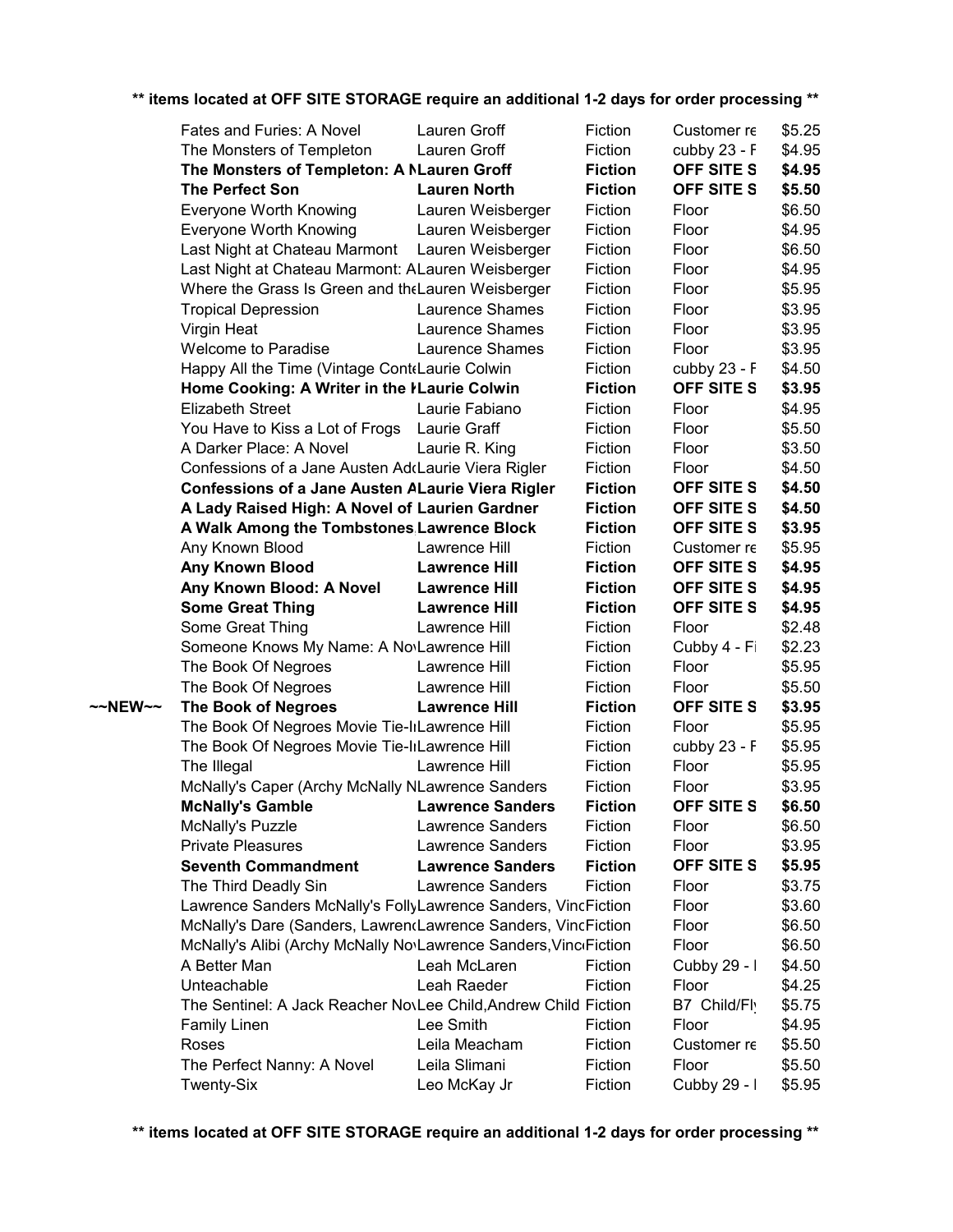| ** items located at OFF SITE STORAGE require an additional 1-2 days for order processing ** |  |
|---------------------------------------------------------------------------------------------|--|
|---------------------------------------------------------------------------------------------|--|

|         | A God in Ruins                                        | Leon Uris              | Fiction        | Floor              | \$5.95 |
|---------|-------------------------------------------------------|------------------------|----------------|--------------------|--------|
|         | A God in Ruins                                        | Leon Uris              | Fiction        | Floor              | \$3.95 |
|         | <b>Exodus: A Novel of Israel</b>                      | <b>Leon Uris</b>       | <b>Fiction</b> | OFF SITE S         | \$3.95 |
|         | Mila 18: A Novel                                      | Leon Uris              | Fiction        | Floor              | \$4.25 |
|         | Mitla Pass                                            | Leon Uris              | Fiction        | Floor              | \$2.50 |
|         | O'Hara's Choice                                       | Leon Uris              | Fiction        | Floor              | \$5.25 |
|         | O'Hara's Choice                                       | Leon Uris              | Fiction        | Floor              | \$3.60 |
|         | Redemption                                            | Leon Uris              | Fiction        | Floor              | \$4.50 |
|         | The Men's Club: A Novel (FSG CliLeonard Michaels      |                        | Fiction        | Cubby 27 Fi        | \$4.50 |
|         | Broken Man on a Halifax Pier                          | <b>Lesley Choyce</b>   | <b>Fiction</b> | OFF SITE S         | \$4.95 |
|         | Sea of Tranquility: A Novel                           | <b>Lesley Choyce</b>   | <b>Fiction</b> | OFF SITE S         | \$5.50 |
|         | The Unlikely Redemption of JohLesley Choyce           |                        | <b>Fiction</b> | OFF SITE S         | \$4.95 |
| ~~NEW~~ | The Unlikely Redemption of John Lesley Choyce         |                        | Fiction        | Cubby 24 - I       | \$2.23 |
|         | <b>Partial eclipse</b>                                | <b>Lesley Glaister</b> | <b>Fiction</b> | <b>OFF SITE S</b>  | \$4.50 |
|         | Whistling In the Dark                                 | Lesley Kagen           | Fiction        | Floor              | \$4.95 |
|         | The House Across the Street                           | Lesley Pearse          | Fiction        | Cubby 7 - Fi       | \$3.95 |
|         | <b>GARDENS IN THE DUNES: A No Leslie Marmon Silko</b> |                        | Fiction        | Cubby 29 - I       | \$4.50 |
|         | The Intelligencer                                     | Leslie Silbert         | Fiction        | Floor              | \$5.50 |
|         | A Blade of Grass                                      | Lewis DeSoto           | Fiction        | Floor              | \$5.50 |
|         | Dearly, Departed: A Zombie NovelLia Habel             |                        | Fiction        | Floor              | \$5.95 |
|         | The Cloud Atlas                                       | Liam Callanan          | Fiction        | Floor              | \$5.95 |
|         | <b>Big Little Lies</b>                                | <b>Liane Moriarty</b>  | <b>Fiction</b> | OFF SITE S         | \$5.50 |
| ~~NEW~~ | Last Anniversary: A Novel                             | Liane Moriarty         | Fiction        | cubby 23 - F       | \$3.95 |
| ~~NEW~~ | Nine Perfect Strangers                                | Liane Moriarty         | Fiction        | Floor              | \$5.95 |
|         | Nine Perfect Strangers                                | Liane Moriarty         | Fiction        | TallB <sub>2</sub> | \$5.50 |
|         | The Husband's Secret                                  | Liane Moriarty         | Fiction        | Customer re        | \$5.95 |
| ~~NEW~~ | The Hypnotist's Love Story                            | Liane Moriarty         | Fiction        | Floor              | \$5.95 |
|         | The Last Anniversary: A Novel Liane Moriarty          |                        | <b>Fiction</b> | OFF SITE S         | \$5.95 |
|         | The Last Anniversary: A Novel                         | Liane Moriarty         | Fiction        | Cubby 24 - I       | \$3.95 |
|         | <b>Truly Madly Guilty</b>                             | Liane Moriarty         | Fiction        | Cubby 27 Fi        | \$6.50 |
|         | <b>Truly Madly Guilty</b>                             | Liane Moriarty         | Fiction        | Floor              | \$5.95 |
|         | <b>What Alice Forgot</b>                              | Liane Moriarty         | Fiction        | Floor              | \$4.95 |
|         | A Great and Terrible Beauty (The Libba Bray           |                        | Fiction        | Cubby 27 Fi        | \$4.50 |
|         | A Song at Twilight                                    | Lilian Harry           | Fiction        | Cubby 28 - I       | \$3.50 |
|         | The Bells of Burracombe (DevoiLilian Harry            |                        | <b>Fiction</b> | <b>OFF SITE S</b>  | \$5.50 |
|         | Web of Angels                                         | <b>Lilian Nattel</b>   | Fiction        | Floor              | \$4.50 |
|         | Dead Man Rising (Dante Valentin (Lilith Saintcrow     |                        | Fiction        | Floor              | \$3.95 |
|         | Night Shift (Jill Kismet, Hunter, Bo Lilith Saintcrow |                        | Fiction        | Floor              | \$3.95 |
|         | Saint City Sinners (Dante Valentin Lilith Saintcrow   |                        | Fiction        | Floor              | \$3.95 |
|         | The Devil's Right Hand (Dante ValLilith Saintcrow     |                        | Fiction        | Floor              | \$3.95 |
|         | The Devil's Right Hand (Dante ValLilith Saintcrow     |                        | Fiction        | Cubby 7 - Fi       | \$3.95 |
|         | To Hell and Back (Dante ValentineLilith Saintcrow     |                        | Fiction        | Floor              | \$3.95 |
|         | Working for the Devil (Dante ValerLilith Saintcrow    |                        | Fiction        | Floor              | \$3.95 |
|         | Working for the Devil (Dante ValerLilith Saintcrow    |                        | Fiction        | Cubby 7 - Fi       | \$3.95 |
|         | Three: An Unfinished Woman, PelLillian Hellman        |                        | Fiction        | Floor              | \$6.50 |
|         | Nectar: A Novel of Temptation                         | Lily Prior             | Fiction        | Floor              | \$6.50 |
|         | The News from Paraguay: A NoveLily Tuck               |                        | Fiction        | Floor              | \$3.95 |
|         | Leaves of Fortune                                     | Linda Barlow           | Fiction        | Floor              | \$3.25 |
|         | Death Dance: A Novel (Alexandra Linda Fairstein       |                        | Fiction        | Floor              | \$4.50 |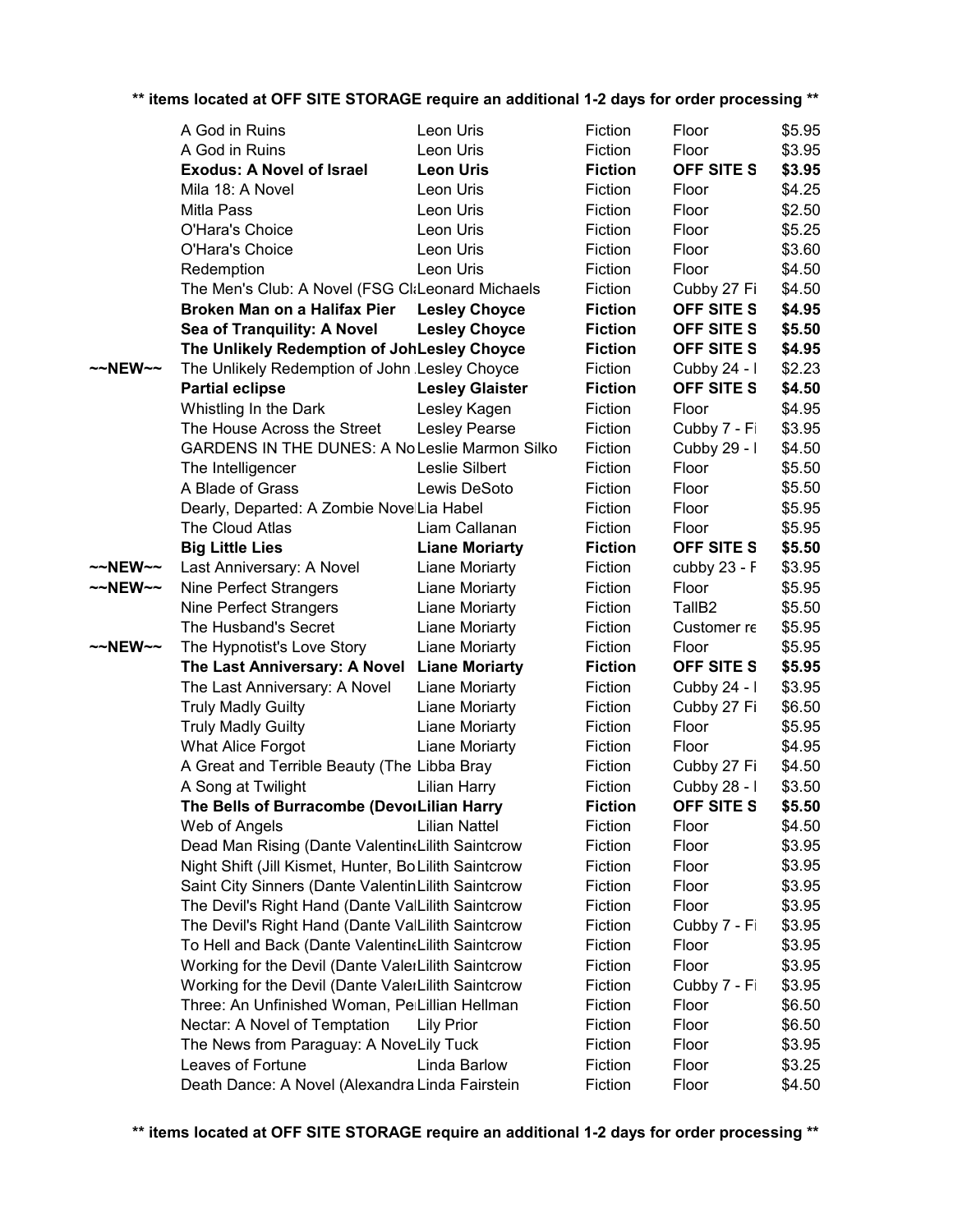|         | Lethal Legacy                                                 | Linda Fairstein         | Fiction        | Cubby 4 - Fi      | \$3.95 |
|---------|---------------------------------------------------------------|-------------------------|----------------|-------------------|--------|
|         | Likely to Die (Alexandra Cooper MLinda Fairstein              |                         | Fiction        | Floor             | \$4.50 |
|         | in a Far Country                                              | Linda Holeman           | Fiction        | Floor             | \$5.50 |
|         | In a Far Country                                              | Linda Holeman           | Fiction        | Floor             | \$4.50 |
|         | The Moonlit Cage                                              | Linda Holeman           | Fiction        | Floor             | \$3.95 |
|         | The Woman Left Behind: A Novel Linda Howard                   |                         | Fiction        | B <sub>3</sub>    | \$4.05 |
|         | KnitLit: Sweaters and Their StorLinda Roghaar, Molly WFiction |                         |                | OFF SITE S        | \$4.50 |
|         | Legend of the Emerald Rose: A N <sub>'Linda</sub> Wichman     |                         | Fiction        | Floor             | \$5.50 |
|         | <b>Punishment</b>                                             | <b>Linden MacIntyre</b> | <b>Fiction</b> | <b>OFF SITE S</b> | \$5.95 |
|         | The Bishop's Man                                              | Linden MacIntyre        | Fiction        | Floor             | \$6.50 |
|         | The Bishop's Man                                              | Linden MacIntyre        | Fiction        | Floor             | \$6.50 |
|         | The Bishop's Man                                              | Linden MacIntyre        | Fiction        | Cubby 7 - Fi      | \$6.50 |
|         | The Bishop's Man                                              | <b>Linden MacIntyre</b> | <b>Fiction</b> | OFF SITE S        | \$5.95 |
|         | Why Men Lie                                                   | Linden MacIntyre        | Fiction        | Cubby 29 - I      | \$6.50 |
|         | To Catch a Husband: An Ex-Wive:Lindsay Graves                 |                         | Fiction        | Floor             | \$4.95 |
|         | Last Act in Palmyra                                           | <b>Lindsey Davis</b>    | Fiction        | cubby 23 - F      | \$3.50 |
|         | One Virgin Too Many                                           | <b>Lindsey Davis</b>    | Fiction        | cubby 23 - F      | \$4.50 |
|         | Saturnalia                                                    | <b>Lindsey Davis</b>    | Fiction        | cubby 23 - F      | \$3.50 |
|         | See Delphi and Die (A Marcus DidLindsey Davis                 |                         | Fiction        | cubby 23 - F      | \$3.50 |
|         | The Jupiter Myth                                              | <b>Lindsey Davis</b>    | Fiction        | cubby 23 - F      | \$3.95 |
|         | The Silver Pigs (Marcus Didius FaLindsey Davis                |                         | Fiction        | cubby 23 - F      | \$3.50 |
|         | I Heart New York                                              | Lindsey Kelk            | Fiction        | Floor             | \$4.95 |
|         | I Heart Paris                                                 | Lindsey Kelk            | Fiction        | Floor             | \$3.25 |
|         | We Need to Talk About Kevin tie-i Lionel Shriver              |                         | Fiction        | Floor             | \$4.95 |
|         | We Need to Talk About Kevin tie-i Lionel Shriver              |                         | Fiction        | Cubby 27 Fi       | \$4.95 |
|         | We Need to Talk About Kevin tie-i Lionel Shriver              |                         | Fiction        | Cubby 28 - I      | \$4.75 |
|         | <b>Paris Requiem</b>                                          | Lisa Appignanesi        | <b>Fiction</b> | OFF SITE S        | \$3.95 |
|         | The Memory Man                                                | Lisa Appignanesi        | Fiction        | Floor             | \$4.50 |
|         | It Would Be Funny If It Wasn't MLisa Dow                      |                         | Fiction        | Cubby 7 - Fi      | \$4.50 |
|         | The Almost Archer Sisters                                     | Lisa Gabriele           | Fiction        | Floor             | \$5.50 |
|         | Before She Disappeared: A Novel Lisa Gardner                  |                         | Fiction        | B <sub>3</sub>    | \$4.95 |
|         | Look for Me (Detective D. D. WarrLisa Gardner                 |                         | Fiction        | B <sub>3</sub>    | \$4.50 |
|         | Never Tell: A Novel (Detective D. ILisa Gardner               |                         | Fiction        | B <sub>3</sub>    | \$6.50 |
|         | Never Tell: A Novel (Detective D. ILisa Gardner               |                         | Fiction        | B <sub>3</sub>    | \$4.50 |
| ~~NEW~~ | Every Note Played                                             | Lisa Genova             | Fiction        | Floor             | \$5.95 |
|         | Inside the O'Briens: A Novel                                  | Lisa Genova             | Fiction        | Floor             | \$5.95 |
|         | Inside the O'Briens: A Novel                                  | <b>Lisa Genova</b>      | <b>Fiction</b> | OFF SITE S        | \$5.25 |
|         | Left Neglected                                                | Lisa Genova             | Fiction        | Cubby 27 Fi       | \$5.95 |
|         | <b>Left Neglected</b>                                         | Lisa Genova             | <b>Fiction</b> | <b>OFF SITE S</b> | \$4.95 |
|         | <b>Left Neglected</b>                                         | Lisa Genova             | <b>Fiction</b> | OFF SITE S        | \$4.95 |
|         | Love Anthony                                                  | Lisa Genova             | Fiction        | Floor             | \$5.95 |
|         | Still Alice                                                   | Lisa Genova             | Fiction        | Floor             | \$5.50 |
|         | <b>Still Alice</b>                                            | Lisa Genova             | Fiction        | Customer re       | \$5.50 |
|         | <b>Still Alice</b>                                            | Lisa Genova             | <b>Fiction</b> | OFF SITE S        | \$5.50 |
|         | <b>Still Alice</b>                                            | Lisa Genova             | Fiction        | Cubby 28 - I      | \$5.50 |
|         | <b>Still Alice</b>                                            | Lisa Genova             | Fiction        | Customer re       | \$4.95 |
|         | <b>Still Alice</b>                                            | Lisa Genova             | Fiction        | Floor             | \$3.95 |
|         | Time After Time: A Novel                                      | Lisa Grunwald           | Fiction        | Customer re       | \$5.95 |
|         | Devious (Bentz and Montoya)                                   | Lisa Jackson            | Fiction        | B <sub>3</sub>    | \$3.50 |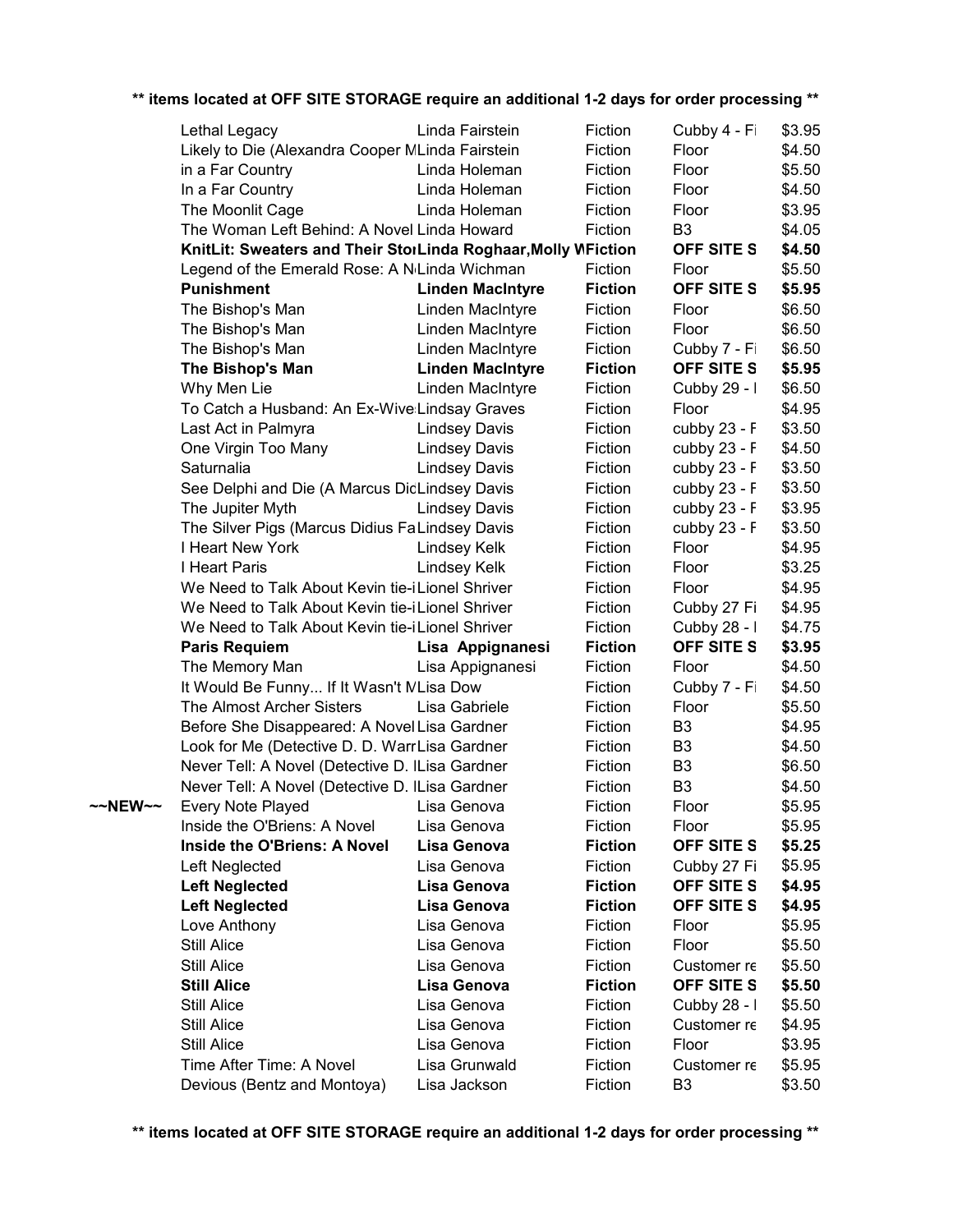|         | Devious (Bentz and Montoya)                                      | Lisa Jackson           | Fiction        | B <sub>3</sub>    | \$3.50 |
|---------|------------------------------------------------------------------|------------------------|----------------|-------------------|--------|
|         | Malice                                                           | Lisa Jackson           | Fiction        | B <sub>3</sub>    | \$9.45 |
|         | <b>Running Scared</b>                                            | Lisa Jackson           | Fiction        | B <sub>3</sub>    | \$4.95 |
|         | Willing to Die (An Alvarez & PesccLisa Jackson                   |                        | Fiction        | B <sub>3</sub>    | \$4.50 |
|         | Last Girl Standing: A Novel of SusLisa Jackson, Nancy BusFiction |                        |                | B <sub>3</sub>    | \$3.95 |
|         | Dream Lake: A Friday Harbor NcLisa Kleypas                       |                        | <b>Fiction</b> | OFF SITE S        | \$4.95 |
|         | Sugar Daddy: A Novel (The TravisLisa Kleypas                     |                        | Fiction        | Floor             | \$3.95 |
|         | <b>February</b>                                                  | <b>Lisa Moore</b>      | <b>Fiction</b> | OFF SITE S        | \$4.50 |
|         | Open                                                             | Lisa Moore             | Fiction        | Cubby 28 - I      | \$4.50 |
|         | The Sky Beneath My Feet                                          | Lisa Samson            | Fiction        | Floor             | \$4.50 |
|         | After Anna                                                       | Lisa Scottoline        | Fiction        | Cubby 24 - I      | \$5.50 |
|         | After Anna                                                       | Lisa Scottoline        | Fiction        | Floor             | \$3.95 |
|         | Betrayed: A Rosato & DiNunzio Lisa Scottoline                    |                        | <b>Fiction</b> | OFF SITE S        | \$3.95 |
|         | Come Home                                                        | Lisa Scottoline        | Fiction        | Cubby 27 Fi       | \$6.50 |
|         | Corrupted: A Rosato & DiNunzicLisa Scottoline                    |                        | <b>Fiction</b> | OFF SITE S        | \$3.95 |
|         | <b>Courting Trouble</b>                                          | Lisa Scottoline        | Fiction        | Floor             | \$5.95 |
|         | <b>Courting Trouble</b>                                          | <b>Lisa Scottoline</b> | <b>Fiction</b> | <b>OFF SITE S</b> | \$3.95 |
|         | Dirty Blonde                                                     | Lisa Scottoline        | Fiction        | Cubby 7 - Fi      | \$3.95 |
|         | Every Fifteen Minutes                                            | Lisa Scottoline        | Fiction        | Floor             | \$6.50 |
|         | Every Fifteen Minutes                                            | Lisa Scottoline        | Fiction        | Floor             | \$5.50 |
| ~~NEW~~ | <b>Every Fifteen Minutes</b>                                     | Lisa Scottoline        | Fiction        | Cubby 24 - I      | \$5.50 |
|         | Exposed: A Rosato & DiNunzio NoLisa Scottoline                   |                        | Fiction        | Floor             | \$6.50 |
|         | Feared: A Rosato & DiNunzio NovLisa Scottoline                   |                        | Fiction        | Floor             | \$5.50 |
|         | Feared: A Rosato & DiNunzio NovLisa Scottoline                   |                        | Fiction        | Recently Pu       | \$5.50 |
|         | <b>Keep Quiet</b>                                                | Lisa Scottoline        | Fiction        | Floor             | \$4.50 |
|         | Look Again: A Novel                                              | Lisa Scottoline        | Fiction        | Floor             | \$5.25 |
|         | Most Wanted                                                      | Lisa Scottoline        | Fiction        | Floor             | \$4.50 |
|         | One Perfect Lie                                                  | Lisa Scottoline        | Fiction        | Floor             | \$3.95 |
|         | One Perfect Lie                                                  | Lisa Scottoline        | Fiction        | Cubby 24 - I      | \$3.95 |
|         | <b>Someone Knows</b>                                             | <b>Lisa Scottoline</b> | <b>Fiction</b> | OFF SITE S        | \$5.50 |
|         | <b>Think Twice</b>                                               | Lisa Scottoline        | Fiction        | Floor             | \$5.50 |
|         | <b>Think Twice</b>                                               | Lisa Scottoline        | Fiction        | Floor             | \$4.95 |
|         | The Proper Care and Maintenanc Lisa Verge Higgins                |                        | Fiction        | Customer re       | \$4.95 |
|         | The Cornish House                                                | Liz Fenwick            | Fiction        | Cubby 27 Fi       | \$4.50 |
|         | <b>Tigers in Red Weather</b>                                     | Liza Klaussmann        | Fiction        | Floor             | \$4.50 |
|         | <b>Mister Pip</b>                                                | <b>Lloyd Jones</b>     | <b>Fiction</b> | OFF SITE S        | \$5.50 |
|         | Mister Pip *Premium                                              | lloyd, jones           | Fiction        | Floor             | \$6.50 |
|         | Unscrewed (Chrissy McMullen My Lois Greiman                      |                        | Fiction        | B4                | \$3.50 |
|         | By the Time You Read This                                        | Lola Jaye              | Fiction        | Floor             | \$4.50 |
|         | Good Grief                                                       | Lolly Winston          | Fiction        | cubby $23 - F$    | \$4.50 |
|         | <b>The Handless Maiden</b>                                       | <b>Loranne Brown</b>   | <b>Fiction</b> | <b>OFF SITE S</b> |        |
|         |                                                                  |                        |                |                   | \$4.25 |
|         | Deep Sea Dead: A Pauline Sokol Lori Avocato                      |                        | Fiction        | B4                | \$3.50 |
|         | Rush Home Road                                                   | Lori Lansens           | Fiction        | Floor             | \$4.50 |
|         | The Mountain Story                                               | Lori Lansens           | Fiction        | Cubby 29 - I      | \$6.50 |
|         | The Wife's Tale                                                  | Lori Lansens           | Fiction        | Cubby 7 - Fi      | \$5.95 |
|         | This Little Light                                                | Lori Lansens           | Fiction        | Cubby 27 Fi       | \$5.50 |
|         | A Gate at the Stairs                                             | Lorrie Moore           | Fiction        | Floor             | \$5.50 |
|         | <b>Gutshot Straight: A Novel</b>                                 | Lou Berney             | Fiction        | Floor             | \$4.95 |
|         | <b>Tuscan Soup</b>                                               | Lou Wakefield          | Fiction        | Floor             | \$3.95 |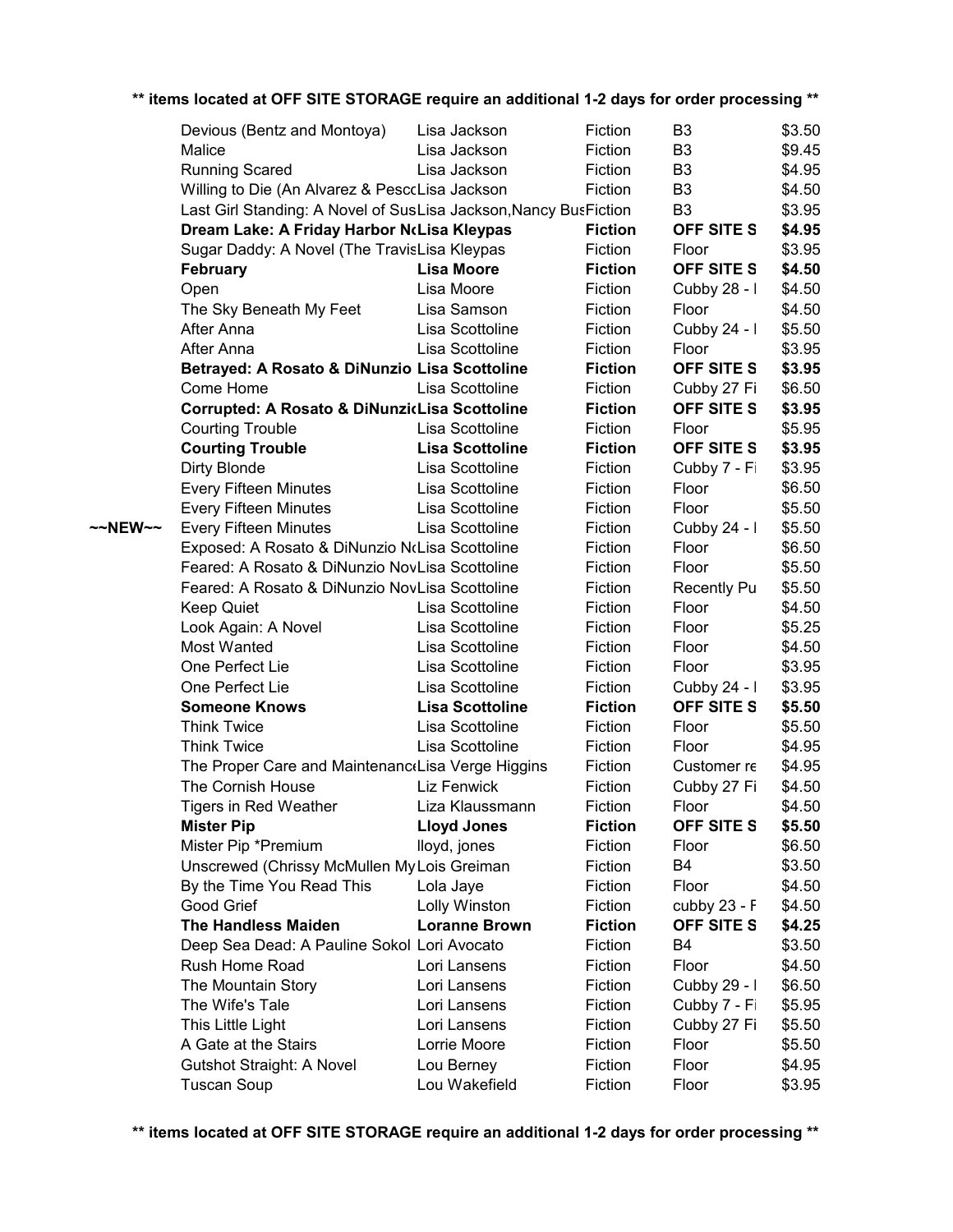|         | SEDUCING MR MACLEAN                                            | Loubna Haikal          | Fiction        | Floor             | \$4.50 |
|---------|----------------------------------------------------------------|------------------------|----------------|-------------------|--------|
|         | Mr. Timothy: A Novel                                           | Louis Bayard           | Fiction        | Cubby 29 - I      | \$4.50 |
|         | <b>Birds Without Wings</b>                                     | Louis De Bernieres     | Fiction        | Floor             | \$6.50 |
|         | <b>Birds Without Wings</b>                                     | Louis de Bernieres     | Fiction        | Floor             | \$4.95 |
|         | <b>Birds Without Wings</b>                                     | Louis de Bernieres     | Fiction        | Cubby 27 Fi       | \$4.95 |
|         | CAPTAIN CORELLI'S MANDOLINLOUIS DE BERNIERESFiction            |                        |                | Floor             | \$3.95 |
|         | The Heat of the Sun: A Novel                                   | Louis Decimus Rubin    | Fiction        | Floor             | \$5.95 |
|         | Mojave Crossing (Sacketts, No. 9) Louis L'Amour                |                        | Fiction        | Floor             | \$2.95 |
|         | My Dear I Wanted To Tell You                                   | Louisa Young           | Fiction        | cubby 23 - F      | \$4.95 |
|         | Glamour: A Novel                                               | Louise Bagshawe        | Fiction        | Floor             | \$4.95 |
|         | Since I Don't Have You                                         | Louise Candlish        | Fiction        | Floor             | \$4.50 |
|         | The Disappearance of Emily Ma Louise Candlish                  |                        | <b>Fiction</b> | OFF SITE S        | \$4.95 |
|         | The Last Report on the Miracles a Louise Erdrich               |                        | Fiction        | Floor             | \$5.50 |
|         | The Master Butchers Singing ClubLouise Erdrich                 |                        | Fiction        | Floor             | \$5.50 |
|         |                                                                | Loup Durand            | Fiction        | Floor             | \$5.50 |
|         | Daddy<br>A Manual for Cleaning Women: Lucia Berlin             |                        | <b>Fiction</b> | <b>OFF SITE S</b> | \$4.50 |
|         |                                                                | <b>LUCINDA GRAY</b>    | Fiction        |                   | \$5.50 |
|         | Gilded Cage                                                    |                        | <b>Fiction</b> | Floor             |        |
|         | The Angels Trilogy: Angels Wat Lurlene Mcdaniel                |                        |                | OFF SITE S        | \$3.95 |
|         | The End of Forever: Two Novels ('Lurlene McDaniel              |                        | Fiction        | Cubby 24 - I      | \$3.95 |
|         | How to Tell Toledo from the Night Lydia Netzer                 |                        | Fiction        | Floor             | \$6.50 |
|         | Incidental Music (Inanna Poetry Lydia Perovic                  |                        | <b>Fiction</b> | OFF SITE S        | \$4.50 |
|         | <b>Friends Forever</b>                                         | <b>Lyn Andrews</b>     | <b>Fiction</b> | OFF SITE S        | \$3.95 |
|         | Sunlight on the Mersey                                         | Lyn Andrews            | Fiction        | Cubby 29 - I      | \$4.50 |
|         | The Maltese Goddess (Archaeolo(Lyn Hamilton                    |                        | Fiction        | <b>B1</b>         | \$3.50 |
|         | Seven for a Secret                                             | Lyndsay Faye           | Fiction        | Floor             | \$6.50 |
|         | The Paragon Hotel                                              | Lyndsay Faye           | Fiction        | Floor             | \$6.50 |
|         | <b>Blind Fear</b>                                              | Lynn Abercrombie       | Fiction        | Floor             | \$3.75 |
|         | <b>Blind Fear</b>                                              | Lynn Abercrombie       | Fiction        | Floor             | \$3.75 |
|         | Hellgoing: Stories                                             | Lynn Coady             | Fiction        | Cubby 28 - I      | \$4.50 |
|         | Mrs. Poe                                                       | Lynn Cullen            | Fiction        | Floor             | \$4.95 |
|         | Something To Hide (By Request : Lynn Erickson, Tess GelFiction |                        |                | B <sub>2</sub>    | \$3.25 |
|         | The Lunar Cats                                                 | Lynne Truss            | Fiction        | Cubby 28 - I      | \$4.50 |
|         | No New Land                                                    | M. G. Vassanji         | Fiction        | Floor             | \$4.50 |
| ~~NEW~~ | <b>The Book of Secrets</b>                                     | M. G. Vassanji         | <b>Fiction</b> | OFF SITE S        | \$4.95 |
|         | The Book of Secrets                                            | M. G. Vassanji         | Fiction        | Floor             | \$4.50 |
|         | The In-Between World of Vikram IM. G. Vassanji                 |                        | Fiction        | Floor             | \$6.50 |
|         | The In-Between World of Vikram IM. G. Vassanji                 |                        | Fiction        | Floor             | \$5.95 |
|         | The In-Between World of Vikram IM. G. Vassanji                 |                        | Fiction        | Floor             | \$4.50 |
|         | The Light Between Oceans: A NovM. L. Stedman                   |                        | Fiction        | Floor             | \$6.50 |
|         | Someone Like Me                                                | M. R. Carey            | Fiction        | Floor             | \$5.95 |
|         | The Master                                                     | M.; Toibin Colm Toibin | Fiction        | Floor             | \$4.95 |
|         | <b>AMRIIKA</b>                                                 | M.G. Vassanji          | Fiction        | Floor             | \$6.50 |
|         | Nostalgia                                                      | M.G. Vassanji          | Fiction        | cubby 23 - F      | \$4.50 |
|         | When She Was Queen                                             | M.G. Vassanji          | Fiction        | Cubby 29 - I      | \$6.50 |
|         | The Light Between Oceans: A No\M.L. Stedman                    |                        | Fiction        | Floor             | \$5.50 |
|         | The Light Between Oceans: A No.M.L. Stedman                    |                        | Fiction        | Cubby 28 - I      | \$4.95 |
| ~~NEW~~ | The Light Between Oceans: A NovM.L. Stedman                    |                        | Fiction        | cubby 23 - F      | \$4.95 |
|         | Irritable Hearts: A PTSD Love StoiMac McClelland               |                        | Fiction        | Floor             | \$6.50 |
|         | I Let You Go (Can Ed)                                          | Mackintosh, Clare      | Fiction        | Customer re       | \$5.25 |
|         |                                                                |                        |                |                   |        |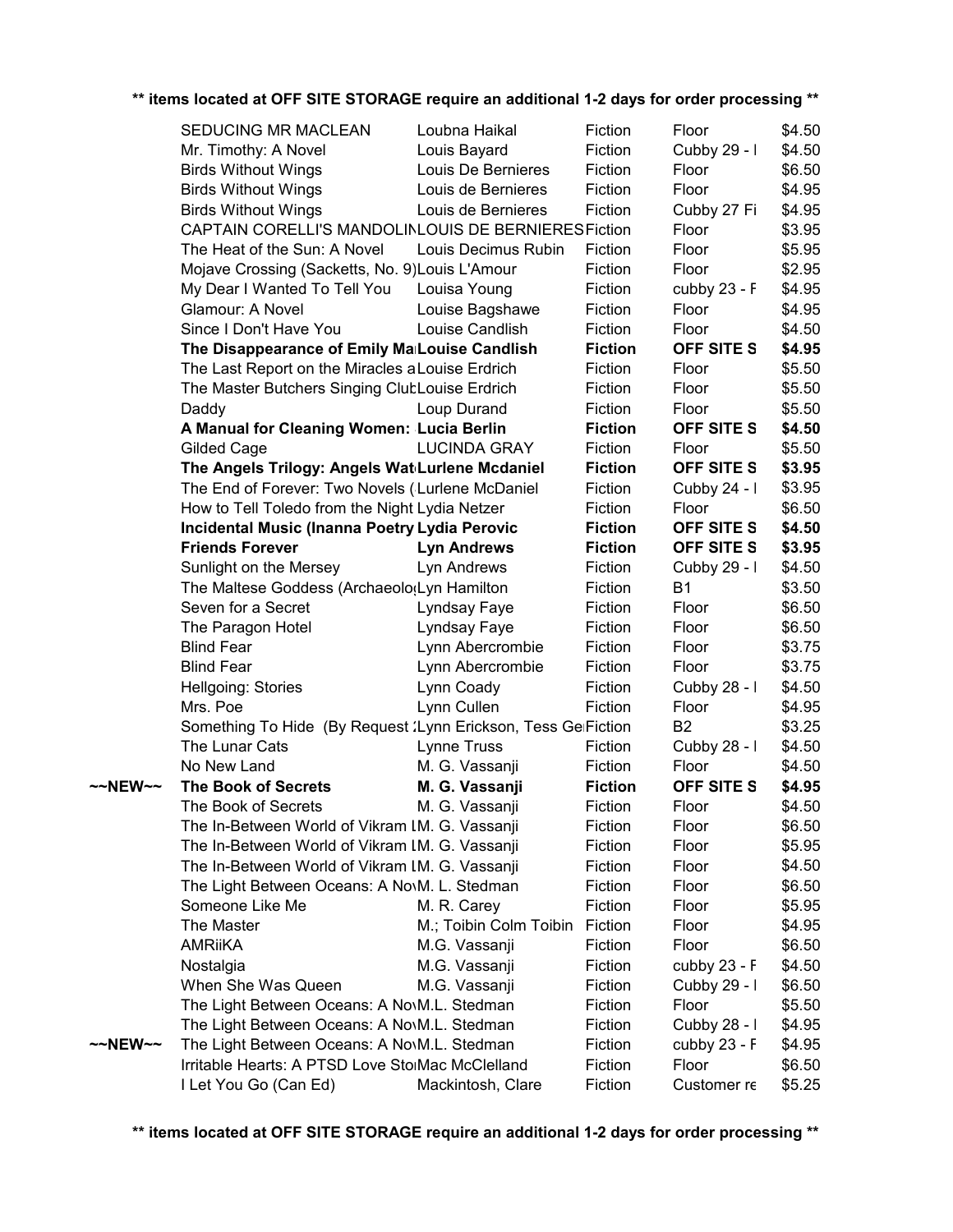|         | The Women in Black: A Novel                        | Madeleine St John      | Fiction        | Customer re       | \$5.50 |
|---------|----------------------------------------------------|------------------------|----------------|-------------------|--------|
|         | Do Not Say We Have Nothing                         | Madeleine Thien        | Fiction        | Floor             | \$6.50 |
|         | Simple Recipes                                     | Madeleine Thien        | Fiction        | Floor             | \$4.50 |
|         | A Desirable Residence: A Novel o Madeleine Wickham |                        | Fiction        | Cubby 27 Fi       | \$6.50 |
|         | The Gatecrasher                                    | Madeleine Wickham      | Fiction        | Floor             | \$3.60 |
|         | The Gatecrasher                                    | Madeleine Wickham      | Fiction        | Floor             | \$3.50 |
|         | Company Town                                       | Madeline Ashby         | Fiction        | Floor             | \$5.95 |
|         | Nights of Rain and Stars                           | Maeve Binchy           | Fiction        | B <sub>3</sub>    | \$3.65 |
|         | The Tailor's Daughter                              | Maggie Bennett         | Fiction        | Cubby 28 - I      | \$4.25 |
|         | From Boys to Men: Guiding Our B Maggie Dent        |                        | Fiction        | cubby 23 - F      | \$5.50 |
|         | The Hand That First Held Mine                      | Maggie O'Farrell       | Fiction        | Cubby 27 Fi       | \$6.50 |
|         | Astonish Me: A novel                               | Maggie Shipstead       | Fiction        | Cubby 24 - I      | \$6.50 |
|         | The History of Bees: A Novel                       | Maja Lunde             | Fiction        | Cubby 4 - Fi      | \$5.50 |
|         | Sulha                                              | Malka Marom            | Fiction        | Floor             | \$5.50 |
|         | Dreaming the Bull                                  | Manda Scott            | Fiction        | Floor             | \$3.95 |
|         | Dreaming the Eagle                                 | Manda Scott            | Fiction        | Floor             | \$3.95 |
|         | Cabin Fever: The Sizzling Secrets Mandy Smith      |                        | Fiction        | Floor             | \$4.50 |
|         | The Death of Vishnu: A Novel                       | Manil Suri             | Fiction        | Floor             | \$5.50 |
|         | Kiss of the Spider Woman                           | <b>Manuel Puig</b>     | Fiction        | Floor             | \$4.95 |
|         | All Those Things We Never Said Marc Levy           |                        | Fiction        | Cubby 7 - Fi      | \$4.95 |
|         | Seven Days in Summer: A Nove Marcia Willett        |                        | <b>Fiction</b> | OFF SITE S        | \$6.50 |
|         | <b>The Songbird</b>                                | <b>Marcia Willett</b>  | <b>Fiction</b> | OFF SITE S        | \$6.50 |
|         | Alias Grace                                        | Margaret Atwood        | Fiction        | Floor             | \$6.50 |
|         | Alias Grace                                        | Margaret Atwood        | Fiction        | Floor             | \$4.50 |
|         | <b>Bluebeard's Egg</b>                             | <b>Margaret Atwood</b> | <b>Fiction</b> | <b>OFF SITE S</b> | \$3.95 |
|         | <b>Bluebeard's Egg</b>                             | Margaret Atwood        | Fiction        | cubby 23 - F      | \$3.95 |
|         | <b>Bodily Harm</b>                                 | Margaret Atwood        | Fiction        | Floor             | \$3.95 |
|         | <b>Bodily Harm</b>                                 | <b>Margaret Atwood</b> | <b>Fiction</b> | <b>OFF SITE S</b> | \$3.95 |
|         | <b>Bodily Harm</b>                                 | Margaret Atwood        | Fiction        | Floor             | \$3.50 |
| ~~NEW~~ | Cat's Eye                                          | Margaret Atwood        | Fiction        | Floor             | \$4.95 |
|         | <b>Cat's Eye</b>                                   | <b>Margaret Atwood</b> | <b>Fiction</b> | OFF SITE S        | \$2.95 |
|         | Dancing Girls And Other StoriesMargaret Atwood     |                        | <b>Fiction</b> | OFF SITE S        | \$3.95 |
|         | Dancing Girls And Other Stories                    | Margaret Atwood        | Fiction        | cubby 23 - F      | \$1.95 |
|         | Edible Woman                                       | Margaret Atwood        | Fiction        | Cubby 4 - Fi      | \$2.95 |
|         | Lady Oracle                                        | Margaret Atwood        | Fiction        | Floor             | \$5.95 |
|         | Lady Oracle                                        | Margaret Atwood        | Fiction        | Floor             | \$4.95 |
| ~~NEW~~ | Life Before Man                                    | Margaret Atwood        | Fiction        | Floor             | \$4.95 |
|         | <b>Life Before Man</b>                             | <b>Margaret Atwood</b> | <b>Fiction</b> | OFF SITE S        | \$3.95 |
|         | LIFE BEFORE MAN.                                   | Margaret Atwood        | Fiction        | Cubby 27 Fi       | \$3.50 |
|         | MaddAddam                                          | Margaret Atwood        | Fiction        | Cubby 27 Fi       | \$6.50 |
|         | Moral Disorder                                     | Margaret Atwood        | Fiction        | Cubby 27 Fi       | \$5.50 |
|         | Moral Disorder: And Other Stori Margaret Atwood    |                        | <b>Fiction</b> | OFF SITE S        | \$3.95 |
|         | Oryx and Crake                                     | Margaret Atwood        | Fiction        | Cubby 27 Fi       | \$3.95 |
|         | <b>Oryx and Crake</b>                              | <b>Margaret Atwood</b> | <b>Fiction</b> | OFF SITE S        | \$3.50 |
|         | Surfacing                                          | Margaret Atwood        | Fiction        | Floor             | \$2.95 |
|         | Surfacing (The New Canadian LiMargaret Atwood      |                        | <b>Fiction</b> | OFF SITE S        | \$3.95 |
|         | The Blind Assassin                                 | Margaret Atwood        | Fiction        | Floor             | \$6.50 |
|         | The Blind Assassin                                 | Margaret Atwood        | Fiction        | Cubby 29 - I      | \$4.50 |
| ~~NEW~~ | The Robber Bride                                   | Margaret Atwood        | Fiction        | Floor             | \$6.95 |
|         |                                                    |                        |                |                   |        |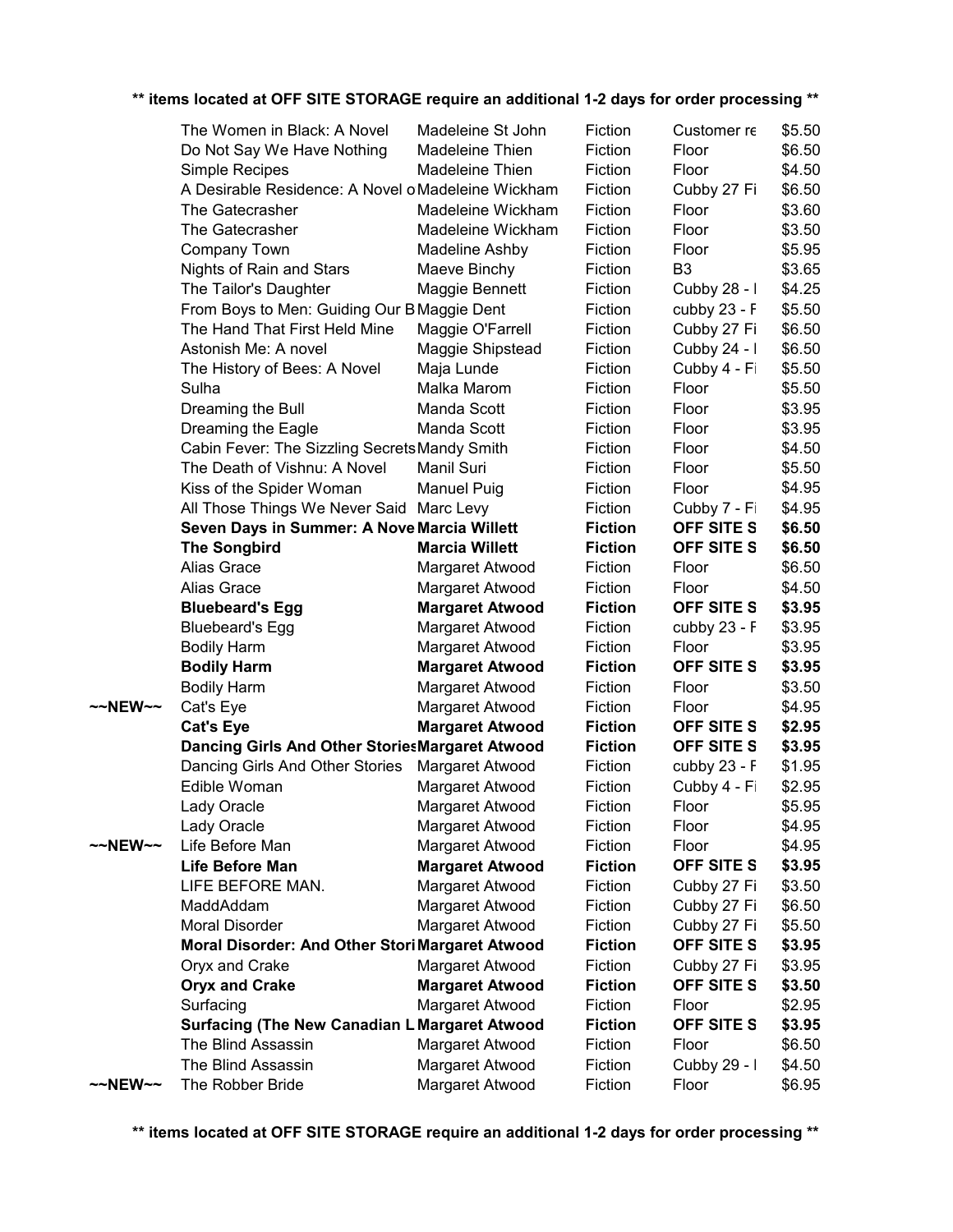|         | The Robber Bride                                    | Margaret Atwood               | Fiction        | Floor             | \$3.95 |
|---------|-----------------------------------------------------|-------------------------------|----------------|-------------------|--------|
|         | The Tent                                            | Margaret Atwood               | Fiction        | Floor             | \$4.95 |
|         | The Year of the Flood                               | Margaret Atwood               | Fiction        | Cubby 27 Fi       | \$6.50 |
|         | <b>Wilderness Tips</b>                              | Margaret Atwood               | Fiction        | Floor             | \$2.50 |
|         | <b>Wilderness Tips</b>                              | <b>Margaret Atwood</b>        | <b>Fiction</b> | <b>OFF SITE S</b> | \$2.50 |
|         | Sing As We Go Margaret Dickin: Margaret Dickinson   |                               | <b>Fiction</b> | OFF SITE S        | \$3.95 |
|         | <b>Sisters of Heart and Snow</b>                    | <b>Margaret Dilloway</b>      | <b>Fiction</b> | <b>OFF SITE S</b> | \$4.95 |
|         | The Care and Handling of RosesMargaret Dilloway     |                               | <b>Fiction</b> | <b>OFF SITE S</b> | \$4.95 |
|         | <b>The Seven Sisters</b>                            | Margaret Drabble              | Fiction        | Floor             | \$5.95 |
| ~~NEW~~ | The Handmaid's Tale                                 | Margaret Eleanor AtwooFiction |                | Floor             | \$5.95 |
|         | <b>Lydia's Party: A Novel</b>                       | <b>Margaret Hawkins</b>       | <b>Fiction</b> | <b>OFF SITE S</b> | \$4.95 |
|         | Ribbon of Moonlight                                 | <b>Margaret Kaine</b>         | Fiction        | Floor             | \$3.95 |
|         | The Diviners                                        | Margaret Laurence             | Fiction        | Floor             | \$3.50 |
|         | The Burning Bride                                   | Margaret Lawrence             | Fiction        | Cubby 24 - I      | \$3.95 |
|         | The Soldier's Wife                                  | Margaret Leroy                | Fiction        | Customer re       | \$4.95 |
|         | Alchemy                                             | Margaret Mahy                 | Fiction        | Cubby 7 - Fi      | \$4.50 |
|         | Gone with the Wind                                  | Margaret Mitchell             | Fiction        | Cubby 29 - I      | \$3.95 |
|         | Gone With the Wind                                  | Margaret Mitchell             | Fiction        | Floor             | \$3.50 |
|         |                                                     |                               | Fiction        | Floor             |        |
|         | GHOST LEGION (Star of the Gua Margaret Weis         |                               |                |                   | \$2.95 |
|         | ALIAS GRACE.<br>The North China Lover: A Novel      | Margaret. Atwood              | Fiction        | Floor             | \$6.50 |
|         |                                                     | Marguerite Duras              | Fiction        | Cubby 28 - I      | \$4.95 |
|         | <b>Breach of Promise</b>                            | <b>Maria Barrett</b>          | <b>Fiction</b> | OFF SITE S        | \$4.25 |
|         | The Heart Has It's Reasons                          | Maria Duenas                  | Fiction        | Cubby 7 - Fi      | \$5.50 |
|         | Angels                                              | Marian Keyes                  | Fiction        | Cubby 7 - Fi      | \$3.95 |
|         | Anybody Out There                                   | Marian Keyes                  | Fiction        | Floor             | \$4.50 |
|         | Anybody Out There                                   | Marian Keyes                  | Fiction        | Floor             | \$4.50 |
|         | Anybody Out There?                                  | Marian Keyes                  | Fiction        | Floor             | \$4.50 |
|         | Further under the Duvet                             | Marian Keyes                  | Fiction        | Cubby 29 - I      | \$5.95 |
|         | Lucy Sullivan Is Getting Married                    | <b>MARIAN KEYES</b>           | Fiction        | Cubby 7 - Fi      | \$3.95 |
|         | The Mystery of Mercy Close                          | Marian Keyes                  | Fiction        | Cubby 28 - I      | \$4.50 |
|         | The Woman Who Stole My Life                         | Marian Keyes                  | Fiction        | Floor             | \$5.50 |
|         | Elisabeth's Daughter                                | Marianne Fredriksson          | Fiction        | Floor             | \$4.50 |
|         | The Life You Longed For: A NovMaribeth Fischer      |                               | <b>Fiction</b> | OFF SITE S        | \$6.50 |
|         | Midnight Never Come (The Onyx (Marie Brennan        |                               | Fiction        | Floor             | \$5.50 |
|         | <b>These Festive Nights</b>                         | Marie-Claire Blais            | Fiction        | Floor             | \$5.50 |
|         | <b>Shooting Butterflies</b>                         | Marika Cobbold                | Fiction        | Floor             | \$3.95 |
|         | Gilead                                              | Marilynne Robinson            | Fiction        | Floor             | \$5.50 |
|         | <b>Gilead</b>                                       | <b>Marilynne Robinson</b>     | <b>Fiction</b> | OFF SITE S        | \$4.95 |
|         | Gilead                                              | Marilynne Robinson            | Fiction        | Cubby 4 - Fi      | \$4.95 |
|         | Housekeeping: A Novel                               | <b>Marilynne Robinson</b>     | <b>Fiction</b> | <b>OFF SITE S</b> | \$4.50 |
|         | Good to a Fault                                     | Marina Endicott               | Fiction        | cubby 23 - F      | \$4.50 |
|         | The Venetian Bargain                                | Marina Fiorato                | Fiction        | Floor             | \$6.50 |
|         | Omerta                                              | Mario Puzo                    | Fiction        | Floor             | \$3.95 |
|         | Omerta                                              | Mario Puzo                    | Fiction        | Floor             | \$3.95 |
|         | Aunt Julia and the Scriptwriter: Mario Vargas Llosa |                               | <b>Fiction</b> | OFF SITE S        | \$4.50 |
|         | The chestnut pipe: Folklore of SheMarion Robertson  |                               | Fiction        | Floor             | \$4.50 |
|         | Belong to Me                                        | Marisa De Los Santos          | Fiction        | Floor             | \$4.95 |
|         | Belong to Me                                        | Marisa De Los Santos          | Fiction        | Floor             | \$4.95 |
|         | I'll Be Your Blue Sky: A Novel                      | Marisa de los Santos          | Fiction        | Floor             | \$6.50 |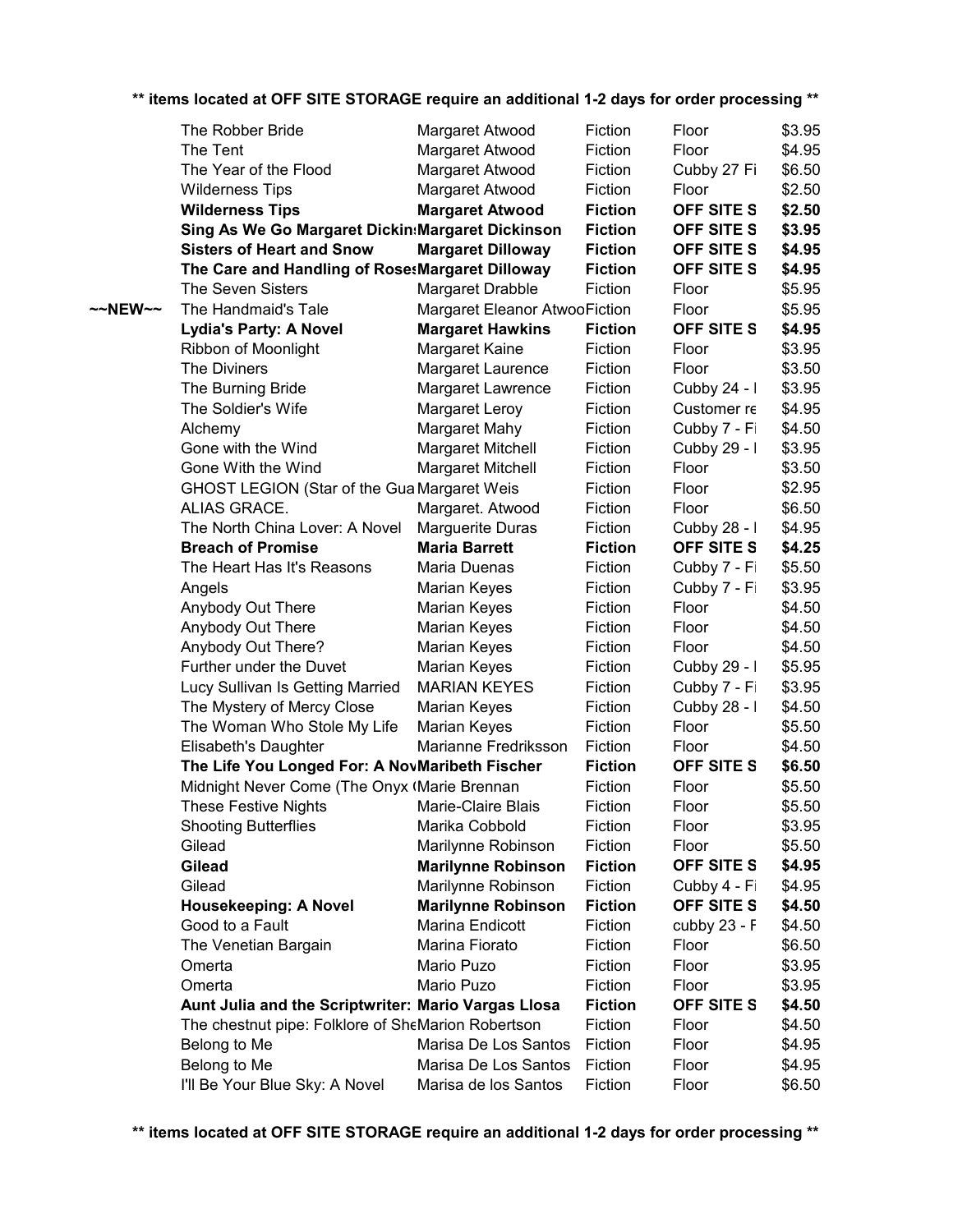| ~~NEW~~           | I'll Be Your Blue Sky: A Novel                                  | Marisa de los Santos                     | Fiction            | Cubby 24 - I           | \$5.50           |
|-------------------|-----------------------------------------------------------------|------------------------------------------|--------------------|------------------------|------------------|
|                   | Love Walked In                                                  | Marisa de los Santos                     | Fiction            | Customer re            | \$4.95           |
|                   | The Precious One: A Novel                                       | Marisa de los Santos                     | Fiction            | Floor                  | \$5.50           |
|                   | Special Topics in Calamity Physic: Marisha Pessl                |                                          | Fiction            | cubby 23 - F           | \$5.50           |
|                   | Mating for Life: A Novel                                        | Marissa Stapley                          | Fiction            | cubby 23 - F           | \$4.50           |
| $\sim$ NEW $\sim$ | The Stationery Shop                                             | Marjan Kamali                            | Fiction            | Floor                  | \$5.95           |
|                   | In The Dark                                                     | Mark Billingham                          | Fiction            | Floor                  | \$4.95           |
|                   | Tom Clancy Support and Defend (Mark Greaney                     |                                          | Fiction            | B8 - Clancy            | \$4.25           |
|                   | A Spot of Bother                                                | Mark Haddon                              | Fiction            | Cubby 24 - I           | \$5.50           |
|                   | A Soldier of the Great War                                      | Mark Helprin                             | Fiction            | Cubby 27 Fi            | \$6.50           |
|                   | The Gendarme                                                    | Mark T. Mustian                          | Fiction            | Floor                  | \$4.95           |
|                   | The Godfather Returns                                           | Mark Winegardner                         | Fiction            | Floor                  | \$3.95           |
|                   | The Godfather Returns                                           | Mark Winegardner                         | Fiction            | Floor                  | \$3.95           |
|                   | The Godfather's Revenge                                         | Mark Winegardner                         | Fiction            | Floor                  | \$4.50           |
|                   | Mutant Message Down Under                                       | Marlo Morgan                             | Fiction            | cubby 23 - F           | \$4.50           |
|                   | Various Positions: A novel                                      | Martha Schabas                           | Fiction            | Floor                  | \$4.95           |
|                   | London Fields                                                   | <b>Martin Amis</b>                       | Fiction            | Cubby 27 Fi            | \$5.50           |
|                   | The Information                                                 | <b>Martin Amis</b>                       | Fiction            | Floor                  | \$4.95           |
|                   | Plain Heathen Mischief                                          | <b>Martin Clark</b>                      | Fiction            | Floor                  | \$6.50           |
|                   | Havana Bay (Arkady Renko NovelMartin Cruz Smith                 |                                          | Fiction            | Cubby 7 - Fi           | \$3.50           |
|                   | <b>Broken</b>                                                   | Martina Cole                             | Fiction            | Cubby 29 - I           | \$3.95           |
|                   | Close                                                           | Martina Cole                             | Fiction            | Floor                  | \$3.60           |
|                   | Maura's Game                                                    | Martina Cole                             | Fiction            | Floor                  | \$3.60           |
|                   | The Good Life (Jack Howard)                                     | Martina Cole                             | Fiction            | Cubby 28 - I           | \$3.95           |
|                   | The Know                                                        | Martina Cole                             | Fiction            | Floor                  | \$6.75           |
|                   | Beach House Memories (The BeaMary Alice Monroe                  |                                          | Fiction            | Floor                  | \$5.25           |
|                   | Swimming Lessons: A Novel (The Mary Alice Monroe                |                                          | Fiction            | Floor                  | \$4.50           |
|                   | The Guernsey Literary and Potato Mary Ann Shaffer, AnnicFiction |                                          |                    | Customer re            | \$5.95           |
|                   | Home with My Sisters                                            | Mary Carter                              | Fiction            | Floor                  | \$5.50           |
|                   | A Cry In The Night                                              | Mary Higgins Clark                       | Fiction            | <b>B1</b>              | \$3.25           |
|                   | A Stranger Is Watching                                          | Mary Higgins Clark                       | Fiction            | <b>B1</b>              | \$3.50           |
|                   | All Around the Town                                             | Mary Higgins Clark                       | Fiction            | <b>B1</b>              | \$3.50           |
|                   | All By Myself, Alone: A Novel                                   | Mary Higgins Clark                       | Fiction            | <b>B1</b>              | \$3.50           |
|                   | As Time Goes By                                                 | Mary Higgins Clark                       | Fiction            | <b>B1</b>              | \$6.50           |
|                   | Before I Say Good-Bye                                           | Mary Higgins Clark                       | Fiction            | <b>B1</b>              | \$3.95           |
|                   | Daddy's Little Girl                                             | Mary Higgins Clark                       | Fiction            | <b>B1</b>              | \$4.95           |
|                   | I Heard That Song Before                                        | Mary Higgins Clark                       | Fiction            | <b>B1</b>              | \$4.50           |
|                   | I Heard That Song Before                                        | Mary Higgins Clark                       | Fiction            | <b>B1</b>              | \$3.95           |
|                   | I'll Be Seeing You<br>I'll Walk Alone: A Novel                  | Mary Higgins Clark                       | Fiction<br>Fiction | <b>B1</b><br><b>B1</b> | \$2.95<br>\$3.95 |
|                   | I've Got My Eyes on You                                         | Mary Higgins Clark<br>Mary Higgins Clark | Fiction            | <b>B1</b>              | \$3.95           |
|                   | I've Got You Under My Skin: A NoMary Higgins Clark              |                                          | Fiction            | <b>B1</b>              | \$3.95           |
|                   | I've Got You Under My Skin: A NoMary Higgins Clark              |                                          | Fiction            | Floor                  | \$5.50           |
|                   | Just Take My Heart: A Novel                                     | Mary Higgins Clark                       | Fiction            | <b>B1</b>              | \$4.95           |
|                   | Kiss the Girls and Make Them CryMary Higgins Clark              |                                          | Fiction            | <b>B1</b>              | \$5.25           |
|                   | Kiss the Girls and Make Them CryMary Higgins Clark              |                                          | Fiction            | <b>B1</b>              | \$4.25           |
|                   | Let Me Call You Sweetheart                                      | Mary Higgins Clark                       | Fiction            | <b>B1</b>              | \$3.95           |
|                   | Mary Higgins Clark: Three CompleMary Higgins Clark              |                                          | Fiction            | <b>B1</b>              | \$5.95           |
|                   | Moonlight Becomes You                                           | Mary Higgins Clark                       | Fiction            | <b>B1</b>              | \$4.00           |
|                   |                                                                 |                                          |                    |                        |                  |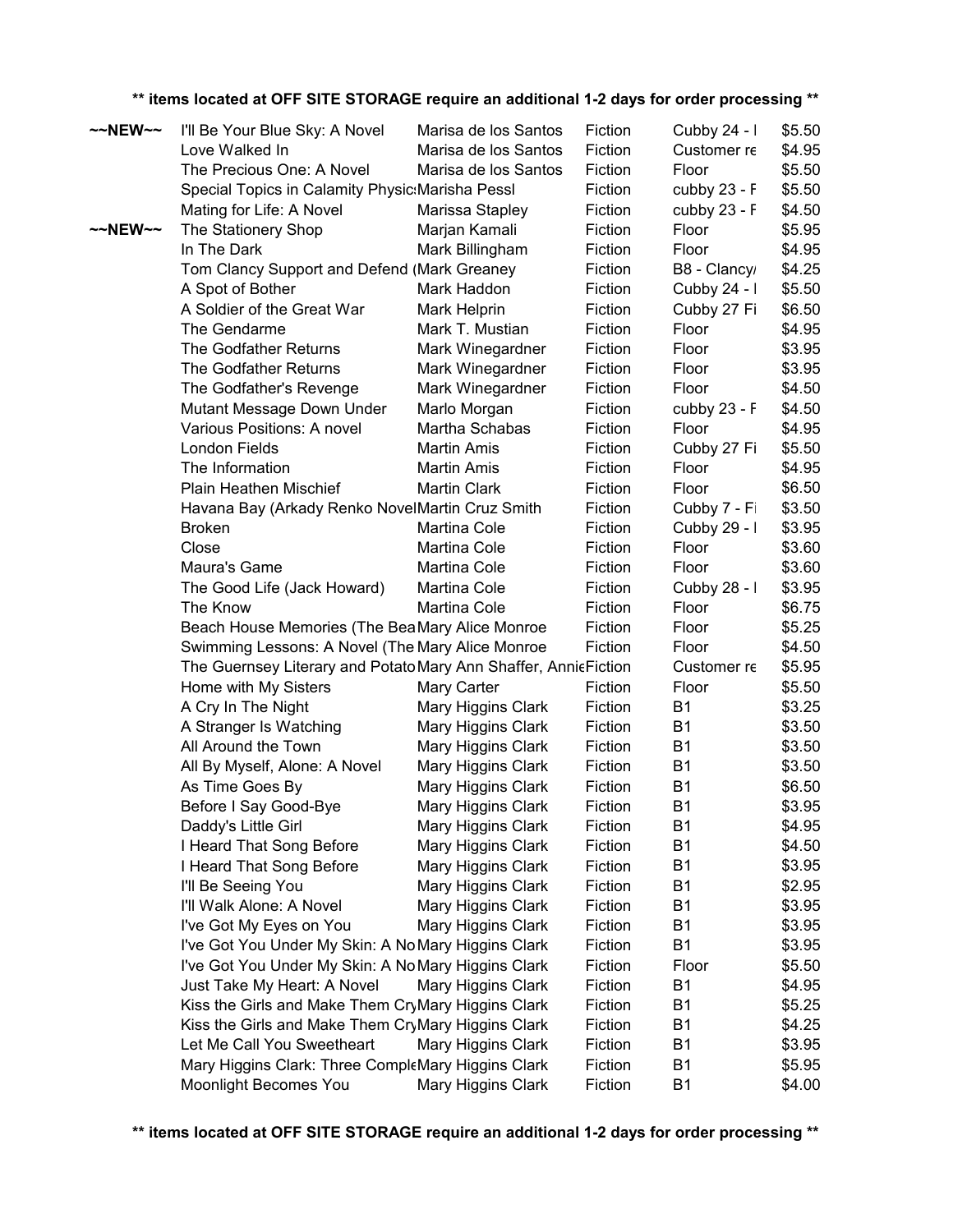|         | <b>Moonlight Becomes You</b>                                       | Mary Higgins Clark              | Fiction        | <b>B1</b>         | \$4.00 |
|---------|--------------------------------------------------------------------|---------------------------------|----------------|-------------------|--------|
|         | Mount Vernon Love Story: A NoveMary Higgins Clark                  |                                 | Fiction        | <b>B1</b>         | \$3.95 |
|         | Nighttime Is My Time (Clark, Mary Mary Higgins Clark               |                                 | Fiction        | Cubby 18 - I      | \$6.50 |
|         | Nighttime Is My Time: A Novel                                      | Mary Higgins Clark              | Fiction        | <b>B1</b>         | \$3.95 |
|         | Nighttime Is My Time: A Novel                                      | Mary Higgins Clark              | Fiction        | Cubby 13-P        | \$3.95 |
|         | On the Street Where You Live                                       | Mary Higgins Clark              | Fiction        | B1                | \$3.60 |
|         | Pretend You Don't See Her                                          | Mary Higgins Clark              | Fiction        | <b>B1</b>         | \$4.95 |
|         | Remember Me                                                        | Mary Higgins Clark              | Fiction        | <b>B1</b>         | \$3.75 |
|         | Stillwatch                                                         | Mary Higgins Clark              | Fiction        | <b>B1</b>         | \$3.95 |
|         | The Cradle Will Fall: A Novel                                      | Mary Higgins Clark              | Fiction        | <b>B1</b>         | \$3.95 |
|         | The Lost Years                                                     | Mary Higgins Clark              | Fiction        | <b>B1</b>         | \$6.50 |
|         | The Lottery Winner: Alvirah And WMary Higgins Clark                |                                 | Fiction        | <b>B1</b>         | \$3.95 |
|         | The Melody Lingers On                                              | Mary Higgins Clark              | Fiction        | <b>B1</b>         | \$3.95 |
|         | The Shadow of Your Smile                                           | Mary Higgins Clark              | Fiction        | <b>B1</b>         | \$3.95 |
|         | Two Little Girls in Blue: A Novel                                  | Mary Higgins Clark              | Fiction        | Cubby 18 - I      | \$3.95 |
|         | We'll Meet Again                                                   | Mary Higgins Clark              | Fiction        | <b>B1</b>         | \$6.50 |
|         | You Belong To Me                                                   | Mary Higgins Clark              | Fiction        | <b>B1</b>         | \$3.95 |
|         | You Belong To Me                                                   | Mary Higgins Clark              | Fiction        | <b>B1</b>         | \$3.60 |
|         | Every Breath You Take                                              | Mary Higgins Clark, AlafFiction |                | <b>B1</b>         | \$6.25 |
|         | Dashing Through the Snow                                           | Mary Higgins Clark, Car Fiction |                | <b>B1</b>         | \$4.50 |
|         | Deck the Halls (Holiday Classics) Mary Higgins Clark, CariFiction  |                                 |                | <b>B1</b>         | \$3.95 |
|         | The Christmas Thief: A Novel                                       | Mary Higgins Clark, Car Fiction |                | <b>B1</b>         | \$3.95 |
|         | All Dressed in White: An Under StMary Higgins Clark, Alafa Fiction |                                 |                | <b>B1</b>         | \$3.95 |
|         | The Sleeping Beauty Killer (An UnMary Higgins Clark, Alafa Fiction |                                 |                | <b>B1</b>         | \$3.95 |
|         | The Sleeping Beauty Killer (An UnMary Higgins Clark, Alafa Fiction |                                 |                | <b>B1</b>         | \$3.95 |
|         | You Don't Own Me (An Under SusMary Higgins Clark, Alafa Fiction    |                                 |                | <b>B1</b>         | \$3.95 |
|         | Dashing Through the Snow                                           | Mary Higgins Clark, CarcFiction |                | <b>B1</b>         | \$3.95 |
|         | You Belong To Me                                                   | Mary Higgins Clarke             | Fiction        | <b>B1</b>         | \$3.50 |
| ~~NEW~~ | Crow Lake                                                          | Mary Lawson                     | Fiction        | Floor             | \$4.95 |
|         | Crow Lake: A Novel                                                 | Mary Lawson                     | Fiction        | Cubby 7 - Fi      | \$3.95 |
|         | The Other Side of the Bridge                                       | Mary Lawson                     | Fiction        | Cubby 28 - I      | \$4.50 |
|         | <b>Great Village</b>                                               | Mary Rose Donnelly              | Fiction        | Floor             | \$4.95 |
|         | The Wicked Day                                                     | Mary Stewart                    | Fiction        | Floor             | \$3.95 |
|         | The Wishing Tree: A Novel (A SurMarybeth Whalen                    |                                 | Fiction        | Cubby 4 - Fi      | \$4.50 |
|         | Me, Myself and Why? (Cadence JMaryJanice Davidson                  |                                 | Fiction        | Floor             | \$5.95 |
|         | E: A Novel                                                         | Matt Beaumont                   | Fiction        | Cubby 28 - I      | \$4.50 |
|         | Elizabeth and After                                                | Matt Cohen                      | Fiction        | Floor             | \$5.25 |
|         | <b>Emotional Arithmetic</b>                                        | Matt Cohen                      | Fiction        | Floor             | \$4.50 |
|         | The Ex-Boyfriend's Handbook                                        | Matt Dunn                       | Fiction        | Cubby 28 - I      | \$4.25 |
|         | The Humans                                                         | Matt Haig                       | Fiction        | Floor             | \$5.50 |
|         | Into the purple duchy                                              | <b>Matthew Hart</b>             | Fiction        | Cubby 28 - I      | \$4.50 |
|         | The Good Luck of Right Now: A NMatthew Quick                       |                                 | Fiction        | Cubby 24 - I      | \$5.50 |
|         | The Silver Linings Playbook [movi <sub>Matthew</sub> Quick]        |                                 | Fiction        | Floor             | \$4.50 |
|         | Drastic: Stories                                                   | Maud Casey                      | Fiction        | Cubby 4 - Fi      | \$4.50 |
|         | Flora And Grace                                                    | Maureen Lee                     | Fiction        | Floor             | \$3.95 |
|         | Waterworld                                                         | <b>Max Allan Collins</b>        | <b>Fiction</b> | <b>OFF SITE S</b> | \$3.95 |
|         | Lexicon                                                            | Max Barry                       | Fiction        | Floor             | \$6.50 |
|         | World War Z: An Oral History of Max Brooks                         |                                 | <b>Fiction</b> | OFF SITE S        | \$4.95 |
|         | World War Z: An Oral History of thMax Brooks                       |                                 | Fiction        | Cubby 4 - Fi      | \$4.95 |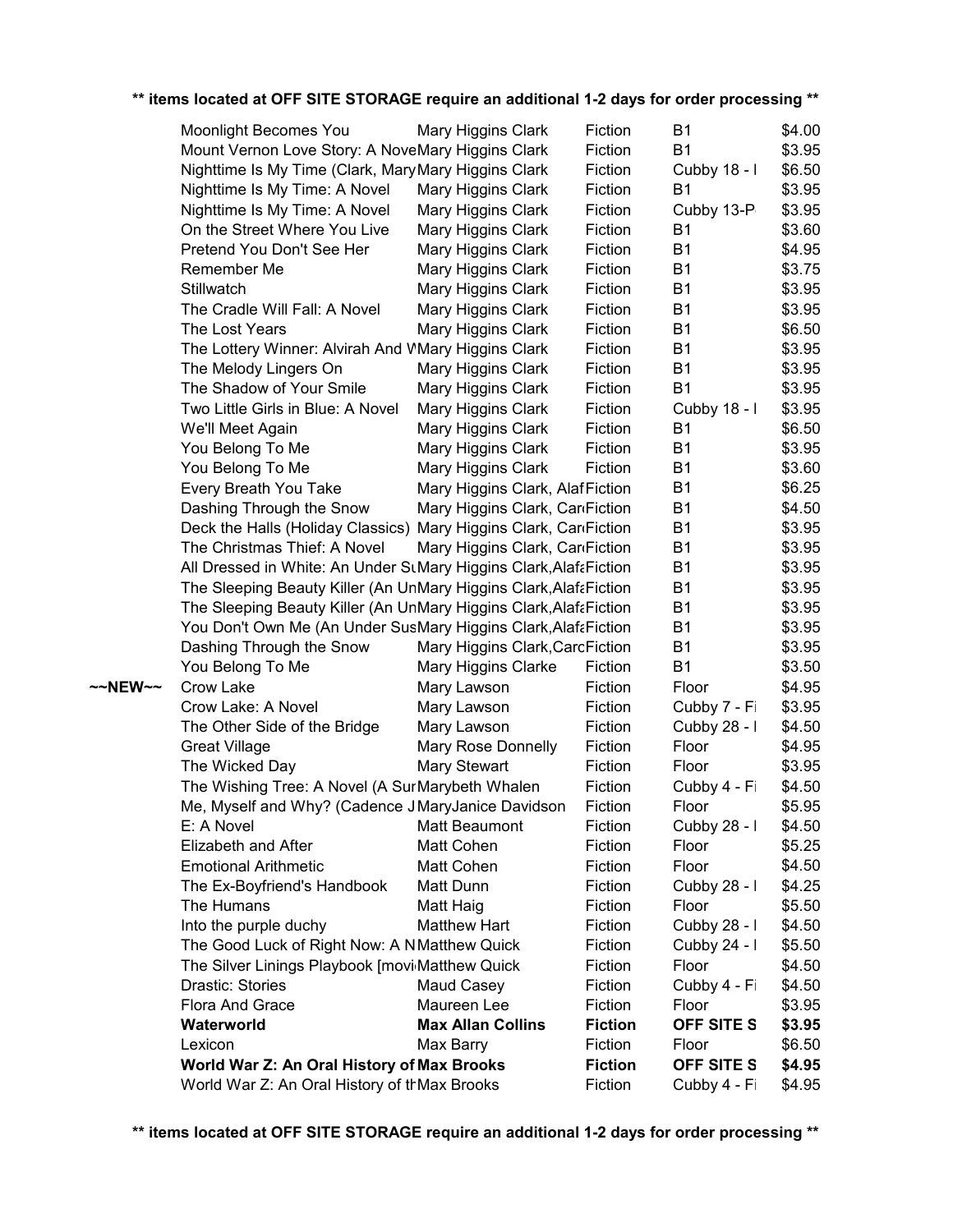| World War Z: An Oral History of thMax Brooks         | Fiction                 | Cubby 29 - I   | \$4.50             |        |
|------------------------------------------------------|-------------------------|----------------|--------------------|--------|
| Zombie Survival Guide : CompleteMAX BROOKS           |                         | Fiction        | Floor              | \$6.75 |
| Zombie Survival Guide: CompleMAX BROOKS              |                         | <b>Fiction</b> | <b>OFF SITE S</b>  | \$5.50 |
| The Artist's Wife: A Novel                           | <b>Max Phillips</b>     | Fiction        | cubby 23 - F       | \$6.50 |
| <b>Night Runner</b>                                  | Max Turner              | Fiction        | Floor              | \$4.50 |
| The Ground She Walks Upon                            | Meagan McKinney         | Fiction        | Floor              | \$6.25 |
| Big Boned (Heather Wells Mysteri Meg Cabot           |                         | Fiction        | Cubby 27 Fi        | \$4.50 |
| Overbite (Insatiable)                                | Meg Cabot               | Fiction        | Cubby 27 Fi        | \$4.50 |
| Queen of Babble in the Big City                      | Meg Cabot               | Fiction        | Cubby 28 - I       | \$4.25 |
| Royal Wedding: A Princess Diarie Meg Cabot           |                         | Fiction        | cubby 23 - F       | \$5.50 |
| She Went All the Way                                 | Meg Cabot               | Fiction        | Floor              | \$4.75 |
| Size 12 and Ready to Rock: A He:Meg Cabot            |                         | Fiction        | Cubby 27 Fi        | \$4.50 |
| Size 12 Is Not Fat: A Heather Wel Meg Cabot          |                         | Fiction        | Cubby 27 Fi        | \$4.50 |
| Size 14 Is Not Fat Either (Heather Meg Cabot         |                         | Fiction        | Cubby 27 Fi        | \$4.50 |
| The Boy Next Door                                    | Meg Cabot               | Fiction        | Cubby 27 Fi        | \$4.50 |
| <b>The Bride's Farewell</b>                          | <b>Meg Rosoff</b>       | <b>Fiction</b> | <b>OFF SITE S</b>  | \$5.95 |
| The Ten-Year Nap                                     | Meg Wolitzer            | Fiction        | cubby 23 - F       | \$5.95 |
| <b>The Winter Sister</b>                             | <b>Megan Collins</b>    | Fiction        | Floor              | \$6.50 |
| Chalktown: A Novel                                   | Melinda Haynes          | Fiction        | Floor              | \$6.50 |
| The Wonder Spot                                      | Melissa Bank            | Fiction        | Floor              | \$4.95 |
| Serpent's Kiss: A Witches of East Melissa de la Cruz |                         | Fiction        | cubby 23 - F       | \$4.50 |
| Witches of East End (Beauchamp Melissa de la Cruz    |                         | Fiction        | cubby 23 - F       | \$4.50 |
| The Art of Crash Landing: A Nove Melissa DeCarlo     |                         | Fiction        | Floor              | \$5.45 |
| <b>Keep You Safe</b>                                 | <b>Melissa Hill</b>     | <b>Fiction</b> | <b>OFF SITE S</b>  | \$5.50 |
| Graveminder                                          | Melissa Marr            | Fiction        | Floor              | \$5.50 |
| The Witches Of Cambridge (ThorrMenna van Praag       |                         | Fiction        | TallB <sub>2</sub> | \$5.50 |
| <b>Every Waking Moment</b>                           | Meryl Sawyer            | Fiction        | Floor              | \$3.95 |
| The harvest                                          | Meyer Levin             | Fiction        | Floor              | \$2.95 |
| Robert B. Parker's Fool Me Twice Michael Brandman    |                         | Fiction        | Floor              | \$5.50 |
| Body of a Crime                                      | Michael C. Eberhardt    | Fiction        | Cubby 28 - I       | \$3.95 |
| Witness for the Defense                              | Michael C. Eberhardt    | Fiction        | Cubby 28 - I       | \$3.95 |
| A Brother's Blood: A Novel                           | Michael C. White        | Fiction        | Floor              | \$4.50 |
| Soul Catcher                                         | Michael C. White        | Fiction        | Floor              | \$4.50 |
| Gentlemen of the Road: A Tale of Michael Chabon      |                         | Fiction        | Floor              | \$4.95 |
| Moonglow: A Novel                                    | Michael Chabon          | Fiction        | Cubby 28 - I       | \$4.95 |
| Summerland: A Novel                                  | Michael Chabon          | Fiction        | Cubby 7 - Fi       | \$5.50 |
| If I Fall, If I Die                                  | <b>Michael Christie</b> | Fiction        | Floor              | \$5.50 |
| <b>Meat Eaters</b>                                   | <b>Michael Collins</b>  | Fiction        | Floor              | \$4.50 |
| The Secret Life of E. Robert Pend Michael Collins    |                         | Fiction        | Floor              | \$5.95 |
| The Meaning of Night                                 | Michael Cox             | Fiction        | Floor              | \$4.95 |
| A Case of Need: A Suspense Thri Michael Crichton     |                         | Fiction        | Cubby 27 Fi        |        |
|                                                      |                         |                | Floor              | \$3.95 |
| A New Collection of Three CompleMichael Crichton     |                         | Fiction        |                    | \$6.50 |
| Airframe                                             | <b>Michael Crichton</b> | Fiction        | Floor              | \$6.50 |
| <b>Disclosure</b>                                    | <b>Michael Crichton</b> | <b>Fiction</b> | <b>OFF SITE S</b>  | \$5.95 |
| Disclosure: A Novel                                  | <b>Michael Crichton</b> | Fiction        | Floor              | \$3.95 |
| <b>Dragon Teeth</b>                                  | <b>Michael Crichton</b> | <b>Fiction</b> | OFF SITE S         | \$4.50 |
| Dragon Teeth                                         | <b>Michael Crichton</b> | Fiction        | Cubby 7 - Fi       | \$4.50 |
| <b>Five Patients</b>                                 | <b>Michael Crichton</b> | Fiction        | Cubby 27 Fi        | \$3.50 |
| <b>Lost World The</b>                                | <b>Michael Crichton</b> | <b>Fiction</b> | OFF SITE S         | \$4.25 |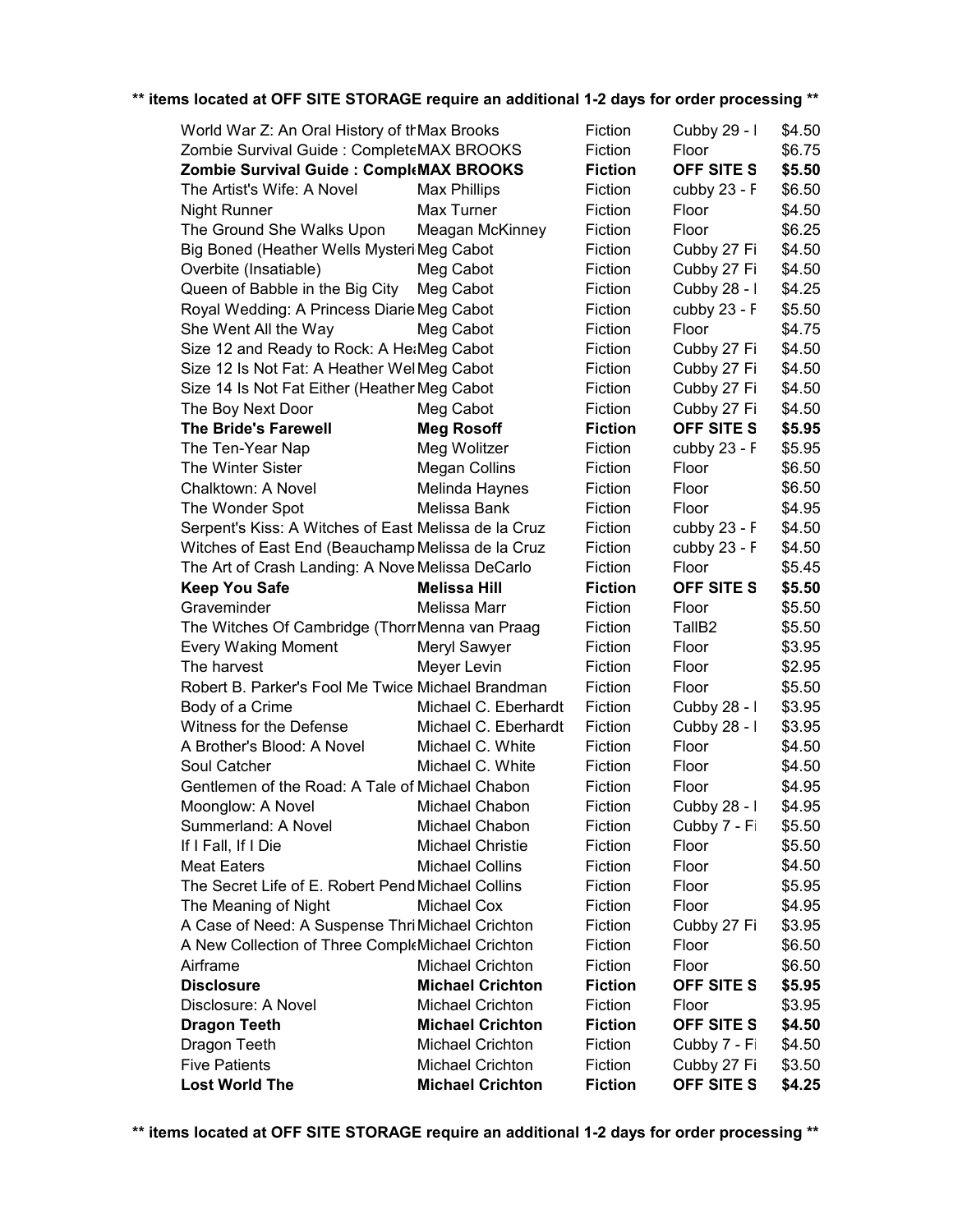| <b>Next</b>                                        |                      | <b>Michael Crichton</b>          | Fiction        | Floor             | \$6.50 |
|----------------------------------------------------|----------------------|----------------------------------|----------------|-------------------|--------|
| <b>Next</b>                                        |                      | <b>Michael Crichton</b>          | Fiction        | Cubby 27 Fi       | \$6.50 |
| <b>Next (Harper Fiction)</b>                       |                      | <b>Michael Crichton</b>          | <b>Fiction</b> | <b>OFF SITE S</b> | \$4.50 |
| Pirate Latitudes                                   |                      | Michael Crichton                 | Fiction        | Floor             | \$4.50 |
| Pirate Latitudes [First Edition]                   |                      | <b>Michael Crichton</b>          | Fiction        | Floor             | \$6.50 |
| Pirate Latitudes: A Novel                          |                      | <b>Michael Crichton</b>          | Fiction        | Floor             | \$4.95 |
| <b>Prey</b>                                        |                      | <b>Michael Crichton</b>          | <b>Fiction</b> | OFF SITE S        | \$3.95 |
| Prey                                               |                      | <b>Michael Crichton</b>          | Fiction        | Cubby 28 - I      | \$3.95 |
| <b>Sphere</b>                                      |                      | <b>Michael Crichton</b>          | <b>Fiction</b> | <b>OFF SITE S</b> | \$4.95 |
| State of Fear                                      |                      | <b>Michael Crichton</b>          | Fiction        | Floor             | \$6.50 |
| State of Fear                                      |                      | <b>Michael Crichton</b>          | Fiction        | Cubby 28 - I      | \$3.95 |
| The Great Train Robbery                            |                      | Michael Crichton                 | Fiction        | Cubby 27 Fi       | \$4.50 |
| The Lost World                                     |                      | <b>Michael Crichton</b>          | Fiction        | Floor             | \$6.50 |
| The Lost World                                     |                      | Michael Crichton                 | Fiction        | Cubby 27 Fi       | \$3.95 |
| The Lost World: A Novel                            |                      | Michael Crichton                 | Fiction        | Cubby 7 - Fi      | \$3.50 |
| The Terminal Man                                   |                      | Michael Crichton                 | Fiction        | Cubby 28 - I      | \$3.95 |
| Three Complete Novels: The AndrMichael Crichton    |                      |                                  | Fiction        | Floor             | \$6.95 |
| Timeline                                           |                      | Michael Crichton                 | Fiction        | Floor             | \$5.95 |
| Timeline                                           |                      | <b>Michael Crichton</b>          | Fiction        | Floor             | \$5.95 |
| Timeline                                           |                      | Michael Crichton                 | Fiction        | Floor             | \$3.95 |
| Timeline                                           |                      | <b>Michael Crichton</b>          | Fiction        | Cubby 29 - I      | \$3.95 |
| <b>Timeline: A Novel</b>                           |                      | <b>Michael Crichton</b>          | <b>Fiction</b> | <b>OFF SITE S</b> | \$3.95 |
| Andromeda Evolution, The                           |                      | Michael Crichton, Daniel Fiction |                | Floor             | \$5.50 |
| Flesh and Blood                                    |                      | Michael Crummey                  | Fiction        | Cubby 28 - I      | \$4.50 |
| Galore                                             |                      | Michael Crummey                  | Fiction        | Floor             | \$5.50 |
| Galore                                             |                      | Michael Crummey                  | Fiction        | Cubby 27 Fi       | \$4.95 |
| <b>River Thieves: A Novel</b>                      |                      | <b>Michael Crummey</b>           | <b>Fiction</b> | OFF SITE S        | \$4.75 |
| <b>River Thieves: A Novel</b>                      |                      | Michael Crummey                  | Fiction        | Cubby 29 - I      | \$4.75 |
| The Wreckage                                       |                      | <b>Michael Crummey</b>           | <b>Fiction</b> | OFF SITE S        | \$4.95 |
| The Wreckage                                       |                      | <b>Michael Crummey</b>           | <b>Fiction</b> | <b>OFF SITE S</b> | \$4.95 |
| The Wreckage                                       |                      | Michael Crummey                  | Fiction        | Cubby 29 - I      | \$4.95 |
| A Home at the End of the World Michael Cunningham  |                      |                                  | <b>Fiction</b> | <b>OFF SITE S</b> | \$5.10 |
| <b>The Hours</b>                                   |                      | <b>Michael Cunningham</b>        | <b>Fiction</b> | <b>OFF SITE S</b> | \$4.95 |
| The Hours: A Novel (Picador Mod Michael Cunningham |                      |                                  | Fiction        | Customer re       | \$4.95 |
| The Last King: Rome's GreatestMichael Curtis Ford  |                      |                                  | <b>Fiction</b> | <b>OFF SITE S</b> | \$3.95 |
| Dead Lagoon: An Aurelio Zen MysMichael Dibdin      |                      |                                  | Fiction        | Floor             | \$4.95 |
| Dirty Tricks Uk                                    | Michael Dibdin       |                                  | Fiction        | Cubby 24 - I      | \$3.95 |
| Whispers of Betrayal                               | <b>Michael Dobbs</b> |                                  | Fiction        | Floor             | \$3.95 |
| Days of Atonement: A Mystery (H&Michael Gregorio   |                      |                                  | Fiction        | Floor             | \$6.50 |
| <b>Unholy Awakening</b>                            |                      | Michael Gregorio                 | Fiction        | Floor             | \$5.50 |
| Valley of Bones                                    | Michael Gruber       |                                  | Fiction        | Cubby 28 - I      | \$5.95 |
| Valley of Bones                                    | Michael Gruber       |                                  | Fiction        | Cubby 24 - I      | \$4.95 |
| <b>Scar Tissue</b>                                 |                      | Michael Ignatieff                | Fiction        | Floor             | \$5.95 |
| House of Spines                                    |                      | Michael J Malone                 | Fiction        | Floor             | \$4.95 |
| Deep in the Darkness                               | Michael Laimo        |                                  | Fiction        | Floor             | \$3.95 |
| Of Lions and Unicorns: A Lifetime Michael Morpurgo |                      |                                  | Fiction        | Floor             | \$5.95 |
| <b>Shadow</b>                                      |                      | <b>Michael Morpurgo</b>          | <b>Fiction</b> | OFF SITE S        | \$4.50 |
| War Horse                                          |                      | Michael Morpurgo                 | Fiction        | Floor             | \$4.50 |
| The River                                          | <b>Michael Neale</b> |                                  | Fiction        | Floor             | \$5.50 |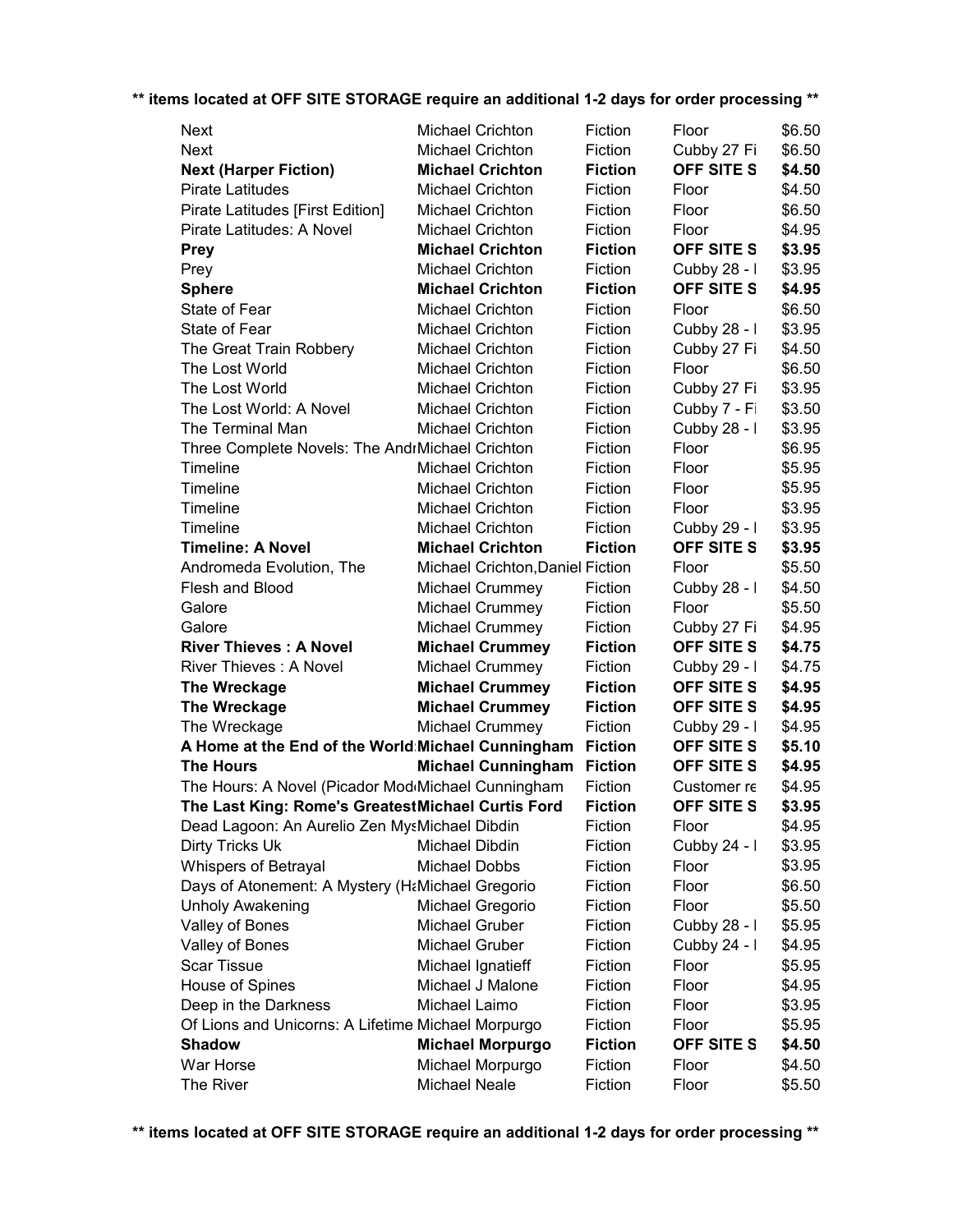|                     | Anil's Ghost                                                                                        | Michael Ondaatje        | Fiction            | Floor             | \$5.95           |
|---------------------|-----------------------------------------------------------------------------------------------------|-------------------------|--------------------|-------------------|------------------|
|                     | Anil's Ghost                                                                                        | Michael Ondaatje        | Fiction            | Floor             | \$5.50           |
|                     | Anil's Ghost                                                                                        | Michael Ondaatje        | Fiction            | Floor             | \$5.50           |
|                     | Anil's Ghost                                                                                        | Michael Ondaatje        | Fiction            | Floor             | \$4.95           |
| $~\sim$ NEW $~\sim$ | <b>Anil's Ghost: A Novel</b>                                                                        | <b>Michael Ondaatje</b> | <b>Fiction</b>     | OFF SITE S        | \$4.50           |
|                     | <b>Coming Through Slaughter</b>                                                                     | Michael Ondaatje        | Fiction            | Cubby 7 - Fi      | \$3.95           |
|                     | Divisadero                                                                                          | Michael Ondaatje        | Fiction            | Cubby 27 Fi       | \$6.50           |
|                     | Divisadero                                                                                          | Michael Ondaatje        | Fiction            | Floor             | \$4.50           |
|                     | <b>English Patient</b>                                                                              | Michael Ondaatje        | Fiction            | Floor             | \$4.95           |
|                     | In the Skin of a Lion                                                                               | Michael Ondaatje        | Fiction            | cubby 23 - F      | \$4.95           |
|                     | In the Skin of a Lion                                                                               | Michael Ondaatje        | Fiction            | Floor             | \$4.50           |
|                     | In the Skin of a Lion                                                                               | Michael Ondaatje        | Fiction            | Floor             | \$4.50           |
|                     | In the Skin of a Lion                                                                               | Michael Ondaatje        | Fiction            | Floor             | \$4.50           |
|                     | In the Skin of a Lion                                                                               | Michael Ondaatje        | Fiction            | Cubby 29 - I      | \$4.50           |
|                     | In the Skin of a Lion                                                                               | Michael Ondaatje        | Fiction            | cubby $23 - F$    | \$3.50           |
| ~~NEW~~             | The Cat's Table                                                                                     | Michael Ondaatje        | Fiction            | Floor             | \$5.50           |
|                     | The Cat's Table                                                                                     | Michael Ondaatje        | Fiction            | Cubby 29 - I      | \$4.95           |
|                     | The English Patient                                                                                 | Michael Ondaatje        | Fiction            | Floor             | \$6.50           |
|                     | <b>The English Patient</b>                                                                          | <b>Michael Ondaatje</b> | <b>Fiction</b>     | OFF SITE S        | \$6.50           |
|                     | <b>The English Patient</b>                                                                          | <b>Michael Ondaatje</b> | <b>Fiction</b>     | OFF SITE S        | \$4.95           |
|                     | Heather Song: A Novel                                                                               | <b>Michael Phillips</b> | Fiction            | Cubby 24 - I      | \$4.95           |
|                     | <b>Bellevue Square</b>                                                                              | Michael Redhill         | Fiction            | Floor             | \$6.50           |
|                     | Free to Trade: A Novel of Suspen: Michael Ridpath                                                   |                         | Fiction            | Cubby 7 - Fi      | \$6.50           |
|                     | The Vampire Papers                                                                                  | Michael Romkey          | Fiction            | Cubby 7 - Fi      | \$3.95           |
|                     | Vampire Hunter (I, Vampire)                                                                         | Michael Romkey          | Fiction            | Cubby 7 - Fi      | \$3.95           |
|                     | The Burma Effect                                                                                    | Michael Rose            | Fiction            | Cubby 4 - Fi      | \$4.50           |
|                     | The City of Strangers                                                                               | Michael Russell         | Fiction            | Floor             | \$4.95           |
|                     | <b>Burnt Bones</b>                                                                                  | Michael Slade           | Fiction            | Cubby 7 - Fi      | \$3.75           |
|                     | Cutthroat (Signet)                                                                                  | Michael Slade           | Fiction            | Cubby 28 - I      | \$4.50           |
|                     | Death's Door                                                                                        | Michael Slade           | Fiction            | Cubby 7 - Fi      | \$3.75           |
|                     | The Player                                                                                          | Michael Tolkin          | Fiction            | cubby 23 - F      | \$4.50           |
|                     | Getarix: Out of Obscurity                                                                           | Michael W. Allen        | Fiction            | Cubby 27 Fi       | \$5.50           |
|                     | As Time Goes By                                                                                     | Michael Walsh           | Fiction            | Cubby 29 - I      | \$3.95           |
|                     | Deceptions                                                                                          | Michael Weaver          | Fiction            | Floor             | \$3.95           |
|                     | <b>Deceptions</b>                                                                                   | <b>Michael Weaver</b>   | <b>Fiction</b>     | OFF SITE S        | \$3.50           |
|                     | The Lie                                                                                             | Michael Weaver          | Fiction            | Floor             | \$3.95           |
|                     | <b>Minister Without Portfolio</b>                                                                   | <b>Michael Winter</b>   | <b>Fiction</b>     | <b>OFF SITE S</b> | \$4.95           |
|                     | The Fat Woman Next Door Is Pre(Michel Tremblay                                                      |                         | Fiction            | Customer re       | \$4.95           |
|                     | The Resurrection Game: ConspiraMichelle Belanger                                                    |                         | Fiction            | Floor             | \$3.95           |
|                     | In a Treacherous Court                                                                              | Michelle Diener         | Fiction            | cubby 23 - F      | \$4.95           |
|                     | The Book of Summer: A Novel                                                                         | Michelle Gable          | Fiction<br>Fiction | Floor<br>Floor    | \$5.50<br>\$5.50 |
|                     | THE BOOKSELLER'S SECRET: /Michelle Gable                                                            |                         |                    |                   |                  |
|                     | Becoming Leidah<br>Madame Tussaud: A Novel of the Michelle Moran                                    | Michelle Grierson       | Fiction<br>Fiction | Floor<br>Floor    | \$6.25<br>\$4.95 |
|                     |                                                                                                     |                         | Fiction            | Floor             | \$4.95           |
|                     | No One You Know (Random HousMichelle Richmond<br>The Year of Fog: A Novel (Bantan Michelle Richmond |                         | Fiction            | Floor             | \$4.50           |
|                     | The Year of Fog: A Novel (Bantan Michelle Richmond                                                  |                         | Fiction            | cubby 23 - F      | \$4.50           |
|                     | The Promise (Isabel's Story)                                                                        | Michelle Vernal         | Fiction            | Floor             | \$5.50           |
|                     | Summer of Pearls and Spanish Mike Blakely                                                           |                         | <b>Fiction</b>     | OFF SITE S        | \$4.50           |
|                     |                                                                                                     |                         |                    |                   |                  |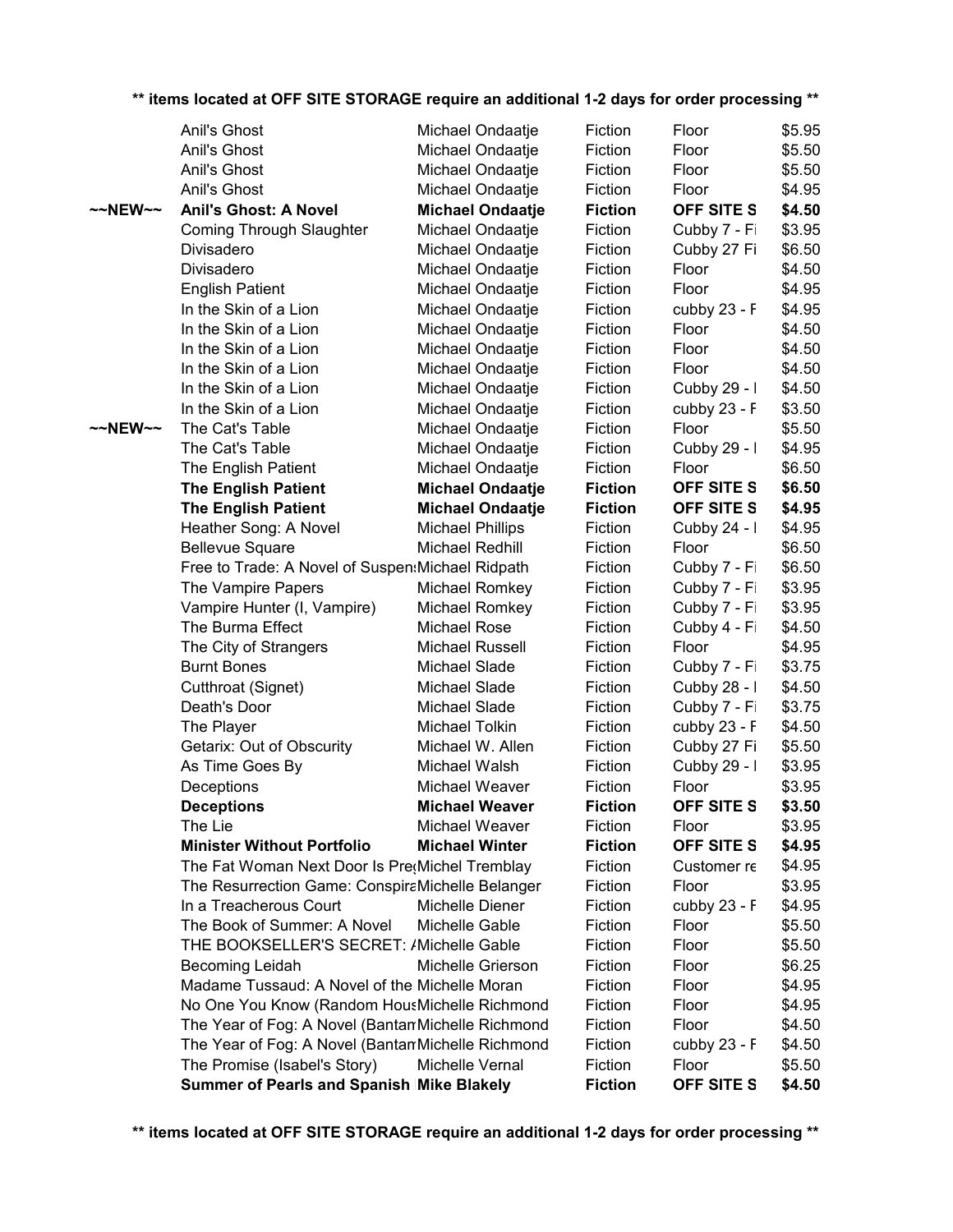|                    | ** items located at OFF SITE STORAGE require an additional 1-2 days for order processing ** |                        |                |              |        |
|--------------------|---------------------------------------------------------------------------------------------|------------------------|----------------|--------------|--------|
|                    | My Legendary Girlfriend                                                                     | Mike Gayle             | Fiction        | Floor        | \$4.95 |
|                    | The To-Do List                                                                              | Mike Gayle             | Fiction        | Cubby 7 - Fi | \$4.50 |
|                    | Bump and Run                                                                                | Mike Lupica            | Fiction        | Floor        | \$3.95 |
|                    | <b>Full Court Press</b>                                                                     | Mike Lupica            | Fiction        | Floor        | \$3.95 |
|                    | Heat                                                                                        | Mike Lupica            | Fiction        | Floor        | \$3.95 |
|                    | Red Zone                                                                                    | Mike Lupica            | Fiction        | Floor        | \$3.95 |
|                    | Tom Clancy Point of Contact (A J&Mike Maden                                                 |                        | Fiction        | Cubby 2-Po   | \$6.50 |
|                    | The Road to Bedlam (Courts of th <sub>'</sub> Mike Shevdon                                  |                        | Fiction        | Floor        | \$3.95 |
|                    | Paths of Courage                                                                            | Mike Woodhams          | Fiction        | Cubby 28 - I | \$4.50 |
|                    | Run With The Brave                                                                          | Mike Woodhams          | Fiction        | Cubby 28 - I | \$4.50 |
|                    | The Master and Margarita                                                                    | Mikhail Bulgakov       | Fiction        | Cubby 7 - Fi | \$4.50 |
|                    | The Library of Shadows                                                                      | Mikkel Birkegaard      | Fiction        | Cubby 4 - Fi | \$4.50 |
|                    | Immortality                                                                                 | Milan Kundera          | Fiction        | Cubby 29 - I | \$4.95 |
|                    | This Too Shall Pass: A Novel                                                                | Milena Busquets        | Fiction        | Floor        | \$5.95 |
|                    | Star-Crossed: A Novel                                                                       | Minnie Darke           | Fiction        | Cubby 24 - I | \$5.95 |
|                    | Everything Here Is Beautiful                                                                | Mira T. Lee            | Fiction        | Floor        | \$5.50 |
| $\sim$ -NEW $\sim$ | <b>Everything Here Is Beautiful</b>                                                         | Mira T. Lee            | Fiction        | Floor        | \$5.50 |
|                    | Echoes (Whispers of White Duolo Miranda Marie                                               |                        | Fiction        | Floor        | \$5.50 |
|                    | A Complicated Kindness                                                                      | <b>Miriam Toews</b>    | Fiction        | Floor        | \$5.50 |
|                    | A Complicated Kindness                                                                      | <b>Miriam Toews</b>    | Fiction        | Floor        | \$5.50 |
|                    | A Complicated Kindness                                                                      | <b>Miriam Toews</b>    | Fiction        | Floor        | \$4.95 |
|                    | The Flying Troutmans                                                                        | <b>Miriam Toews</b>    | Fiction        | Cubby 28 - I | \$4.95 |
|                    | Shake Off                                                                                   | Mischa Hiller          | Fiction        | Floor        | \$4.95 |
|                    | A Fine Balance                                                                              | <b>Mistry Rohinton</b> | Fiction        | Floor        | \$5.95 |
|                    | A Fine Balance                                                                              | <b>Mistry Rohinton</b> | Fiction        | Cubby 28 - I | \$5.95 |
|                    | A Fine Balance                                                                              | <b>Mistry Rohinton</b> | Fiction        | Cubby 29 - I | \$4.95 |
|                    | For One More Day                                                                            | Mitch Albom            | Fiction        | Floor        | \$5.95 |
|                    | For One More Day                                                                            | Mitch Albom            | Fiction        | Floor        | \$4.50 |
|                    | Have a Little Faith: A True Story                                                           | Mitch Albom            | Fiction        | Floor        | \$5.50 |
|                    | Have a Little Faith: A True Story                                                           | Mitch Albom            | Fiction        | Cubby 27 Fi  | \$5.50 |
| ~~NEW~~            | The First Phone Call from HeavenMitch Albom                                                 |                        | Fiction        | Customer re  | \$5.50 |
| $\sim$ NEW $\sim$  | The First Phone Call from HeavenMitch Albom                                                 |                        | Fiction        | Floor        | \$4.50 |
|                    | The Five People You Meet in Hea Mitch Albom                                                 |                        | Fiction        | Floor        | \$4.50 |
| NEW~~              | The Magic Strings of Frankie PresMitch Albom                                                |                        | Fiction        | Cubby 4 - Fi | \$5.95 |
|                    | The Next Person You Meet in HeaMitch Albom                                                  |                        | Fiction        | Cubby 7 - Fi | \$4.95 |
|                    | The Time Keeper                                                                             | Mitch Albom            | Fiction        | Floor        | \$5.95 |
| $\sim$ NEW $\sim$  | The Time Keeper                                                                             | Mitch Albom            | Fiction        | Cubby 24 - I | \$5.95 |
|                    | The Time Keeper                                                                             | <b>Mitch Albom</b>     | <b>Fiction</b> | OFF SITE S   | \$3.95 |
|                    | Big Breasts and Wide Hips: A NovMo Yan                                                      |                        | Fiction        | Floor        | \$5.95 |
|                    | The Centaur in the Garden (THE /Moacyr Scliar                                               |                        | Fiction        | Floor        | \$5.95 |
|                    | A Case of Exploding Mangoes                                                                 | <b>Mohammed Hanif</b>  | Fiction        | Cubby 28 - I | \$5.50 |
|                    | How to Get Filthy Rich in Rising A: Mohsin Hamid                                            |                        | Fiction        | Floor        | \$5.95 |
|                    | The Reluctant Fundamentalist                                                                | <b>Mohsin Hamid</b>    | Fiction        | Floor        | \$5.25 |
|                    | The McAvoy Sisters Book of Secr Molly Fader                                                 |                        | Fiction        | Floor        | \$3.95 |
|                    | <b>Alentejo Blue</b>                                                                        | <b>Monica Ali</b>      | <b>Fiction</b> | OFF SITE S   | \$4.50 |
|                    | The Momentum of Red: A Novel Monica Kidd                                                    |                        | <b>Fiction</b> | OFF SITE S   | \$4.25 |
|                    | The One-in-a-Million Boy                                                                    | Monica Wood            | Fiction        | Cubby 24 - I | \$5.50 |
|                    | The One-in-a-Million Boy                                                                    | Monica Wood            | Fiction        | Cubby 4 - Fi | \$5.50 |
| $\sim$ NEW $\sim$  | Bitter in the Mouth: A Novel                                                                | Monique Truong         | Fiction        | Cubby 24 - I | \$4.95 |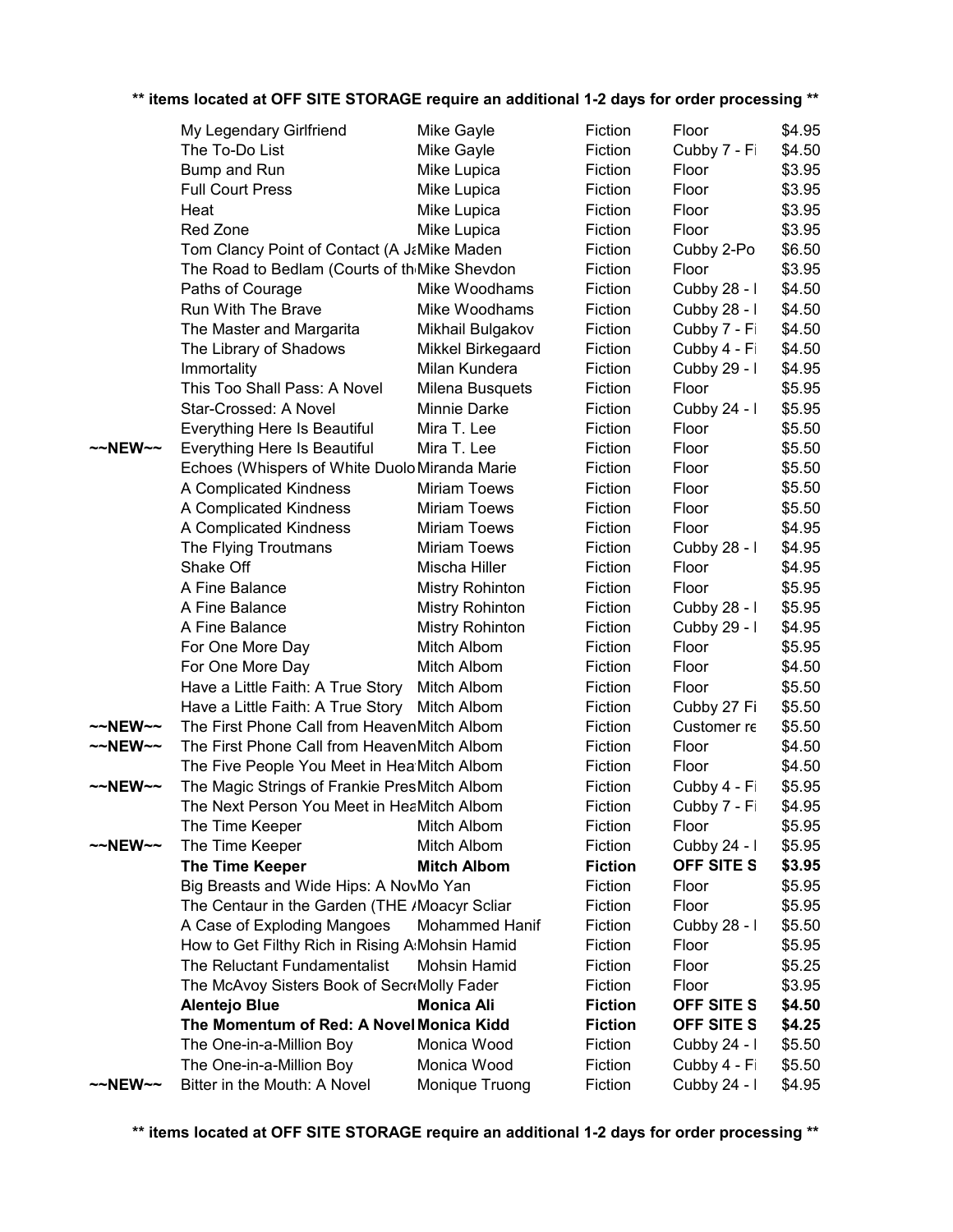| Here and Now                                                   | Montefiore Santa                | Fiction        | Cubby 7 - Fi      | \$5.95  |
|----------------------------------------------------------------|---------------------------------|----------------|-------------------|---------|
| The House by the Sea                                           | Montefiore, Santa               | Fiction        | cubby 23 - F      | \$5.50  |
| A Summer to Remember                                           | Montgomery, Erika               | Fiction        | cubby 23 - F      | \$4.95  |
| Recipes for a Perfect Marriage                                 | Morag Prunty                    | Fiction        | Cubby 29 - I      | \$5.95  |
| Barney's Version                                               | Mordecai Richler                | Fiction        | Cubby 27 Fi       | \$11.25 |
| <b>Barney's Version</b>                                        | Mordecai Richler                | Fiction        | Floor             | \$6.50  |
| <b>Barney's Version</b>                                        | Mordecai Richler                | Fiction        | Floor             | \$5.50  |
| St. Urbain's Horseman                                          | Mordecai Richler                | Fiction        | Floor             | \$4.95  |
| The Apprenticeship of Duddy KravMordecai Richler               |                                 | Fiction        | Floor             | \$4.50  |
| The Street: Stories And Memoirs I Mordecai Richler             |                                 | Fiction        | Cubby 24 - I      | \$4.50  |
| Solomon Gursky Was Here                                        | <b>MORDECHAI RICHLERFiction</b> |                | Floor             | \$3.95  |
| Lion of Ireland                                                | Morgan Llywelyn                 | Fiction        | Cubby 7 - Fi      | \$5.95  |
| <b>Second Chance Summer</b>                                    | Morgan Matson                   | Fiction        | Floor             | \$5.50  |
| EAGLE IN THE SNOW- PB                                          | MORPURGO MICHAEL Fiction        |                | Cubby 7 - Fi      | \$5.50  |
| A Chill Spring of Fear                                         | Mrs Pam Croft                   | Fiction        | Floor             | \$4.25  |
| Awake at a Wak and other stories Muise, David                  |                                 | Fiction        | Cubby 4 - Fi      | \$4.50  |
| <b>Holder Of The World</b>                                     | Mukherjee Bharati               | Fiction        | Floor             | \$4.50  |
| Dear Life                                                      | Munro, Alice                    | Fiction        | Floor             | \$4.95  |
| Dear Life                                                      | Munro, Alice                    | Fiction        | Cubby 29 - I      | \$4.95  |
| The Elegance of the Hedgehog                                   | <b>Muriel Barbery</b>           | Fiction        | Cubby 27 Fi       | \$5.50  |
| Prime of Miss Jean Brodie                                      | <b>Muriel Spark</b>             | Fiction        | Customer re       | \$4.25  |
| The Story of Silence                                           | Myers, Alex                     | Fiction        | Cubby 24 - I      | \$5.50  |
| The Pearl that Broke Its Shell: A NNadia Hashimi               |                                 | Fiction        | Floor             | \$5.50  |
| The Pearl that Broke Its Shell: A NNadia Hashimi               |                                 | Fiction        | Cubby 7 - Fi      | \$5.50  |
| When the Moon Is Low: A Novel Nadia Hashimi                    |                                 | Fiction        | Cubby 29 - I      | \$5.50  |
| The Pickup                                                     | Nadine Gordimer                 | Fiction        | Cubby 24 - I      | \$4.50  |
| The Writing on My Forehead                                     | Nafisa Haji                     | Fiction        | Floor             | \$4.95  |
| Prodigy: A novella                                             | Nancy Huston                    | Fiction        | Cubby 28 - I      | \$4.50  |
| The Sisters: A Novel (Reading GroNancy Jensen                  |                                 | Fiction        | Floor             | \$4.75  |
| *OP As One Dead (Vampire - The Nancy Kilpatrick, Don BaFiction |                                 |                | Cubby 7 - Fi      | \$3.50  |
| The Imposter Bride                                             | Nancy Richler                   | Fiction        | Customer re       | \$5.50  |
| This Is the Hat: A Story in Rhyme Nancy Van Laan               |                                 | Fiction        | A-Z Primary       | \$2.25  |
| Mackerel Sky: A Novel                                          | Natalee Caple                   | Fiction        | Floor             | \$7.95  |
| Queen Sugar: A Novel                                           | Natalie Baszile                 | Fiction        | Floor             | \$4.95  |
| Aptitude                                                       | Natalie Corbett Sampso Fiction  |                | Cubby 7 - Fi      | \$4.50  |
| Hench: A Novel                                                 | Natalie Zina Walschots Fiction  |                | Cubby 28 - I      | \$5.50  |
| <b>The Paris Secret</b>                                        | Natasha Lester                  | <b>Fiction</b> | OFF SITE S        | \$6.25  |
| Mr. Rosenblum Dreams in EnglishNatasha Solomons                |                                 | Fiction        | Cubby 27 Fi       | \$4.95  |
| <b>Be More Chill</b>                                           | Ned Vizzini                     | Fiction        | Floor             | \$4.50  |
| A Casual Brutality                                             | Neil Bissoondath                | Fiction        | Cubby 27 Fi       | \$4.50  |
| <b>Boo</b>                                                     | <b>Neil Smith</b>               | Fiction        | Cubby 28 - I      | \$4.95  |
| The Ice Queen: A Novel (Pia KirdNele Neuhaus                   |                                 | <b>Fiction</b> | OFF SITE S        | \$6.50  |
| By the Rivers of Babylon                                       | Nelson DeMille                  | Fiction        | <b>B1</b>         | \$3.95  |
| <b>Cathedral</b>                                               | <b>Nelson DeMille</b>           | <b>Fiction</b> | <b>OFF SITE S</b> | \$4.25  |
| <b>GOLD COAST</b>                                              | Nelson DeMille                  | Fiction        | B <sub>1</sub>    | \$3.95  |
| Night Fall                                                     | Nelson DeMille                  | Fiction        | <b>B1</b>         | \$6.50  |
| Radiant Angel (A John Corey Nov Nelson DeMille                 |                                 | Fiction        | Cubby 13-P        | \$6.50  |
| Spencerville                                                   | Nelson DeMille                  | Fiction        | Cubby 13-P        | \$6.50  |
| The Cuban Affair: A Novel                                      | Nelson DeMille                  | Fiction        | Cubby 13-P        | \$6.50  |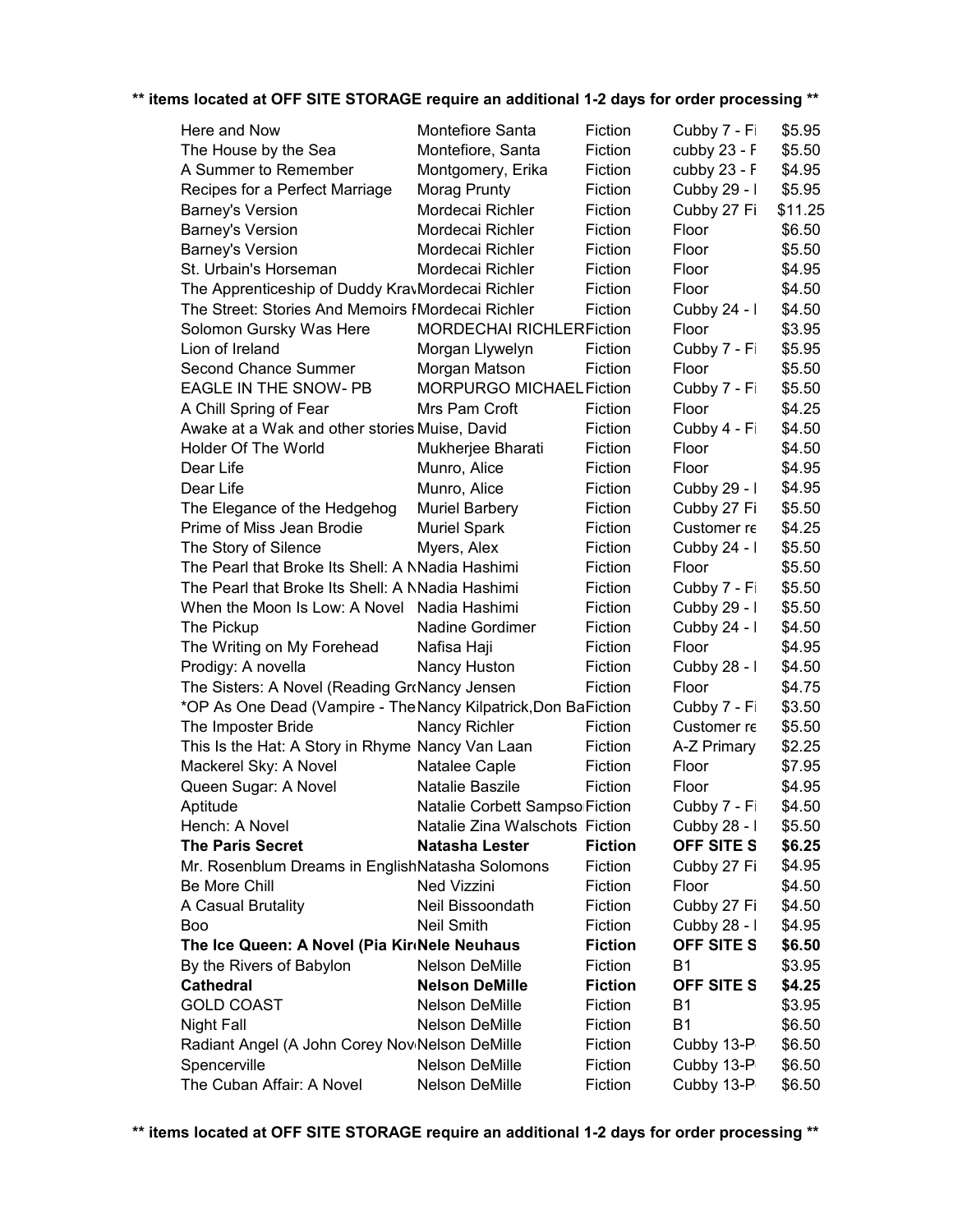| The Cuban Affair: A Novel                                          | Nelson DeMille                   | Fiction        | <b>B1</b>         | \$4.50 |
|--------------------------------------------------------------------|----------------------------------|----------------|-------------------|--------|
| The Cuban Affair: A Novel                                          | Nelson DeMille                   | Fiction        | Cubby 18 - I      | \$4.50 |
| The Deserter: A Novel                                              | Nelson DeMille                   | Fiction        | Cubby 13-P        | \$5.50 |
| The Gate House                                                     | Nelson DeMille                   | Fiction        | Cubby 13-P        | \$6.50 |
| The Gate House                                                     | Nelson DeMille                   | Fiction        | <b>B1</b>         | \$5.50 |
| The Gate House                                                     | <b>Nelson DeMille</b>            | Fiction        | <b>B1</b>         | \$3.95 |
| The Gold Coast                                                     | Nelson DeMille                   | Fiction        | <b>B1</b>         | \$5.60 |
| The Lion                                                           | Nelson DeMille                   | Fiction        | Cubby 13-P        | \$6.50 |
| The Lion's Game                                                    | Nelson Demille                   | Fiction        | Cubby 13-P        | \$6.50 |
| The Lion's Game                                                    | Nelson DeMille                   | Fiction        | <b>B1</b>         | \$3.95 |
| The Panther (John Corey)                                           | Nelson DeMille                   | Fiction        | Cubby 13-P        | \$6.50 |
| The Quest: A Novel                                                 | Nelson DeMille                   | Fiction        | Cubby 13-P        | \$6.50 |
| The Quest: A Novel                                                 | Nelson DeMille                   | Fiction        | <b>B1</b>         | \$4.95 |
| The Talbot Odyssey                                                 | Nelson DeMille                   | Fiction        | <b>B1</b>         | \$5.25 |
| <b>Wild Fire</b>                                                   | Nelson DeMille                   | Fiction        | Cubby 13-P        | \$6.50 |
| <b>Wild Fire</b>                                                   | Nelson DeMille                   | Fiction        | Cubby 8 - P       | \$4.95 |
| <b>Word of Honor</b>                                               | <b>Nelson DeMille</b>            | <b>Fiction</b> | <b>OFF SITE S</b> | \$5.50 |
| Word of Honor                                                      | <b>Nelson DeMille</b>            | Fiction        | <b>B1</b>         | \$3.95 |
| The Deserter: A Novel                                              | Nelson DeMille, Alex Del Fiction |                | <b>B1</b>         | \$4.50 |
| The Deserter: A Novel                                              | Nelson DeMille, Alex Del Fiction |                | <b>B1</b>         | \$4.50 |
| 13 1/2                                                             | Nevada Barr                      | Fiction        | Floor             | \$6.50 |
| A Town Like Alice                                                  | <b>Nevil Shute</b>               | Fiction        | Cubby 7 - Fi      | \$2.95 |
| In the Wet. Heron Complete WorkNevil Shute                         |                                  | Fiction        | Floor             | \$4.95 |
| Marazan                                                            | <b>Nevil SHUTE</b>               | Fiction        | Floor             | \$2.95 |
| Rare Nevil Shute / NO HIGHWAY Nevil Shute                          |                                  | Fiction        | Floor             | \$2.95 |
| Rare Nevil Shute / THE FAR COUNevil Shute                          |                                  | Fiction        | Floor             | \$3.95 |
| <b>Stephen Morris</b>                                              | <b>Nevil Shute</b>               | Fiction        | Floor             | \$4.95 |
| Gettysburg: A Novel of the Civil WNewt Gingrich, William F Fiction |                                  |                | Floor             | \$6.50 |
| The Vagabonds                                                      | Nicholas Delbanco                | Fiction        | Floor             | \$6.50 |
| The Divide                                                         | Nicholas Evans                   | Fiction        | Floor             | \$6.50 |
| The Horse Whisperer                                                | Nicholas Evans                   | Fiction        | Floor             | \$3.60 |
| <b>The Horse Whisperer</b>                                         | <b>Nicholas Evans</b>            | <b>Fiction</b> | <b>OFF SITE S</b> | \$3.60 |
| The Loop                                                           | Nicholas Evans                   | Fiction        | Floor             | \$3.95 |
| <b>The Loop</b>                                                    | <b>Nicholas Evans</b>            | <b>Fiction</b> | <b>OFF SITE S</b> | \$2.95 |
| The Smoke Jumper                                                   | Nicholas Evans                   | Fiction        | Floor             | \$3.95 |
| <b>Blood Ties: A Novel</b>                                         | Nicholas Guild                   | Fiction        | Floor             | \$6.50 |
| The master mariner (Bk. 1)                                         | Nicholas Monsarrat               | Fiction        | Floor             | \$5.50 |
| Articles of War                                                    | <b>Nick Arvin</b>                | Fiction        | Floor             | \$4.50 |
| Windflower: A Novel                                                | Nick Bantock, Edoardo PFiction   |                | Floor             | \$6.95 |
| A Long Way Down                                                    | Nick Hornby                      | Fiction        | Cubby 24 - I      | \$5.95 |
| <b>Fever Pitch</b>                                                 | <b>Nick Hornby</b>               | <b>Fiction</b> | <b>OFF SITE S</b> | \$4.95 |
| Slam                                                               | Nick Hornby                      | Fiction        | Floor             | \$5.50 |
| <b>Godiva: A Novel</b>                                             | <b>Nicole Galland</b>            | <b>Fiction</b> | OFF SITE S        | \$4.95 |
| Stepdog: A Novel                                                   | Nicole Galland                   | Fiction        | Cubby 29 - I      | \$5.50 |
| The Fool's Tale: A Novel                                           | Nicole Galland                   | Fiction        | Floor             | \$6.50 |
| The History of Love                                                | <b>Nicole Krauss</b>             | Fiction        | Floor             | \$4.95 |
| Her Fearful Symmetry                                               | Niffenegger, Audrey              | Fiction        | Cubby 27 Fi       | \$6.50 |
| The Small Back Room                                                | Nigel Balchin                    | Fiction        | Cubby 7 - Fi      | \$4.50 |
| Zorba the Greek                                                    | Nikos Kazantzakis                | Fiction        | Customer re       | \$5.25 |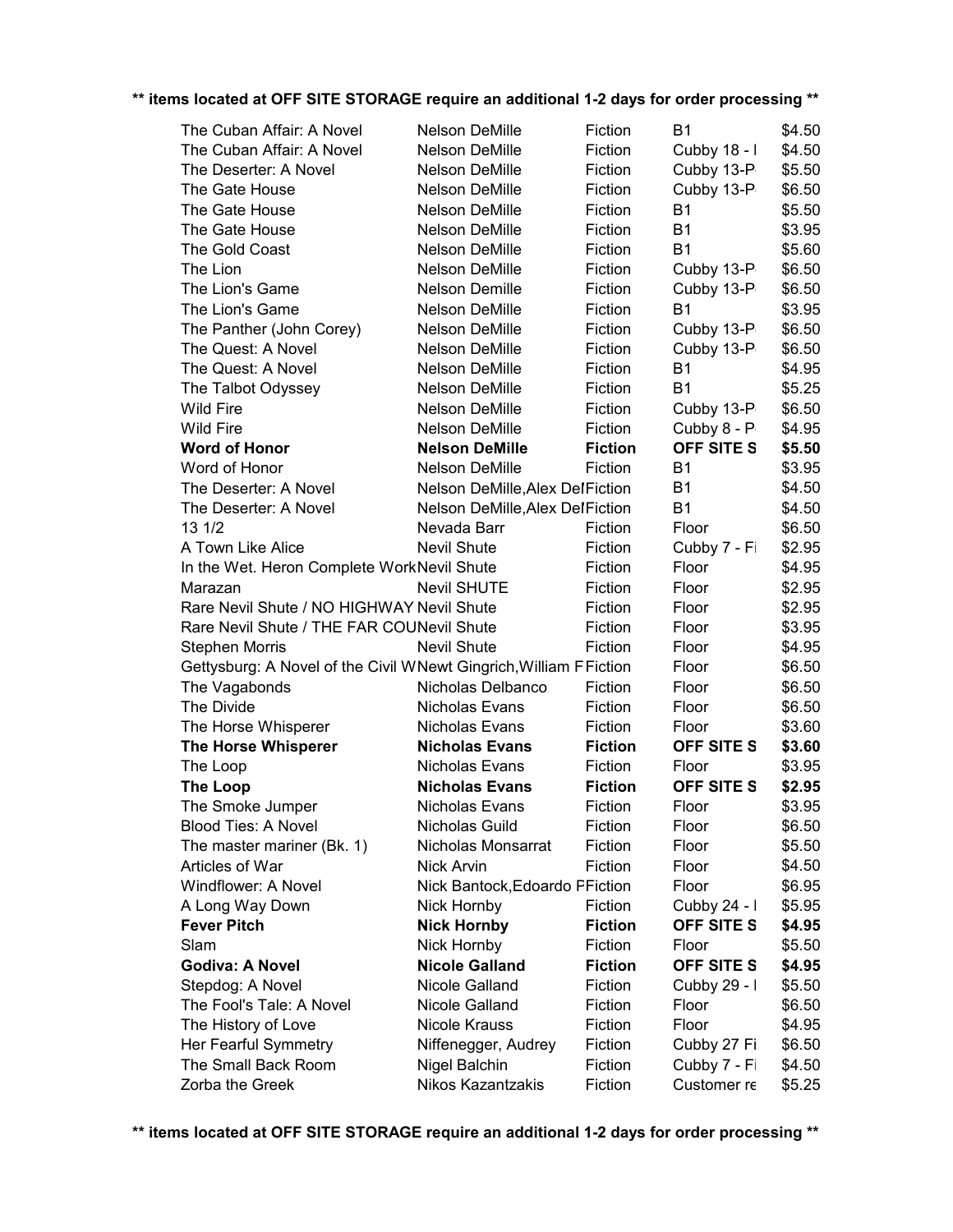| $\sim$ NEW $\sim$ | The Little Paris Bookshop: A NoveNina George       |                               | Fiction        | Customer re  | \$5.50 |
|-------------------|----------------------------------------------------|-------------------------------|----------------|--------------|--------|
|                   | The Little Paris Bookshop: A NoNina George         |                               | <b>Fiction</b> | OFF SITE S   | \$5.50 |
|                   | <b>Testament</b>                                   | Nino Ricci                    | Fiction        | Floor        | \$6.50 |
|                   | <b>Before the Fall</b>                             | <b>Noah Hawley</b>            | <b>Fiction</b> | OFF SITE S   | \$6.50 |
|                   | <b>The Family Orchard</b>                          | <b>Nomi Eve</b>               | <b>Fiction</b> | OFF SITE S   | \$6.50 |
|                   | Heartburn (Virago Modern ClassicNora Ephron        |                               | Fiction        | Customer re  | \$4.50 |
|                   | Blood Brothers (Sign of Seven TrilNora Roberts     |                               | Fiction        | Floor        | \$3.95 |
|                   | Dance upon the Air (Three SistersNora Roberts      |                               | Fiction        | Floor        | \$3.95 |
|                   | Starlit Winter Nights (The Royals cNora Roberts    |                               | Fiction        | Cubby 7 - Fi | \$4.50 |
|                   | <b>The Deadliest Art</b>                           | Norman Bogner                 | <b>Fiction</b> | OFF SITE S   | \$3.95 |
|                   | The Shadows (International EditioNorth, Alex       |                               | Fiction        | Cubby 7 - Fi | \$5.50 |
|                   | Trustee from the Toolroom: The FNorway Navil Shute |                               | Fiction        | Floor        | \$4.95 |
|                   | American Apocalypse: The Collap Nova               |                               | Fiction        | Floor        | \$4.95 |
|                   | We Need New Names: A Novel NoViolet Bulawayo       |                               | Fiction        | Floor        | \$4.95 |
|                   | Drive Your Plow Over the Bones oOlga Tokarczuk     |                               | Fiction        | Customer re  | \$4.50 |
|                   | An Anthropologist on Mars: SeverOliver Sacks       |                               | Fiction        | Floor        | \$4.50 |
|                   | The Bestseller                                     | Olivia Goldsmith              | Fiction        | Floor        | \$3.95 |
|                   | American War: A Novel                              | Omar El Akkad                 | Fiction        | Floor        | \$4.95 |
|                   | <b>Buxton Spice (Bluestreak)</b>                   | Oonya Kempadoo                | Fiction        | Floor        | \$4.50 |
|                   | My Name Is Red                                     | Orhan Pamuk                   | Fiction        | Floor        | \$5.25 |
|                   | My Name Is Red                                     | Orhan Pamuk                   | Fiction        | Cubby 27 Fi  | \$4.95 |
|                   | Snow                                               | Orhan Pamuk                   | Fiction        | Cubby 27 Fi  | \$4.50 |
|                   | The Black Book                                     | Orhan Pamuk                   | Fiction        | Cubby 27 Fi  | \$4.95 |
|                   | The Setting Sun (New Directions EOsamu Dazai       |                               | Fiction        | Floor        | \$4.95 |
|                   | Twain & Stanley Enter Paradise Oscar Hijuelos      |                               | Fiction        | Floor        | \$5.50 |
|                   | <b>Empire of Sand</b>                              | Oscar Wilde Robert RyaFiction |                | Floor        | \$4.25 |
|                   | <b>Resistance</b>                                  | <b>Owen Sheers</b>            | <b>Fiction</b> | OFF SITE S   | \$5.50 |
|                   | A Chill in the Blood (Vampire FilesP. N. Elrod     |                               | Fiction        | Cubby 7 - Fi | \$5.95 |
|                   | Bloodlist (Vampire Files, No. 1)                   | P. N. Elrod                   | Fiction        | Cubby 7 - Fi | \$3.50 |
|                   | Happiness for Humans                               | P. Z. Reizin                  | Fiction        | Cubby 29 - I | \$6.50 |
|                   | The Toss of a Lemon                                | Padma Viswanathan             | Fiction        | Floor        | \$4.50 |
|                   | The Toss of a Lemon                                | Padma Viswanathan             | Fiction        | cubby 23 - F | \$4.50 |
| $\sim$ NEW $\sim$ | The Lost Girls of Paris: A Novel                   | Pam Jenoff                    | Fiction        | Customer re  | \$5.95 |
|                   | RICH MEN SINGLE WOME                               | Pamela Beck                   | Fiction        | Cubby 29 - I | \$3.95 |
|                   | Chocolates for Breakfast: A Novel Pamela Moore     |                               | Fiction        | cubby 23 - F | \$4.50 |
|                   | Spare Brides                                       | parks, adele                  | Fiction        | Floor        | \$5.25 |
|                   | Night Train to Lisbon: A Novel                     | Pascal Mercier                | Fiction        | Floor        | \$6.50 |
|                   | South of Broad                                     | Pat Conroy                    | Fiction        | Cubby 27 Fi  | \$5.95 |
|                   | Body Of Evidence (Kay Scarpetta) Patricia Cornwell |                               | Fiction        | Cubby 2-Po   | \$3.95 |
|                   | The Girls of Ennismore                             | Patricia Falvey               | Fiction        | Floor        | \$5.50 |
|                   | Gloriana's Torch                                   | Patricia Finney               | Fiction        | Floor        | \$6.50 |
|                   | Unicorn's Blood                                    | Patricia Finney               | Fiction        | Cubby 7 - Fi | \$4.50 |
|                   | College Girl                                       | Patricia Weitz                | Fiction        | Cubby 24 - I | \$4.50 |
|                   | Lottery                                            | Patricia Wood                 | Fiction        | Floor        | \$6.50 |
|                   | The Sisters Brothers                               | <b>Patrick DeWitt</b>         | Fiction        | Floor        | \$6.50 |
|                   | The Sisters Brothers                               | Patrick DeWitt                | Fiction        | Floor        | \$5.50 |
|                   | The Sisters Brothers                               | <b>Patrick DeWitt</b>         | Fiction        | Cubby 27 Fi  | \$5.50 |
|                   | The Sisters Brothers                               | <b>Patrick DeWitt</b>         | Fiction        | Cubby 28 - I | \$3.95 |
|                   | Under Major Domo Minor                             | <b>Patrick DeWitt</b>         | Fiction        | Floor        | \$5.25 |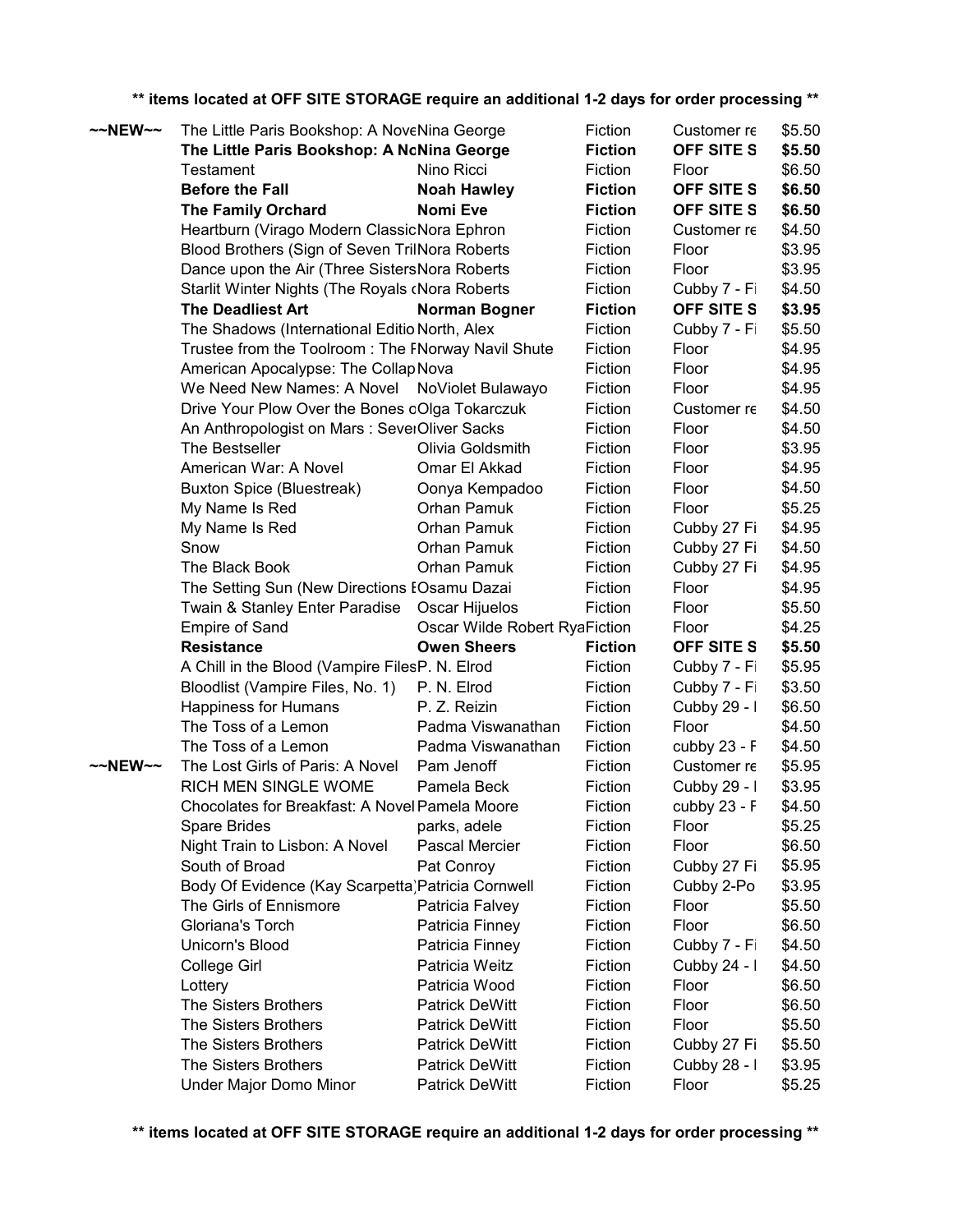|                     | Notes From An Exhibition                                     | <b>Patrick Gale</b>  | Fiction        | Floor             | \$4.25 |
|---------------------|--------------------------------------------------------------|----------------------|----------------|-------------------|--------|
|                     | <b>Twelve Bar Blues</b>                                      | <b>Patrick Neate</b> | Fiction        | Cubby 28 - I      | \$6.50 |
|                     | Crash of Hennington                                          | <b>Patrick Ness</b>  | Fiction        | cubby 23 - F      | \$4.50 |
|                     | The Knife of Never Letting Go: Ch Patrick Ness               |                      | Fiction        | Cubby 4 - Fi      | \$5.50 |
| $~\sim$ NEW $~\sim$ | Blue at the Mizzen                                           | Patrick O'Brian      | Fiction        | B <sub>5</sub>    | \$4.95 |
| $~\sim$ NEW $~\sim$ | Desolation Island                                            | Patrick O'Brian      | Fiction        | B <sub>5</sub>    | \$4.95 |
|                     | H. M. S. Surprise (Vol. Book 3) (APatrick O'Brian            |                      | Fiction        | B <sub>5</sub>    | \$4.95 |
|                     | Master and Commander                                         | Patrick O'Brian      | Fiction        | B <sub>5</sub>    | \$4.95 |
|                     | Master and Commander                                         | Patrick O'Brian      | Fiction        | B <sub>5</sub>    | \$4.50 |
|                     | Master and Commander                                         | Patrick O'Brian      | Fiction        | B <sub>5</sub>    | \$4.50 |
|                     | Master and Commander                                         | Patrick O'Brian      | Fiction        | B <sub>5</sub>    | \$3.95 |
|                     | Master and Commander                                         | Patrick O'Brian      | Fiction        | B <sub>5</sub>    | \$3.95 |
|                     | Post Captain (Book 2 in series) (Patrick O'Brian             |                      | Fiction        | B <sub>5</sub>    | \$4.95 |
|                     | THE FAR SIDE OF THE WORLD PATRICK O'BRIAN                    |                      | Fiction        | B <sub>5</sub>    | \$3.50 |
| $\sim$ NEW $\sim$   | The Fortune of War                                           | Patrick O'Brian      | Fiction        | B <sub>5</sub>    | \$4.95 |
| ~~NEW~~             | The Hundred Days                                             | Patrick O'Brian      | Fiction        | B <sub>5</sub>    | \$4.95 |
|                     | The Ionian Mission                                           | Patrick O'Brian      | Fiction        | B <sub>5</sub>    | \$4.95 |
| $\sim$ NEW $\sim$   | The Letter of Marque                                         | Patrick O'Brian      | Fiction        | B <sub>5</sub>    | \$4.95 |
|                     | The Mauritius Command                                        | Patrick O'Brian      | Fiction        | B <sub>5</sub>    | \$4.95 |
| $\sim$ NEW $\sim$   | The Surgeon's Mate                                           | Patrick O'Brian      | Fiction        | B <sub>5</sub>    | \$4.95 |
|                     | The Surgeon's Mate                                           | Patrick O'Brian      | Fiction        | B <sub>5</sub>    | \$3.50 |
|                     | The Surgeon's Mate                                           | Patrick O'Brian      | Fiction        | B <sub>5</sub>    | \$3.50 |
| $\sim$ NEW $\sim$   | The Thirteen-gun Salute                                      | Patrick O'Brian      | Fiction        | B <sub>5</sub>    | \$4.95 |
|                     |                                                              | Patrick OlBrian      |                |                   |        |
|                     | <b>Richard Temple</b>                                        |                      | Fiction        | B <sub>5</sub>    | \$4.50 |
|                     | The Shark Mutiny                                             | Patrick Robinson     | Fiction        | Floor             | \$6.50 |
|                     | An Irish Country Doctor                                      | Patrick Taylor       | Fiction        | Floor             | \$4.95 |
|                     | An Irish Country Doctor: A Novel (Patrick Taylor             |                      | Fiction        | Floor             | \$4.25 |
| $\sim$ NEW $\sim$   | An Irish Country Doctor: A Novel (Patrick Taylor             |                      | Fiction        | Floor             | \$3.95 |
|                     | An Irish Country Village: A NovePatrick Taylor               |                      | <b>Fiction</b> | OFF SITE S        | \$3.95 |
|                     | The Hanging Garden: A Novel                                  | <b>Patrick White</b> | Fiction        | Cubby 28 - I      | \$4.95 |
|                     | <b>Cross County</b>                                          | Patterson, James     | Fiction        | B <sub>6</sub>    | \$3.95 |
|                     | The 5th Horseman - A Woman's MPatterson, James; PaetrFiction |                      |                | Cubby 13-P        | \$5.95 |
| $\sim$ NEW $\sim$   | Becoming Mrs. Lewis: Expanded IPatti Callahan                |                      | Fiction        | Customer re       | \$5.95 |
|                     | Losing the Moon                                              | Patti Callahan Henry | Fiction        | Floor             | \$4.95 |
|                     | The Bookshop at Water's End Patti Callahan Henry             |                      | Fiction        | Cubby 29 - I      | \$4.95 |
|                     | Hunger's Brides                                              | Paul Anderson        | Fiction        | Floor             | \$5.95 |
|                     | The Brooklyn Follies: A Novel                                | Paul Auster          | Fiction        | cubby 23 - F      | \$4.50 |
|                     | The Sellout: A Novel                                         | Paul Beatty          | Fiction        | Floor             | \$5.50 |
|                     | Sheltering Sky, The                                          | Paul Bowles          | Fiction        | Floor             | \$4.95 |
|                     | The Templar Cross ("JOHN ""D(Paul Christopher                |                      | <b>Fiction</b> | <b>OFF SITE S</b> | \$4.50 |
|                     | Robert Ludlum's (TM) The JansonPaul Garrison                 |                      | Fiction        | B8 - Clancy       | \$6.50 |
|                     | Robert Ludlum's (TM) The Jans Paul Garrison                  |                      | <b>Fiction</b> | <b>OFF SITE S</b> | \$6.25 |
|                     | <b>Tinkers</b>                                               | Paul Harding         | Fiction        | Floor             | \$4.95 |
|                     | Gangster Squad: Covert Cops, the Paul Lieberman              |                      | Fiction        | Cubby 7 - Fi      | \$3.95 |
|                     | Galveston                                                    | Paul Quarrington     | Fiction        | Floor             | \$4.50 |
|                     | Hotel Honolulu                                               | Paul Theroux         | Fiction        | Floor             | \$6.50 |
|                     | The Lost Daughter: From the #1 b Paul, Gill                  |                      | Fiction        | Cubby 29 - I      | \$5.95 |
|                     | The Lost Daughter: From the #1 bPaul, Gill                   |                      | Fiction        | cubby 23 - F      | \$5.95 |
|                     | The Witch's Daughter                                         | Paula Brackston      | Fiction        | Floor             | \$4.95 |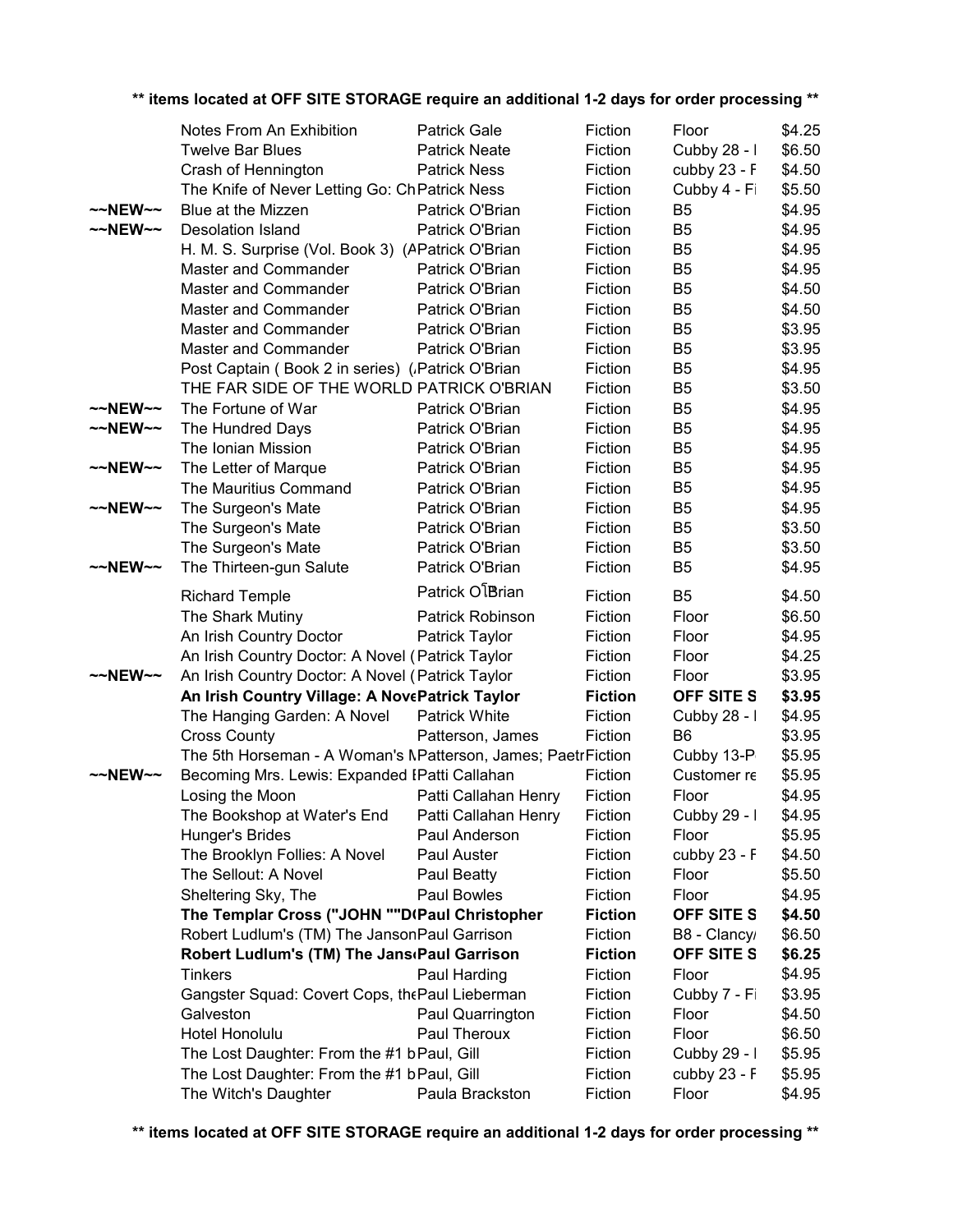|         | Into the Water                                    | Paula Hawkins         | Fiction        | Floor             | \$6.50 |
|---------|---------------------------------------------------|-----------------------|----------------|-------------------|--------|
|         | The Girl on the Train                             | Paula Hawkins         | Fiction        | Floor             | \$5.50 |
| ~~NEW~~ | Circling the Sun                                  | Paula McLain          | Fiction        | Floor             | \$4.95 |
|         | <b>Circling the Sun</b>                           | <b>Paula McLain</b>   | <b>Fiction</b> | OFF SITE S        | \$4.95 |
|         | The Paris Wife                                    | Paula McLain          | Fiction        | Cubby 27 Fi       | \$6.50 |
|         | The Paris Wife                                    | Paula McLain          | Fiction        | Floor             | \$5.50 |
|         | The Paris Wife                                    | <b>Paula McLain</b>   | <b>Fiction</b> | OFF SITE S        | \$5.50 |
|         | News of the World Movie Tie-in: APaulette Jiles   |                       | Fiction        | Customer re       | \$5.95 |
|         | The King's Man (The King's MarPauline Gedge       |                       | <b>Fiction</b> | OFF SITE S        | \$5.25 |
|         | The Seer of Egypt (The King's MPauline Gedge      |                       | <b>Fiction</b> | <b>OFF SITE S</b> | \$5.25 |
|         | Aleph (Vintage International)                     | Paulo Coelho          | Fiction        | Floor             | \$4.95 |
|         | Brida: A Novel                                    | Paulo Coelho          | Fiction        | cubby 23 - F      | \$6.50 |
|         | Brida: A Novel                                    | Paulo Coelho          | Fiction        | Floor             | \$5.95 |
|         | Eleven Minutes: A Novel (P.S.)                    | Paulo Coelho          | Fiction        | Floor             | \$4.95 |
|         | The Devil and Miss Prym                           | Paulo Coelho          | Fiction        | Cubby 4 - Fi      | \$4.50 |
|         | The Fifth Mountain                                | Paulo Coelho          | Fiction        | Floor             | \$4.95 |
|         | The Fifth Mountain                                | PAULO COELHO          | Fiction        | Cubby 4 - Fi      | \$4.50 |
|         | The Witch of Portobello: A Novel (Paulo Coelho    |                       | Fiction        | Cubby 24 - I      | \$5.50 |
|         | The Witch of Portobello: A Novel (Paulo Coelho    |                       | Fiction        | Cubby 24 - I      | \$5.05 |
|         | Forbidden Summit                                  | Payne Harrison        | Fiction        | Floor             | \$3.50 |
|         | Storming Intrepid                                 | Payne Harrison        | Fiction        | Floor             | \$3.50 |
|         | Kinfolk (Oriental Novels of Pearl SPearl S. Buck) |                       | Fiction        | Floor             | \$5.50 |
|         | The Good Earth (Oprah's Book CliPearl S. Buck     |                       | Fiction        | Floor             | \$4.95 |
|         | The Good Earth (Oprah's Book (Pearl S. Buck       |                       | <b>Fiction</b> | OFF SITE S        | \$4.95 |
|         | The Book of M: A Novel                            | Peng Shepherd         | Fiction        | Floor             | \$5.50 |
|         | <b>Practice Makes Perfect</b>                     | Penny Parkes          | Fiction        | Cubby 27 Fi       | \$4.50 |
|         | An Absolute Scandal                               | Penny Vincenzi        | Fiction        | Cubby 28 - I      | \$4.25 |
|         | <b>Another Woman</b>                              | <b>Penny Vincenzi</b> | <b>Fiction</b> | <b>OFF SITE S</b> | \$4.50 |
|         | Love in the Afternoon and Other DPenny Vincenzi   |                       | Fiction        | Floor             | \$5.95 |
|         | Question of Trust                                 | Penny Vincenzi        | Fiction        | Cubby 28 - I      | \$5.50 |
|         | <b>Question Of Trust</b>                          | Penny Vincenzi        | Fiction        | Cubby 24 - I      | \$4.95 |
|         | Something Dangerous [PaperbackPenny Vincenzi      |                       | Fiction        | Floor             | \$5.25 |
|         | The Best of Times by Penny Vinc Penny Vincenzi    |                       | Fiction        | Floor             | \$5.50 |
|         | I Curse the River of Time                         | <b>Per Petterson</b>  | <b>Fiction</b> | <b>OFF SITE S</b> | \$6.50 |
|         | <b>OUT STEALING HORSES</b>                        | Per Petterson         | Fiction        | Floor             | \$4.50 |
|         | Out Stealing Horses: A Novel                      | Per Petterson         | Fiction        | Floor             | \$5.25 |
|         | Unlucky in Law (Nina Reilly)                      | Perri O'Shaughnessy   | Fiction        | Floor             | \$3.95 |
|         | Writ of Execution                                 | Perri O'Shaughnessy   | Fiction        | Cubby 27 Fi       | \$3.95 |
|         | The Diary                                         | Perseus               | Fiction        | Floor             | \$3.52 |
|         | <b>God's Pocket: A Novel</b>                      | <b>Pete Dexter</b>    | <b>Fiction</b> | OFF SITE S        | \$4.50 |
|         | <b>Paris Trout</b>                                | <b>Pete Dexter</b>    | <b>Fiction</b> | OFF SITE S        | \$6.50 |
|         | <b>The Paperboy</b>                               | <b>Pete Dexter</b>    | <b>Fiction</b> | OFF SITE S        | \$6.50 |
|         | The Paperboy: A Novel                             | <b>Pete Dexter</b>    | <b>Fiction</b> | <b>OFF SITE S</b> | \$4.50 |
|         | The House of Doctor Dee                           | <b>Peter Ackroyd</b>  | <b>Fiction</b> | <b>OFF SITE S</b> | \$3.50 |
|         | Law of Dreams                                     | Peter Behrens         | Fiction        | Floor             | \$6.50 |
|         | My Life as a Fake                                 | Peter Carey           | Fiction        | Floor             | \$6.50 |
|         | The River: A novel (Vintage ContePeter Heller     |                       | Fiction        | Floor             | \$5.50 |
|         | In the Orchard, the Swallows                      | Peter Hobbs           | Fiction        | Customer re       | \$4.50 |
|         | A Dog's Life                                      | Peter Mayle           | Fiction        | Cubby 24 - I      | \$4.95 |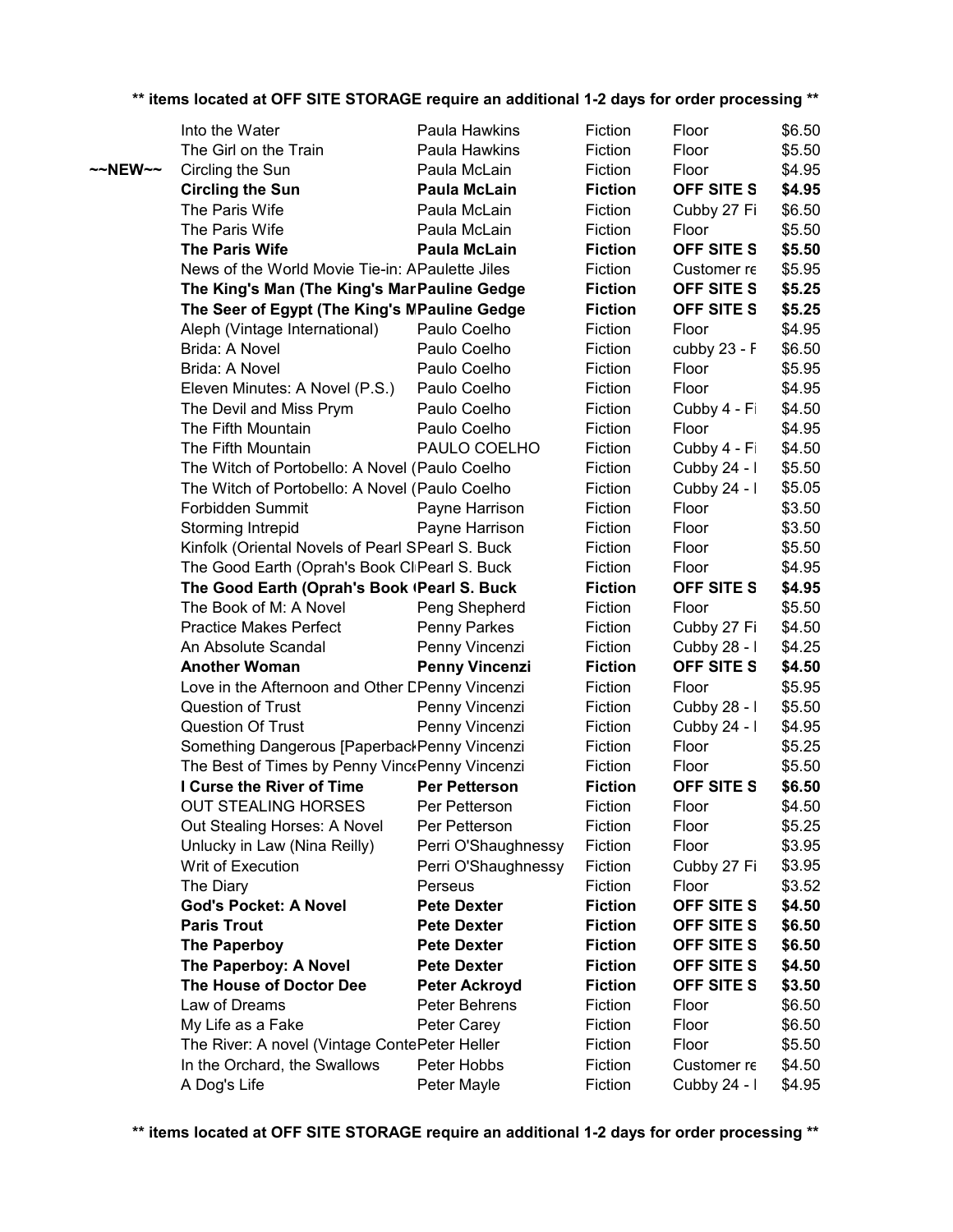|         | A Good Year                                                   | Peter Mayle             | Fiction        | Floor          | \$5.80 |
|---------|---------------------------------------------------------------|-------------------------|----------------|----------------|--------|
|         | Anything Considered: A Novel                                  | Peter Mayle             | Fiction        | Floor          | \$4.50 |
|         | Floating Dragon Can                                           | Peter Straub            | Fiction        | Cubby 27 Fi    | \$3.50 |
|         | Floating Dragon: A Thriller                                   | Peter Straub            | Fiction        | B <sub>2</sub> | \$3.95 |
|         | Koko                                                          | Peter Straub            | Fiction        | Floor          | \$3.95 |
|         | <b>Mystery</b>                                                | Peter Straub            | Fiction        | Floor          | \$3.95 |
|         | The Secret Orphan                                             | Peters, Glynis          | Fiction        | Customer re    | \$5.95 |
|         | The Secret Orphan                                             | Peters, Glynis          | Fiction        | cubby 23 - F   | \$5.95 |
|         | The Sinner: A Novel (TV Tie-In)                               | Petra Hammesfahr        | Fiction        | Floor          | \$4.50 |
|         | Curfew                                                        | Phil Rickman            | Fiction        | Cubby 24 - I   | \$3.50 |
|         | Inadmissible Evidence                                         | Philip Friedman         | Fiction        | Floor          | \$3.60 |
|         | The Son                                                       | <b>Philipp Meyer</b>    | Fiction        | Cubby 27 Fi    | \$4.95 |
|         | A Respectable Trade                                           | Philippa Gregory        | Fiction        | B <sub>5</sub> | \$5.50 |
|         | The Last Tudor (The Plantagenet Philippa Gregory              |                         | Fiction        | B <sub>5</sub> | \$6.95 |
|         | The Other Queen                                               | Philippa Gregory        | Fiction        | B <sub>5</sub> | \$6.95 |
|         | The Other Queen                                               | Philippa Gregory        | Fiction        | B <sub>5</sub> | \$6.95 |
|         | The Virgin's Lover (Boleyn)                                   | Philippa Gregory        | Fiction        | B <sub>5</sub> | \$5.95 |
|         | The Virgin's Lover (Boleyn)                                   | Philippa Gregory        | Fiction        | B <sub>5</sub> | \$4.95 |
|         | The White Princess (Deckle Edge) Philippa Gregory             |                         | Fiction        | B <sub>5</sub> | \$5.95 |
|         | The White Queen (The Plantagen Philippa Gregory               |                         | Fiction        | B <sub>5</sub> | \$5.95 |
|         | The White Queen: A Novel (CousiPhilippa Gregory               |                         | Fiction        | B <sub>5</sub> | \$5.95 |
|         | The White Queen: A Novel (CousiPhilippa Gregory               |                         | Fiction        | B <sub>5</sub> | \$5.95 |
|         | The White Queen: A Novel (CousiPhilippa Gregory               |                         | Fiction        | B <sub>5</sub> | \$5.95 |
|         | White Queen, The                                              | Philippa Gregory        | Fiction        | B <sub>5</sub> | \$4.95 |
|         | <b>Executive Privilege</b>                                    | Phillip Margolin        | Fiction        | Floor          | \$5.50 |
|         | Fugitive: A Novel (Amanda Jaffe SPhillip Margolin             |                         | Fiction        | Floor          | \$6.50 |
|         | Supreme Justice: A Novel of SuspPhillip Margolin              |                         | Fiction        | Floor          | \$6.50 |
|         | The Debutante Divorcee                                        | Plum Sykes              | Fiction        | Floor          | \$3.50 |
|         | Exit the Actress: A Novel                                     | Priya Parmar            | Fiction        | Floor          | \$4.95 |
|         | <b>Barkskins: A Novel</b>                                     | proulx, annie           | <b>Fiction</b> | OFF SITE S     | \$6.50 |
|         | <b>Barkskins: A Novel</b>                                     | proulx, annie           | <b>Fiction</b> | OFF SITE S     | \$6.50 |
|         | <b>Barkskins: A Novel</b>                                     | proulx, annie           | Fiction        | Cubby 7 - Fi   | \$6.50 |
|         | Forbidden Love in the Land of SheQais Ghanem                  |                         | Fiction        | Cubby 29 - I   | \$4.50 |
|         | <b>Black Sheep</b>                                            | R.J. Kaiser             | Fiction        | Floor          | \$6.50 |
|         | What to Keep: A Novel                                         | <b>Rachel Cline</b>     | Fiction        | Floor          | \$4.50 |
|         | The Boyfriend League                                          | <b>Rachel Hawthorne</b> | Fiction        | Floor          | \$3.50 |
|         | <b>Notting Hell</b>                                           | Rachel Johnson          | Fiction        | Floor          | \$4.95 |
|         | The Love Song of Miss Queenie FRachel Joyce                   |                         | Fiction        | Floor          | \$6.50 |
|         | The Unlikely Pilgrimage of Harold Rachel Joyce                |                         | Fiction        | Cubby 29 - I   | \$5.95 |
|         | The Unlikely Pilgrimage of Harold Rachel Joyce                |                         | Fiction        | Floor          | \$4.95 |
| ~~NEW~~ | Dangerous Crossing: A Novel                                   | <b>Rachel Rhys</b>      | Fiction        | Floor          | \$5.95 |
|         | Dangerous Crossing: A Novel                                   | <b>Rachel Rhys</b>      | Fiction        | Customer re    | \$5.95 |
|         | The Story of Beautiful Girl                                   | Rachel Simon            | Fiction        | Floor          | \$5.50 |
|         | Well, That Was Awkward                                        | Rachel Vail             | Fiction        | Cubby 24 - I   | \$5.95 |
|         | The Accidental Further Adventu Rachel Willson-Broyle: Fiction |                         |                | OFF SITE S     | \$5.96 |
|         | Jacqueline Susann's Shadow of thRae Lawrence                  |                         | Fiction        | Floor          | \$6.50 |
|         | Mothers and Daughters: A Novel Rae Meadows                    |                         | Fiction        | Cubby 28 - I   | \$5.95 |
|         | Anything for You Ma'am: A Love SRaheja Tushar                 |                         | Fiction        | Floor          | \$4.50 |
|         | Girls of Riyadh                                               | Rajaa Alsanea           | Fiction        | Floor          | \$4.50 |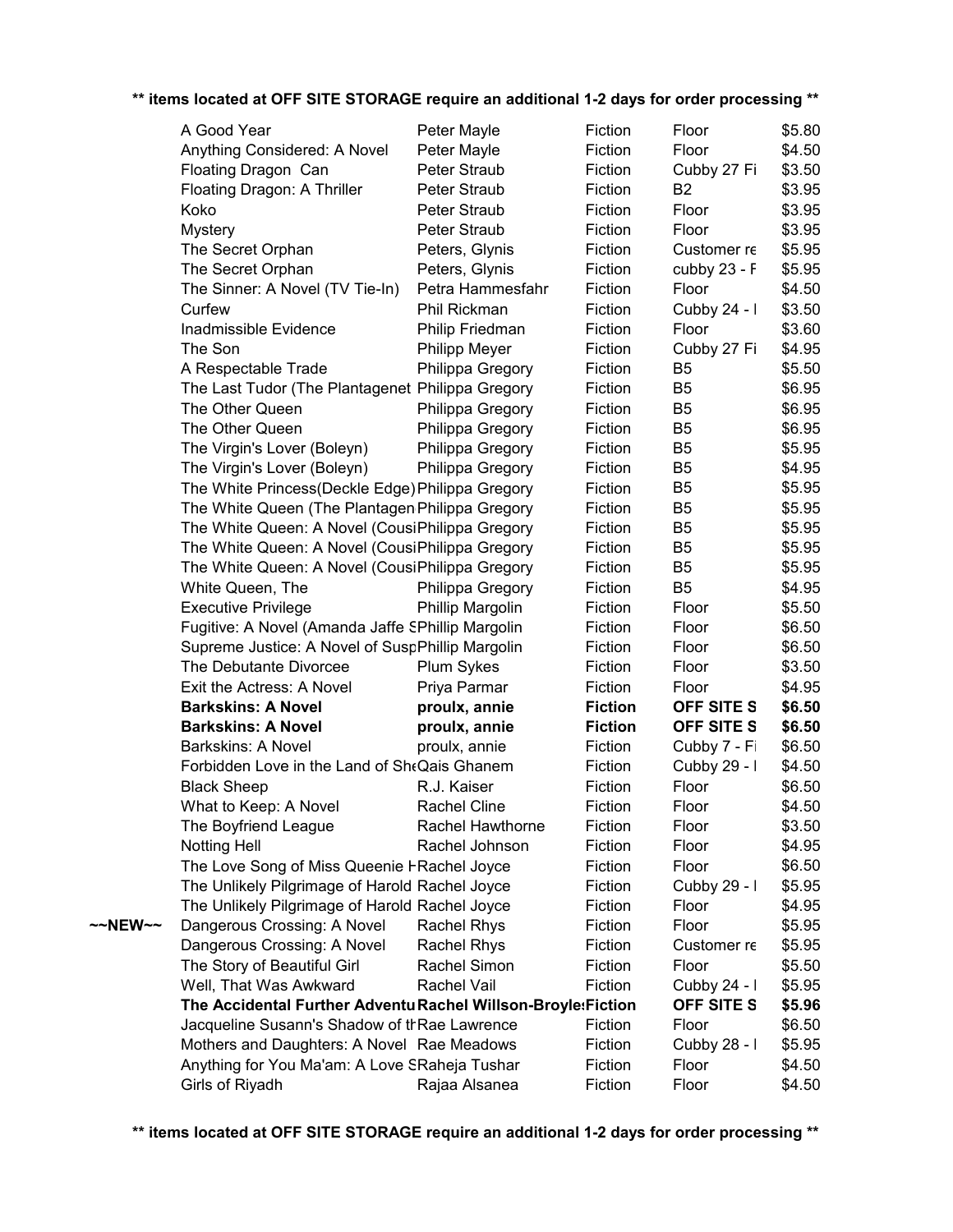| Girls of Riyadh                                             | Rajaa Alsanea                               | Fiction            | Cubby 27 Fi                  | \$4.50           |
|-------------------------------------------------------------|---------------------------------------------|--------------------|------------------------------|------------------|
| <b>Three Princes</b>                                        | Ramona Wheeler                              | Fiction            | Floor                        | \$6.50           |
| Love and Honor: A Novel                                     | <b>Randall Wallace</b>                      | Fiction            | Floor                        | \$3.95           |
| Deep Blue (A Doc Ford Novel)                                | Randy Wayne White                           | Fiction            | Floor                        | \$4.95           |
| Everglades (A Doc Ford Novel)                               | Randy Wayne White                           | Fiction            | Floor                        | \$3.95           |
| The Heat Islands: A Doc Ford NovRandy Wayne White           |                                             | Fiction            | Floor                        | \$3.60           |
| The Mangrove Coast (A Doc Ford Randy Wayne White            |                                             | Fiction            | Floor                        | \$3.95           |
| Cockroach                                                   | Rawi Hage                                   | Fiction            | Floor                        | \$5.95           |
| Cockroach                                                   | Rawi Hage                                   | Fiction            | Floor                        | \$5.95           |
| Cockroach: A Novel                                          | Rawi Hage                                   | Fiction            | Cubby 7 - Fi                 | \$4.50           |
| The Axeman's Jazz                                           | Ray Celestin                                | Fiction            | Cubby 28 - I                 | \$5.95           |
| The Mobster's Lament                                        | Ray Celestin                                | Fiction            | Floor                        | \$5.95           |
| Because You're Mine: A Novel                                | Rea Frey                                    | Fiction            | Cubby 24 - I                 | \$3.95           |
| Not Her Daughter: A Novel                                   | Rea Frey                                    | Fiction            | Floor                        | \$3.95           |
| Slave to Love: A Novel                                      | Rebecca Campbell                            | Fiction            | Cubby 27 Fi                  | \$4.50           |
| Fathoms: The World in the Whale Rebecca Giggs               |                                             | Fiction            | Floor                        | \$6.50           |
| The Woman in the Mirror: A NovelRebecca James               |                                             | Fiction            | Cubby 29 - I                 | \$6.50           |
| The Great Believers: A Novel                                | Rebecca Makkai                              | Fiction            | Cubby 28 - I                 | \$4.25           |
| Rosiels Travelling Tea Shop                                 |                                             |                    |                              |                  |
|                                                             | <b>Rebecca Raisin</b>                       | <b>Fiction</b>     | <b>OFF SITE S</b>            | \$4.50           |
| The Little Bookshop on the SeinRebecca Raisin               |                                             | <b>Fiction</b>     | <b>OFF SITE S</b>            | \$4.50           |
| Two Great Novels: The New RectRebecca Shaw                  |                                             | Fiction            | Floor                        | \$4.95           |
| Divine Secrets of the Ya-Ya Sister Rebecca Wells            |                                             | Fiction            | Cubby 24 - I                 | \$4.95           |
| Little Altars Everywhere                                    | Rebecca Wells                               | Fiction            | Cubby 24 - I                 | \$4.95           |
| Little Altars Everywhere                                    | Rebecca Wells                               | Fiction            | Cubby 27 Fi                  | \$4.95           |
| The Crowning Glory of Calla Lily FRebecca Wells             |                                             | Fiction            | Floor                        | \$4.95           |
|                                                             |                                             |                    |                              |                  |
| Ya-Yas in Bloom: A Novel                                    | Rebecca Wells                               | Fiction            | Cubby 24 - I                 | \$4.95           |
| Robert B. Parker's Blind Spot (A J Reed Farrel Coleman      |                                             | Fiction            | Cubby 4 - Fi                 | \$4.50           |
| The Enchanted: A Novel (P.S. (PaRene Denfeld                |                                             | Fiction            | Floor                        | \$4.95           |
| The Scorpion's Gate                                         | Richard A. Clarke                           | Fiction            | Floor                        | \$5.95           |
| <b>SHARDIK</b>                                              | <b>RICHARD ADAMS</b>                        | Fiction            | Floor                        | \$3.50           |
| Clara Callan                                                | <b>Richard B Wright</b>                     | Fiction            | Floor                        | \$4.50           |
| Adultery                                                    | Richard B. Wright                           | Fiction            | Cubby 27 Fi                  | \$5.95           |
| Clara Callan: A Novel                                       | Richard B. Wright                           | Fiction            | Floor                        | \$5.95           |
| October                                                     | Richard B. Wright                           | Fiction            | Floor                        | \$4.50           |
| Blaze: A Novel                                              | Richard Bachman                             | Fiction            | Cubby 18 - I                 | \$6.50           |
| The Regulators                                              | <b>Richard Bachman</b>                      | Fiction            | Cubby 18 - I                 | \$6.95           |
| The Regulators                                              | <b>Richard Bachman</b>                      | Fiction            | B <sub>2</sub>               | \$3.95           |
| Clara Callan: A novel                                       | <b>Richard Bruce Wright</b>                 | Fiction            | Cubby 28 - I                 | \$6.50           |
| The Hundred-Foot Journey: A NovRichard C Morais             |                                             | Fiction            | Floor                        | \$4.95           |
| The Hundred-Foot Journey: A NovRichard C Morais             |                                             | Fiction            | Floor                        | \$4.95           |
| The Hundred-Foot Journey: A NovRichard C. Morais            |                                             | Fiction            | Floor                        | \$4.95           |
| <b>Bet Your Life</b>                                        | <b>Richard Dooling</b>                      | Fiction            | Floor                        | \$4.95           |
| Sound of One Hand Clapping                                  | Richard Flanagan                            | Fiction            | Floor                        | \$5.50           |
| The Narrow Road to the Deep N <sub>'</sub> Richard Flanagan |                                             | <b>Fiction</b>     | OFF SITE S                   | \$4.95           |
| The Narrow Road to the Deep N <sub>'</sub> Richard Flanagan |                                             | <b>Fiction</b>     | OFF SITE S                   | \$4.95           |
| Canada                                                      | <b>Richard Ford</b>                         | Fiction            | Floor                        | \$5.95           |
| The Bells: A Novel                                          | <b>Richard Harvell</b>                      | Fiction            | Floor                        | \$4.95           |
| Angel in Blue Jeans<br>7 Steps to Midnight                  | Richard L. Coles<br><b>Richard Matheson</b> | Fiction<br>Fiction | Cubby 24 - I<br>Cubby 7 - Fi | \$4.95<br>\$3.50 |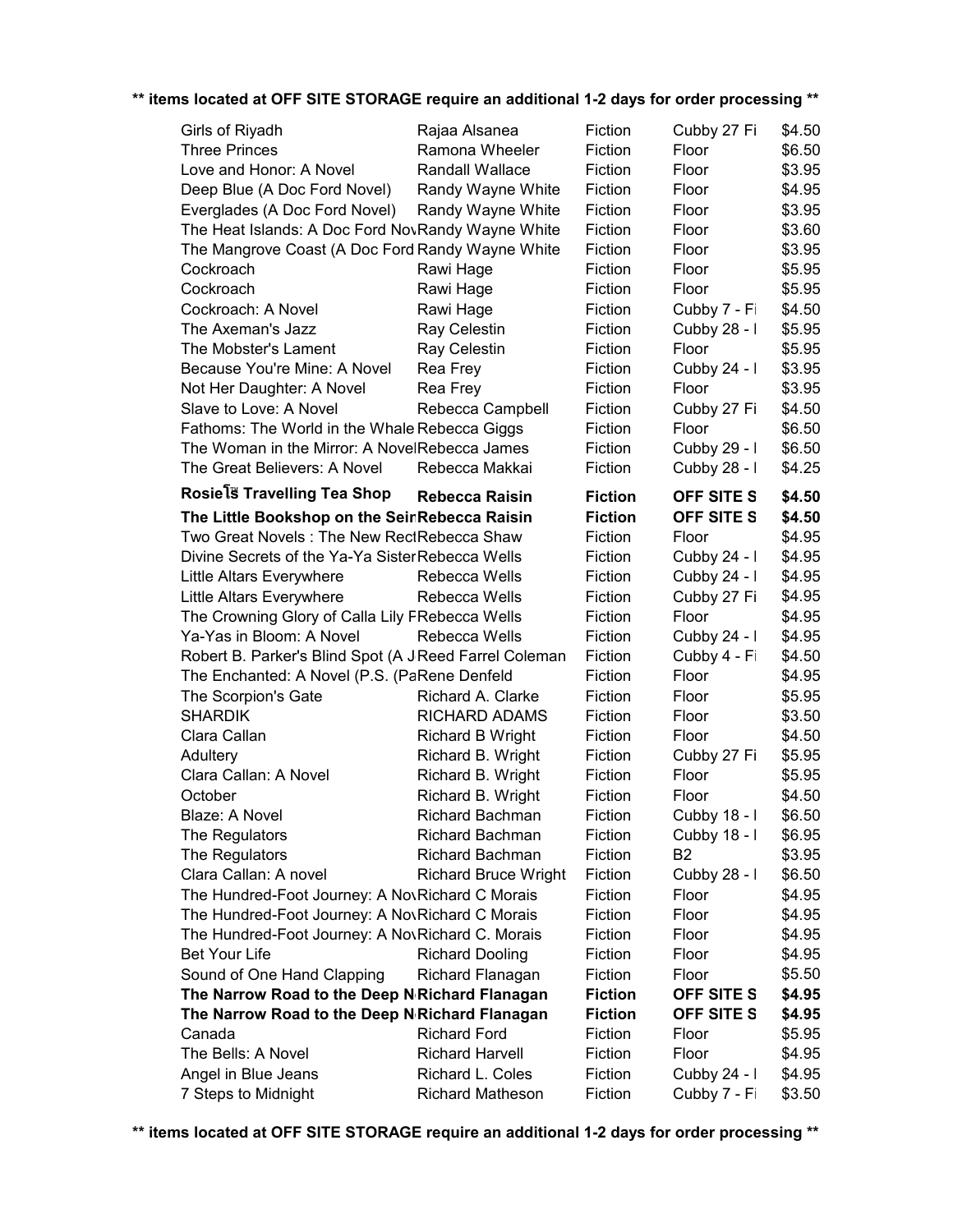| A Stir of Echoes                                               | <b>Richard Matheson</b>                | Fiction        | Floor              | \$4.50 |
|----------------------------------------------------------------|----------------------------------------|----------------|--------------------|--------|
| The Sand Pebbles, 1963 Harper FRichard McKenna                 |                                        | Fiction        | <b>Recently Pu</b> | \$4.95 |
| <b>Balance Of Power</b>                                        | <b>Richard North Patterson Fiction</b> |                | Floor              | \$6.50 |
| <b>Caroline Masters</b>                                        | <b>Richard North PatterscFiction</b>   |                | OFF SITE S         | \$3.95 |
| Conviction                                                     | <b>Richard North Patterson Fiction</b> |                | Floor              | \$6.50 |
| Conviction: A Novel (ChristopheRichard North PatterscFiction   |                                        |                | <b>OFF SITE S</b>  | \$3.95 |
| Dark Lady                                                      | <b>Richard North Patterson Fiction</b> |                | Floor              | \$6.51 |
| Degree Of Guilt                                                | <b>Richard North Patterson Fiction</b> |                | Floor              | \$6.50 |
| In the Name of Honor                                           | <b>Richard North Patterson Fiction</b> |                | Floor              | \$6.50 |
| No Safe Place                                                  | <b>Richard North Patterson Fiction</b> |                | Floor              | \$6.50 |
| <b>Protect and Defend</b>                                      | <b>Richard North Patterson Fiction</b> |                | Floor              | \$6.50 |
| <b>Silent Witness</b>                                          | <b>Richard North Patterson Fiction</b> |                | Floor              | \$6.50 |
| The Lasko Tangent by (1998-08-2Richard North Patterson Fiction |                                        |                | Floor              | \$3.25 |
| The Lasko Tangent: A Novel                                     | <b>Richard North Patterson Fiction</b> |                | Floor              | \$3.95 |
| The Race                                                       | <b>Richard North Patterson Fiction</b> |                | Floor              | \$6.50 |
| The Spire: A Novel                                             | <b>Richard North Patterson Fiction</b> |                | Floor              | \$6.50 |
| The Spire: A Novel                                             | <b>Richard North Patterson Fiction</b> |                | Floor              | \$4.50 |
| A Perfect Day                                                  | <b>Richard Paul Evans</b>              | Fiction        | Cubby 7 - Fi       | \$5.95 |
| A Step of Faith: A Novel (Walk)                                | <b>Richard Paul Evans</b>              | Fiction        | cubby 23 - F       | \$4.95 |
| Walking on Water: A Novel (5) (TrRichard Paul Evans            |                                        | Fiction        | Floor              | \$4.25 |
| Samaritan                                                      | <b>Richard Price</b>                   | Fiction        | Floor              | \$6.50 |
| Something to Live For                                          | <b>Richard Roper</b>                   | Fiction        | Cubby 28 - I       | \$4.75 |
| Chances Are: A novel                                           | <b>Richard Russo</b>                   | Fiction        | Floor              | \$6.50 |
| Revolutionary Road (Movie Tie-in Richard Yates                 |                                        | Fiction        | Floor              | \$3.95 |
| The Four Fingers of Death: A Nov Rick Moody                    |                                        | Fiction        | Floor              | \$5.25 |
| Mr. Right-Swipe                                                | <b>Ricki Schultz</b>                   | Fiction        | Floor              | \$5.50 |
| Probable Cause                                                 | <b>Ridley Pearson</b>                  | Fiction        | Cubby 7 - Fi       | \$6.50 |
| Probable Cause: When One Man':Ridley Pearson                   |                                        | Fiction        | Cubby 28 - I       | \$3.50 |
| The Oregon Trail: A New America Rinker Buck                    |                                        | Fiction        | Floor              | \$4.50 |
| Lola on Fire: A Novel                                          | <b>Rio Youers</b>                      | Fiction        | <b>Recently Pu</b> | \$4.95 |
| A Catskill Eagle (Spenser, Book 1. Robert B. Parker            |                                        | Fiction        | Cubby 28 - I       | \$2.95 |
| A Savage Place (Spenser)                                       | Robert B. Parker                       | Fiction        | Cubby 28 - I       | \$2.95 |
| Appaloosa (A Cole and Hitch NcRobert B. Parker                 |                                        | <b>Fiction</b> | OFF SITE S         | \$3.95 |
| <b>Back Story (Spenser)</b>                                    | <b>Robert B. Parker</b>                | <b>Fiction</b> | OFF SITE S         | \$3.95 |
| Back Story (Spenser)                                           | Robert B. Parker                       | Fiction        | Cubby 24 - I       | \$3.95 |
| Blue Screen (Sunny Randall)                                    | Robert B. Parker                       | Fiction        | Floor              | \$4.50 |
| Blue-Eyed Devil (A Cole and Hit Robert B. Parker               |                                        | <b>Fiction</b> | OFF SITE S         | \$4.50 |
| <b>Brimstone (A Cole and Hitch NoRobert B. Parker</b>          |                                        | <b>Fiction</b> | OFF SITE S         | \$4.50 |
| Ceremony (Spenser)                                             | Robert B. Parker                       | Fiction        | Cubby 28 - I       | \$2.95 |
| Double Play                                                    | Robert B. Parker                       | Fiction        | Floor              | \$6.50 |
| Family Honor (Sunny Randall)                                   | Robert B. Parker                       | Fiction        | Cubby 29 - I       | \$3.95 |
| God Save the Child (Spenser)                                   | Robert B. Parker                       | Fiction        | Cubby 28 - I       | \$2.95 |
| High Profile (Jesse Stone Novel Robert B. Parker               |                                        | <b>Fiction</b> | <b>OFF SITE S</b>  | \$4.50 |
| Night Passage (Jesse Stone No'Robert B. Parker                 |                                        | <b>Fiction</b> | <b>OFF SITE S</b>  | \$4.50 |
| Painted Ladies (Spenser Mysterie Robert B. Parker              |                                        | Fiction        | Floor              | \$6.50 |
| Pale Kings and Princes (Spenser, Robert B. Parker              |                                        | Fiction        | Cubby 28 - I       | \$3.95 |
| <b>Resolution</b>                                              | <b>Robert B. Parker</b>                | <b>Fiction</b> | OFF SITE S         | \$4.50 |
| Rough Weather (Spenser Mystery Robert B. Parker                |                                        | Fiction        | Cubby 29 - I       | \$6.50 |
| Small Vices (Spenser Mystery)                                  | Robert B. Parker                       | Fiction        | Floor              | \$6.50 |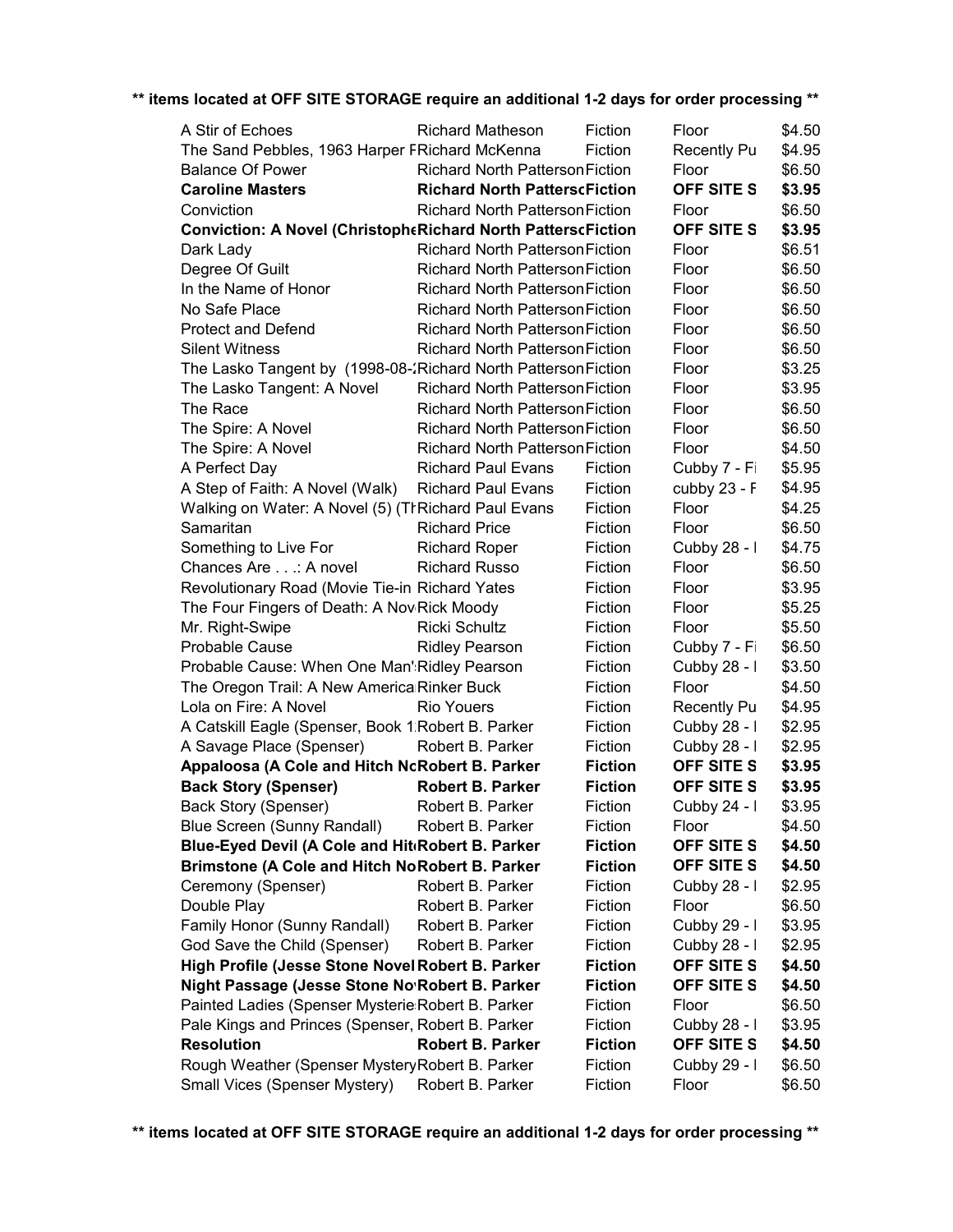| Split Image (Chief Jesse Stone) Robert B. Parker                |                         | <b>Fiction</b> | <b>OFF SITE S</b>  | \$4.50 |
|-----------------------------------------------------------------|-------------------------|----------------|--------------------|--------|
| The Judas Goat (Spenser)                                        | Robert B. Parker        | Fiction        | Cubby 28 - I       | \$2.95 |
| <b>Trouble in Paradise</b>                                      | <b>Robert B. Parker</b> | <b>Fiction</b> | OFF SITE S         | \$6.50 |
| The Geography of Desire                                         | Robert Boswell          | Fiction        | Floor              | \$4.50 |
| <b>Tabloid Dreams: Stories</b>                                  | <b>Robert Butler</b>    | <b>Fiction</b> | <b>OFF SITE S</b>  | \$3.95 |
| Demolition Angel: A Novel                                       | <b>Robert Crais</b>     | Fiction        | Cubby 27 Fi        | \$3.95 |
| Free Fall (Elvis Cole)                                          | <b>Robert Crais</b>     | Fiction        | Cubby 7 - Fi       | \$3.95 |
| L. A. Requiem (Elvis Cole)                                      | <b>Robert Crais</b>     | <b>Fiction</b> | <b>OFF SITE S</b>  | \$3.95 |
| Stalking the Angel (Elvis Cole/Joe Robert Crais                 |                         | Fiction        | <b>Recently Pu</b> | \$8.00 |
| <b>Suspect (Elvis Cole and Joe PikRobert Crais</b>              |                         | <b>Fiction</b> | OFF SITE S         | \$4.50 |
| The Promise (An Elvis Cole and J Robert Crais                   |                         | Fiction        | Cubby 28 - I       | \$4.50 |
| The Two Minute Rule                                             | <b>Robert Crais</b>     | Fiction        | Cubby 7 - Fi       | \$3.95 |
| <b>Tainted Evidence</b>                                         | <b>Robert Daley</b>     | <b>Fiction</b> | OFF SITE S         | \$3.50 |
| The Ambiguity of Remorse                                        | Robert E. Doherty       | Fiction        | Floor              | \$4.50 |
| Long Time Coming                                                | <b>Robert Goddard</b>   | Fiction        | Floor              | \$4.95 |
| A Reliable Wife                                                 | <b>Robert Goolrick</b>  | <b>Fiction</b> | <b>OFF SITE S</b>  | \$4.95 |
| The Dying of the Light: A Novel                                 | <b>Robert Goolrick</b>  | Fiction        | Customer re        | \$5.95 |
| An Officer and a Spy                                            | <b>Robert Harris</b>    | <b>Fiction</b> | OFF SITE S         | \$4.50 |
| <b>ARCHANGEL</b>                                                | <b>ROBERT HARRIS</b>    | <b>Fiction</b> | <b>OFF SITE S</b>  | \$3.95 |
| <b>ARCHANGEL</b>                                                | <b>ROBERT HARRIS</b>    | Fiction        | Cubby 7 - Fi       | \$3.50 |
| ARCHANGEL.                                                      | <b>Robert Harris</b>    | Fiction        | Floor              | \$4.50 |
| Imperium                                                        | <b>Robert Harris</b>    | Fiction        | Cubby 24 - I       | \$3.95 |
| Lustrum                                                         | <b>Robert Harris</b>    | Fiction        | Floor              | \$5.50 |
| Pompeii                                                         | <b>Robert Harris</b>    | <b>Fiction</b> | <b>OFF SITE S</b>  | \$3.95 |
| Pompeii                                                         | <b>Robert Harris</b>    | Fiction        | Cubby 29 - I       | \$3.95 |
| The Fear Index                                                  | <b>Robert Harris</b>    | Fiction        | Floor              | \$6.50 |
| The Ghost                                                       | <b>Robert Harris</b>    | Fiction        | Floor              | \$4.95 |
| The Ghost                                                       | <b>Robert Harris</b>    | Fiction        | Floor              | \$3.95 |
| The Ghost: A Novel                                              | <b>Robert Harris</b>    | Fiction        | Cubby 28 - I       | \$6.50 |
| V <sub>2</sub>                                                  | <b>ROBERT HARRIS</b>    | <b>Fiction</b> | OFF SITE S         | \$5.95 |
| Diego's Crossing                                                | Robert Hough            | Fiction        | Cubby 7 - Fi       | \$4.50 |
| The Final Confession of Mabel StaRobert Hough                   |                         | Fiction        | cubby 23 - F       | \$4.50 |
| <b>Black Feathers</b>                                           | Robert J. Wiersema      | Fiction        | Floor              | \$5.50 |
| A Thousand Country Roads: An ERobert James Waller               |                         | Fiction        | cubby 23 - F       | \$5.50 |
| The Bridges of Madison County                                   | Robert James Waller     | Fiction        | Floor              | \$2.25 |
| <b>Falsely Accused</b>                                          | Robert K. Tanenbaum     | Fiction        | Floor              | \$6.50 |
| Robert B. Parker's Blackjack (A Robert Knott                    |                         | <b>Fiction</b> | OFF SITE S         | \$6.50 |
| Robert B. Parker's Ironhorse (A Robert Knott                    |                         | <b>Fiction</b> | OFF SITE S         | \$4.50 |
| Robert B. Parker's Revelation (A CRobert Knott                  |                         | Fiction        |                    | \$6.50 |
|                                                                 |                         |                | Floor              |        |
| <b>Robert B. Parker's Revelation (ARobert Knott</b>             |                         | <b>Fiction</b> | OFF SITE S         | \$6.50 |
| Robert B. Parker's The Bridge (/Robert Knott                    |                         | <b>Fiction</b> | OFF SITE S         | \$4.95 |
| Robert B. Parker's Bull River (A Robert Knott, Robert B Fiction |                         |                | <b>OFF SITE S</b>  | \$4.50 |
| <b>Badlands</b>                                                 | Robert Kroetsch         | Fiction        | Floor              | \$4.50 |
| The Amateur                                                     | <b>Robert Littell</b>   | Fiction        | Floor              | \$4.50 |
| The October Circle                                              | <b>Robert Littell</b>   | Fiction        | Floor              | \$4.50 |
| Walking Back the Cat                                            | <b>Robert Littell</b>   | Fiction        | Floor              | \$4.50 |
| Four Complete Novels: Scarlatti InRobert Ludlum                 |                         | Fiction        | B8 - Clancy        | \$5.95 |
| Scarlatti Inheritance                                           | Robert Ludlum           | Fiction        | B8 - Clancy        | \$1.95 |
| Scorpio Illusion                                                | Robert Ludlum           | Fiction        | B8 - Clancy        | \$4.50 |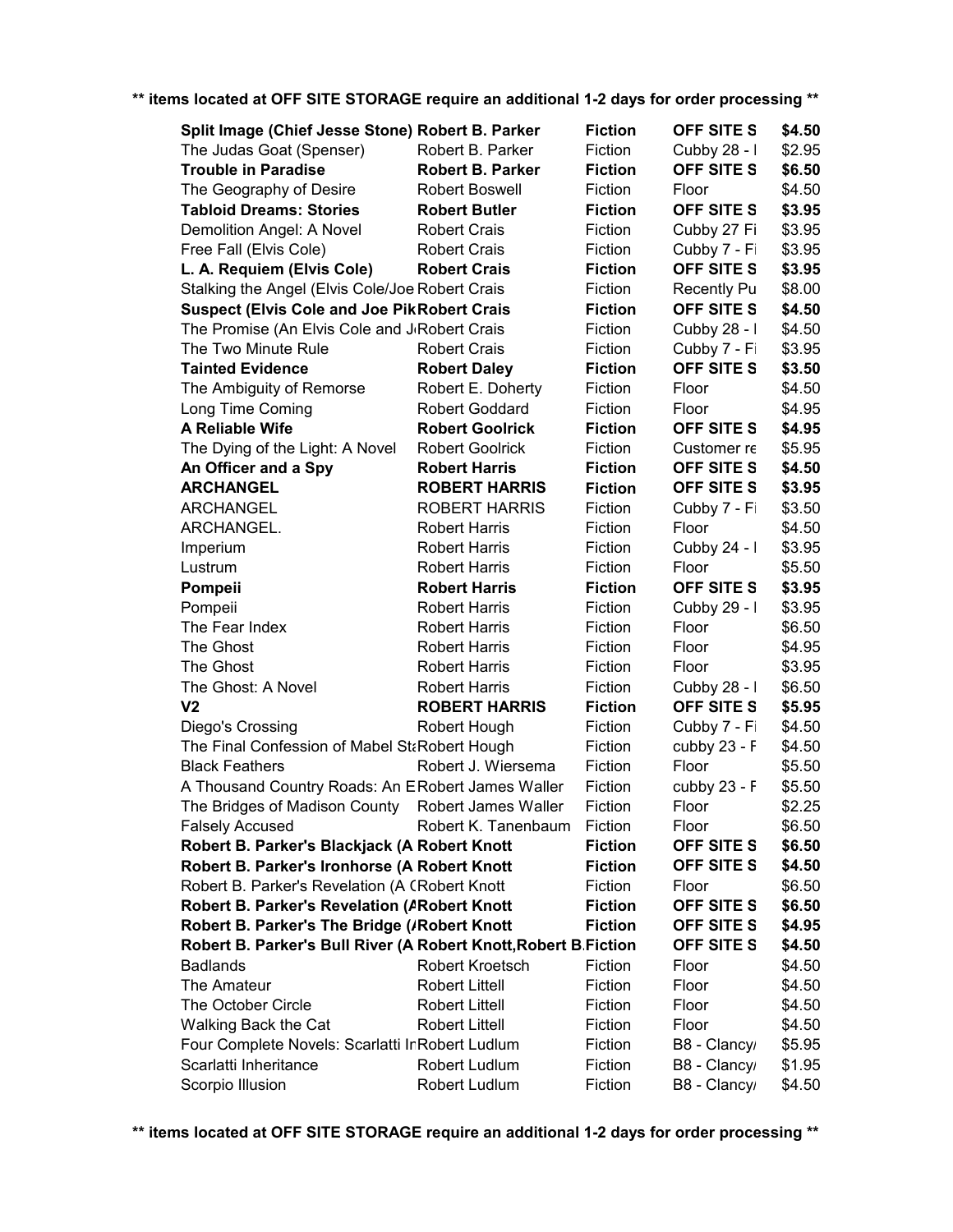|         | Scorpio Illusion                                                | Robert Ludlum           | Fiction        | B8 - Clancy  | \$3.95 |
|---------|-----------------------------------------------------------------|-------------------------|----------------|--------------|--------|
|         | The Ambler Warning                                              | Robert Ludlum           | Fiction        | Cubby 18 - I | \$4.50 |
|         | The Apocalypse Watch                                            | Robert Ludlum           | Fiction        | B8 - Clancy  | \$6.50 |
|         | The Apocalypse Watch                                            | Robert Ludlum           | Fiction        | B8 - Clancy  | \$6.50 |
|         | The Bancroft Strategy                                           | Robert Ludlum           | Fiction        | B8 - Clancy  | \$4.50 |
|         | The Bourne Supremacy (Bourne TRobert Ludlum                     |                         | Fiction        | B8 - Clancy  | \$3.95 |
|         | The Bourne Ultimatum                                            | Robert Ludlum           | Fiction        | B8 - Clancy  | \$5.95 |
|         | The Cry of the Halidon                                          | Robert Ludlum           | Fiction        | B8 - Clancy  | \$3.95 |
|         | The Matarese Countdown                                          | Robert Ludlum           | Fiction        | B8 - Clancy  | \$3.75 |
|         | The Osterman Weekend                                            | Robert Ludlum           | Fiction        | B8 - Clancy  | \$2.50 |
|         | The Parsifal Mosaic                                             | Robert Ludlum           | Fiction        | B8 - Clancy  | \$5.50 |
|         | The Prometheus Deception                                        | Robert Ludlum           | Fiction        | Cubby 2-Po   | \$6.50 |
|         | The Prometheus Deception                                        | Robert Ludlum           | Fiction        | B8 - Clancy  | \$6.50 |
|         | The Road to Omaha                                               | Robert Ludlum           | Fiction        | B8 - Clancy  | \$6.50 |
|         | The Road to Omaha                                               | Robert Ludlum           | Fiction        | B8 - Clancy  | \$6.50 |
|         | The Sigma Protocol                                              | Robert Ludlum           | Fiction        | B8 - Clancy  | \$6.50 |
|         | The Sigma Protocol                                              | Robert Ludlum           | Fiction        | B8 - Clancy  | \$3.95 |
|         | The Tristan Betrayal                                            | Robert Ludlum           | Fiction        | B8 - Clancy  | \$6.50 |
|         | Trevayne                                                        | Robert Ludlum           | Fiction        | B8 - Clancy  | \$3.95 |
|         | Robert Ludlum's The Altman CodeRobert Ludlum, Gayle L'Fiction   |                         |                | B8 - Clancy  | \$5.95 |
|         | Robert Ludlum's The Paris Option Robert Ludlum, Gayle L'Fiction |                         |                | B8 - Clancy  | \$5.95 |
|         | Robert Ludlum's (TM) The ArcticRobert Ludlum, JamesFiction      |                         |                | OFF SITE S   | \$3.95 |
|         | Robert Ludlum's The Arctic Event Robert Ludlum, James I Fiction |                         |                | B8 - Clancy  | \$5.50 |
|         | Robert Ludlum's The Lazarus VenRobert Ludlum, Patrick I Fiction |                         |                | B8 - Clancy  | \$5.50 |
|         | Robert Ludlum's The Moscow VecRobert Ludlum, Patrick IFiction   |                         |                | B8 - Clancy  | \$5.95 |
|         | The Cassandra Compact (Covert-Robert Ludlum, Philip SIFiction   |                         |                | Cubby 13-P   | \$4.50 |
|         | Robert Ludlum's The Paris Option Robert Ludlum, Gayle LyFiction |                         |                | B8 - Clancy  | \$4.50 |
|         | Zen and Art of Motorcycle Mainter Robert M. Pirsig              |                         | Fiction        | Cubby 28 - I | \$2.95 |
|         | <b>Burden of Desire</b>                                         | Robert Macneil          | Fiction        | Cubby 24 - I | \$6.50 |
|         | The Voyage                                                      | Robert MACNEIL          | Fiction        | Floor        | \$6.50 |
|         | Baal                                                            | Robert McCammon         | Fiction        | Cubby 7 - Fi | \$3.50 |
|         | Boy's Life                                                      | Robert McCammon         | Fiction        | Cubby 7 - Fi | \$4.50 |
|         | Swan Song                                                       | Robert McCammon         | Fiction        | Cubby 29 - I | \$3.95 |
|         | Gap Creek: The Story of a Marria Robert Morgan                  |                         | Fiction        | Cubby 4 - Fi | \$5.95 |
|         | Gap Creek: The Story of a MarriacRobert Morgan                  |                         | Fiction        | Floor        | \$4.00 |
|         | Raging WindsRoaring Sea                                         | <b>Robert Parsons</b>   | Fiction        | Floor        | \$4.50 |
|         | Bloodman                                                        | Robert Pobi             | Fiction        | Cubby 4 - Fi | \$4.95 |
|         | Gone South                                                      | Robert R. McCammon      | Fiction        | Floor        | \$6.50 |
|         | The Brightonomicon (Brentford TriRobert Rankin                  |                         | Fiction        | Floor        | \$3.95 |
|         | The Hollow Chocolate Bunnies of Robert Rankin                   |                         | Fiction        | Floor        | \$3.95 |
|         | The Witches of Chiswick                                         | <b>Robert Rankin</b>    | Fiction        | Floor        | \$3.95 |
|         | <b>Downfall</b>                                                 | <b>Robert Rotenberg</b> | <b>Fiction</b> | OFF SITE S   | \$4.75 |
|         | <b>Old City Hall</b>                                            | <b>Robert Rotenberg</b> | <b>Fiction</b> | OFF SITE S   | \$5.50 |
|         | Old City Hall                                                   | <b>Robert Rotenberg</b> | Fiction        | Floor        | \$4.95 |
|         | Stranglehold                                                    | <b>Robert Rotenberg</b> | Fiction        | Cubby 27 Fi  | \$4.50 |
| ~~NEW~~ | The Guilty Plea                                                 | <b>Robert Rotenberg</b> | Fiction        | Cubby 27 Fi  | \$4.25 |
|         | Last of the Zinja (Shike, Book 2)                               | Robert Shea             | Fiction        | Floor        | \$3.95 |
|         | The Confession                                                  | <b>Robert Whitlow</b>   | Fiction        | Floor        | \$5.50 |
|         | <b>The Vanished Hands</b>                                       | <b>Robert Wilson</b>    | <b>Fiction</b> | OFF SITE S   | \$6.50 |
|         |                                                                 |                         |                |              |        |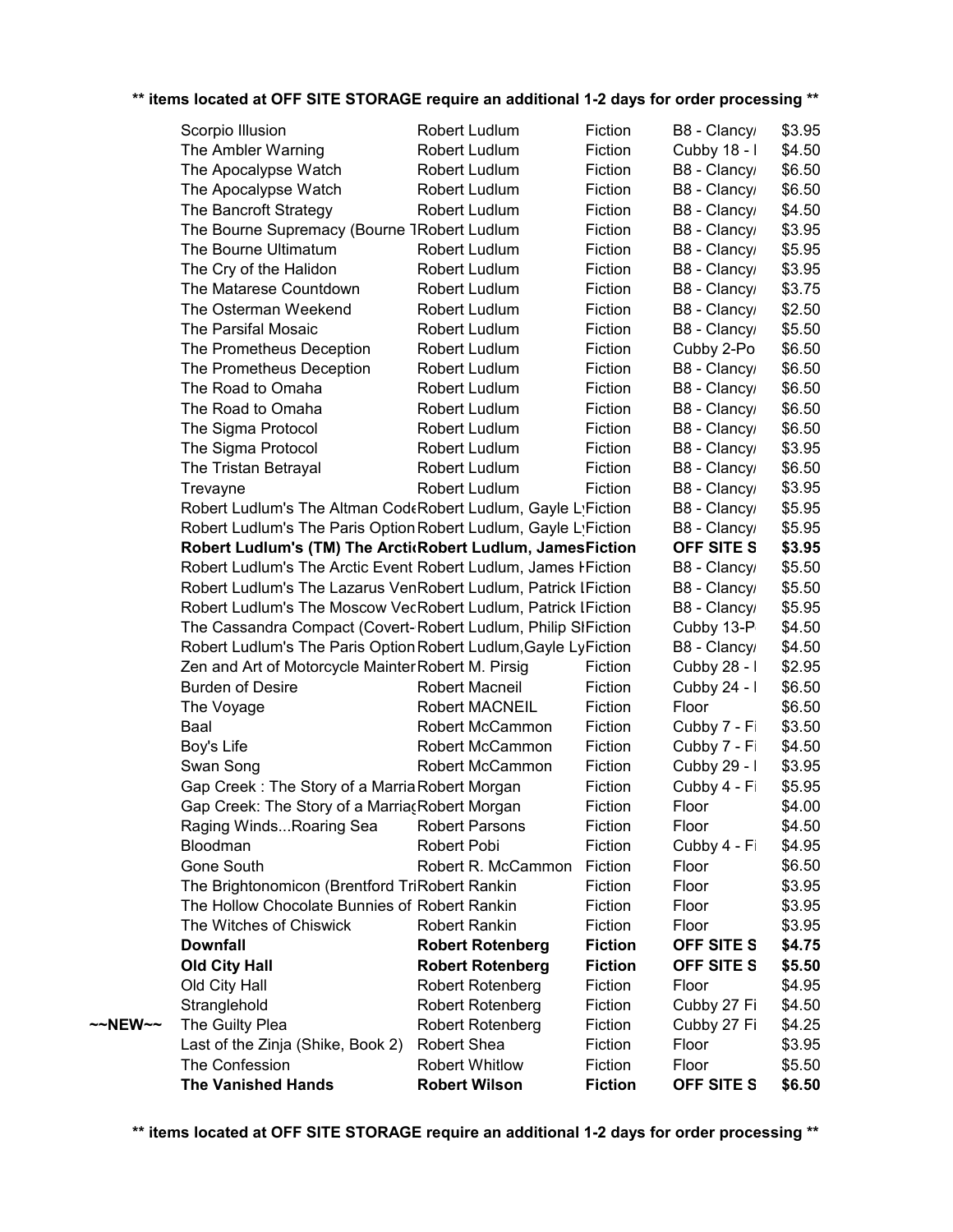| The Harem Midwife                               | Roberta Rich            | Fiction        | Cubby 4 - Fi       | \$4.50 |
|-------------------------------------------------|-------------------------|----------------|--------------------|--------|
| The Midwife of Venice                           | Roberta Rich            | Fiction        | Floor              | \$4.95 |
| The Midwife of Venice                           | Roberta Rich            | Fiction        | Floor              | \$4.50 |
| The Savage Detectives: A Novel Roberto Bolano   |                         | Fiction        | Floor              | \$5.25 |
| The Savage Detectives: A NovelRoberto Bolano    |                         | <b>Fiction</b> | <b>OFF SITE S</b>  | \$5.25 |
| Fifth Business (Deptford Trilogy)               | <b>Robertson Davies</b> | Fiction        | Floor              | \$3.50 |
| Murther And Walking Spirits                     | <b>Robertson Davies</b> | Fiction        | Floor              | \$3.50 |
| The Cunning Man                                 | <b>Robertson Davies</b> | Fiction        | Cubby 29 - I       | \$3.95 |
| THE CUNNING MAN.                                | <b>Robertson Davies</b> | Fiction        | Floor              | \$6.50 |
| The Enthusiasms of Robertson DaRobertson Davies |                         | Fiction        | Floor              | \$5.25 |
| The Lyre of Orpheus                             | <b>Robertson Davies</b> | Fiction        | Floor              | \$6.50 |
| The Lyre of Orpheus                             | <b>Robertson Davies</b> | Fiction        | Floor              | \$6.50 |
| The Rebel Angels                                | <b>Robertson Davies</b> | Fiction        | Floor              | \$5.25 |
| Crisis                                          | Robin Cook              | Fiction        | Cubby 27 Fi        | \$4.50 |
| <b>Critical</b>                                 | <b>Robin Cook</b>       | <b>Fiction</b> | OFF SITE S         | \$4.50 |
| Critical                                        | Robin Cook              | Fiction        | Cubby 27 Fi        | \$4.50 |
| Cure                                            | Robin Cook              | Fiction        | Floor              | \$6.50 |
| Death Benefit (A Medical Thriller) Robin Cook   |                         | Fiction        | Floor              | \$3.95 |
| Intervention                                    | Robin Cook              | Fiction        | Cubby 27 Fi        | \$4.50 |
| Terminal                                        | Robin Cook              | Fiction        | Cubby 7 - Fi       | \$5.95 |
| Toxin                                           | Robin Cook              | Fiction        | Cubby 29 - I       | \$3.95 |
| Sisterchicks do the Hula!                       | Robin Jones Gunn        | Fiction        | Floor              | \$4.50 |
| Grave Mercy: His Fair Assassin, BRobin LaFevers |                         | Fiction        | cubby 23 - F       | \$6.50 |
| Ribbon of Years                                 | Robin Lee Hatcher       | Fiction        | Floor              | \$5.95 |
| <b>Sunshine</b>                                 | <b>Robin Mckinley</b>   | <b>Fiction</b> | <b>OFF SITE S</b>  | \$3.95 |
| A Risk Worth Taking                             | Robin Pilcher           | Fiction        | Floor              | \$3.95 |
| The Long Take: A noir narrative                 | Robin Robertson         | Fiction        | Cubby 29 - I       | \$5.50 |
| Sourdough: or, Lois and Her AdveRobin Sloan     |                         | Fiction        | Customer re        | \$4.25 |
| Chronicles of a Midlife Crisis                  | Robyn Harding           | Fiction        | Floor              | \$4.75 |
| Her Pretty Face                                 | Robyn Harding           | Fiction        | Customer re        | \$5.50 |
| The Perfect Family                              | Robyn Harding           | Fiction        | <b>Recently Pu</b> | \$6.25 |
|                                                 |                         | Fiction        | Floor              | \$6.95 |
| Oh, Play That Thing                             | Roddy Doyle             |                |                    |        |
| Paddy Clarke Ha Ha Ha                           | Roddy Doyle             | Fiction        | Cubby 7 - Fi       | \$4.50 |
| Paddy Clarke Ha Ha Ha 1ST Editi Roddy Doyle     |                         | Fiction        | Floor              | \$5.50 |
| Paddy Clarke, Ha Ha Ha                          | <b>RODDY DOYLE</b>      | <b>Fiction</b> | OFF SITE S         | \$6.95 |
| Paula Spencer                                   | Roddy Doyle             | Fiction        | Cubby 29 - I       | \$5.95 |
| the woman who walked into docRoddy Doyle        |                         | <b>Fiction</b> | <b>OFF SITE S</b>  | \$3.95 |
| A Star Called Henry                             | Roddy. Doyle            | Fiction        | Floor              | \$6.50 |
| The Death and Life of Superman Roger Stern      |                         | Fiction        | Floor              | \$3.95 |
| A Fine Balance                                  | <b>Rohinton Mistry</b>  | Fiction        | Floor              | \$6.50 |
| <b>Family Matters</b>                           | <b>Rohinton Mistry</b>  | Fiction        | cubby 23 - F       | \$4.50 |
| Such a Long Journey                             | <b>Rohinton Mistry</b>  | Fiction        | Floor              | \$3.95 |
| Tales from Firozsha Baag                        |                         | Fiction        | Floor              | \$3.95 |
| <b>Breakfast with Buddha</b>                    | <b>Rohinton Mistry</b>  |                |                    |        |
|                                                 | Roland Merullo          | Fiction        | Customer re        | \$5.50 |
| The Memory of Running: A Novel Ron McLarty      |                         | Fiction        | Cubby 27 Fi        | \$6.50 |
| Above the Waterfall: A Novel                    | Ron Rash                | Fiction        | Floor              | \$5.95 |
| Serena tie-in: A Novel                          | Ron Rash                | Fiction        | Floor              | \$5.50 |
| What We Didn't Say                              | Rory Dunlop             | Fiction        | Cubby 27 Fi        | \$4.95 |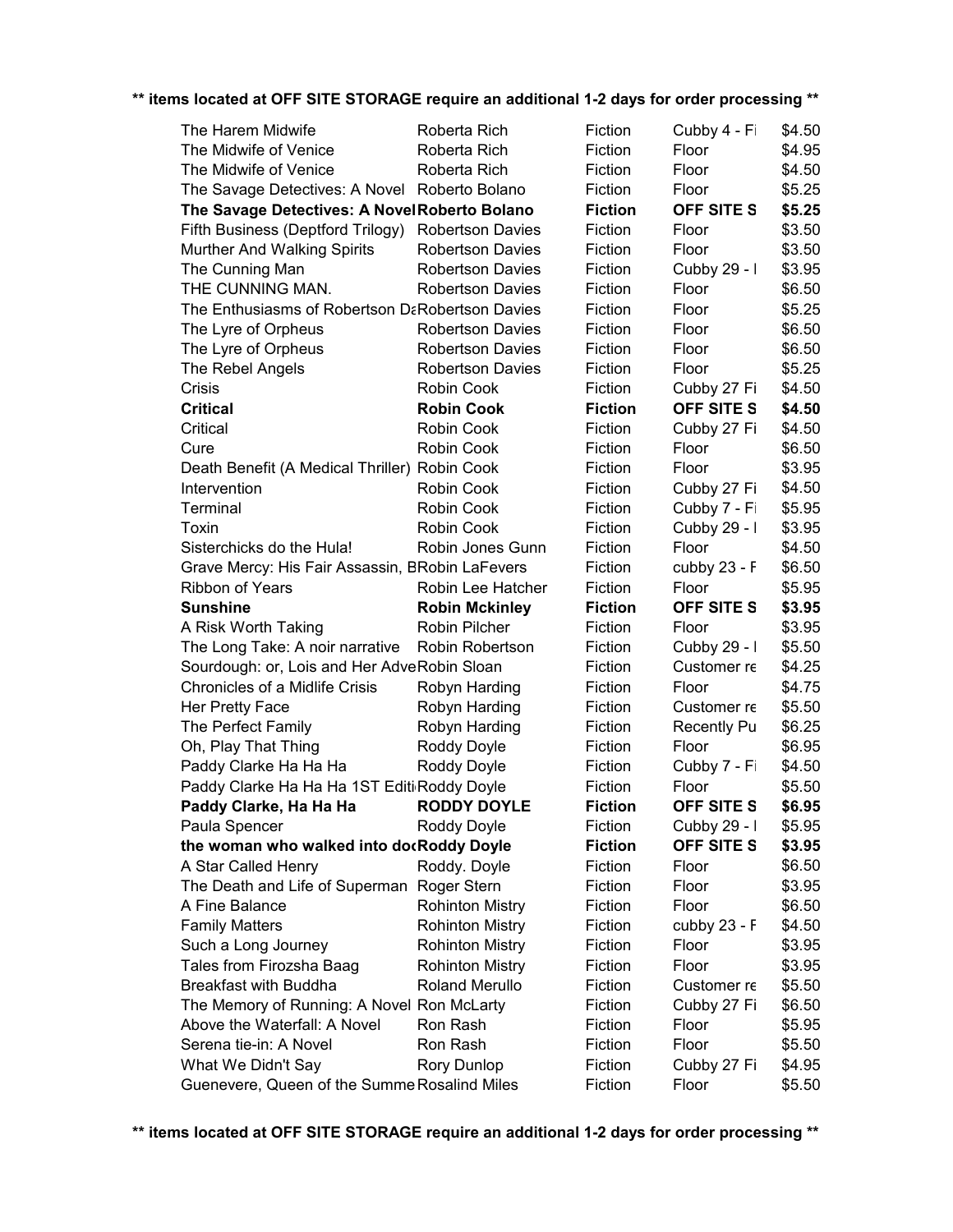| The Knight of the Sacred Lake: A Rosalind Miles                |                               | Fiction            | Floor                            | \$4.95           |
|----------------------------------------------------------------|-------------------------------|--------------------|----------------------------------|------------------|
| <b>Bay of Secrets</b>                                          | Rosanna Ley                   | Fiction            | Floor                            | \$5.50           |
| The Way I Found Her                                            | Rose Tremain                  | Fiction            | Cubby 28 - I                     | \$3.95           |
| The Very Thought of You                                        | Rosie Alison                  | Fiction            | Floor                            | \$4.95           |
| <b>STYLIST-PB</b>                                              | Rosie Nixon                   | Fiction            | Floor                            | \$4.50           |
| Sun at Midnight                                                | Rosie Thomas                  | Fiction            | Floor                            | \$3.95           |
| The Illusionists                                               | Rosie Thomas                  | Fiction            | Cubby 7 - Fi                     | \$4.95           |
| The Accidental Family                                          | Rowan Coleman                 | Fiction            | Cubby 29 - I                     | \$4.95           |
| The Accidental Family                                          | Rowan Coleman                 | Fiction            | Cubby 7 - Fi                     | \$4.95           |
| The Day We Met: A Novel                                        | <b>Rowan Coleman</b>          | <b>Fiction</b>     | <b>OFF SITE S</b>                | \$4.95           |
| When the Summer Was Ours: A NRoxanne Veletzos                  |                               | Fiction            | Floor                            | \$5.95           |
| Canoe Lake                                                     | Roy MacGregor                 | Fiction            | Cubby 27 Fi                      | \$4.50           |
| Party Girls                                                    | Roz Bailey                    | Fiction            | Floor                            | \$3.95           |
| Our Little Secret                                              | Roz Nay                       | Fiction            | Floor                            | \$5.50           |
| <b>River Of Stone</b>                                          | Rudy Wiebe                    | Fiction            | Floor                            | \$5.50           |
| Leave the World Behind: A Novel Rumaan Alam                    |                               | Fiction            | Floor                            | \$6.50           |
| Noise                                                          | <b>Russell Smith</b>          | Fiction            | Floor                            |                  |
|                                                                |                               |                    |                                  | \$4.50           |
| Matthew & Son                                                  | Ruth Hamilton                 | Fiction            | Floor                            | \$3.95           |
| The Keeper of Lost Things                                      | Ruth Hogan                    | Fiction            | Floor                            | \$4.95           |
| A Tale for the Time Being                                      | <b>Ruth Ozeki</b>             | <b>Fiction</b>     | <b>OFF SITE S</b>                | \$4.95           |
| Adam and Eve and Pinch Me: A NRUTH RENDELL                     |                               | Fiction            | Floor                            | \$6.50           |
| <b>Amber Scott Is Starting Over</b>                            | <b>Ruth Saberton</b>          | <b>Fiction</b>     | <b>OFF SITE S</b>                | \$4.50           |
| The Inlands I: The Man with the RYAN CHRISTENSEN Fiction       |                               |                    | <b>OFF SITE S</b>                | \$5.50           |
| One Crow Alone (After the Snow) S. D. Crockett                 |                               | Fiction            | Cubby 29 - I                     | \$6.50           |
|                                                                |                               |                    |                                  |                  |
| Overheard in New York UPDATEES. Morgan Friedman, MicFiction    |                               |                    | Cubby 28 - I                     | \$4.50           |
| A Battle Won (The Adventures oS. Thomas Russell                |                               | <b>Fiction</b>     | <b>OFF SITE S</b>                | \$4.50           |
| <b>Under Enemy Colors (The AdveiS. Thomas Russell</b>          |                               | <b>Fiction</b>     | <b>OFF SITE S</b>                | \$4.50           |
| Under Enemy Colors (The Advent S. Thomas Russell               |                               | Fiction            | Cubby 7 - Fi                     | \$4.50           |
|                                                                |                               |                    |                                  |                  |
| My Sister is Lies: A gripping and h <sub>'S.D.</sub> Robertson |                               | Fiction            | Floor                            | \$5.50           |
| <b>Yellow Wife: A Novel</b>                                    | Sadega Johnson                | <b>Fiction</b>     | OFF SITE S                       | \$5.95           |
| The Uninvited Guests: A Novel                                  | Sadie Jones                   | Fiction            | Floor                            | \$5.50           |
| Bone and Bread                                                 | Saleema Nawaz                 | Fiction            | Floor                            | \$4.95           |
| The Nine Lives of Charlotte TaylorSally Armstrong              |                               | Fiction            | cubby $23 - F$                   | \$4.95           |
| Rebecca's Tale: A Novel                                        | Sally Beauman                 | Fiction            | Floor                            | \$5.95           |
| Rebecca's Tale: A Novel                                        | Sally Beauman                 | Fiction            | Floor                            | \$5.95           |
| With Friends Like These: A Novel Sally Koslow                  |                               | Fiction            | Floor                            | \$5.25           |
| Mad Meg                                                        | Sally Morrison                | Fiction            | Floor                            | \$4.50           |
| The Man Who Loved Jane AustenSally Smith O'Rourke              |                               | Fiction            | Cubby 29 - I                     | \$4.50           |
| The Ground Beneath Her Feet: Salman Rushdie                    |                               | <b>Fiction</b>     | OFF SITE S                       | \$5.50           |
| The Ask: A Novel                                               | Sam Lipsyte                   | Fiction            | Floor                            | \$5.95           |
| Until You're Mine                                              | Samantha Hayes                | Fiction            | Cubby 7 - Fi                     | \$4.50           |
| The Bone Season: A Novel                                       | Samantha Shannon              | Fiction            | Floor                            | \$5.50           |
| The Bone Season: A Novel                                       | Samantha Shannon              | Fiction            | Cubby 28 - I                     | \$5.50           |
| Ravenscraig                                                    | Sandi Krawchenko AltneFiction |                    | Floor                            | \$4.50           |
| The Chrome Suite                                               | Sandra Birdsell               | Fiction            | Floor                            | \$5.95           |
| A Whole New Light: A Novel                                     | Sandra Brown                  | Fiction            | B <sub>2</sub>                   | \$4.95           |
| Charade                                                        | Sandra Brown                  | Fiction            | B <sub>2</sub>                   | \$3.60           |
| Chill Factor: A Novel<br>Chill Factor: A Novel                 | Sandra Brown<br>Sandra Brown  | Fiction<br>Fiction | B <sub>2</sub><br>B <sub>2</sub> | \$4.50<br>\$3.95 |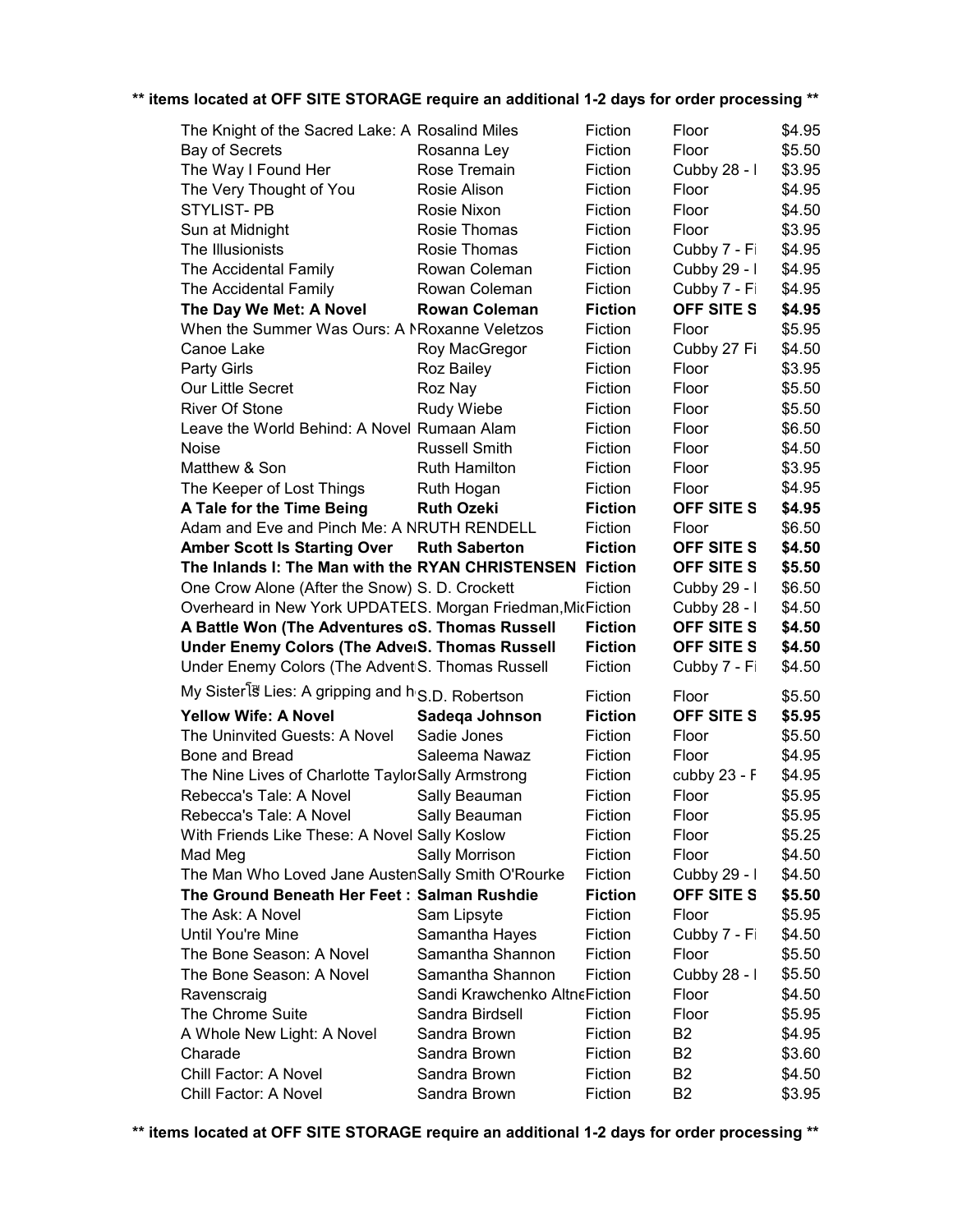|                   | Friction                                             | Sandra Brown         | Fiction        | B <sub>2</sub> | \$2.48 |
|-------------------|------------------------------------------------------|----------------------|----------------|----------------|--------|
|                   | Hawk O'Toole's Hostage: A Novel Sandra Brown         |                      | Fiction        | B <sub>2</sub> | \$3.50 |
|                   | In a Class by Itself: A Novel                        | Sandra Brown         | Fiction        | B <sub>2</sub> | \$3.50 |
|                   | Led Astray & The Devil's Own                         | Sandra Brown         | Fiction        | B <sub>2</sub> | \$3.95 |
|                   | Lethal                                               | Sandra Brown         | Fiction        | <b>B2</b>      | \$3.95 |
|                   | Long Time Coming                                     | Sandra Brown         | Fiction        | B <sub>2</sub> | \$3.50 |
|                   | Love Beyond Reason                                   | Sandra Brown         | Fiction        | B <sub>2</sub> | \$3.50 |
|                   | Mean Streak                                          | Sandra Brown         | Fiction        | Cubby 13-P     | \$3.95 |
|                   | Mirror Image                                         | Sandra Brown         | Fiction        | B <sub>2</sub> | \$5.50 |
|                   | Mirror Image                                         | Sandra Brown         | Fiction        | B <sub>2</sub> | \$4.95 |
|                   | Mirror Image                                         | Sandra Brown         | Fiction        | B <sub>2</sub> | \$3.95 |
|                   | Outfox                                               | Sandra Brown         | Fiction        | <b>B2</b>      | \$5.50 |
|                   | Outfox                                               | Sandra Brown         | Fiction        | <b>B2</b>      | \$4.95 |
|                   | Rainwater                                            | Sandra Brown         | Fiction        | B <sub>2</sub> | \$3.95 |
|                   | Ricochet: A Novel                                    | Sandra Brown         | Fiction        | <b>B2</b>      | \$4.50 |
|                   | Seeing Red                                           | Sandra Brown         | Fiction        | Cubby 2-Po     | \$6.50 |
|                   | Smash Cut: A Novel                                   | Sandra Brown         | Fiction        | B <sub>2</sub> | \$4.50 |
|                   | Smoke Screen: A Novel                                | Sandra Brown         | Fiction        | B <sub>2</sub> | \$4.50 |
|                   | Sting                                                | Sandra Brown         | Fiction        | B <sub>2</sub> | \$4.25 |
|                   | Tailspin                                             | Sandra Brown         | Fiction        | B <sub>2</sub> | \$3.95 |
|                   | The Crush                                            | Sandra Brown         | Fiction        | <b>B2</b>      | \$5.50 |
|                   | The Crush                                            | Sandra Brown         | Fiction        | B <sub>2</sub> | \$4.25 |
|                   | The Rana Look                                        | Sandra Brown         | Fiction        | <b>B2</b>      | \$3.50 |
|                   | The Switch                                           | Sandra Brown         | Fiction        | <b>B2</b>      | \$4.25 |
|                   | Thick as Thieves                                     | Sandra Brown         | Fiction        | B <sub>2</sub> | \$4.95 |
|                   | Tough Customer: A Novel                              | Sandra Brown         | Fiction        | <b>B2</b>      | \$4.50 |
|                   | White Hot                                            | Sandra Brown         | Fiction        | Cubby 2-Po     | \$6.50 |
|                   | Always the Baker, Never the BrideSandra D. Bricker   |                      | Fiction        | Cubby 27 Fi    | \$4.95 |
|                   | Dante's War                                          | Sandra Sabatini      | Fiction        | Floor          | \$5.95 |
|                   | Sea of Lost Love                                     | Santa Montefiore     | Fiction        | Cubby 28 - I   | \$3.95 |
|                   | <b>Temptation of Gracie</b>                          | Santa Montefiore     | Fiction        | Cubby 28 - I   | \$5.95 |
|                   | The Affair                                           | Santa Montefiore     | Fiction        | Floor          | \$3.95 |
|                   | The Beekeeper's Daughter: A NovSanta Montefiore      |                      | Fiction        | Cubby 28 - I   | \$5.50 |
|                   | The Mermaid Garden: A Novel                          | Santa Montefiore     | Fiction        | Floor          | \$5.95 |
|                   | Precious (Push Movie Tie-in EditicSapphire           |                      | Fiction        | Floor          | \$4.95 |
|                   | Push: A Novel                                        | Sapphire             | Fiction        | Cubby 28 - I   | \$4.50 |
|                   | The Waiting Time                                     | Sara Banerji         | Fiction        | Cubby 28 - I   | \$4.50 |
|                   | The Possessions: A Novel                             | Sara Flannery Murphy | Fiction        | Floor          | \$6.50 |
|                   | Saturn's Return to New York                          | Sara Gran            | Fiction        | Floor          | \$4.50 |
|                   | Ape House                                            | Sara Gruen           | Fiction        | Floor          | \$4.95 |
|                   | Flying Changes ----SIGNED----                        | Sara Gruen           | Fiction        | Floor          | \$5.95 |
|                   | <b>Riding Lessons</b>                                | Sara Gruen           | Fiction        | Floor          | \$3.95 |
|                   | <b>Riding Lessons</b>                                | <b>Sara Gruen</b>    | <b>Fiction</b> | OFF SITE S     | \$3.95 |
|                   | <b>Water For Elephants - A Novel</b>                 | <b>Sara Gruen</b>    | <b>Fiction</b> | OFF SITE S     | \$4.95 |
|                   | The Elizas: A Novel                                  | Sara Shepard         | Fiction        | Floor          | \$6.50 |
|                   | <b>First Frost</b>                                   | Sarah Addison Allen  | Fiction        | cubby 23 - F   | \$4.50 |
|                   | Garden Spells: A Novel (Waverly ISarah Addison Allen |                      | Fiction        | cubby 23 - F   | \$4.96 |
| $\sim$ NEW $\sim$ | Lost Lake: A Novel                                   | Sarah Addison Allen  | Fiction        | Customer re    | \$5.50 |
|                   | The Girl Who Chased the Moon: A Sarah Addison Allen  |                      | Fiction        | Customer re    | \$5.25 |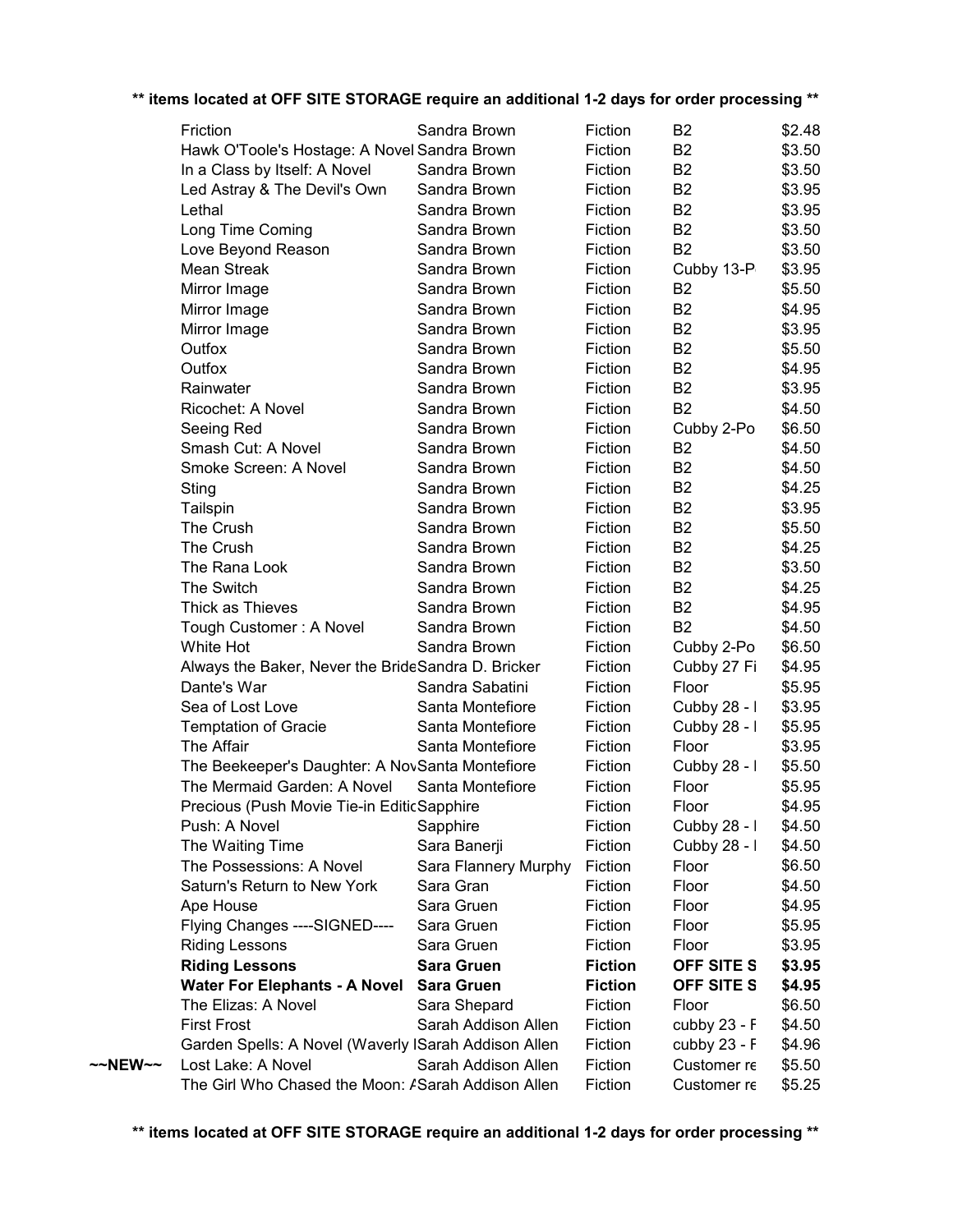|                   | The Sugar Queen                                    |                    | Sarah Addison Allen  | Fiction        | cubby 23 - F   | \$5.95 |
|-------------------|----------------------------------------------------|--------------------|----------------------|----------------|----------------|--------|
| $\sim$ NEW $\sim$ | The Sugar Queen: A Novel (Rand Sarah Addison Allen |                    |                      | Fiction        | Customer re    | \$4.95 |
|                   | The Simple Abundance CompanicSarah Ban Breathnach  |                    |                      | Fiction        | Floor          | \$3.95 |
|                   | The Guest Book: A Novel                            | Sarah Blake        |                      | Fiction        | Floor          | \$4.95 |
|                   | The Postmistress                                   | Sarah Blake        |                      | Fiction        | Floor          | \$6.50 |
|                   | The Postmistress                                   | Sarah Blake        |                      | Fiction        | Floor          | \$6.50 |
| $\sim$ NEW $\sim$ | The Postmistress                                   | Sarah Blake        |                      | Fiction        | Cubby 29 - I   | \$4.95 |
|                   | Sand Daughter                                      |                    | Sarah Bryant         | Fiction        | Cubby 4 - Fi   | \$4.50 |
|                   | <b>Blackthorn Winter</b>                           |                    | <b>Sarah Challis</b> | <b>Fiction</b> | OFF SITE S     | \$3.50 |
|                   | What I Had Before I Had You: A NSarah Cornwell     |                    |                      | Fiction        | Cubby 28 - I   | \$5.95 |
|                   | One                                                |                    | Sarah Crossan        | Fiction        | Floor          | \$5.75 |
|                   | The Guineveres: A Novel                            |                    | Sarah Domet          | Fiction        | Floor          | \$6.50 |
|                   | In The Company Of The Courtesa Sarah Dunant        |                    |                      | Fiction        | Floor          | \$5.50 |
|                   | In The Company Of The Courtesa Sarah Dunant        |                    |                      | Fiction        | Floor          | \$5.50 |
|                   | The Birth of Venus                                 |                    | Sarah Dunant         | Fiction        | Customer re    | \$5.95 |
|                   | The Birth of Venus                                 |                    | Sarah Dunant         | Fiction        | Floor          | \$5.50 |
|                   | The arrangement; a novel.                          | Sarah Dunn         |                      | Fiction        | Cubby 28 - I   | \$4.95 |
|                   | The arrangement; a novel.                          | Sarah Dunn         |                      | Fiction        | Floor          | \$4.25 |
|                   | The Electric Michelangelo                          | Sarah Hall         |                      | Fiction        | Floor          | \$4.50 |
|                   | All the Flowers in Paris: A Novel                  | Sarah Jio          |                      | Fiction        | Cubby 29 - I   | \$6.50 |
|                   | Dark Alchemy: A Dr. Sylvia Straßarah Lovett        |                    |                      | <b>Fiction</b> | OFF SITE S     | \$6.50 |
|                   | One Summer in Paris                                |                    | Sarah Morgan         | Fiction        | Floor          | \$6.50 |
|                   | The Summer Seekers: A Novel                        |                    | Sarah Morgan         | Fiction        | cubby 23 - F   | \$5.95 |
|                   | Enjoy the View: An Alaskan Grum Sarah Morgenthaler |                    |                      | Fiction        | cubby 23 - F   | \$5.95 |
|                   | The Opposite of Me: A Novel                        |                    | Sarah Pekkanen       | Fiction        | Floor          | \$4.95 |
|                   | These Girls: A Novel                               |                    | Sarah Pekkanen       | Fiction        | Floor          | \$4.95 |
|                   | These Girls: A Novel                               |                    | Sarah Pekkanen       | Fiction        | Floor          | \$4.95 |
|                   | The Other Half: A Novel                            |                    | Sarah Rayner         | Fiction        | Cubby 28 - I   | \$4.50 |
|                   | The Secret Lives of Fortunate WivSarah Strohmeyer  |                    |                      | Fiction        | Floor          | \$4.95 |
|                   | The Wordy Shipmates                                |                    | Sarah Vowell         | Fiction        | Cubby 28 - I   | \$5.95 |
|                   | The Little Stranger                                |                    | Sarah Waters         | Fiction        | Floor          | \$6.50 |
|                   | The Little Stranger                                |                    | Sarah Waters         | Fiction        | cubby 23 - F   | \$4.95 |
|                   | The Little Stranger                                |                    | Sarah Waters         | Fiction        | cubby $23 - F$ | \$4.95 |
|                   | The Night Watch                                    |                    | Sarah Waters         | Fiction        | cubby $23 - F$ | \$4.50 |
|                   | The Paying Guests                                  |                    | Sarah Waters         | Fiction        | Cubby 7 - Fi   | \$6.50 |
|                   | The Paying Guests                                  |                    | Sarah Waters         | Fiction        | Floor          | \$5.50 |
|                   | Tipping the Velvet (Virago V)                      |                    | Sarah Waters         | Fiction        | Floor          | \$4.50 |
|                   | A Year of Marvellous Ways: The FSarah Winman       |                    |                      | Fiction        | Floor          | \$5.50 |
|                   | Tin Man                                            |                    | Sarah Winman         | Fiction        | Cubby 7 - Fi   | \$5.25 |
|                   | Dolci di Love: A Novel                             |                    | Sarah-Kate Lynch     | Fiction        | Floor          | \$4.50 |
|                   | The Truth and Other Lies                           |                    | Sascha Arango        | Fiction        | Floor          | \$4.50 |
|                   | The Truth and Other Lies: A Nove Sascha Arango     |                    |                      | Fiction        | Cubby 28 - I   | \$7.20 |
|                   | A Simple Plan                                      | <b>Scott Smith</b> |                      | Fiction        | Cubby 28 - I   | \$3.95 |
|                   | A Simple Plan                                      | <b>Scott Smith</b> |                      | Fiction        | Cubby 29 - I   | \$3.95 |
|                   | The Ruins                                          | <b>Scott Smith</b> |                      | Fiction        | Floor          | \$6.50 |
|                   | The Ruins                                          | <b>Scott Smith</b> |                      | Fiction        | Cubby 7 - Fi   | \$4.50 |
|                   | <b>Burden of Proof</b>                             | <b>Scott Turow</b> |                      | Fiction        | Cubby 2-Po     | \$6.50 |
| $\sim$ NEW $\sim$ | Personal Injuries                                  | <b>Scott Turow</b> |                      | Fiction        | Cubby 8 - P    | \$4.95 |
|                   | <b>Pleading Guilty</b>                             | <b>Scott Turow</b> |                      | Fiction        | Cubby 13-P     | \$5.95 |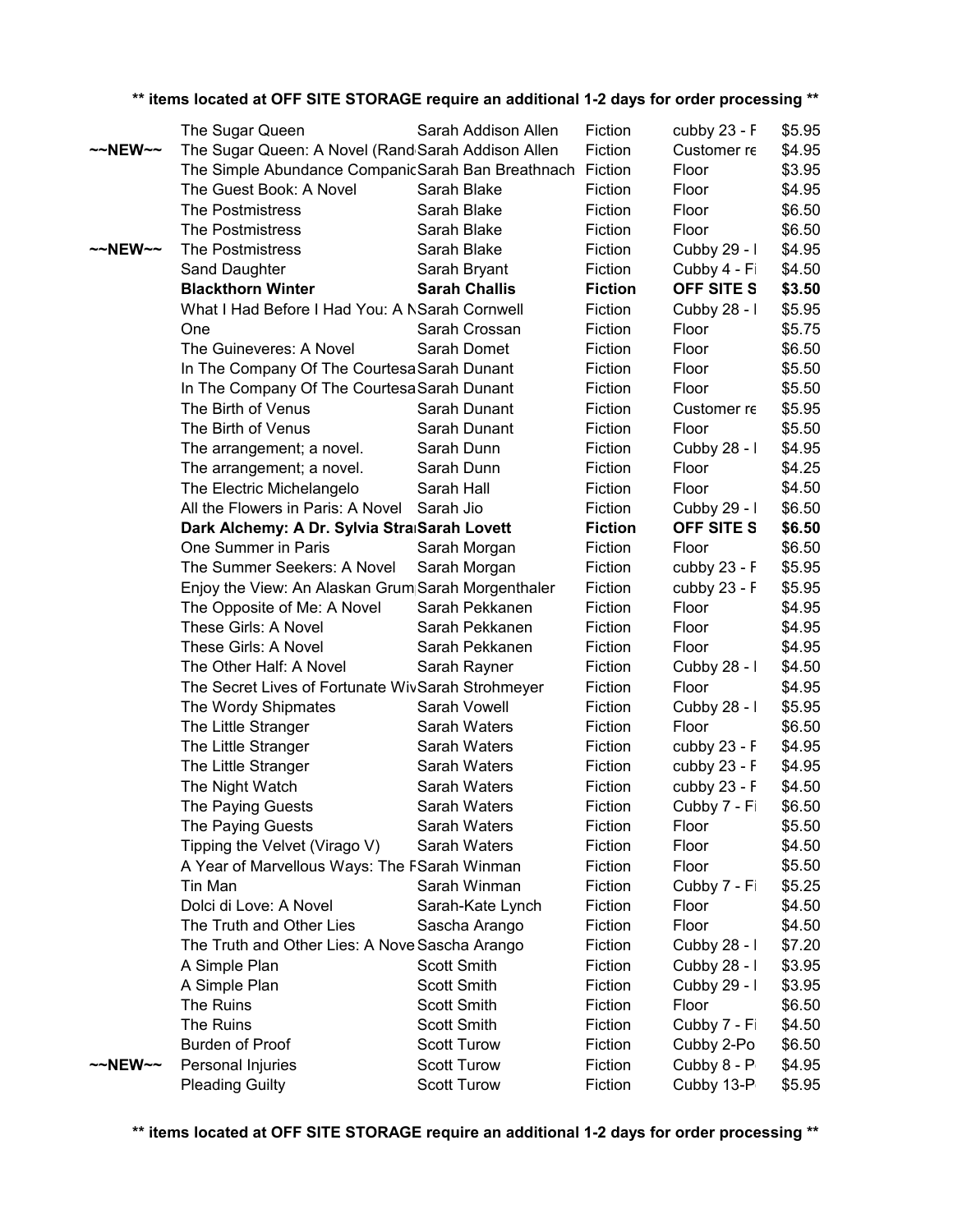|         | <b>Pleading Guilty</b>                                | <b>Scott Turow</b>                 | Fiction        | <b>B1</b>          | \$3.60 |
|---------|-------------------------------------------------------|------------------------------------|----------------|--------------------|--------|
|         | <b>Presumed Innocent</b>                              | <b>Scott Turow</b>                 | Fiction        | <b>B1</b>          | \$4.50 |
|         | <b>Reversible Errors</b>                              | <b>Scott Turow</b>                 | Fiction        | Cubby 2-Po         | \$3.50 |
|         | Testimony                                             | <b>Scott Turow</b>                 | Fiction        | TallB <sub>2</sub> | \$6.50 |
|         | Testimony                                             | <b>Scott Turow</b>                 | Fiction        | <b>B1</b>          | \$4.50 |
|         | Testimony                                             | <b>Scott Turow</b>                 | Fiction        | <b>B1</b>          | \$4.50 |
|         | The Burden of Proof                                   | <b>Scott Turow</b>                 | Fiction        | <b>B1</b>          | \$5.25 |
|         | The Last Trial (Kindle County)                        | <b>Scott Turow</b>                 | Fiction        | <b>B1</b>          | \$4.95 |
|         | THE LAWS OF OUR FATHERS                               | <b>SCOTT TUROW</b>                 | Fiction        | <b>B1</b>          | \$5.95 |
|         | The Laws of Our Fathers                               | <b>Scott Turow</b>                 | Fiction        | Cubby 2-Po         | \$3.50 |
|         | presumed innocent                                     | Scott Turow Jean Clem Fiction      |                | B <sub>1</sub>     | \$5.50 |
|         | Come Home                                             | Scottoline, Lisa                   | Fiction        | Floor              | \$5.95 |
|         | Come Home                                             | Scottoline, Lisa                   | Fiction        | Customer re        | \$5.95 |
| ~~NEW~~ | Come Home                                             | Scottoline, Lisa                   | Fiction        | Cubby 24 - I       | \$5.95 |
|         | Falling for London: A Cautionary TSean Mallen         |                                    | Fiction        | Floor              | \$5.50 |
|         | <b>Us Conductors</b>                                  | Sean Michaels                      | Fiction        | Cubby 4 - Fi       | \$6.50 |
|         | The Secret Scripture                                  | Sebastian Barry                    | Fiction        | Floor              | \$6.50 |
|         | Find Me in Havana: A Novel                            | Serena Burdick                     | Fiction        | Cubby 7 - Fi       | \$4.50 |
|         | The Twilight Watch (Watch, Book Sergei Lukyanenko     |                                    | Fiction        | cubby 23 - F       | \$4.95 |
|         | Despite the Falling Snow                              | Shamim Sarif                       | Fiction        | Floor              | \$4.95 |
|         | Under This Unbroken Sky                               | Shandi Mitchell                    | Fiction        | Floor              | \$4.50 |
|         | <b>Austenland: A Novel</b>                            | <b>Shannon Hale</b>                | <b>Fiction</b> | OFF SITE S         | \$4.95 |
|         | <b>Austenland: A Novel</b>                            | <b>Shannon Hale</b>                | <b>Fiction</b> | <b>OFF SITE S</b>  | \$4.95 |
|         | The Difficult Saint: A Catherine Le Sharan Newman     |                                    | Fiction        | Floor              | \$5.95 |
|         | In Some Other World, Maybe: A Shari Goldhagen         |                                    | <b>Fiction</b> | OFF SITE S         | \$4.95 |
|         | The Sunne in Splendour                                | Sharon Kay Penman                  | Fiction        | Cubby 4 - Fi       | \$4.50 |
|         | Bimbos of the Death Sun (WindwaSharyn McCrumb         |                                    | Fiction        | Floor              | \$2.95 |
|         | <b>The Selector of Souls</b>                          | <b>Shauna Singh BaldwinFiction</b> |                | <b>OFF SITE S</b>  | \$5.25 |
|         | <b>Bad Behaviour</b>                                  | Sheila O'Flanagan                  | Fiction        | Floor              | \$3.95 |
|         | <b>Caroline's Sister</b>                              | Sheila O'Flanagan                  | <b>Fiction</b> | <b>OFF SITE S</b>  | \$3.95 |
|         | Connections                                           | Sheila O'Flanagan                  | Fiction        | Floor              | \$4.50 |
|         | Far from over                                         | Sheila O'Flanagan                  | Fiction        | Floor              | \$4.25 |
|         | If You Were Me                                        | Sheila O'Flanagan                  | Fiction        | Floor              | \$5.25 |
|         | <b>Isobel's Wedding</b>                               | Sheila O'Flanagan                  | <b>Fiction</b> | <b>OFF SITE S</b>  | \$3.95 |
|         | My Favourite Goodbye                                  | Sheila O'Flanagan                  | Fiction        | Floor              | \$4.50 |
|         | Someone Special                                       | Sheila O'Flanagan                  | Fiction        | Cubby 29 - I       | \$4.50 |
|         | Stand By Me                                           | Sheila O'Flanagan                  | Fiction        | Floor              | \$5.25 |
|         | The Perfect Man                                       | Sheila O'Flanagan                  | Fiction        | Cubby 28 - I       | \$4.50 |
|         | Too Good to Be True                                   | Sheila O'Flanagan                  | Fiction        | cubby 23 - F       | \$4.50 |
|         | Nothing Lasts forever                                 | Sheldon Sidney                     | Fiction        | Floor              | \$2.95 |
|         | <b>Criminal Intent</b>                                | Sheldon Siegel                     | Fiction        | Floor              | \$3.95 |
|         | Dancer                                                | Shelley Peterson                   | Fiction        | Floor              | \$4.50 |
|         | Stagestruck                                           | <b>Shelley Peterson</b>            | Fiction        | Floor              | \$4.50 |
|         | Her Secret: The Amish of Hart Co Shelley Shepard Gray |                                    | Fiction        | Floor              | \$5.50 |
|         | His Risk: The Amish of Hart CountShelley Shepard Gray |                                    | Fiction        | Floor              | \$4.50 |
|         | Sailor Girl                                           | Sheree-Lee Olson                   | Fiction        | cubby 23 - F       | \$4.95 |
|         | The Mammoth Cheese: A Novel                           | Sheri Holman                       | Fiction        | Cubby 24 - I       | \$6.50 |
|         | The Rapture of Canaan                                 | Sheri Reynolds                     | Fiction        | Floor              | \$4.50 |
|         | The Virgin's Tale                                     | Sherri Smith                       | Fiction        | cubby 23 - F       | \$4.50 |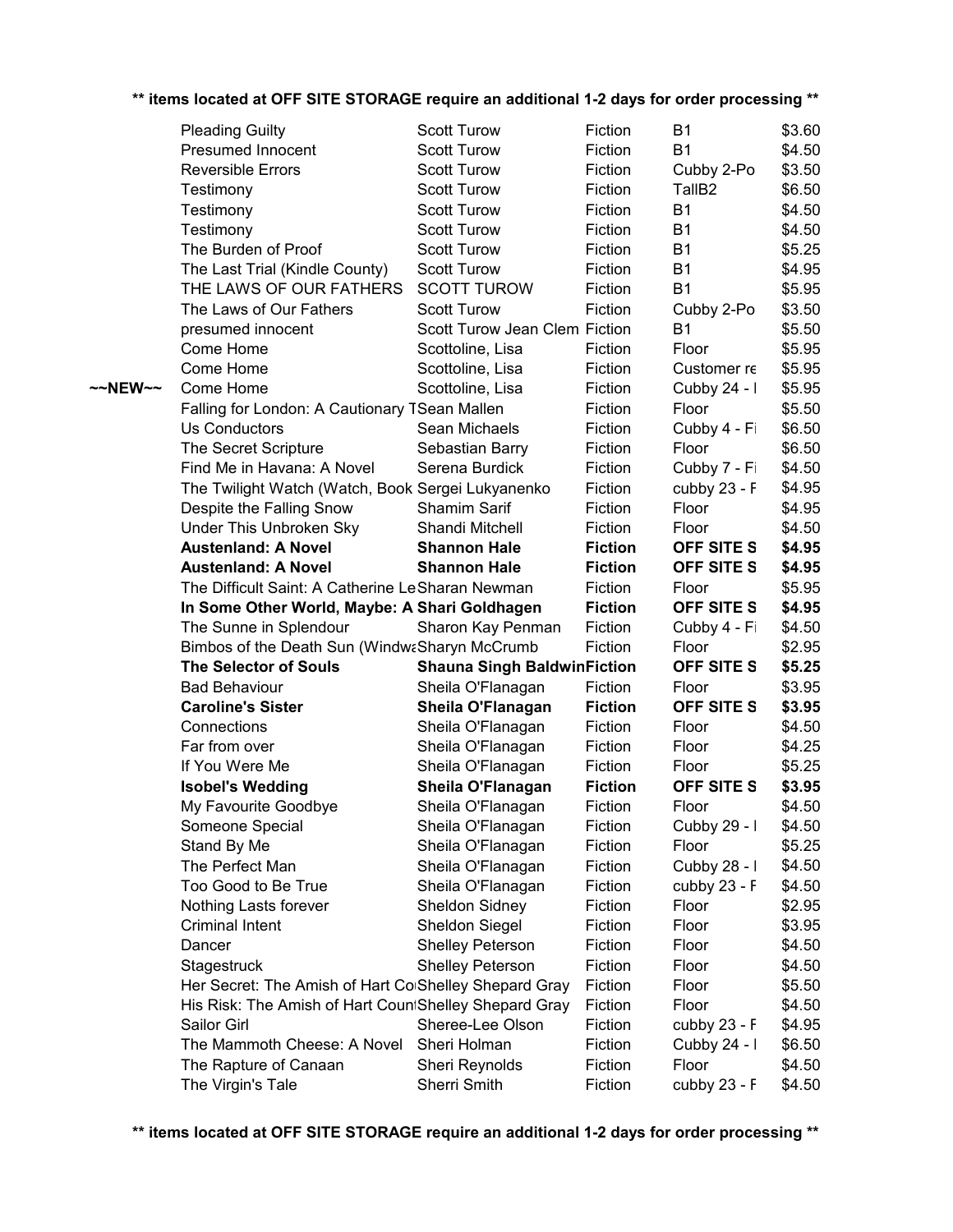|         | Prayers and Lies                                                  | <b>Sherri Wood Emmons</b>   | Fiction        | Floor             | \$3.95 |
|---------|-------------------------------------------------------------------|-----------------------------|----------------|-------------------|--------|
|         | Secret Daughter: A Novel                                          | Shilpi Somaya Gowda         | Fiction        | cubby 23 - F      | \$5.50 |
|         | <b>Secret Daughter: A Novel</b>                                   | Shilpi Somaya Gowda Fiction |                | <b>OFF SITE S</b> | \$4.25 |
|         | The Golden Son                                                    | Shilpi Somaya Gowda         | Fiction        | Floor             | \$5.95 |
|         | The Golden Son                                                    | Shilpi Somaya Gowda         | Fiction        | Cubby 28 - I      | \$5.95 |
|         | The Golden Son                                                    | Shilpi Somaya Gowda         | Fiction        | cubby 23 - F      | \$5.95 |
|         | The Golden Son: A Novel                                           | Shilpi Somaya Gowda         | Fiction        | Floor             | \$5.95 |
| ~~NEW~~ | The Golden Son: A Novel                                           | Shilpi Somaya Gowda         | Fiction        | Floor             | \$4.95 |
| ~~NEW~~ | The Shape of Family: A Novel                                      | Shilpi Somaya Gowda         | Fiction        | Floor             | \$5.50 |
|         | <b>Crucible of Secrets</b>                                        | Shona MacLean               | Fiction        | Floor             | \$5.50 |
|         | The Redemption of Alexander SetShona Maclean                      |                             | Fiction        | Floor             | \$5.25 |
|         | Teatime for the Firefly                                           | Shona Patel                 | Fiction        | Floor             | \$4.95 |
|         | Dork: The Incredible Adventures oSidin Vadukut                    |                             | Fiction        | Floor             | \$4.50 |
|         | God Save the Dork                                                 | Sidin Vadukut               | Fiction        | Floor             | \$4.50 |
|         | Are You Afraid of the Dark?                                       | Sidney Sheldon              | Fiction        | Floor             | \$3.95 |
|         | Are You Afraid of the Dark?                                       | Sidney Sheldon              | Fiction        | Floor             | \$3.95 |
|         | <b>Bloodline</b>                                                  | Sidney Sheldon              | Fiction        | Cubby 27 Fi       | \$3.95 |
|         | If Tomorrow Comes                                                 | Sidney Sheldon              | Fiction        | Floor             | \$3.95 |
|         | If Tomorrow Comes                                                 | Sidney Sheldon              | Fiction        | Cubby 27 Fi       | \$3.95 |
|         | Morning, Noon & Night                                             | Sidney Sheldon              | Fiction        | Cubby 27 Fi       | \$3.95 |
|         | Rage of Angels                                                    | Sidney Sheldon              | Fiction        | Cubby 7 - Fi      | \$3.95 |
|         | <b>The Best Laid Plans</b>                                        | <b>Sidney Sheldon</b>       | <b>Fiction</b> | <b>OFF SITE S</b> | \$6.50 |
|         | The Sky Is Falling                                                | <b>Sidney Sheldon</b>       | <b>Fiction</b> | <b>OFF SITE S</b> | \$3.95 |
|         | The Stars Shine Down, The DoomSidney Sheldon                      |                             | Fiction        | Floor             | \$3.95 |
|         | Sidney Sheldon's After the DarkneSidney Sheldon, Tilly Ba(Fiction |                             |                | Floor             | \$4.50 |
|         | Sidney Sheldon's Chasing TomorrSidney Sheldon, Tilly Ba(Fiction   |                             |                | Floor             | \$5.50 |
|         | Sidney Sheldon's The Tides of MeSidney Sheldon, Tilly Ba(Fiction  |                             |                | Floor             | \$4.95 |
|         | Thief of Glory: A Novel                                           | Sigmund Brouwer             | Fiction        | Floor             | \$4.95 |
|         | Sashenka                                                          | Simon Montefiore            | Fiction        | cubby 23 - F      | \$6.50 |
|         | Centurion                                                         | Simon Scarrow               | Fiction        | Floor             | \$3.95 |
|         | The Eagle's Conquest: A Novel of Simon Scarrow                    |                             | Fiction        | cubby 23 - F      | \$4.50 |
|         | The Generals                                                      | Simon Scarrow               | Fiction        | Floor             | \$3.95 |
|         | When the Eagle Hunts                                              | Simon Scarrow               | Fiction        | Floor             | \$3.50 |
|         | <b>Sanctus</b>                                                    | <b>Simon Toyne</b>          | <b>Fiction</b> | OFF SITE S        | \$4.50 |
|         | Sanctus (The Sanctus Trilogy)                                     | Simon Toyne                 | Fiction        | cubby 23 - F      | \$4.50 |
|         | Sanctus: A Novel (Ruin Trilogy)                                   | Simon Toyne                 | Fiction        | Floor             | \$4.95 |
|         | The Boy Who Saw: A Solomon CrSimon Toyne                          |                             | Fiction        | Floor             | \$4.95 |
|         | The Key                                                           | Simon Toyne                 | Fiction        | Floor             | \$5.50 |
|         | The Searcher: A Novel (Solomon <sub>'Simon</sub> Toyne            |                             | Fiction        | Cubby 28 - I      | \$4.50 |
|         | This Child of Mine                                                | <b>Sinead Moriarty</b>      | Fiction        | Floor             | \$4.50 |
|         | <b>About Us</b>                                                   | <b>Sinsad Moriarty</b>      | <b>Fiction</b> | <b>OFF SITE S</b> | \$5.50 |
|         | Disappearing Moon Cafe: A NovelSky Lee                            |                             | Fiction        | Floor             | \$3.95 |
|         | The Long Walk: The True Story of Slavomir Rawicz                  |                             | Fiction        | Floor             | \$4.25 |
|         | The Clasp                                                         | Sloane Crosley              | Fiction        | Cubby 27 Fi       | \$5.50 |
|         | Power of the Sword                                                | Smith W                     | Fiction        | <b>B1</b>         | \$5.95 |
|         | The Dress in the Window: A Nove Sofia Grant                       |                             | Fiction        | Floor             | \$5.50 |
|         | <b>Putney: A Novel</b>                                            | <b>Sofka Zinovieff</b>      | <b>Fiction</b> | OFF SITE S        | \$4.50 |
|         | The Oyster Thief: A Novel                                         | Sonia Faruqi                | Fiction        | Floor             | \$6.50 |
|         | Thursday's Child                                                  | Sonya Hartnett              | Fiction        | Floor             | \$5.95 |
|         |                                                                   |                             |                |                   |        |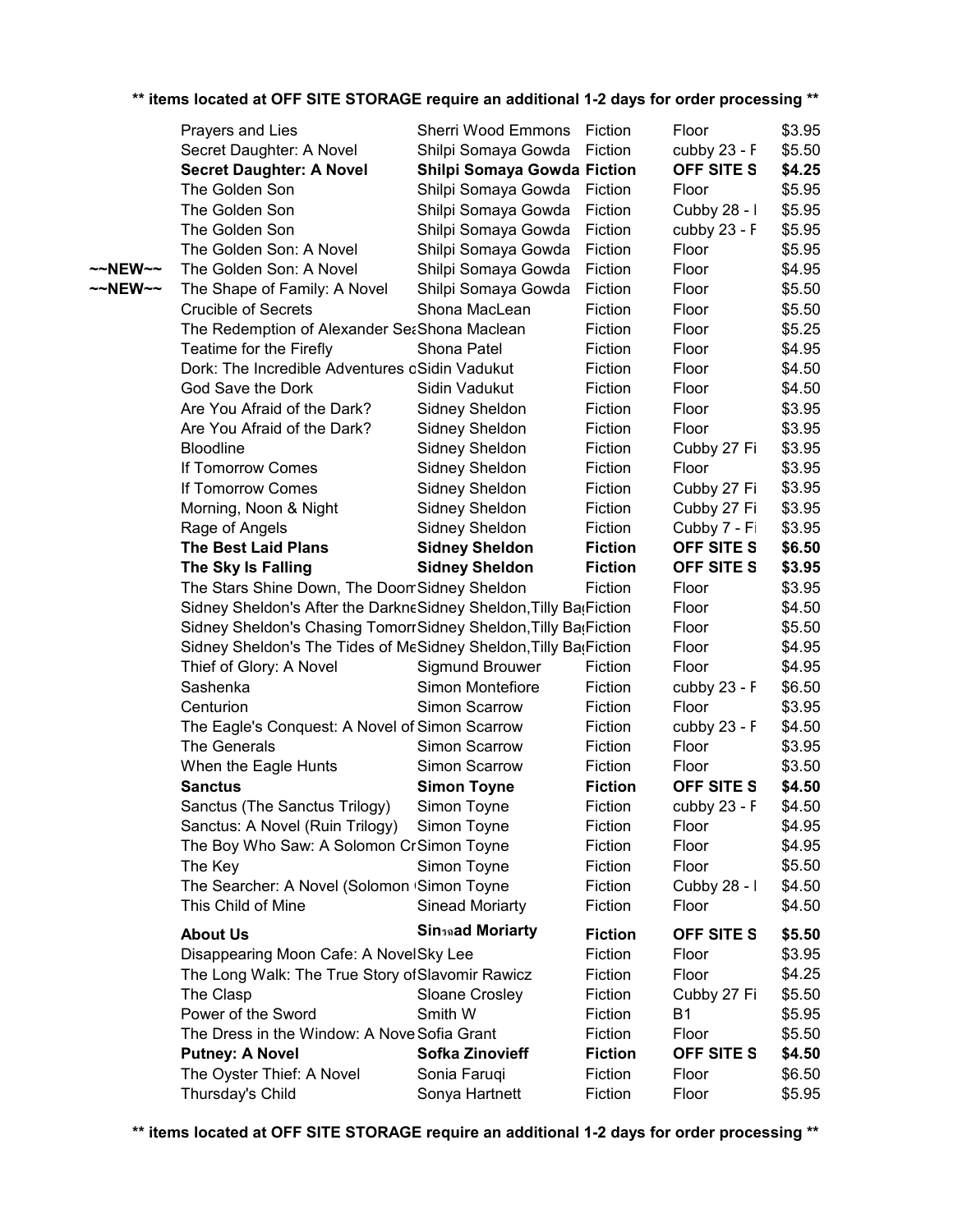| La Plus Uno                                                    | Sophia Money-Coutts        | Fiction        | Cubby 27 Fi       | \$5.50 |
|----------------------------------------------------------------|----------------------------|----------------|-------------------|--------|
| A Desirable Residence                                          | Sophie Kinsella            | Fiction        | Floor             | \$4.50 |
| Can You Keep a Secret?                                         | Sophie Kinsella            | <b>Fiction</b> | OFF SITE S        | \$4.95 |
| Can You Keep a Secret?                                         | Sophie Kinsella            | Fiction        | Cubby 7 - Fi      | \$4.95 |
| <b>Cocktails for Three</b>                                     | Sophie Kinsella            | Fiction        | Floor             | \$4.50 |
| Confessions of a Shopaholic                                    | Sophie Kinsella            | Fiction        | Cubby 29 - I      | \$3.95 |
| Confessions of a Shopaholic (SISophie Kinsella                 |                            | <b>Fiction</b> | <b>OFF SITE S</b> | \$4.50 |
| Confessions of a Shopaholic (ShoSophie Kinsella                |                            | Fiction        | Cubby 29 - I      | \$4.50 |
| <b>Finding Audrey</b>                                          | Sophie Kinsella            | Fiction        | Cubby 7 - Fi      | \$5.95 |
| I Owe You One: A Novel                                         | Sophie Kinsella            | Fiction        | Cubby 27 Fi       | \$5.50 |
| I've Got Your Number: A Novel                                  | Sophie Kinsella            | Fiction        | Cubby 29 - I      | \$5.95 |
| Mini Shopaholic                                                | Sophie Kinsella            | Fiction        | Floor             | \$5.95 |
| My Not So Perfect Life: A Novel                                | Sophie Kinsella            | Fiction        | Cubby 29 - I      | \$5.95 |
| <b>Shopaholic Takes Manhattan</b>                              | Sophie Kinsella            | <b>Fiction</b> | OFF SITE S        | \$5.50 |
| Shopaholic Takes Manhattan                                     | Sophie Kinsella            | Fiction        | Cubby 7 - Fi      | \$5.25 |
| Shopaholic Takes Manhattan                                     | Sophie Kinsella            | Fiction        | Floor             | \$3.50 |
| <b>Shopaholic Ties the Knot (ShopSophie Kinsella</b>           |                            | <b>Fiction</b> | <b>OFF SITE S</b> | \$4.95 |
| Shopaholic Ties the Knot (ShopahSophie Kinsella                |                            | Fiction        | Cubby 7 - Fi      | \$4.95 |
| Shopaholic to the Rescue: A NoveSophie Kinsella                |                            | Fiction        | Cubby 28 - I      | \$5.95 |
| Shopaholic to the Stars: A Novel Sophie Kinsella               |                            | Fiction        | Floor             | \$5.95 |
| Shopaholic to the Stars: A Novel                               | Sophie Kinsella            | Fiction        | Cubby 28 - I      | \$5.95 |
| Surprise Me: A Novel                                           | Sophie Kinsella            | Fiction        | Cubby 28 - I      | \$5.25 |
| The Undomestic Goddess                                         | Sophie Kinsella            | Fiction        | Cubby 7 - Fi      | \$5.25 |
| <b>Twenties Girl</b>                                           | Sophie Kinsella            | Fiction        | Cubby 29 - I      | \$5.95 |
| Twenties Girl: A Novel                                         | Sophie Kinsella            | Fiction        | Cubby 28 - I      | \$4.50 |
| Wedding Night: A Novel                                         | Sophie Kinsella            | Fiction        | Cubby 7 - Fi      | \$4.50 |
| <b>Impossible Vacation</b>                                     | <b>Spalding Gray</b>       | <b>Fiction</b> | OFF SITE S        | \$3.95 |
| Naked Brunch                                                   | Sparkle Hayter             | Fiction        | Cubby 27 Fi       | \$6.50 |
| Past Tense: A Novel                                            | <b>Star Spider</b>         | Fiction        | Floor             | \$6.50 |
| Everybody Rise: A Novel                                        | <b>Stephanie Clifford</b>  | Fiction        | Floor             | \$5.95 |
| <b>Big Girl Panties: A Novel</b>                               | Stephanie Evanovich        | Fiction        | Floor             | \$6.50 |
| <b>Big Girl Panties: A Novel</b>                               | <b>Stephanie Evanovich</b> | <b>Fiction</b> | OFF SITE S        | \$3.95 |
| The Sweet Spot: A Novel                                        | <b>Stephanie Evanovich</b> | <b>Fiction</b> | <b>OFF SITE S</b> | \$4.50 |
| The Sweet Spot: A Novel                                        | Stephanie Evanovich        | Fiction        | Floor             | \$3.95 |
| <b>Thoughts While Having Sex</b>                               | <b>Stephanie Lehmann</b>   | <b>Fiction</b> | <b>OFF SITE S</b> | \$4.50 |
| No One Is Coming to Save Us: A IStephanie Powell Watts Fiction |                            |                | Floor             | \$6.50 |
| Rothman Scandal: A Novel                                       | Stephen Birmingham         | Fiction        | Floor             | \$6.50 |
| A Year in the Merde                                            | <b>Stephen Clarke</b>      | Fiction        | Floor             | \$5.25 |
| <b>Merde Actually</b>                                          | <b>Stephen Clarke</b>      | Fiction        | Floor             | \$4.50 |
| Merde Actually                                                 | <b>Stephen Clarke</b>      | Fiction        | Cubby 24 - I      | \$3.95 |
| Cuba                                                           | <b>Stephen Coonts</b>      | Fiction        | Floor             | \$6.50 |
| <b>Fortunes of War</b>                                         | <b>Stephen Coonts</b>      | <b>Fiction</b> | OFF SITE S        | \$3.50 |
| Hong Kong (A Jake Grafton NovelStephen Coonts                  |                            | Fiction        | Floor             | \$3.95 |
| Liars & Thieves: A Novel (TommStephen Coonts                   |                            | <b>Fiction</b> | OFF SITE S        | \$3.95 |
| Liars & Thieves: A Novel (Tommy Stephen Coonts                 |                            | Fiction        | Cubby 7 - Fi      | \$3.95 |
| Liberty: A Jake Grafton Novel                                  | <b>Stephen Coonts</b>      | <b>Fiction</b> | <b>OFF SITE S</b> | \$6.50 |
| Minotaur                                                       | <b>Stephen Coonts</b>      | Fiction        | Floor             | \$6.50 |
| Minotaur                                                       | <b>Stephen Coonts</b>      | Fiction        | Floor             | \$6.50 |
| Pirate Alley: A Novel                                          | <b>Stephen Coonts</b>      | Fiction        | Floor             | \$6.50 |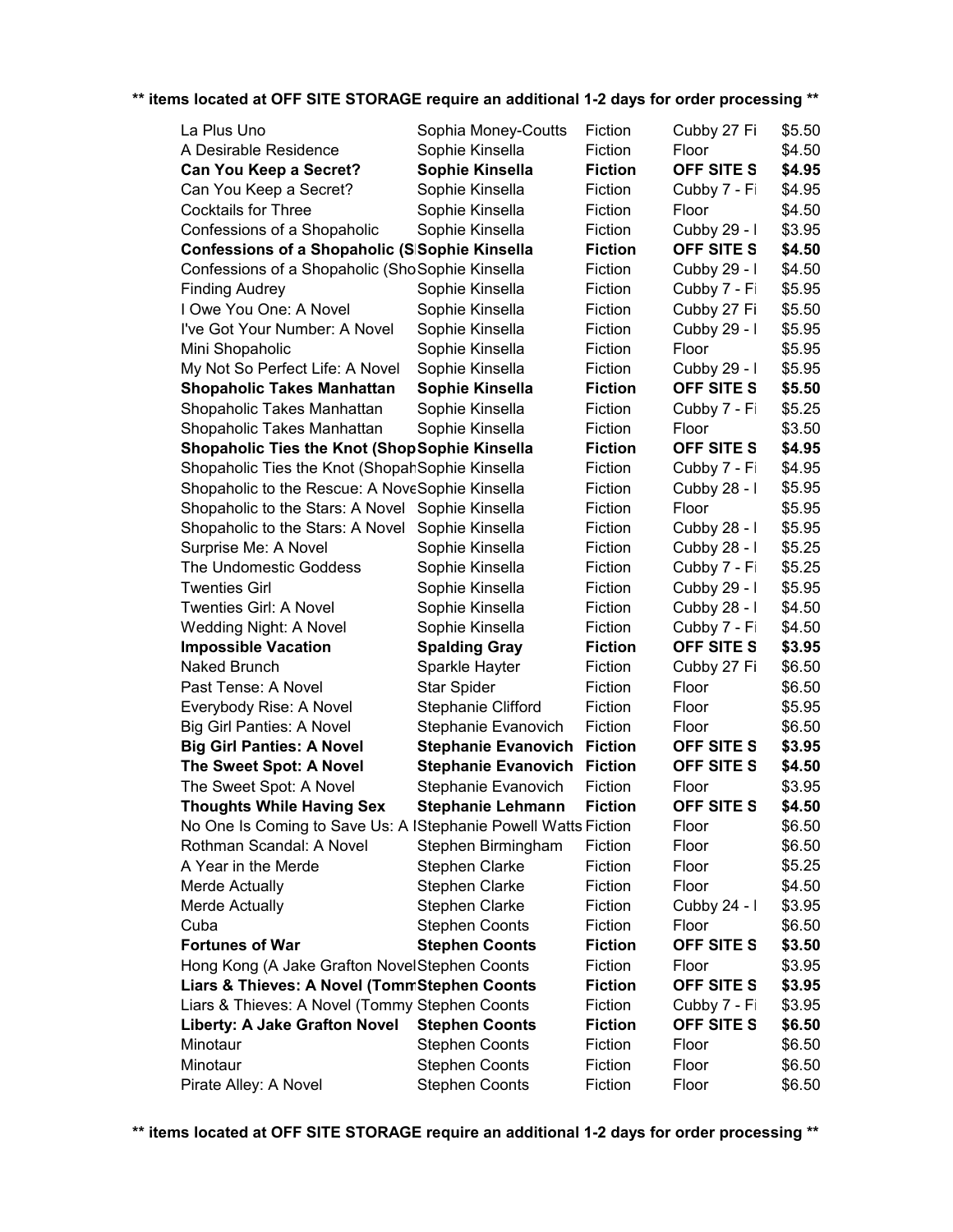| ** items located at OFF SITE STORAGE require an additional 1-2 days for order processing ** |  |  |
|---------------------------------------------------------------------------------------------|--|--|
|                                                                                             |  |  |

| Saucer: The Conquest                                            | <b>Stephen Coonts</b> | Fiction        | Floor          | \$5.95 |
|-----------------------------------------------------------------|-----------------------|----------------|----------------|--------|
| The Assassin: A Novel                                           | <b>Stephen Coonts</b> | Fiction        | Floor          | \$6.50 |
| The Disciple (Tommy Carmellini, EStephen Coonts                 |                       | Fiction        | Floor          | \$4.50 |
| The Traitor (Tommy Carmellini, BcStephen Coonts                 |                       | Fiction        | Floor          | \$6.50 |
| The Traitor (Tommy Carmellini, BcStephen Coonts                 |                       | Fiction        | Floor          | \$6.50 |
| The Traitor: A Tommy Carmellini NStephen Coonts                 |                       | Fiction        | Floor          | \$3.95 |
| The Traitor: A Tommy CarmellinStephen Coonts                    |                       | <b>Fiction</b> | OFF SITE S     | \$3.95 |
| The Chairman: A Novel                                           | <b>Stephen Frey</b>   | Fiction        | Cubby 29 - I   | \$3.95 |
| The Day Trader                                                  | <b>Stephen Frey</b>   | Fiction        | cubby 23 - F   | \$3.95 |
| The hippopotamus                                                | <b>Stephen FRY</b>    | Fiction        | Cubby 28 - I   | \$6.50 |
| The Purity Plot (The Family d'Al Stephen Goldin, E. E. SFiction |                       |                | OFF SITE S     | \$2.95 |
| The Court of the Air                                            | <b>Stephen Hunt</b>   | <b>Fiction</b> | OFF SITE S     | \$4.95 |
| Bag of Bones                                                    | Stephen King          | Fiction        | B <sub>2</sub> | \$6.95 |
| Bag of Bones                                                    | Stephen King          | Fiction        | B <sub>2</sub> | \$6.95 |
| Bag of Bones                                                    | Stephen King          | Fiction        | Cubby 18 - I   | \$6.95 |
| Bag of Bones                                                    | Stephen King          | Fiction        | B <sub>2</sub> | \$5.50 |
| Bag of Bones: A Novel                                           | Stephen King          | Fiction        | B <sub>2</sub> | \$4.95 |
| <b>Black House</b>                                              | Stephen King          | Fiction        | B <sub>2</sub> | \$4.25 |
| Cell: A Novel                                                   | Stephen King          | Fiction        | B <sub>2</sub> | \$4.95 |
| Cell: A Novel                                                   | Stephen King          | Fiction        | B <sub>2</sub> | \$4.50 |
| Coffey on the Mile (The Green Mil Stephen King                  |                       | Fiction        | B <sub>2</sub> | \$1.95 |
| Coffey's Hands (The Green Mile, IStephen King                   |                       | Fiction        | B <sub>2</sub> | \$1.95 |
| Danse Macabre                                                   | Stephen King          | Fiction        | B <sub>2</sub> | \$5.50 |
| Desperation                                                     | Stephen King          | Fiction        | <b>B2</b>      | \$4.25 |
| Desperation                                                     | Stephen King          | Fiction        | B <sub>2</sub> | \$4.25 |
| Desperation                                                     | Stephen King          | Fiction        | B <sub>2</sub> | \$4.25 |
| Dolores Claiborne                                               | Stephen King          | Fiction        | B <sub>2</sub> | \$5.95 |
| Dolores Claiborne                                               | Stephen King          | Fiction        | B <sub>2</sub> | \$5.95 |
| Dreamcatcher                                                    | Stephen King          | Fiction        | B <sub>2</sub> | \$4.25 |
| Dreamcatcher                                                    | Stephen King          | Fiction        | B <sub>2</sub> | \$4.25 |
| Duma Key                                                        | Stephen King          | Fiction        | B <sub>2</sub> | \$4.95 |
| Duma Key                                                        | Stephen King          | Fiction        | <b>B2</b>      | \$4.95 |
| Everything's Eventual: 14 Dark Ta Stephen King                  |                       | Fiction        | B <sub>2</sub> | \$6.95 |
| Finders Keepers: A Novel                                        | Stephen King          | Fiction        | Cubby 18 - I   | \$6.95 |
| Finders Keepers: A Novel                                        | Stephen King          | Fiction        | B <sub>2</sub> | \$4.50 |
| Four Past Midnight                                              | Stephen King          | Fiction        | B <sub>2</sub> | \$6.95 |
| Four Past Midnight                                              | Stephen King          | Fiction        | <b>B2</b>      | \$6.95 |
| Four Past Midnight                                              | Stephen King          | Fiction        | B <sub>2</sub> | \$6.95 |
| Four Past Midnight                                              | Stephen King          | Fiction        | <b>B2</b>      | \$6.00 |
| Four Past Midnight (Signet)                                     | Stephen King          | Fiction        | B <sub>2</sub> | \$4.25 |
| Four Past Midnight (Signet)                                     | Stephen King          | Fiction        | <b>B2</b>      | \$4.25 |
| From a Buick 8                                                  |                       | Fiction        | B <sub>2</sub> | \$6.50 |
| From a Buick 8                                                  | Stephen King          | Fiction        | <b>B2</b>      | \$4.25 |
| From a Buick 8                                                  | Stephen King          | Fiction        | B <sub>2</sub> | \$4.25 |
| From a Buick 8                                                  | Stephen King          |                |                |        |
|                                                                 | Stephen King          | Fiction        | <b>B2</b>      | \$4.25 |
| From a Buick 8                                                  | Stephen King          | Fiction        | B <sub>2</sub> | \$4.25 |
| From a Buick 8: A Novel                                         | Stephen King          | Fiction        | <b>B2</b>      | \$4.50 |
| Full Dark, No Stars                                             | Stephen King          | Fiction        | <b>B2</b>      | \$6.50 |
| Full Dark, No Stars                                             | Stephen King          | Fiction        | B <sub>2</sub> | \$6.50 |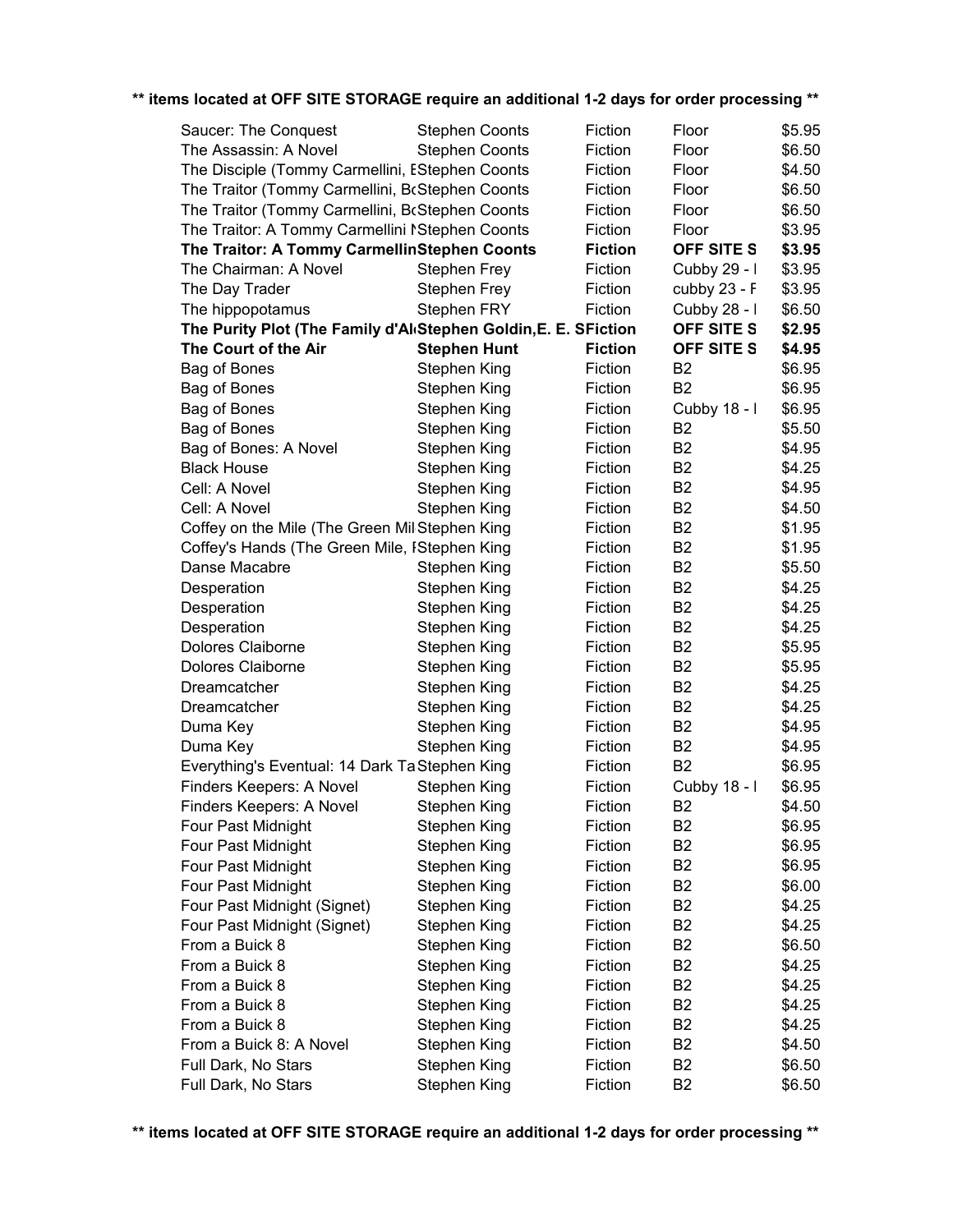|         | Full Dark, No Stars                                        | Stephen King        | Fiction | Cubby 18 - I   | \$6.50 |
|---------|------------------------------------------------------------|---------------------|---------|----------------|--------|
|         | Green Mile book 4: The Bad DeatlStephen King               |                     | Fiction | B <sub>2</sub> | \$1.95 |
|         | Green Mile book 4: The Bad DeatlStephen King               |                     | Fiction | B <sub>2</sub> | \$1.95 |
|         | Green mile, book 1                                         | Stephen King        | Fiction | B <sub>2</sub> | \$1.95 |
|         | Hearts In Atlantis                                         | <b>Stephen King</b> | Fiction | B <sub>2</sub> | \$4.25 |
|         | Joyland                                                    | <b>Stephen King</b> | Fiction | B <sub>2</sub> | \$3.50 |
|         | Later                                                      | Stephen King        | Fiction | B <sub>2</sub> | \$4.95 |
|         | Mr. Mercedes: A Novel                                      | Stephen King        | Fiction | B <sub>2</sub> | \$5.50 |
|         | Needful Things: The Last Castle FStephen King              |                     | Fiction | B <sub>2</sub> | \$5.95 |
|         | Needful Things: The Last Castle FStephen King              |                     | Fiction | B <sub>2</sub> | \$4.50 |
|         | Needful Things: The Last Castle FStephen King              |                     | Fiction | B <sub>2</sub> | \$4.50 |
|         | Needful Things: The Last Castle FStephen King              |                     | Fiction | B <sub>2</sub> | \$4.50 |
|         | Night Shift                                                | Stephen King        | Fiction | B <sub>2</sub> | \$4.50 |
|         | Nightmares & Dreamscapes                                   | Stephen King        | Fiction | B <sub>2</sub> | \$7.95 |
|         | Revival: A Novel                                           | Stephen King        | Fiction | B <sub>2</sub> | \$6.95 |
|         | Skeleton Crew (Signet)                                     | Stephen King        | Fiction | B <sub>2</sub> | \$4.25 |
| ~~NEW~~ | Song of Susannah (The Dark TowStephen King                 |                     | Fiction | B <sub>2</sub> | \$4.50 |
|         | The Dark Half                                              | Stephen King        | Fiction | B <sub>2</sub> | \$6.95 |
|         | The Dark Half                                              | Stephen King        | Fiction | B <sub>2</sub> | \$6.00 |
|         | The Dark Half                                              | Stephen King        | Fiction | B <sub>2</sub> | \$4.25 |
|         | The Dark Half                                              | <b>Stephen King</b> | Fiction | B <sub>2</sub> | \$3.95 |
|         | The Dark Tower V: Wolves of the Stephen King               |                     | Fiction | B <sub>2</sub> | \$6.25 |
|         | The Drawing of the Three (Dark TiStephen King              |                     | Fiction | B <sub>2</sub> | \$3.95 |
|         | The Drawing of the Three (Dark TiStephen King              |                     | Fiction | B <sub>2</sub> | \$3.95 |
|         | The Drawing of the Three (Dark T <sub>'</sub> Stephen King |                     | Fiction | B <sub>2</sub> | \$3.95 |
| ~~NEW~~ | The Drawing of the Three: (The DiStephen King              |                     | Fiction | B <sub>2</sub> | \$4.50 |
| ~~NEW~~ | The Duma Key                                               | Stephen King        | Fiction | B <sub>2</sub> | \$5.95 |
|         | The Eyes of the Dragon                                     | Stephen King        | Fiction | B <sub>2</sub> | \$4.25 |
|         | The Eyes of the Dragon (Signet) Stephen King               |                     | Fiction | Cubby 18 - I   | \$4.25 |
|         | The Girl Who Loved Tom Gordon Stephen King                 |                     | Fiction | Cubby 18 - I   | \$6.95 |
| ~~NEW~~ | The Green Mile                                             | Stephen King        | Fiction | B <sub>2</sub> | \$4.25 |
|         | The Green Mile                                             | Stephen King        | Fiction | B <sub>2</sub> | \$3.95 |
|         | The Gunslinger (The Dark Tower, Stephen King               |                     | Fiction | B <sub>2</sub> | \$4.95 |
|         | The Gunslinger: (The Dark Tower Stephen King               |                     | Fiction | B <sub>2</sub> | \$4.50 |
|         | The Institute: A Novel                                     | Stephen King        | Fiction | <b>B2</b>      | \$6.95 |
|         | The Institute: A Novel                                     | Stephen King        | Fiction | B <sub>2</sub> | \$6.95 |
|         | The Mouse on the Mile (The Gree Stephen King               |                     | Fiction | B <sub>2</sub> | \$1.95 |
|         | The Night Journey (The Green MilStephen King               |                     | Fiction | B <sub>2</sub> | \$1.95 |
|         | The Night Journey (The Green MilStephen King               |                     | Fiction | B <sub>2</sub> | \$1.95 |
|         | The Outsider: A Novel                                      | Stephen King        | Fiction | B <sub>2</sub> | \$6.95 |
|         | The Shawshank Redemption: Tie-Stephen King                 |                     | Fiction | B <sub>2</sub> | \$3.95 |
|         | The Tommyknockers                                          | <b>Stephen King</b> | Fiction | B <sub>2</sub> | \$4.50 |
|         | The Tommyknockers                                          | <b>Stephen King</b> | Fiction | B <sub>2</sub> | \$4.50 |
|         | The Tommyknockers                                          | <b>Stephen King</b> | Fiction | B <sub>2</sub> | \$4.50 |
|         | The Waste Lands (Dark Tower)                               | Stephen King        | Fiction | B <sub>2</sub> | \$4.25 |
|         | The Waste Lands (Dark Tower)                               | <b>Stephen King</b> | Fiction | B <sub>2</sub> | \$3.95 |
|         | The Waste Lands (Dark Tower)                               | <b>Stephen King</b> | Fiction | B <sub>2</sub> | \$3.95 |
|         | The Waste Lands (Dark Tower)                               | Stephen King        | Fiction | B <sub>2</sub> | \$3.50 |
|         | The Waste Lands: The Dark ToweStephen King                 |                     | Fiction | B <sub>2</sub> | \$6.25 |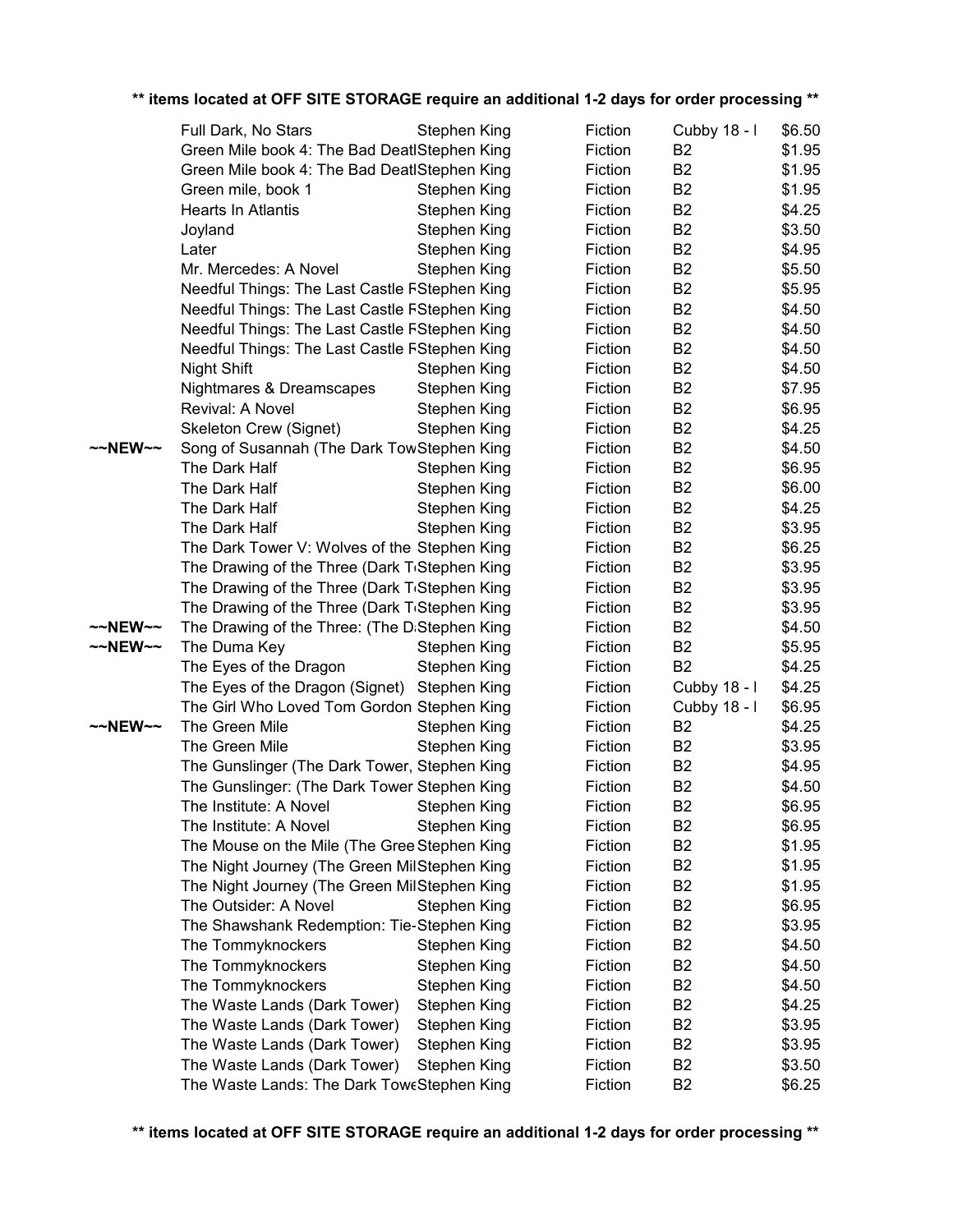|         | $\frac{1}{2}$ . The state of $\frac{1}{2}$ of $\frac{1}{2}$ of $\frac{1}{2}$ of $\frac{1}{2}$ of $\frac{1}{2}$ of $\frac{1}{2}$ of $\frac{1}{2}$ of $\frac{1}{2}$ of $\frac{1}{2}$ of $\frac{1}{2}$ of $\frac{1}{2}$ of $\frac{1}{2}$ of $\frac{1}{2}$ of $\frac{1}{2}$ |                                 |                |                    |        |
|---------|-------------------------------------------------------------------------------------------------------------------------------------------------------------------------------------------------------------------------------------------------------------------------|---------------------------------|----------------|--------------------|--------|
|         | The Wind Through the Keyhole: AStephen King                                                                                                                                                                                                                             |                                 | Fiction        | B <sub>2</sub>     | \$5.95 |
|         | Under the Dome: A Novel                                                                                                                                                                                                                                                 | Stephen King                    | Fiction        | <b>B2</b>          | \$7.95 |
|         | Under the Dome: A Novel                                                                                                                                                                                                                                                 | Stephen King                    | Fiction        | Cubby 13-P         | \$7.50 |
|         | Under the Dome: A Novel                                                                                                                                                                                                                                                 | Stephen King                    | Fiction        | B <sub>2</sub>     | \$6.50 |
|         | Under the Dome: A Novel                                                                                                                                                                                                                                                 | Stephen King                    | Fiction        | B <sub>2</sub>     | \$6.50 |
|         | Under the Dome: A Novel                                                                                                                                                                                                                                                 | Stephen King                    | Fiction        | B <sub>2</sub>     | \$5.95 |
|         | Wizard and Glass (Dark Tower) (VStephen King                                                                                                                                                                                                                            |                                 | Fiction        | B <sub>2</sub>     | \$6.50 |
|         | Wizard and Glass (Dark Tower) (VStephen King                                                                                                                                                                                                                            |                                 | Fiction        | <b>B2</b>          | \$6.50 |
|         | Wizard and Glass: Dark Tower IV Stephen King                                                                                                                                                                                                                            |                                 | Fiction        | Cubby 18 - I       | \$4.95 |
|         | The Skin Trade (Night Visions 5) Stephen King, Dan Simr Fiction                                                                                                                                                                                                         |                                 |                | B <sub>2</sub>     | \$3.50 |
|         | <b>Black House</b>                                                                                                                                                                                                                                                      | Stephen King, Peter Str Fiction |                | B <sub>2</sub>     | \$3.95 |
|         | The Talisman                                                                                                                                                                                                                                                            | Stephen King, Peter StraFiction |                | <b>B2</b>          | \$4.25 |
|         | Thinner (Signet)                                                                                                                                                                                                                                                        | Stephen King, Richard B Fiction |                | B <sub>2</sub>     | \$4.50 |
|         | Thinner (Signet)                                                                                                                                                                                                                                                        | Stephen King, Richard B Fiction |                | B <sub>2</sub>     | \$4.50 |
|         | The Emperor of Ocean Park                                                                                                                                                                                                                                               | Stephen L. Carter               | Fiction        | Floor              | \$4.95 |
|         | The Baker's Secret: A Novel                                                                                                                                                                                                                                             | Stephen P. Kiernan              | <b>Fiction</b> | OFF SITE S         | \$5.25 |
| ~~NEW~~ | Universe of Two: A Novel                                                                                                                                                                                                                                                | Stephen P. Kiernan              | Fiction        | <b>Recently Pu</b> | \$5.95 |
|         | The Legacy                                                                                                                                                                                                                                                              | Stephen W. Frey                 | Fiction        | Floor              | \$3.75 |
|         | The Takeover                                                                                                                                                                                                                                                            | Stephen W. Frey                 | Fiction        | Floor              | \$3.75 |
|         | An Object of Beauty: A Novel                                                                                                                                                                                                                                            | <b>Steve Martin</b>             | Fiction        | Floor              | \$6.50 |
|         | The Pleasure of My Company: A NSteve Martin                                                                                                                                                                                                                             |                                 | Fiction        | Floor              | \$4.95 |
|         | <b>Critical Mass</b>                                                                                                                                                                                                                                                    | Steve Martini                   | Fiction        | Floor              | \$3.95 |
|         | <b>Critical Mass</b>                                                                                                                                                                                                                                                    | Steve Martini                   | Fiction        | Floor              | \$3.95 |
|         | Guardian of Lies                                                                                                                                                                                                                                                        | Steve Martini                   | Fiction        | Floor              | \$6.50 |
|         | Guardian of Lies: A Paul Madriani Steve Martini                                                                                                                                                                                                                         |                                 | Fiction        | Floor              | \$4.95 |
|         | The Arraignment (A Paul MadrianiSteve Martini                                                                                                                                                                                                                           |                                 | Fiction        | Cubby 29 - I       | \$3.95 |
|         | The Arraignment (A Paul MadrianiSteve Martini                                                                                                                                                                                                                           |                                 | Fiction        | Floor              | \$3.60 |
|         | The Attorney (A Paul Madriani No Steve Martini                                                                                                                                                                                                                          |                                 | Fiction        | Floor              | \$3.60 |
|         | The Jury (A Paul Madriani NovelSteve Martini                                                                                                                                                                                                                            |                                 | <b>Fiction</b> | OFF SITE S         | \$3.95 |
|         | The List                                                                                                                                                                                                                                                                | Steve Martini                   | Fiction        | Floor              | \$6.50 |
|         | <b>The Mind Palace</b>                                                                                                                                                                                                                                                  | <b>Steve R. Pieczenik</b>       | <b>Fiction</b> | OFF SITE S         | \$5.50 |
|         | The Cellist of Sarajevo                                                                                                                                                                                                                                                 | Steven Galloway                 | Fiction        | Floor              | \$5.50 |
|         | The Cellist of Sarajevo                                                                                                                                                                                                                                                 | Steven Galloway                 | Fiction        | Customer re        | \$5.50 |
|         | Gates of Fire: An Epic Novel of the Steven Pressfield                                                                                                                                                                                                                   |                                 | Fiction        | Customer re        | \$3.95 |
|         | Tides of War: A Novel                                                                                                                                                                                                                                                   | <b>Steven Pressfield</b>        | Fiction        | Floor              | \$5.95 |
|         | The Triumph of Caesar (Roma SuSteven Saylor                                                                                                                                                                                                                             |                                 | Fiction        | Floor              | \$3.95 |
|         | The Triumph of Caesar (Roma SuSteven Saylor                                                                                                                                                                                                                             |                                 | Fiction        | Floor              | \$3.95 |
|         | <b>Tyger</b>                                                                                                                                                                                                                                                            | Stockwin, Julian                | <b>Fiction</b> | <b>OFF SITE S</b>  | \$4.95 |
|         | The Lovely Ship                                                                                                                                                                                                                                                         | Storm Jameson                   | Fiction        | Floor              | \$2.75 |
|         | Now We Are Dead                                                                                                                                                                                                                                                         | <b>Stuart MacBride</b>          | Fiction        | Floor              | \$4.50 |
|         | The Ghosts of Belfast (The Belfas Stuart Neville                                                                                                                                                                                                                        |                                 | Fiction        | Floor              | \$6.50 |
|         | D. C. Dead (Stone Barrington)                                                                                                                                                                                                                                           | <b>Stuart Woods</b>             | <b>Fiction</b> | OFF SITE S         | \$6.50 |
|         | Dirt                                                                                                                                                                                                                                                                    | <b>Stuart Woods</b>             | Fiction        | Cubby 29 - I       | \$3.95 |
|         | Doing Hard Time (Stone Barringto Stuart Woods                                                                                                                                                                                                                           |                                 | Fiction        | Floor              | \$6.50 |
|         | Family Jewels (A Stone Barringtor Stuart Woods                                                                                                                                                                                                                          |                                 | Fiction        | Customer re        | \$4.50 |
|         | <b>Insatiable Appetites: A Stone BaStuart Woods</b>                                                                                                                                                                                                                     |                                 | <b>Fiction</b> | OFF SITE S         | \$3.95 |
|         | <b>Insatiable Appetites: A Stone BaStuart Woods</b>                                                                                                                                                                                                                     |                                 | <b>Fiction</b> | OFF SITE S         | \$3.95 |
|         | Iron Orchid (Holly Barker, No. 5) Stuart Woods                                                                                                                                                                                                                          |                                 | Fiction        | Cubby 29 - I       | \$4.50 |
|         | Kisser: A Stone Barrington Novel Stuart Woods                                                                                                                                                                                                                           |                                 | Fiction        | Cubby 29 - I       | \$4.50 |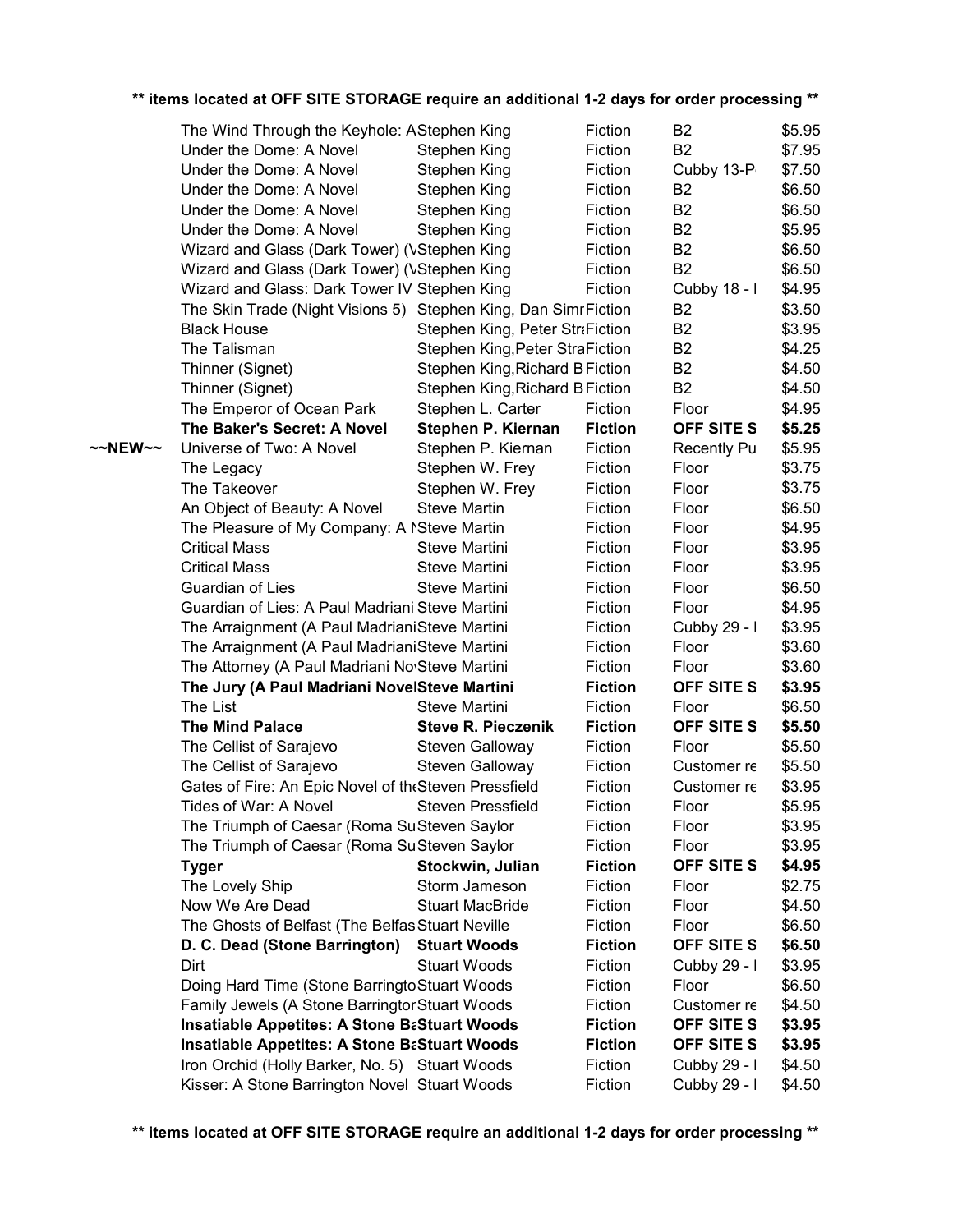|         | Loitering with Intent (Stone BarıStuart Woods                          |                                  | <b>Fiction</b>     | OFF SITE S                 | \$6.50           |
|---------|------------------------------------------------------------------------|----------------------------------|--------------------|----------------------------|------------------|
|         | Scandalous Behavior (A Stone BaStuart Woods                            |                                  | Fiction            | cubby $23 - F$             | \$4.50           |
|         | Son of Stone: A Stone BarringtcStuart Woods                            |                                  | <b>Fiction</b>     | OFF SITE S                 | \$2.95           |
|         | <b>Strategic Moves (Stone BarringtStuart Woods</b>                     |                                  | <b>Fiction</b>     | OFF SITE S                 | \$5.95           |
|         | <b>Under the Lake</b>                                                  | <b>Stuart Woods</b>              | <b>Fiction</b>     | OFF SITE S                 | \$5.95           |
|         | <b>Golda Slept Here</b>                                                | <b>Suad Amiry</b>                | <b>Fiction</b>     | <b>OFF SITE S</b>          | \$3.95           |
|         | "P" is for Peril (A Kinsey Millhone ISue Grafton                       |                                  | Fiction            | B4                         | \$4.25           |
|         | "P" is for Peril (A Kinsey Millhone ISue Grafton                       |                                  | Fiction            | B4                         | \$3.95           |
|         | "P" is for Peril (A Kinsey Millhone ISue Grafton                       |                                  | Fiction            | B4                         | \$3.95           |
|         | "P" is for Peril (A Kinsey Millhone ISue Grafton                       |                                  | Fiction            | B4                         | \$3.60           |
|         | <b>True Colours</b>                                                    | Sue Haasler                      | Fiction            | Floor                      | \$5.50           |
|         | <b>True Colours</b>                                                    | <b>Sue Haasler</b>               | <b>Fiction</b>     | OFF SITE S                 | \$5.50           |
|         | <b>Brother Wind</b>                                                    | <b>Sue Harrison</b>              | <b>Fiction</b>     | OFF SITE S                 | \$3.50           |
|         | My Sister the Moon                                                     | Sue Harrison                     | Fiction            | Floor                      | \$5.50           |
|         | Gucci Gucci Coo: A Novel                                               | Sue Margolis                     | Fiction            | Cubby 29 - I               | \$4.50           |
|         | Family Pictures: A Novel                                               | Sue Miller                       | Fiction            | Floor                      | \$5.50           |
|         | While I Was Gone (Oprah's Book Sue Miller                              |                                  | Fiction            | Floor                      | \$4.50           |
|         | While I Was Gone (Oprah's Book Sue Miller                              |                                  | Fiction            | Customer re                | \$4.50           |
|         | While I Was Gone (Oprah's Book Sue Miller                              |                                  | Fiction            | Customer re                | \$4.50           |
|         | While I Was Gone (Oprah's Book Sue Miller                              |                                  | Fiction            | Cubby 27 Fi                | \$4.50           |
|         | The Book of Longings: A Novel                                          | Sue Monk Kidd                    | Fiction            | Floor                      | \$7.50           |
|         | The Invention of Wings: A Novel Sue Monk Kidd                          |                                  | Fiction            | Cubby 29 - I               | \$6.50           |
|         | The Mermaid Chair: A Novel                                             | Sue Monk Kidd                    | Fiction            |                            | \$5.95           |
|         |                                                                        |                                  |                    | Cubby 24 - I               |                  |
| ~~NEW~~ | The Mermaid Chair: A Novel                                             | Sue Monk Kidd                    | Fiction<br>Fiction | Cubby 27 Fi<br>Customer re | \$5.95<br>\$5.25 |
|         | The Secret Life of Bees (Penguin Sue Monk Kidd<br><b>Starting Over</b> | Sue Moorcroft                    | Fiction            | Floor                      | \$4.95           |
|         |                                                                        |                                  |                    |                            |                  |
|         | The Christmas Promise: The cosy Sue Moorcroft                          |                                  | Fiction            | Floor                      | \$5.50           |
|         | Mornings in Jenin: A Novel                                             | Susan Abulhawa                   | Fiction            | Floor                      | \$5.50           |
|         | The Secret Ingredient of Wishes: Susan Bishop Crispell                 |                                  | Fiction            | Floor                      | \$5.95           |
|         | The Great Escape: A Novel                                              | Susan Elizabeth Phillips Fiction |                    | Floor                      | \$5.75           |
|         | <b>Witch Light</b>                                                     | <b>Susan Fletcher</b>            | <b>Fiction</b>     | OFF SITE S                 | \$5.50           |
|         | Starting from Scratch: A Novel                                         | Susan Gilbert-Collins            | Fiction            | Floor                      | \$4.95           |
|         | Any Place I Hang My Hat: A NovelSusan Isaacs                           |                                  | Fiction            | Floor                      | \$4.50           |
|         | Any Place I Hang My Hat: A Nov Susan Isaacs                            |                                  | <b>Fiction</b>     | <b>OFF SITE S</b>          | \$4.50           |
|         | Woefield Poultry Collective, The: /Susan Juby                          |                                  | Fiction            | Floor                      | \$4.25           |
|         | It Started in June                                                     | Susan Kietzman                   | Fiction            | Cubby 4 - Fi               | \$4.50           |
|         | It Started in June                                                     | Susan Kietzman                   | Fiction            | Cubby 29 - I               | \$4.50           |
|         | The Summer Cottage                                                     | Susan Kietzman                   | Fiction            | Floor                      | \$4.95           |
|         | Secrets of a Charmed Life                                              | Susan Meissner                   | Fiction            | Floor                      | \$4.95           |
|         | Saturday Night                                                         | Susan Orlean                     | Fiction            | Cubby 27 Fi                | \$4.50           |
|         | An Isolated Incident                                                   | Susan R. Sloan                   | Fiction            | Floor                      | \$6.50           |
|         | A Soft Place to Land: A Novel                                          | Susan Rebecca White              | Fiction            | Floor                      | \$4.50           |
|         | <b>Speed Shrinking</b>                                                 | Susan Shapiro                    | Fiction            | Floor                      | \$4.50           |
|         | Life Studies: Stories                                                  | Susan Vreeland                   | Fiction            | Floor                      | \$4.50           |
|         | Luncheon of the Boating Party                                          | Susan Vreeland                   | Fiction            | Customer re                | \$5.50           |
|         | The Forest Lover                                                       | Susan Vreeland                   | Fiction            | Floor                      | \$5.25           |
|         | A Man of His Own                                                       | Susan Wilson                     | Fiction            | Floor                      | \$4.50           |
|         | One Good Dog                                                           | Susan Wilson                     | Fiction            | Customer re                | \$5.95           |
|         | Season of Storms                                                       | Susanna Kearsley                 | Fiction            | Cubby 29 - I               | \$4.95           |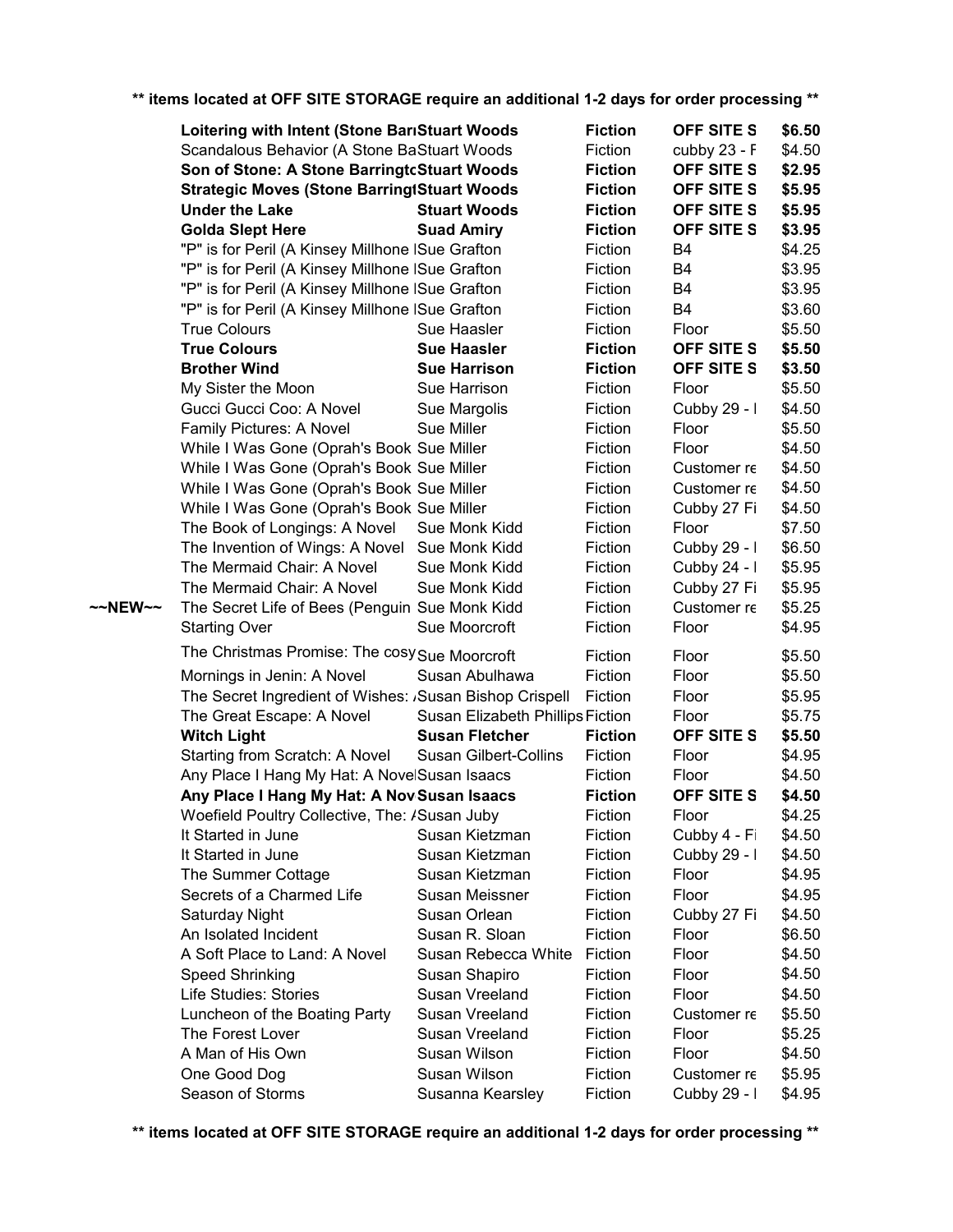|  |  |  | ** items located at OFF SITE STORAGE require an additional 1-2 days for order processing ** |  |  |  |
|--|--|--|---------------------------------------------------------------------------------------------|--|--|--|
|  |  |  |                                                                                             |  |  |  |

|                   | The Forbidden Place                                             | Susanne Jansson           | Fiction        | Cubby 4 - Fi      | \$6.50 |
|-------------------|-----------------------------------------------------------------|---------------------------|----------------|-------------------|--------|
|                   | Eagle Film Tie-In                                               | sutcliff, rosemary        | Fiction        | Floor             | \$4.50 |
|                   | The May Bride                                                   | Suzannah Dunn             | Fiction        | Floor             | \$6.50 |
|                   | The Days You've Spent                                           | <b>Suzanne Bowness</b>    | Fiction        | Floor             | \$4.95 |
|                   | Bride of New France: A Novel                                    | <b>Suzanne Desrochers</b> | Fiction        | Floor             | \$4.50 |
|                   | The Interpreter: A Novel                                        | <b>Suzanne Glass</b>      | <b>Fiction</b> | OFF SITE S        | \$4.50 |
|                   | Marvin and the Mean Words                                       | Suzy Kline                | Fiction        | Floor             | \$5.95 |
|                   | The Secret Path                                                 | Swan, Karen               | Fiction        | Cubby 24 - I      | \$5.50 |
| ~~NEW~~           | The Spanish Promise                                             | Swan, Karen               | Fiction        | Floor             | \$5.95 |
|                   | Alibi                                                           | <b>Sydney Bauer</b>       | <b>Fiction</b> | OFF SITE S        | \$3.95 |
|                   | The Glee Maiden (Export and AirsSylvian Hamilton                |                           | Fiction        | Floor             | \$4.95 |
|                   | The Lost Memoirs of Jane Aust Syrie James                       |                           | <b>Fiction</b> | <b>OFF SITE S</b> | \$4.95 |
|                   | A Very Long Engagement: A Nove S <sub>30</sub> bastien Japrisot |                           | Fiction        | Floor             | \$4.95 |
|                   | Winner Take All (Marcus GlenwooT. Davis Bunn                    |                           | Fiction        | Floor             | \$5.95 |
|                   | The Golden Hour                                                 | T. Greenwood              | Fiction        | Floor             | \$5.50 |
|                   | The Golden Hour                                                 | T. Greenwood              | Fiction        | Floor             | \$5.50 |
|                   | L.A. Outlaws (Charlie Hood Novel)T. Jefferson Parker            |                           | Fiction        | Floor             | \$4.50 |
|                   | The Hanged Man                                                  | T.J. MacGregor            | Fiction        | Cubby 7 - Fi      | \$3.50 |
|                   | Glad News of the Natural World: AT.R. Pearson                   |                           | Fiction        | Floor             | \$5.25 |
|                   | THE VOYAGE OF FREYDIS                                           | Tamara Goranson           | Fiction        | Customer re       | \$5.95 |
|                   | Above All Things                                                | <b>Tanis Rideout</b>      | Fiction        | Cubby 29 - I      | \$4.50 |
|                   | The Last Romantics: A Novel                                     | <b>Tara Conklin</b>       | Fiction        | Floor             | \$6.50 |
|                   | Educated                                                        | Tara Westover             | Fiction        | Customer re       | \$5.95 |
|                   | Crimson Warning (Lady Emily MysTASHA ALEXANDER                  |                           | Fiction        | Floor             | \$4.95 |
|                   | <b>Hedge Fund Wives</b>                                         | Tatiana Boncompagni       | Fiction        | Floor             | \$4.25 |
|                   | A Secret Kept                                                   | Tatiana de Rosnay         | Fiction        | Cubby 28 - I      | \$5.50 |
|                   | <b>Sarah's Key</b>                                              | <b>Tatiana de Rosnay</b>  | <b>Fiction</b> | OFF SITE S        | \$5.95 |
| $\sim$ NEW $\sim$ | Sarah's Key                                                     | Tatiana de Rosnay         | Fiction        | cubby 23 - F      | \$5.95 |
|                   | Sarah's Key                                                     | Tatiana de Rosnay         | Fiction        | Floor             | \$5.50 |
|                   | Sarah's Key                                                     | Tatiana de Rosnay         | Fiction        | Floor             | \$4.95 |
|                   | Sarah's Key                                                     | Tatiana de Rosnay         | Fiction        | Customer re       | \$4.50 |
|                   | Secret Kept                                                     | Tatiana De Rosnay         | Fiction        | Floor             | \$4.95 |
|                   | The House I Loved                                               | Tatiana de Rosnay         | Fiction        | Floor             | \$4.95 |
|                   | The Rain Watcher: A Novel                                       | Tatiana de Rosnay         | Fiction        | Cubby 28 - I      | \$5.50 |
| ~~NEW~~           | The Forgetting Tree: A Novel                                    | Tatjana Soli              | Fiction        | Cubby 24 - I      | \$5.50 |
|                   | Back Roads (Oprah's Book Club) Tawni O'Dell                     |                           | Fiction        | Floor             | \$6.50 |
|                   | <b>Winter Secret</b>                                            | Taylor, Lulu              | Fiction        | Floor             | \$4.50 |
|                   | The Fire by Night: A Novel                                      | Teresa Messineo           | Fiction        | Floor             | \$5.25 |
|                   | The Fire by Night: A Novel                                      | Teresa Messineo           | Fiction        | Cubby 29 - I      | \$4.95 |
|                   | Not In My Father's Footsteps                                    | Terrence Rundle West      | Fiction        | Floor             | \$4.95 |
|                   | <b>Uncommon Justice</b>                                         | <b>Terry Devane</b>       | Fiction        | Cubby 7 - Fi      | \$3.95 |
|                   | Rogues' Wedding                                                 | <b>Terry Griggs</b>       | Fiction        | Floor             | \$5.95 |
|                   | Shadow Song                                                     | Terry Kay                 | Fiction        | Cubby 29 - I      | \$5.95 |
|                   | Getting to Happy                                                | <b>Terry McMillan</b>     | Fiction        | Floor             | \$6.50 |
|                   | Bloodstream: A Novel of Medical {Tess Gerritsen                 |                           | Fiction        | <b>B2</b>         | \$5.95 |
|                   | Body Double (Jane Rizzoli, Book <sup>2</sup> Tess Gerritsen     |                           | Fiction        | <b>B2</b>         | \$3.60 |
|                   | Call After Midnight                                             | <b>Tess Gerritsen</b>     | Fiction        | <b>B2</b>         | \$3.95 |
|                   | Die Again: A Rizzoli & Isles Novel Tess Gerritsen               |                           | Fiction        | B <sub>2</sub>    | \$3.50 |
|                   | Gravity                                                         | <b>Tess Gerritsen</b>     | Fiction        | <b>B2</b>         | \$6.50 |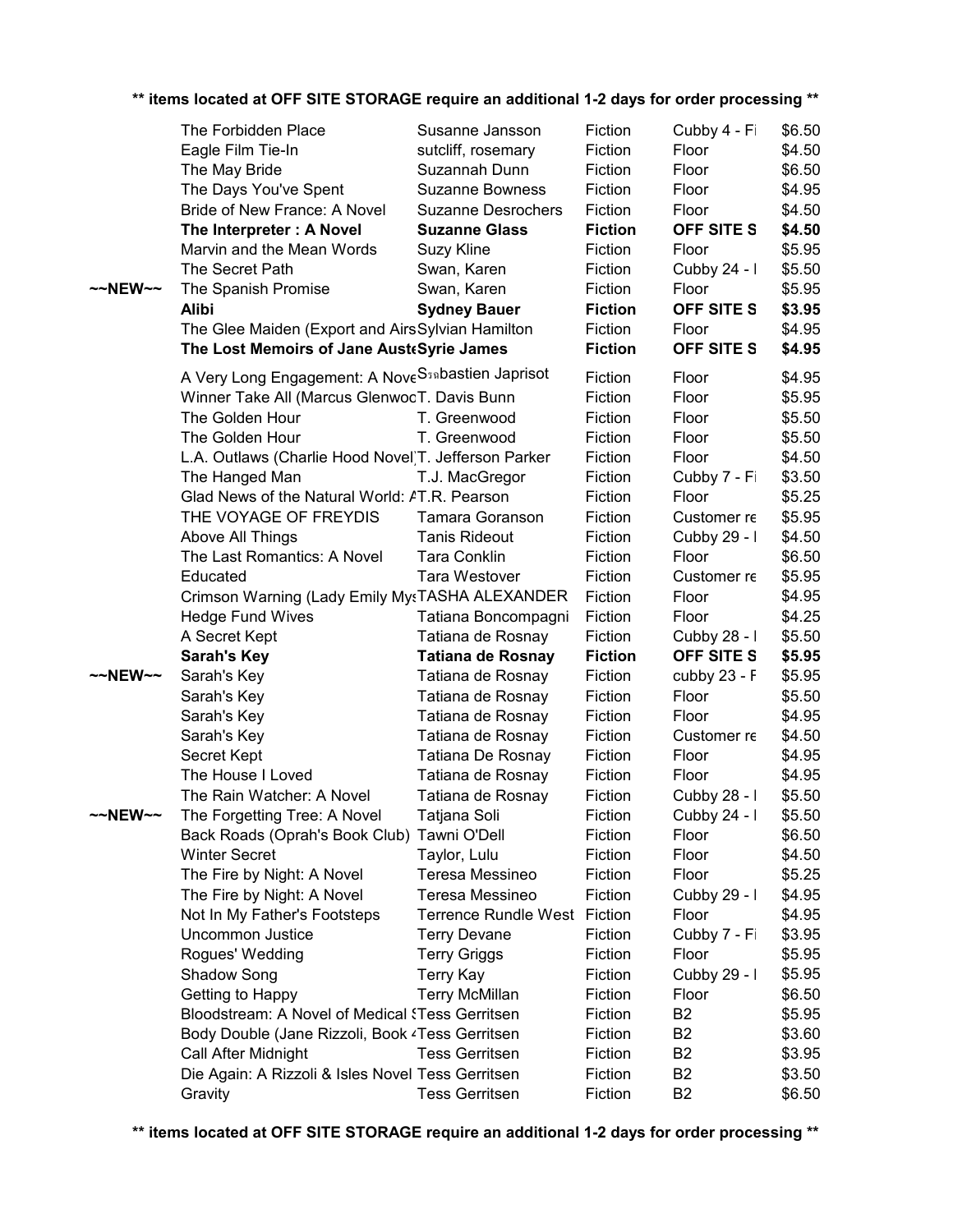|         | Gravity                                                           | <b>Tess Gerritsen</b>  | Fiction        | B <sub>2</sub>     | \$3.95 |
|---------|-------------------------------------------------------------------|------------------------|----------------|--------------------|--------|
|         | Harvest                                                           | <b>Tess Gerritsen</b>  | Fiction        | B <sub>2</sub>     | \$3.95 |
|         | Ice Cold: A Rizzoli & Isles Novel                                 | <b>Tess Gerritsen</b>  | Fiction        | B <sub>2</sub>     | \$3.60 |
|         | Keeping the Dead                                                  | <b>Tess Gerritsen</b>  | Fiction        | B <sub>2</sub>     | \$5.50 |
|         | Last to Die (with bonus short story Tess Gerritsen                |                        | Fiction        | B <sub>2</sub>     | \$5.50 |
|         | Life Support                                                      | <b>Tess Gerritsen</b>  | Fiction        | B <sub>2</sub>     | \$4.25 |
| ~~NEW~~ | Playing with Fire: A Novel                                        | <b>Tess Gerritsen</b>  | Fiction        | <b>B2</b>          | \$4.50 |
|         | The Bone Garden: A Novel                                          | <b>Tess Gerritsen</b>  | Fiction        | Cubby 18 - I       | \$5.25 |
|         | The Silent Girl (with bonus short siTess Gerritsen                |                        | Fiction        | B <sub>2</sub>     | \$4.50 |
|         | The Surgeon (with Bonus Content Tess Gerritsen                    |                        | Fiction        | B <sub>2</sub>     | \$4.20 |
|         | Vanish (Jane Rizzoli, Book 5)                                     | <b>Tess Gerritsen</b>  | Fiction        | B <sub>2</sub>     | \$3.95 |
|         | On the Edge (Harlequin Selects) Tess Gerritsen, Rita Herr Fiction |                        |                | B <sub>2</sub>     | \$3.95 |
|         | The Memoirs of Elizabeth Franker Theodore Roszak                  |                        | Fiction        | Floor              | \$6.50 |
|         | <b>Who You Know</b>                                               | <b>Theresa Alan</b>    | <b>Fiction</b> | OFF SITE S         | \$5.50 |
|         | <b>Meeting Evil</b>                                               | <b>Thomas Berger</b>   | Fiction        | Cubby 27 Fi        | \$4.95 |
|         | Neighbors: A Novel                                                | <b>Thomas Berger</b>   | Fiction        | Floor              | \$4.95 |
|         | The Missing: A Novel                                              | <b>Thomas Eidson</b>   | Fiction        | Cubby 28 - I       | \$6.75 |
|         | <b>Black Sunday</b>                                               | <b>Thomas Harris</b>   | Fiction        | Floor              | \$2.95 |
|         | Cari Mora: A Novel                                                | <b>Thomas Harris</b>   | Fiction        | Floor              | \$3.95 |
|         | Hannibal                                                          | <b>Thomas Harris</b>   | Fiction        | Floor              | \$3.95 |
|         | <b>Hannibal Rising</b>                                            | <b>Thomas Harris</b>   | <b>Fiction</b> | <b>OFF SITE S</b>  | \$6.50 |
|         | Red Dragon                                                        | <b>Thomas Harris</b>   | Fiction        | Floor              | \$3.95 |
|         | Red Dragon                                                        | <b>Thomas Harris</b>   | Fiction        | Floor              | \$3.60 |
|         | The Aluminum Christmas Tree                                       | Thomas J. Davis        | Fiction        | Floor              | \$5.95 |
|         | The Screaming Room                                                | Thomas O'Callaghan     | Fiction        | Floor              | \$3.95 |
|         | <b>HEX</b>                                                        | Thomas Olde Heuvelt    | Fiction        | Cubby 28 - I       | \$5.50 |
|         | Discovery of Witches (Large Print Thomas Potts, James CrFiction   |                        |                | TallB <sub>2</sub> | \$4.50 |
|         | In the Fire of Spring                                             | Thomas Tryon           | Fiction        | Floor              | \$3.25 |
|         | Everybody's Son: A Novel                                          | <b>Thrity Umrigar</b>  | Fiction        | Floor              | \$5.50 |
|         | The Weight of Heaven: A Novel                                     | <b>Thrity Umrigar</b>  | Fiction        | Cubby 7 - Fi       | \$4.50 |
|         | The Hotel on Place Vendome: LifeTilar J. Mazzeo                   |                        | Fiction        | Floor              | \$4.50 |
|         | Adored                                                            | <b>Tilly Bagshawe</b>  | Fiction        | Floor              | \$5.95 |
|         | <b>Scandalous</b>                                                 | <b>Tilly Bagshawe</b>  | <b>Fiction</b> | OFF SITE S         | \$3.95 |
|         | <b>Scandalous</b>                                                 | <b>Tilly Bagshawe</b>  | <b>Fiction</b> | <b>OFF SITE S</b>  | \$3.95 |
|         | The Letter of the Law                                             | Tim Green              | Fiction        | Floor              | \$3.95 |
|         | Going After Cacciato: A Novel                                     | Tim O'Brien            | Fiction        | Floor              | \$5.50 |
|         | Tomcat in Love: A Novel                                           | Tim O'Brien            | Fiction        | Cubby 24 - I       | \$4.50 |
|         | In a Land of Plenty                                               | <b>Tim PEARS</b>       | Fiction        | Floor              | \$6.50 |
|         | In Search of Robinson Crusoe                                      | <b>Tim Severin</b>     | Fiction        | Floor              | \$5.95 |
|         | Lilley and Chase                                                  | Tim Waterstone         | Fiction        | Cubby 29 - I       | \$6.50 |
|         | Dust to dust: Stories                                             | <b>Timothy Findley</b> | Fiction        | Floor              | \$5.95 |
|         | Famous Last Words                                                 | <b>Timothy Findley</b> | Fiction        | Floor              | \$4.95 |
|         | <b>Headhunter: A novel</b>                                        | <b>Timothy Findley</b> | <b>Fiction</b> | OFF SITE S         | \$5.50 |
|         | Pilgrim                                                           | <b>Timothy FINDLEY</b> | Fiction        | Floor              | \$6.50 |
|         | Pilgrim                                                           | <b>Timothy Findley</b> | Fiction        | Floor              | \$3.50 |
|         | Spadework                                                         | <b>Timothy Findley</b> | Fiction        | Cubby 27 Fi        | \$6.50 |
|         | The Last of the Crazy People                                      | <b>Timothy Findley</b> | Fiction        | Floor              | \$4.50 |
|         | The Piano Man's Daughter                                          | <b>Timothy Findley</b> | Fiction        | Floor              | \$5.95 |
|         | The Piano Man's Daughter                                          | <b>Timothy Findley</b> | Fiction        | Floor              | \$5.25 |
|         |                                                                   |                        |                |                    |        |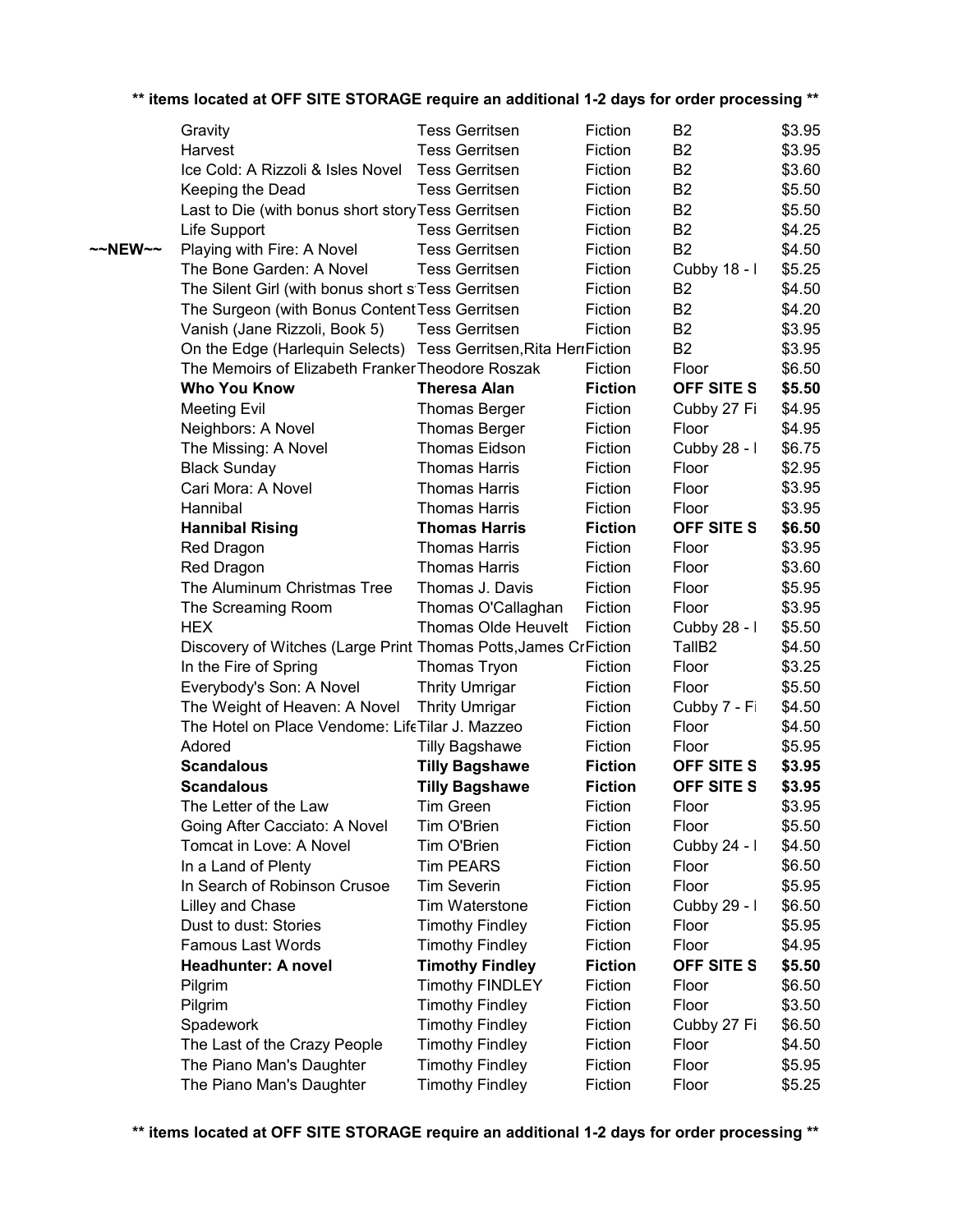| The Piano Man's Daughter                     | <b>Timothy Findley</b>        | Fiction        | Floor             | \$4.95 |
|----------------------------------------------|-------------------------------|----------------|-------------------|--------|
| Conquerors' Legacy (The Conque Timothy Zahn  |                               | Fiction        | Floor             | \$3.60 |
| <b>Little Black Lies</b>                     | <b>Tish Cohen</b>             | <b>Fiction</b> | OFF SITE S        | \$4.95 |
| The Search Angel                             | <b>Tish Cohen</b>             | Fiction        | Floor             | \$3.95 |
| <b>Truth About Delilah Blue</b>              | <b>Tish Cohen</b>             | Fiction        | Floor             | \$4.95 |
| <b>Truth About Delilah Blue</b>              | <b>Tish Cohen</b>             | Fiction        | Cubby 24 - I      | \$4.95 |
| The Sweet By and By: A Novel                 | Todd Johnson                  | Fiction        | Floor             | \$6.50 |
| <b>Without Remorse</b>                       | Tom Clancy                    | Fiction        | B8 - Clancy       | \$6.50 |
| The Dakota Winters                           | Tom Barbash                   | Fiction        | Floor             | \$5.59 |
| <b>Accident Man</b>                          | <b>Tom Cain</b>               | <b>Fiction</b> | <b>OFF SITE S</b> | \$4.50 |
| Assassin                                     | Tom Cain                      | Fiction        | Floor             | \$3.95 |
| Battle Ready (Study in Command) Tom Clancy   |                               | Fiction        | B8 - Clancy       | \$6.50 |
| Battle Ready (Study in Command) Tom Clancy   |                               | Fiction        | Cubby 13-P        | \$6.50 |
| Clear and Present Danger (HC                 | Tom Clancy                    | Fiction        | B8 - Clancy       | \$6.50 |
| Clear and Present Danger (Jack FTom Clancy   |                               | Fiction        | Floor             | \$4.25 |
| Every Man a Tiger                            | Tom Clancy                    | Fiction        | B8 - Clancy       | \$6.50 |
| Every Man a Tiger                            | Tom Clancy                    | Fiction        | B8 - Clancy       | \$6.50 |
| <b>Executive Orders</b>                      | Tom Clancy                    | Fiction        | B8 - Clancy       | \$6.50 |
| Patriot Games (Movie Tie-In) (A J&Tom Clancy |                               | Fiction        | B8 - Clancy       | \$4.50 |
| The Bear and the Dragon                      | <b>Tom Clancy</b>             | <b>Fiction</b> | <b>OFF SITE S</b> | \$6.95 |
| The Cardinal of the Kremlin                  | Tom Clancy                    | Fiction        | B8 - Clancy       | \$5.95 |
| The Sum of All Fears                         | <b>Tom Clancy</b>             | <b>Fiction</b> | <b>OFF SITE S</b> | \$6.50 |
| The Sum of All Fears                         | <b>Tom Clancy</b>             | Fiction        | B8 - Clancy       | \$5.95 |
| The Teeth of the Tiger (Jack RyanTom Clancy  |                               | Fiction        | B8 - Clancy       | \$3.95 |
| Tom Clancy's Net Force                       | Tom Clancy                    | Fiction        | B8 - Clancy       | \$3.95 |
| Locked On                                    | Tom Clancy, Mark Grea Fiction |                | Floor             | \$4.25 |
| A Shred of Honour (Markham of Tom Connery    |                               | <b>Fiction</b> | <b>OFF SITE S</b> | \$4.95 |
| The Orpheus Descent: A Novel                 | Tom Harper                    | Fiction        | Floor             | \$5.50 |
| Little Children: A Novel                     | Tom Perrotta                  | Fiction        | Cubby 27 Fi       | \$4.95 |
|                                              |                               |                |                   |        |
| Little Children: A Novel                     | <b>Tom Perrotta</b>           | Fiction        | Floor             | \$3.95 |
| <b>Little Children: A Novel</b>              | <b>Tom Perrotta</b>           | <b>Fiction</b> | <b>OFF SITE S</b> | \$3.95 |
| This Story Is a Lie                          | <b>Tom Pollock</b>            | Fiction        | Cubby 24 - I      | \$5.95 |
| The Italian Teacher                          | Tom Rachman                   | Fiction        | Cubby 29 - I      | \$6.50 |
| The Rise & Fall of Great Powers              | Tom Rachman                   | Fiction        | Floor             | \$6.50 |
| A Man in Full                                | Tom Wolfe                     | Fiction        | Cubby 29 - I      | \$3.95 |
| A Man in Full                                | Tom Wolfe                     | Fiction        | Cubby 27 Fi       | \$3.95 |
| Back to Blood: A Novel                       | Tom Wolfe                     | Fiction        | Floor             | \$6.50 |
| Back to Blood: A Novel                       | Tom Wolfe                     | Fiction        | Floor             | \$4.50 |
| I Am Charlotte Simmons                       | Tom Wolfe                     | Fiction        | Floor             | \$5.95 |
| I Am Charlotte Simmons: A Novel Tom Wolfe    |                               | Fiction        | Floor             | \$6.50 |
| The Bonfire of the Vanities                  | Tom Wolfe                     | Fiction        | Floor             | \$3.95 |
| The Final Hour (Victor)                      | Tom Wood                      | Fiction        | Floor             | \$4.95 |
| Paradise                                     | Toni Morrison                 | Fiction        | Floor             | \$6.50 |
| Song of Solomon (Oprah's Book CToni Morrison |                               | Fiction        | Floor             | \$4.50 |
| <b>Finding Moon</b>                          | <b>Tony Hillerman</b>         | <b>Fiction</b> | OFF SITE S        | \$5.95 |
| <b>Finding Moon</b>                          | <b>Tony Hillerman</b>         | <b>Fiction</b> | OFF SITE S        | \$4.50 |
| The Boy Who Made Dragonfly: A Tony Hillerman |                               | Fiction        | Floor             | \$2.95 |
| Man and Boy                                  | <b>Tony Parsons</b>           | Fiction        | Floor             | \$5.50 |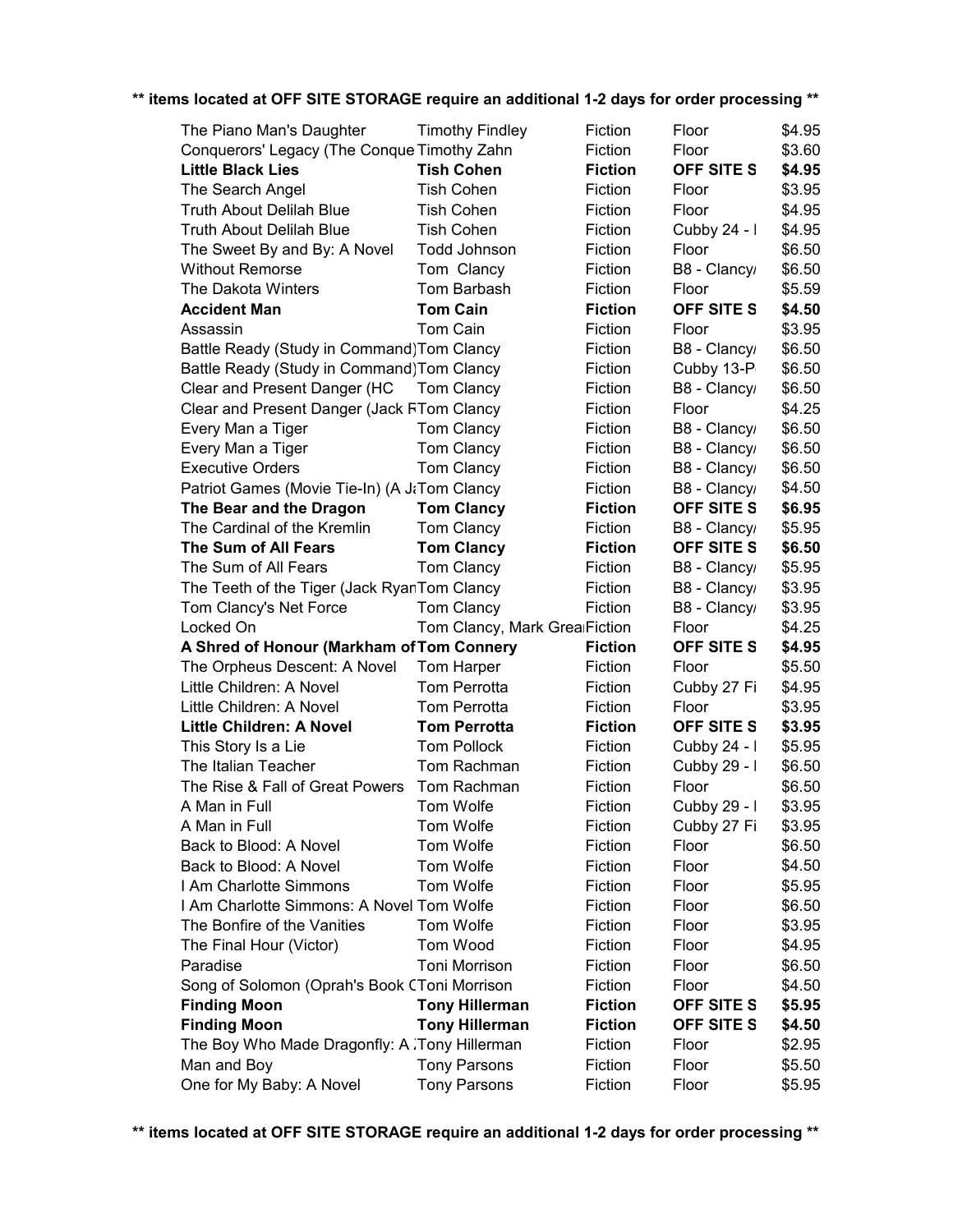|         | A Single Thread: A Novel                           | <b>Tracy Chevalier</b> | Fiction        | Cubby 29 - I      | \$6.95 |
|---------|----------------------------------------------------|------------------------|----------------|-------------------|--------|
|         | A Single Thread: A Novel                           | <b>Tracy Chevalier</b> | Fiction        | Floor             | \$5.95 |
|         | At the Edge of the Orchard: A NovTracy Chevalier   |                        | Fiction        | Cubby 28 - I      | \$4.95 |
|         | <b>Burning Bright</b>                              | <b>Tracy Chevalier</b> | Fiction        | cubby 23 - F      | \$6.50 |
|         | <b>Burning Bright</b>                              | <b>Tracy Chevalier</b> | Fiction        | Floor             | \$3.95 |
|         | Falling Angels: A Novel                            | <b>Tracy Chevalier</b> | Fiction        | cubby 23 - F      | \$6.50 |
|         | Falling Angels: A Novel                            | <b>Tracy Chevalier</b> | Fiction        | Cubby 27 Fi       | \$4.50 |
|         | Girl With a Pearl Earring: A Novel Tracy Chevalier |                        | Fiction        | Cubby 27 Fi       | \$4.95 |
|         | New Boy (Hogarth Shakespeare Tracy Chevalier       |                        | <b>Fiction</b> | <b>OFF SITE S</b> | \$4.95 |
|         | Loo Sanction                                       | Trevanian              | Fiction        | Floor             | \$3.95 |
|         | The Story of Sushi: An Unlikely SaTrevor Corson    |                        | Fiction        | Floor             | \$3.95 |
|         | <b>Nervous Conditions [Import]</b>                 | Tsitsi Dangarembga     | Fiction        | Floor             | \$4.95 |
|         | The Tiger's Wife: A Novel                          | <b>T</b> รฉa Obreht    | Fiction        | Floor             | \$5.50 |
|         | Baudolino                                          | Umberto Eco            | Fiction        | Floor             | \$6.50 |
|         | <b>Baudolino</b>                                   | <b>Umberto Eco</b>     | <b>Fiction</b> | OFF SITE S        | \$5.50 |
|         | Baudolino                                          | Umberto Eco            | Fiction        | Cubby 24 - I      | \$5.50 |
|         | <b>Foucault's Pendulum</b>                         | Umberto Eco            | Fiction        | Floor             | \$6.50 |
|         | Foucault's Pendulum                                | Umberto Eco            | Fiction        | Cubby 24 - I      | \$6.50 |
|         | Foucault's Pendulum                                | Umberto Eco            | Fiction        | cubby $23 - F$    | \$3.95 |
|         | The Prague Cemetery                                | Umberto Eco            | Fiction        | Cubby 24 - I      | \$5.50 |
|         | 999: New Stories of Horror and StUnknown           |                        | Fiction        | Cubby 28 - I      | \$6.50 |
|         | A Fool and His Honey: An Aurora Unknown            |                        | Fiction        | Floor             | \$4.50 |
|         | A Girl in Wartime by Maggie Ford Unknown           |                        | Fiction        | Floor             | \$3.95 |
|         | Act Of Faith                                       | Unknown                | Fiction        | Floor             | \$3.95 |
|         | Blood Test (Alex Delaware) by JorUnknown           |                        | Fiction        | B <sub>2</sub>    | \$3.95 |
|         | By Lesley Pearse Father UnknowrUnknown             |                        | Fiction        | Cubby 29 - I      | \$3.50 |
|         | By Sakamoto, Mark Forgiveness FUnknown             |                        | Fiction        | cubby $23 - F$    | \$5.95 |
|         | Dark Matter Mm                                     | Unknown                | Fiction        | cubby 23 - F      | \$3.95 |
|         | DeNiro's Game                                      | Unknown                | Fiction        | Floor             | \$4.50 |
|         | Dying for Mercy: A Novel of SuspeUnknown           |                        | Fiction        | Floor             | \$6.50 |
|         | <b>Finding Casey</b>                               | Unknown                | Fiction        | Cubby 4 - Fi      | \$4.50 |
|         | Ladies' Lending Library                            | Unknown                | Fiction        | Floor             | \$4.95 |
|         | Michael Crichton Jurassic Park                     | Unknown                | Fiction        | Cubby 27 Fi       | \$3.95 |
|         | Perfect Spy                                        | Unknown                | Fiction        | Cubby 13-P        | \$3.25 |
|         | Pirate Latitudes                                   | Unknown                | Fiction        | Cubby 27 Fi       | \$5.95 |
| ~~NEW~~ | Prime Evil: New Stories by the MaUnknown           |                        | Fiction        | B <sub>2</sub>    | \$3.95 |
|         | Seven Seconds by Jack HenderscUnknown              |                        | Fiction        | Floor             | \$5.50 |
|         | Shelter from the Storm                             | Unknown                | Fiction        | Floor             | \$3.95 |
|         | Shout At The Devil by Smith, Wilb Unknown          |                        | Fiction        | <b>B1</b>         | \$3.95 |
|         | Stephen King: Under the Dome (HUnknown             |                        | Fiction        | B <sub>2</sub>    | \$6.50 |
|         | Suicide Kings (Wild Cards Novel) Unknown           |                        | Fiction        | B <sub>5</sub>    | \$6.95 |
|         | The Associate by John Grisham Unknown              |                        | Fiction        | <b>B2</b>         | \$3.95 |
|         | The Medusa In The Shield (Dark IUnknown            |                        | Fiction        | Floor             | \$4.00 |
|         | The Outsiders                                      | Unknown                | Fiction        | Floor             | \$3.95 |
|         | The Perfume Garden                                 | Unknown                | Fiction        | Floor             | \$5.25 |
|         | The Perfume Garden                                 | Unknown                | Fiction        | Floor             | \$3.95 |
|         | The Pillars Of The Earth Cbc Tv TUnknown           |                        | Fiction        | B <sub>5</sub>    | \$4.50 |
|         | The Screaming Skull and Other Unknown              |                        | <b>Fiction</b> | OFF SITE S        | \$2.95 |
|         | The Shadow Over Portage and M&Unknown              |                        | Fiction        | Floor             | \$4.95 |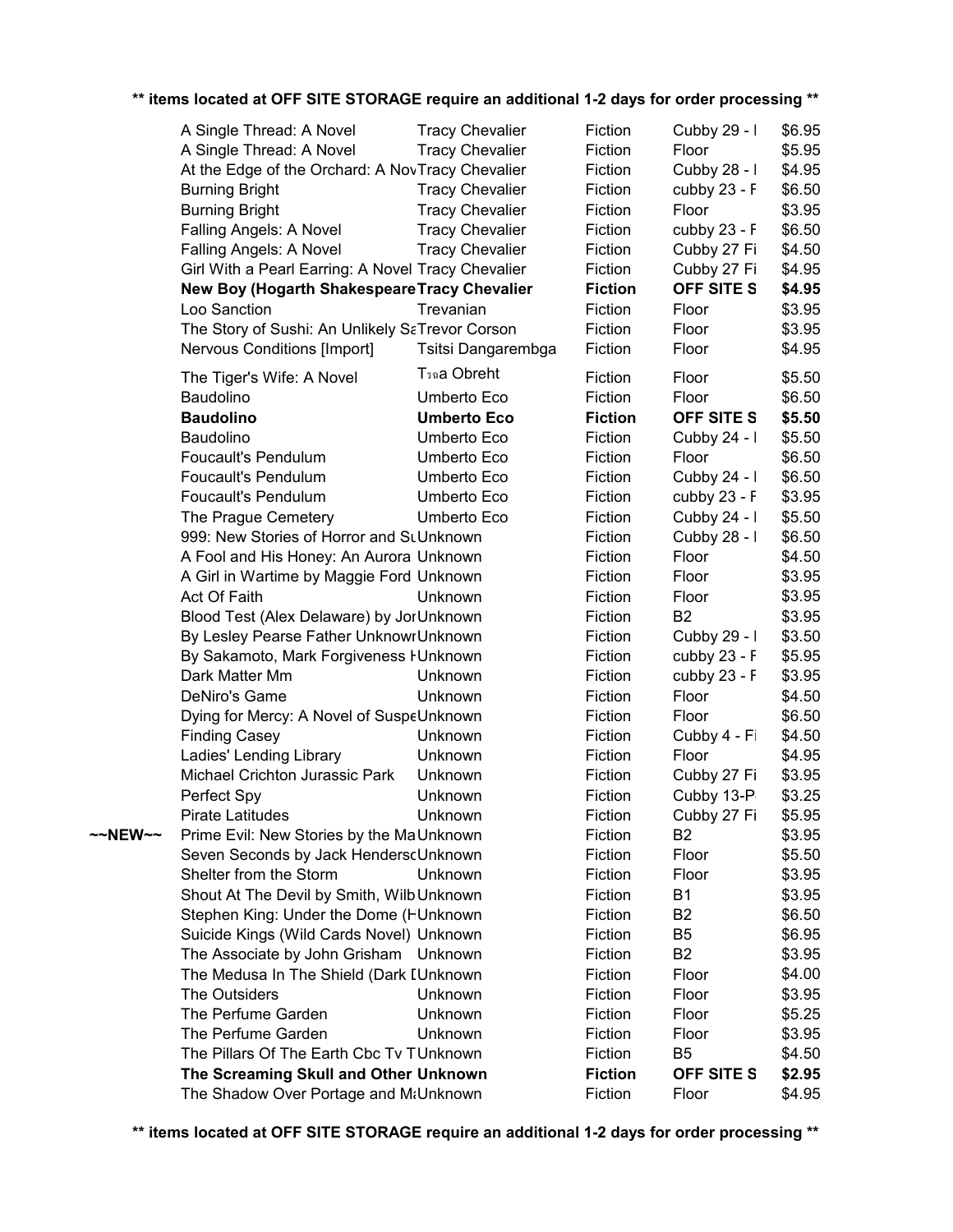| The Verdun Affair                                  | Unknown                          | Fiction        | Floor             | \$5.50 |
|----------------------------------------------------|----------------------------------|----------------|-------------------|--------|
| The Virago Book of Ghost Stories: Unknown          |                                  | Fiction        | Floor             | \$3.95 |
| The Weekend Man by Richard WrUnknown               | Fiction                          | Floor          | \$4.50            |        |
| Tundra                                             | Unknown                          | Fiction        | Floor             | \$3.95 |
| Two Complete Novels Red Storm Unknown              |                                  | Fiction        | Cubby 13-P        | \$6.50 |
| Vampires: The Recent Undead Unknown                |                                  | <b>Fiction</b> | <b>OFF SITE S</b> | \$5.50 |
| Wild Justice Wilbur Smith                          | Unknown                          | Fiction        | B <sub>1</sub>    | \$3.95 |
| Grace And Favor                                    | Upcher, Caroline                 | Fiction        | Cubby 24 - I      | \$4.95 |
| <b>Salt Dancers</b>                                | <b>Ursula Hegi</b>               | <b>Fiction</b> | OFF SITE S        | \$4.85 |
| Stones from the River                              | Ursula Hegi                      | Fiction        | Floor             | \$5.95 |
| Stones from the River                              | Ursula Hegi                      | Fiction        | Cubby 29 - I      | \$4.50 |
| Say You're One Of Them                             | Uwem Akpan                       | Fiction        | Cubby 4 - Fi      | \$4.50 |
| Beasts of No Nation: A Novel                       | Uzodinma Iweala                  | Fiction        | Floor             | \$5.95 |
| Dream House: A Novel                               | Valerie Laken                    | Fiction        | Floor             | \$5.50 |
| Italian Fever: A Novel                             | Valerie Martin                   | Fiction        | Floor             | \$4.50 |
| We Never Asked for Wings: A NovVanessa Diffenbaugh |                                  | Fiction        | Cubby 28 - I      | \$6.50 |
| The Vintage Teacup Club. by VaVanessa Greene       |                                  | <b>Fiction</b> | OFF SITE S        | \$4.95 |
| <b>Blood Royal</b>                                 | Vanora Bennett                   | Fiction        | Floor             | \$5.50 |
| PORTRAIT OF AN UNKNOWN WVanora Bennett             |                                  | Fiction        | Floor             | \$5.50 |
| Queen of Silks                                     | Vanora Bennett                   | Fiction        | Floor             | \$4.95 |
| <b>Birthday Party</b>                              | Veronica Henry                   | Fiction        | Floor             | \$3.95 |
| Go-Go Girls of the Apocalypse: A Victor Gischler   |                                  | Fiction        | Floor             | \$4.95 |
| Edgar and Lucy: A Novel                            | Victor Lodato                    | Fiction        | Floor             | \$6.50 |
| Mrs. Houdini: A Novel                              | Victoria Kelly                   | Fiction        | Floor             | \$6.50 |
| Slumdog Millionaire                                | <b>Vikas Swarup</b>              | Fiction        | Cubby 27 Fi       | \$5.50 |
| A Suitable Boy                                     | Vikram Seth                      | Fiction        | Cubby 7 - Fi      | \$4.95 |
| <b>An Equal Music</b>                              | <b>Vikram Seth</b>               | <b>Fiction</b> | OFF SITE S        | \$4.50 |
| Kill Shot (Mitch Rapp)                             | Vince Flynn                      | Fiction        | B7 Child/Flv      | \$6.95 |
| And the Sea Will Tell                              | Vincent Bugliosi, Bruce EFiction |                | Floor             | \$6.50 |
| Bloodletting & Miraculous Cures (IVincent Lam      |                                  | Fiction        | Floor             | \$5.95 |
| <b>Bloodletting and Miraculous Cu Vincent Lam</b>  |                                  | <b>Fiction</b> | OFF SITE S        | \$4.50 |
| <b>Bloodletting and Miraculous Cu Vincent Lam</b>  |                                  | <b>Fiction</b> | OFF SITE S        | \$4.50 |
| Bloodletting and Miraculous CuresVincent Lam       |                                  | Fiction        | Cubby 28 - I      | \$4.50 |
| The Headmaster's Wager                             | Vincent Lam                      | Fiction        | Cubby 28 - I      | \$5.50 |
| The Children's Train: A Novel                      | Viola Ardone                     | Fiction        | Cubby 27 Fi       | \$6.25 |
| The Charm Bracelet                                 | Viola Shipman                    | Fiction        | Cubby 7 - Fi      | \$5.50 |
| The Charm Bracelet: A Novel (The Viola Shipman     |                                  | Fiction        | Floor             | \$6.50 |
| The Prince: A Novel                                | Vito Bruschini                   | Fiction        | Cubby 4 - Fi      | \$6.50 |
| A Dog's Purpose                                    | W. Bruce Cameron                 | Fiction        | Cubby 24 - I      | \$5.50 |
| A Dog's Purpose: A Novel for HIW. Bruce Cameron    |                                  | <b>Fiction</b> | OFF SITE S        | \$4.50 |
| A Dog's Purpose: A Novel for HunW. Bruce Cameron   |                                  | Fiction        | Cubby 24 - I      | \$5.95 |
| A Dog's Way Home                                   | W. Bruce Cameron                 | Fiction        | Floor             | \$4.95 |
| A Dog's Way Home Movie Tie-InW. Bruce Cameron      |                                  | <b>Fiction</b> | OFF SITE S        | \$4.95 |
| Battleground (The Corps, Book 4) W. E. B. Griffin  |                                  | Fiction        | B <sub>2</sub>    | \$6.50 |
| Close Combat: Book VI of the CorW. E. B. Griffin   |                                  | Fiction        | <b>B2</b>         | \$8.95 |
| In Danger's Path (The Corps, BooW. E. B. Griffin   |                                  | Fiction        | <b>B2</b>         | \$4.50 |
| In Danger's Path (The Corps, BooW. E. B. Griffin   | Fiction                          | <b>B2</b>      | \$4.50            |        |
| Line of Fire (The Corps, Book 5) W. E. B. Griffin  |                                  | Fiction        | <b>B2</b>         | \$3.95 |
| The New Breed (Brotherhood of WW. E. B. Griffin    |                                  | Fiction        | <b>B2</b>         | \$3.95 |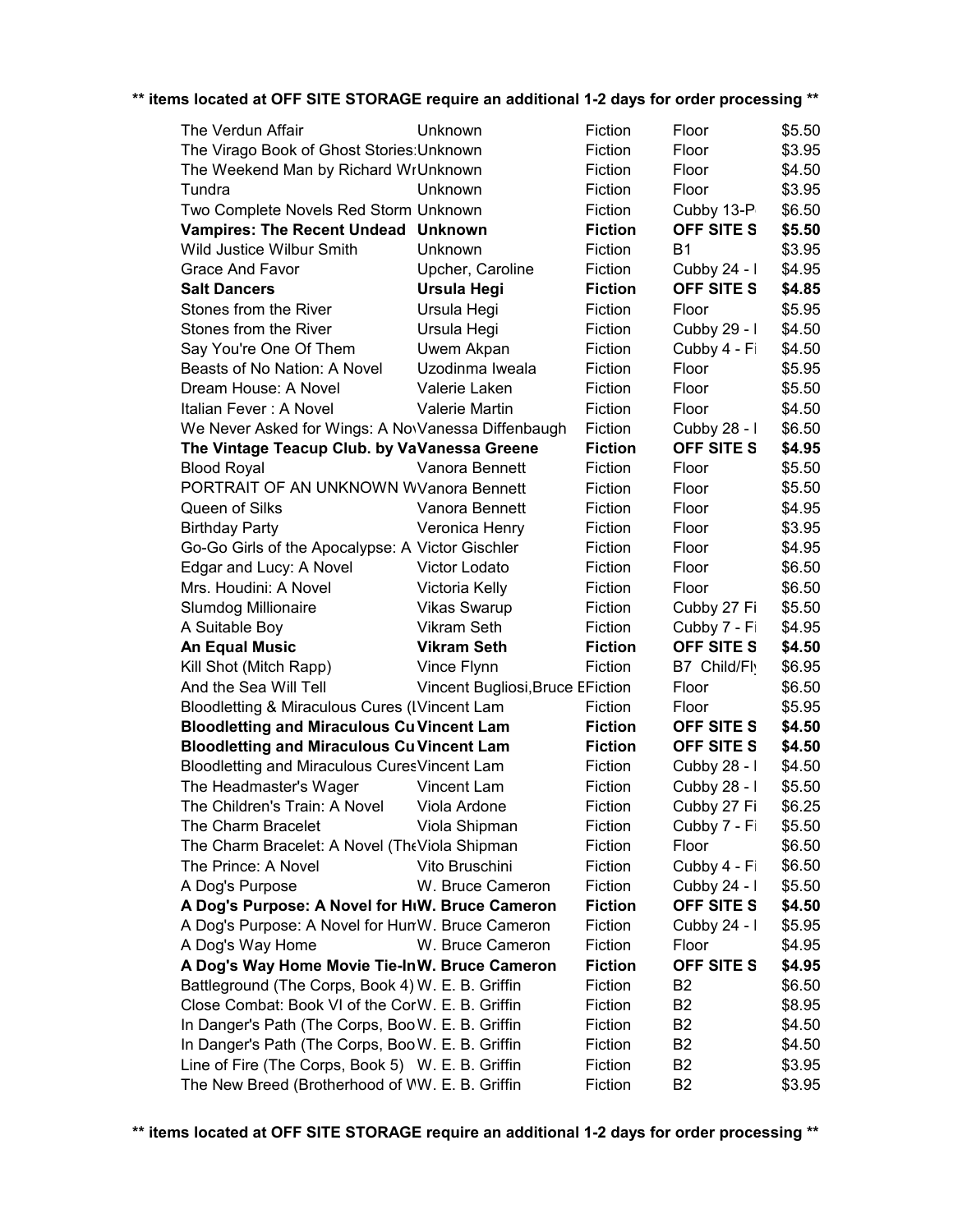| The New Breed (Brotherhood of WW. E. B. Griffin                                          |                   | Fiction            | B <sub>2</sub>                   | \$3.95 |
|------------------------------------------------------------------------------------------|-------------------|--------------------|----------------------------------|--------|
| The Vigilantes (Badge Of Honor W. E. B. Griffin, William Fiction                         |                   | Fiction            | <b>OFF SITE S</b>                | \$5.95 |
| Behind the Lines (Corps, Book 7) W.E.B. Griffin                                          |                   |                    | B <sub>2</sub><br>B <sub>2</sub> | \$4.25 |
| Black Ops (A Presidential Agent NW.E.B. Griffin<br><b>Black Ops (Presidential Agent)</b> | W.E.B. Griffin    | Fiction            | B <sub>2</sub>                   | \$6.50 |
| Blood and Honor (Honor Bound, EW.E.B. Griffin                                            |                   | Fiction<br>Fiction | B <sub>2</sub>                   | \$4.50 |
|                                                                                          |                   |                    |                                  | \$3.95 |
| Brotherhood of War 02: The CaptaW.E.B. Griffin                                           |                   | Fiction            | B <sub>2</sub>                   | \$3.95 |
| By Order of the President (A PresiW.E.B. Griffin                                         |                   | Fiction            | B <sub>2</sub>                   | \$6.50 |
| Close Combat (The Corps, Book EW.E.B. Griffin                                            |                   | Fiction            | <b>B2</b>                        | \$4.25 |
| Final Justice (Badge of Honor) W.E.B. Griffin                                            |                   | <b>Fiction</b>     | <b>OFF SITE S</b>                | \$6.50 |
| Men in Blue (Badge of Honor)                                                             | W.E.B. Griffin    | Fiction            | B <sub>2</sub>                   | \$3.60 |
| Retreat, Hell! (Corps, No 10)                                                            | W.E.B. Griffin    | Fiction            | B <sub>2</sub>                   | \$3.95 |
| Retreat, Hell!: A corps Novel                                                            | W.E.B. Griffin    | Fiction            | B <sub>2</sub>                   | \$6.50 |
| Secret Honor (Honor Bound)                                                               | W.E.B. Griffin    | Fiction            | B <sub>2</sub>                   | \$4.50 |
| Special Ops (Brotherhood of War, W.E.B. Griffin                                          |                   | Fiction            | B <sub>2</sub>                   | \$3.60 |
| Special Ops: A Brotherhood of \W.E.B. Griffin                                            |                   | <b>Fiction</b>     | <b>OFF SITE S</b>                | \$6.50 |
| The Assassin: The Explosive Bad(W.E.B. Griffin                                           |                   | Fiction            | B <sub>2</sub>                   | \$4.25 |
| The Berets (Brotherhood of War (IW.E.B. Griffin                                          |                   | Fiction            | <b>B2</b>                        | \$3.95 |
| The Fighting Agents (Men at War) W.E.B. Griffin                                          |                   | Fiction            | <b>B2</b>                        | \$3.95 |
| The Honor of Spies (Honor BoundW.E.B. Griffin                                            |                   | Fiction            | B <sub>2</sub>                   | \$6.50 |
| The Hostage (Presidential Agent NW.E.B. Griffin                                          |                   | Fiction            | B <sub>2</sub>                   | \$4.50 |
| The Hunters (A Presidential AgentW.E.B. Griffin                                          |                   | Fiction            | B <sub>2</sub>                   | \$8.95 |
| The Investigators (Badge of HorW.E.B. Griffin                                            |                   | <b>Fiction</b>     | <b>OFF SITE S</b>                | \$6.50 |
| The Lieutenants: Brotherhood of VW.E.B. Griffin                                          |                   | Fiction            | B <sub>2</sub>                   | \$3.95 |
| The Majors (Brotherhood of War) W.E.B. Griffin                                           |                   | Fiction            | B <sub>2</sub>                   | \$4.25 |
| The Murderers (Badge of Honor W.E.B. Griffin                                             |                   | <b>Fiction</b>     | <b>OFF SITE S</b>                | \$6.50 |
| The Shooters (Presidential Agent W.E.B. Griffin                                          |                   | Fiction            | B <sub>2</sub>                   | \$4.50 |
| The Shooters (Presidential Agent W.E.B. Griffin                                          |                   | Fiction            | B <sub>2</sub>                   | \$4.50 |
| Under Fire: A Novel of the Corps W.E.B. Griffin                                          |                   | Fiction            | B <sub>2</sub>                   | \$4.50 |
| Curtain of Death (A Clandestine OW.E.B. Griffin, William EFiction                        |                   |                    | B <sub>2</sub>                   | \$5.50 |
| Deadly Assets (Badge of Honor)W.E.B. Griffin, William Fiction                            |                   |                    | <b>OFF SITE S</b>                | \$6.25 |
| Death and Honor (Honor Bound, EW.E.B. Griffin, William EFiction                          |                   |                    | B <sub>2</sub>                   | \$3.95 |
| Hazardous Duty (A Presidential A(W.E.B. Griffin, William EFiction                        |                   |                    | <b>B2</b>                        | \$4.95 |
| The Assassination Option (A Clan W.E.B. Griffin, William EFiction                        |                   |                    | B <sub>2</sub>                   | \$4.50 |
| The Traffickers (Badge of Honor) W.E.B. Griffin, William EFiction                        |                   |                    | <b>B2</b>                        | \$6.25 |
| Top Secret (A Clandestine Operat W.E.B. Griffin, William EFiction                        |                   |                    | B <sub>2</sub>                   | \$8.95 |
| Victory and Honor (Honor Bound) W.E.B. Griffin, William EFiction                         |                   |                    | <b>B2</b>                        | \$4.50 |
| Broken Trust (Badge Of Honor) W.E.B. Griffin, William E.Fiction                          |                   |                    | B <sub>2</sub>                   | \$4.50 |
| Covert Warriors (A Presidential AcW.E.B. Griffin, William E Fiction                      |                   |                    | B <sub>2</sub>                   | \$4.50 |
| The Last Witness (Badge Of HoncW.E.B. Griffin, William E.Fiction                         |                   |                    | B <sub>2</sub>                   | \$6.50 |
| The Outlaws (Presidential Agent, IW.E.B. Griffin, William E Fiction                      |                   |                    | B <sub>2</sub>                   | \$4.50 |
| The Outlaws: A Presidential AgentW.E.B. Griffin, William E Fiction                       |                   |                    | B <sub>2</sub>                   | \$6.50 |
| Wycliffe and the Quiet Virgin (WW.J. Burley                                              |                   | <b>Fiction</b>     | <b>OFF SITE S</b>                | \$3.95 |
| <b>STARDUST: Journey to AwarenesWallace Rendell</b>                                      |                   | Fiction            | Floor                            | \$4.50 |
| I Know This Much Is True                                                                 | <b>Wally Lamb</b> | Fiction            | Floor                            | \$6.50 |
| I Know This Much Is True (Oprah': Wally Lamb                                             |                   | Fiction            | Floor                            | \$3.60 |
| She's Come Undone                                                                        | <b>Wally Lamb</b> | Fiction            | Cubby 24 - I                     | \$5.50 |
| The Hour I First Believed                                                                | <b>Wally Lamb</b> | Fiction            | Cubby 28 - I                     | \$4.95 |
| We Are Water: A Novel                                                                    | Wally Lamb        | Fiction            | Floor                            | \$6.50 |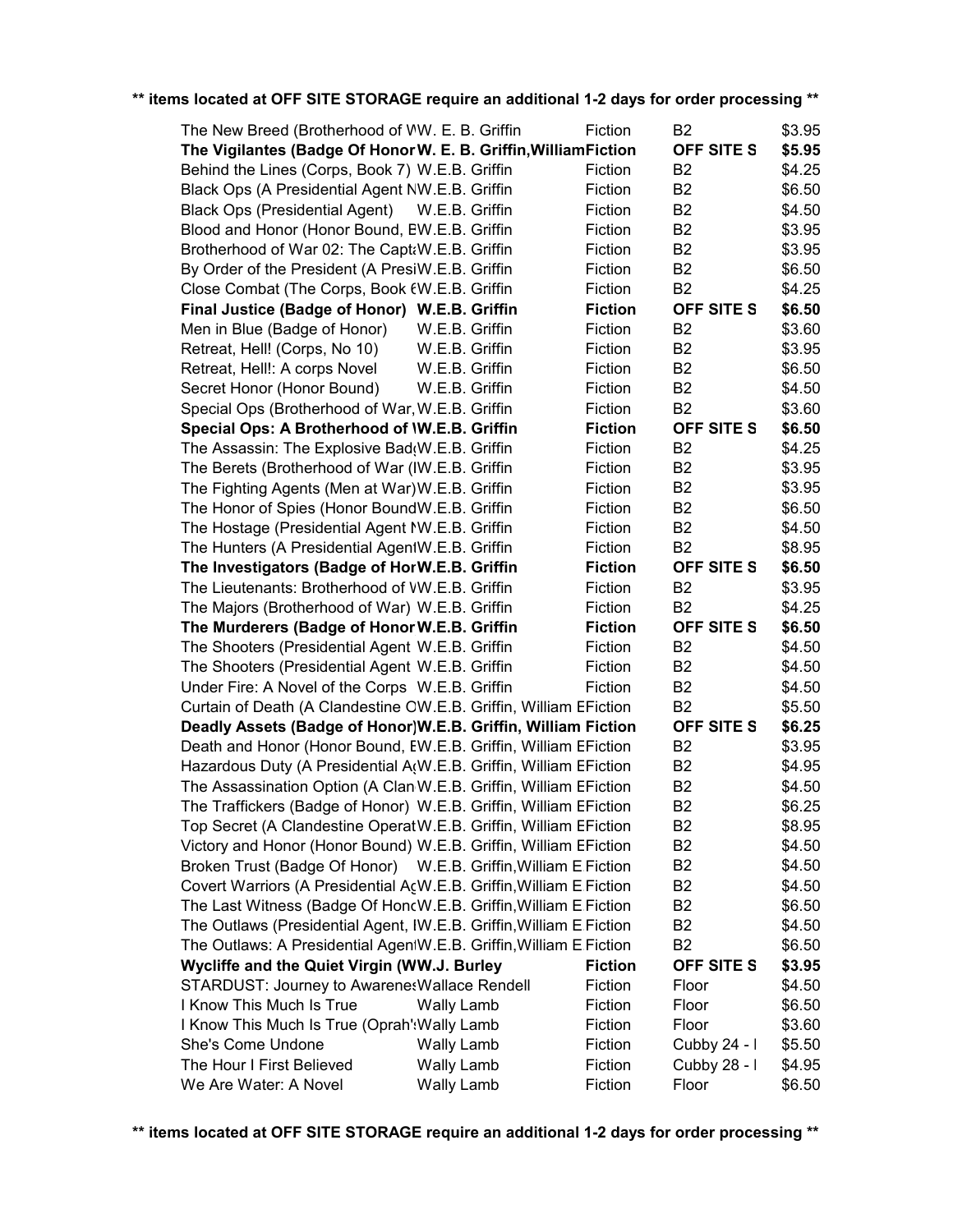| We Are Water: A Novel                                           | <b>Wally Lamb</b>       | Fiction        | Floor          |                  |
|-----------------------------------------------------------------|-------------------------|----------------|----------------|------------------|
| Up in the Air                                                   | <b>Walter Kirn</b>      | Fiction        | Cubby 27 Fi    | \$6.50<br>\$4.50 |
| <b>Emancipation Day</b>                                         | Wayne Grady             | Fiction        | Floor          | \$4.25           |
| <b>Time Of Their Lives</b>                                      | Wayne Johnson           | Fiction        | Floor          | \$3.95           |
| Story of Bobby O'Malley, The                                    | Wayne Johnston          | Fiction        | Floor          | \$3.95           |
| The Colony Of Unrequited Dreams Wayne Johnston                  |                         | Fiction        | Cubby 27 Fi    | \$4.95           |
| The Navigator of New York                                       | Wayne Johnston          | Fiction        | Floor          | \$6.50           |
| The Navigator Of New York                                       | <b>Wayne Johnston</b>   | <b>Fiction</b> | OFF SITE S     | \$4.50           |
| The Ancient Ship (HarperperenniaWei Zhang                       |                         | Fiction        | cubby 23 - F   | \$4.95           |
| The Next Best Thing: A Novel                                    | Weiner, Jennifer        | Fiction        | Floor          | \$5.95           |
| The Next Best Thing: A Novel                                    | Weiner, Jennifer        | Fiction        | Cubby 27 Fi    | \$5.95           |
| Summertime Guests: A Novel                                      | <b>Wendy Francis</b>    | Fiction        | Floor          | \$4.50           |
| All Is Not Forgotten                                            | <b>Wendy Walker</b>     | <b>Fiction</b> | OFF SITE S     | \$5.95           |
| SEAL Team 666: A Novel (SEAL 'Weston Ochse                      |                         | Fiction        | Floor          | \$6.50           |
| <b>Billy</b>                                                    |                         | Fiction        | Cubby 24 - I   | \$3.50           |
|                                                                 | <b>Whitley Strieber</b> | Fiction        |                | \$3.95           |
| The Last Vampire: A Novel                                       | <b>Whitley Strieber</b> |                | cubby 23 - F   |                  |
| How to Make an American Quilt                                   | <b>Whitney Otto</b>     | Fiction        | Cubby 4 - Fi   | \$5.95           |
| Those in Peril (Hector Cross NoveWilbur A. Smith                |                         | Fiction        | <b>B1</b>      | \$5.95           |
| Those in Peril (Hector Cross NoveWilbur A. Smith                |                         | Fiction        | <b>B1</b>      | \$5.95           |
| Those in Peril (Hector Cross NoveWilbur A. Smith                |                         | Fiction        | Cubby 2-Po     | \$5.95           |
| Assegai                                                         | <b>Wilbur Smith</b>     | Fiction        | Cubby 8 - P    | \$4.95           |
| <b>Birds of Prey</b>                                            | <b>Wilbur Smith</b>     | Fiction        | <b>B1</b>      | \$6.50           |
| <b>Birds of Prey</b>                                            | <b>Wilbur Smith</b>     | Fiction        | Cubby 8 - P    | \$4.95           |
| <b>Blue Horizon</b>                                             | <b>Wilbur Smith</b>     | Fiction        | Cubby 8 - P    | \$6.25           |
| Cry Wolf                                                        | <b>Wilbur Smith</b>     | Fiction        | <b>B1</b>      | \$4.50           |
| Cry Wolf                                                        | <b>Wilbur Smith</b>     | Fiction        | Cubby 8 - P    | \$4.50           |
| Eagle in the Sky                                                | <b>Wilbur Smith</b>     | Fiction        | <b>B1</b>      | \$2.95           |
| <b>Elephant Song</b>                                            | <b>Wilbur Smith</b>     | Fiction        | <b>B1</b>      | \$3.95           |
| Legacy of War                                                   | <b>Wilbur Smith</b>     | Fiction        | <b>B1</b>      | \$4.50           |
| Monsoon                                                         | <b>Wilbur Smith</b>     | Fiction        | <b>B1</b>      | \$6.50           |
| Monsoon                                                         | <b>Wilbur Smith</b>     | Fiction        | <b>B1</b>      | \$4.25           |
| Predator: A Novel of Adventure                                  | <b>Wilbur Smith</b>     | Fiction        | <b>B1</b>      | \$5.50           |
| Rage                                                            | <b>Wilbur Smith</b>     | Fiction        | <b>B1</b>      | \$3.50           |
| Shout at the Devil                                              | <b>Wilbur Smith</b>     | Fiction        | B <sub>1</sub> | \$1.95           |
| The Power of the Sword (The CouWilbur Smith                     |                         | Fiction        | B <sub>1</sub> | \$4.50           |
| The Power of the Sword (The CouWilbur Smith                     |                         | Fiction        | B1             | \$4.50           |
| The Quest                                                       | <b>Wilbur Smith</b>     | Fiction        | Cubby 8 - P    | \$5.95           |
| The Quest                                                       | <b>Wilbur Smith</b>     | Fiction        | Cubby 8 - P    | \$4.50           |
| The Quest (Novels of Ancient Egy Wilbur Smith                   |                         | Fiction        | <b>B1</b>      | \$5.95           |
| The Triumph of the Sun                                          | <b>Wilbur Smith</b>     | Fiction        | <b>B1</b>      | \$6.50           |
| The Triumph of the Sun                                          | <b>Wilbur Smith</b>     | Fiction        | Cubby 8 - P    | \$6.50           |
| The Triumph of the Sun                                          | <b>Wilbur Smith</b>     | Fiction        | Cubby 18 - I   | \$6.50           |
| Those in Peril                                                  | <b>Wilbur Smith</b>     | Fiction        | Cubby 8 - P    | \$5.50           |
| <b>Vicious Circle</b>                                           | Wilbur SMITH            | Fiction        | B1             | \$6.50           |
| <b>Vicious Circle</b>                                           | <b>Wilbur Smith</b>     | Fiction        | Cubby 8 - P    | \$3.95           |
| Warlock                                                         | <b>Wilbur Smith</b>     | Fiction        | Cubby 8 - P    | \$6.50           |
| Warlock                                                         | <b>Wilbur Smith</b>     | Fiction        | Cubby 8 - P    | \$6.50           |
| <b>WILBUR SMITH ASSEGAI</b>                                     | <b>Wilbur Smith</b>     | Fiction        | <b>B1</b>      | \$3.95           |
| War Cry: A Courtney Family Nove Wilbur Smith, David Chu Fiction |                         |                | Cubby 18 - I   | \$5.50           |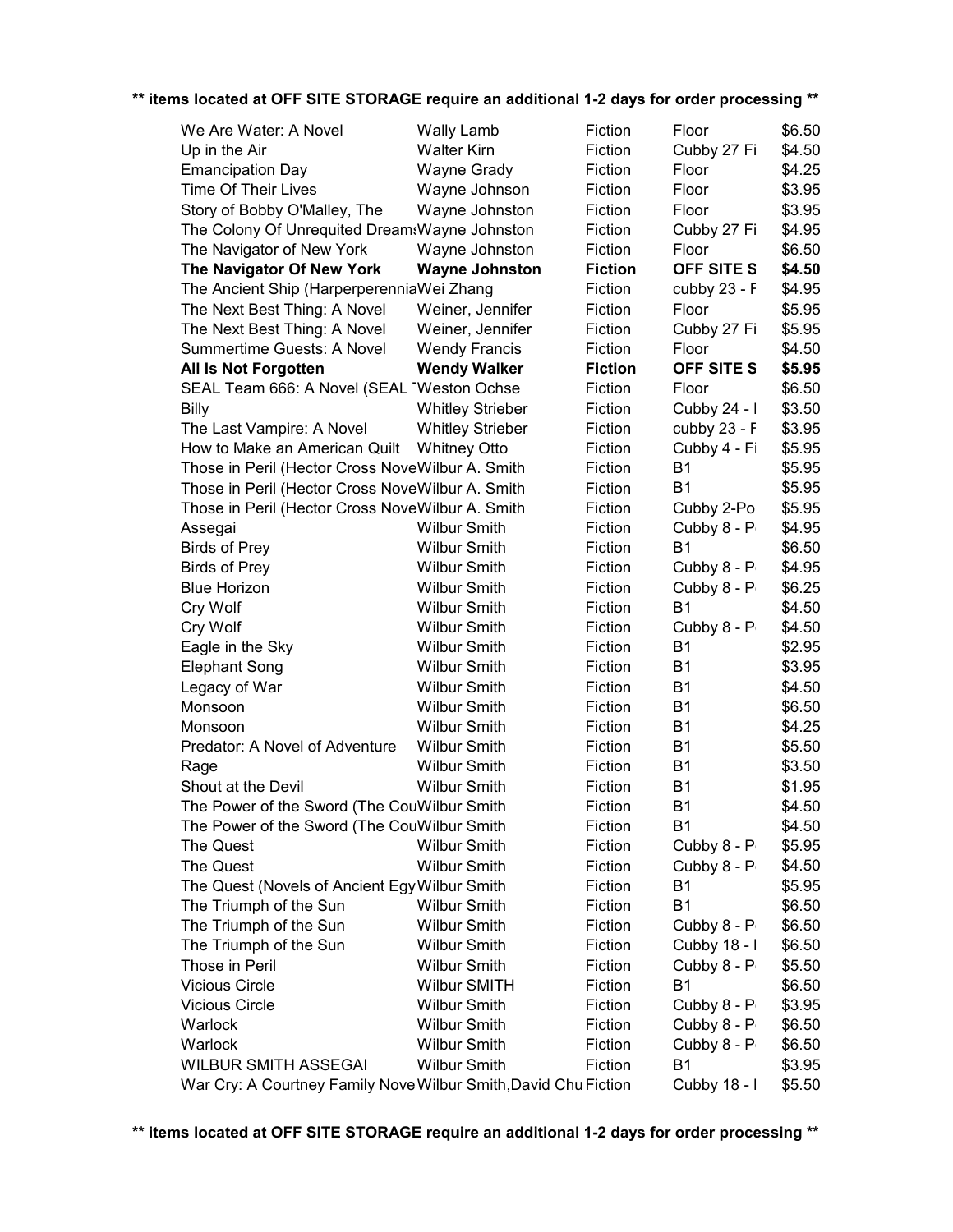| War Cry: A Novel of Adventure (CWilbur Smith, David Chu Fiction<br>Cubby 8 - P<br>\$4.50 |                               |                |                    |         |  |
|------------------------------------------------------------------------------------------|-------------------------------|----------------|--------------------|---------|--|
| Golden Lion: A Novel of Heroes in Wilbur Smith, Giles KristiFiction                      |                               |                | Cubby 18 - I       | \$5.50  |  |
| The Tiger's Prey: A Novel of Adve Wilbur Smith, Tom Harp eFiction                        |                               | Cubby 8 - P    | \$4.50             |         |  |
| High Stakes: A Wild Cards Novel Wild Cards Trust                                         |                               | Fiction        | B5                 | \$6.95  |  |
| The Shoe on the Roof                                                                     | Will Ferguson                 | Fiction        | Floor              | \$5.50  |  |
| The Long Walk Home: A Novel                                                              | Will North                    | Fiction        | Floor              | \$5.95  |  |
| The End of Your Life Book Club                                                           | Will Schwalbe                 | Fiction        | Floor              | \$4.95  |  |
| Subterranean Gallery: **Signed**  William (editors) RicharcFiction                       |                               |                | <b>Recently Pu</b> | \$79.99 |  |
| Capitol Conspiracy: A Novel of Su William Bernhardt                                      |                               | Fiction        | Floor              | \$3.95  |  |
| The Last Ship                                                                            | <b>William Brinkley</b>       | Fiction        | Cubby 27 Fi        | \$4.50  |  |
| In Xanadu                                                                                | William Dalrymple             | Fiction        | Floor              | \$4.50  |  |
| Slander                                                                                  | <b>William Deverell</b>       | Fiction        | Cubby 29 - I       | \$4.50  |  |
| Show of Evil                                                                             | <b>William Diehl</b>          | Fiction        | Cubby 28 - I       | \$3.60  |  |
| Napoleon's Pyramids: An Ethan GWilliam Dietrich                                          |                               | Fiction        | Floor              | \$4.25  |  |
| The Scourge of God                                                                       | <b>William Dietrich</b>       | Fiction        | Floor              | \$6.50  |  |
| <b>Spook Country</b>                                                                     | William Gibson                | Fiction        | Cubby 29 - I       | \$7.50  |  |
| The Twelve                                                                               | <b>William Gladstone</b>      | Fiction        | Floor              | \$4.95  |  |
| Tommy: A World War II Novel                                                              | William Illsey Atkinson       | Fiction        | Floor              | \$4.95  |  |
| The Judgment (Charley Sloan C William J. Coughlin                                        |                               | <b>Fiction</b> | OFF SITE S         | \$3.50  |  |
| Mrs Queen Takes the Train: A No William Kuhn                                             |                               | Fiction        | Cubby 4 - Fi       | \$4.95  |  |
| <b>Vanity Fair</b>                                                                       | William Makepeace Tha Fiction |                | Floor              | \$4.50  |  |
| The Shack                                                                                | William P Young               | Fiction        | Floor              | \$4.50  |  |
| The Shack                                                                                | William P Young               | Fiction        | Floor              | \$4.50  |  |
| The Shack                                                                                | William P Young               | Fiction        | Floor              | \$4.50  |  |
| A Bit on the Side                                                                        | <b>William Trevor</b>         | <b>Fiction</b> | OFF SITE S         | \$4.50  |  |
| Felicia's Journey                                                                        | <b>William Trevor</b>         | Fiction        | Cubby 29 - I       | \$3.95  |  |
| Story of Lucy Gault, The                                                                 | <b>William Trevor</b>         | Fiction        | Cubby 28 - I       | \$4.50  |  |
| <b>The Hill Bachelors</b>                                                                | <b>William Trevor</b>         | <b>Fiction</b> | <b>OFF SITE S</b>  | \$4.25  |  |
| The Story of Lucy Gault                                                                  | <b>William Trevor</b>         | Fiction        | Cubby 4 - Fi       | \$5.95  |  |
| It Happened One Summer                                                                   | Willliams, Polly              | Fiction        | Floor              | \$4.50  |  |
| <b>Scared Stiff</b>                                                                      | <b>Willo Davis Roberts</b>    | Fiction        | Cubby 7 - Fi       | \$3.95  |  |
| Latitude Zero                                                                            | <b>Windsor Chorlton</b>       | Fiction        | Floor              | \$4.50  |  |
| Jeremy Poldark                                                                           | <b>Winston Graham</b>         | Fiction        | Floor              | \$5.50  |  |
| The Stranger from the Sea (The EWinston Graham                                           |                               | Fiction        | Cubby 4 - Fi       | \$3.95  |  |
| Forrest Gump (Movie Tie in)                                                              | <b>Winston Groom</b>          | Fiction        | Floor              | \$3.25  |  |
| Gone the Sun                                                                             | <b>Winston Groom</b>          | Fiction        | Floor              | \$6.50  |  |
| Darling Rose Gold                                                                        | Wrobel, Stephanie             | Fiction        | Floor              | \$5.50  |  |
| Darling Rose Gold                                                                        | Wrobel, Stephanie             | Fiction        | Cubby 24 - I       | \$5.50  |  |
| Darling Rose Gold                                                                        | Wrobel, Stephanie             | Fiction        | Cubby 7 - Fi       | \$5.50  |  |
| Struggles of a Dreamer: The Battl Yahaya Baruwa                                          | Fiction                       | Floor          | \$4.50             |         |  |
| The Night Tiger                                                                          | Yangsze Choo                  | Fiction        | cubby 23 - F       | \$5.95  |  |
| Life of Pi                                                                               | <b>Yann Martel</b>            | <b>Fiction</b> | <b>OFF SITE S</b>  | \$4.50  |  |
| Life of Pi (Movie Tie-in Edition)                                                        | Yann Martel                   | Fiction        | Floor              | \$4.50  |  |
| Life of Pi (Movie Tie-in Edition)                                                        | Yann Martel                   | Fiction        | Cubby 7 - Fi       | \$4.50  |  |
| Self - 1st Edition/1st Printing                                                          | Yann Martel                   | Fiction        | Floor              | \$6.50  |  |
| Self - 1st Edition/1st Printing                                                          |                               |                |                    |         |  |
|                                                                                          | Yann Martel                   | Fiction        | Floor              | \$5.25  |  |
| The High Mountains of Portugal: AYann Martel                                             |                               | Fiction        | Floor              | \$5.50  |  |
| The High Mountains of Portugal: AYann Martel                                             |                               | Fiction        | Floor              | \$4.95  |  |